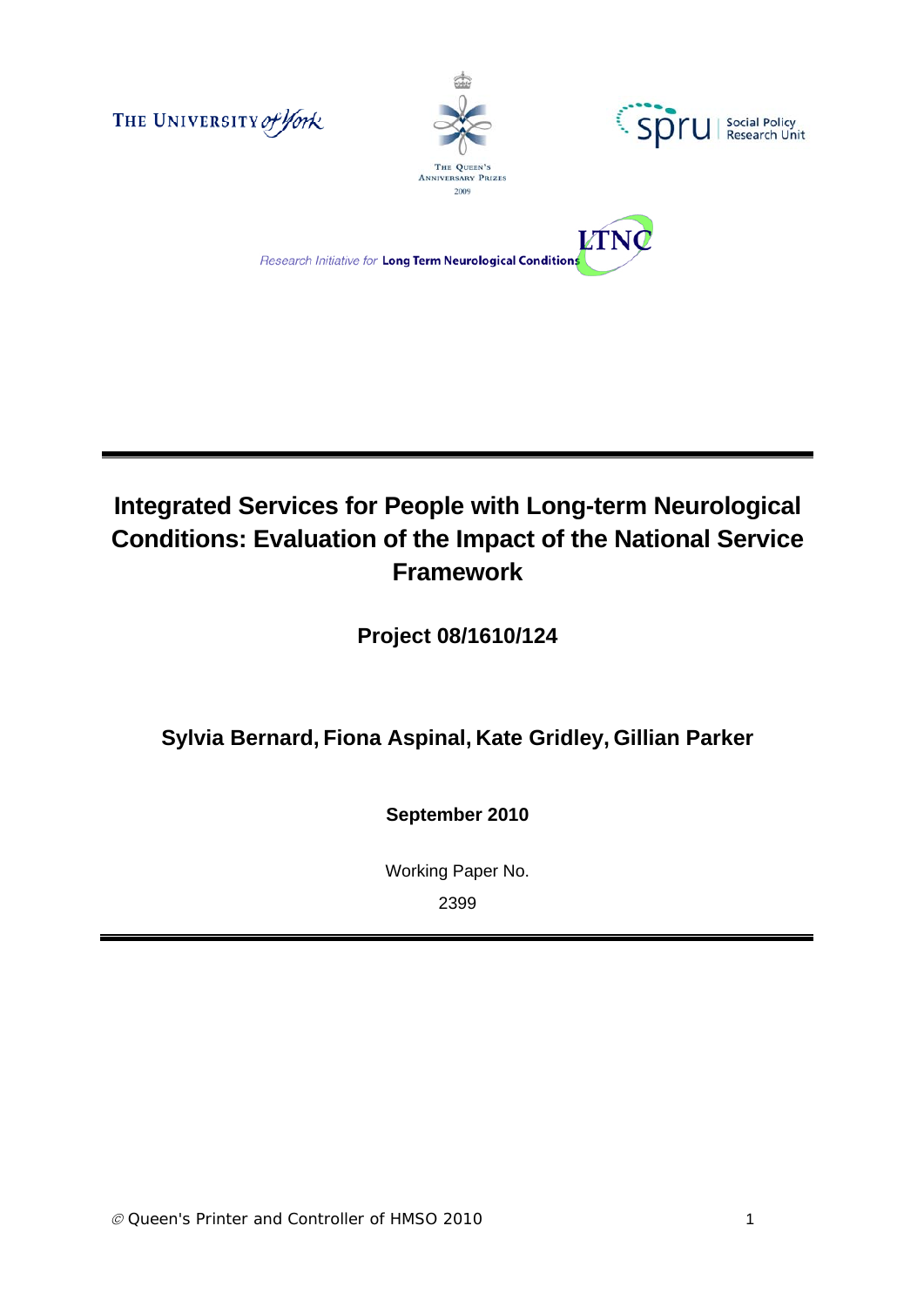© Social Policy Research Unit, University of York 2010

All rights reserved. Reproduction of this report by photocopying or electronic means for non-commercial purposes is permitted. Otherwise, no part of this report may be reproduced, adapted, stored in a retrieval system or transmitted by any means, electronic, mechanical, photocopying, or otherwise without prior written permission of the Social Policy Research Unit, University of York.

ISBN 978-1-907265-03-7

A CIP catalogue record for this report is available from the British Library.

Further copies of this report or any other Social Policy Research Unit publication can be freely obtained by visiting our website:

www.york.ac.uk/spru

Paper copies can be obtained from:

The Publications Office Social Policy Research Unit University of York **Heslington** York YO10 5DD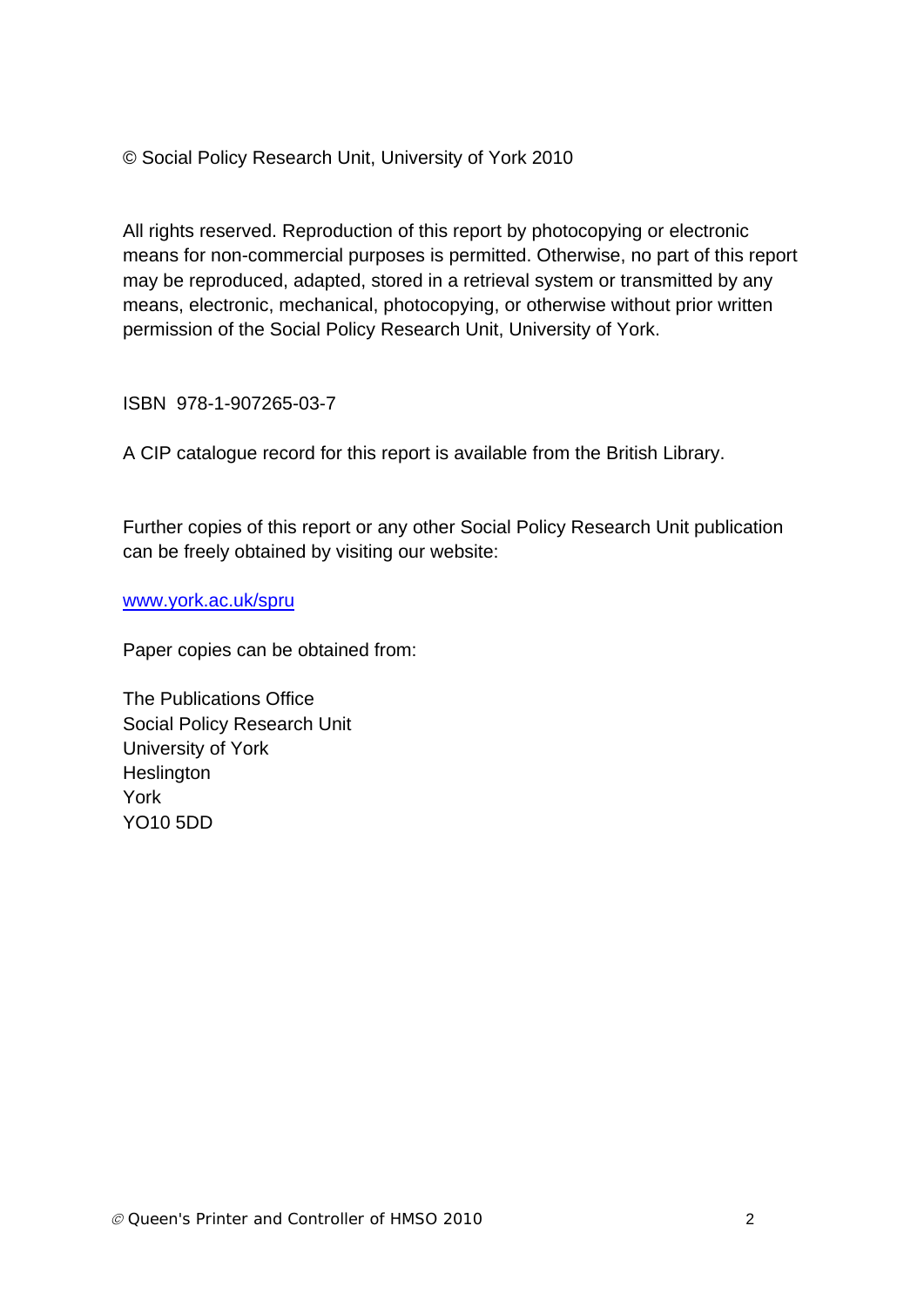#### **This report should be referenced as follows:**

Bernard, S., Aspinal, F., Gridley, K. and Parker, G*.* (2010) *Integrated Services for People with Long-term Neurological Conditions: Evaluation of the impact of the National Service Framework,* Final Report, SPRU Working Paper No. SDO 2399, Social Policy Research Unit, University of York, York. Available at http://php.york.ac.uk/inst/spru/research/summs/ltnc.php

#### **Copyright information:**

This report may be freely reproduced for the purposes of private research and study and extracts (or indeed, the full report) may be included in professional journals provided that suitable acknowledgement is made and the reproduction is not associated with any form of advertising. Applications for commercial reproduction should be addressed to NETSCC, SDO.

#### **Disclaimer:**

The views and opinions expressed therein are those of the authors and do not necessarily reflect those of the NIHR SDO programme or the Department of Health.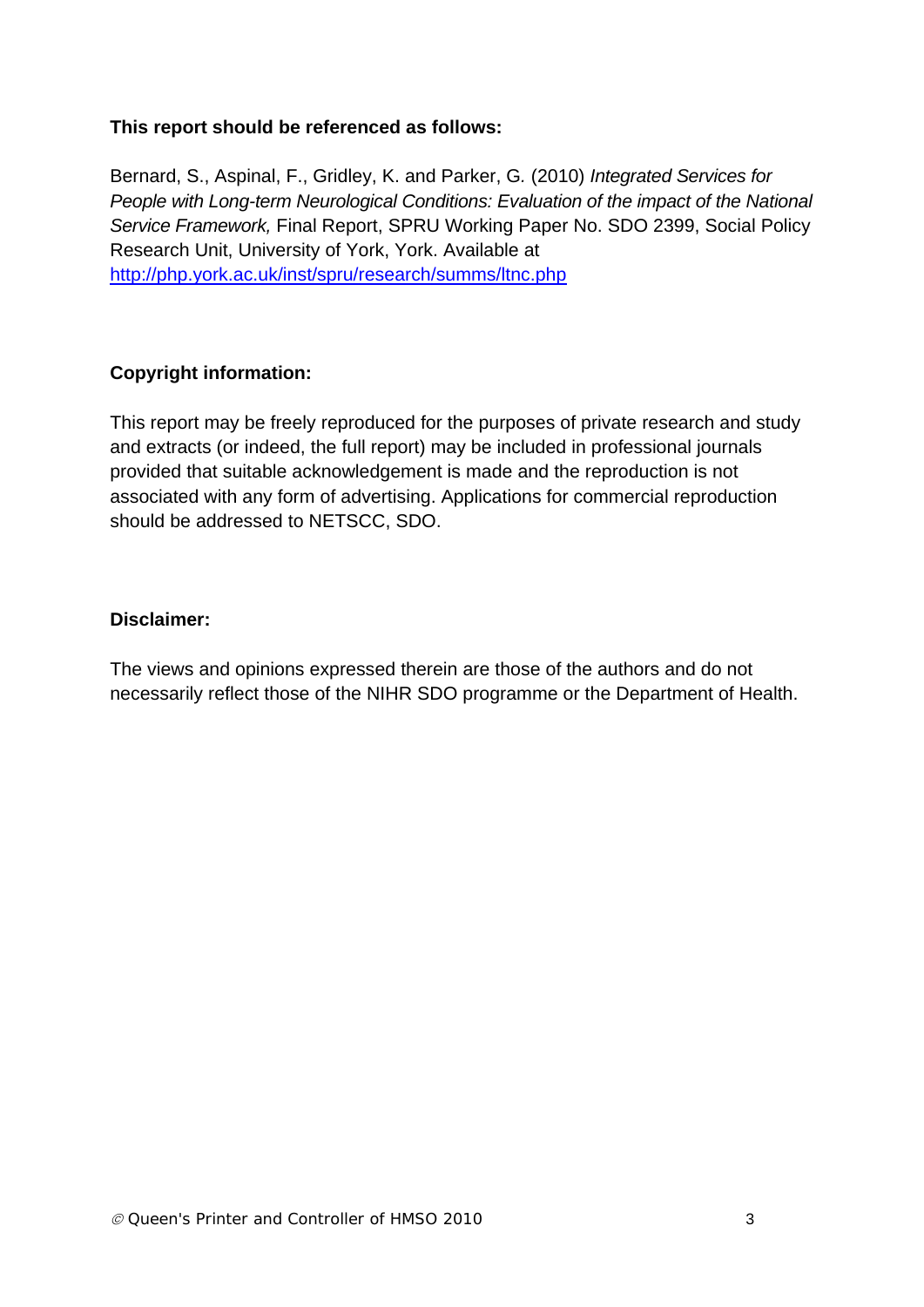# **Contents**

| 1. |     |                                                                   |  |  |
|----|-----|-------------------------------------------------------------------|--|--|
|    | 1.1 |                                                                   |  |  |
|    |     | 1.1.1                                                             |  |  |
|    | 1.2 |                                                                   |  |  |
|    | 1.3 |                                                                   |  |  |
|    | 1.4 |                                                                   |  |  |
|    | 1.5 |                                                                   |  |  |
|    | 1.6 |                                                                   |  |  |
|    | 1.7 |                                                                   |  |  |
|    | 1.8 |                                                                   |  |  |
| 2. |     | Rapid review of the evidence on integrated care models for people |  |  |
|    |     |                                                                   |  |  |
|    | 2.1 |                                                                   |  |  |
|    |     | 2.2 Methods                                                       |  |  |
|    | 2.3 |                                                                   |  |  |
|    | 2.4 |                                                                   |  |  |
|    | 2.5 |                                                                   |  |  |
|    | 2.6 |                                                                   |  |  |
|    |     | 2.6.1                                                             |  |  |
|    |     | 2.6.2                                                             |  |  |
|    |     | Assessment and disease management models of care 31<br>2.6.3      |  |  |
|    |     | 2.6.4<br>Aspects of service delivery and organisation 31          |  |  |
|    | 2.7 |                                                                   |  |  |
| 3. |     |                                                                   |  |  |
|    | 3.1 |                                                                   |  |  |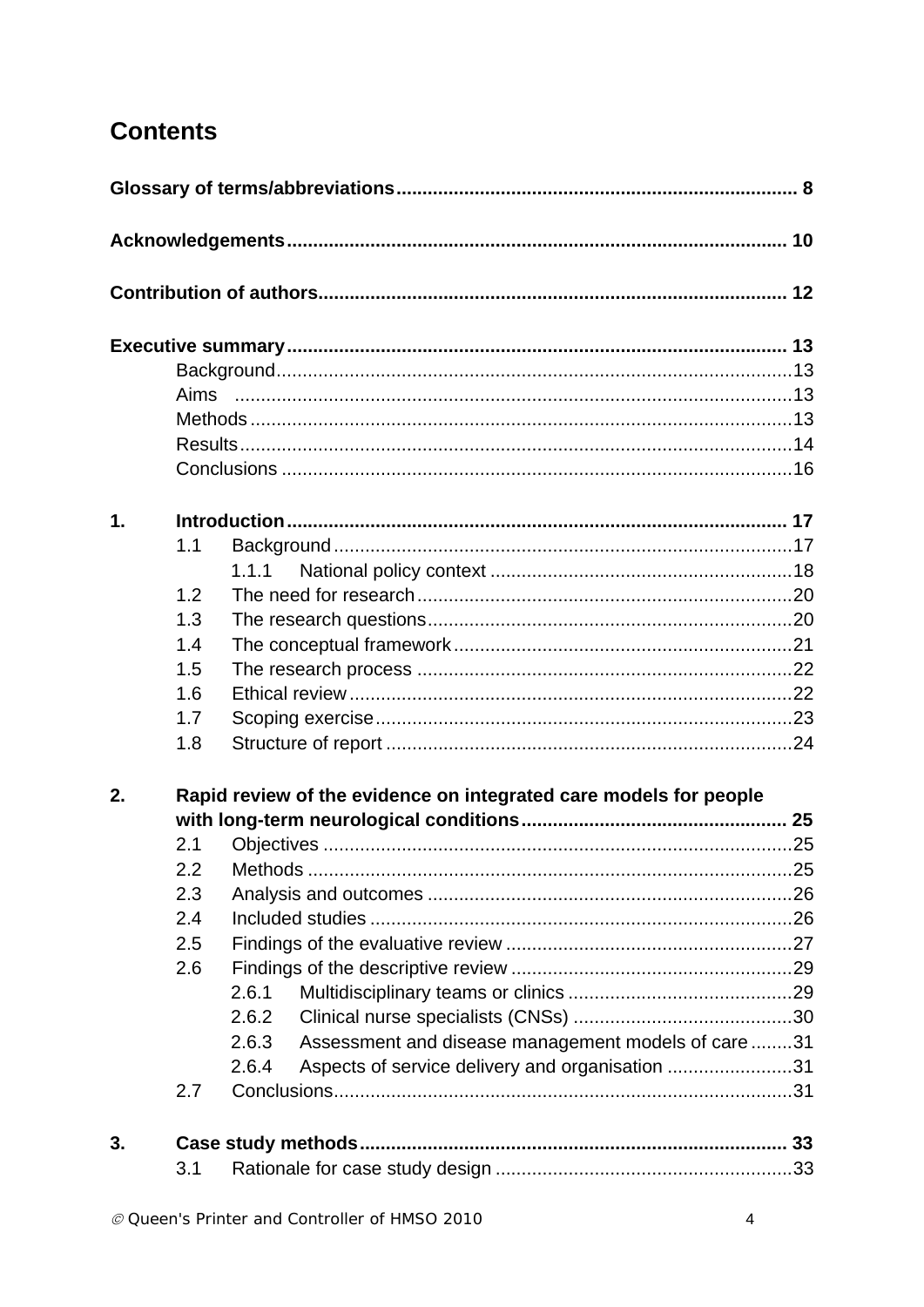| 3.2                                           |       |                                                                                                                                          |  |
|-----------------------------------------------|-------|------------------------------------------------------------------------------------------------------------------------------------------|--|
|                                               | 3.2.1 |                                                                                                                                          |  |
|                                               | 3.2.2 |                                                                                                                                          |  |
|                                               | 3.2.3 |                                                                                                                                          |  |
| 3.3                                           |       |                                                                                                                                          |  |
|                                               | 3.3.1 |                                                                                                                                          |  |
|                                               | 3.3.2 | Approaching and recruiting case study sites36                                                                                            |  |
| 3.4                                           |       |                                                                                                                                          |  |
|                                               | 3.4.1 |                                                                                                                                          |  |
|                                               | 3.4.2 |                                                                                                                                          |  |
|                                               | 3.4.3 |                                                                                                                                          |  |
|                                               | 3.4.4 |                                                                                                                                          |  |
| 3.5                                           |       |                                                                                                                                          |  |
|                                               | 3.5.1 |                                                                                                                                          |  |
|                                               | 3.5.2 |                                                                                                                                          |  |
|                                               | 3.5.3 |                                                                                                                                          |  |
| 3.6                                           |       |                                                                                                                                          |  |
|                                               |       |                                                                                                                                          |  |
|                                               |       |                                                                                                                                          |  |
|                                               | 3.7.1 |                                                                                                                                          |  |
|                                               | 3.7.2 | Integration and implementation of the National Service Framework for<br>Long-Term Neurological Conditions: findings from interviews with |  |
|                                               |       |                                                                                                                                          |  |
| 4.1                                           |       | Approaches to integration of services and joint working 46                                                                               |  |
|                                               | 4.1.1 |                                                                                                                                          |  |
|                                               | 4.1.2 |                                                                                                                                          |  |
|                                               | 4.1.3 |                                                                                                                                          |  |
|                                               | 4.1.4 |                                                                                                                                          |  |
|                                               | 4.1.5 |                                                                                                                                          |  |
|                                               | 4.1.6 |                                                                                                                                          |  |
|                                               |       | Strategic partnerships and strategic approaches 50                                                                                       |  |
|                                               |       |                                                                                                                                          |  |
|                                               |       |                                                                                                                                          |  |
|                                               |       |                                                                                                                                          |  |
|                                               |       | NSF for LTNCs in the context of national policies59                                                                                      |  |
| 3.7<br>4.2<br>4.3<br>4.4<br>4.5<br>4.6<br>4.7 |       |                                                                                                                                          |  |
|                                               | 4.7.1 |                                                                                                                                          |  |
|                                               | 4.7.2 |                                                                                                                                          |  |

**neurological conditions ............................................................................ 73**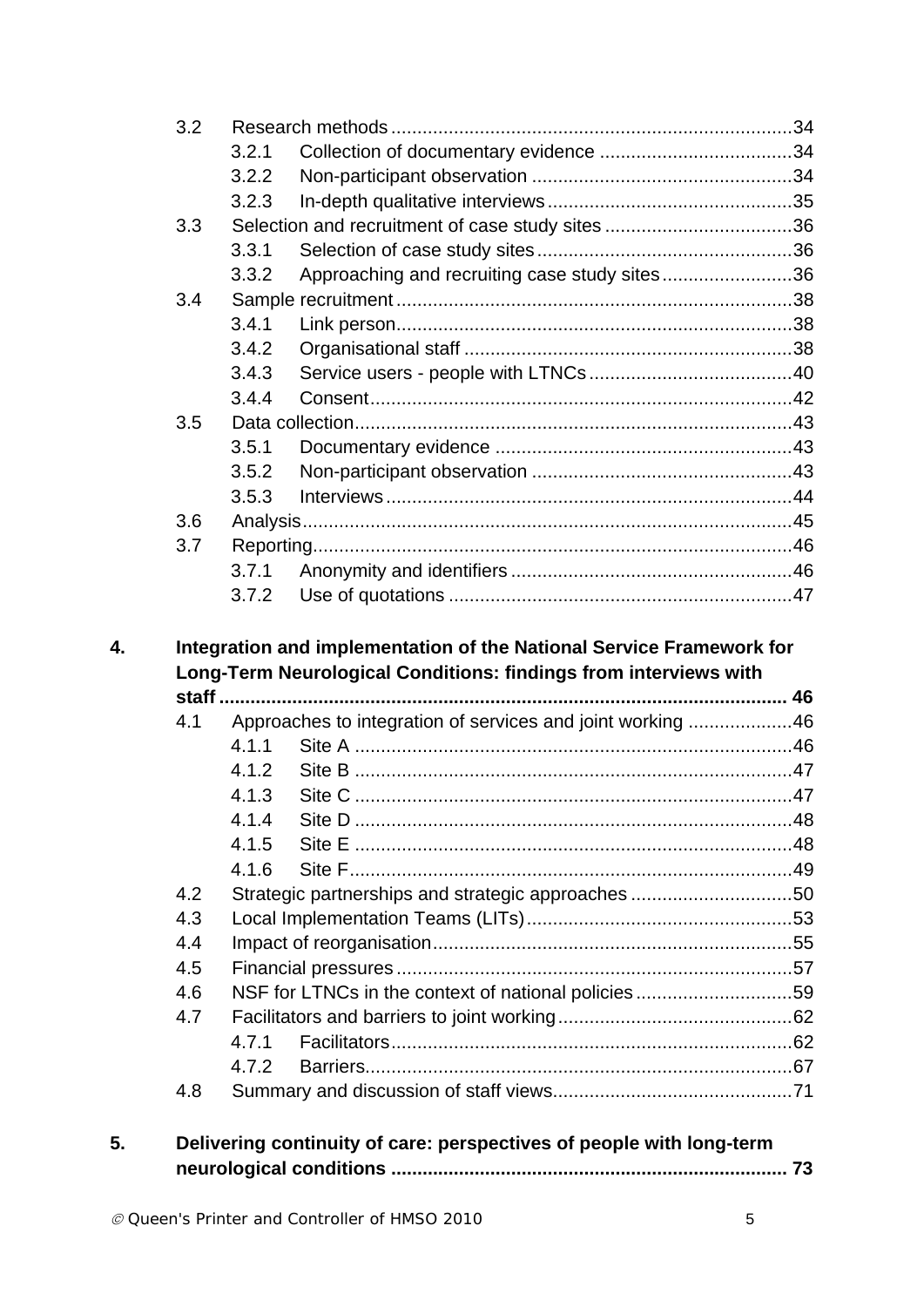|    | 5.1 |       |                                                               |  |
|----|-----|-------|---------------------------------------------------------------|--|
|    | 5.2 |       |                                                               |  |
|    |     | 5.2.1 |                                                               |  |
|    |     | 5.2.2 |                                                               |  |
|    |     | 5.2.3 | Relational, personal and therapeutic continuity80             |  |
|    | 5.3 |       |                                                               |  |
|    |     | 5.3.1 |                                                               |  |
|    |     | 5.3.2 |                                                               |  |
|    | 5.4 |       |                                                               |  |
|    | 5.5 |       | Continuity of social context and of personal agency 99        |  |
|    |     | 5.5.1 |                                                               |  |
|    |     | 5.5.2 |                                                               |  |
|    | 5.6 |       |                                                               |  |
| 6. |     |       |                                                               |  |
|    | 6.1 |       |                                                               |  |
|    |     | 6.1.1 |                                                               |  |
|    |     | 6.1.2 |                                                               |  |
|    |     | 6.1.3 |                                                               |  |
|    |     | 6.1.4 |                                                               |  |
|    | 6.2 |       | Community interdisciplinary neurological rehabilitation teams |  |
|    |     |       |                                                               |  |
|    |     | 6.2.1 |                                                               |  |
|    |     | 6.2.2 |                                                               |  |
|    |     | 6.2.3 |                                                               |  |
|    | 6.3 |       |                                                               |  |
|    |     | 6.3.1 |                                                               |  |
|    |     | 6.3.2 | Promoting continuity of social context and personal           |  |
|    |     |       |                                                               |  |
|    |     | 6.3.3 |                                                               |  |
|    |     | 6.3.4 | Ongoing support and care co-ordination 123                    |  |
|    |     | 6.3.5 |                                                               |  |
|    | 6.4 |       |                                                               |  |
|    |     | 6.4.1 |                                                               |  |
|    |     | 6.4.2 |                                                               |  |
|    |     | 6.4.3 |                                                               |  |
|    |     | 6.4.4 | The person with the LTNC and their family and/or friends 129  |  |
|    |     | 6.4.5 |                                                               |  |
|    | 6.5 |       |                                                               |  |
|    | 6.6 |       |                                                               |  |
|    | 6.7 |       |                                                               |  |
| 7. |     |       |                                                               |  |
|    |     |       |                                                               |  |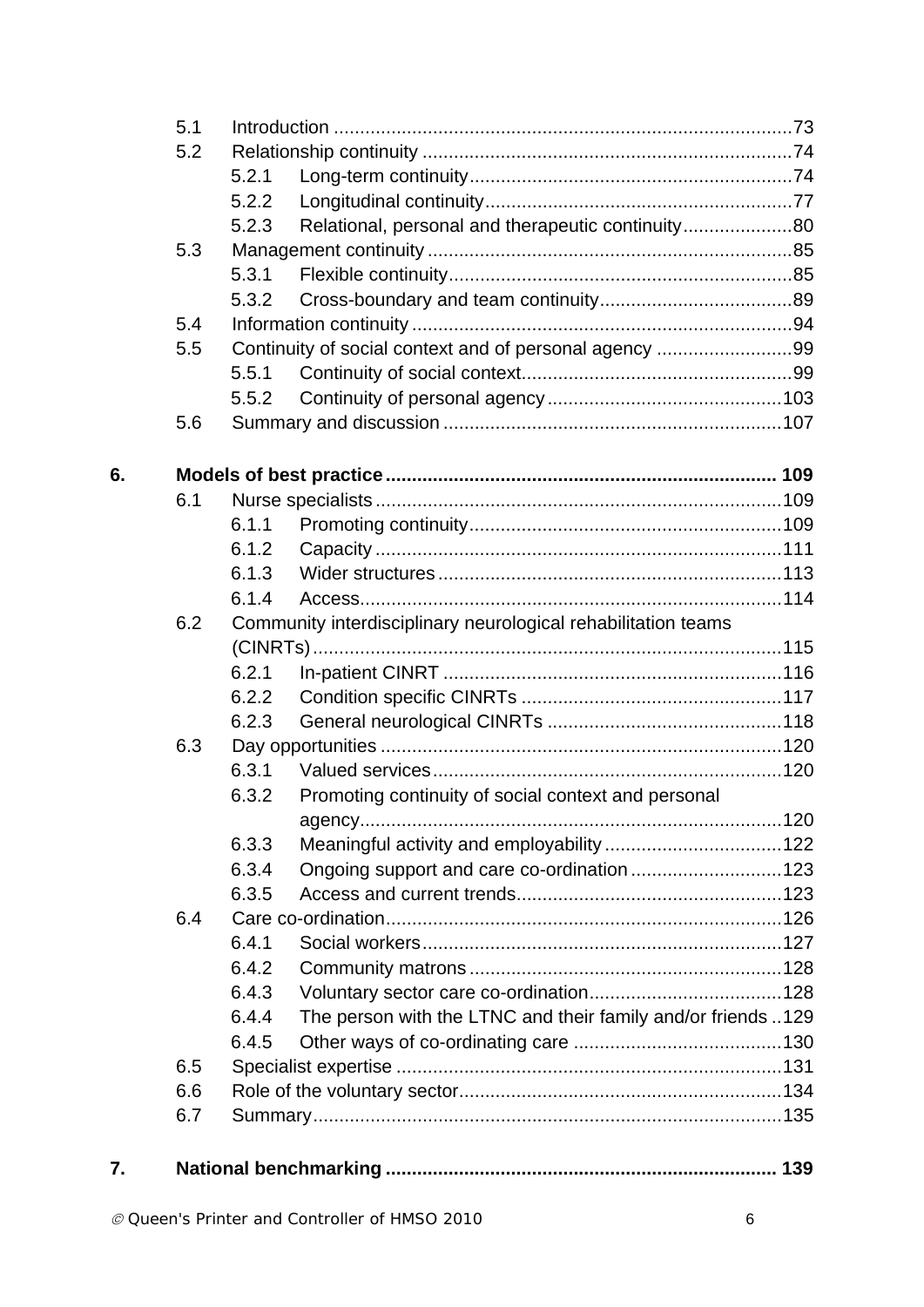|    | 7.1 |                | Developing the national benchmarking audit tool139                |  |
|----|-----|----------------|-------------------------------------------------------------------|--|
|    |     | 7.1.1          |                                                                   |  |
|    |     | 7.1.2          |                                                                   |  |
|    |     | 7.1.3          |                                                                   |  |
|    |     | 7.1.4          |                                                                   |  |
|    |     | 7.1.5          |                                                                   |  |
|    | 7.2 |                |                                                                   |  |
|    |     | 7.2.1          |                                                                   |  |
|    |     | 7.2.2          |                                                                   |  |
|    |     | 7.2.3          | Recruitment and data collection procedure143                      |  |
|    | 7.3 |                | Findings from the national benchmarking audit144                  |  |
|    |     | 7.3.1          | Response, completion rates and analysis144                        |  |
|    |     | 7.3.2          |                                                                   |  |
|    |     | 7.3.3          | Community interdisciplinary neurological rehabilitation           |  |
|    |     |                |                                                                   |  |
|    |     | 7.3.4          |                                                                   |  |
|    |     | 7.3.5          |                                                                   |  |
|    |     | 7.3.6          |                                                                   |  |
|    |     | 7.3.7          |                                                                   |  |
|    |     | 7.3.8          |                                                                   |  |
|    | 7.4 |                | Relationships between PCT 'strategy and organisation' and models  |  |
|    |     |                |                                                                   |  |
|    |     | 7.4.1          |                                                                   |  |
|    |     | 7.4.2          |                                                                   |  |
|    | 7.5 |                | Strengths and limitations of the benchmarking tool and its future |  |
|    |     |                |                                                                   |  |
|    |     | 7.5.1          |                                                                   |  |
|    |     | 7.5.2          |                                                                   |  |
|    |     | 7.5.3          |                                                                   |  |
|    |     | 7.5.4          |                                                                   |  |
|    |     | 7.5.5          |                                                                   |  |
|    |     |                |                                                                   |  |
| 8. |     |                |                                                                   |  |
|    | 8.1 |                |                                                                   |  |
|    | 8.2 |                | Benchmarking progress toward implementation of the NSF for        |  |
|    |     |                | <b>LTNCs</b>                                                      |  |
|    | 8.3 |                |                                                                   |  |
|    | 8.4 |                |                                                                   |  |
|    |     | 8.4.1<br>8.4.2 |                                                                   |  |
|    |     | 8.4.3          |                                                                   |  |
|    | 8.5 |                |                                                                   |  |
|    | 8.6 |                |                                                                   |  |
|    |     |                |                                                                   |  |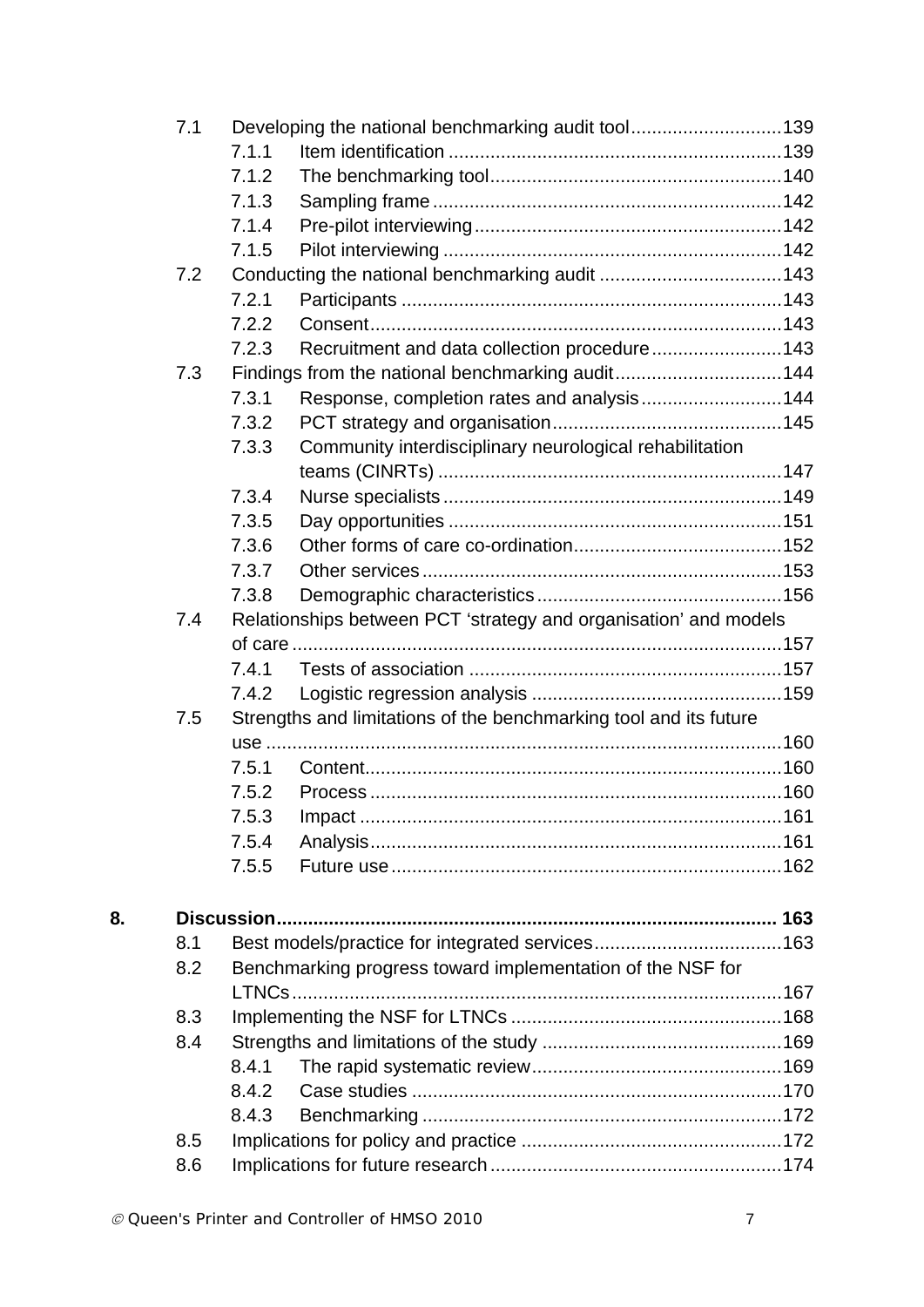| Table 2.1         | Summary findings from studies included in evaluative review  27 |
|-------------------|-----------------------------------------------------------------|
| Table 3.1         |                                                                 |
| Table 3.2         | Organisational staff interviewed across six case study sites 40 |
| Table 3.3         | Service users interviewed across six case study sites  42       |
| Table 6.1         |                                                                 |
| Table 7.1         |                                                                 |
| Table 7.2         |                                                                 |
| Table 7.3         | Community interdisciplinary neurological rehabilitation teams   |
| Table 7.4         | Community interdisciplinary neurological rehabilitation teams   |
| Table 7.5         |                                                                 |
| Table 7.6         |                                                                 |
| Table 7.7         |                                                                 |
| Table 7.8         |                                                                 |
| Table 7.9         |                                                                 |
| <b>Table 7.10</b> |                                                                 |
| <b>Table 7.11</b> |                                                                 |
| Figure 3.1        |                                                                 |
| Figure 8.1        | Models of Best Practice for Integrated Service Delivery  165    |
| Figure 8.2        | Representation of models and processes influencing Continuity   |
|                   |                                                                 |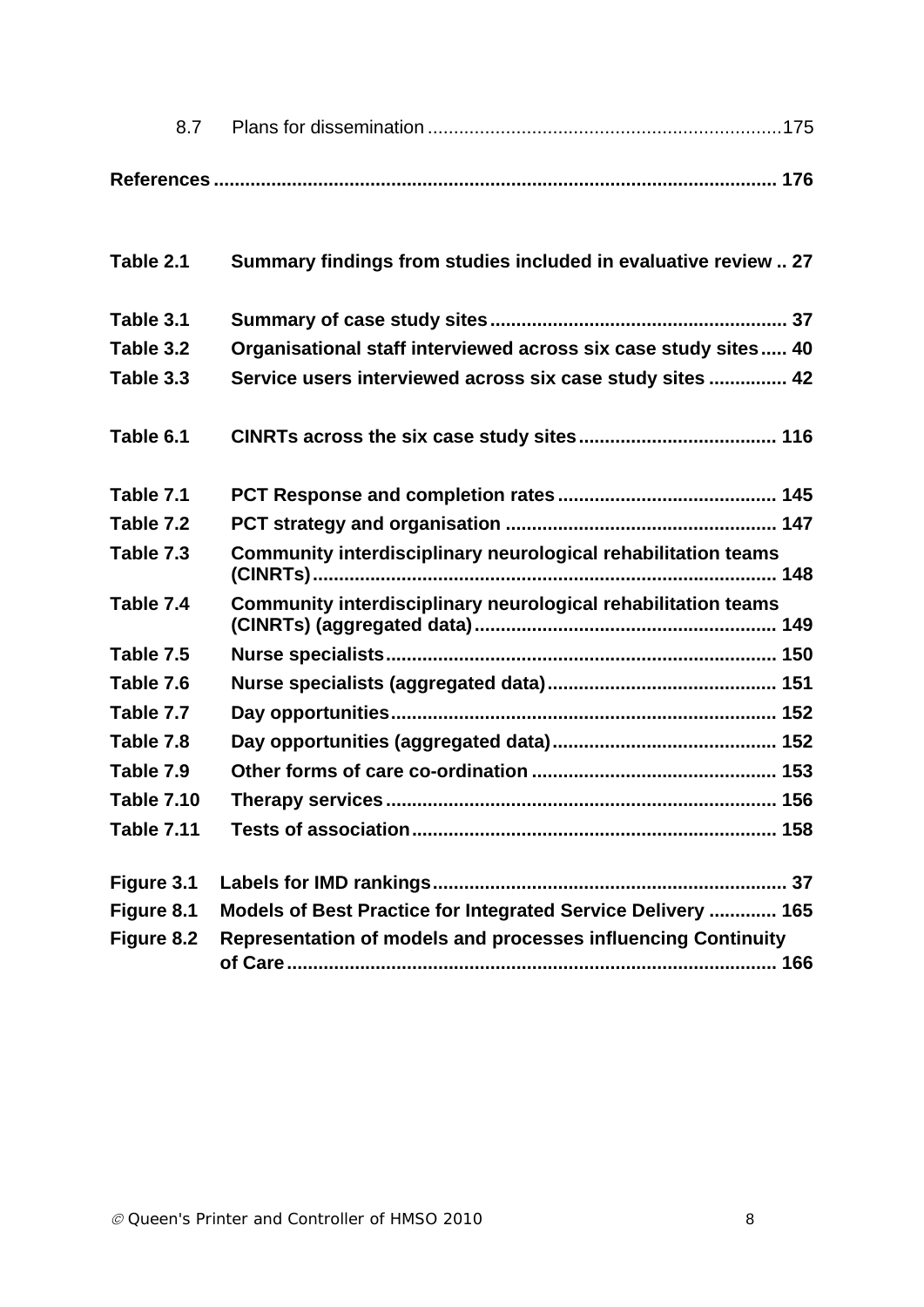# **Glossary of terms/abbreviations**

| <b>ADMM</b>  | Assessment and Disease Management Model                      |  |  |
|--------------|--------------------------------------------------------------|--|--|
| <b>CAF</b>   | <b>Common Assessment Framework</b>                           |  |  |
| <b>CINRT</b> | Community Interdisciplinary Neurological Rehabilitation Team |  |  |
| <b>CHD</b>   | <b>Coronary Heart Disease</b>                                |  |  |
| <b>CNS</b>   | <b>Clinical Nurse Specialist</b>                             |  |  |
| <b>CRD</b>   | <b>Centre for Reviews and Dissemination</b>                  |  |  |
| <b>DH</b>    | Department of Health                                         |  |  |
| <b>GP</b>    | <b>General Practitioner</b>                                  |  |  |
| HD           | <b>Huntington's Disease</b>                                  |  |  |
| IV.          | Intravenous                                                  |  |  |
| <b>JSNA</b>  | <b>Joint Strategic Needs Assessment</b>                      |  |  |
| LA           | <b>Local Authority</b>                                       |  |  |
| <b>LAA</b>   | Local Area Agreement                                         |  |  |
| LIT.         | <b>Local Implementation Team</b>                             |  |  |
| <b>LTC</b>   | Long-Term Condition                                          |  |  |
| <b>LTNC</b>  | Long-Term Neurological Condition                             |  |  |
| <b>MDT</b>   | <b>Multidisciplinary Team</b>                                |  |  |
| <b>MND</b>   | <b>Motor Neurone Disease</b>                                 |  |  |
| <b>MNDA</b>  | <b>Motor Neurone Disease Association</b>                     |  |  |
| <b>MREC</b>  | <b>Multi-site Research Ethics Committee</b>                  |  |  |
| <b>MS</b>    | <b>Multiple Sclerosis</b>                                    |  |  |
| <b>NHS</b>   | <b>National Health Service</b>                               |  |  |
| <b>NS</b>    | <b>Nurse Specialist</b>                                      |  |  |
| <b>NSF</b>   | <b>National Service Framework</b>                            |  |  |
| ОT           | <b>Occupational Therapist</b>                                |  |  |
| <b>PbR</b>   | <b>Payment by Results</b>                                    |  |  |
| <b>PCT</b>   | <b>Primary Care Trust</b>                                    |  |  |
| <b>PD</b>    | <b>Parkinson's Disease</b>                                   |  |  |
| QOF          | <b>Quality and Outcomes Framework</b>                        |  |  |
| QR           | <b>Quality Requirement</b>                                   |  |  |
| <b>RCT</b>   | <b>Randomised Controlled Trial</b>                           |  |  |
| SaLT         | Speech and Language Therapist                                |  |  |
| <b>SAP</b>   | <b>Single Assessment Process</b>                             |  |  |

 *Queen's Printer and Controller of HMSO 2010* 9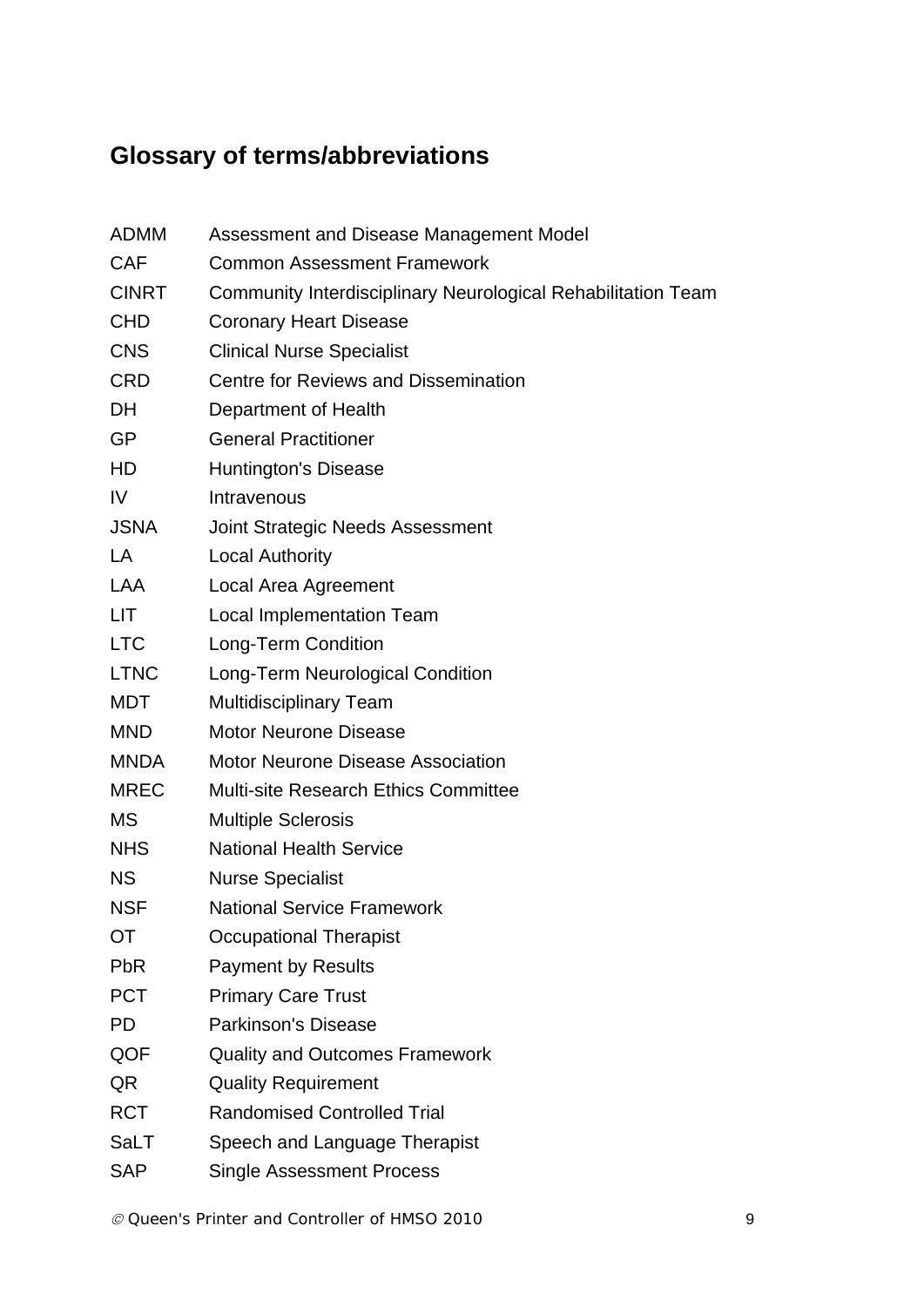# **Acknowledgements**

This report is an output from a research project that was commissioned by the Department of Health Policy Research Programme based at the National Institute for Health Research Central Commissioning Facility (NIHR CCF) and funded by the NIHR Service Delivery and Organisation (SDO) programme based at the National Institute for Health Research Evaluations, Trials and Studies Coordinating Centre (NETSCC) at the University of Southampton.

We acknowledge colleagues at the University of Nottingham who were involved in the initial development of the proposal - Rachel Fyson, Mark Lymbery, Chris Ward, and Helen McLoughry.

We are grateful for the co-operation of professionals in the six case study sites who made time to take part in interviews, send out questionnaires to people receiving their services and gave much help and support. Particular thanks are due to link staff who enabled access, provided documentation and kept us up to date with any changes to their services. We are especially grateful to all the people with long-term neurological conditions and their families who took time to engage with us in interviews. For everyone concerned, we hope that we have accurately reflected their views and experiences.

We are also grateful to representatives in Primary Care Trusts who participated in our national benchmarking survey.

Our thanks and acknowledgements for advice and support go to:

- The project advisory group Sean Barnett, Ceri Bowen, Gillian Chedzoy, Marilyn Ekers, Pam Jones, Helen McLoughry, Lesley Saunders and Henry Smithson. We benefited greatly from their commitment throughout the project.
- The Department of Health long-term neurological conditions research initiative advisory group.
- The Social Policy Research Unit adults' consultation group.
- Those involved via the MS Society and Encephalitis Society in piloting case study topic guides.
- Those who contributed to the development of the benchmarking tool: staff from case study sites; the adults', older people's and carers' team at SPRU; and the Department of Health long-term conditions team.
- Kate Light from the Centre for Reviews and Dissemination at the University of York who worked on the technical aspects of the rapid systematic review.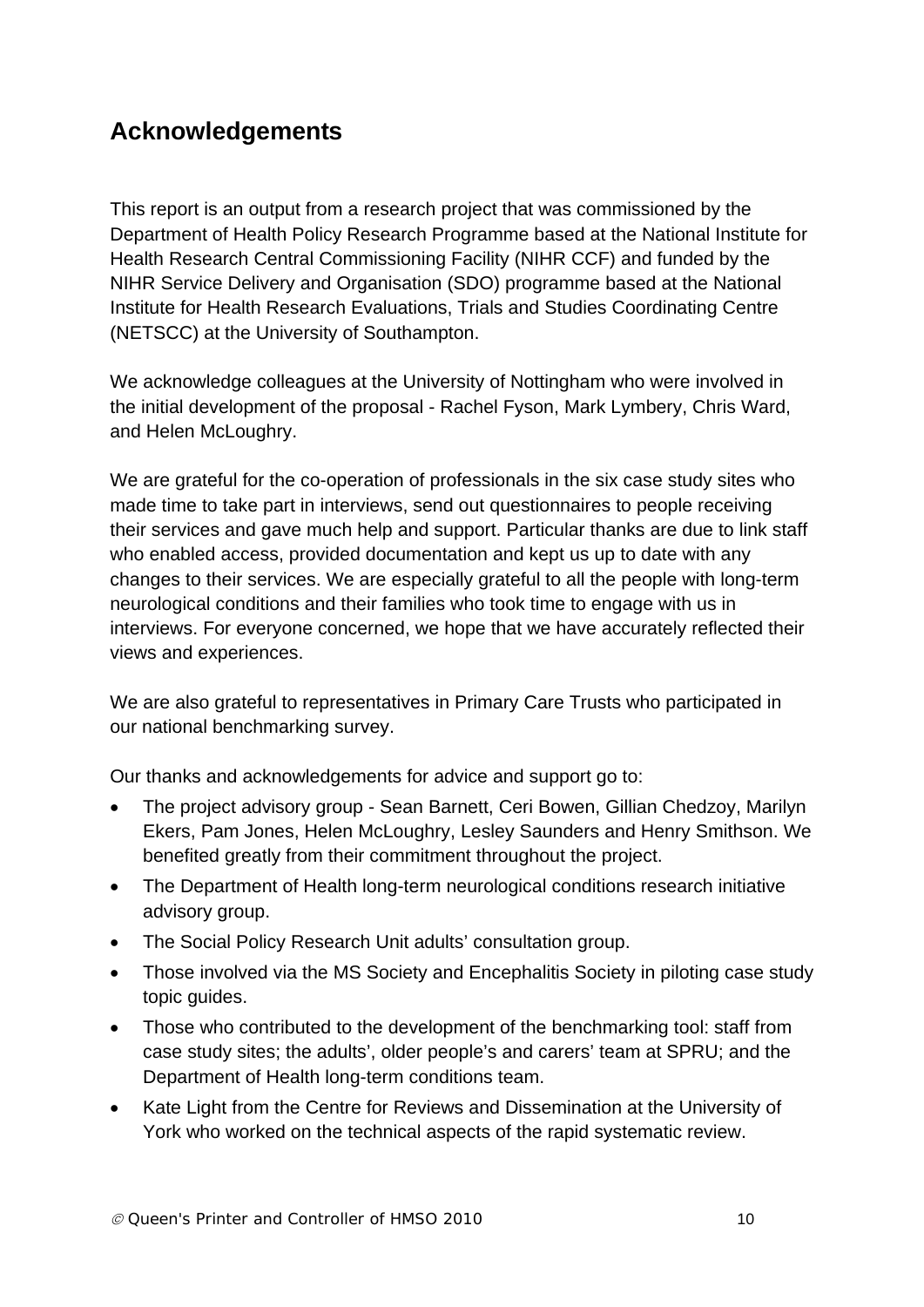- Rachel Hope for assistance in data collection and analysis of the benchmarking survey and Linda Cusworth who advised on quantitative analyses.
- Finally, we are grateful for the hard work of Sally Pulleyn for the production of this report and administrative support throughout the project and to Alison McKay for administrative support in the early stages of the study.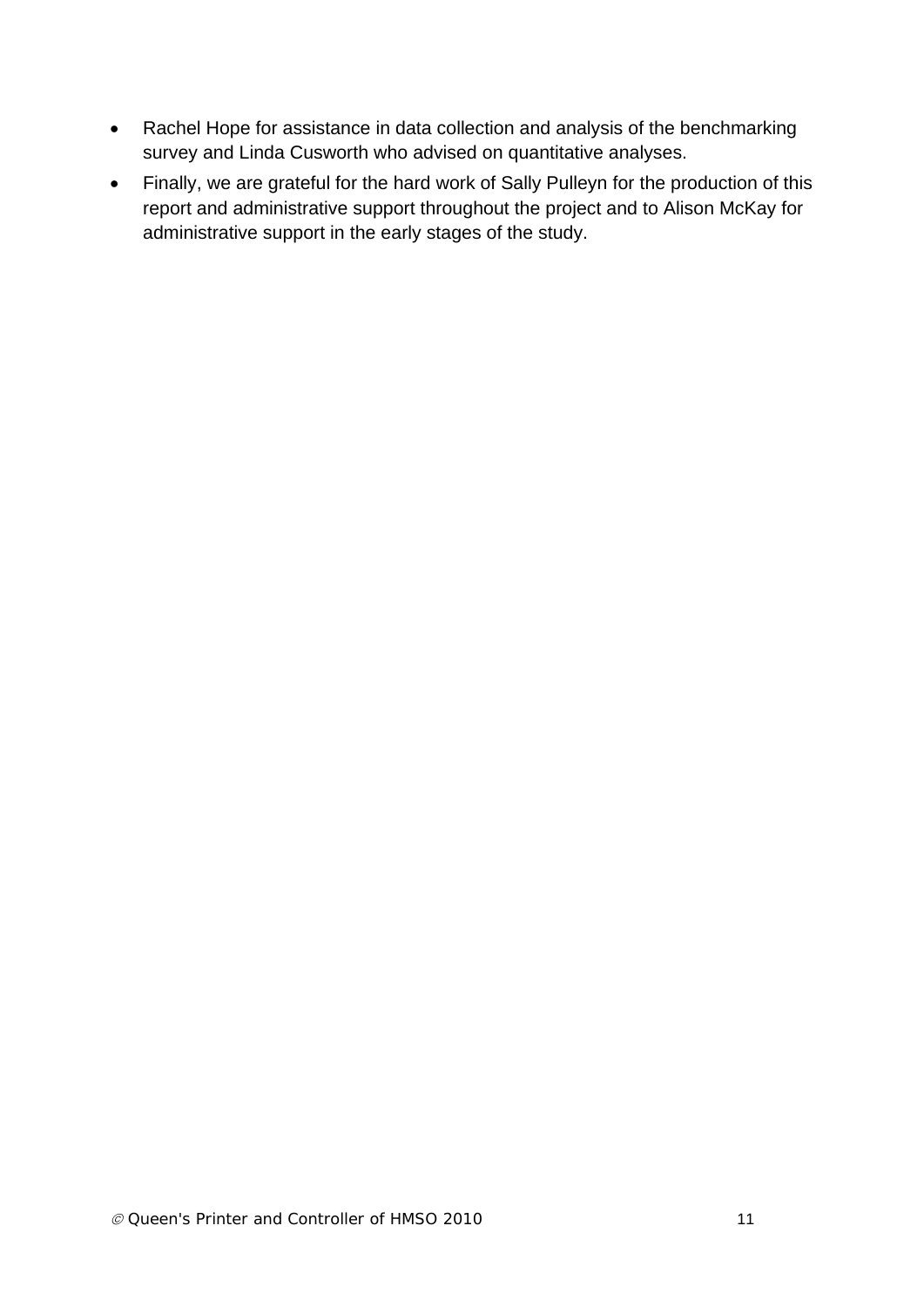# **Contribution of authors**

Sylvia Bernard (Research Fellow) managed the project, was a member of the rapid systematic review team, undertook data collection at all stages of the project, analysed qualitative and quantitative data and co-wrote the final report.

Fiona Aspinal (Research Fellow) was a member of the rapid systematic review team, undertook data collection at all stages of the project, analysed qualitative data and co-wrote the final report.

Kate Gridley (Research Fellow) was a member of the rapid systematic review team, undertook data collection at all stages of the project, analysed qualitative data and co-wrote the final report.

Gillian Parker (SPRU Director) developed the original proposal, advised on methods and analysis, was a member of the rapid systematic review team, analysed its results and wrote the technical report, and co-wrote the final report.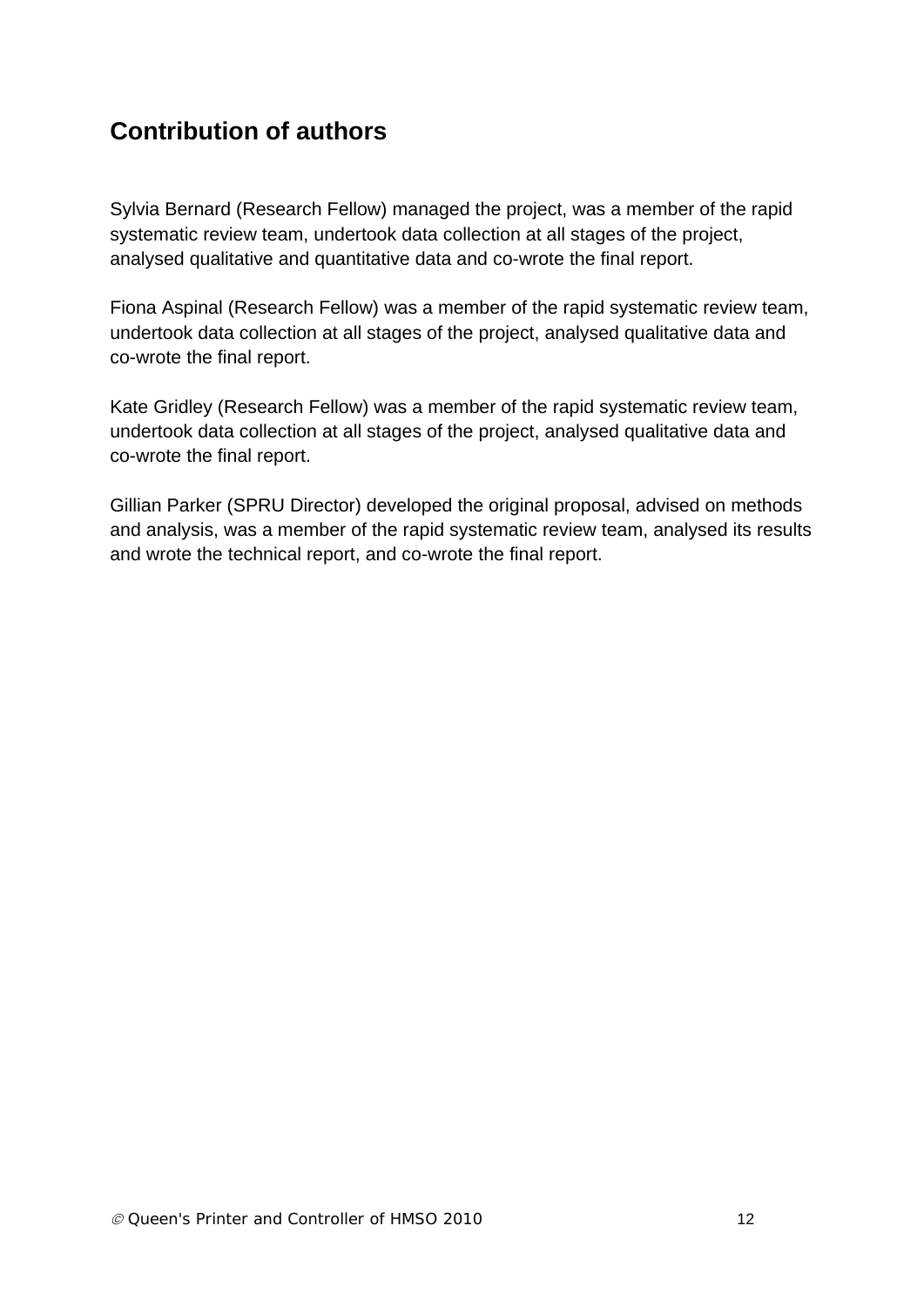## **Executive summary**

## **Background**

Many people with long-term neurological conditions (LTNCs) require substantial service support, yet the fragmentation of, and lack of access to, social, psychological, specialist and non-specialist support has been evident for over 20 years. The successful management of LTNCs, in order to enhance health and well-being, needs both sophisticated management across a number of health, social care and other service boundaries, and involvement of people with LTNCs and members of their support networks.

The National Service Framework (NSF) for Long-term Neurological Conditions aimed to 'bring about a structured and systematic approach to delivering treatment and care for people with long-term conditions'. The need for an integrated approach to service provision was made clear, explicitly and implicitly, in all of the NSF's 11 Quality Requirements (QRs).

#### **Aims**

The current study aimed to:

- a) Identify what helps or hinders integrated services and to identify best models and practice of delivering continuity of care from the perspectives of people with LTNCs, their families or informal carers and the professionals who deliver those services.
- b) Develop a benchmarking system, based on these models/practice, to assess the initial impact of the NSF for LTNCs on integrated service provision.

#### **Methods**

The research had three main components:

- 1) A rapid systematic literature review of evidence on best models of integrated service provision for LTNCs and how to achieve these models.
- 2) In-depth case studies in six neurology 'service systems' to identify the key indicators of good quality, integrated service provision and understand its impact on service users and their families or informal carers. Six areas with different approaches to integration were selected. To enable comparisons of similar and different populations and services, the six cases study areas also reflected geographic and demographic diversity.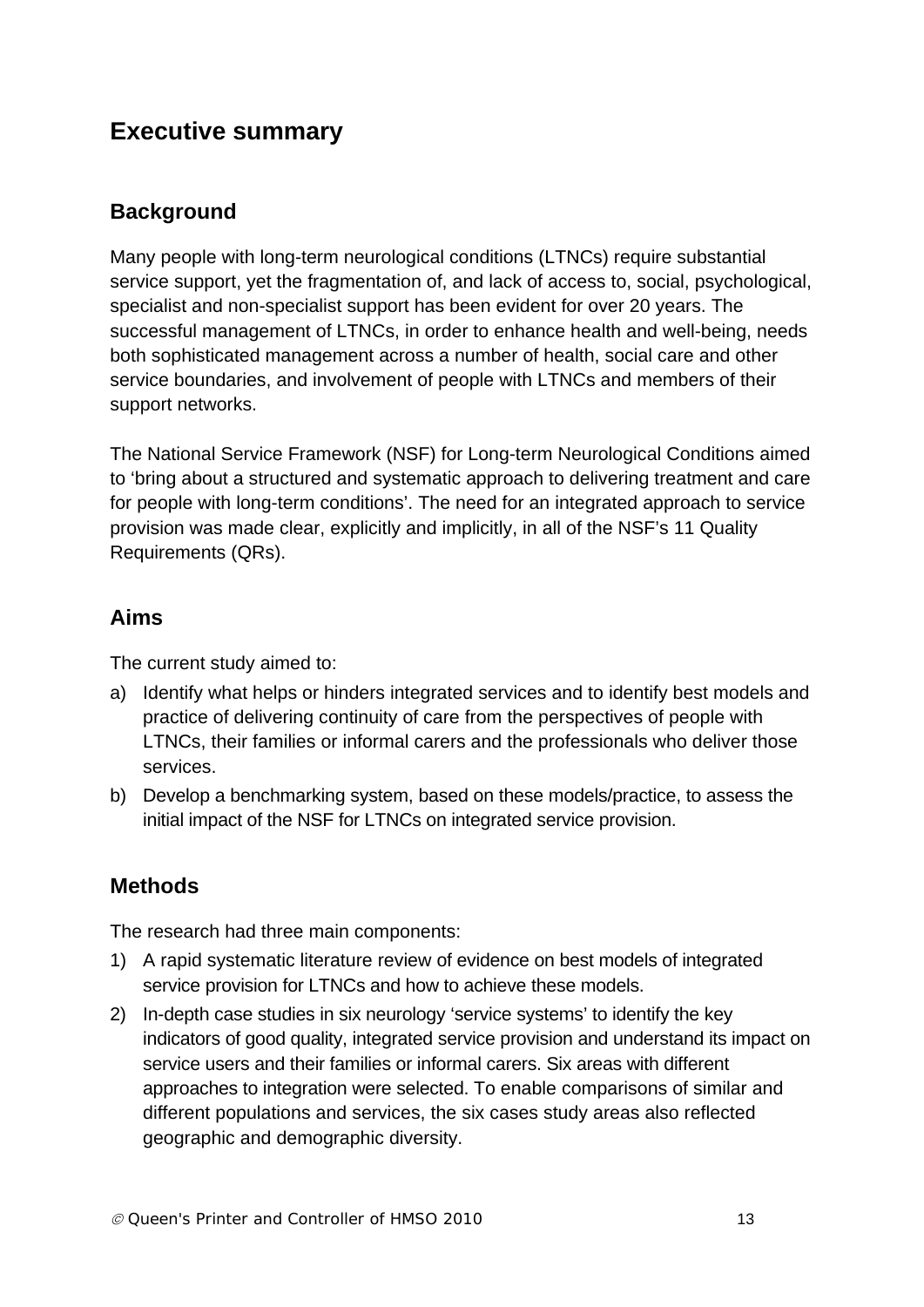Tracking and tracing the processes involved in integration is complex. The main *outcome* we might expect from integration is continuity of care. This concept was used as a framework for our case studies. It can be experienced in different ways and we began by using the definitions developed and elaborated by Freeman and colleagues. Qualitative methods, including telephone and face-to-face interviews, non-participant observation and collection and analysis of local literature were used to explore the experience of continuity of care for people with LTNCs.

3) A benchmarking tool to assess the development of integrated services nationally during implementation of the NSF. We triangulated evidence from the literature review and case studies to develop benchmarks which could assess the type, quality and impact of integrated services in local areas. We then designed a questionnaire using the benchmarks and carried out a national survey.

During the case study phase of our research we interviewed a total of 151 staff from a wide range of statutory and non-statutory organisations across the case study sites. We also interviewed 71 people with LTNCs covering the full range of condition subcategories identified in the NSF for LTNCs. The telephone survey methods used in our national benchmarking survey allowed us to contextualise information and achieve a high completion rate (78%). Evidence from the research overall was strengthened by triangulation of different types of data.

#### **Results**

The **literature review** found that the evidence base about a) the impact and costs of integrated models of care for people with LTNCs; and b) the service delivery and organisation elements that need to be in place to make these models operate well, was weak. The choice of outcome measures for many of the studies was limited to the conventional, and measures which addressed issues of personal choice, empowerment, or the experience of continuity of care were largely absent. There was some limited evidence that home-based models of integrated care may reduce health service costs and, possibly, those of service users and their families.

Bringing together the views and experiences of staff and people with LTNCs in our **case study sites**, we identified three models of 'best practice' for integrated service delivery, each of which contributed to the experience of continuity of care. These were:

#### **1. Nurse specialists**

o This model can promote all forms of continuity of care and is highly valued by people with LTNCs, their families and carers, and other professionals and volunteers working with them. Where the model worked most effectively, nurse specialists acted as key-workers, engaging in active care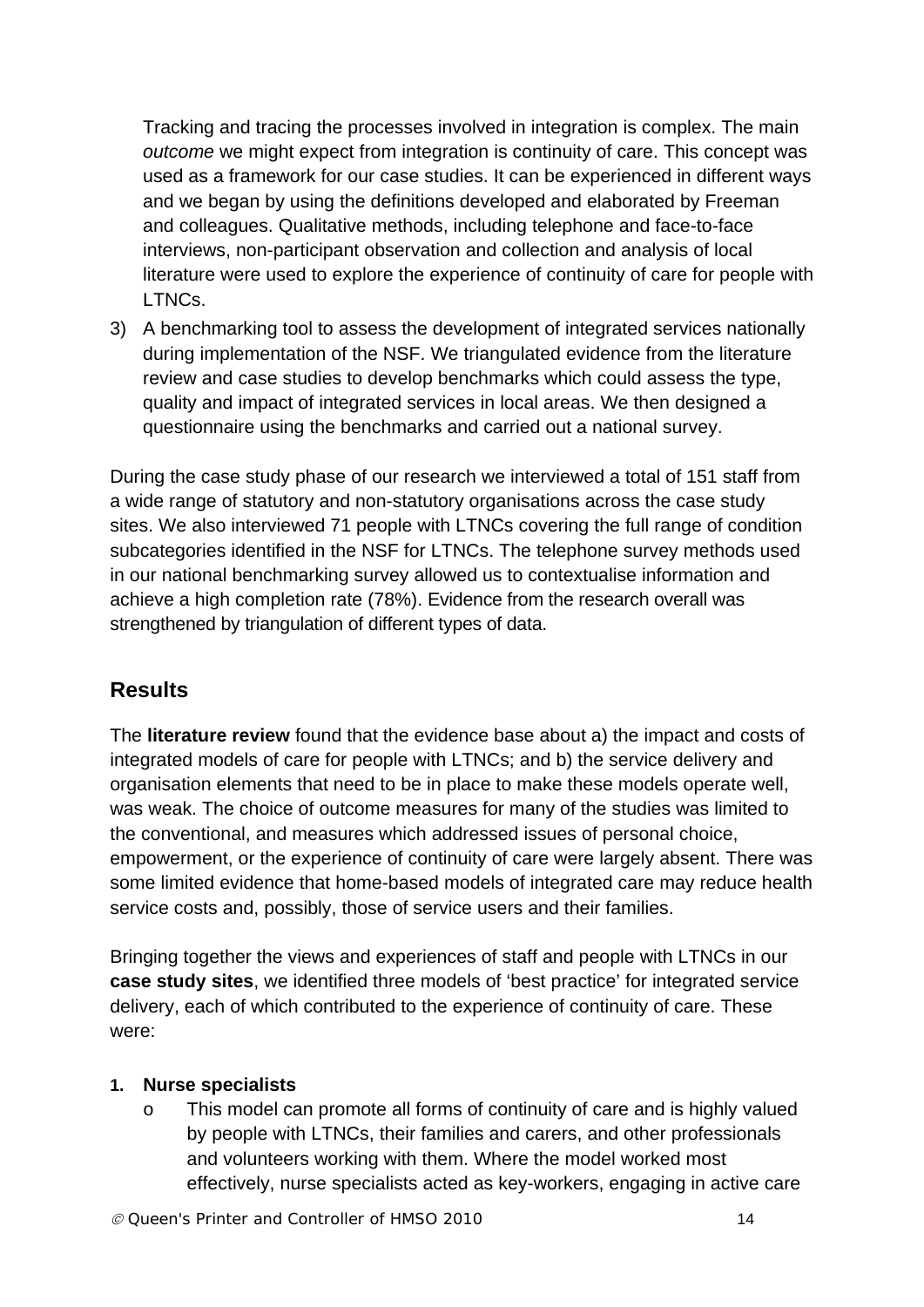co-ordination and advocacy to ensure that people with LTNCs could access a broad system of support. With their specialist knowledge and accessibility, they were often people's first port of call, able to answer questions, allay fears and access further support as the need for this arose.

#### **2. Community interdisciplinary neurological rehabilitation teams (CINRTs)**

o People in receipt of services from a CINRT (as opposed to lone therapists or hospital services) tended to have improved experiences of continuity of care. Ongoing access to community rehabilitation was important for the people we interviewed to generate improvements, but also to *maintain* physical functioning and psycho-social well-being. The interdisciplinary way that team members worked, undertaking joint assessments and interventions and sharing case information, meant people with LTNCs received a seamless service from a wide range of professionals. Responsive, flexible services were valued most, particularly where interventions could be provided at a time and location convenient for the person with the LTNC and their families or carers. When social workers and health care professionals worked in an integrated way in CINRTs a more holistic approach could be taken and cross-sector boundaries became less problematic.

#### **3. Day opportunities**

o Services that offered peer support, social and leisure opportunities, as well as access to meaningful activity and/or learning and employment opportunities were highly valued. These provided a focal point for care coordination as well as supporting people to build confidence and enjoy social activities. Those which specialised in meeting the needs of people with a specific LTNC were felt to be particularly valuable. For many people, these services were key to maintaining quality of life and feeling like a valued, valuable member of society.

We also concluded that **care co-ordination** is an element of service provision central to the experience of continuity of care, although this does not constitute a discrete model in itself.

**Specialist expertise** in LTNCs, or a particular neurological condition, was common to those services valued most by people with LTNCs.

**Voluntary sector organisations**, particularly those with a focus on specific neurological conditions, were central to the delivery of continuity of care, working hand-in-hand with the above models of service provision.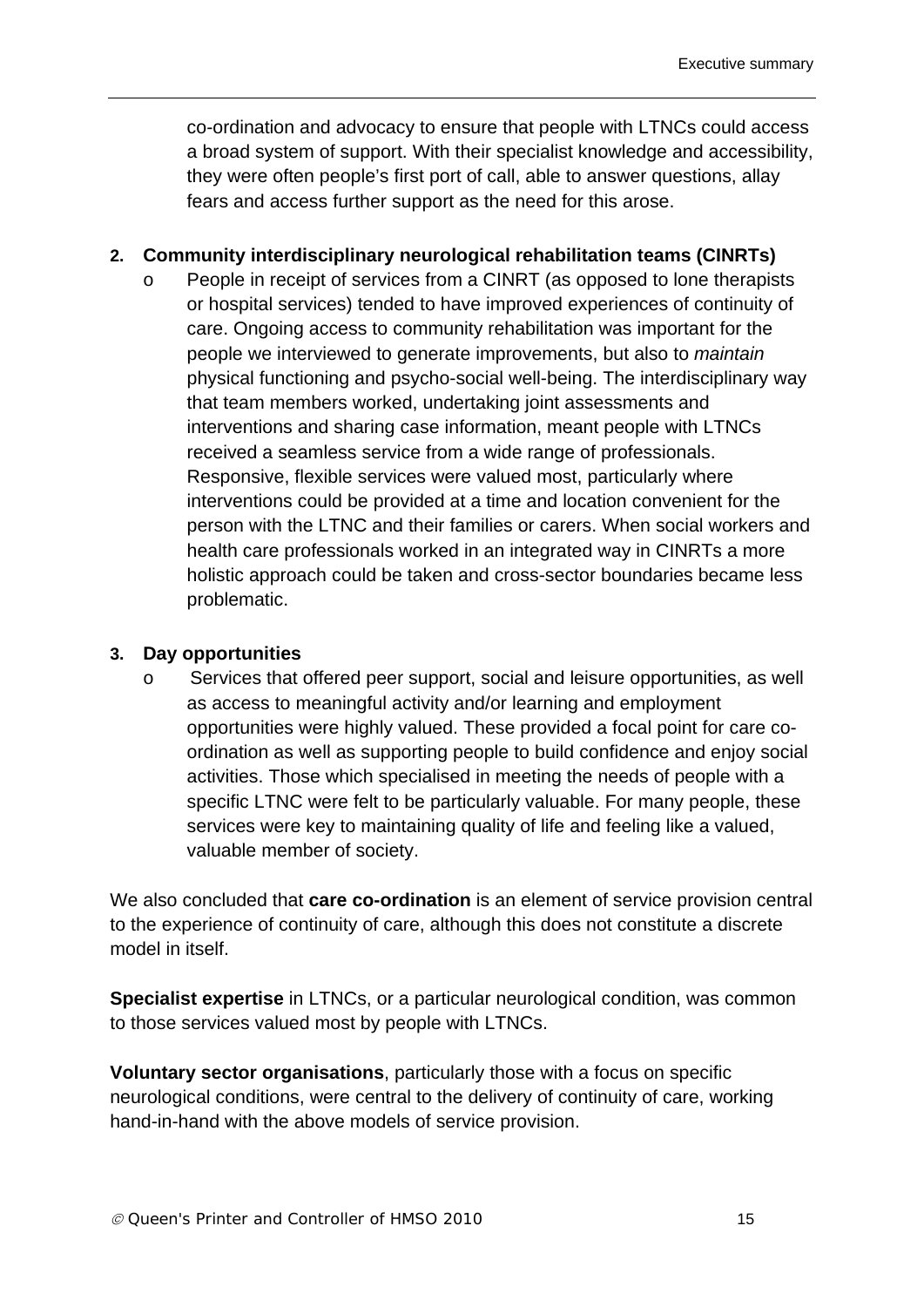Timely **access** to valued services, intervention and support was central to the experience of continuity of care. However, it was frequently compromised in a number of ways, including a lack of local availability or capacity of services, restrictive eligibility criteria, referral anomalies and pathways that were ill-defined and unclear to people with LTNCs and professionals.

Results from the **national benchmarking survey** reinforced findings from earlier phases of the research. Nearly half way through the ten-year implementation period of the NSF for LTNCs, only half of Primary Care Trusts (PCTs) had a written action plan for implementation and very few had carried out their plans. The models we had identified as important were found across PCT areas, but there were noteworthy gaps. Data about access to and coverage of models of care and other services endorsed the findings from our case studies that many people with LTNCs struggle to get a service. Among neuro-therapies, neuro-psychology was particularly scarce with referral systems and waiting lists problematic and nearly two-thirds of PCTs describing the service as 'difficult' or 'very difficult' to access. The importance of ongoing access to services for people with LTNCs was a recurring theme in our qualitative interviews. In the benchmarking survey, only 19 percent of PCTs described their neuro-physiotherapy services as 'ongoing'.

## **Conclusions**

Our research suggests that the NSF for LTNCs, coming with no new money and no firm targets, has been largely overtaken by competing policy, organisational and financial priorities that PCTs and other organisations have had to deal with. Nurse specialists, CINRTs and certain types of day opportunities are particularly successful in promoting continuity of care for people with LTNCs, and yet it is clear that many do not have access to these services. Given the long-term and often progressive or fluctuating nature of neurological conditions, the ongoing nature of these and other services is particularly important.

Future research could usefully focus on:

- Appropriate outcome measures and the cost-effectiveness of the 'gold-standard' models of care we identified.
- The impact of the different ways that nurse specialists work.
- The specific experiences of people with LTNCs from different socio-economic and ethnic groups.
- The impact that the failure to access our 'stronger' models of care has on both the person with the LTNC and their families and carers.
- An international comparison of how other countries strive to meet the needs of people with LTNCs.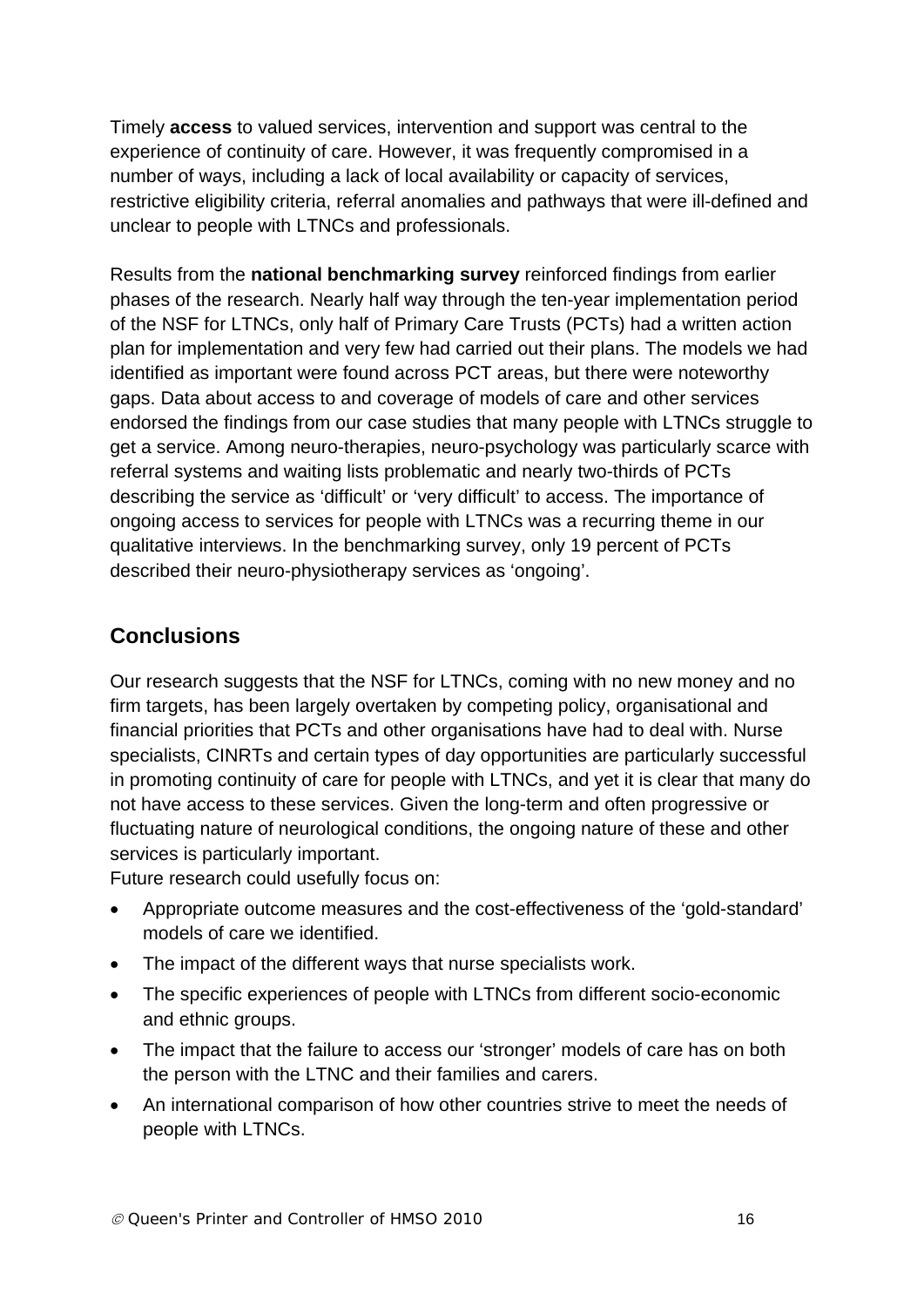# **1. Introduction**

The National Service Framework (NSF) for Long-term Neurological Conditions (LTNCs) was introduced in 2005 and aimed to 'bring about a structured and systematic approach to delivering treatment and care for people with long-term conditions<sup>1</sup> (LTCs). The need for an integrated approach to service provision was made clear, explicitly and implicitly, in all 11 Quality Requirements (QRs) in this NSF.

Although funded by NIHR SDO, this project was also part of a wider Department of Health (DH) programme of research to support the implementation of the NSF for LTNCs. It aimed to identify what helps or hinders integrated services and to identify best models and practice which seem to work well in delivering continuity of care from the perspectives of people with LTNCs, their families or informal carers and the professionals who deliver those services.

The project included a rapid systematic literature review, in-depth case studies and the development of a benchmarking tool that could be used to assess the development of integrated services nationally during the implementation of the NSF.

This document reports the methods, findings and conclusions from each phase of the research project.

## **1.1 Background**

Most LTNCs have substantial implications for service support, yet the fragmentation of, and lack of access to social, psychological, specialist and non-specialist clinical, and other forms of support has been evident for over 20 years  $(^{2,3,4})$ . By definition, LTNCs are an ongoing part of people's lives, thus both clinical and non-clinical interventions have to be carefully interwoven with other aspects of those lives. The successful management of LTNCs, in order to enhance health and well-being, needs both sophisticated management across a number of health, social care and other service boundaries as well as *real* involvement of people with LTNCs and members of their support networks.

Successful management also has to recognise diversity of need. Sex, age, and ethnicity might influence what best suits an individual's needs and his or her experience of integration. Similarly, the different types and stages of the LTNC – whether present since birth or early childhood or of later onset, whether slowly or rapidly progressing, whether episodic or continual, and so on – would also be expected to influence needs and experience.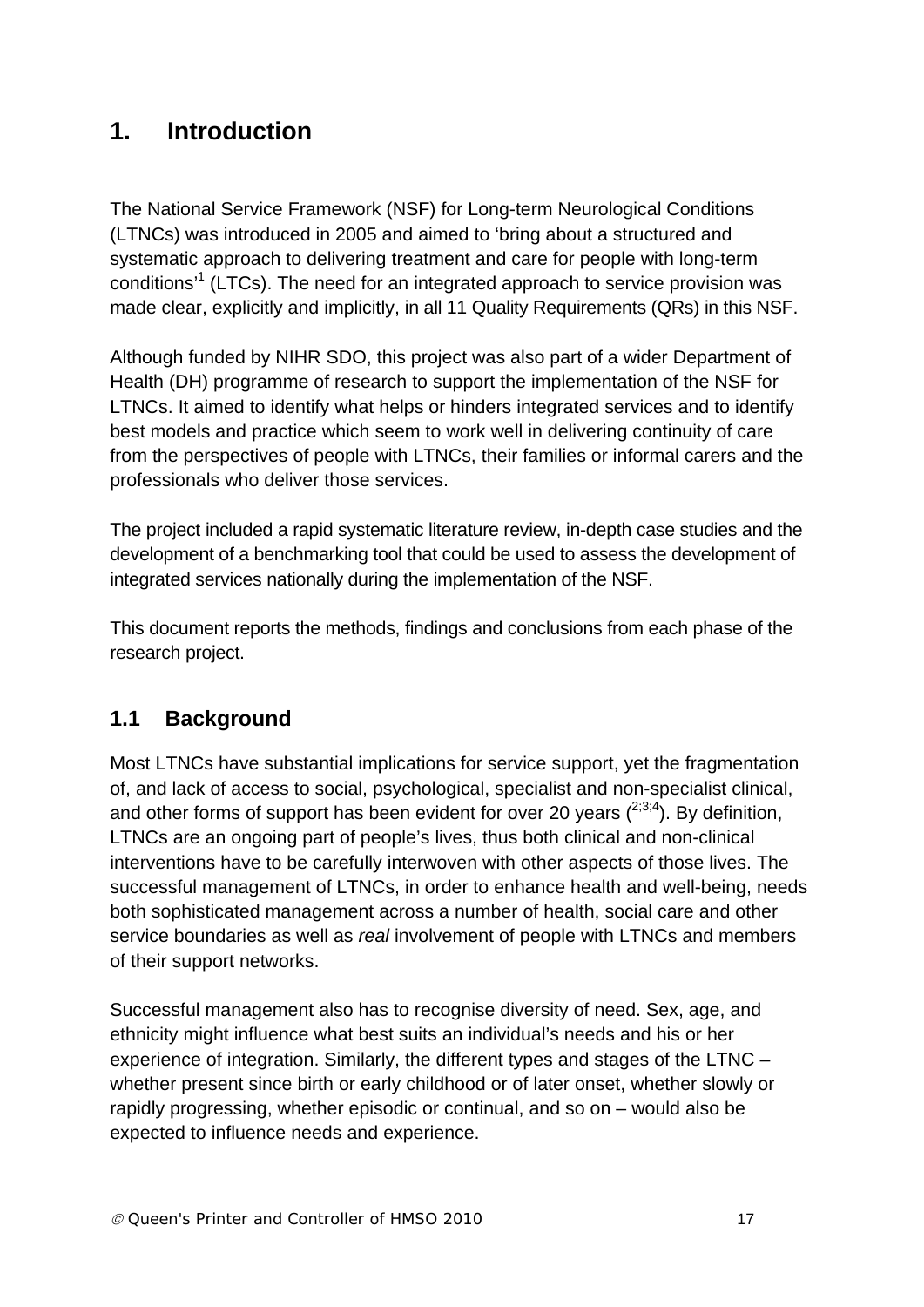Responses to criticisms of available support have led to the establishment of standards of care for some LTNCs<sup>5</sup> and there have been service initiatives, for example, the development of a specialist role for nursing<sup> $6,7$ </sup>. There have also been general policy initiatives to encourage integrated or joint working within and between health and social care services, and between the care system and people with longterm conditions $8,9,10$ .

#### **1.1.1 National policy context**

Provision of integrated care and arrangements for joint working between health and local authority (LA) services has been at the heart of government policy in recent years. Section 31 of the 1999 Health Act<sup>10</sup> formalised arrangements and removed some of the obstacles that had historically hindered joint working. These were consolidated in section 75 of the National Health Service (NHS) Act  $2006<sup>11</sup>$ , providing the mechanism by which integration might be more easily delivered.

The 'NHS Plan' in 2000<sup>9</sup> affirmed the government's belief in joint working and was supported by the Health and Social Care Act  $2001^{12}$ , based on principles of:

- Pooled budgets (partner organisations contribute to a common budget).
- Lead commissioning (one partner organisation commissions integrated services provided by both partners).
- Integrated provision (a single organisation provides health and social care services).

The importance of supporting people with long-term conditions was outlined in the NHS Improvement Plan<sup>13</sup>, launched in June 2004. The subsequent Department of Health publication in 2005, 'Supporting People with Long Term Conditions'<sup>14</sup> set out the NHS and social care model for long-term conditions and provided more detail, recommending the appointment of 'community matrons' and disease-specific case management to help smooth the pathways between different service providers. The National Service Framework (NSF) for Long-term Neurological Conditions, also published in 2005<sup>1</sup>, aimed to

bring about a structured and systematic approach to delivering treatment and care for people with long-term conditions<sup>1</sup>.

The need for an integrated approach to service provision was made clear, explicitly or implicitly, in all 11 Quality Requirements (QRs) of the NSF:

- Integrated assessment and care planning (QR1).
- Prompt access to specialist expertise (QR2).
- Timely access to emergency and acute health management by teams with appropriate skills (QR3).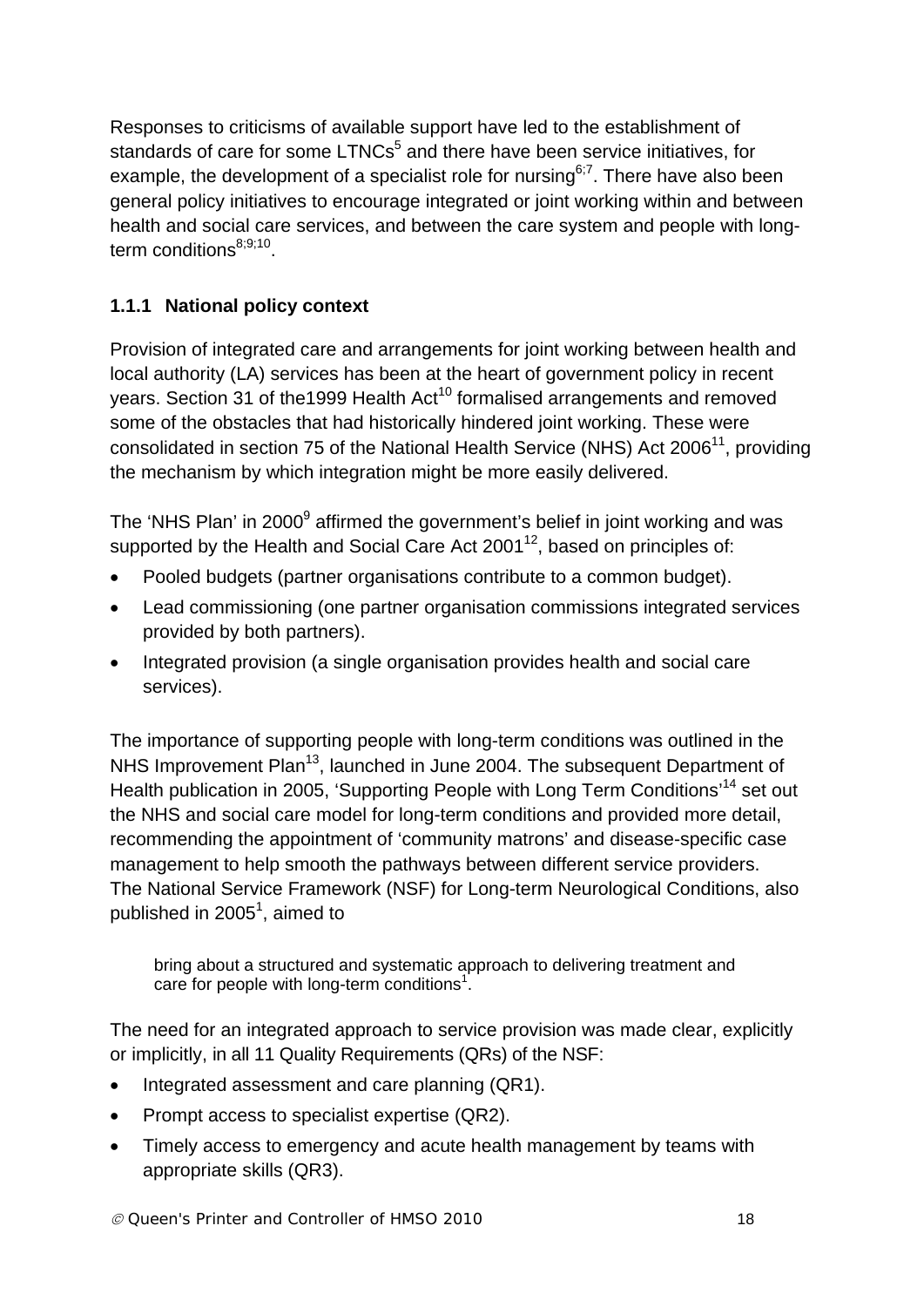- Links between hospital-based and community-based rehabilitation (QR4).
- Ongoing access to a range of services to meet continuing and changing needs (QR5).
- Links to educational and occupational services (QR6).
- Provision of appropriate accommodation and equipment (QR7).
- Joint working between health and social care services to achieve maximum choice for the person with a LTNC (QR8).
- Access to palliative care services (QR9).
- Supporting family and carers (QR10).
- Provision of neurological care during treatment or care for other reasons (QR11).

All these require degrees of integration that seem largely lacking in current service provision (Neurological Alliance, 2001).

Concurrently, the 2005 Green Paper on adult social care 'Independence, well-being and choice<sup>'15</sup> emphasised the need for well-planned and integrated services, the inclusion of all sections of the community, including the NHS, in delivering the new vision for social care, and the ambition of achieving 'person-centred, proactive and seamless' services. Suggestions were made about streamlining assessment between agencies, strengthening joint working between health and social care services, and developing strategic commissioning across *all* partners.

When the subsequent White Paper, 'Our Health, Our Care, Our Say: a new direction for community services<sup>16</sup> was published in 2006, Government requirements around integration and particularly in relation to support for people with long-term or complex needs were quite specific:

By 2008 we expect all PCTs and local authorities to have established joint health and social care managed networks and/or teams to support those people with long term conditions who have the most complex needs $16$ .

The Local Government and Public Involvement in Health Act 2007<sup>17</sup> placed a legal duty on county and unitary authorities, Primary Care Trusts (PCTs) and NHS Trusts to co-operate in the design and delivery of Local Area Agreements (LAAs) with an expectation of joint appointments, pooled budgets and joint commissioning. The 2007 Commissioning Framework for Health and Well-being<sup>18</sup> added a further dimension, placing a duty on PCTs and local authorities to produce a joint strategic needs assessment (JSNA) of the health and social care needs of their populations to inform LAAs and the sustainable communities strategy.

The historical preoccupation with organisational structures has more recently shifted to an emphasis on services promoting integrated care provision,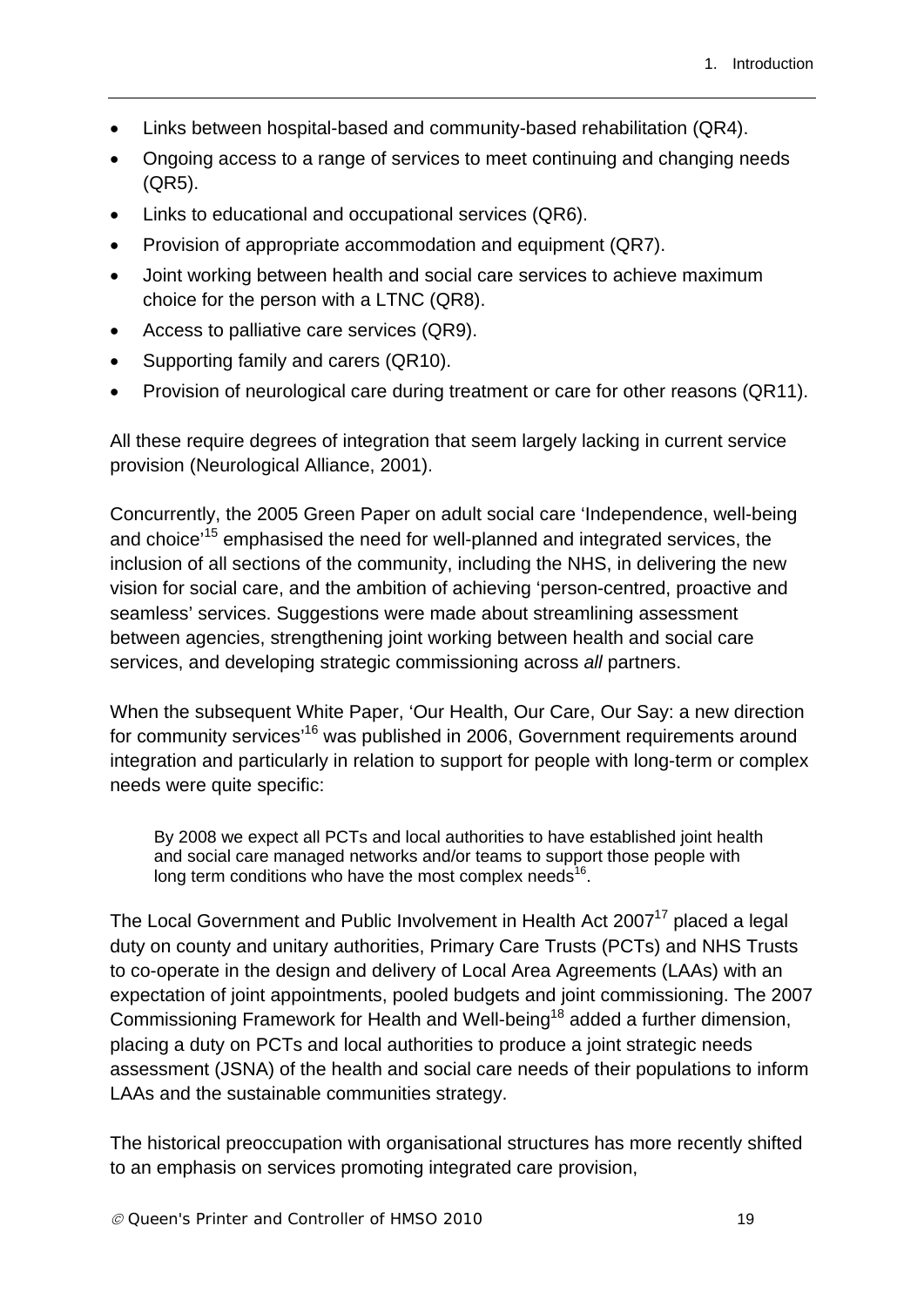to enable partners to join together to design and deliver services around the needs of users rather than worrying about the boundaries of their organisations. 'High Quality Care for All: NHS Next Stage Review' 2008<sup>19</sup>

The Integrated Care Pilot programme was one of a number of initiatives seeking to deliver these objectives. It began with 16 sites in April 2009 and was designed to explore the different ways health and social care could respond in an integrated way to address a particular local need<sup>20</sup>. Pilots were selected to reflect different groups and settings and an evaluation of the programme will assess the impact integration of services across health and social care has on improving the health and well-being of local populations.

The NSF for LTNCs has thus been part of a broader strategic framework and wider package of initiatives designed to enable people with long-term conditions to lead as independent lives as possible, but retains a specific neurological focus.

#### **1.2 The need for research**

At the time this research was commissioned, although the NSF included an extensive list of quality requirements, there was little information on barriers and facilitators to implementation, or about how to evaluate whether these requirements had been achieved. Policy initiatives and the developing evidence base for integrated care had seen organisational change in older people's and mental health services<sup>21;22;23</sup>, but services for people with LTNCs seemed to lag behind<sup> $24,25$ </sup>. This was in spite of the clear messages from people with LTNCs and their organisations that the experience of integrated provision is a very important contributor to quality of life<sup>24</sup>.

#### **1.3 The research questions**

This study aimed to answer the following research questions:

- How are services for people with LTNCs integrated within the health service and to what effect?
- How are services for people with LTNCs integrated between health, social care and other relevant services (including the independent sector), and to what effect?
- How do people with LTNCs, their families and informal carers experience integration and to what effect?
- How do services deal with diverse needs (both the diversity created by different conditions and different disease progression and that created by the needs of different parts of the population)?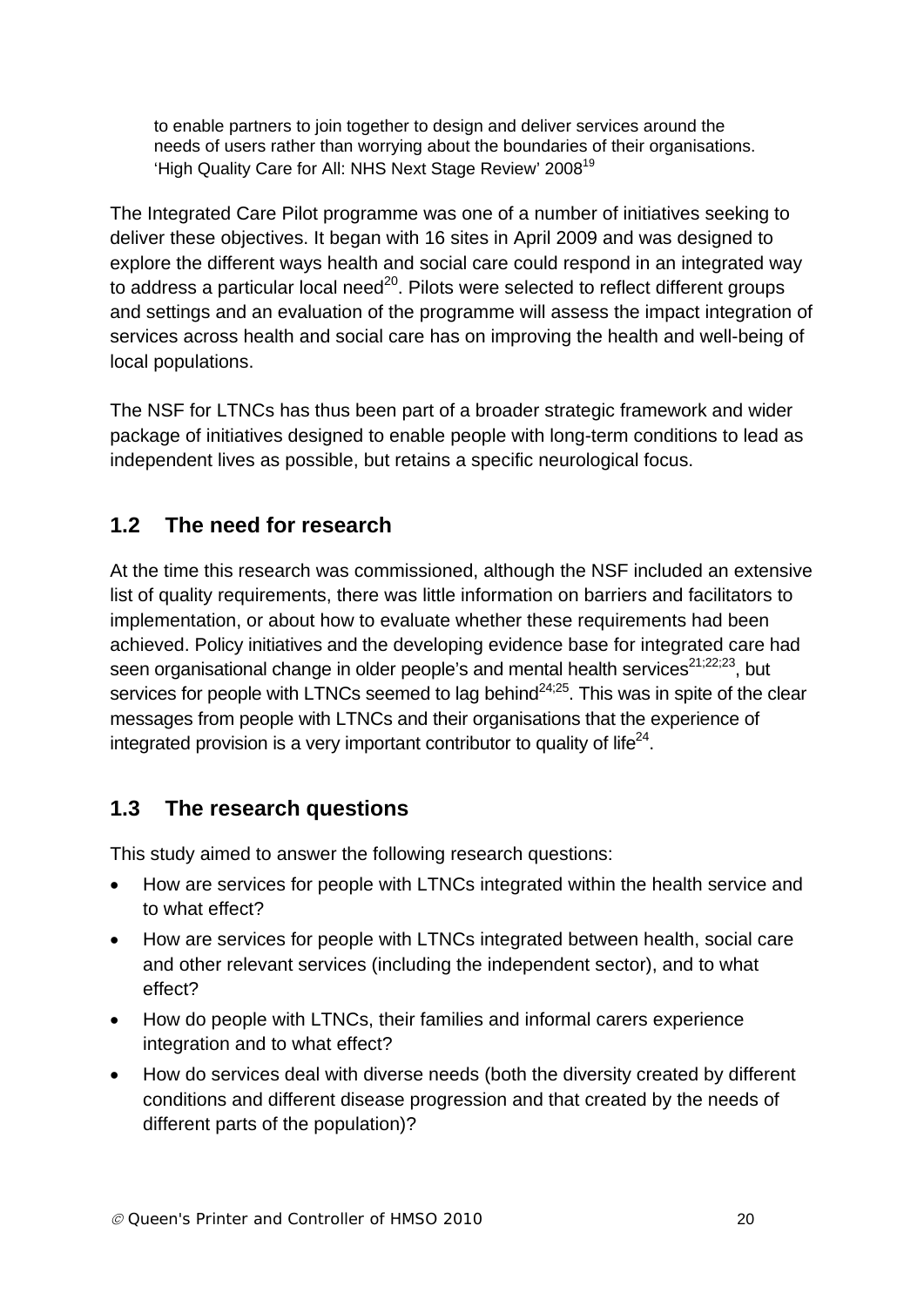- Which models of service provision seem to work well in delivering continuity of care, from the perspectives of service users, their families or informal carers, and the professionals who deliver them?
- What impact do different types and levels of integration have on continuity of care?

## **1.4 The conceptual framework**

Integration of services can take place across a number of boundaries. This can be between primary, secondary and tertiary health care; between health and social services and other services; between the statutory and non-statutory sectors; between specialist and non-specialist care; between the person with a LTNC (and his/her family or friends) and any element of the service system; between different levels of professionals and care workers, and so on. Tracking and tracing so many different types of integration is complex. However, the main *outcome* we might expect from integration is continuity of care and we used this concept as a framework for this study.

Continuity of care is experienced in different ways. We began by using the definitions developed and elaborated by Freeman and colleagues<sup>26,27</sup>. Based on an initial review of the literature and subsequent fieldwork, their work concluded that a 'minimum definition' of continuity of care should be about the experience of a co-ordinated and smooth progression of care from the service user's (and informal carer's) point of view (**experienced continuity)** and should involve the following components:

- **Relational, personal and therapeutic continuity** the provision of one or more named, individual professionals with whom the service user (and informal carer) can establish and maintain a consistent therapeutic relationship.
- **Longitudinal continuity** the provision of one or more named, individual professionals - care provided from as few professionals as possible, consistent with need.
- **Long-term continuity** the provision of uninterrupted care for as long as the service user requires it.
- **Flexible continuity** flexibility and adjustment to the needs of the individual over time and in their own personal and social context.
- **Continuity of social context**  sustains a person's preferred social and personal relationships in the community and enhances quality of life.
- **Information continuity**  excellent information transfer following the service user (and informal carer).
- **Cross boundary** smooth transition between different providers and/or levels of services and how well services communicate between sectors, within sectors, within teams and between services and service user/carer.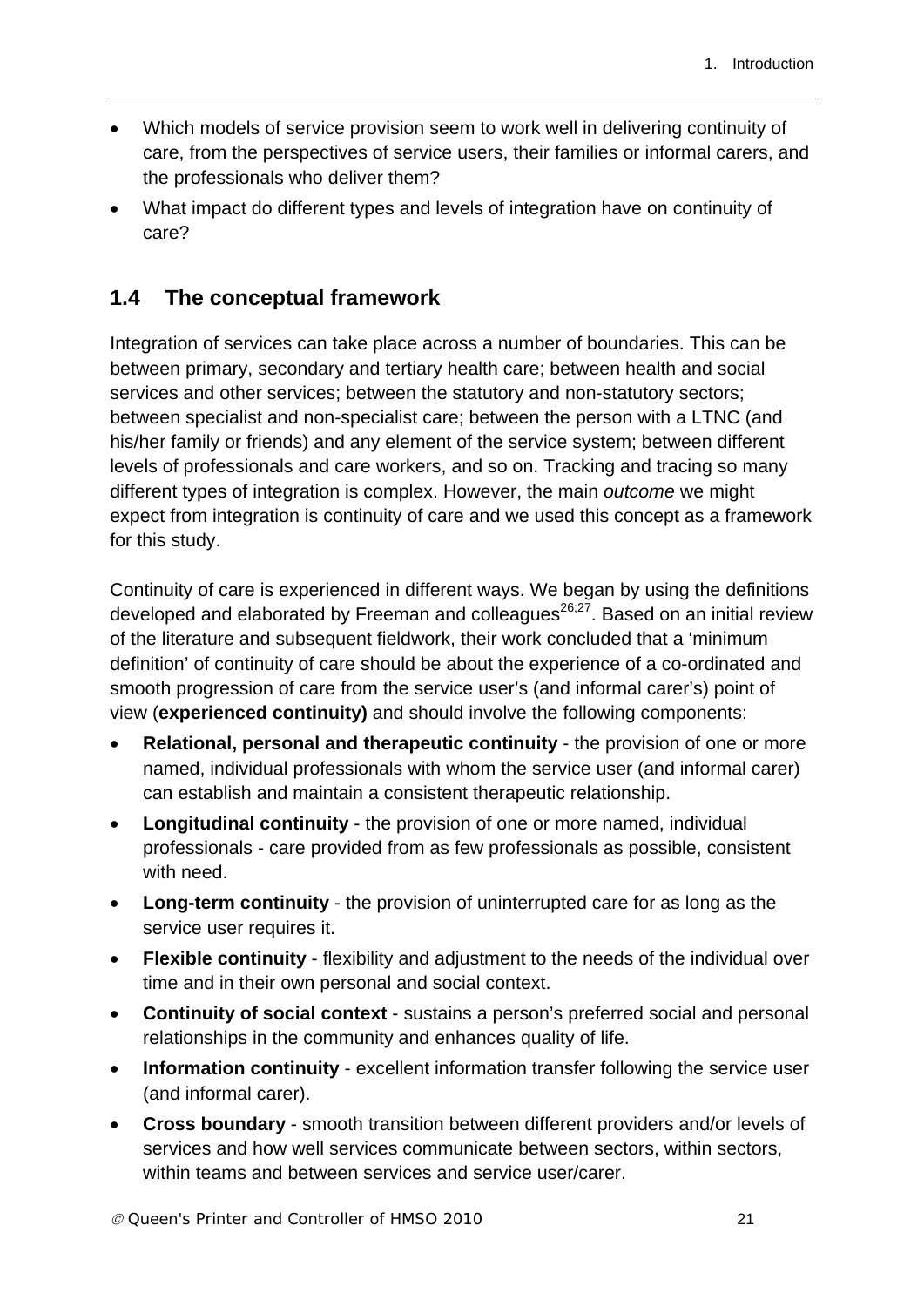These definitions provided us with a way of examining the *effects* of integrated services without necessarily having to trace out every pathway along which integration can or should take place.

## **1.5 The research process**

Service users and other representatives from voluntary organisations were involved in the research not only as participants in interviews, but throughout the research process via the Department of Health long-term neurological conditions research initiative programme advisory group, the specific project advisory group and the SPRU adult consultation group, a standing group of service users and carers. Presentations and progress updates were made to these three groups throughout the project and feedback received. Specific advice on drawing up topic guides, recruitment of participants, analysis and interpretation of findings was sought from the project advisory group and the adult consultation group. The latter also helped identify interviewees for piloting service user topic guides. Questions included in the topic guide were influenced by the adult consultation group and reflected their concerns. Members of this group also helped identify interviewees for piloting service user topic guides.

We aimed to answer our research questions in five phases:

- 1. A scoping exercise and rapid review of evidence on best models of integrated service provision for LTNCs, how to achieve these models, and their impact on the different types of continuity of care.
- 2. In-depth case studies in six neurology 'service systems' to identify the key indicators of good quality, integrated service provision and understand its impact on service users and their families or informal carers.
- 3. Use material from (1) and (2) to develop benchmarks to assess the type, quality and impact of integrated services in local areas.
- 4. Test and, if necessary, adjust the benchmarks. Develop benchmarks into a questionnaire to be used in phase 5 of the project.
- 5. Develop a questionnaire using the benchmarks to assess the development of integrated services nationally during initial implementation of the NSF.

Our original intention had been to repeat the benchmarking exercise. This phase of the proposed work was removed from the project after initial discussion with the advisory group to the DH programme (see above).

## **1.6 Ethical review**

The research underwent formal review at a number of stages. For the case study work (phase 2), the research was initially reviewed and approved by the University of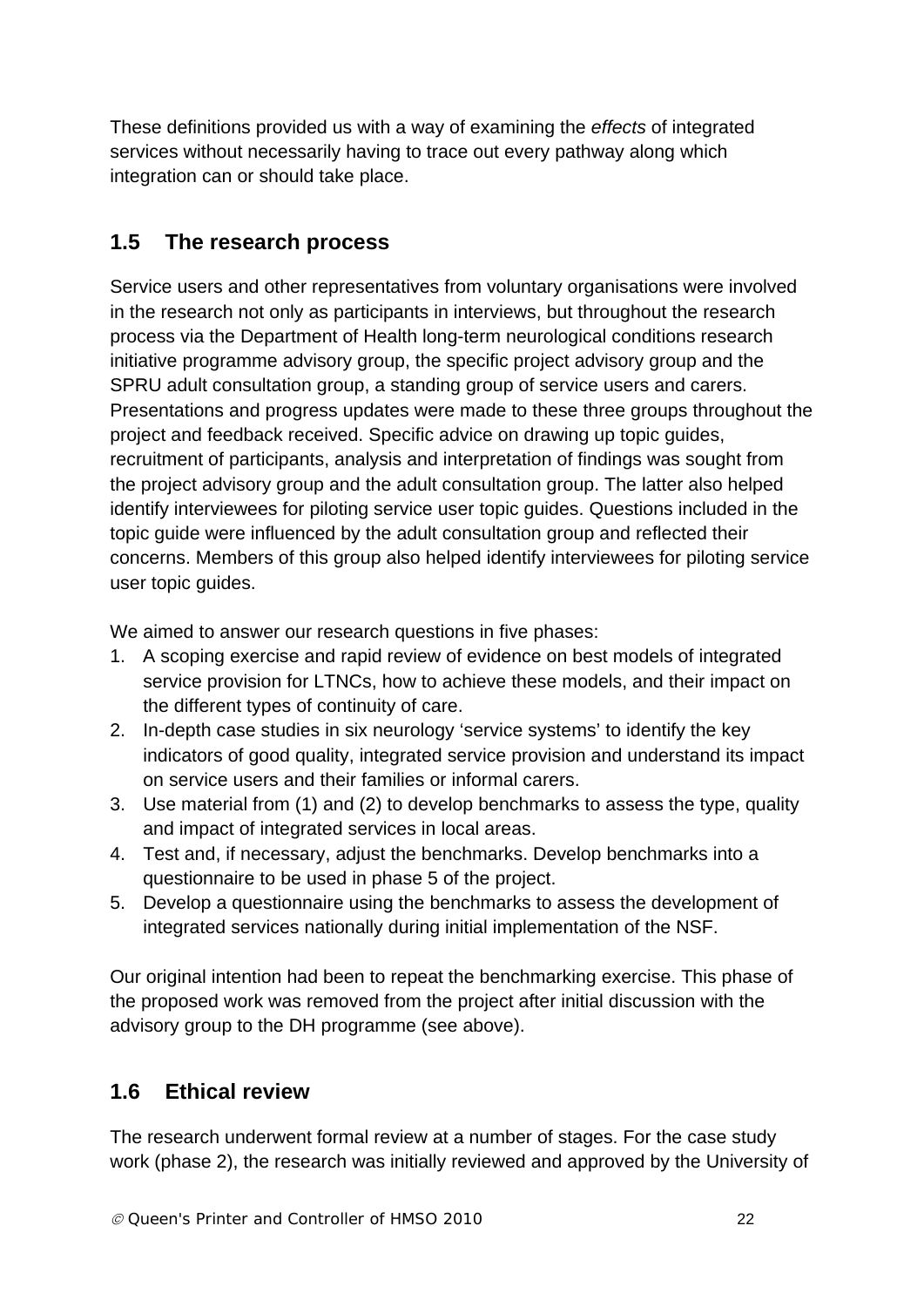York's Humanities and Social Science Ethics Committee and was then reviewed and approved by Multi-site Research Ethics Committee (MREC) for Wales.<sup>1</sup> Ethical review was undertaken by MREC for Wales for the national benchmarking of services (phases 4-5) and was deemed to be audit rather than research<sup>28</sup>. Research Governance was sought from and agreed by PCTs, acute trusts and LAs at all case study sites prior to phase 2.

### **1.7 Scoping exercise**

The initial scoping phase of the project took place in parallel with the rapid systematic literature review between November 2006 and summer 2007. It aimed to gather information about what was currently known about the best ways to achieve and deliver integrated services for people with LTNCs, drawing on the experiences of people with LTNCs, their organisations and the professionals who work with them.

We reviewed the information provided about evaluated examples of good practice included in the NSF Good Practice Guide<sup>29</sup> and, where necessary, contacted those providing the service. We also spoke to leads for long-term conditions at Strategic Health Authorities (SHAs) in England.

We obtained an overview of the structures in which the NSF for LTNCs was being implemented and explored people's views on the working of the NSF in their region. We also gained some understanding of the position of the NSF for LTNCs in the context of other policy from the perspective of professionals. Views on policy that were identified during this scoping phase were discussed in a published paper<sup>30</sup>. Findings about levels of integration across SHAs are presented in Appendix A and helped inform our sampling frame for case study sites for phase 2 (as described in Chapter 3).

Throughout the scoping phase, it became clear that there were many different approaches to integration at a local level, which might affect the experience of a 'joined-up' service for people with LTNCs. The meanings and relative importance of integration at policy, organisational and individual practitioner and service user levels were explored in more depth in the next stage of case study investigations.

1

 $1$  MREC for Wales was the MREC with the first available meeting when the application was submitting via the Co-REC system and does not necessarily reflect the location of case sites.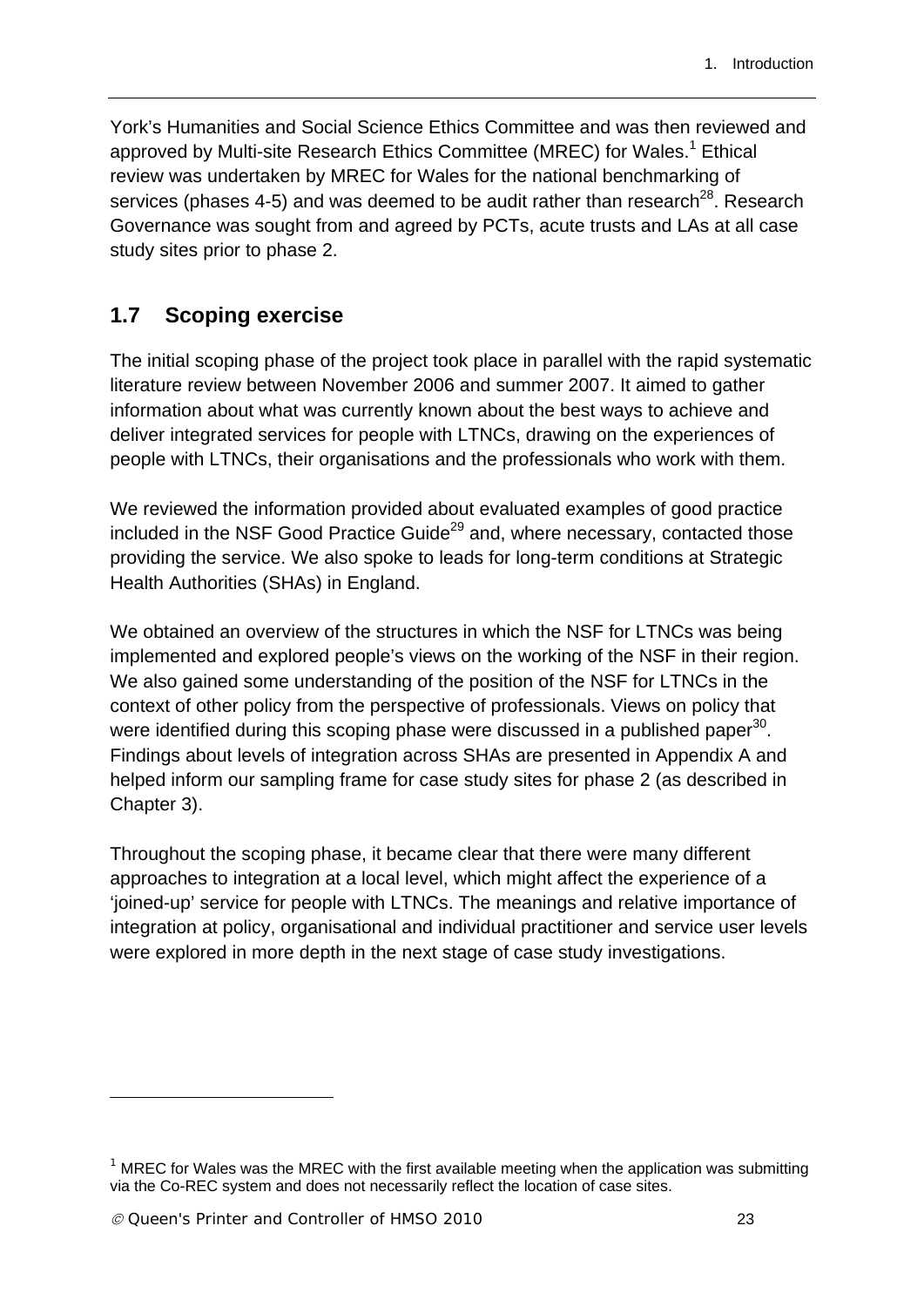### **1.8 Structure of report**

The structure of this report reflects the iterative research process adopted. It is organised into nine chapters as follows:

**Chapter 1** provides the introduction to the research. It presents an overview of the study area and explains why the research is important. The introduction outlines the research context, research questions and the methods used for data collection.

**Chapter 2** gives a summary of the findings of the rapid systematic literature review. It reports existing evidence on models of 'best practice' of integrated service provision and their impact on continuity of care for people with LTNCs. A full description of the methods used is in a supplementary technical report $31$ .

**Chapters 3-6** present the case studies methods and findings. **Chapter 3** explains how case study sites and participants (staff and people with LTNCs) were selected and recruited, and describes the methods used to collect data about models and integration of services in each of the case study sites. **Chapter 4** reports findings from staff data about the implementation of the NSF for LTNCs and progress towards joint working. Cross-case comparison of data allowed factors that facilitate or hinder joint working to be identified and these are also reported here. **Chapter 5** draws service user data from across the six case study sites together using Freeman's continuity of care conceptual framework. **Chapter 6** reports three key service models that our analysis shows promote continuity of care for people with LTNCs, and also highlights elements of service provision central to the experience of continuity of care.

**Chapter 7** describes how a benchmarking tool for PCTs was developed based on the findings presented in Chapters 4-6. The methods used for conducting a national survey of PCTs and analysing the subsequent data are reported. The findings from the national survey are also presented.

**Chapter 8** concludes the report with a summary of the conceptual and empirical contribution made and presents a schematic model of continuity of care. An assessment of the limitations of the research and recommendations for future research in this area are presented. The implications of this research for policy are also discussed.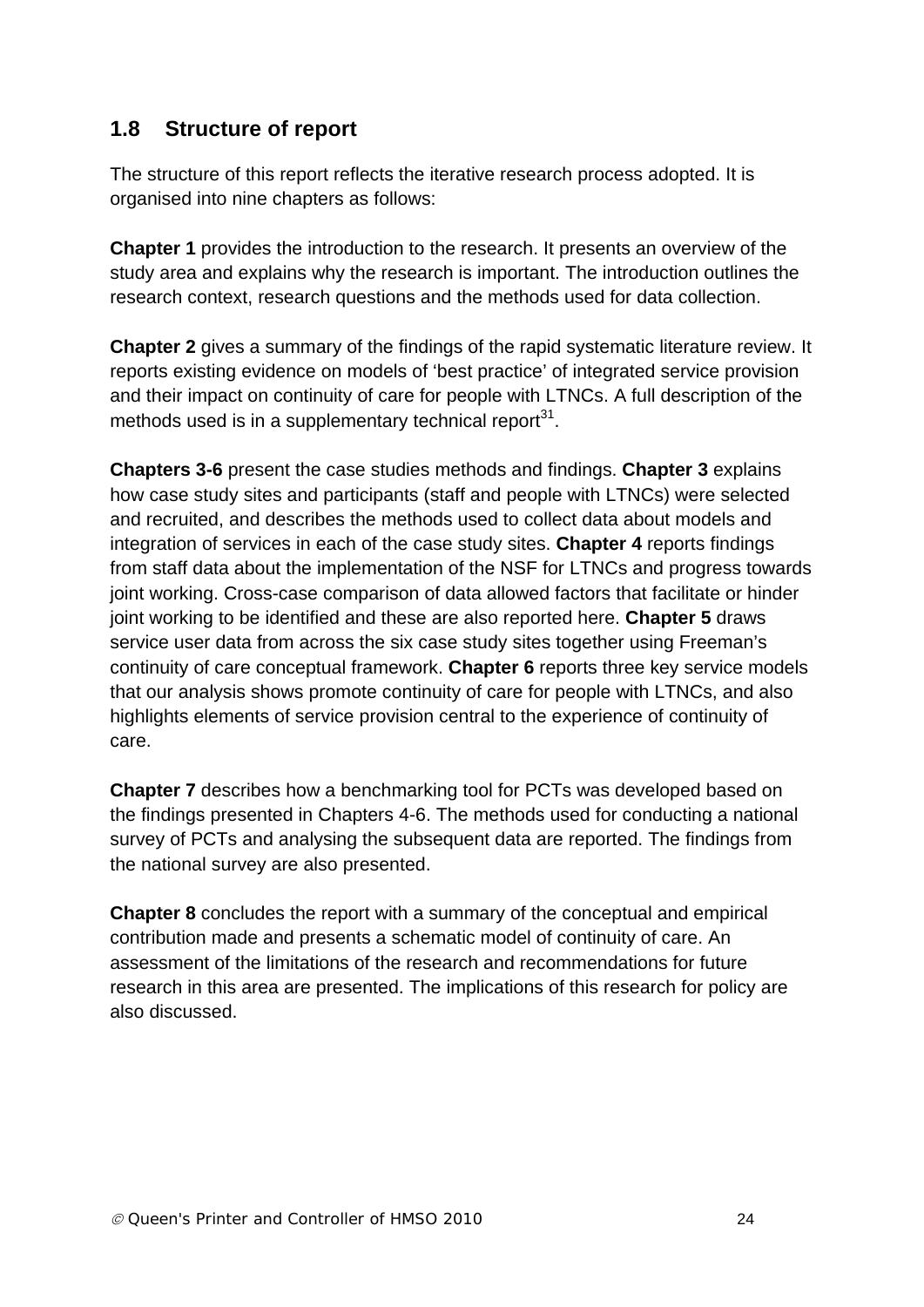# **2. Rapid review of the evidence on integrated care models for people with long-term neurological conditions**

A 'rapid' review of evidence about the outcomes of models of integrated care for people with long-term neurological conditions (LTNCs) was proposed as the first phase of the project described here. A full report of the review, its methods and findings is available as a technical appendix to this report $31$ . Here, we include only summary details of the review.

## **2.1 Objectives**

The first objective was to identify models of integrated service provision for people with LTNCs from the research literature and to evaluate their impact on different types of continuity of care and other outcomes. The second objective was to understand what the evaluative and descriptive research literature suggested about how best to achieve models of integrated care that delivered continuity.

## **2.2 Methods**

A 'rapid' review searches systematically but not necessarily exhaustively for available evidence, critically appraises studies and sifts out those that are 'of poor quality'. The material is then used to collate descriptive outlines of the evidence, provide an overview of it and what it says<sup>32</sup>. We divided the work on our review into two parts. In the first, we dealt with the evaluative literature, and messages about the outcomes that models of integrated care could deliver. In the second part, we analysed descriptions of models of integrated care included in both the evaluative literature reviewed in the first part and in the wider descriptive literature. This second part reviewed evidence on how integrated models of care operated, who worked in them, what elements of service provision they included, and what types of continuity they appeared to deliver. Here and in the technical report, we call these two different approaches the 'evaluative review' and the 'descriptive review'.

Full details of our main search strategy, including the electronic databases searched, the keyword strategy, search restrictions, additional searching strategies, inclusion and exclusion criteria and how these were developed, the selection of material for review, data extraction and quality assessment are all included in the technical report. Overall, we followed the Centre for Reviews and Dissemination (CRD) guidance for systematic reviews<sup>33</sup> in all elements of both reviews, working together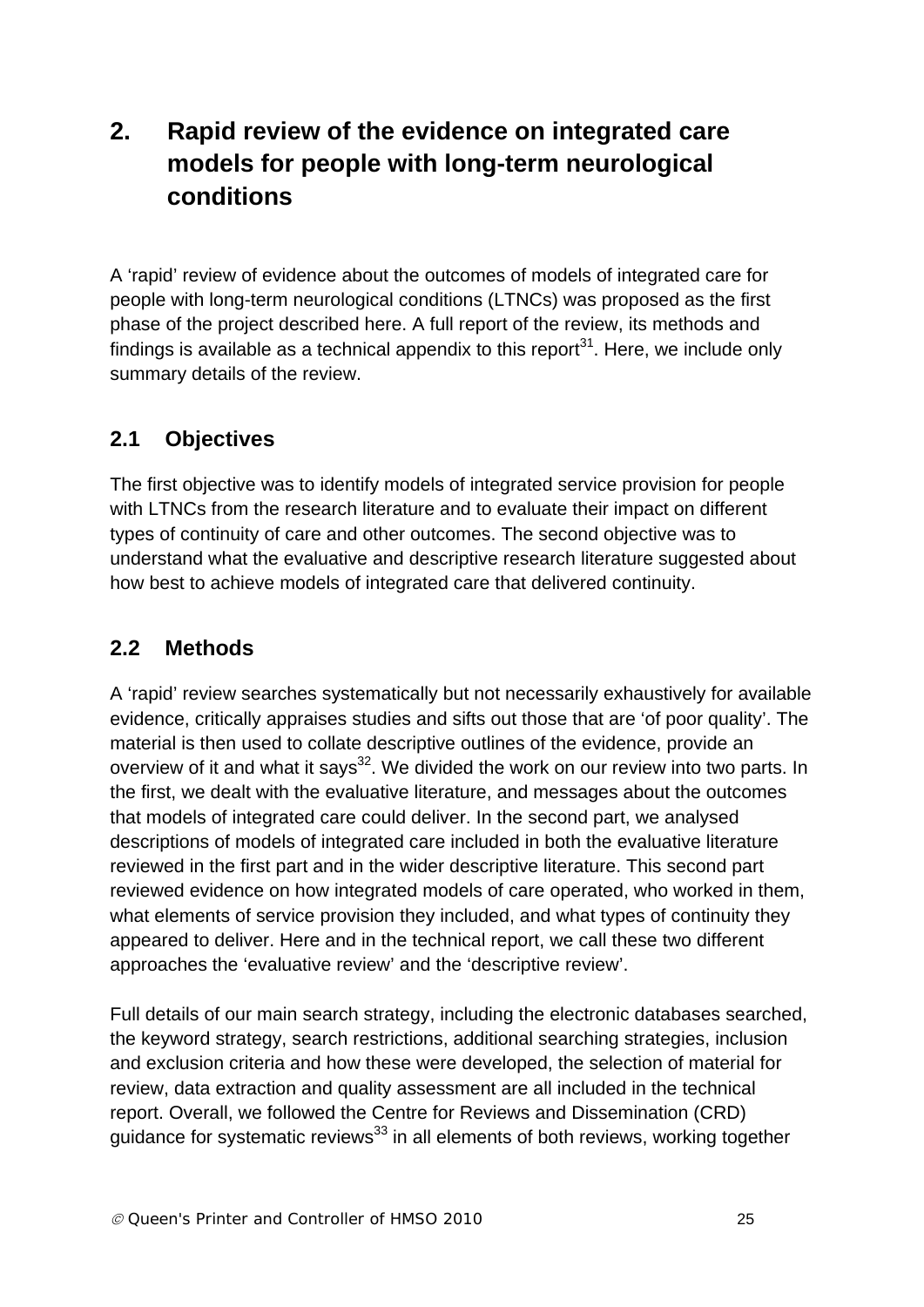as a team to develop common understandings and checking our decision making throughout.

## **2.3 Analysis and outcomes**

The evaluative review presented a narrative synthesis of quantitative findings from the primary studies reviewed. The outcomes reported were: access to and use of services; service users' views of the model of care; disability and impairment; quality of life; clinical outcomes; mental health outcomes; hospital admission and length of stay; impact on family or carers; expressed need; knowledge of the condition; communication; costs to the health service; costs to service users and families; socio-economic outcomes; staff views about the model of care; coping or stress; and mortality.

The descriptive review converted text statements from publications that described models of integrated care into two categories – 'clearly present in the description' and 'not clearly present in the description'. These data were then subject to simple frequency analysis and cross-tabulation by model of care. The main issues covered were: What is the model of care? Where is it delivered? What conditions does it cover? Who delivers it? What service elements are included? What type of continuity of care does it deliver? For this last question, we used the Freeman et  $al^{26;27}$  model as our starting point.

## **2.4 Included studies**

Two thousand four hundred and seven publications were identified in the searching, 573 of which were initially selected as of potential relevance.

Of these, 49 separate studies, covering 47 models of care and reported in 68 publications were eventually included in the **evaluative review**. Fourteen randomised controlled trials (RCTs) and one pseudo-randomised study were included, alongside 14 other studies using a comparative design of some type. There were also four studies based on surveys, nine based on audit or retrospective record review and five based on 'other' designs. The majority of studies (33), 12 of which were RCTs, had been carried out in the UK. Most studies were about epilepsy (15), Multiple Sclerosis (MS) (14) or Parkinson's Disease (PD) (11).

One hundred and twenty-seven descriptions of models of care, including the 47 models included in the evaluative review, were included in the **descriptive review**. The majority of descriptions were about models of care for MS (41), epilepsy (36) or Parkinson's Disease (36).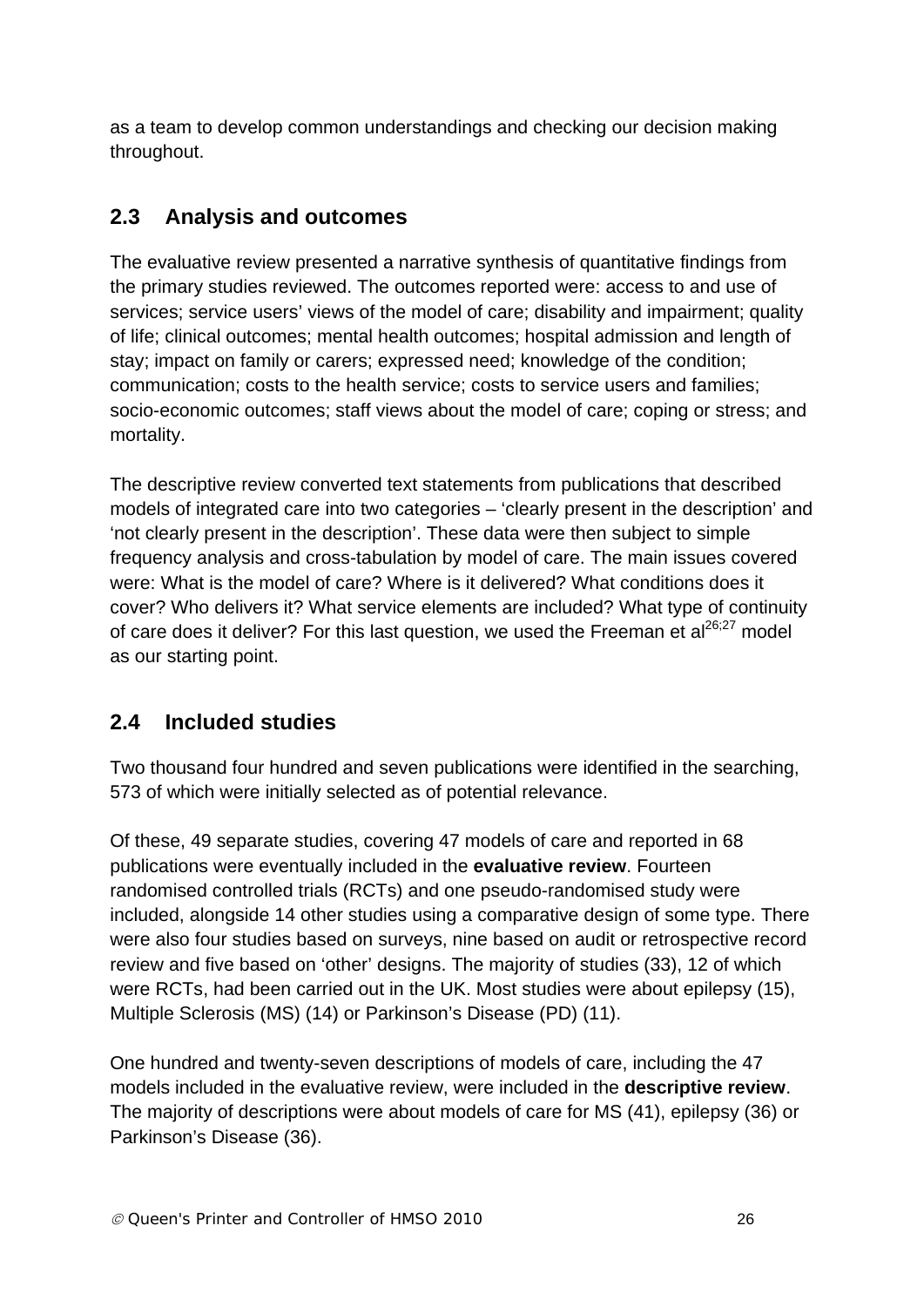## **2.5 Findings of the evaluative review**

Table 1 summarises the findings from the evaluative review, reported in full detail in the technical appendix. As the table shows, there is little conclusive or consistent evidence of positive or negative impact on the service user or family outcomes reported in the evaluative research we reviewed. However, there is some limited evidence that home-based models of integrated care may reduce health service costs and, possibly, those of service users and their families as well. However, there is a substantial research agenda here, with few existing studies reporting these economic outcomes.

| Outcome                                 | <b>Number of studies</b><br>reporting | Overall findings                                                                                                                                                        |  |
|-----------------------------------------|---------------------------------------|-------------------------------------------------------------------------------------------------------------------------------------------------------------------------|--|
| Use of or contact with<br>services      | 21                                    | No consistent evidence about<br>improved access to or use of<br>services                                                                                                |  |
| Service users' view of model<br>of care | 18                                    | Service users value new models<br>of care but with little comparative<br>information it is difficult to know<br>whether this reflects gratitude for<br>any service      |  |
| Disability/impairment                   | 17                                    | Half of RCTs showed significant<br>improvement, others did not.<br>Evidence from other types of<br>studies inconsistent.                                                |  |
| Quality of life                         | 15                                    | Little secure evidence of positive<br>impact on QoL for any model<br>evaluated                                                                                          |  |
| <b>Clinical outcomes</b>                | 15                                    | Inconsistent evidence                                                                                                                                                   |  |
| Mental health                           | 11                                    | Small but not statistically<br>significant improvements in<br>depression                                                                                                |  |
| Impact on family and/or<br>carers       | 8                                     | Specialist palliative care services<br>for people with MS may improve<br>care outcomes (1 RCT only), no<br>evidence of positive impact from<br>any other study or model |  |
| Costs to health services                | 8                                     | Some limited evidence of reduced<br>costs for home-based services.<br>No adequate research re: nurse<br>specialists or multidisciplinary<br>teams                       |  |
| Hospital admission                      | 6                                     | Small but promising reductions in<br>admission/length of stay,                                                                                                          |  |

#### **Table 2.1 Summary findings from studies included in evaluative review**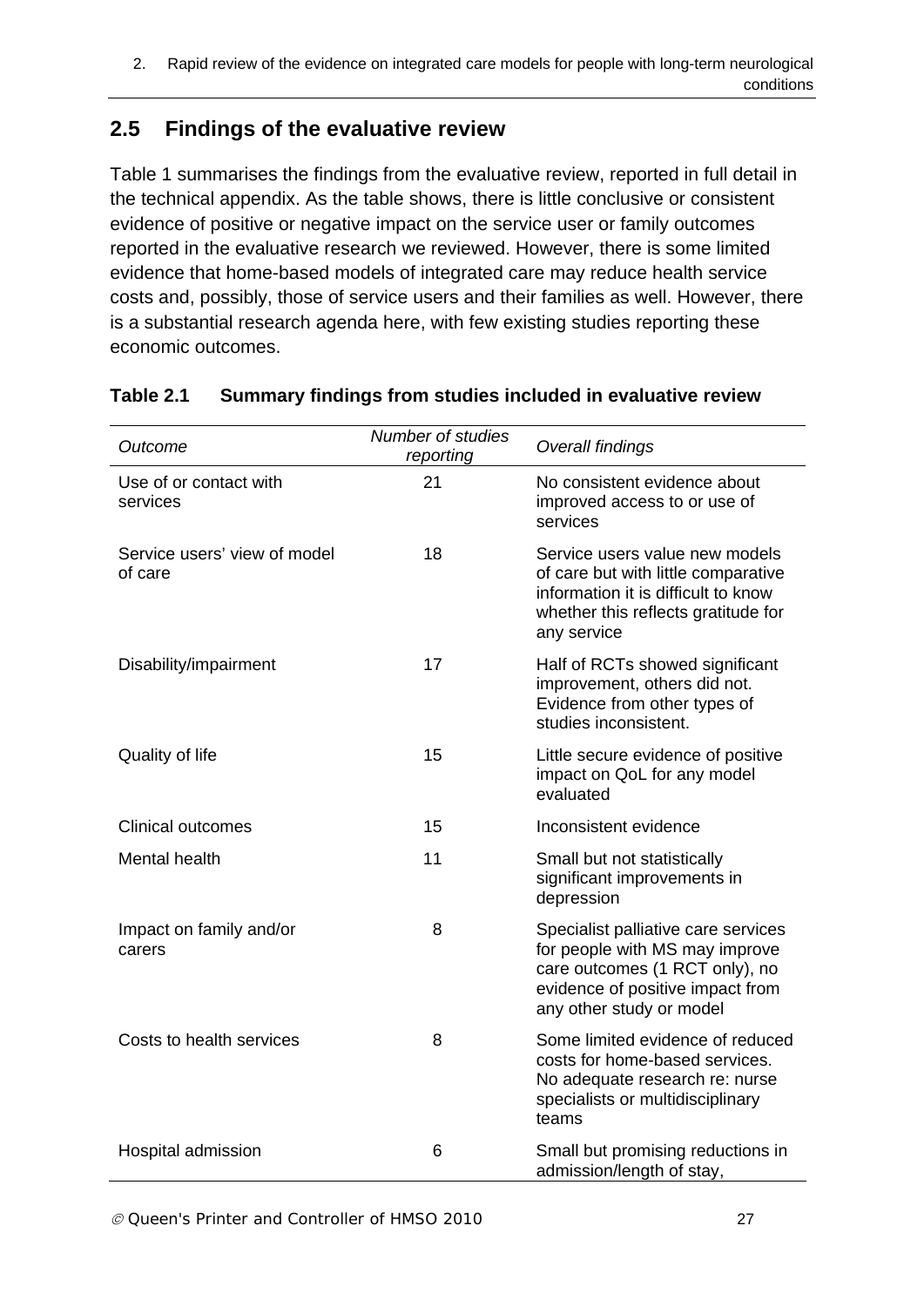| Outcome                                              | Number of studies<br>reporting | Overall findings                                                                                                                                                                                    |
|------------------------------------------------------|--------------------------------|-----------------------------------------------------------------------------------------------------------------------------------------------------------------------------------------------------|
|                                                      |                                | particularly for multidisciplinary<br>care. Needs further research.                                                                                                                                 |
| Communication in team or<br>with patient             | 5                              | No conclusive evidence and lack<br>of comparative data.                                                                                                                                             |
| Patient or carer expressed<br>need                   | 4                              | Evidence of benefit is unclear                                                                                                                                                                      |
| Knowledge of condition                               | 4                              | Some evidence from single study<br>of epilepsy that those with low<br>levels of initial knowledge benefit<br>from nurse specialist input.                                                           |
| Socio-economic outcome e.g.<br>education, employment | 3                              | No controlled studies.                                                                                                                                                                              |
| Staff views of model of care                         | 3                              | Positive views in all three studies.<br>Integrated care systems and user-<br>led care pathway said by staff to<br>improve joint working, information<br>exchange, and personalisation of<br>care    |
| Mortality                                            | 3                              | One study of multidisciplinary<br>specialist clinic for motor neurone<br>disease suggests improvement in<br>mortality over general neurological<br>care. No evidence of impact in<br>other studies. |
| Costs to service users or<br>families                | $\overline{2}$                 | One study only provided<br>comparative data. Home-based IV<br>may be less costly for service<br>users and families.                                                                                 |
| Coping or stress                                     | 1                              | No evidence of impact.                                                                                                                                                                              |

The lack of evidence of impact from these studies does not mean that there is no impact to be found. Many studies were of relatively poor methodological quality and, where of better quality, too small to demonstrate impact. Further, the choice of outcome measures for many of the studies was limited to the conventional. Given the nature of many of the conditions studied here, looking for differences in clinical or impairment outcomes is probably always going to be relatively fruitless although, when the research is of high quality and large enough, lack of difference can mean that the new model produces similar outcomes to usual care. By contrast, outcomes that might have real meaning to service users were largely notable by their absence. For example, while two studies showed that professionals felt that integrated care models increased the active participation of service users in their care, or increased their empowerment, no study seems to have asked service users themselves about these important types of outcome!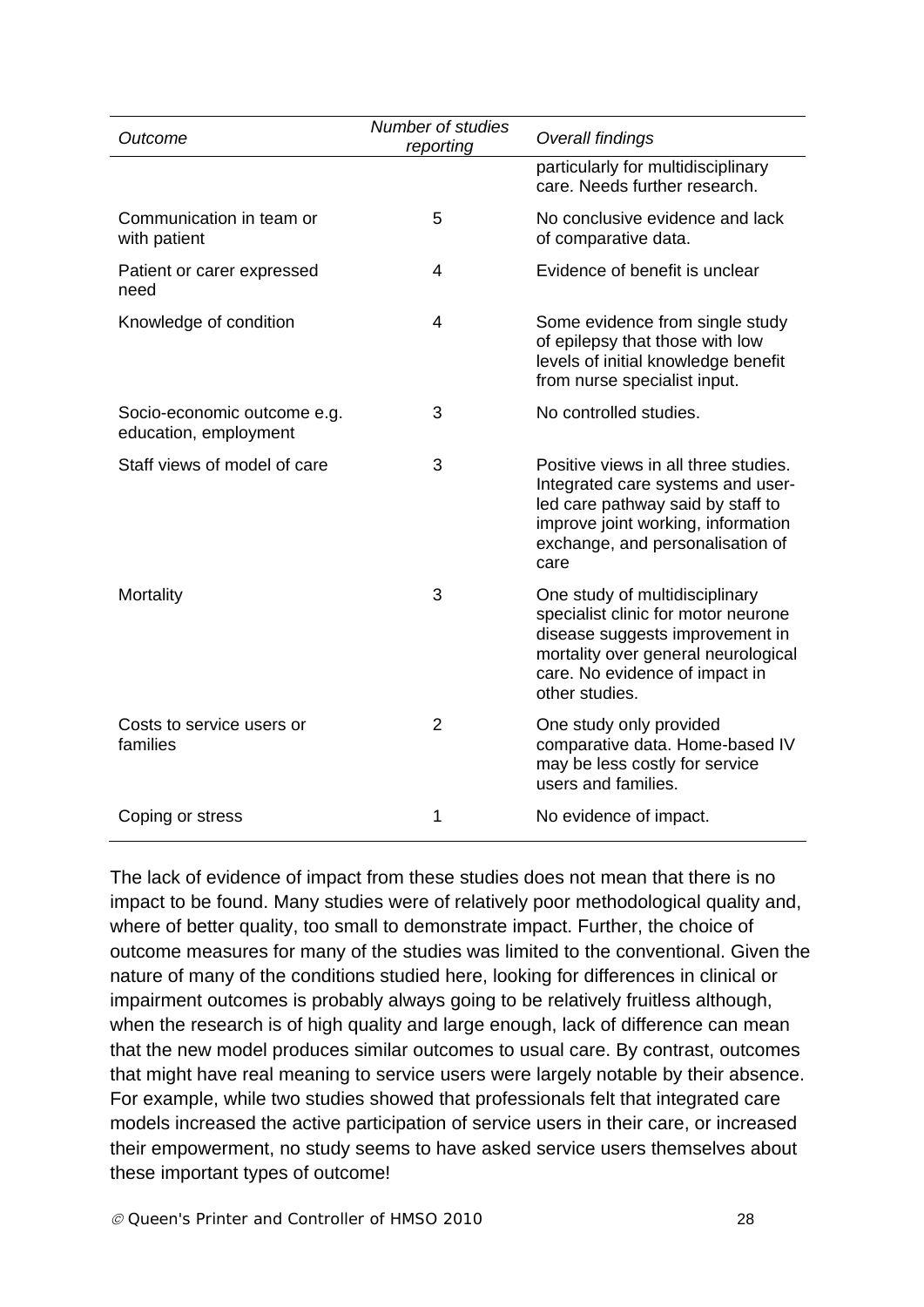## **2.6 Findings of the descriptive review**

Three main models of integrated care were identified in the descriptive review – multidisciplinary teams or clinics (MDTs), clinical nurse specialists (CNSs) and assessment and disease management models (ADMMs). Some were delivered as a single approach, others in combination with another model or aspect of integrated care. In total, 41 descriptions involved MDTs, 20 CNSs, and 29 assessment and disease management initiatives. There were 32 separate 'other' models of care, ranging from a rapid response team for administering intravenous (IV) therapy at home, to a specialist transition clinic for young people moving onto adult services. The three main models were used to analyse the descriptive material, thus allowing us to compare and contrast different ways of delivering integrated care. The descriptive literature was dominated by UK publications, given that this was the main focus of the descriptive review (see technical report).

#### **2.6.1 Multidisciplinary teams or clinics**

The 41 descriptions and evaluations of MDTs showed that they were most often based in hospital (in-patient and out-patient) settings. However, 12 of the described teams also delivered care in service users' own homes. MDTs were significantly more likely to be associated with care for people with motor neurone disease (MND) or MS than were other models of care, and less likely to be associated with epilepsy. Although reporting of which staff were involved in MDTs and how many was variable across the descriptions, as one might expect, MDTs were more likely to include certain types of professionals than were other models of care. All types of therapists, psychologists, social workers, and care co-ordinators or care managers were significantly more likely to be mentioned in publications about MDTs than in those about other models. However, while rehabilitation medicine specialists were also significantly more likely to be mentioned, MDTs were no more or less likely to include neurologists. Over two-thirds of the described MDTs involved at least six different types of professional staff and, again, this was significantly different (higher) than in other models of care.

Despite these differences, the service elements described as part of  $MDTs<sup>2</sup>$  were not very different from those described in other models of care. MDTs were more likely to

1

 $2$  These covered diagnosis; assessment of condition, disability and impairment, service need, nursing need and other; patient-held care file; professional-held care file; patient-held care plan; professionalheld care plan; care or service co-ordination; care management; drug or medication review; equipment or aids supply; goal setting; information, education or training for carer; information, education or training for patient; information, education or training for professionals; monitoring and review; multidisciplinary meeting or consultation; other clinical care; palliative care; advice/contact/help line; rehabilitation care; specialist clinics; carers' support group; patients' support group; telemedicine; and counselling care.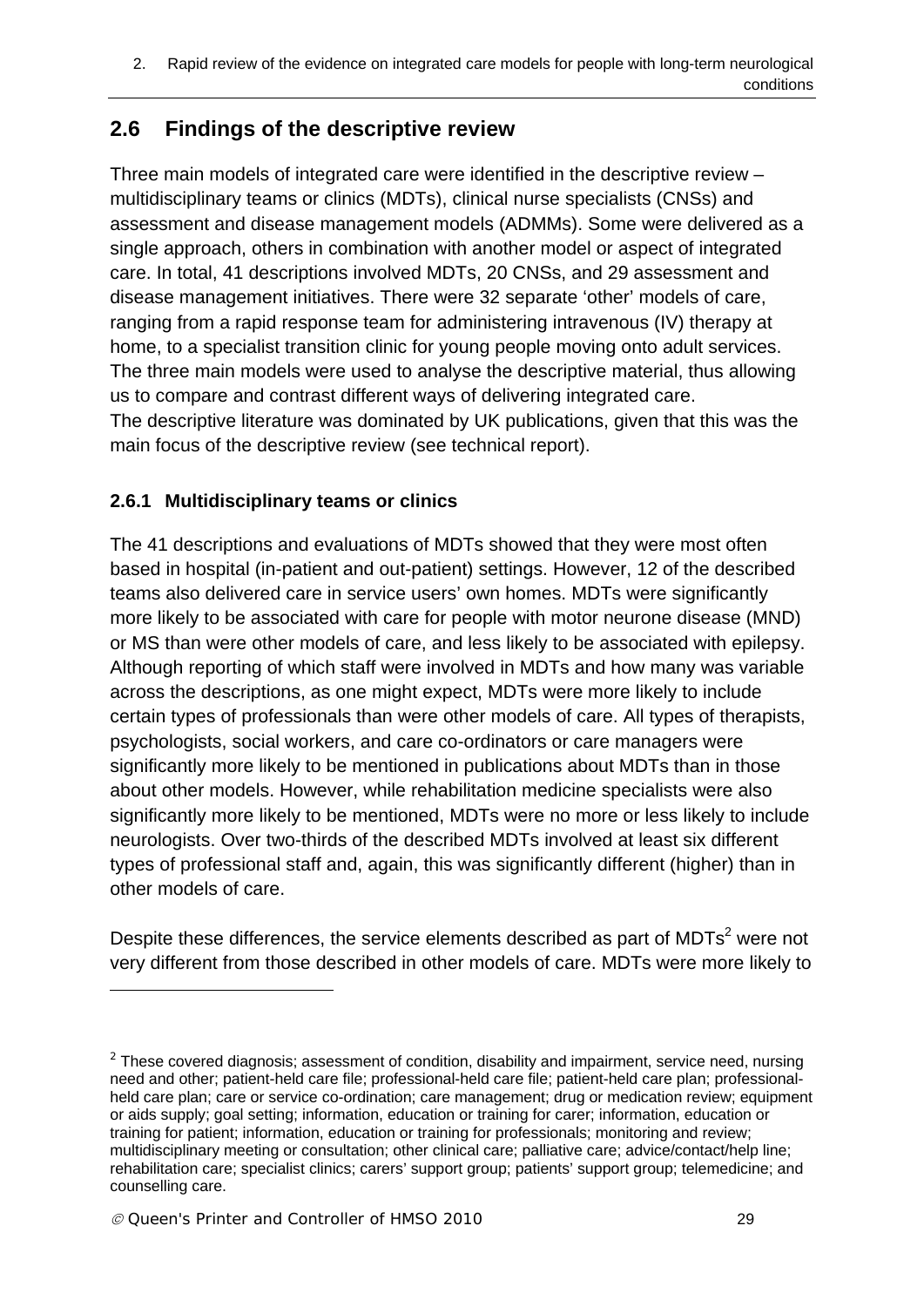be reported as providing diagnosis, rehabilitation input, assessment of disability or impairment, and palliative care, and to involve multidisciplinary meetings or consultation. By contrast, the descriptions were less likely than those for other models of care to refer to providing information, education or training for professionals. Beyond these differences, the service elements involved were similar to those provided in the other models of care.

The descriptions of MDTs were significantly more likely to suggest that they provided cross-boundary or team continuity (as would be expected) and longitudinal continuity (care provided from as few professionals as possible, over time, consistent with need). However, the descriptions were less likely to suggest that MDTs provided any of the other types of continuity in the Freeman model although with the exception of information continuity, the differences were not at a level that reached statistical significance.

#### **2.6.2 Clinical nurse specialists (CNSs)**

We included 30 descriptions or evaluations of CNSs, either as a stand-alone model or in combination with some other aspect of care. Clinical nurse specialists were no more or less likely than other models of care to be based in hospital (in-patient or out-patient) or community health settings. However, they were significantly less likely than other models to be working in patients' own homes. CNSs were significantly more likely to be described in relation to Parkinson's Disease, and less likely in relation to MND or MS, than were other models of care.

CNSs are, by definition, uni-disciplinary so it is not surprising to find that the descriptive literature reflects this, referring less often to working in teams involving neurologists, therapy professionals, psychologists and social workers. This does not mean that CNSs do not work with other professionals or as members of wider teams, rather that the descriptive literature tends to concentrate on their clinical role, rather than their place in a multi-professional context. However, some CNSs, and particularly those in primary care, were effectively lone workers, albeit that they might be providing out-reach from or in-reach to a hospital-based neurology service.

Despite their uni-professional and often solitary role, the descriptions of CNSs suggest that they were no less likely than other models of care to provide a wide range of elements of care (see footnote 2). No CNS services involved diagnostic services, as one might expect, but they were significantly more likely than other models of care to be involved in providing advice, contact or a help-line service.

There were clear differences in the types of continuity of care that the descriptions of CNSs included, compared to other models of care, with aspects of relational,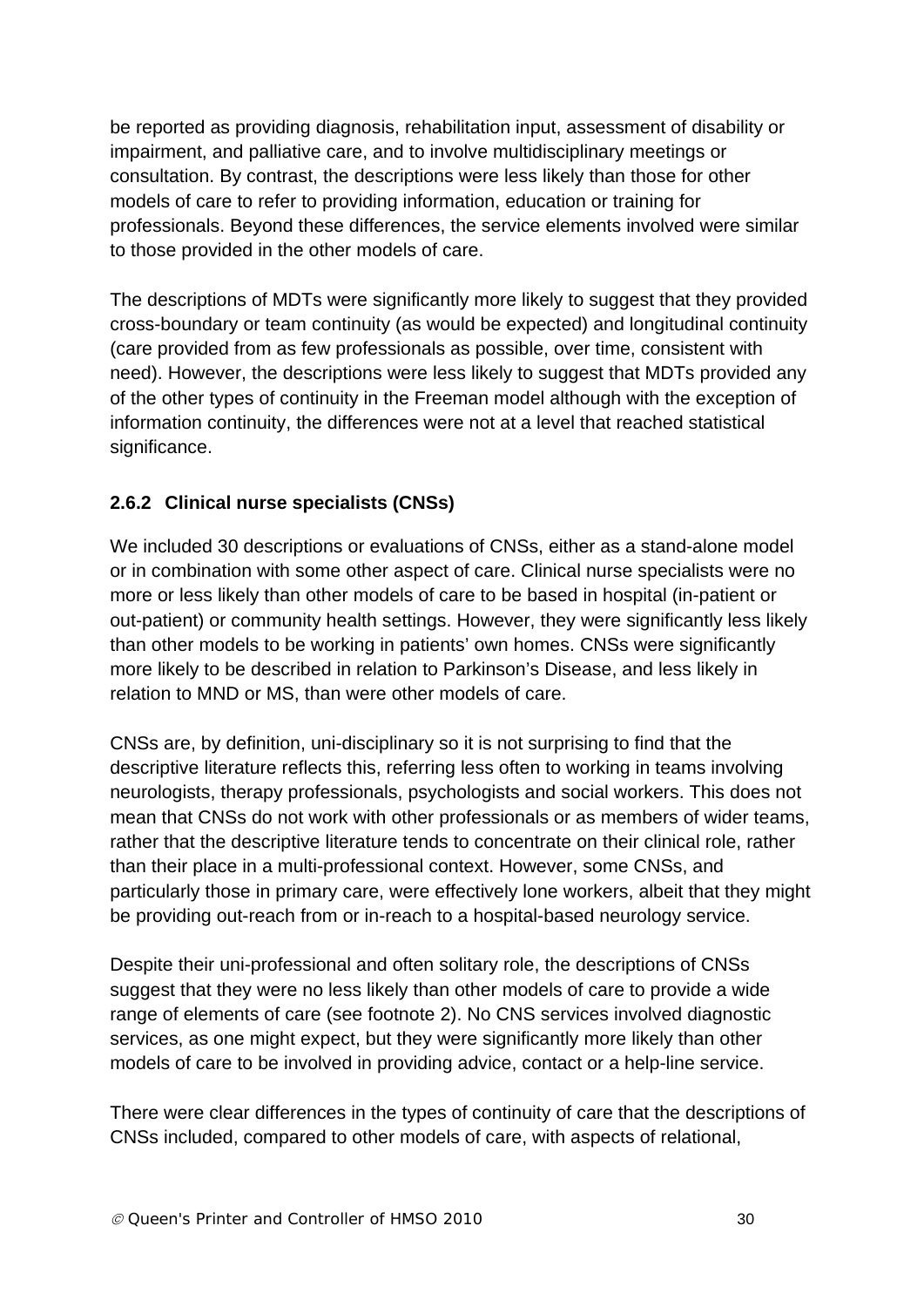personal and therapeutic continuity, and flexible continuity referred to significantly more often.

#### **2.6.3 Assessment and disease management models of care**

There were 29 descriptions or evaluations of ADMMs in the descriptive review. These were no more or less likely than other models to be delivered in hospital (inpatient and out-patient), community health settings or service users' own homes. They were slightly different from other models in that the condition focus of the largest group was epilepsy (12), though followed by MS (10) and Parkinson's Disease (6). ADMMs were also significantly more likely than other models to report a focus on general or 'all and any' neurological conditions and less likely to focus on Motor Neurone Disease.

Neurologists were more likely to be part of the staffing of ADMMs, compared to other models but there were few other differences in the types of staff involved. They were as likely as other models of care to be uni- or multi-professional; most teams involved between two and five different types of professional.

ADMMs were more likely to provide diagnosis and to assess service users' condition, but there were few other differences in the elements of care provided (see footnote 2).

With the relatively small numbers of ADMMs included in the review, identifying any significant differences in the types of continuity described was difficult. However, of the four descriptions that clearly outlined experienced continuity of care, three were of ADMMs and this difference did reach statistical significance. Other indicative, though not significant differences, included more descriptions of flexible continuity and of cross-boundary or team continuity. By contrast, relational, personal or therapeutic continuity was less often described.

#### **2.6.4 Aspects of service delivery and organisation**

Reporting of aspects of service delivery and organisation – such as referral and access routes, exclusion criteria, and funding – was rare in both the descriptive and evaluative accounts that we included in the descriptive review. We therefore did not carry out any further analysis of this material.

## **2.7 Conclusions**

Our overall conclusion from this element of the project is that the evidence base, about both the impact and costs of integrated models of care for people with LTNCs and about the service delivery and organisation elements that need to be in place to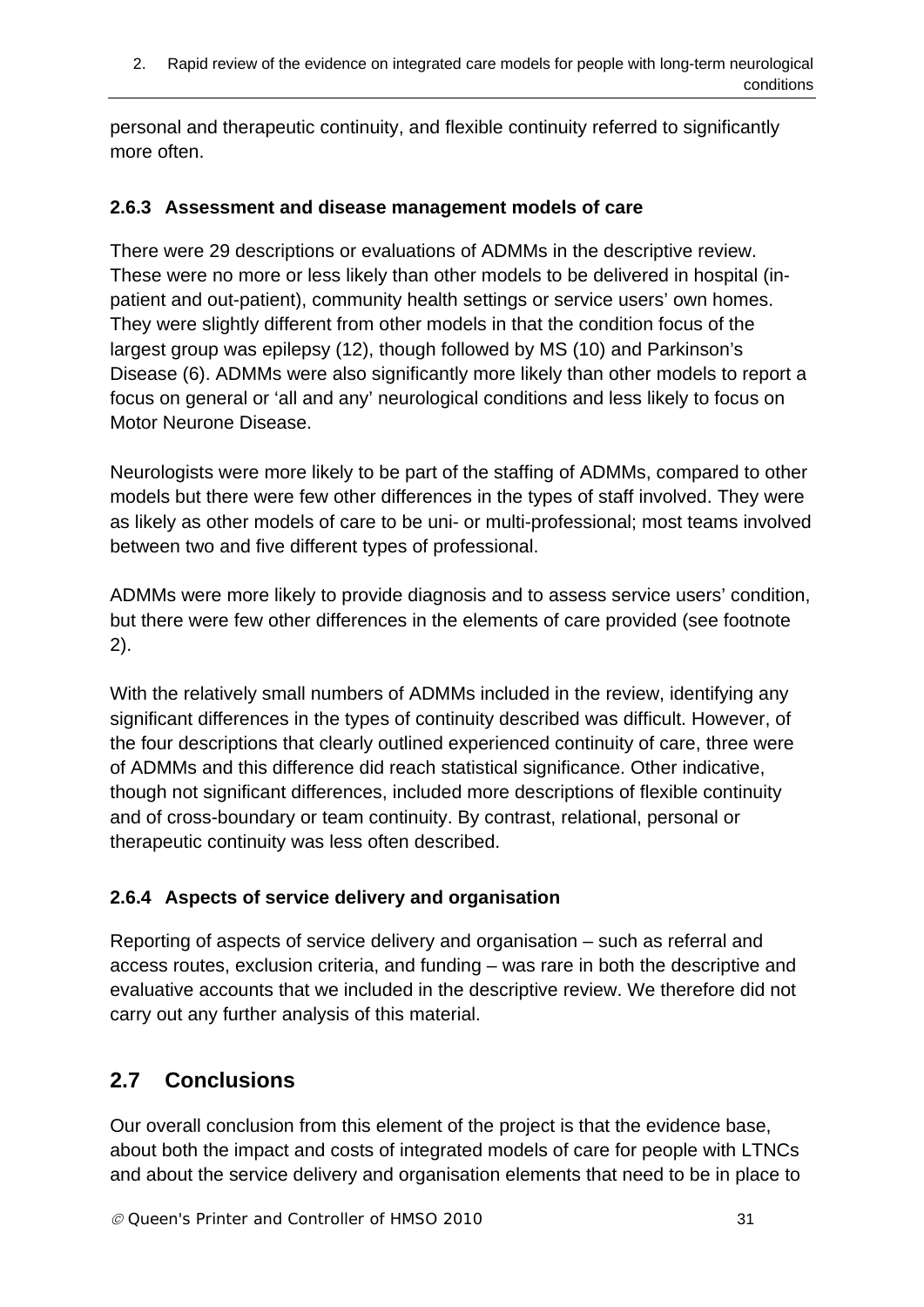make these models operate well, is weak. The evaluative literature is characterised by relatively poor quality research, regardless of its design, while the descriptive literature is variable in what it describes about how these models of care work in practice. Further, there is little sense in the evaluative research that outcomes that would be valued by service users and their families have informed the choice of outcome measures in the evaluations. Issues of personal choice, empowerment and, indeed, the experience of continuity of care (in any of its guises) are largely absent.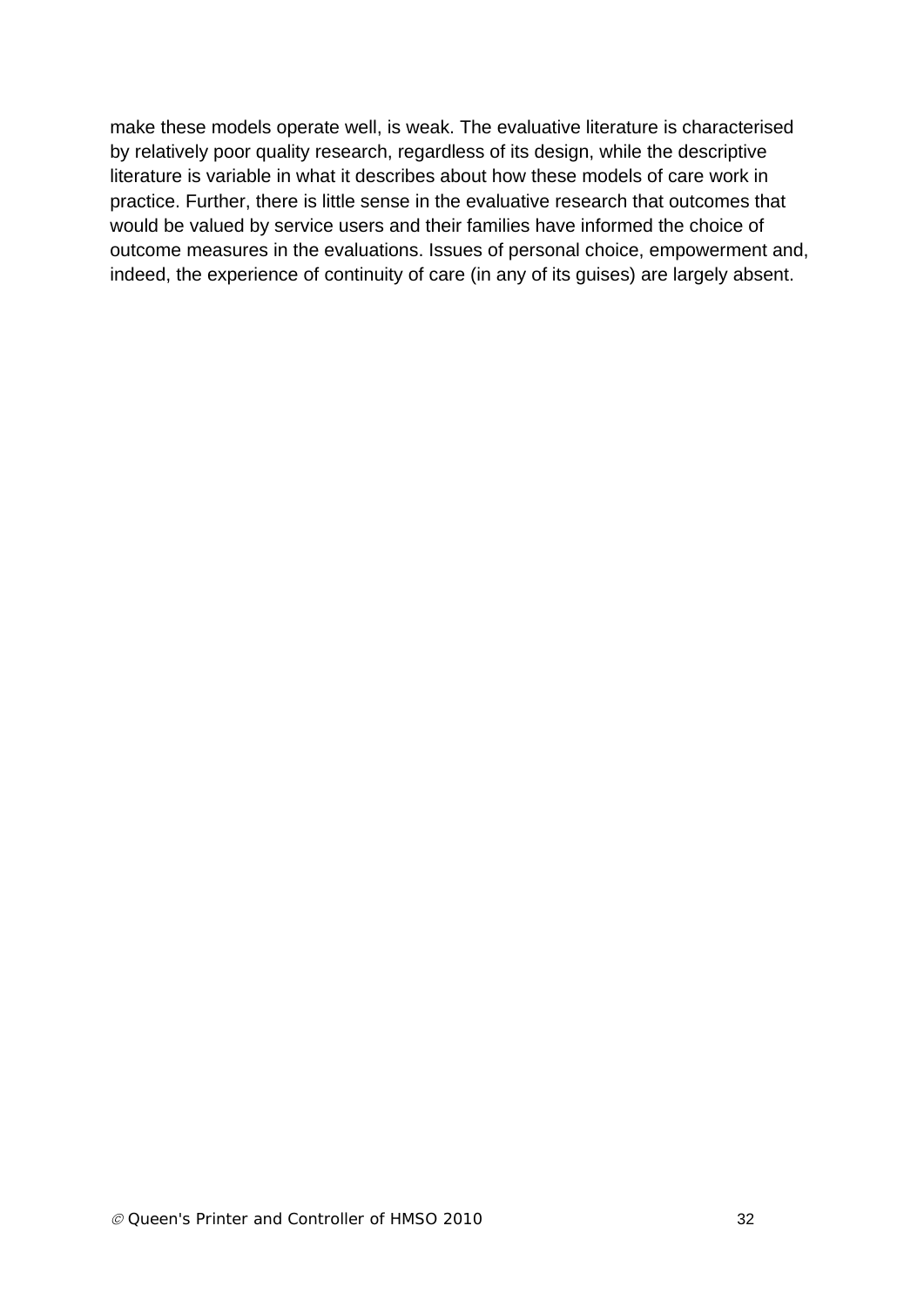# **3. Case study methods**

As outlined in Chapter 1, the second phase of our study was six case studies of neurology 'service systems'. In this chapter we outline the methods we used for these case studies and the sites we included.

## **3.1 Rationale for case study design**

For this phase of the research, in-depth case studies were undertaken in six PCT areas and included associated local authorities, NHS Trusts and other relevant agencies (i.e. a service system<sup>3</sup>). Bowling<sup>34</sup> states that the case study approach 'focuses on the circumstances, dynamics and complexity of a single case or a small number of cases' (p.403). As Yin<sup>35</sup> notes, it is particularly useful when the study aims to investigate 'a contemporary phenomenon within its real-life context, especially when the boundaries between phenomenon and context are not clearly evident' (p.13) for example, in circumstances where the relationship between organisational structure or approaches to practice, and outcomes for people using those services, are unclear. It is distinguished from other methods, such as experiments, in that it does not attempt to control or exclude variables. Instead, it is a holistic approach that enables the complex nature of an issue to be explored<sup>34</sup>. The case study approach, therefore, enables understanding of the actions within and interactions between complex social situations<sup>35</sup>. Multiple case studies enable increased generalisability of research data to other situations and contexts<sup>35</sup>.

Although using a case study design does not necessarily exclude quantitative methods, qualitative methods were used here because of the broad nature of this research. Gaining an understanding of the service systems for people with long-term and complex conditions, where people may have formal support from multiple statutory and non-statutory agencies as well as more informal support from family and friends, and where service use may change over time, can lead to complex interactions and relationships. These types of phenomena, linked with the complexity, are best understood using qualitative techniques.

1

 $3$  Service system is used to refer to all the services in the area covered by the PCT that make up services for people with LTNCs, including for example, statutory and voluntary services.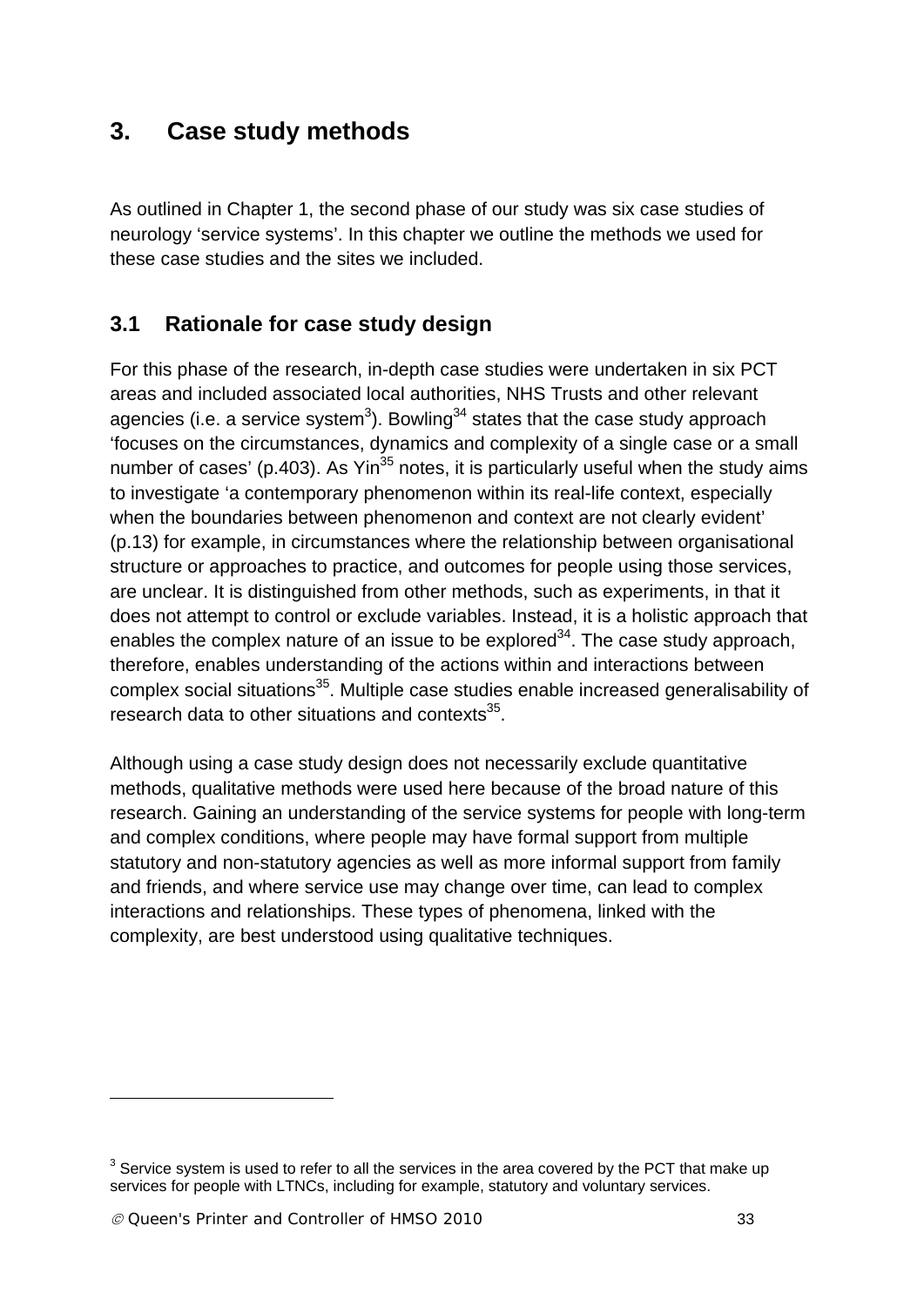## **3.2 Research methods**

The methods used during the case study phase of the research were qualitative and included telephone and face-to-face interviews; non-participant observation and collection and analysis of local literature.

#### **3.2.1 Collection of documentary evidence**

We wanted to learn about local official strategy and policy, service maps (current and historical) and statistical information that described the way in which the services were structured within the locale. We collected and analysed local documentary information to help with this. Documentary analysis is widely used in social research<sup>36</sup> and also in health research<sup>34</sup>. We were interested in the content of these reports, rather than with what  $Prior<sup>36</sup>$  suggests is the common focus of documentary analysis; how the document is written or used. This is because documentary evidence was used to provide an understanding of the service context in which services for people with LTNCs were being developed and provided and the local context in which people with LTNCs lived.

#### **3.2.2 Non-participant observation**

Non-participant observation is a classic method that has been used extensively and is particularly useful for organisational analysis and evaluation $34$ . It comprises observation of behaviour, actions, activities and interactions to inform understanding of complex situations and interactions<sup>34</sup>. As indicated above, the complexity of the systems being researched for this study, made this approach particularly useful. Furthermore, non-participant observation is, by its nature, context specific $37$ . Given that we were interested in understanding the local context (see above) and how this related to the national policy context, non-participant observation of meetings that focused on LTNCs were expected to provide interesting insight into these issues.

While some limitations may be associated with this approach, namely observer bias and the Hawthorne effect (whereby the observed changes in some way simply as a result of being observed) we were able to reduce the impact of these limitations by using multiple methods of data collection and triangulating data from each of the methods.

The purpose of these observations in this study was to establish who was involved in decisions made about service development for people with LTNCs and what was achieved in terms of integrated working and outcomes.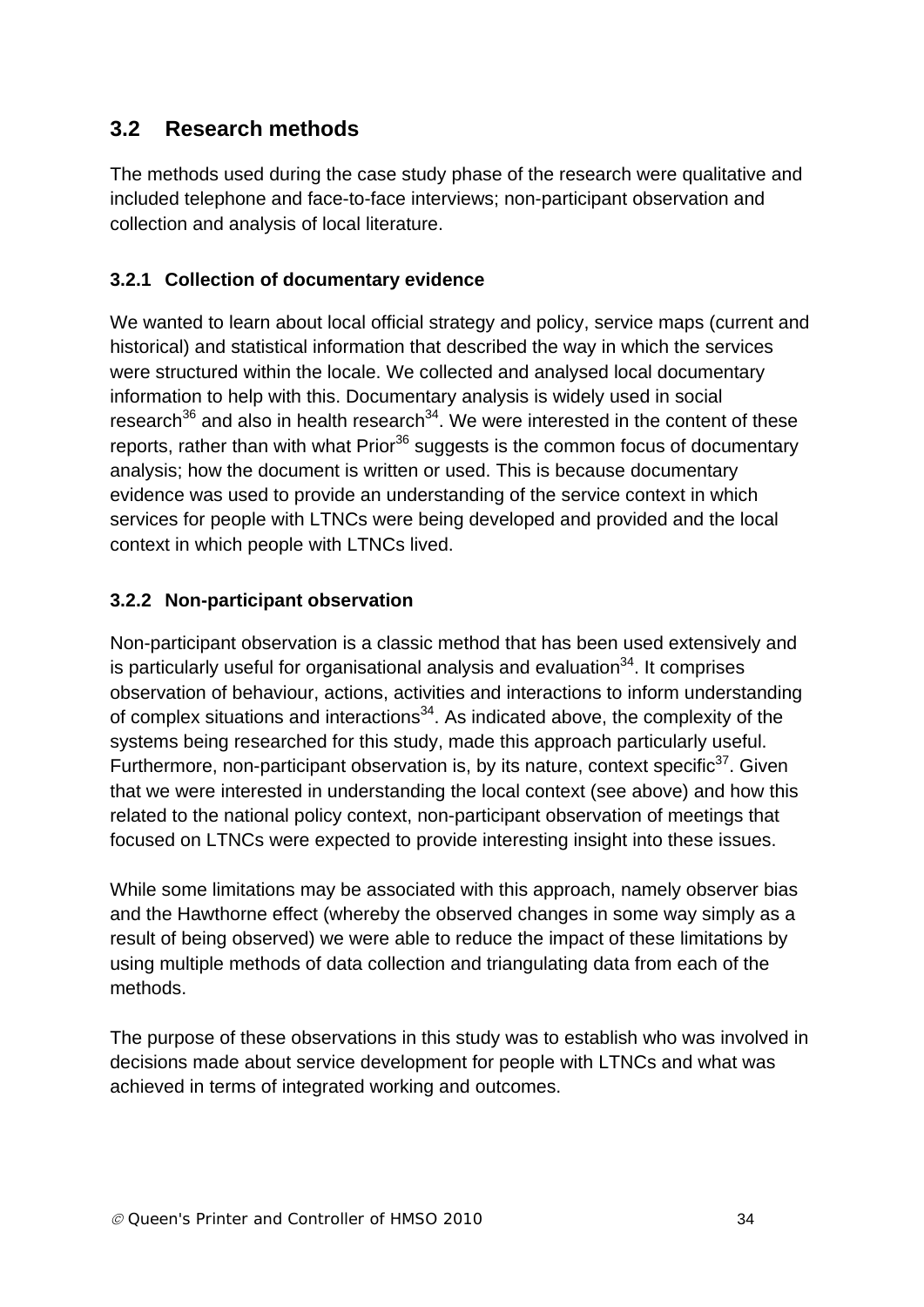#### **3.2.3 In-depth qualitative interviews**

Qualitative interviews look below superficial and readily observable phenomena, allowing deep exploration of the study area. Interviews can elicit data able to inform understanding of deep issues, such as motivations for behaviour and relationships between people and services and between events $34,37$  and can enable clarification of complex issues. They were, therefore, a particularly useful research method for this study.

Interviews can be structured, semi-structured or open. For the purposes of this study open interviews were used. Open interviews are particularly useful for investigating areas where little is known and, as such were, particularly suited for this study where much complexity exists and there is minimal understanding about the interactions between policies, services, professionals and those using the service.

Open interviews use a topic guide rather than pre-set questions. The topic guide acts as an aide memoire for the researcher to ensure that certain relevant topics of interest are addressed, however, participants are encouraged to provide a personal narrative about the issue being studied. This results in data reporting personal experience of the issue being explored. Open interviews thus enabled each member of staff to describe commissioning, developing and/or providing services and support to help us understand, from their perspective, the issues that facilitated or hindered integrated working and that affected implementation of the NSF for LTNCs. People with LTNCs were enabled to 'tell their story' about how they experienced their condition, service use, and social and cultural issues affecting them.

One of the limitations linked with this method is subject bias. This can be introduced when the person being interviewed cannot remember situations correctly, where they may have limited knowledge about a situation, or where they frame situations within their own interpretation. This was not a particular problem for this research because we were interested in hearing about people's experiences and their interpretation of the context in which they worked and/or lived. However, to counter any limitations of the subjective experience, data from other data collection methods were triangulated with interview data. In addition a wide range of people was interviewed (see below) within and across case study sites. Different levels of staff working within relevant organisations were interviewed as were service users with different conditions and different needs, thus building a more complete picture of service systems in the case study sites.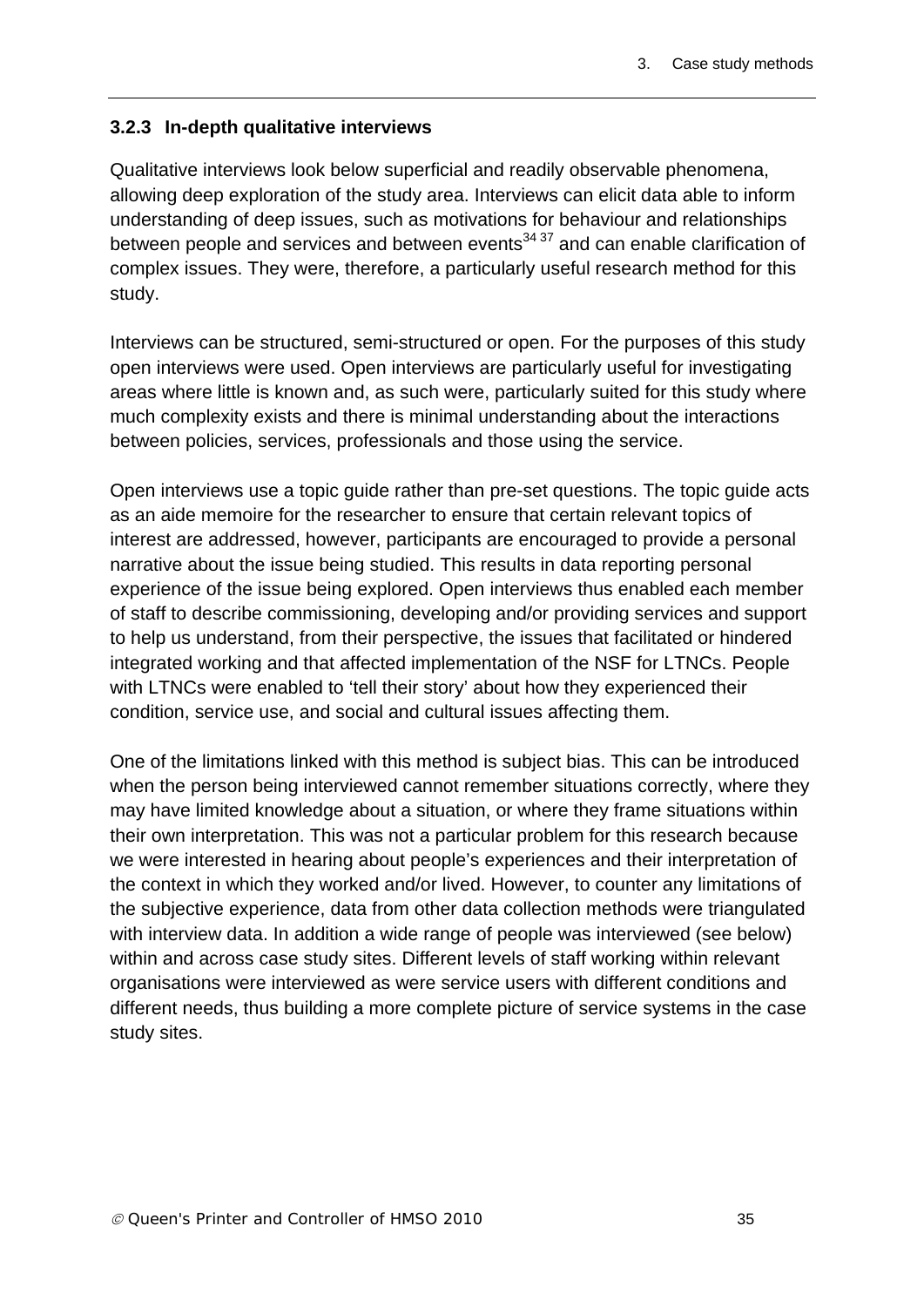## **3.3 Selection and recruitment of case study sites**

#### **3.3.1 Selection of case study sites**

In the proposal for this study we stated that our case study areas would consist of three areas identified during the first phase of our work as operating good integrated services alongside three others that seemed to operate more basic models.

Through the initial scoping in phase 1, however, we discovered that this criterion of more and less well developed integration did not reflect the realities of health and social care integration in England at the time. In several areas we found formal integration of *some elements* of front line or back office services, but quite separate working arrangements in others. An area might have a strong model of integrated service commissioning for older people, for example, but this may not have been applied to commissioning for people with LTNCs. Alternatively, there might be an integrated team of front-line health and social care professionals, but no joint working at a higher strategic level. Some areas had implemented only minimal levels of formal integration, but operated very strong partnerships and joint working arrangements. In other areas, PCTs and local authorities were formally integrated, but still operated very separate health and social care services on the ground. As a result, it was not possible simply to select three case study sites demonstrating good integration and three more basic models. Instead, we selected six areas with different approaches to integration and joint working which could help to demonstrate the breadth of different approaches in operation.

To enable comparisons of similar and different populations and services, selection of the six cases study areas was also made based on the following criteria:

- Geographic diversity urban/rural mix, size of the PCT and population density.
- Demographic diversity deprivation ranking and ethnic diversity within the population.

#### **3.3.2 Approaching and recruiting case study sites**

Based on these factors, we shortlisted 14 PCTs. We contacted the relevant commissioners in each of the PCTs, sending them the research proposal and the protocol so that they knew what the research was about and what being a case study site would entail. We spoke with commissioners in each of the area to discuss the research, clarify any point and answer any questions. After discussing the research with colleagues within the PCT and service system, six PCTs agreed to be case study sites. These sites are described in Table 3.1. The demographic information contained in the appendix reports local organisational documents and national statistics (Appendix C).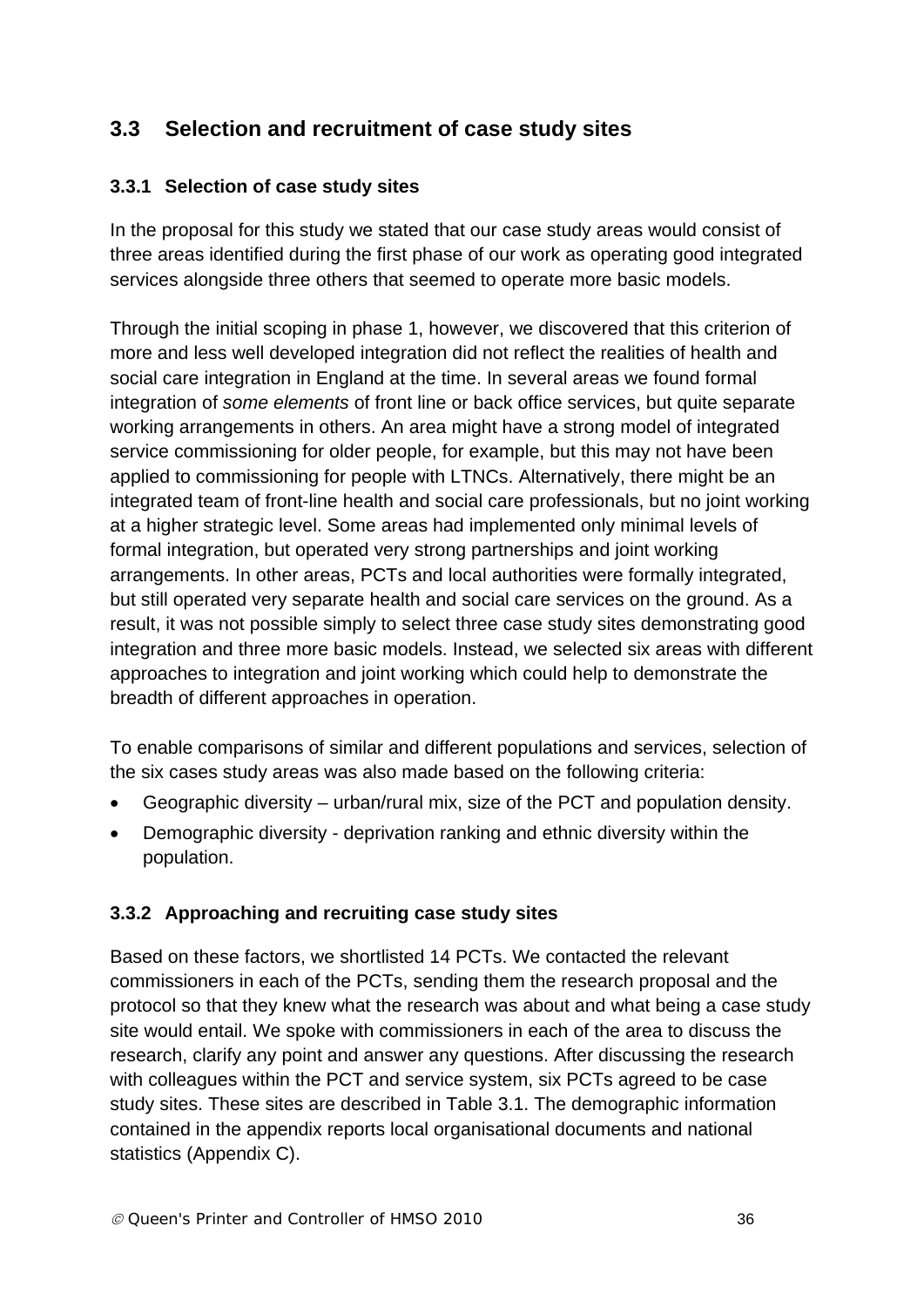To ensure that these data did not identify case study sites we rounded population sizes to the nearest 10,000 and we did not report the site's specific Index of Multiple Deprivation (IMD) ranking. Instead, we broke the rankings into quintiles. There were 354 Boroughs that were ranked between 1 and 354, where 1 was the most deprived and 354 the least deprived. Figure 3.1 below shows how we ascribed the labels reported in the summary table. We reported ethnic diversity as described in local documentation and as summarised in the case study sites' public health reports (see Appendix C).

#### **Figure 3.1 Labels for IMD rankings**

| <b>IMD ranking</b> | 1-70      | 71-141 | 142-212 | 213-283 | 284-354  |
|--------------------|-----------|--------|---------|---------|----------|
| Label              | Very high | High   | Average | LOW     | Very low |

#### **Table 3.1 Summary of case study sites**

| Case study site A               | Case study site B               |  |
|---------------------------------|---------------------------------|--|
| Small urban PCT                 | Large rural PCT                 |  |
|                                 |                                 |  |
| Population: 170,000             | Population: 600,000             |  |
| Ethnic diversity: above average | Ethnic diversity: low           |  |
| Deprivation rank: high          | Deprivation rank: high          |  |
| Case study site C               | Case study site D               |  |
| Small London PCT                | Large metropolitan PCT          |  |
|                                 |                                 |  |
| Population: 210, 000            | Population: 720,000             |  |
| Ethnic diversity: very high     | Ethnic diversity: below average |  |
| Deprivation rank: very high     | Deprivation rank: high          |  |
| Case study site E               | Case study site F               |  |
| Large rural PCT                 | Small metropolitan PCT          |  |
|                                 |                                 |  |
| Population: 570,000             | Population: 210,000             |  |
| Ethnic diversity: low           | Ethnic diversity: average       |  |
| Deprivation rank: average       | Deprivation rank: very high     |  |

For further information about the organisational and socio-demographic profile of the case study sites see Appendix C.

Before participants were contacted and data collection began in any of the case study sites, ethical approval (via MREC for Wales) and research governance in each of the case study sites was granted.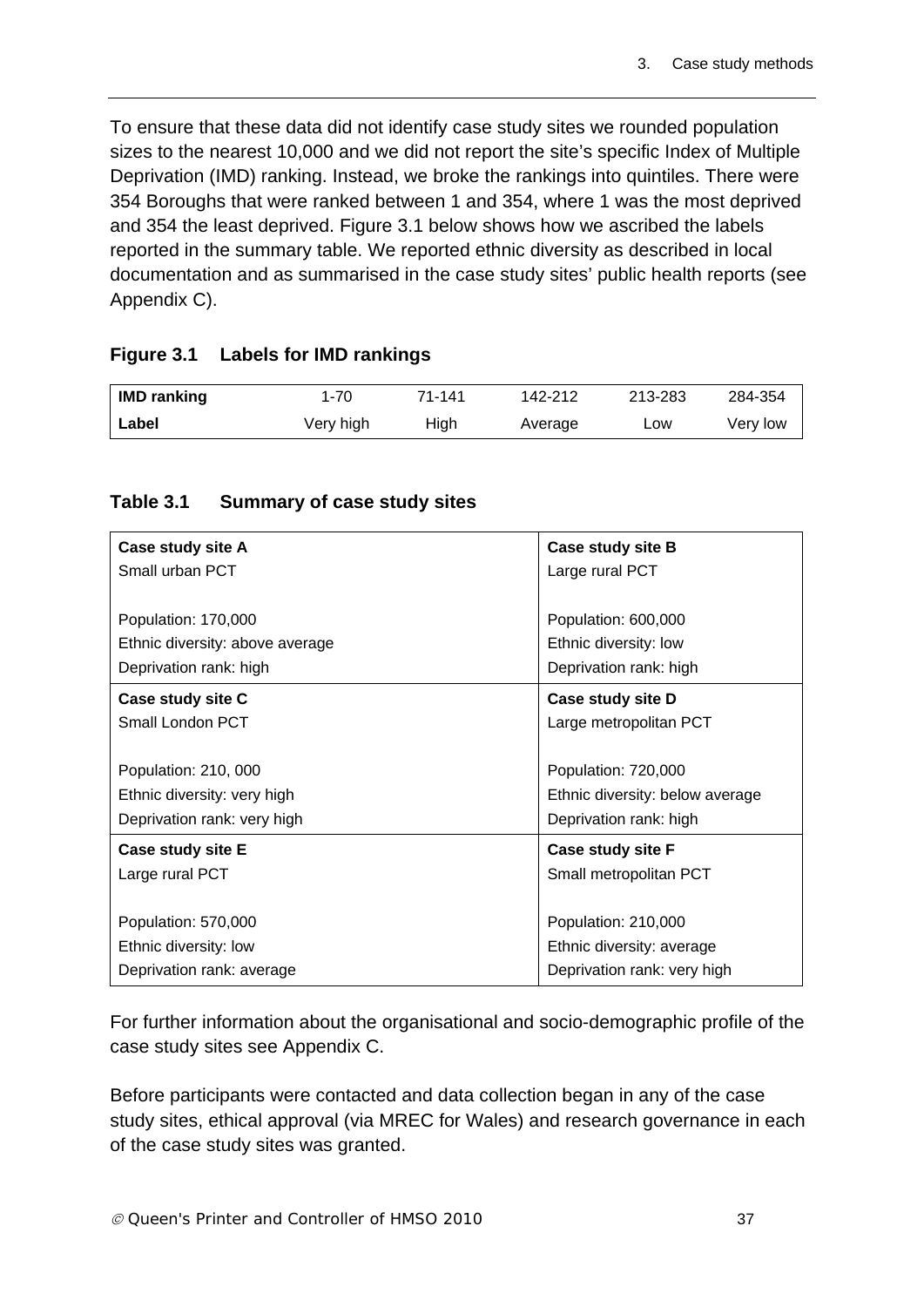# **3.4 Sample recruitment**

We sought to interview people working in the service system for people with LTNCs and people with LTNCs themselves. This was to gain an insight into the numerous and different perspectives of people who were part of, or who used, the service system. Thus, we recruited people with a LTNC and members of staff working at different levels across the service system.

# **3.4.1 Link person**

Once PCTs had agreed to participate in the research and the relevant research approvals were granted, a key person in each of the case study areas, who had a central role in the commissioning, development and/or management of services for people with LTNCs, was contacted.

They were asked to advise and direct us to other key people in the organisation, relevant meetings, other relevant organisations working with them to commission or provide support to people with LTNCs, relevant local organisational and policy literature, and information on service structure. This work was conducted via electronic and/or telephone contact prior to making any visits to the case study areas. Throughout the fieldwork in each case study area, this link contact represented the first port of call if additional information was needed. These link contacts were also invited to take part in a formal interview.

# **3.4.2 Organisational staff**

Based on information provided by the link person we began to contact chairs of relevant meetings in the PCT and individual members of staff from different parts of the service system. All staff invited to participate were over 18, able to give informed consent, and had a standard of English that enabled them to participate in an interview.

#### *3.4.2.1 Observations of meetings*

The link contacts identified meetings where issues of relevance to services for people with LTNCs were to be discussed. The chair of the meeting was approached by letter informing them what participation in the research would involve, including the methods of data recording (field-notes and audio-recording) and inviting them to participate in the study. They were asked to inform the other members of the group (and to forward the information sheet and response form) about our study and seek their agreement for us to observe the meeting. Once participation was agreed, the researcher attended the meeting and, prior to observation, asked *all* attendees to sign a consent form (a copy of the consent form was given to all participants for their records). Attendees were also informed about the interviews taking place and asked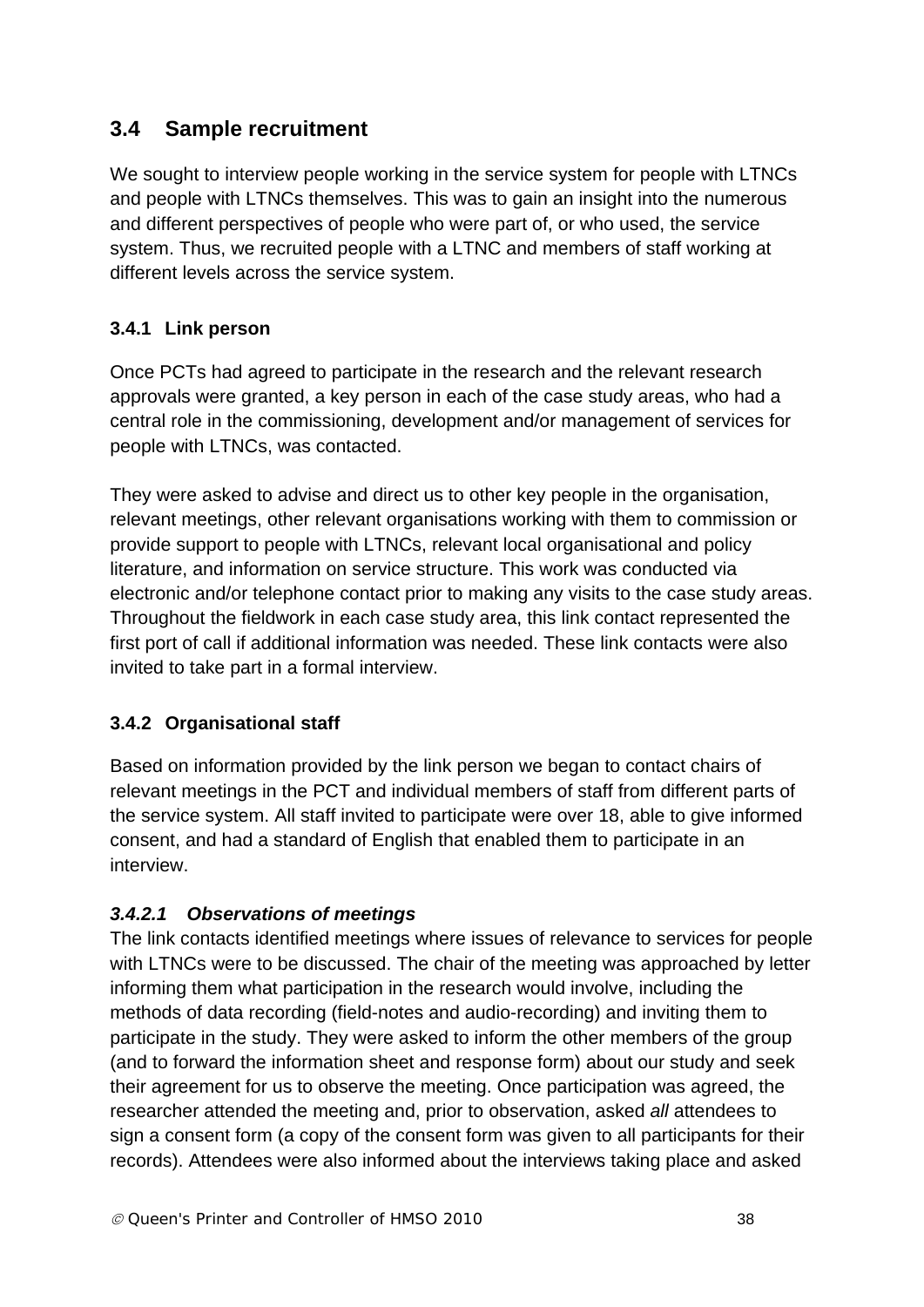to approach/contact the researcher to discuss these further or to arrange an interview if they wished.

These meetings, relevant to services for people with LTNCs, did not necessarily convene regularly. We attended at least one meeting around service development and planning in each of the case study sites, but in most sites (A, B, C, D, E) we attended multiple meetings and remained on the mailing list for that group throughout the period of data collection.

#### *3.4.2.2 Interviews with organisational staff*

Key people in the service system were contacted by letter (electronic or post, depending on contact details provided) other than those staff identified through the observed meetings. All were sent an information sheet and response form and asked to return the response form indicating whether or not they wished to take part in an interview. If they did not wish to take part they were given the opportunity to provide a reason, but assured that this was entirely voluntary. Any reasons for not taking part were recorded. By using the response form we were able to avoid re-contacting people who did not wish to take part. Reminder emails/letters were sent three weeks after the first invitation letter and two weeks after the first reminder if responses had not been received. If no response was received after the two reminders had been sent, the person was not contacted again.

If a response form was received indicating that a member of staff wished to participate in an interview, they were contacted by telephone or electronic mail to clarify any issues, answer any questions and arrange a time for interview. The interviews were conducted over the telephone or in person, depending on the preference of the interviewee. If conducted over the telephone, they were sent a consent form to complete and return to the researcher by post. The researcher signed the consent form, took a copy and returned it to the participant. When conducting face-to-face interviews, the consent form was completed in duplicate prior to the interview commencing and a copy given to the participant. At the end of interviews, staff participants were asked to identify other organisations and staff within the system, until a full range of staff was identified. Staff members were also asked to pass on invitation packs to people with LTNCs who fulfilled our eligibility criteria. Some, due to the nature of their work, were not able to pass on invitation packs and others offered to pass on invitations to several people with LTNCs.

As the number and designation of people involved in each service system differed depending on service structures, a snowball sampling method was used. Interviews continued until data saturation was achieved; that is, until a comprehensive overview of services was given and interviewers were no longer identifying new issues.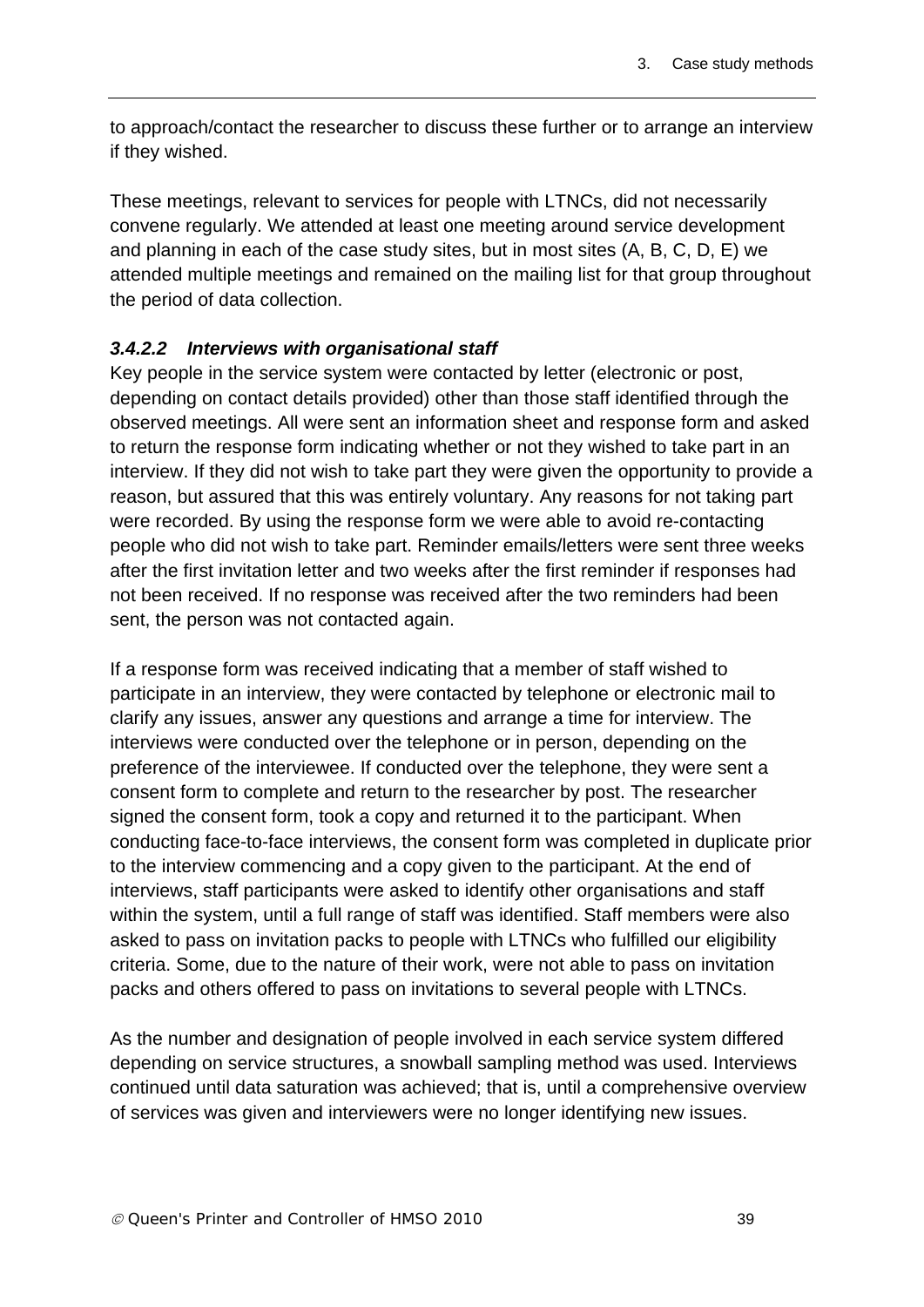We recruited and interviewed a range of staff from across the service system representing different levels in statutory and non-statutory organisations. Table 3.2 shows the number and role of people we interviewed.

| Designation                        | Organisational staff interviewed |
|------------------------------------|----------------------------------|
| <b>PCT Commissioner</b>            | 13                               |
| Health care senior manager         | 12                               |
| Health service manager             | 8                                |
| <b>Nurse Specialist</b>            | 21                               |
| Consultant                         | 13                               |
| Other clinical professional        | 19                               |
| Social care senior manager         | 4                                |
| Social care manager                | $12 \overline{ }$                |
| Social care practitioner           | 7                                |
| Independent sector service manager | 6                                |
| Voluntary sector representative    | 33                               |
| <b>General Practitioner</b>        | 3                                |
| Total                              | 151                              |

#### **Table 3.2 Organisational staff interviewed across six case study sites**

# *3.4.2.3 Challenges recruiting organisational staff*

We gave staff members the opportunity to participate in either a telephone or a faceto-face interview so that they could fit the interview into their schedules and we were, therefore, able to recruit many staff working in service development or provision for people with LTNCs. However, some people did not have time to take part in this research. Across all case study sites, we invited 188 organisational staff members to participate in an interview and as the table above shows 151 agreed to take part in an interview.

# **3.4.3 Service users - people with LTNCs**

We aimed to recruit service users from each of the four trajectories identified in the NSF for LTNCs (sudden-onset conditions; intermittent and unpredictable conditions; progressive conditions; and stable neurological conditions but with changing need due to development or aging,<sup>1</sup>. We also used a range of organisational sources for recruitment, so that we were able to identify the key issues for people with different types of need and different service use.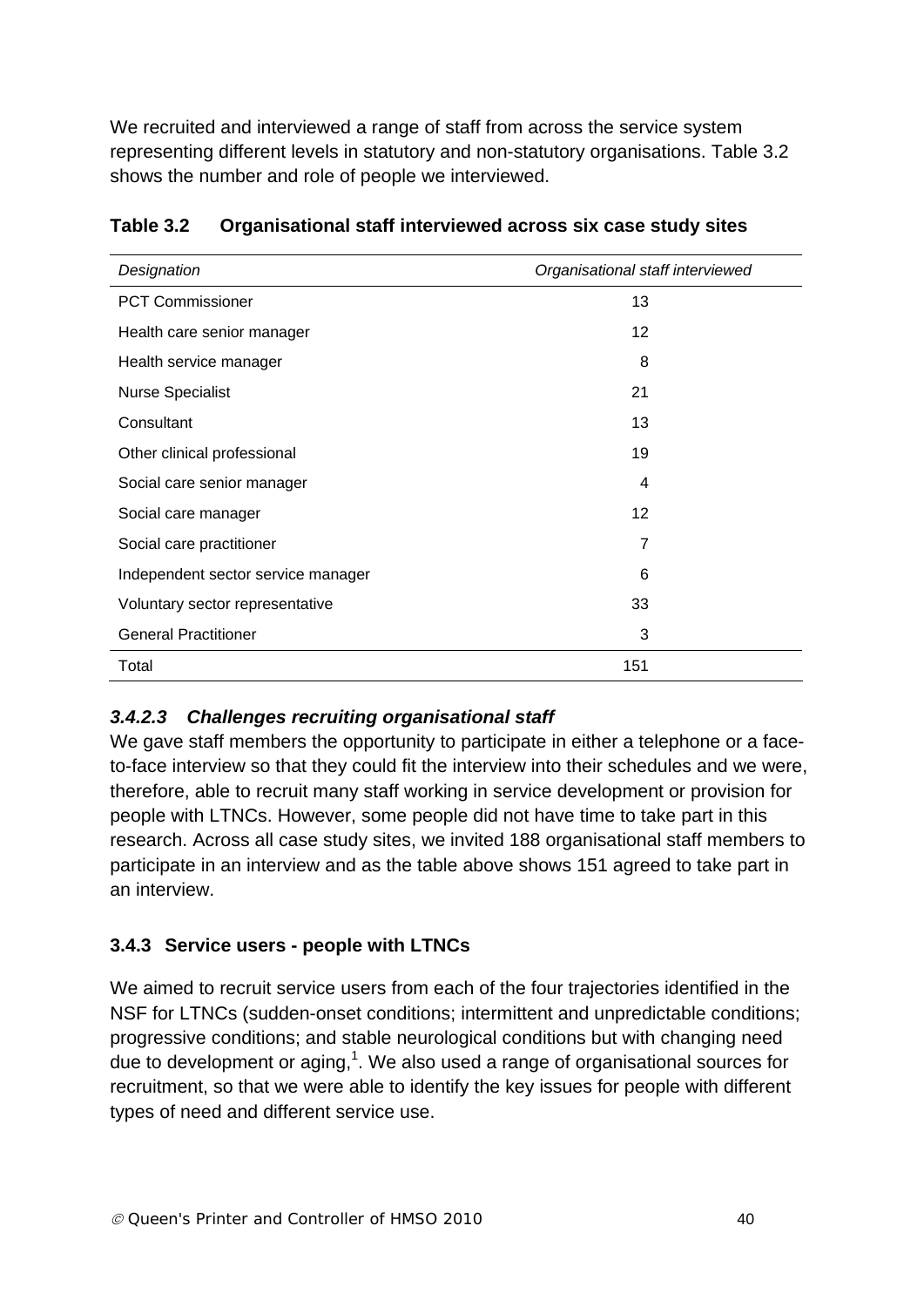Service users were excluded from the study only if they were under 18 years of age, or they had cognitive impairments (as assessed by a health care professional using their usual assessment procedures) because we were concerned that we would be unable to assess whether consent was informed. Service users were identified, in line with these criteria, and given an invitation pack by the professional or service that identified them. The invitation pack comprised an introductory letter and information sheet explaining the research and what taking part would entail. Services kept a record of who packs were sent to (so that they could send reminder packs if the research team informed them that no response had yet been received) but they were never told whether the responses received were refusals or requests to be contacted. Thus, the services and professionals involved in recruitment did not know which service users chose to take part in the research.

Service users were asked to complete and return (to the research team) the enclosed response form indicating whether or not they wanted to be contacted about taking part in an interview and, if they did, a brief demographic form (see Appendix B.4 and below). The process for returning the response form and sending reminder letters followed that described above for staff interviews. Those indicating that they wanted to be contacted by the research team were either telephoned or emailed (depending on their preference) to clarify any issues, answer any questions, and arrange a time for interview. Face-to-face or telephone interviews were conducted (again, depending on participant's preferences). Consent followed the same procedures as those outlined above for staff interviews.

At interview, people with LTNCs were asked to identify all agencies or support services they used that were relevant to the study. Where such services had not yet been identified by the research, they were contacted and invited to be involved in the study following the processes described above.

We did not pre-specify an optimum sample number as we were interested in breadth of experience, as is appropriate in qualitative research, rather than statistical representativeness. To help the research team to attain this breadth of experience we asked people with LTNCs to complete a short demographic form prior to interview (see section 3.5) and we used these data to help inform recruitment. We asked staff to direct invitation packs to people with, for example, particular conditions and from BME backgrounds. We continued to recruit until we achieved data saturation.

Table 3.3 below reports the number of people interviewed and their neurological condition.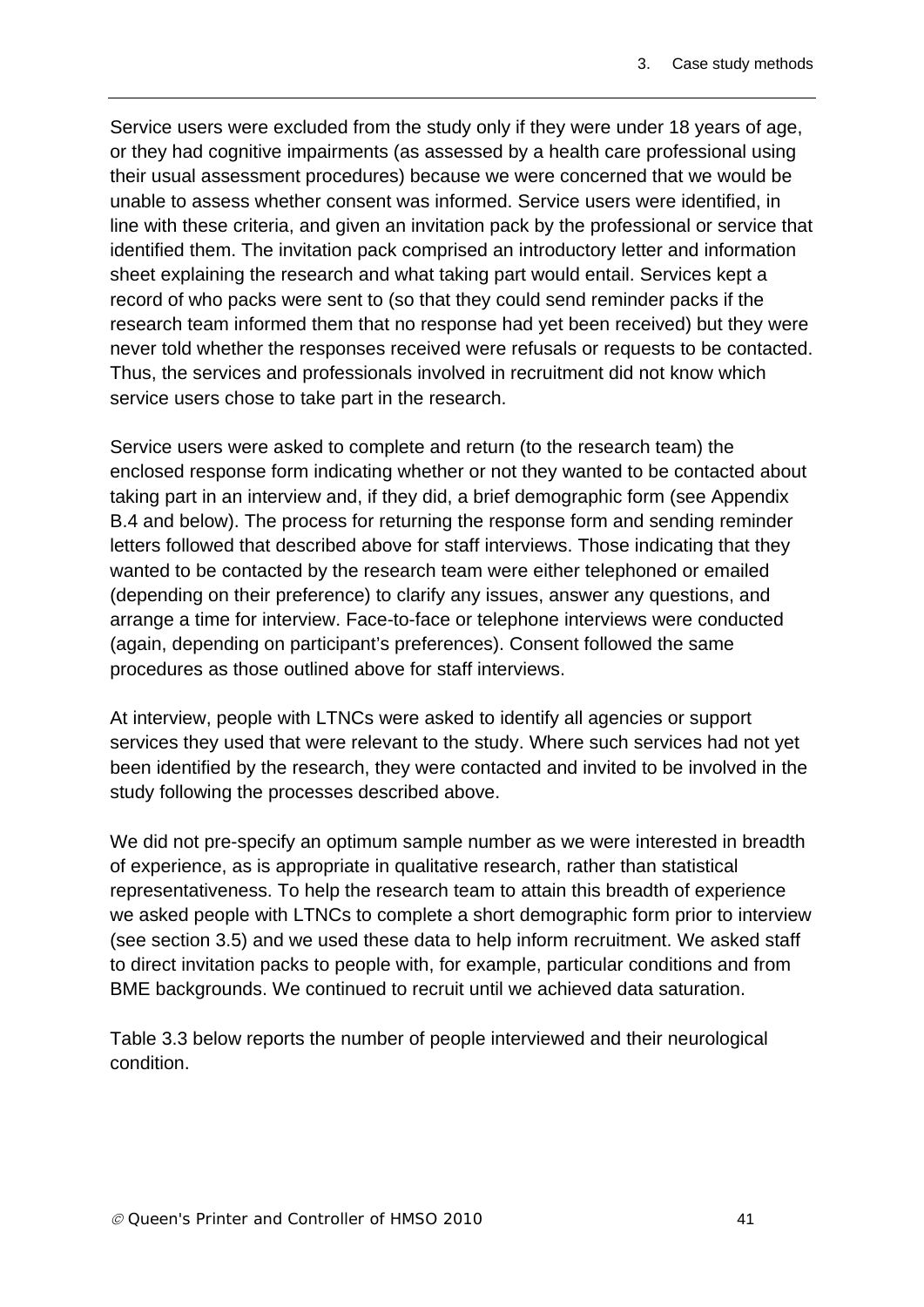| Condition                        | Service users interviewed |  |
|----------------------------------|---------------------------|--|
| Parkinson's Disease              | 12                        |  |
| <b>Multiple Sclerosis</b>        | 19                        |  |
| <b>Motor Neurone Disease</b>     | 8                         |  |
| Brain injury                     | 12                        |  |
| Spinal injury                    | 4                         |  |
| Epilepsy                         | 4                         |  |
| Neuro-muscular conditions        | 3                         |  |
| Multiple neurological conditions | 4                         |  |
| Other                            | 5                         |  |
| Total                            | 71                        |  |

# **Table 3.3 Service users interviewed across six case study sites**

#### *3.4.3.1 Challenges recruiting service users*

In all, 188 invitation packs were given to organisational staff to be passed onto people with LTNCS. However, staff were not always able to forward packs within the timescales of the project. While accessing service users through services is clearly useful to prevent breaches of data protection legislation, given the workload and limited time available to staff, this method of recruitment could be problematic.

In most case study areas we were able to recruit people with LTNCs with little trouble. However, in one area we recruited only six service users to the study although many of the staff seemed keen to be involved. This was despite giving more than 40 service user invitation packs to staff in various statutory and non-statutory organisations and frequent liaison with them to ensure initial and reminder packs were sent out.

While we could advise staff, based on the demographic data we collected, to whom to direct invitation packs, we had no real influence over this and so had no control over our service user sample. Though we encouraged staff to send invitation packs to people of a particular age or ethnicity, we had little control over whether or not this occurred and this may have affected the diversity of our samples.

# **3.4.4 Consent**

All potential participants were given information detailing the aims of the study and how the information they provided would be used. They were given time (at least 24 hours) to consider their involvement and ask questions before deciding whether to participate. The participant information sheet (see Appendix B.2) stressed that participation was voluntary and that the participant could withdraw at any time. This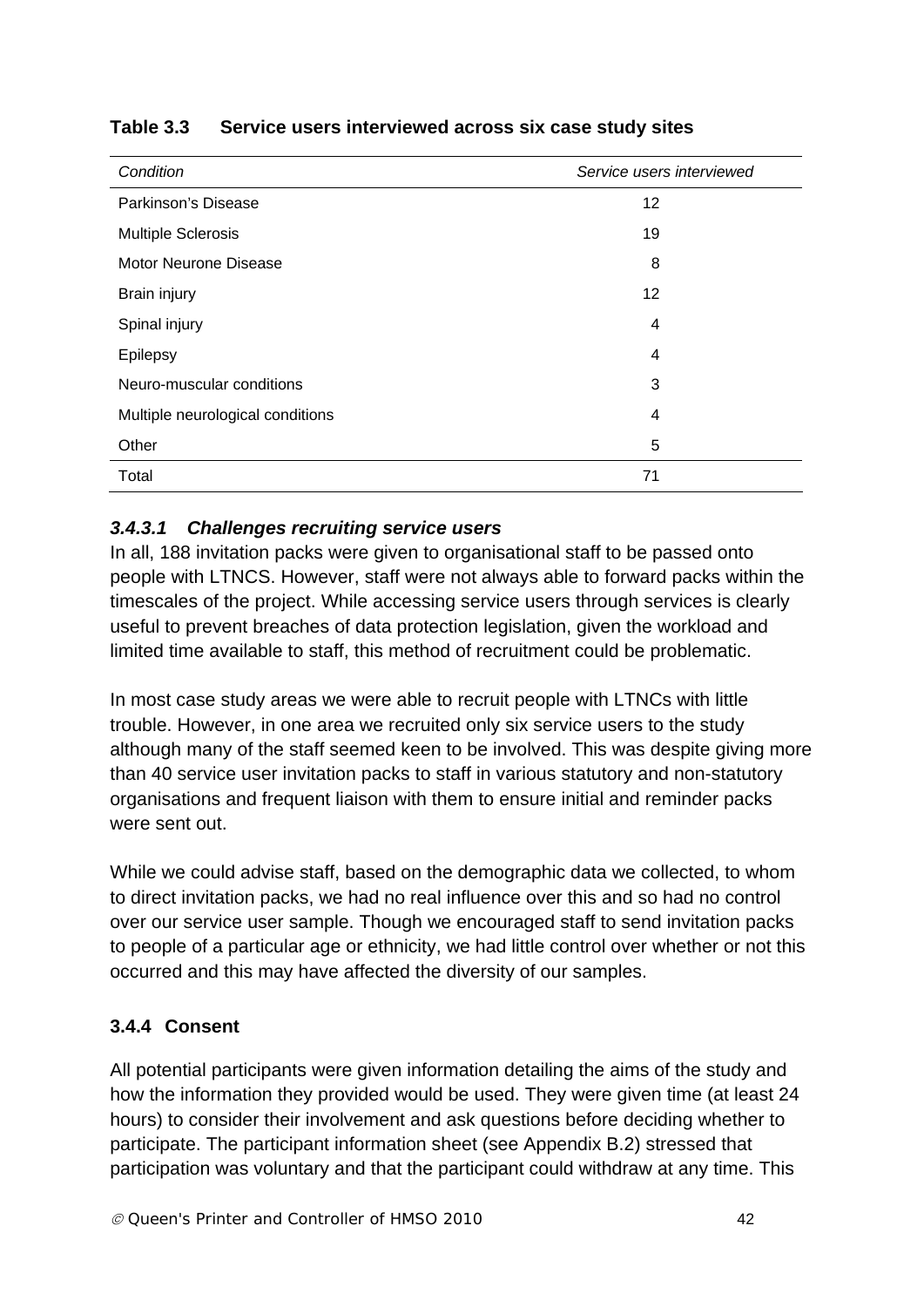was reinforced on the consent form participants signed and was repeated verbally before interviews began. Participants were informed in the information sheet and reminded at interview that the information they provided would be kept confidential and anonymous. Copies of the information sheet and consent form were given to participants for their records.

For service users who had impairments that made it difficult for them to read paperwork or sign the consent form by hand, documents were made available electronically or discussed with them verbally. Electronic consent was accepted from people with an LTNC where researchers could confirm that participants had understood the purpose of the study and what participating in the research would entail, and this was confirmed in person on the day of the interview. In cases where communication difficulties made written or electronic informed consent difficult to obtain, informed verbal consent was accepted.

# **3.5 Data collection**

Data collection took place between November 2007 and May 2008 across the six case study sites.

#### **3.5.1 Documentary evidence**

Desk research was conducted prior to visits to case study areas and during interviews staff members identified additional relevant local literature. Key documents, including local official strategic and policy documents, previous service maps and statistical information that described the way in which the services were structured within the locale, were collected via telephone and email correspondence with the link person. Information that was available publicly about the local policy context, organisational structures, services available and expenditure was also collected at this initial stage. Throughout the fieldwork period new and additional documentary evidence was collected as we learnt about it.

# **3.5.2 Non-participant observation**

Non-participant observation was conducted at Local Implementation Team (LIT) meetings and other strategic planning or commissioning meetings that focused on services for people with LTNCs. With all participants' consent, these meetings were audio-recorded and field-notes taken as appropriate. Throughout the data collection period, meeting documents, such as agendas, minutes and documents for discussion were sent to the researchers. This ensured that researchers were up to date with service development decisions even if they were unable to attend and observe the meeting.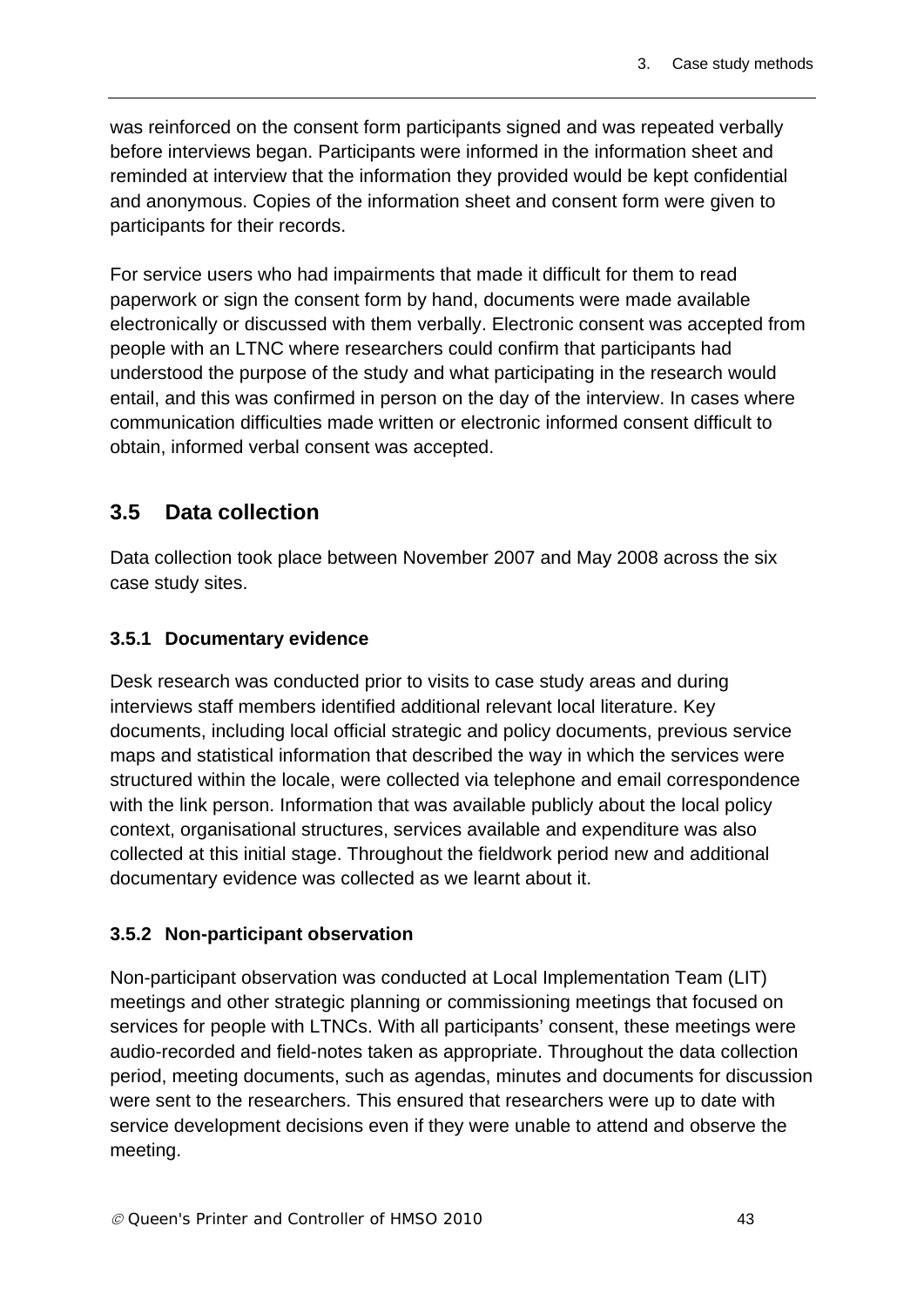#### **3.5.3 Interviews**

#### *3.5.3.1 Demographic information*

All participants were asked to provide some information about themselves to give context to their narratives. Staff were asked about their roles and background during the interview, but service users were asked to provide some demographic information and details of any communication needs prior to interview. This allowed us to focus service user interviews, often with people who became fatigued quickly, on collecting qualitative views and opinions, rather than gathering basic descriptive information. These data gave a general description of our interviewees and also helped to inform recruitment (see section 3.4.3).

#### *3.5.3.2 Interviews with organisational staff*

Telephone or face-to-face interviews (depending on the preference of the participant) were held with staff from all parts of the service system (statutory and non-statutory – see Table 3) to inform understanding of issues that facilitated or hindered integrated working and that had affected implementation of the NSF for LTNCs.

These interviews elicited views on:

- Organisational structure and aims (generally, and in relation to the NSF for LTNCs).
- Progress towards implementation of the NSF for LTNCs (and reasons for this).
- Current and planned service landscapes.
- Integration strategy and outcomes.
- Facilitators and barriers to integration.
- Suggestions for promoting service and/or organisational integration.

The topic guide for these interviews is in Appendix B.9.

The interviews took approximately an hour and were audio-recorded where the participant consented to this. Where participants did not consent to audio-recording of the interview but wished to take part, detailed field-notes were taken.

# *3.5.3.3 Interviews with service users*

Face-to-face or telephone interviews (depending on their preference) were held with people with LTNCs to gain an understanding of their views and experiences of the service system. The timing and location of interviews was arranged around the preference of the interviewee. In general, people with LTNCs preferred face-to-face interviews to be conducted in their home but some people requested that the interview be held in a different location, such as a day opportunity centre. These interviews elicited views on how the local system suited their needs and explored experiences of service use based around the different aspects of continuity of care.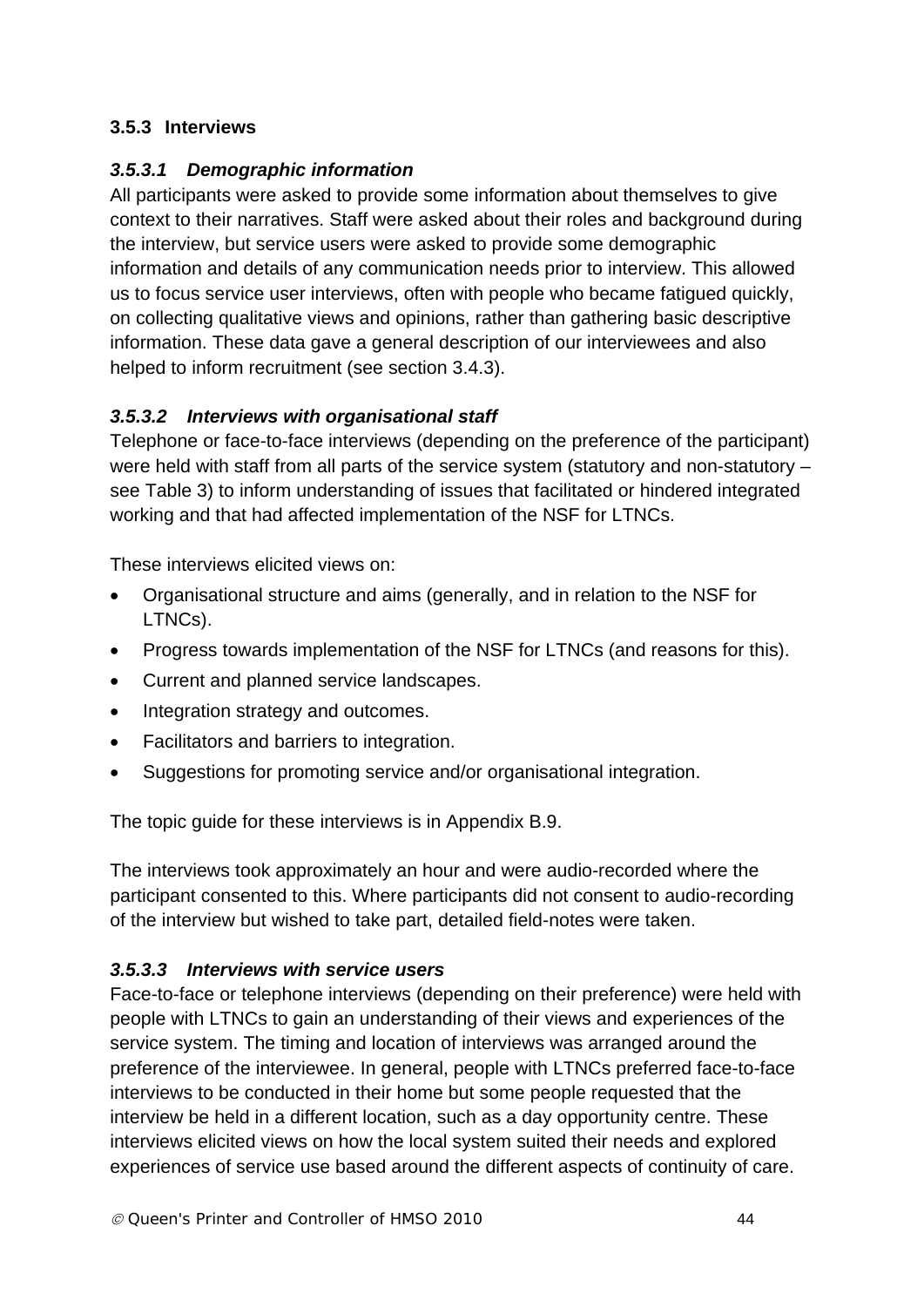Interviewees were encouraged to make suggestions about things that might improve their experience of continuity of care. The topic guide for these interviews is in Appendix B.7).

To ensure we gained some understanding of how people with diverse and complex needs were affected by provision, no-one was excluded on the basis of language or other communication limitations. Where someone had communication difficulties and was able to communicate using information and communication technologies, interviews were administered and/or answered via computer or other specialist equipment. Where this was not practicable, the service user chose an assistant, usually an informal carer, to translate for them. Where language translation was needed, we arranged appropriate translation services.

We decided not to undertake interviews with carers because a sister project in the Department of Health LTNCs research programme was already focusing specifically on the experiences of carers. However, some service users requested that their carer be present when they were being interviewed. Carers would sometimes clarify points or answer some questions as the service user desired; thus, some joint accounts of service provision were collected as part of the service user interviews.

As with staff interviews, service user interviews were audio-recorded with the consent of the participant and were transcribed in preparation for analysis.

# **3.6 Analysis**

Data were analysed by case study area in the first instance to produce service system mapping in each site. Thematic analysis of primary (interview) data was conducted using the Framework approach, a data management approach widely used in the social sciences<sup>38</sup>. Non-participant observation and secondary (documentary) evidence provided context and supplemented information obtained through individual interviews with staff members. It enabled an explanation to be developed of the barriers and facilitators to integrated working by identifying initial themes and concepts, data-labelling, data-sorting and summarising the data to build to an explanation. Framework uses a matrix based approach that provides a paper trail, thus ensuring clarity and transparency. The Framework themes used for analysis of staff interviews are presented in Appendix D.1-D.2.

Service user data, which were generally more complex than data generated from staff, were managed using MAXqda, a computer-based qualitative data management program and analysed as described above (using the Framework approach). The Framework themes used for analysis of service user interviews are presented in Appendix D.3. The themes identified in each of the case study sites were then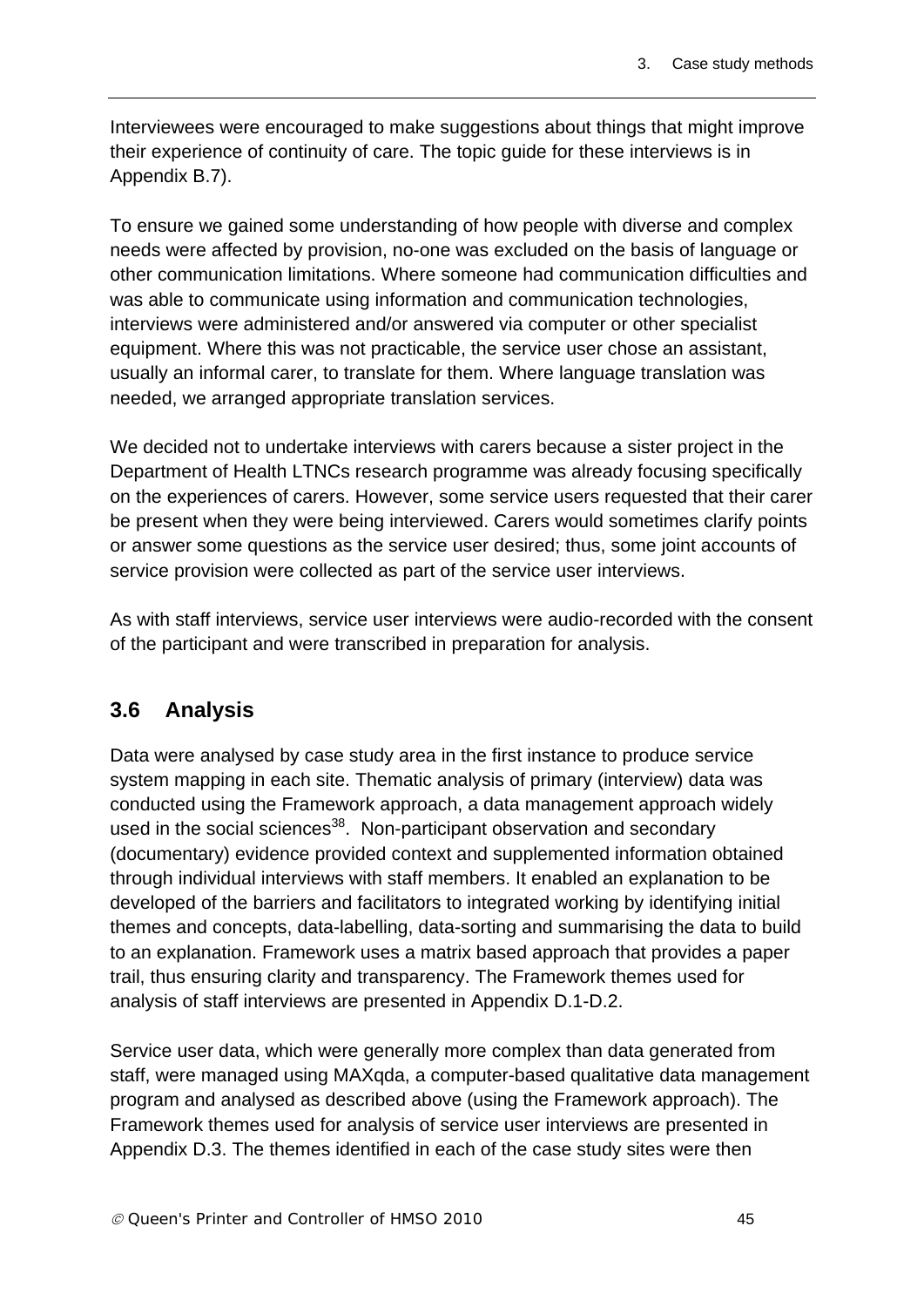compared and contrasted across all the case study areas and triangulated with staff data and earlier findings from the literature review.

To develop the Framework themes for both the staff and the service user interviews we undertook the following procedure. After each member of the team read the same transcripts, common issues and concepts were identified. These became the basis of the Framework themes. The content and parameters of themes were decided and sub-themes identified where necessary. Data were then extracted into these themes, discussing any difficulties about the parameters of the themes as they arose and redefining them as necessary. Where issues or concepts did not fit into one of the existing themes, an additional theme was developed (as described above). Data were extracted by one person and checked for accuracy and compliance with the theme parameters, by another. Where anomalies existed, the research team discussed the most appropriate theme to extract the data into and, if necessary, the parameters of themes were redefined accordingly.

Together, analyses of these data provided an overview of the services that promote continuity of care for people with LTNCs upon which we based benchmarks for phases 3 to 5 of this project.

# **3.7 Reporting**

# **3.7.1 Anonymity and identifiers**

In order to maintain the anonymity of the staff and service users who took part in this research, we have removed any identifying information from all public reports. Each case study site has been given a unique identification code (i.e. sites A-F) and no names of local organisations or locations have been included. Where we have drawn on local documents, we have removed the case study area name from the reference and inserted the unique code.

Staff who participated in research have also been given a unique identification number. When quoted, we report the type of organisation they work for (for example, acute trust, adult social care) rather than the position they hold in that organisation, to prevent any identification of staff via designation, and the site code is included only where this does not risk compromising individuals' anonymity. To clarify where we have deliberately anonymised quotations, reference to the interviewee is italicised.

Service users have been assigned pseudonyms. In general, where we have quoted a service user we have referred to them by their pseudonym, their condition and the code for the case study area from which they were recruited. However, where the combination of these could compromise a person's anonymity, one or more of these labels have been removed. Some of the people we interviewed had rare neurological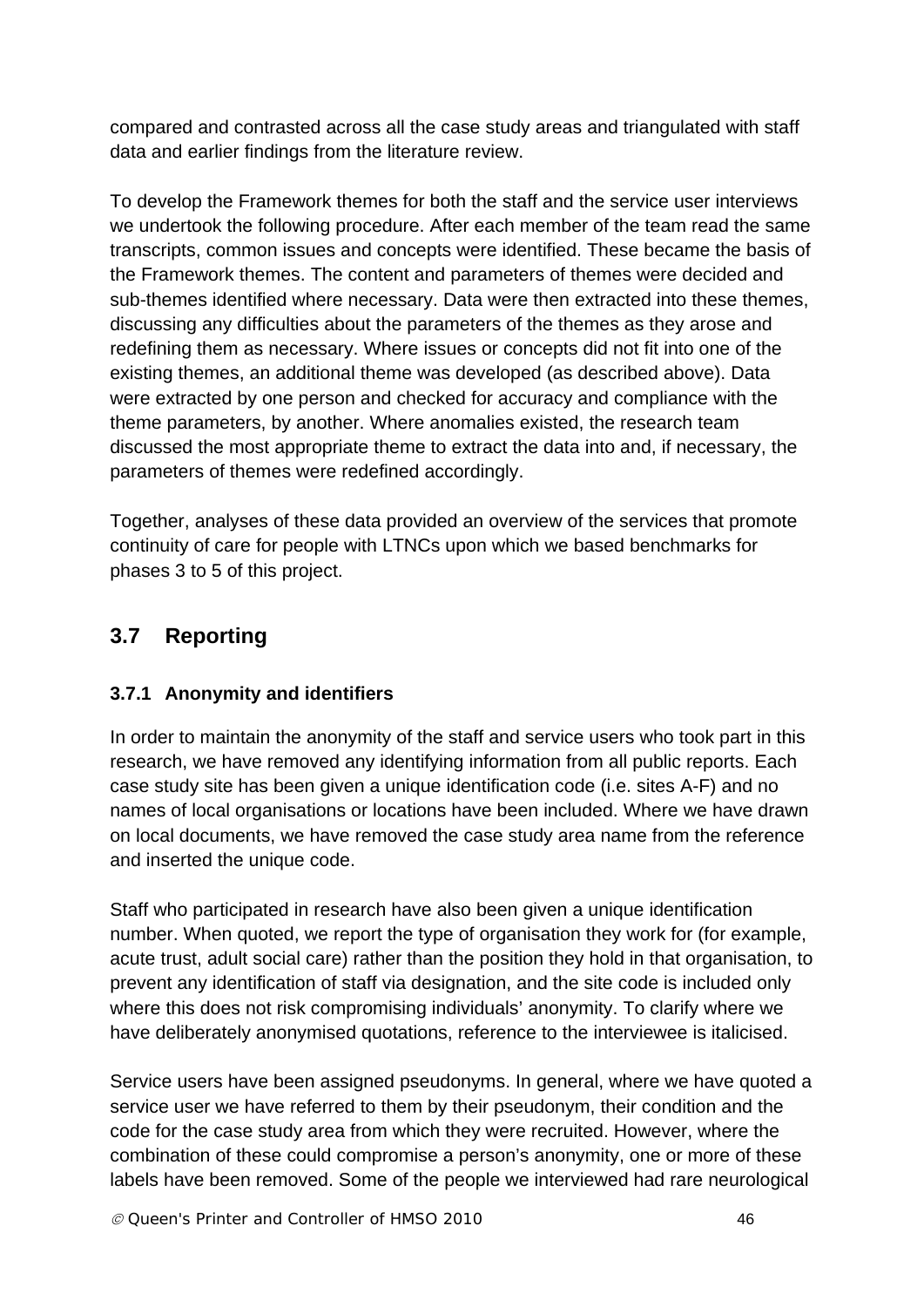conditions and where this could make them identifiable either the condition is not reported or a more general description of the condition is given. To clarify where we have deliberately anonymised quotations, reference to the interviewee is italicised.

#### **3.7.2 Use of quotations**

Quotations used within this report are not exhaustive of the issue being discussed but rather are illustrative examples of key issues that were common across the six case study sites and across the people with LTNCs who were interviewed. Where any views expressed and associated quotations are particular to a person or to a case study site, this is made clear within the text.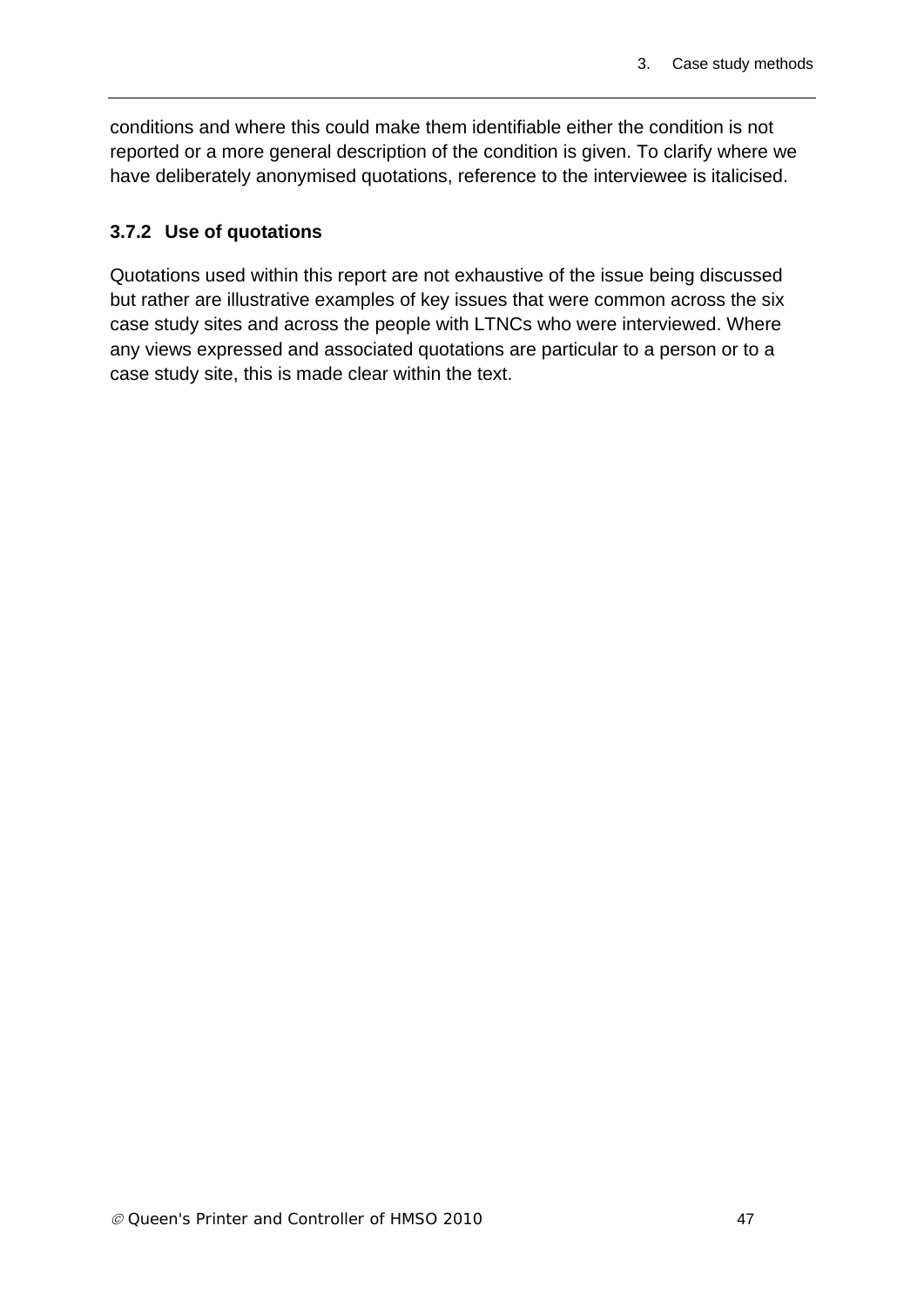# **4. Integration and implementation of the National Service Framework for Long-Term Neurological Conditions: findings from interviews with staff**

As described in Chapter 3, staff from all parts of the service system (statutory and non-statutory) were asked about the issues they felt were aiding or impairing integrated working and the implementation of the NSF for LTNCs. In this section we give an overview of these views, presenting a picture of progress towards implementation three years into the NSF's ten year life span and looking at some of the reasons behind this.

# **4.1 Approaches to integration of services and joint working**

As noted in earlier (see Chapter 3) it was not possible simply to select three case study sites demonstrating 'good' integration and three 'more basic' models because such clear delineations did not exist in practice. Instead we selected six areas with six different approaches to integration and joint working which could help to demonstrate the breadth of different approaches in operation. This first section gives an overview of the sites' differing approaches and sets out what staff members told us about how well these approaches worked in practice.

#### **4.1.1 Site A**

Site A had formally integrated health and social care structures, with the PCT responsible for all adult social care service commissioning as well as all local health services. Nevertheless, on the ground, health teams and social care teams worked quite separately. Thus, a community health worker commented

… to be honest, in our department, it doesn't translate very significantly, because we don't have very close links with social workers I suppose. I don't feel as though it's made that much difference to my working practice day to day. (AS18, PCT)

District nurses were jointly managed with social workers, but they were not colocated:

… the reality is we see very little of them, which is why we have these locality meetings I guess, to pull everyone together. (AS07, adult social care)

Moreover, when this site first launched its LIT for the NSF for LTNCs, it neglected to invite anyone from the adult social care section of its commissioning or provider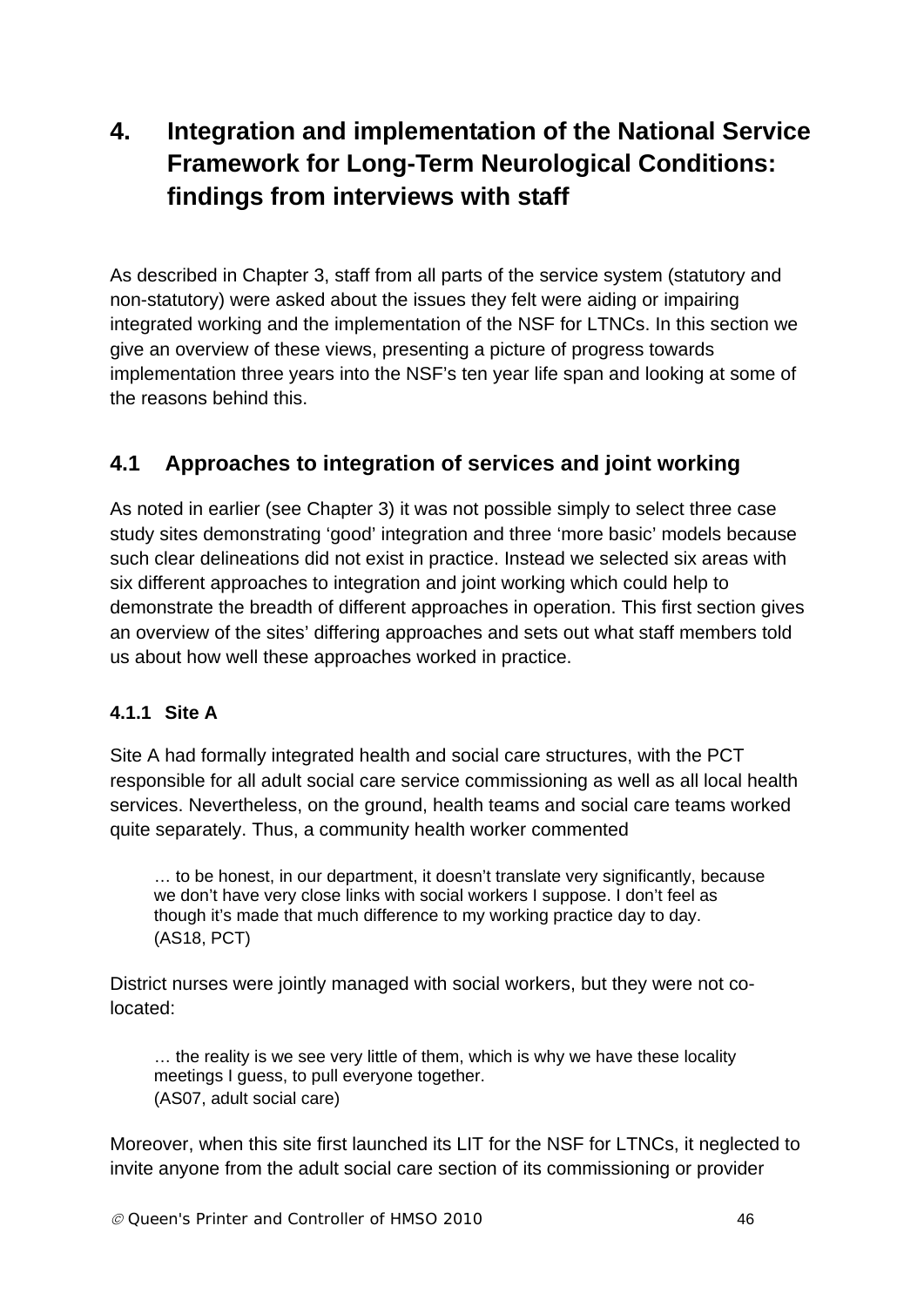teams. Being formally integrated does not, then, necessarily ensure a joined up approach to service improvement. The flexibilities afforded by formal integration did, however, mean that there was scope for innovative, cross-boundary developments. A team of social care support workers, for example, who had previously worked exclusively with social workers, had begun supporting the clients of health teams including those with brain injury. Similarly, social workers were now allowed to refer directly to community therapists without having to request a referral from a General Practitioner (GP) first.

# **4.1.2 Site B**

Site B was not formally integrated and had few formal health and social care partnerships in place at the time of our fieldwork. Instead it relied on leadership, personal relationships, and specific co-ordinating roles at certain vulnerable points in order to ensure a joined up approach. Despite the lack of formally integrated structures, however, staff interviewees in this site reported feeling part of a well established culture of collaboration that facilitated effective joint working:

Rather than specific integrated services, what we do have is a lot of collaboration … there are a lot of times when different services will work together very closely and in terms of our assessment and management processes, we have had since 1993, a very clear process of all our assessments particularly for nursing care, for example, have to be on a joint basis. (BS23, adult social care)

It was suggested to us that this culture was sustained by the relatively low turnover of staff in site B. Nevertheless, social care and health staff teams were subject to different pressures and constraints which risked pulling them in different directions. In particular, social care staff members felt that they were able to be more flexible and person-centred in their approach, whereas health teams were constrained by national targets and directives.

# **4.1.3 Site C**

Site C had no formal health and social care integration at the time of our fieldwork other than the minimum requirement covering equipment stores. Partnership boards were in place for older people's services, learning difficulties and mental health, but not for physical disability or long-term conditions. Instead, both the local authority and the PCT ran separate boards. The PCT long-term conditions board had no local authority representation (and its primary focus was not LTNCs). The local authority physical and sensory impairment board did have PCT input and fed into the crosssector local strategic partnership, but again there was no focus on LTNCs. In recognition of this, a LIT had recently been established to focus specifically on the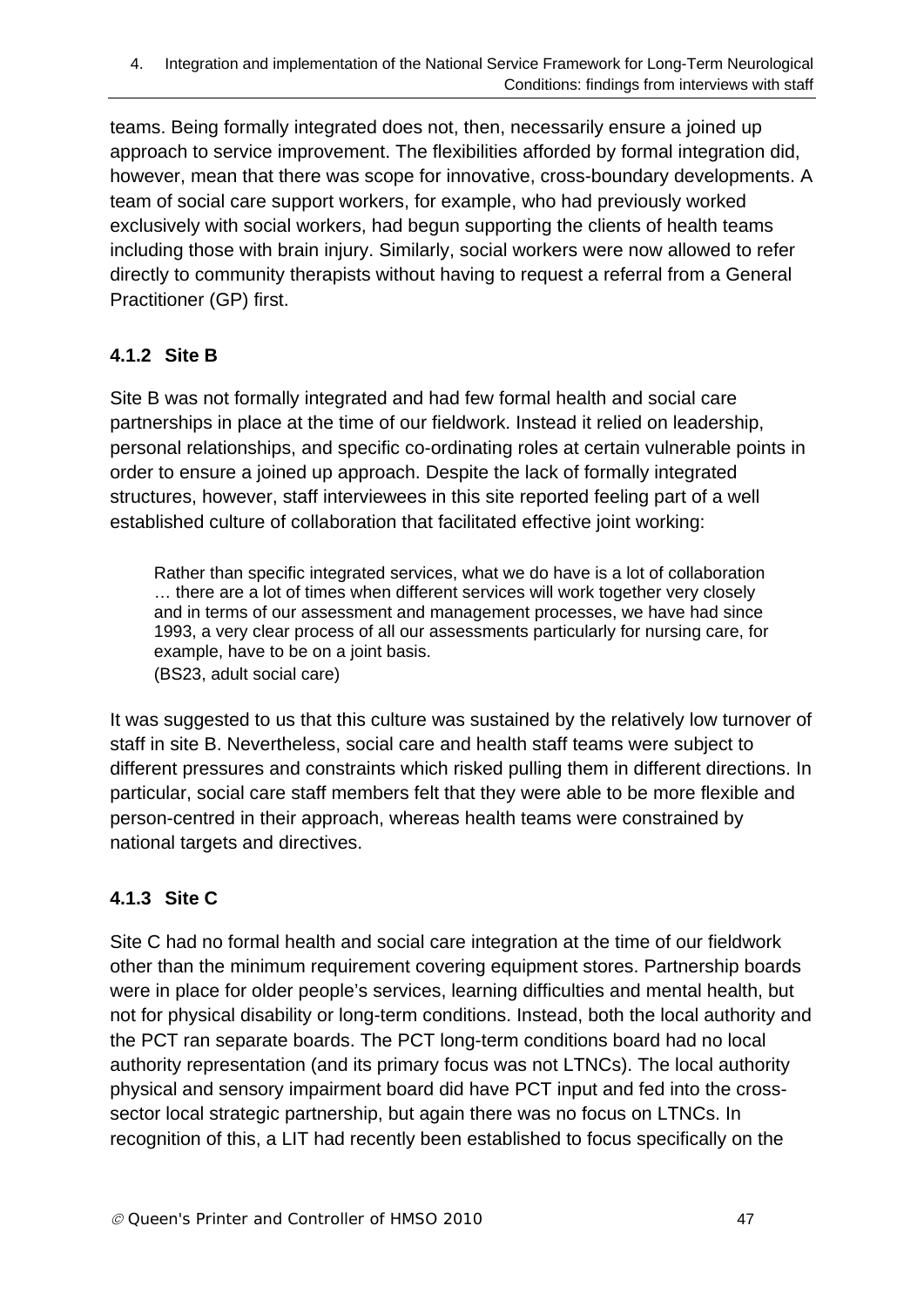NSF for LTNCs. However, this group did not have a commissioning role and at the time of our fieldwork it was felt to have made little progress (see below, section 4.3). Given the absence of integrated working at a strategic level to develop services for people with LTNCs, it was surprising perhaps that it was here that we found our most complete model of integrated health and social care service delivery for people with LTNCs. The community interdisciplinary neurological rehabilitation team (CINRT) in site C provided the full range of health and social care services in an integrated, person-centred way and was very highly rated by all staff and service users who spoke about it. The social workers and occupational therapists (OTs) on this team were employed by the local authority, but worked as part of the (otherwise PCT provided) rehabilitation team. Not only did this facilitate joint working between health and social care professionals on the team, it also provided a visible social care contact point for health professionals outside the team.

#### **4.1.4 Site D**

In site D there was some strategic level integration, but no pooled budgets or joint appointments. The local authority and PCT had a team of cross-sector managers with a broad remit for joint strategic development which included the implementation of the NSF for LTNCs. However, each manager was employed either by health *or* social care and staff in this team reported finding it difficult to commission services jointly because each organisation still held its own separate budgets:

We've never really got over those issues around employment. About actually having a pooled budget where the partners aren't going to say, well this is really mine, and that bit's mine, you know, we haven't ever got to that stage. (DS01, PCT)

On the ground there were mixed reports about how well health and social care services worked together. Specialist community neurological services were all commissioned and provided by the PCT, but a specialist neurological social worker did link with these teams. In itself, this role was highly valued, but one social worker alone did not have the capacity to ensure continuity across the entire system. As a result, several of the service users we interviewed reported experiencing poor management continuity at the interface between health and social care.

# **4.1.5 Site E**

In site E there were pockets of integrated working at an operational level between individual professionals, but no consistent strategic approach. Since the area had, until recently, been covered by four different PCTs, there was still a number of different service models and strategic approaches in operation. Social services had gone through internal restructuring at the same time as the four PCTs had reconfigured and some staff members at a strategic level felt there had been a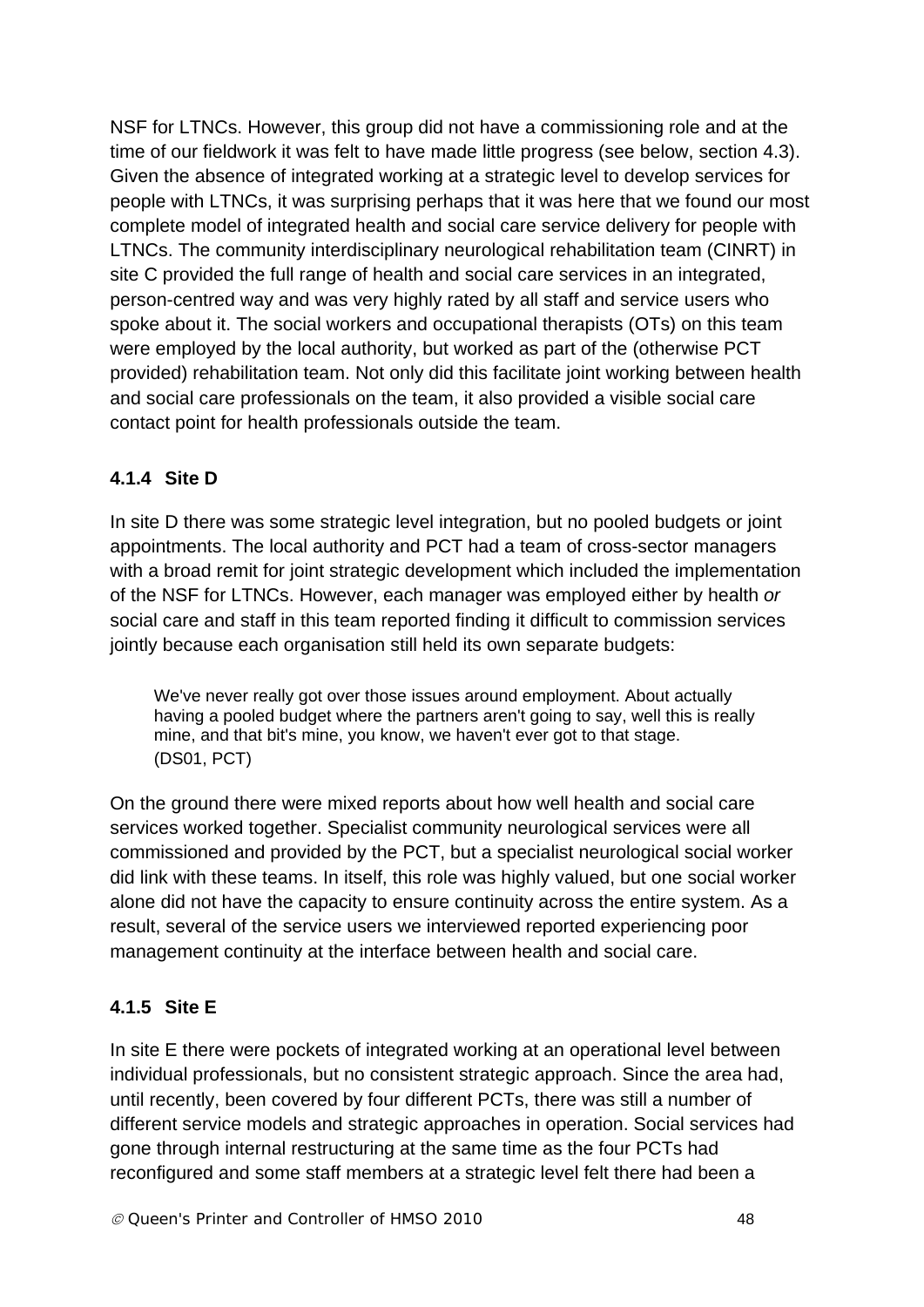missed opportunity here, as health and social care structures were not brought closer together at the same time. Adult social care and the new PCT were felt to be '*out of synchronicity*' (ES2, PCT), with no joint commissioning arrangements in place or in the pipeline. This was reflected in the community neuro-rehabilitation team which, despite being interdisciplinary *within* health, was not formally linked with adult social care. The establishment of a LIT for the NSF for LTNCs in one sub-area of the PCT did help to achieve greater partnership working between health and social services in that area, providing an opportunity, for instance, to discuss and improve the single assessment process (SAP). However, as this team covered only one fifth of the case study site area, the scope of their joint working was limited.

# **4.1.6 Site F**

In site F there was a view amongst staff that, historically, integrated care for people with LTNCs had not been good, and there was still some considerable way to go in joining up services. The 'hub and spoke' model in the city-region of which site F was part, was only partially successful in bringing together services. Although there was a regional integrated model of neuro-rehabilitation and pathways were established, there were still some problems in their working. The neurosciences network had had more impact, so far, on developing and integrating services within the acute neurosciences centre and was only just beginning to extend its focus to tackle ways of linking with community services. Trying to integrate management from the acute centre with the rest of the system, and streamline people through the layers more appropriately was a challenge, but ultimately:

If you've not got decent community rehab, you end up with hold-ups and blockages. (FS09, voluntary sector)

Locally, a renewed impetus at a strategic level and the evolving strategy around physical and sensory impairment over a number of years were key in shaping services. This created a readiness to explore innovative solutions and support was evident from both the PCT and adult social care with an emphasis on greater joint commissioning. In the area of neurological rehabilitation in particular, a CINRT had recently been formed by combining a former impairment therapy based team with a social inclusion one, promoting an explicitly social model of rehabilitation. The impetus for this joining-up had been provider led, rather than commissioned, and it challenged conventional delivery systems. At the time of our fieldwork, this joint team was still very new, but there was a commitment on both sides and all levels to make it work.

A significant issue for us is that rehabilitation for us is about context-based rehabilitation, about social inclusion … so it still remains a complexity. We are a very innovative team. We find that the PCT and local authority will listen to what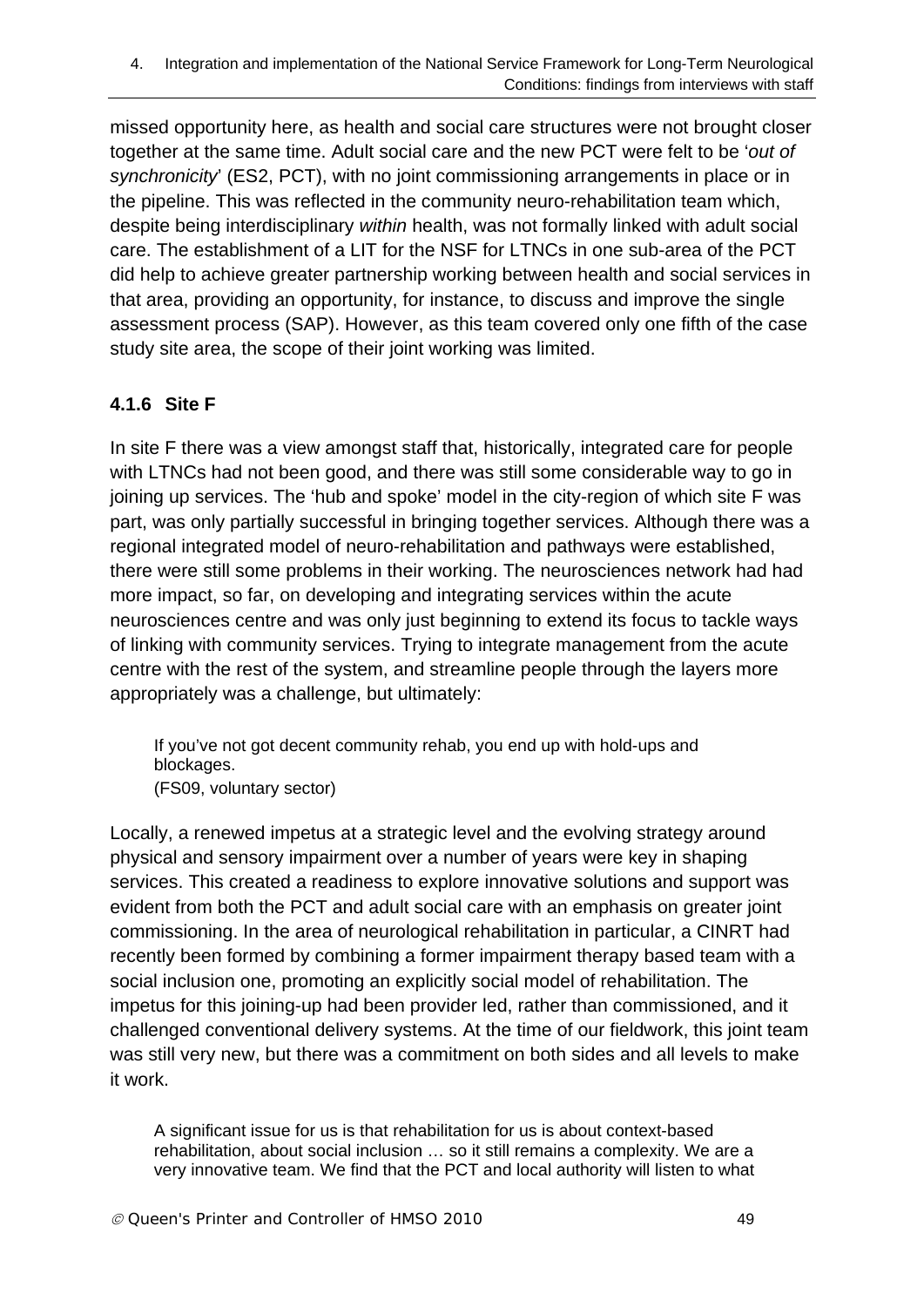we say, but their systems are not yet flexible enough to deliver care that might be unusual or off the norm. (FS04, PCT)

# **4.2 Strategic partnerships and strategic approaches**

All six case study sites were emerging from a period of slow progress in strategic development at the time of our fieldwork. Reorganisations following 'Commissioning a Patient Led NHS<sup>39</sup> had seen existing structures disbanded, and financial pressures meant that in some areas all but the highest priority work plans had come to a standstill. Some strategic level groups had stopped meeting, and representation on those that continued was patchy and inconsistent. Reorganisation was also underway in several of the local authorities in our case study areas. The result on both sides was a focus on internal issues and structures, rather than the greater integration with external agencies advocated in the NSF.

All but one of our case study sites had a designated commissioning lead or leads charged with implementation of the NSF. However, LTNCs tended to be just one of a number of work-streams under these individuals' remits, meaning the NSF was continually competing with a range of other priorities for commissioners' limited time and attention.

Since the NSF is a cross-sector piece of guidance, implementation cannot be achieved without cross-sector collaboration at a strategic level. We did come across some examples of joint strategic leadership, but this appeared to function more effectively in some areas than in others. In site D, for example, despite there being a team straddling both health and social care that had responsibility for implementing the NSF, the approach of the PCT and the local authority more generally was to keep health and social care budgets separate. As such, NSF leads could plan developments jointly, but they were more difficult to commission jointly. It was suggested by this team that commissioning for service improvement would be much simpler if health and social care budgets were pooled from the beginning. As one interviewee explained:

… it needs to start from the Department of Health and if they had joint budgets and that money came down to local government and local NHS organisations as a joint budget then there wouldn't be any of this 'oh this is our money, we're not going to use it for that we've got other priorities that we're going to use it for.' If it came as a single budget it would make it a lot, make life a lot easier. (DS09, PCT)

In another area, formal partnership arrangements between the PCT and the metropolitan borough council had been good over a number of years and were built on long standing personal relationships, particularly around disability issues.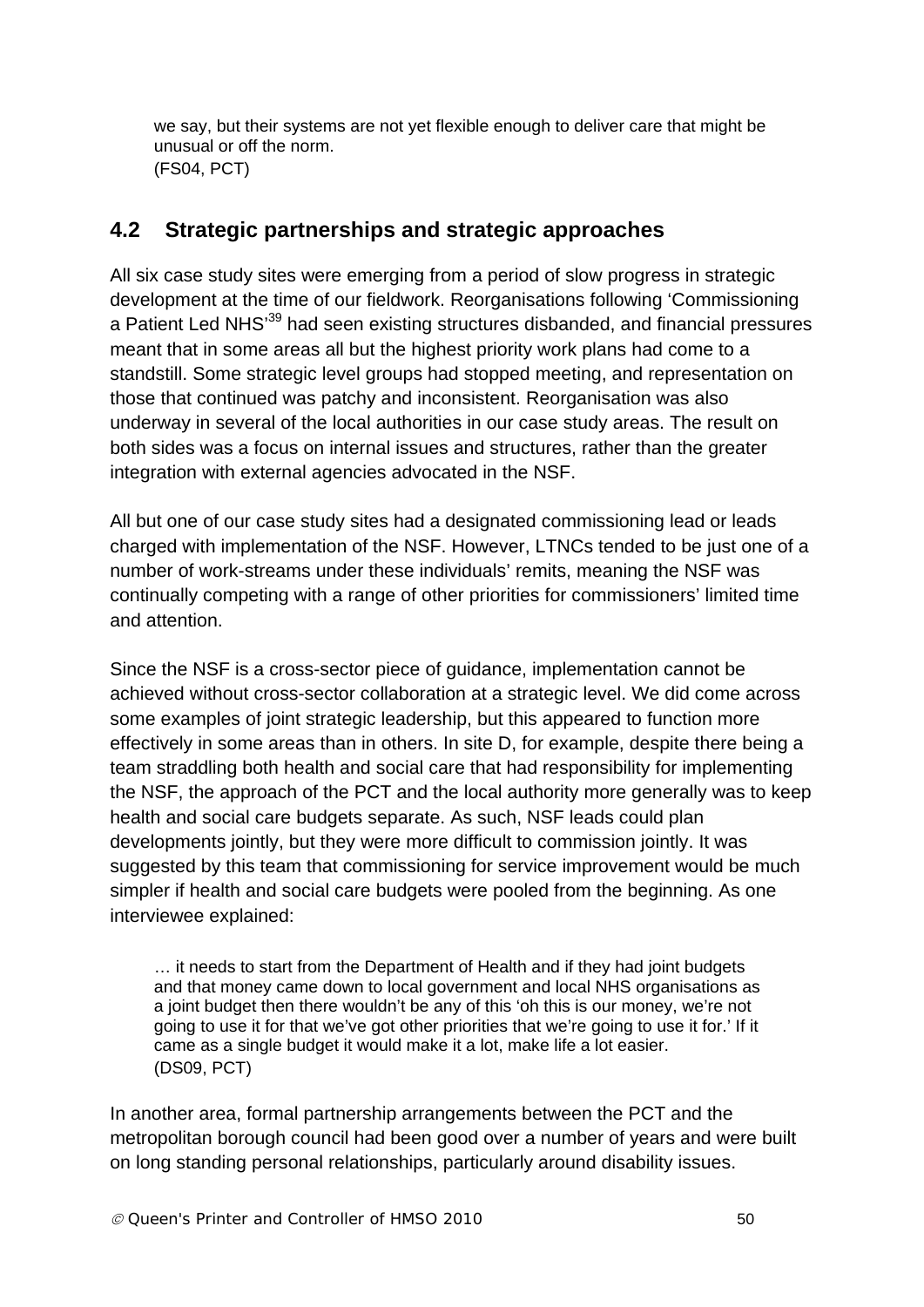Interviewees in this area were confident that a joint management team across health and social care could be successful in building capacity and securing resources to promote joint strategic development for LTNCs. Here, joint working extended to active engagement of the voluntary sector through a local disability support group:

We have moved beyond consultation to real involvement in developing services. (FS25, voluntary sector)

This suggests that integrated working is possible without formally integrated budgets, as is full engagement of the voluntary sector. Nevertheless, the reliance on personal relationships brings with it the risk that these successful joint-working arrangements could be lost if key individuals move on. As we discuss further in section 4.4, this is exactly what happened in a number of areas in the aftermath of the 'Commissioning a Patient Led NHS<sup>39</sup> reconfigurations.

There was variation across sites as to the structure of local authority social work services. Some sites had locality based teams working with all adults in a particular area who had social care needs (sites A and B), others had separate physical and/or sensory impairment team(s) separate from teams that worked with older people. Staff in site F saw their evolving strategy around physical and sensory impairment as key to shaping services for people with LTNCs and meeting the requirements of the NSF locally. It provided a specific focus on the needs of younger disabled people, which otherwise was in danger of being overwhelmed by the greater numbers coming through older people's services. The separation of physical and sensory impairments for adults of working age during the reconfiguration of adult social care was endorsed as potentially a better model for delivering services for many people with LTNCs. In site A, social care services had moved in the opposite direction, from a team specialising in physical disability to generic locality teams. It was suggested that this diluted the expertise of the team and reduced opportunities for joint working with other disability specialists:

we all worked in the same team at that point, when we had the physical disability team, we were all made up of sensory support workers, social workers who specialised in under 65s with phys' dis' and occupational therapists, so we all worked as a team specialising in that and that was a bit of a shame really when that went.

(AS07, adult social care)

One of the central recommendations of the NSF was the establishment of neuroscience networks to coordinate the planning, commissioning and provision of services for people with LTNCs. Only two of the six case study areas in our research were covered by a neuroscience network. One of these had not met since the associated SHA had reconfigured, but the other was fully functioning. It was intended to be both a clinical and a commissioning network with wide-ranging buy-in, but some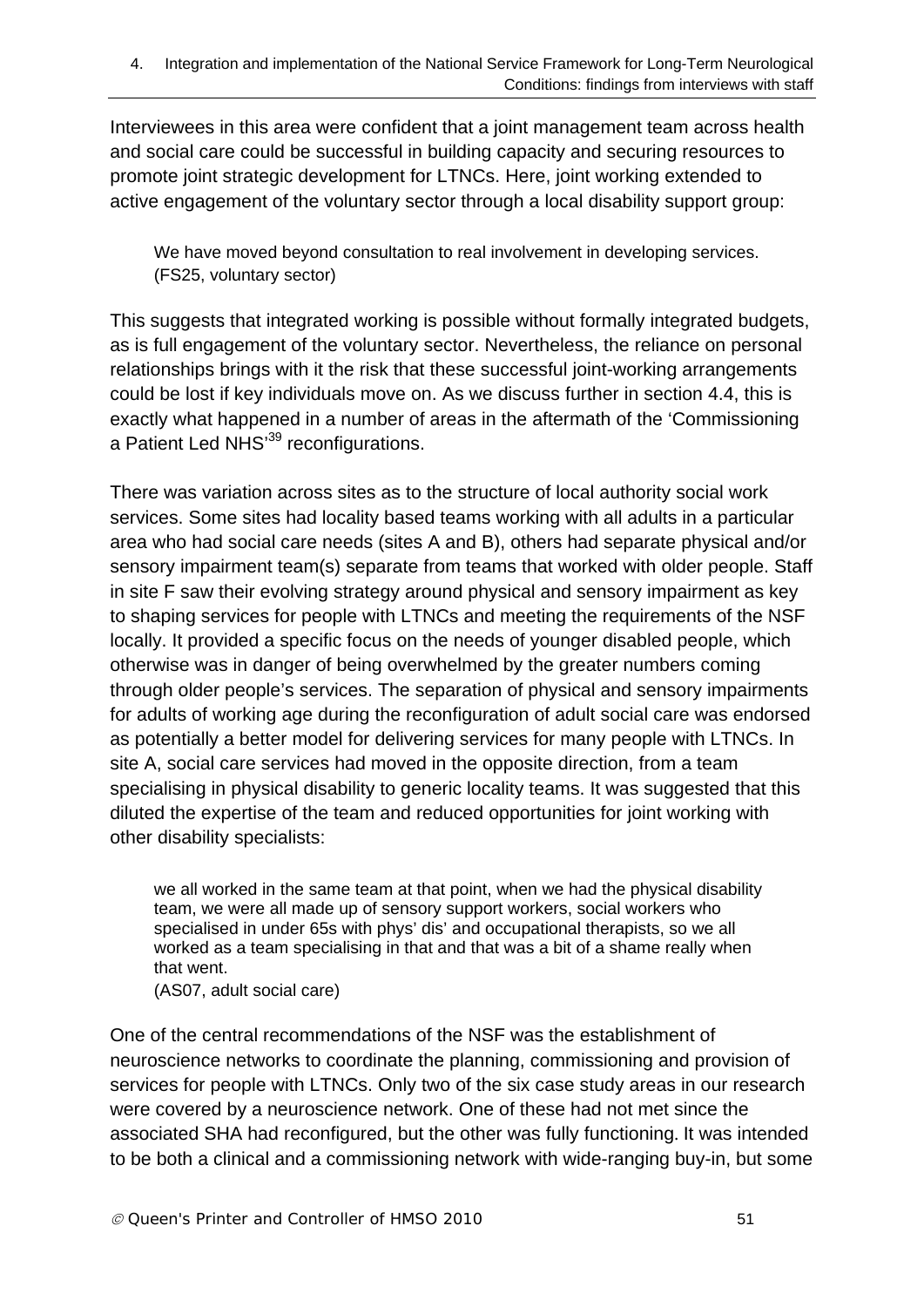respondents felt social care representation had been poor, with a focus instead on acute, clinical care that limited the scope for wider improvements:

In theory [the neuro-network is] very important in planning and developing services, in practice it still seems to spend a lot of time talking about developments in the neurosciences centre rather than monitoring what is happening around the region, though that is one of its remits. (FS9, voluntary sector)

There is a need to work bottom-up and the danger is the network has been medically driven. … It's fantastic for certain bits of the pathway, but it cannot deliver community services. (FS01, adult social care)

It was, however, hoped that new initiatives within the network, including the appointment of a project manager and the establishment of a service level agreement with the local neurological alliance, would help pull together commissioning information and shift the focus to local communities. While respondents in this area felt that they were making some progress towards implementation of the NSF, those in other areas were despondent about the lack of momentum and, in some cases, actual halting of developments:

Having started from quite a high point in terms of, you know, having a champion in the PCT, having a big [site D] meeting about the NSF, and setting up the groups, then I think we have been adversely affected by the reorganisation of the PCT.

(DS04, acute trust)

I think because, you know there was no financial commitment following it, and because there was sort of 10 years for implementation, it kind of feels now on reflection that it kind of died a bit of a death. There was no urgency. (AS33, voluntary sector)

At a time when the NHS was under considerable pressure to regain financial balance and reorganise internal structures, any initiative that PCTs were not performance managed against risked falling by the wayside. The NSF for LTNCs had no clear targets or timescales and was variously described by our interviewees as 'woolly', 'vague' and 'just not practical'. There was also a lack of clarity over whether it was guidance primarily targeting people with neurological conditions, or long-term conditions more generally. If the latter was argued, PCTs could tag the NSF onto other existing work streams such as the stroke strategy, or work to reduce hospital admissions for people with diabetes or Coronary Heart Disease (CHD), both of which were felt to be higher priority, but this approach singularly failed to recognise what was particular about the needs of people with LTNCs. These and a number of other issues affecting the implementation of the NSF are discussed in more detail in the sections below.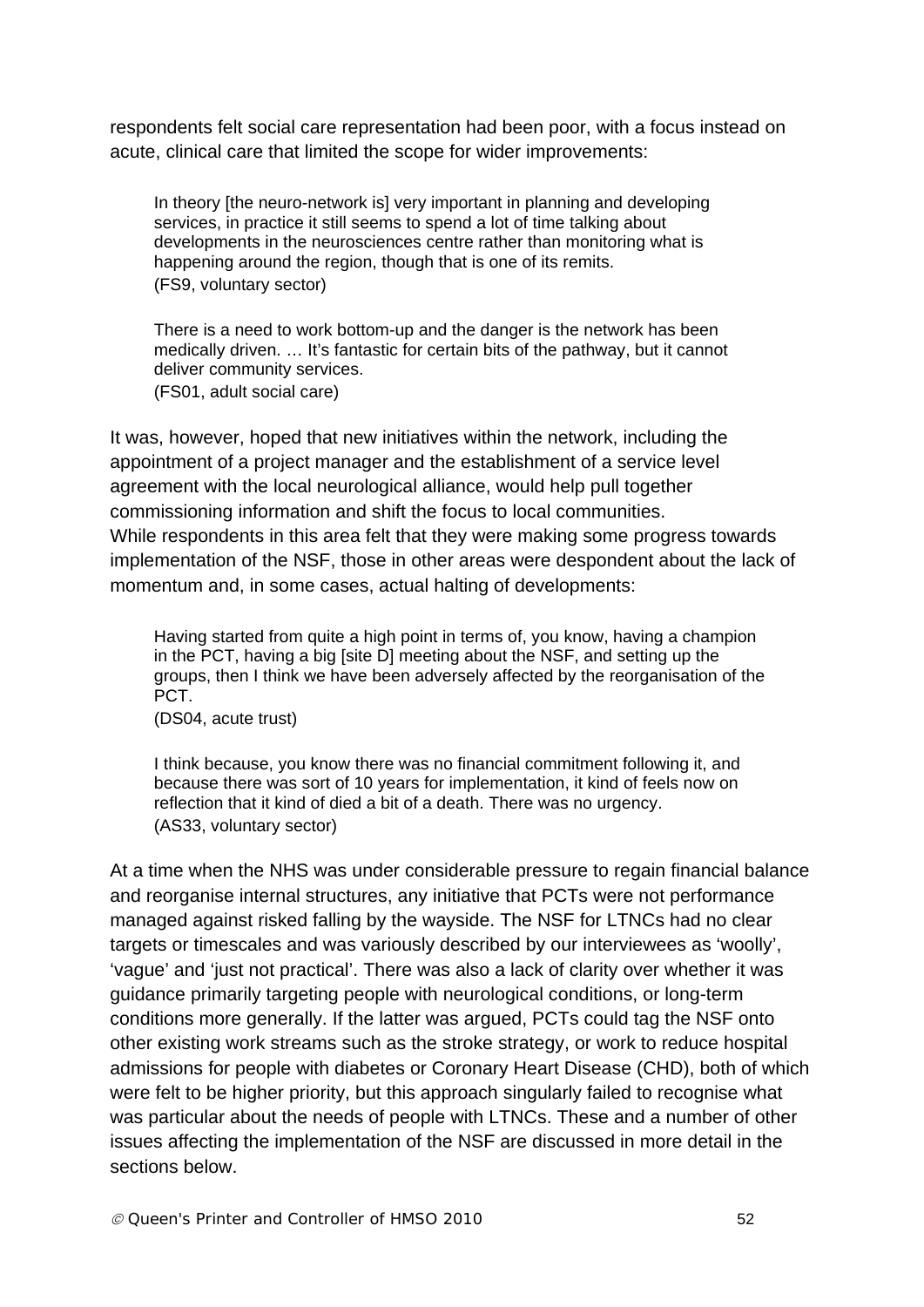# **4.3 Local Implementation Teams (LITs)**

All but one case study area had a dedicated LIT in place for the NSF for LTNCs when we began our fieldwork. These teams were felt to be having varying levels of success. Members of the voluntary sector commented that LITs had the potential to provide a valuable vehicle for meaningful dialogue with statutory bodies. As one voluntary sector interviewee explained:

It's very difficult when you're on the outside, to get inside information, and know who the best people are for you to speak to. (AS33, voluntary sector)

However, whether LITs successfully fulfilled this potential depended both upon their range of voluntary sector involvement and on whether those in a position to effect change actually listened to and took seriously the voluntary organisations involved. This was not always the case and voluntary sector representatives, in particular could feel excluded by the dominance of health professionals and the use of technical language at LIT meetings. Indeed, in site C there was a functioning LIT but a voluntary sector representative still commented that the PCT was inward looking and weak on user involvement, with only select 'in' groups being fully involved.

LITs could, nevertheless, have an important role in involving users and voluntary sector organisations in planning developments and changes to services. One of the first tasks of the site B LIT, for example, had been to complete a user and carer survey. The questionnaire, based on the quality requirements of the NSF, was designed by a voluntary sector representative and supported by stakeholders across the health community, local authority and voluntary sector. However, progress towards implementing the resultant action plan later stalled when PCTs were reorganised (see section 4.4).

Site A did not have a LIT when we began the fieldwork, but established one whilst we were there, with some instant, observable effects. This group brought professionals from across the service system face to face, in some cases for the first time, facilitating communication and helping to raise awareness of previously unacknowledged gaps in service. However, representation on the group, at least in those initial stages, did not cover all relevant elements of the service system and its scope may, therefore, have been limited. In site E, the LIT covered only one of the five sub-areas of the PCT and so, whilst this did have cross-sector membership, the developments planned only applied to a sub-section of the area's population. Staff members covering other areas of the site reported confusion over whether a group did or did not exist and how they were expected to engage with it. Moreover, a hospital-based LIT was in operation at this time but was completely separate from the PCT LIT. With no system of information exchange between the two groups, it was noted that neither knew what the other was doing. As one member of staff explained: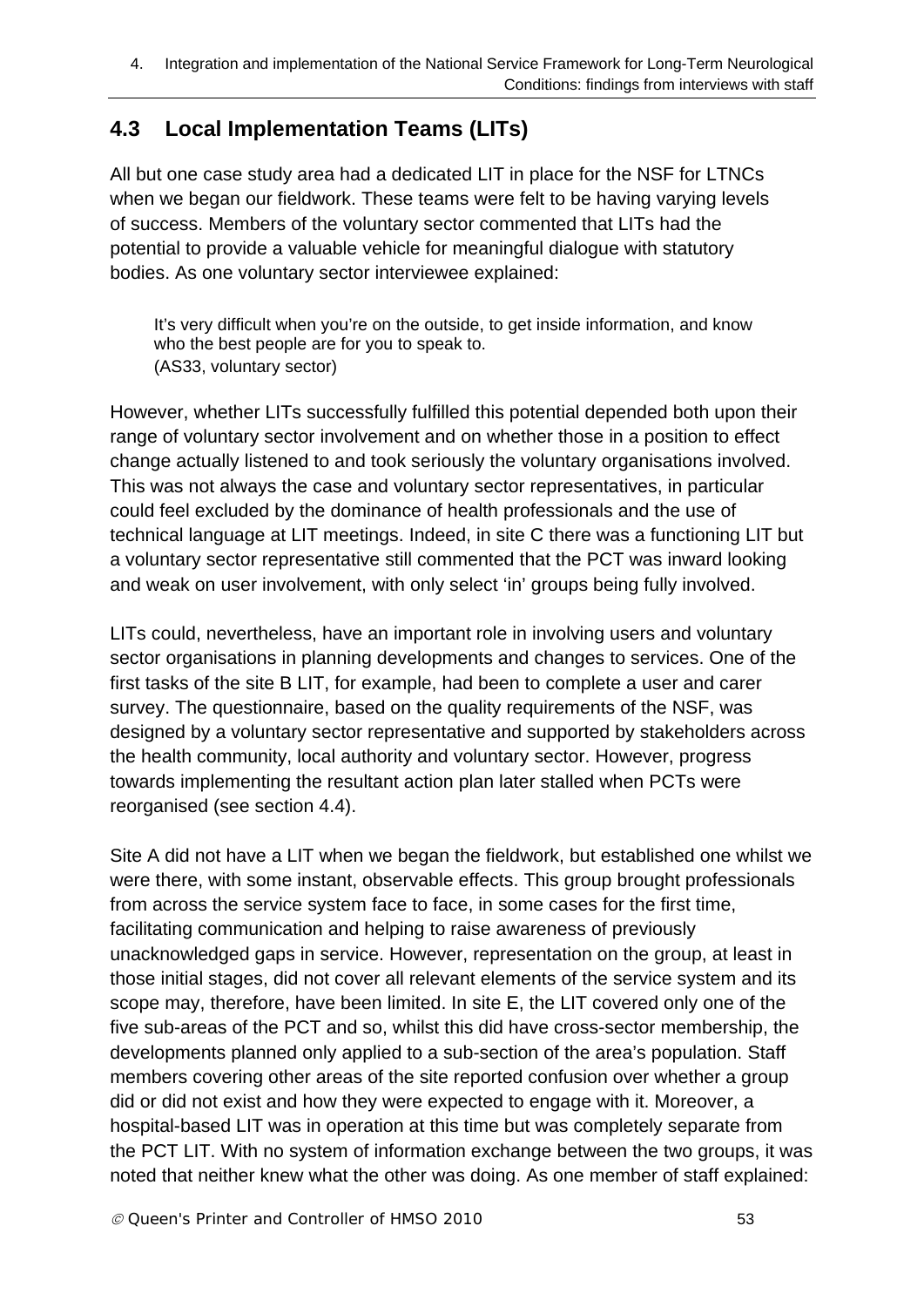it was a complete surprise to the hospital LIT that there is a LIT in the PCT. (ES16, acute trust)

In contrast, there was widespread agreement in site F that the formation of a LIT had given impetus to some important developments. A key strength of this LIT was the attendance of people at a senior level who were directly engaged in PCT and adult social care strategic commissioning processes. Thus, during our period of fieldwork this LIT was developing an action plan based around the NSF's Quality Requirements (QRs) to feed into the Local Development Plan. Nevertheless, incomplete representation was still felt to pose a problem for this site. There was wide-ranging attendance from the PCT, local authority and the voluntary sector, but the lack of involvement of anyone from the acute trust or general practice was viewed as a potential barrier to achieving and taking forward a comprehensive plan.

Uneven representation also posed a problem for the LIT in site B. Although involvement was wide-ranging, numerically it was health dominated, which led to some participants feeling that medically based process issues took precedence in meetings. There was no local authority or service user representation at the meeting observed by our researcher and no-one attended from private sector providers of social care. There was also concern in site B that the absence of ongoing involvement from the PCT at a high strategic level could impair the influence of the LIT. This lack of support at a strategic level could be very restrictive. The LIT in site D, for instance, was viewed positively for having brought people with an interest and expertise in LTNCs together from across the service system. However, the group was essentially felt to be lacking in 'teeth', particularly after the PCT reconfiguration, when it lost input from commissioners with the authority to take plans forward:

I think it's been difficult to engage commissioners in the NSF. ... We've managed to do some work to get some fairly junior level people to come along ... to the NSF groups but I think the problem has been there's been a whole scale reorganisation at the PCT and it seems to have taken quite a long time to get new people in post, and I would say the NSF isn't high priority. I don't mean for me, but for the commissioners.

(DS04, acute trust)

You need the clinical and practitioners type of input, but you also need some managers to make some decisions, and it's that decision making thing that we found was just sort of floating off a bit really [once reconfiguration began], it floated off altogether. (DS01, PCT)

This group was supposed to report into a higher level modernisation team, but at the time of our fieldwork the modernisation team had not met for over ten months. Some progress in areas that did not need high level approval had been achieved, such as better joint working between front line staff members, but more strategic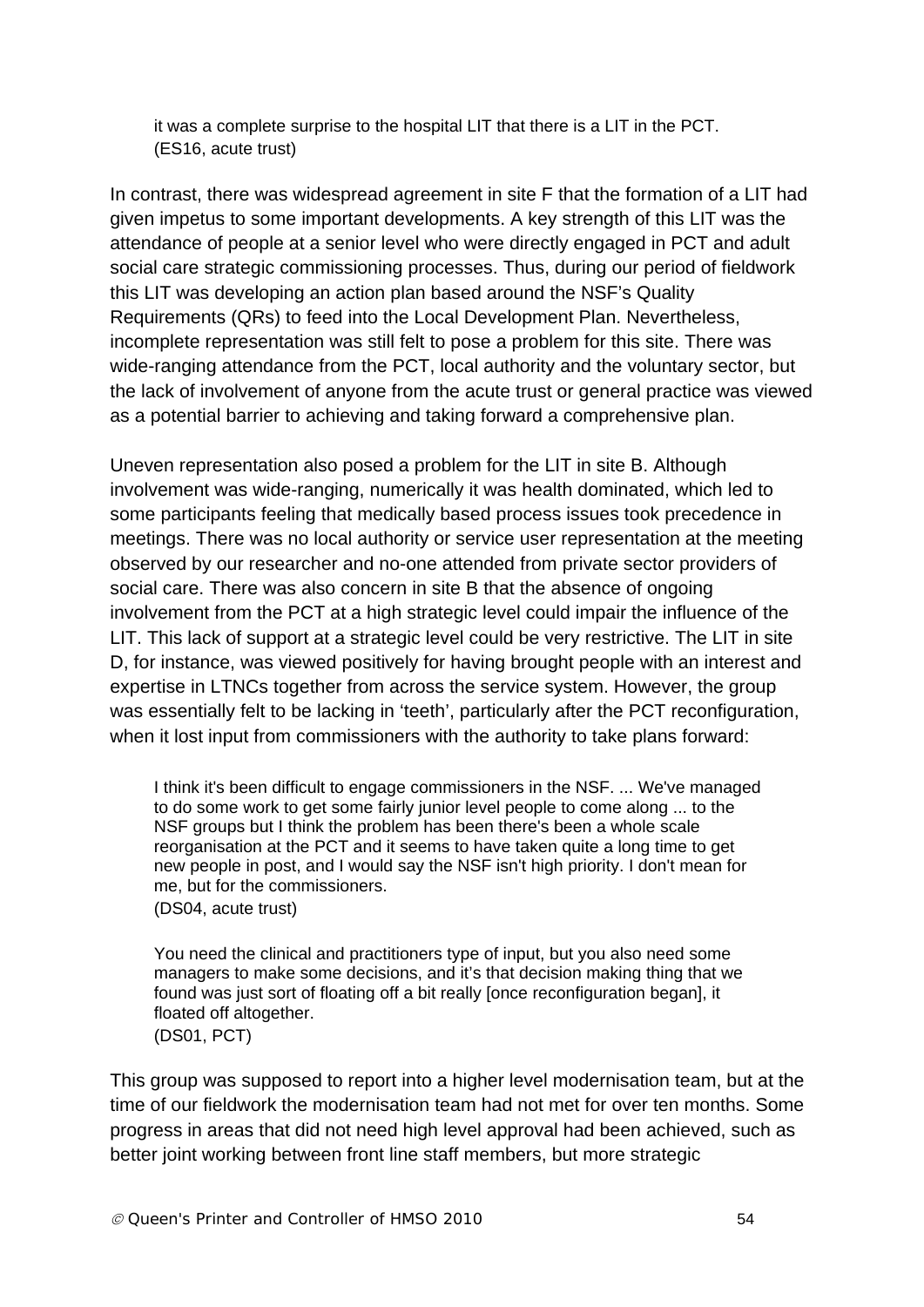improvements could not be made until the new structure was in place and an executive director joined the group:

at the moment if you asked any executive in the PCT I don't think they would have ever heard of it [the NSF]. (DS09, PCT)

In site C, a LIT had been formed after commissioners became aware that the local physical and sensory impairment group had little knowledge of neurological conditions and poor links with the PCT's long-term conditions board. The group did not have a commissioning role *per se*; rather its aim was to collate information so that collaborative commissioning could begin in the future. After initial excitement and wide ranging representation the group had, however, begun to lose momentum. Meetings had become less frequent and a mapping exercise had been misplaced. LIT members we interviewed expressed frustration that the group was 'not really working to clear goals*'* (CS30, adult social care) and some were considering withdrawing their support altogether:

I'll give it one more meeting and if there is no improvement I will have to, reluctantly, drop out. (CS04, voluntary sector)

This example suggests that simply having a LIT – even one with good representation – is not in itself enough to ensure progress will be made in implementation. Members need to be convinced of the value of the group and see that their involvement is leading to tangible improvements. Having a 'front line' clinical champion for LTNCs, or a particular neurology service, had in some cases been instrumental in affecting positive change. In site E, for example, a member of 'front line' staff had been the driving force behind the creation of a CINRT and another had been successful in securing dedicated community rehabilitation beds for people with LTNCs. A local champion in site F had, similarly, recognised the need to bring existing health and social care services together into a CINRT and successfully lobbied for its creation. What appeared to be important here was that structures were in place to enable these champions to influence decision making. Furthermore, it is essential that a lack of effective systems for involving front line staff, service users and voluntary sector agencies, does not act as a barrier to innovative practice and service improvement.

# **4.4 Impact of reorganisation**

Interviews with staff members confirmed the findings of our original scoping exercise<sup>30</sup>: that the timing of the publication of the NSF, immediately before a major reorganisation of PCTs, 'could not have been worse for bedding in new policy' (p.6). All but one of our sites had seen significant PCT reconfiguration after 'Commissioning a Patient Led NHS'39 and local authorities in some of our case study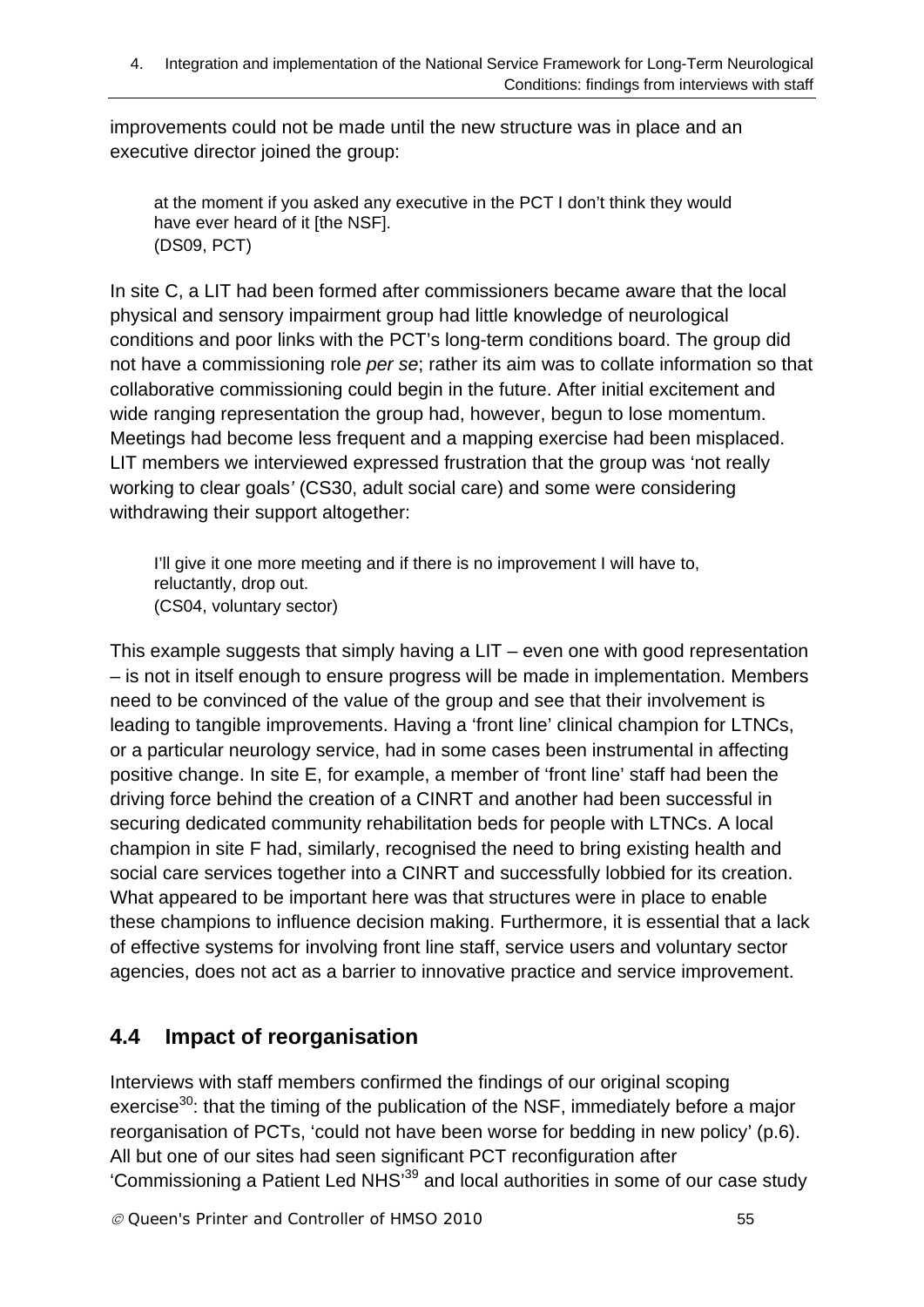areas had also restructured. In each of these areas, staff members talked about initial progress towards implementing the NSF being slowed or even coming to a full stop as boundaries changed and key players moved jobs:

It [the NSF] came at a really bad time … the reconfiguration, the SHAs had to change, the PCTs had to change, adult social care is changing, there isn't anybody in continuity, everybody is changing. (DS09, PCT)

In some areas, specific pieces of work such as joint health and social training were cancelled, in others the LIT simply stopped meeting, meaning there was no longer any vehicle for progressing NSF implementation. Front line staff continued to provide services as best they could, adopting where possible a 'business as usual' attitude. However, they reported that broader service improvement was very difficult to achieve at this time:

you were okay doing the things you do every day but you couldn't service improve, you couldn't develop, because you didn't know who the management were or would be … (ES01, PCT)

Where reorganisation was seen to be part of a necessary transition to a better structure, it was felt that this temporary hiatus was a price worth paying. In site B, for example, it was thought that the move from four PCTs to one would enable a countywide approach to service development which could make strategic partnerships much easier to make and sustain. Such partnerships had functioned well in earlier years, with the old health authority and county council boundaries, and it was hoped that this success could be recreated with the new coterminous structures:

… we are at the stage now of reforming different levels of partnership and restrengthening those. … It's easier to develop partnerships when there is one PCT. It was very difficult when there was four. (BS25, adult social care)

In contrast in site E, whilst it was recognised that there could be benefits to having one large PCT, it was noted that the new PCT did not *feel* like a single coherent organisation and, indeed, a key strategic manager commented that in her view it never would feel that way as it was spread over too wide and diverse an area.

Staff members in all areas talked about the unsettling effects of instability and change itself. A manager in site B, for example, commented:

Constant reorganisation is very destabilising, especially to the small staff groups like therapists. … We need a period to make changes and consolidate them. (BS31, PCT)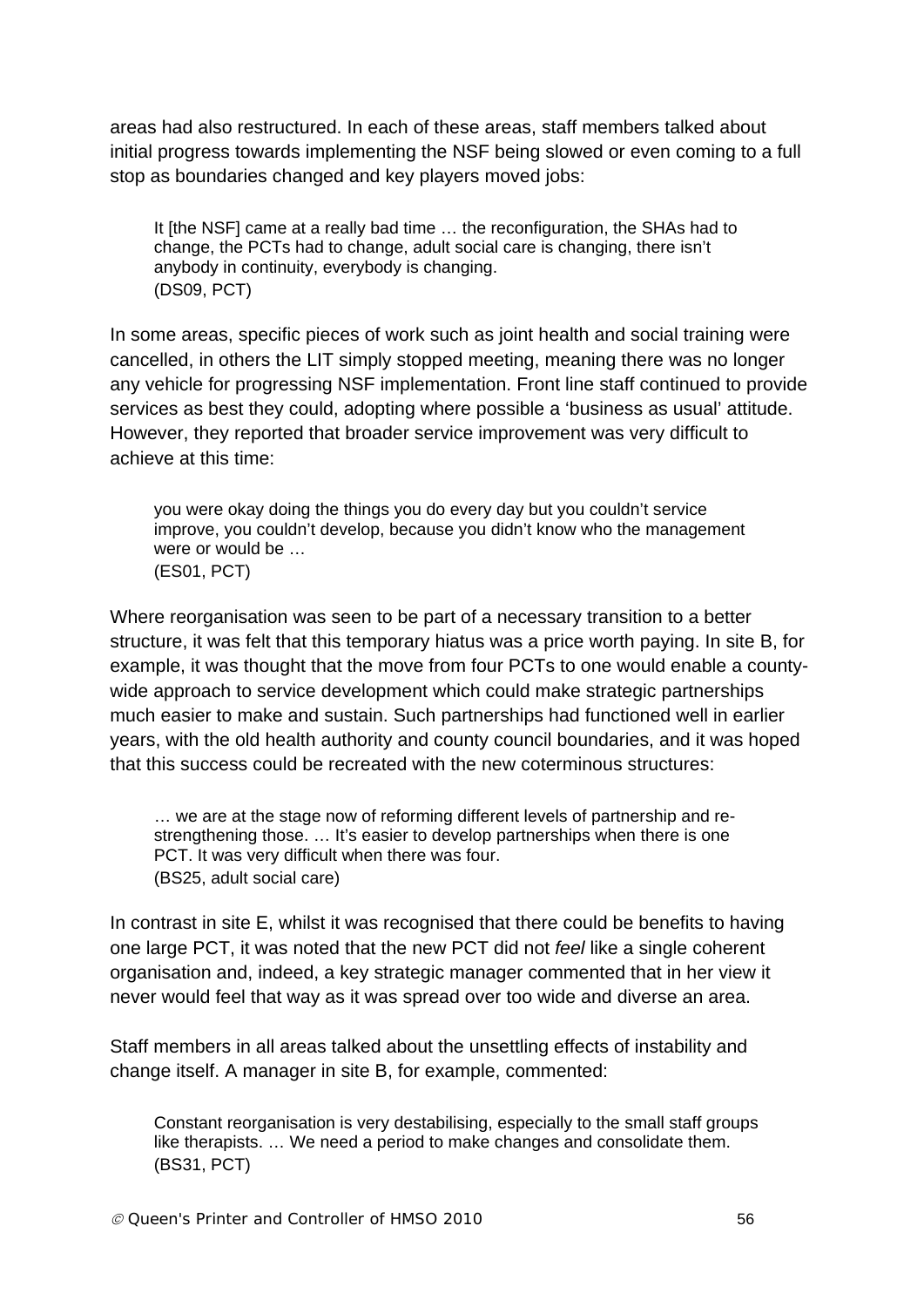Most interviewees did see the co-terminosity of local authorities and PCTs as a potentially important benefit of reconfiguration that could support the joined-up implementation of the NSF. However, at the time of our fieldwork such benefits were not yet being seen. In site D, for example, commissioning processes were still in flux and organisational memory was being eroded by staff changes in both the local authority and in health. As already noted a city-wide cross-sector group, which had previously taken decisions at a chief executive level, had stopped meeting and new decision making structures were not yet in place. This left strategic development planning in limbo and several of the staff members we interviewed felt it was a serious barrier to implementation of the NSF:

… we stopped doing anything about a year ago because we just weren't getting anywh ... there was nowhere to take any decisions at all really. (DS01, PCT)

Valuable time and momentum has been lost, therefore, and it remains to be seen whether the potential future benefits of reorganisation will make up for these losses. It was certainly the opinion of some of the staff members we interviewed that the moment for implementing the NSF had come and gone, overshadowed by the wider upheavals of the time. Another such issue was the financial difficulties that struck some PCTs shortly after the NSF was published. The impact of this is covered in more detail below.

# **4.5 Financial pressures**

The launch of the NSF for LTNCs coincided with a period of financial difficulty in the NHS. A number of trusts were struggling to balance the books, and the total NHS deficit at the end of 2005/6 was £547 million<sup>40</sup>. As one interviewee observed:

if you go back to when this was brewing, probably 2005, everybody's' attentions turned to finances … a lot of emphasis was put on balancing the books and the attention was taken off the patients. (AS04, PCT)

In three of our case study areas financial pressures were cited as having a substantial impact on implementation of the NSF. In site A, for instance, the local acute trust reported a £7.7m deficit at the end of 2004/5 and in 2006 the PCT was working to a £4.5m financial recovery plan<sup>41</sup>. Staff members in this site talked about the difficulties in prioritising implementation of the NSF in a context where financial recovery had primacy. One PCT commissioner commented:

Obviously with the financial deficit there's no new money … so within that no new projects can effectively start up. (AS01, PCT)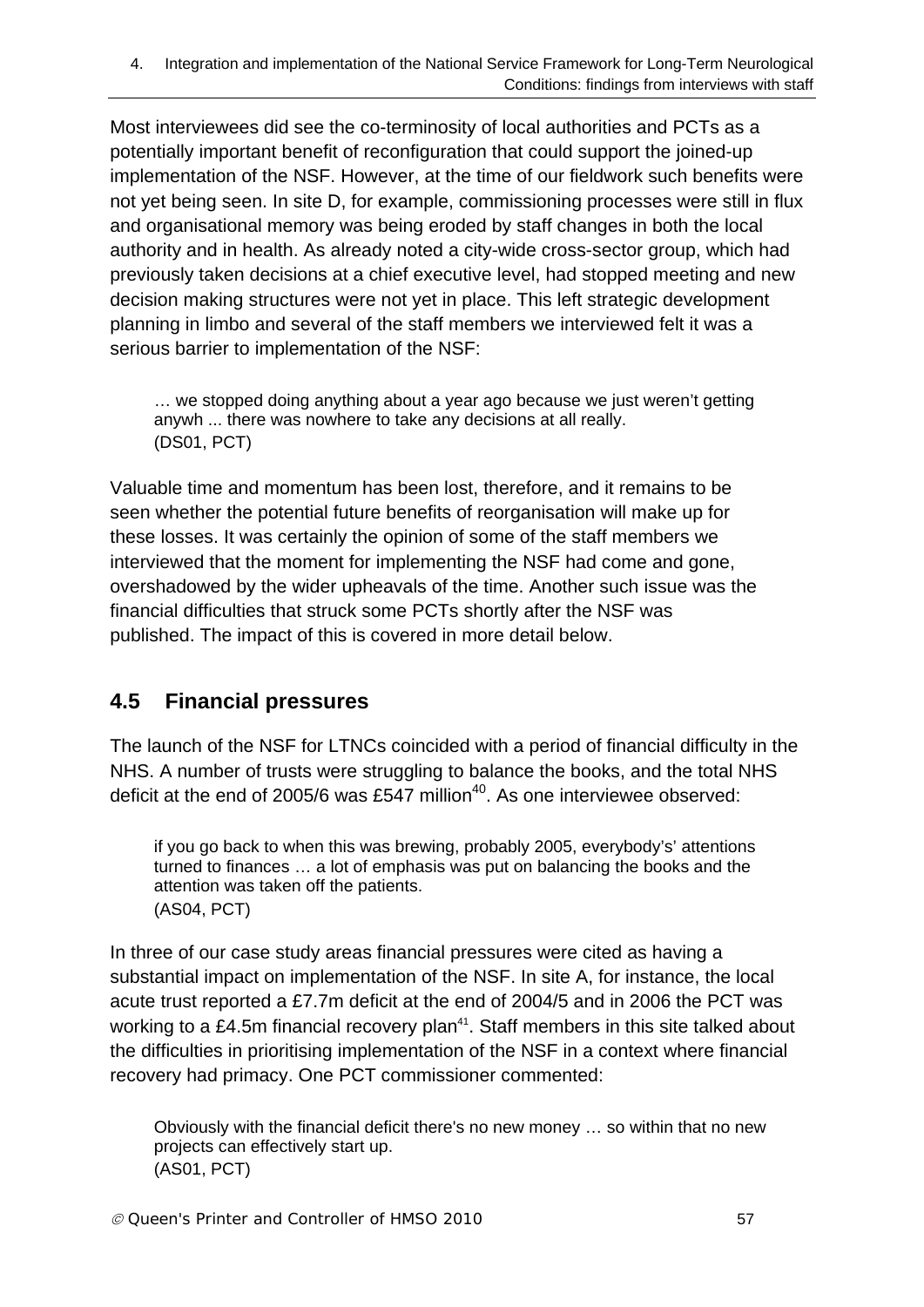The situation was similar in site D, with progress stalling after the needs assessment and action planning stage because there was no new money to invest in identified priorities (and no structures in place to authorise investment – see above):

… people have to be creative in order to implement anything because there's no money: so you could do all the benchmarking you want to do but at the end of the day if there's no resources to do it you're just stuck with your benchmarking, you can't move forward.

(DS09, PCT)

The fact that this NSF came with no new money and no firm targets effectively positioned it as a lower priority than other work-streams:

… it's quite hard in the current financial climate to be looking at anything that needs different funding. … It's looking at where can we redesign services to move funding across. … What new money there is, is getting eaten up in 18 weeks [target] which is the priority, and Continuing Care. (DS01, PCT)

Site B had largely escaped the task, being tackled by many newly formed PCTs, of addressing financial deficits. The SHA prided itself on its financial management such that the new site B-wide PCT was in balance. However, from a social care perspective, it was felt that the preoccupation with financial balance in the PCT had driven a lot of the thinking around partnership working, such that some of the perceived risks with joint commissioning had not been taken.

By the time our fieldwork began, the acute trust in site A had reduced its deficit by about half and was expected to achieve financial balance by year end. However, acute trust staff members still felt their potential to implement the NSF was limited by financial constraints. It was noted, for example, that, for the size of the population, the acute trust should have had more full time neurologists. However, it was hard to make a business case for more neurologists when much of their work was with patients under other specialisms (e.g. respiratory medicine, elderly care) and so would not be directly reimbursed through payment by results (PbR). As one interviewee explained:

The fact of the matter is that it's very, very hard now under payment by results to make a business case and get it to stack up to say you want to invest more in a service which actually you're already providing a service for, it's just not a very good quality service. (AS02, acute trust)

Similarly, in site B, it was felt by some that the recent closure of the acute-based rehabilitation unit and relocation of neuro-rehabilitation services to within the hospital wards (effectively closing beds) was a result of financial pressures. The financial imperative to save costs had, they argued, pushed through a fundamental change in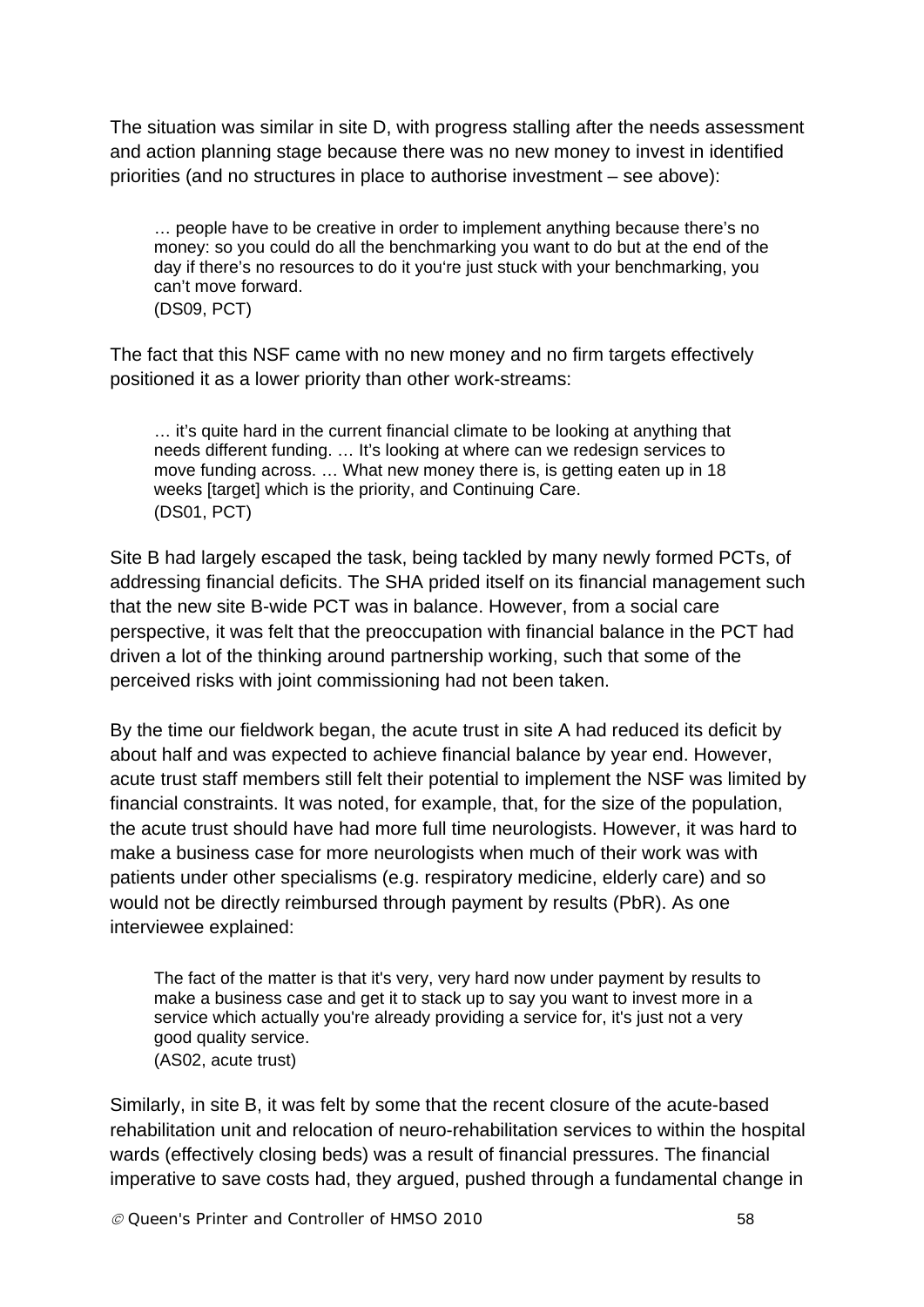the service which over-rode consideration of a wider commissioning strategy. The outcome was an erosion of trust between the different organisations and a perceived regressive step in rehabilitation services.

# **4.6 NSF for LTNCs in the context of national policies**

A number of comparisons were made by staff between the NSF for LTNCs and other policies and targets that were felt to have more force. In acute trusts, the 'woolly' nature of the quality requirements, when set against the very clear targets to be met in other clinical areas, made prioritisation of LTNCs almost impossible:

I have to say, in the scheme of things, this is not a priority. There are no national targets against this. We've got, we are absolutely flat out trying to get the cancer targets sorted out, the rapid access chest pain clinics, the sexual health attendance targets, the 18 week target, and frankly, if it hasn't got a target, we haven't got the time to do it. (AS02, acute trust)

There are so many other things that we are required to count I'm not sure it [the NSF]'s going to bubble up to the top of the priorities for a while. (BS07, acute trust)

It was suggested that the NSF's lack of targets made key staff members reluctant to give up their time to attend meetings and prioritise action. Interviewees pointed out that, while targets are unpopular, they are also the incentives that drive their organisations. Without strong performance management there was nothing to compel PCTs, local authorities or acute trusts to achieve the NSF's quality requirements. When faced with other guidance and targets against which they would be assessed, the NSF inevitably took a back seat:

… the reason we're still here talking about it four years later is because there were no targets. And although people say that we don't like targets and we don't like lists but to be honest if there's no targets it's not on the execs'… it's not on the exec directors' radar. (DS01, PCT)

We are well aware it [the NSF] doesn't come with any penalties for noncompliance or rewards for the Trust in achieving it. … Management know about the NSF, but it's way down their list because there are no incentives or penalties to do anything about it. (FS20, acute trust)

National agendas that were cited as taking precedence included the 18 week waiting time target, Choose and Book, the Older People's  $NSF<sup>42</sup>$ , the Stroke Strategy and the Long-term Conditions (LTCs) Programme. The LTCs Programme, launched immediately prior to the NSF, 'caused major confusion' (FS10, voluntary sector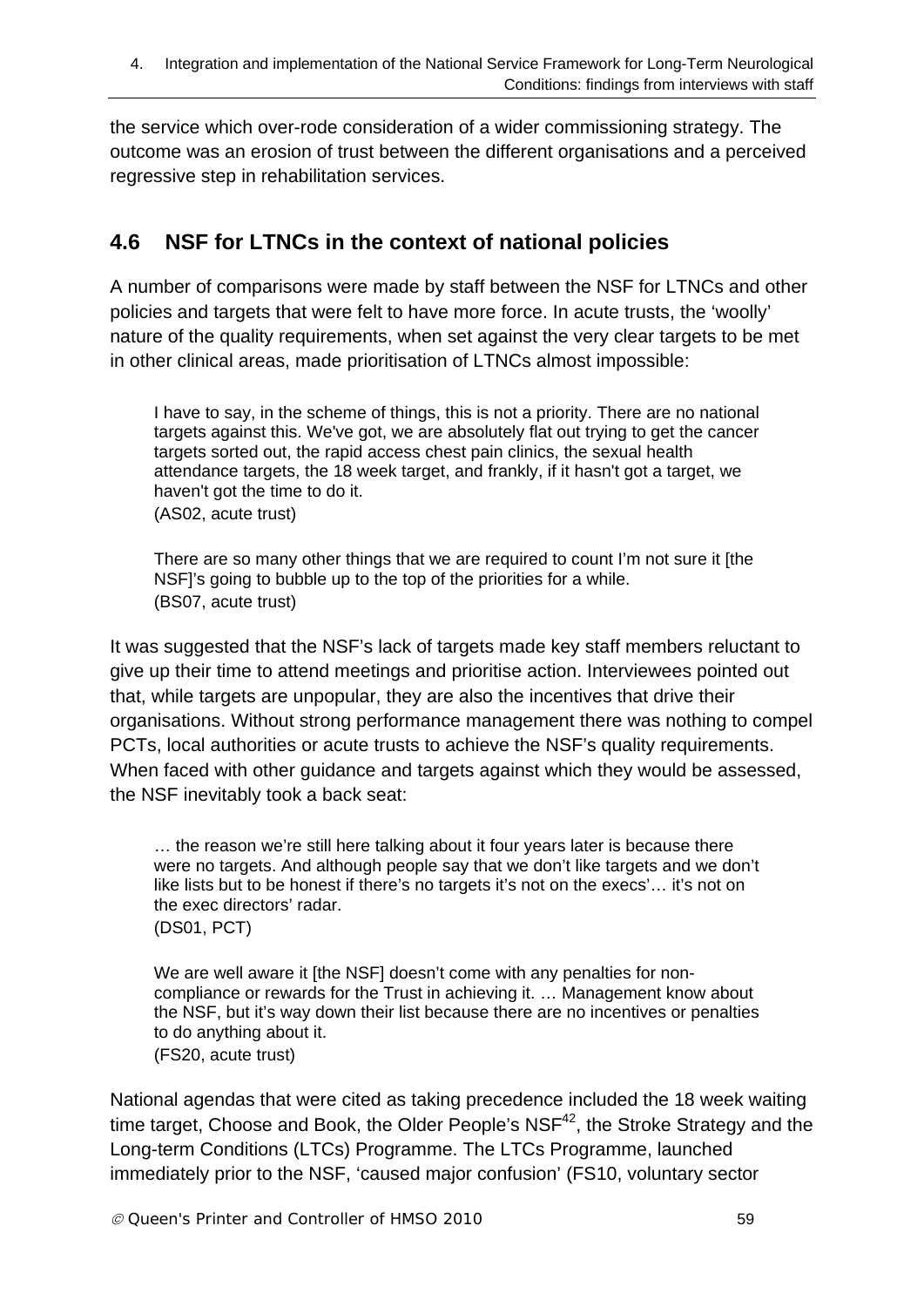representative). In theory the programme covered all long-term conditions; in practice there was a concentration on those conditions which had the greatest impact on hospital admissions, such as diabetes, CHD and chronic respiratory conditions. Targets *were* set for numbers of community matrons<sup>13</sup> and a reduction in hospital bed days<sup>43</sup>, and PbR meant PCTs would get financial rewards for avoiding hospital admissions. Thus, case management of 'very high intensity users<sup>14</sup> and the development of intermediate care services to avoid or reduce the length of hospital stays became the focus of the long-term conditions programme. Since, in theory, the LTCs programme covered all long-term conditions, commissioners and general managers with limited capacity could argue that they were working towards implementing the NSF through their implementation of the LTCs programme. However, in practice, the main beneficiaries of this programme were not people with LTNCs, as this group do not tend to be 'very high intensity users' of hospital services, particularly once initial onset has been stabilised. Moreover, the prioritisation of the LTCs programme of work meant little capacity remained for implementing those elements of the NSF that required a specific focus on LTNCs, or had more to do with integrated support and quality of life than with hospital admissions.

The development of new commissioning arrangements and self-care initiatives also reflected these broader national agendas. In site B, for example, it was felt that the national approach to self-management and intermediate care had influenced the type of community rehabilitation services that had developed. These tended to be goaloriented and time-limited, models which were less well suited to supporting the ongoing and changing needs of people with LTNCs. Similarly, interviewees in site E talked about the priorities for practice-based commissioning being primarily determined by national targets, despite rhetoric about the importance of local priorities. With the focus of 'world class commissioning' on life expectancy and inequalities, statistics were leading commissioners straight back to conditions such as CHD and chronic obstructive pulmonary disease, and still further away from LTNCs.

Some interviewees talked about the unintended consequences of other national agendas for people with LTNCs. In site F, for example, national targets for seeing new patients and for the length of time from diagnosis to treatment were felt to have created huge problems for follow-up, which was not similarly prioritised. Many people with LTNCs require continuing follow-up or an ability to dip in and out of rehabilitation, and for those with rapidly progressing conditions, timely follow-up is critical. Although efforts were made to accommodate people's needs as much as possible, follow-up appointments after 18 months were not unknown. Moreover, some acute trust interviewees reported feeling pressure to discharge patients they knew would require follow-up, so that they could be seen in the future as new referrals and thus attract a higher PbR payment. Interviewees said they were reluctant to do this because of the implications for continuity of care, and the peace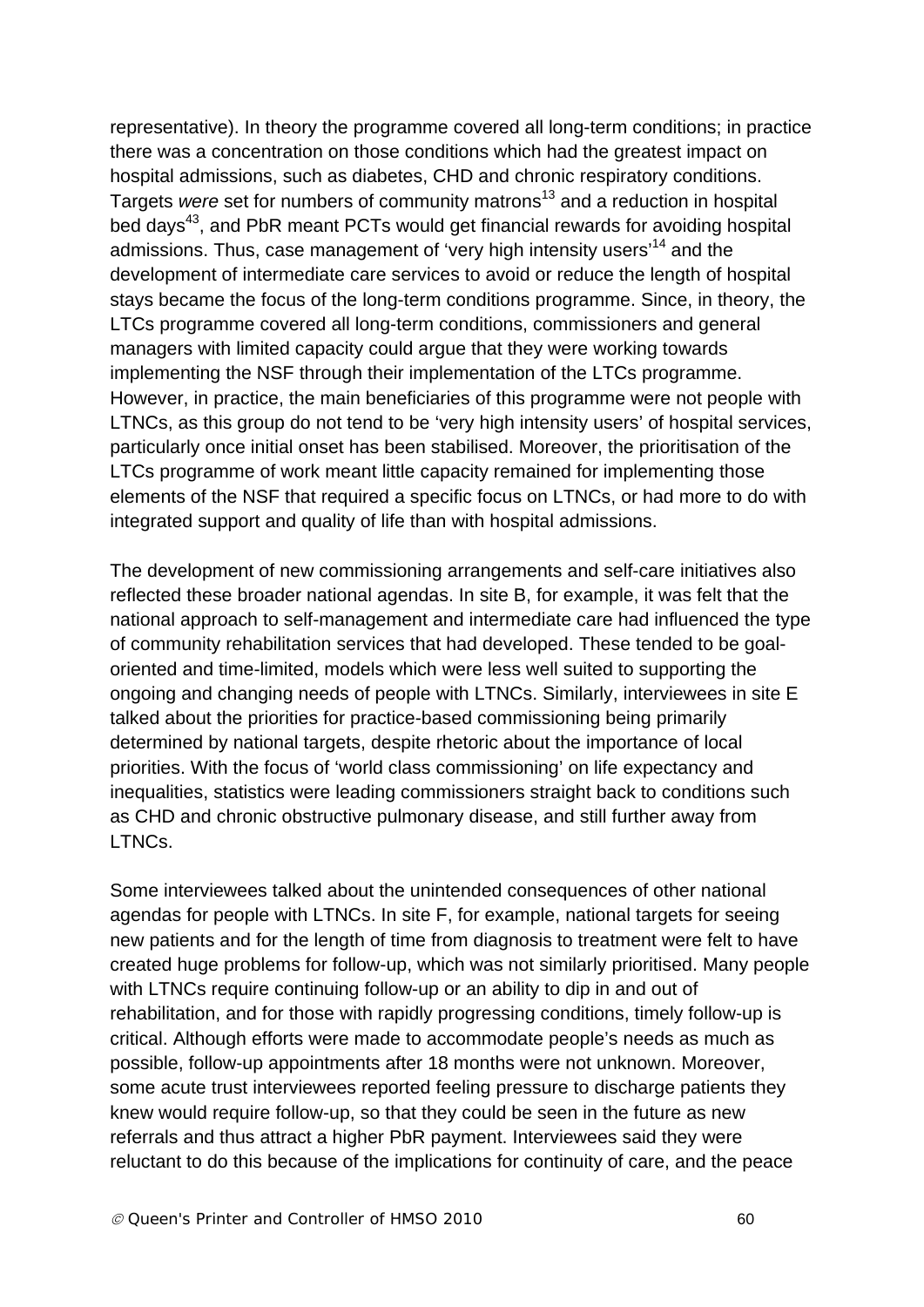of mind of their patients. It was noted, however, that to preserve this continuity, one of the central tenets of the NSF, they had to swim against the flow of national targets and incentives.

Where interviewees were working specifically on service improvement for people with LTNCs, NICE guidance was treated as higher priority, because it specified tangible outputs that trusts had to report on. Moreover, front line practitioners were in a position to implement some of the NICE guidelines themselves, as they related to specific areas of practice, whereas the NSF QRs tended to be more strategic and cross cutting. Both health and social care staff, and voluntary sector representatives, used the NSF as a tool to influence commissioners, but it was noted that NICE guidance was again more useful in this respect. The top five recommendations in the NICE guidance for Parkinson's Disease, for example, were felt to be much clearer and more tangible than the NSF QRs, thus providing a stronger lever in negotiations with PCTs. The ten-year time scale for implementation of the NSF was also felt to undermine the case for swift action.

For adult social care, where people were supported on the basis of need, it was difficult to identify and target neurological conditions, especially since a clear strategic direction, or how the NSF fitted in with other developments, such as outcomes based commissioning, was felt to be under-developed. For many of those delivering services in social work and social care, the NSF itself was argued to have had little impact as a policy document directly influencing practice. It was *'*not something that crosses the horizon' (BS05) in the same way that, for example, the older people's NSF<sup>42</sup> had done. The exception came in areas where services were specifically designed to meet the needs of people with LTNCs. In site D, for example, staff at the local authority run resource centres specialising in brain injury felt that the QRs dovetailed well with their existing ethos. They valued the NSF highly, using it as both a training document and as a framework for service development. The compatibility of the NSF with this particular model of service delivery is notable because national policy currently directs commissioners away from this style of 'centre' based day service.

Another policy direction felt by some to be at odds with the needs of people with LTNCs was the national 'pathways to work' programme. This focused on employment outcomes, which were seen as unrealistic for many people with LTNCs. At the same time, Learning and Skills Council funding changes were limiting opportunities for non-vocational learning.

Some of those working in adult social care and the voluntary sector commented that physical disability seemed to have become low priority generally in recent years. The example was given in site A of a day centre that previously provided services to physically impaired people, but now worked almost exclusively with people with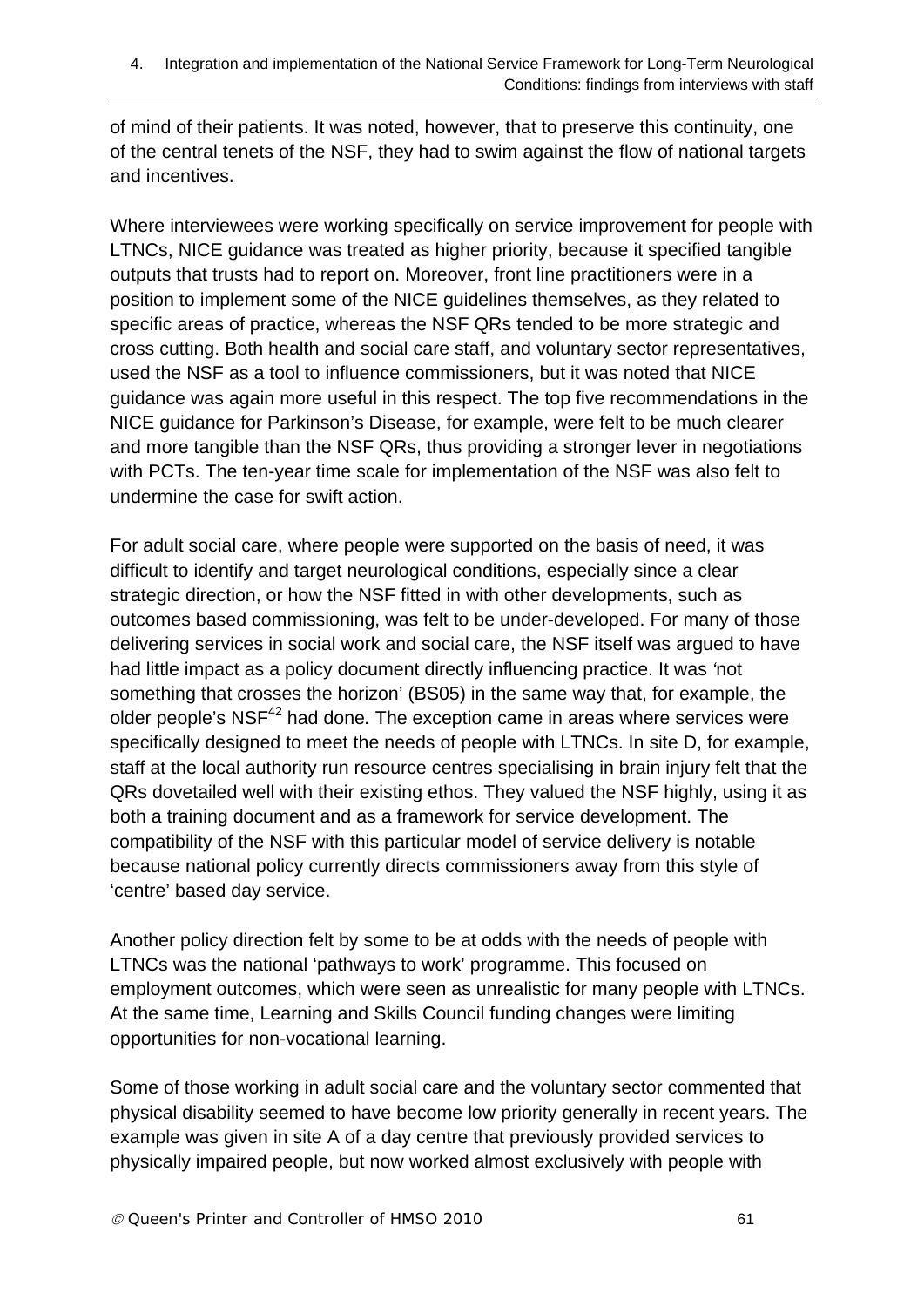learning difficulties. While some of those displaced now accessed alternative services using direct payments, others were 'still at home, and that's not ideal, is it?' (AS29, adult social care). The local area agreement (LAA) in this site made little mention of disability or long-term conditions, neurological or otherwise. This had as much to do with priorities at a national level as it did with those in site A, since there were few relevant priorities on the national list to chose from. As one interviewee (who had been involved in the LAA prioritisation process) commented: 'we can't choose them if they're not there' (AS31, voluntary sector).

# **4.7 Facilitators and barriers to joint working**

Integration and joint working are key themes within the NSF for LTNCs, cutting across all 11 QRs. In addition to the barriers and facilitators to implementing the NSF directly, we therefore asked staff members about the things that helped or hindered integration and joint working in their day-to-day operations. Five main facilitators and four main barriers emerged from our analysis.

# **4.7.1 Facilitators**

# *4.7.1.1 Co-location, leadership and a shared approach*

Locating services on the same site is often thought to be a means of facilitating joint working and ensuring continuity of care. A King's Fund study into the international experience of co-locating primary care services, however, reached the conclusion that co-location alone is not sufficient to guarantee integrated working practices. Colocation can provide opportunities for joint working, but in practice these opportunities are often lost if overall governance structures and management are not also joined  $up^{44}$ .

In our sites there were several examples of service co-location which supported joint working to varying degrees. In site F the co-location of the new CINRT was seen to be an important element of its interdisciplinary approach, facilitating ongoing communication beyond the weekly multidisciplinary team meetings. This was felt to work well, as one member of the team commented:

Health and social care have really come together here in a joint partnership. (FS08, PCT)

There were some very practical advantages to services being based physically close to one another other. The MS nurse specialist (NS) in site A, for example, valued being near the neurologist because she could see him informally to agree changes to patients' treatment rather than them 'having to wait months for a consultant's appointment' (AS11, acute trust). Similarly, in site E, the co-location of services in the community hospital was said to help with referrals, which were usually made verbally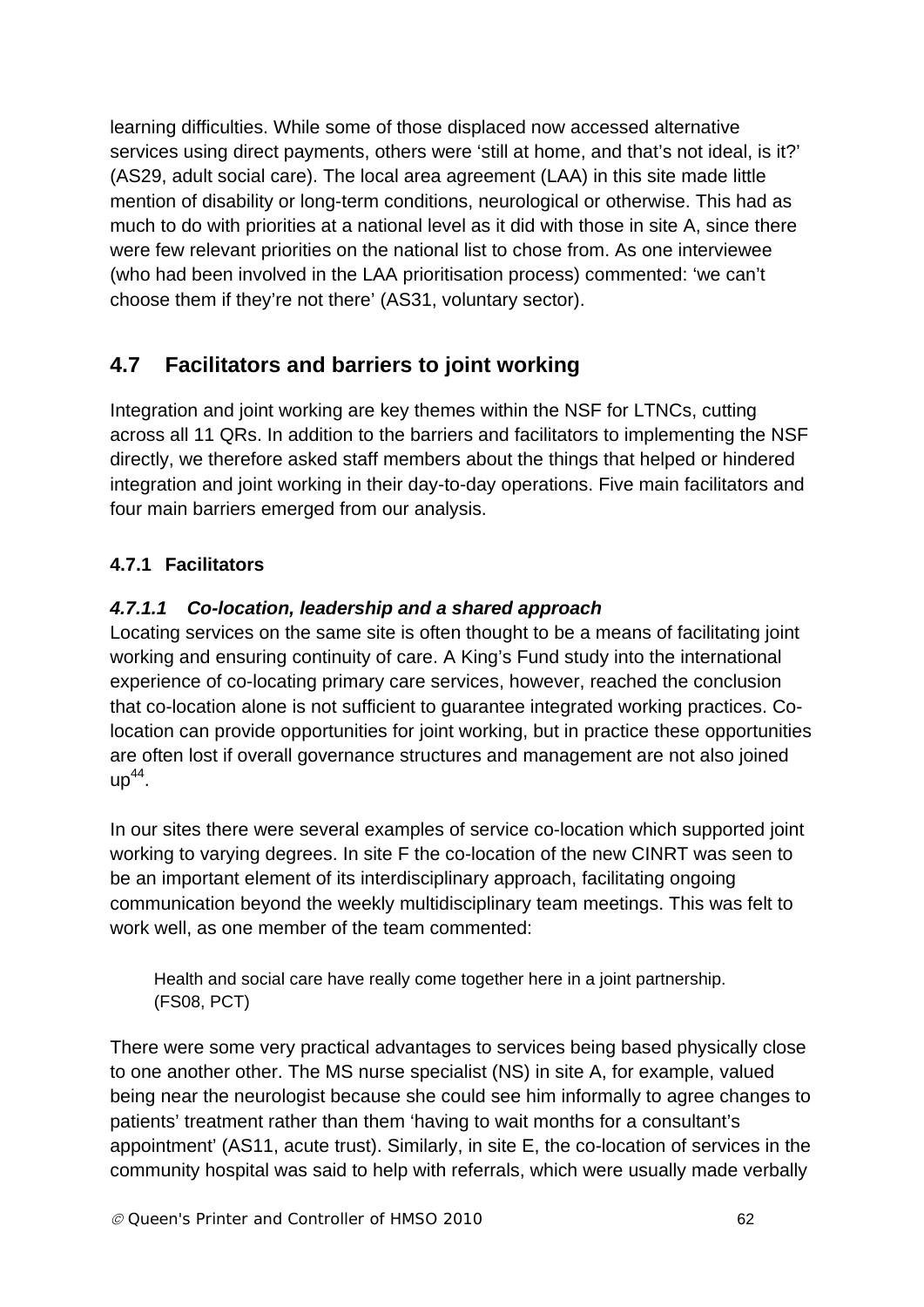by just 'walk[ing] down the corridor and talking to the professionals' in question (ES8, PCT), before being followed up by a formal referral. The co-location of services was also seen to be a strength of the day hospital in site B. On the other hand, those who were not co-located in this site found it harder to link their services in:

… Trying to forge the links that we don't have because we are on separate sites. (BS05, Mental Health Trust)

Nevertheless, co-location did not necessarily translate into close working relationships. In site A, the domiciliary physiotherapy team were co-located with a number of other therapists but found there was little cross referral between disciplines. In keeping with the findings of the King's Fund report<sup>44</sup> and with the recent review of the NIHR SDO programme of research on continuity of care<sup>45</sup> colocation did not appear to lead to integrated working practices if service management was not conducive to this. Thus, a co-located and jointly managed hospice and day centre struggled to work together until the overall management of both had changed:

I feel it's better now … my previous manager sort of let you get on with things, if I had a problem I went to them, but there was that divide, really. But now, with sort of new management that's a lot better, and we work more together now, and more, included. It's a lot better, a lot better than it was. *(voluntary sector)* 

In addition to management, another contributing factor was the overall culture and approach of different teams. In site D, the majority of community neurological services were based on the same site and under common overall management. However, interviewees in these teams had different perceptions of best practice and, despite their physical proximity, it was proving difficult to bring working practices together. Similarly, in site C, acute and PCT services were felt to adhere to different models and this was impairing joint working. The successful integration of the CINRT in site F was felt by some of those we interviewed to have as much to do with developing commitment to joint working in this area as it did with co-location.

[Co-located] teams don't always work - they have to get on, seize opportunities and get along together and communicate well … it is more about relationships than teams. (ES15, acute)

Arguably, this comes back to management and leadership of the teams in question. In site B, for example, there were two acute based multidisciplinary teams, one of which functioned much more cohesively than the other. It was felt that the more successfully integrated team had stronger leadership from a clinician who fully involved all members of the team.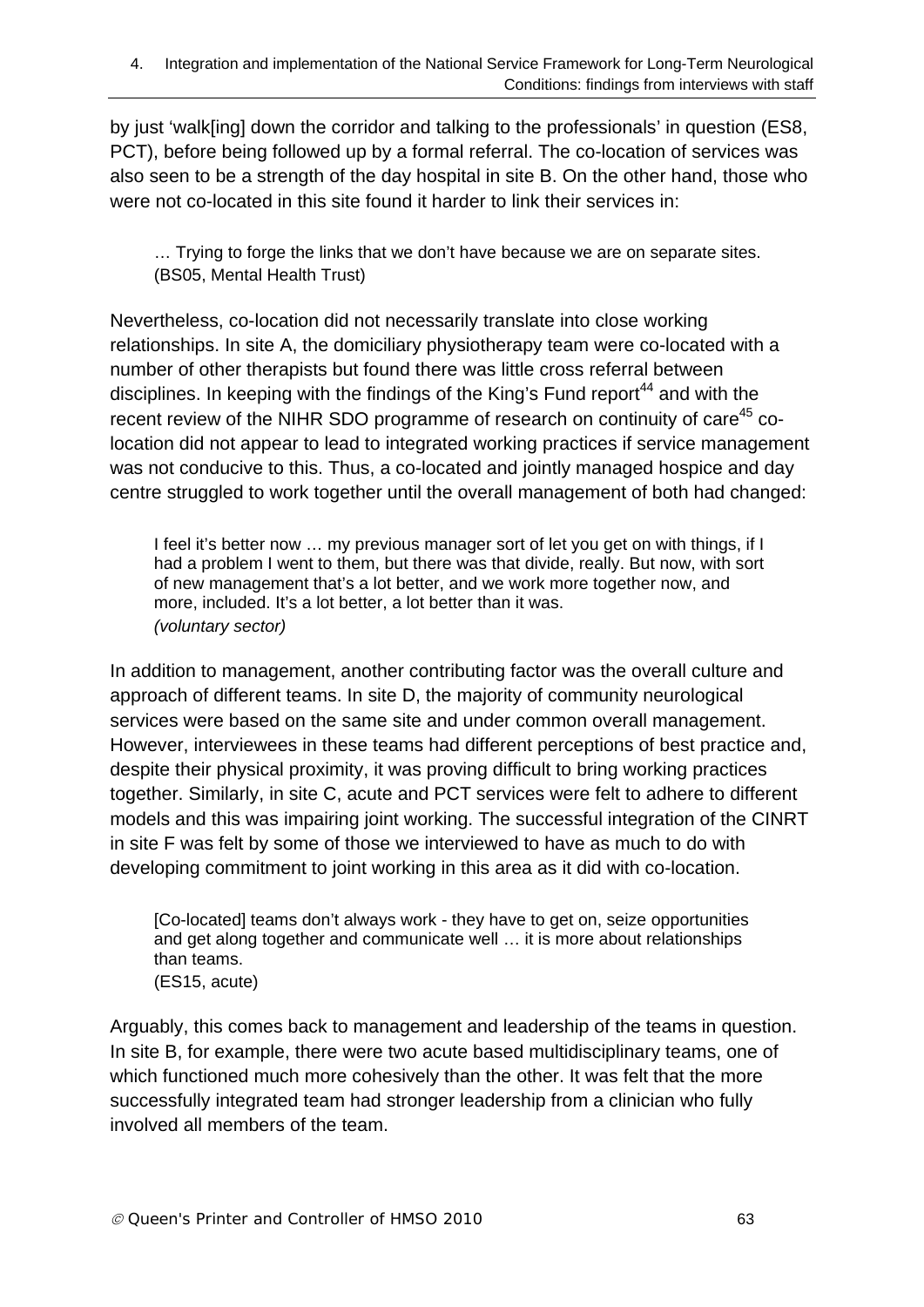#### *4.7.1.2 Informal links and relationships*

In the absence of formal links between teams, many professionals had developed integrated ways of working through informal networking and liaison. One particularly successful example of this was the PD nurse specialist (PDNS) in site A, who had developed a 'virtual team' of service providers with an interest in PD over the 12 years she had been in post. Similarly, in site B, the PD nurse had developed links with local pharmacists and was currently working with them on a patient-held medicines information card. In this site, informal channels of communication were valued as highly as more formal measures. However, such ad hoc 'linkages', while valued, lack the infrastructure to embed them into practice across sites. Thus, there were risks associated with a reliance on informal integration, as one interviewee noted:

Informal relationships can work but under crises or change, they can fall apart. (CS6, voluntary sector)

#### *4.7.1.3 Meetings and networks*

As discussed above (section 4.3) LITs can bring together professionals and stakeholders from across the service system to work together on service improvement. At an operational level, formal cross-sector meetings can also help facilitate joint working. In site E, the health based CINRT held monthly meetings with social workers and local authority occupational therapists, as well as a representative from the local carers association. In the absence of any formal cross-sector integration, these regular meetings provided a stable infrastructure upon which joint working could be based. Such meetings are, however, subject to the same risks of incomplete representation and coverage as the more strategic meetings. While the cross-sector rehabilitation review meetings in site B, for example, could provide 'a nice safety net' (BS09, acute trust) with which to pick up on discontinuities, their value was dependent on attendance, which could be sporadic.

Cross-sector events were felt to be good ways (and in some places the only way) of getting people together from across the system. These worked best when they were held on an ongoing basis, such as the NSF audit sessions in site D, rather than when they were one-off educational or consultation events. Condition specific networks, often facilitated by the voluntary sector, formed the basis of regular sessions of this sort in some areas. In site A, for example, the Parkinson's Disease nurse specialist ran a link group with more than 40 members from health, social care, mental health and the voluntary and independent sectors, which met quarterly. As well as joint training, these meetings facilitated regular information exchange and referral across the system. The MND Association ran similar professional forums in some areas, providing opportunities for peer support amongst professionals, as well as a forum to discuss cases and making referrals. Nevertheless, in site A it was felt to be 'a shame' that a wider group of professionals either did not know about the forum or chose not to attend meetings.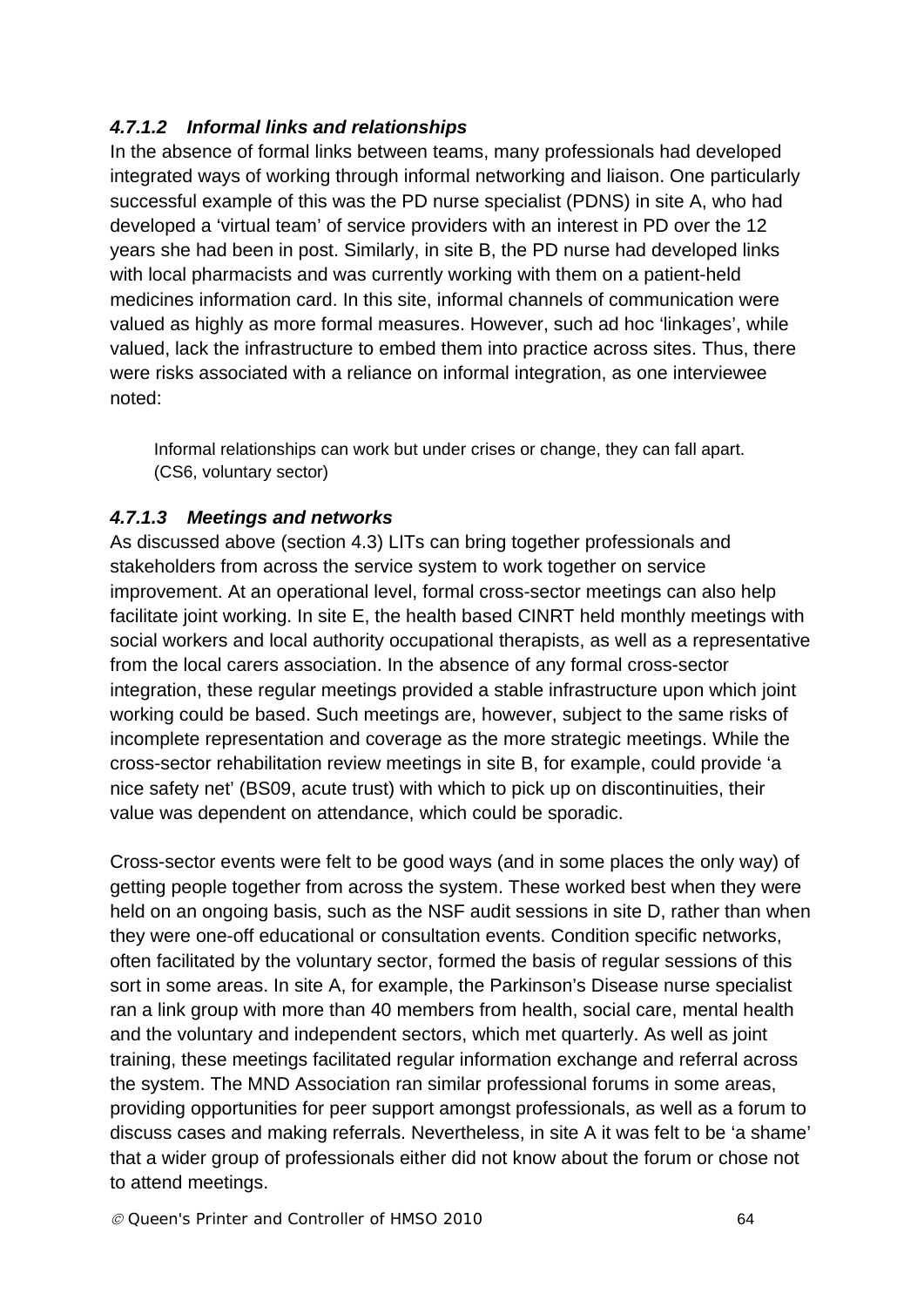# *4.7.1.4 Key workers and Community Interdisciplinary Neurological Rehabilitation Teams (CINRTs)*

Informal linkages, as well as these more formal meetings and networks, were most often created and maintained by key professionals or interdisciplinary teams with a specific focus on LTNCs, or one LTNC in particular. Thus in site C the PCT based CINRT held shared education days with acute staff at a regional level and provided a link between health practitioners in the area and adult social care. A nurse specialist in site C commented that the existence of this team made things much easier, and in boroughs where there were no specialist community rehabilitation teams *'*life is more difficult for everybody' (CS14, acute trust). Similarly, in site E where there was considerable variation across the geographical areas, it was felt that things worked better where there was a co-ordinating service. Where the MND Association had worked with acute trusts to bring care together in MND Care Centres, joint working was particularly effective.

In many areas, the co-ordinating services were not full teams but individual key workers, usually in the form of nurse specialists, although occasionally they were from the voluntary sector or adult social care. Parkinson's Disease Society information and support workers, for example, have a key co-ordination role and close working relationships with practitioners from across the system. The relative success of such roles, however, depends to some extent on how open statutory sector professionals are to working in true partnership with them. In one of the areas, for example, the Parkinson's Disease Society information and support worker liaised closely with two care of the elderly specialists but had struggled to strike up a dialogue with the neurologists in the area. This, she felt, was detrimental to the wellbeing of newly diagnosed patients in particular, and she explained:

I just wish there was more dialogue with the neurologists because on several occasions I've had feedback from patients that had been newly diagnosed by consultants or a member of the team who had been given absolutely no information whatsoever. *(voluntary sector)* 

In site D, a specialist social worker acted as a valuable link between some community health teams and social services, but she had limited capacity and so several gaps remained. In site F, there had been an 18 month trial of a dedicated social worker on the intermediate rehabilitation unit which was viewed as successful, but had not been extended.

Nurse specialists were by far the most prevalent key workers we came across in our case studies, and these tended to be highly valued for their ability to span boundaries and link services. The remit of the physical disability nurse specialist in site B, for example, was to 'follow the patient' for complex cases, and as one voluntary sector representative in this area commented: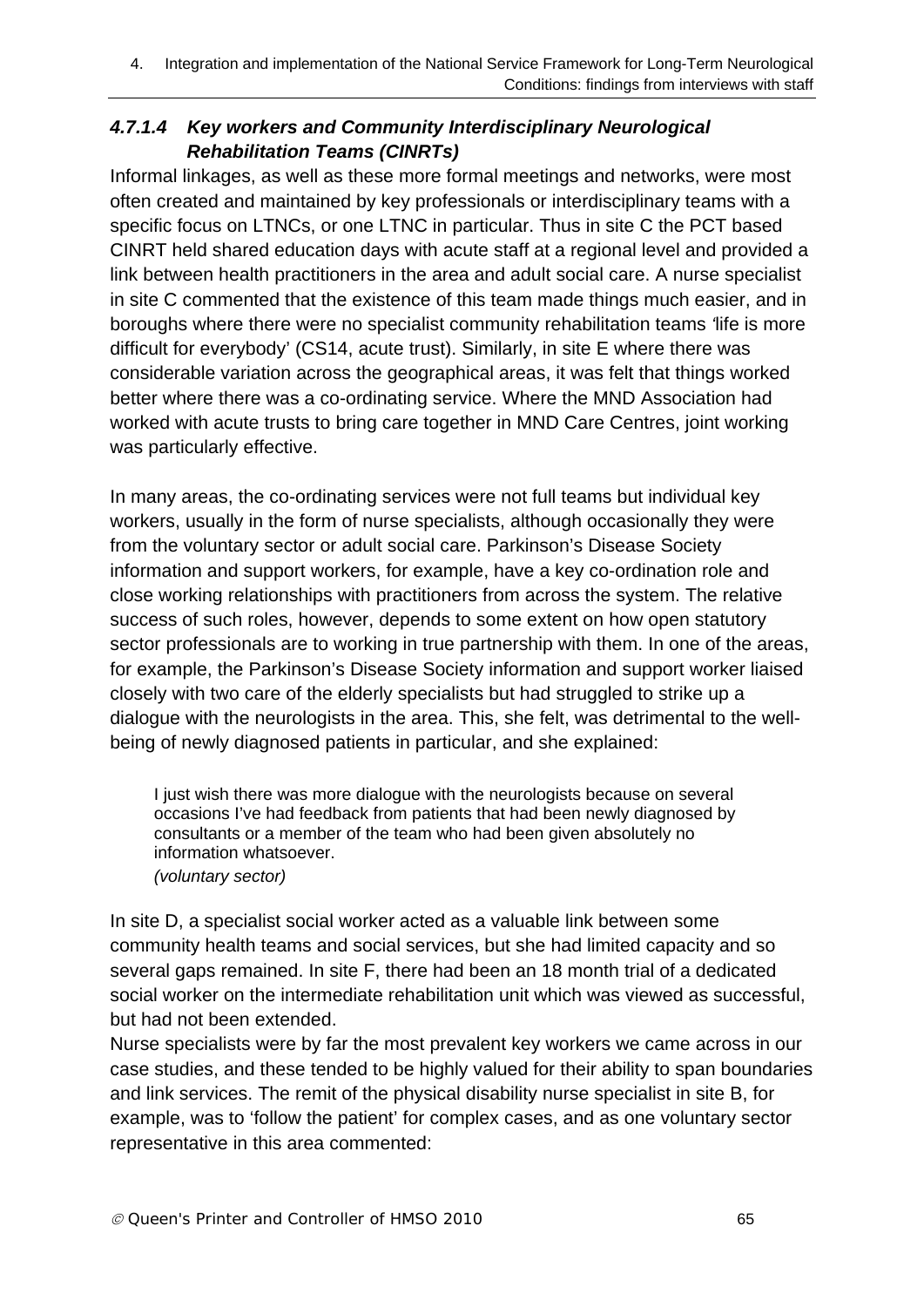Specialist nurses are very good at establishing links and networking. (BS22, voluntary sector)

Nurse specialists can bring together health services (for example, the rehabilitation nurse specialist in site E saw herself as a 'go-between' linking the patient, the GP and the consultant) and they can also bridge the gap between the voluntary and statutory sectors. Thus, the epilepsy nurse specialist in site E was the main link between health services and Epilepsy Action. Nurse specialists also provided training to voluntary sector organisations ensuring a common approach across sectors.

The extent to which acute based nurse specialists were able to link with and across community services depended to some extent on the internal pressures they faced within their own trust. The acute based MND nurse in site D, for example, worked very much as a community practitioner and regularly conducted joint home visits with community therapists. The acute based nurse specialists in site B, on the other hand, were limited in the number of such visits they could offer as their service was intended to be primarily hospital based.

#### *4.7.1.5 Systems for sharing information*

None of our case study sites operated a single integrated system of assessment and information sharing that worked across boundaries. Whilst some areas did use electronic records, these tended to function effectively only until they reached edges of a particular organisation. Thus, in site F, an electronic patient record was used across specialities *within* the neurosciences centre and it was easy for documentation to be shared via this system. However, electronic systems across different hospitals often used different software and interfaces, so that sharing of information between one site and another was problematic.

It's been completely piecemeal the way the IT stuff has happened. (FS20, acute trust)

In site B, recently installed electronic systems had enhanced sharing of records within social care across both community and hospital teams, and a secure email link had been established with the mental health trust. In contrast, health records were still paper based. An exception was the neuro-email link between GPs and neurologists which was described as 'brilliant' (BS06, primary care). In some areas even the sharing of information within a single site posed a problem. At the community hospital in site E, for example, there was no system for ensuring that patients' (paper based) notes followed them as they moved around the service so individual practitioners had to resort to making photocopies.

Most areas had some kind of Single Assessment Process (SAP) in place across parts of the services system, but we did not see any examples of this functioning effectively across a whole system. In site F, the SAP was quite well developed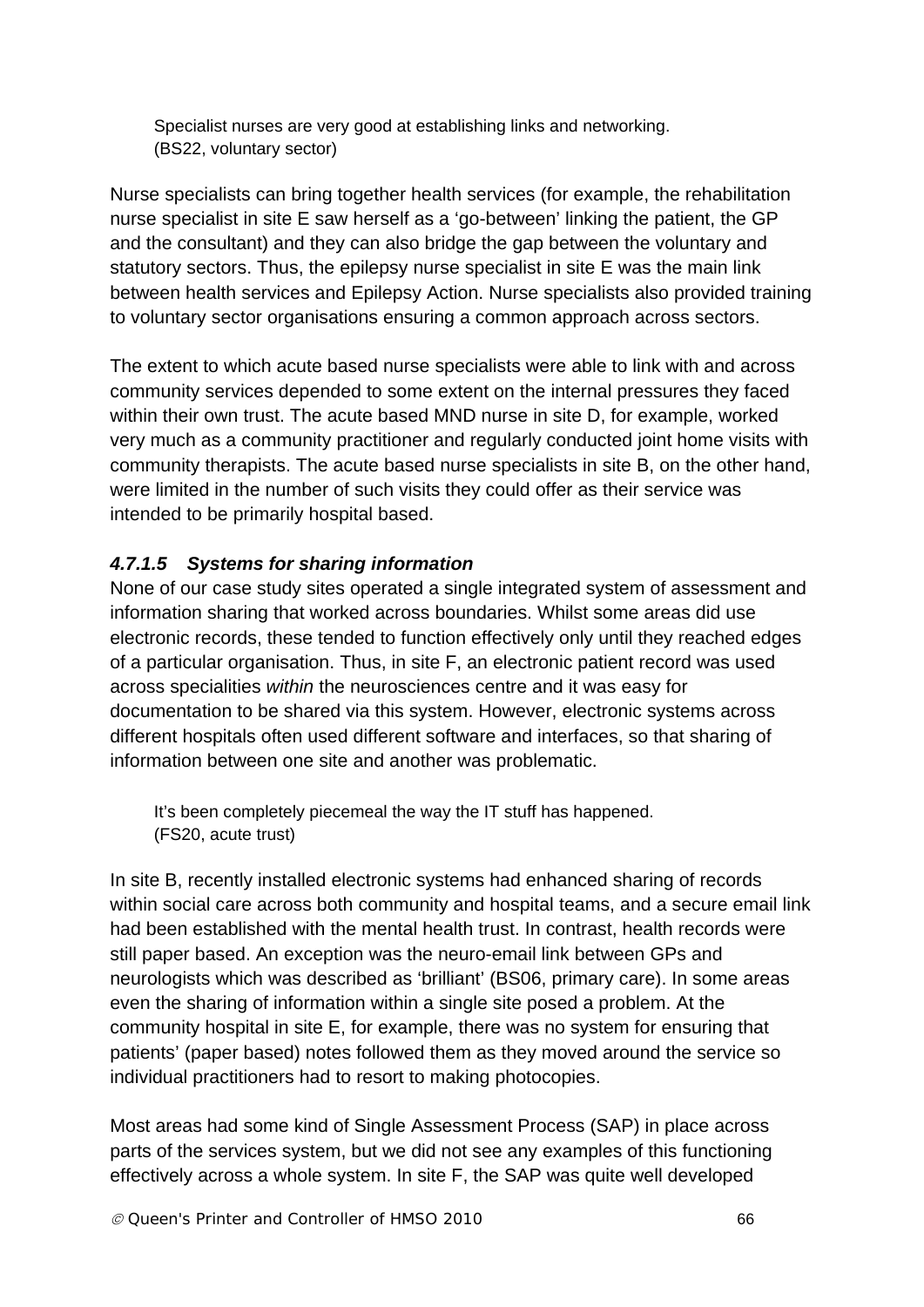among specialist teams, for example in intermediate care and the physical and sensory impairment team, but more generally it was questionable as to how far people had engaged with it. In site A, the SAP had been around for a long time but tended not to be used outside of adult social care. Social care practitioners did use a computerised system that, in theory, health professionals could also access, but as one interviewee commented:

I think very few assessments have been done by nurses to be honest. (AS07, adult social care)

Similarly, in site B, SAP was well established but was not used uniformly and views of staff using SAP were mixed. Its being paper based was seen as a limitation and it was felt to become out of date very quickly. More specifically, SAP did not lend itself well to LTNCs which often fluctuated. Some of those we interviewed were hopeful that the Common Assessment Framework (CAF) would solve these problems, but it was still in the early stages of implementation at the time of our fieldwork so it was too soon to tell.

# **4.7.2 Barriers**

Staff members talked about a number of barriers which they felt impaired their ability to ensure continuity of care.

# *4.7.2.1 Organisational boundaries*

Discontinuities arose at the interface between primary and secondary healthcare, social care and health services (acute and community), and services designed to meet mental health needs as opposed to physical or social needs. This latter boundary posed particular difficulties for people with neurological conditions, where there was often disagreement about whether people were experiencing neurological difficulties, mental health problems, or some combination of the two. There was lack of clarity in many areas about where the responsibilities of PCT and acute services should stop in such circumstances, and where those of the mental health trust and adult social care should start:

I think we do tend to get into more battles these days with mental health and social work about, you know, you should be doing this, we shouldn't be trying to, not that it gets us very far, but we do try I think. (AS06, PCT)

Where complicated arrangements existed for the provision and funding of neuropsychological services, such tensions could be exacerbated. In site F, for instance, the neuropsychologist was based in the mental health trust but funded by two different PCTs and one acute trust. The implications of these different funding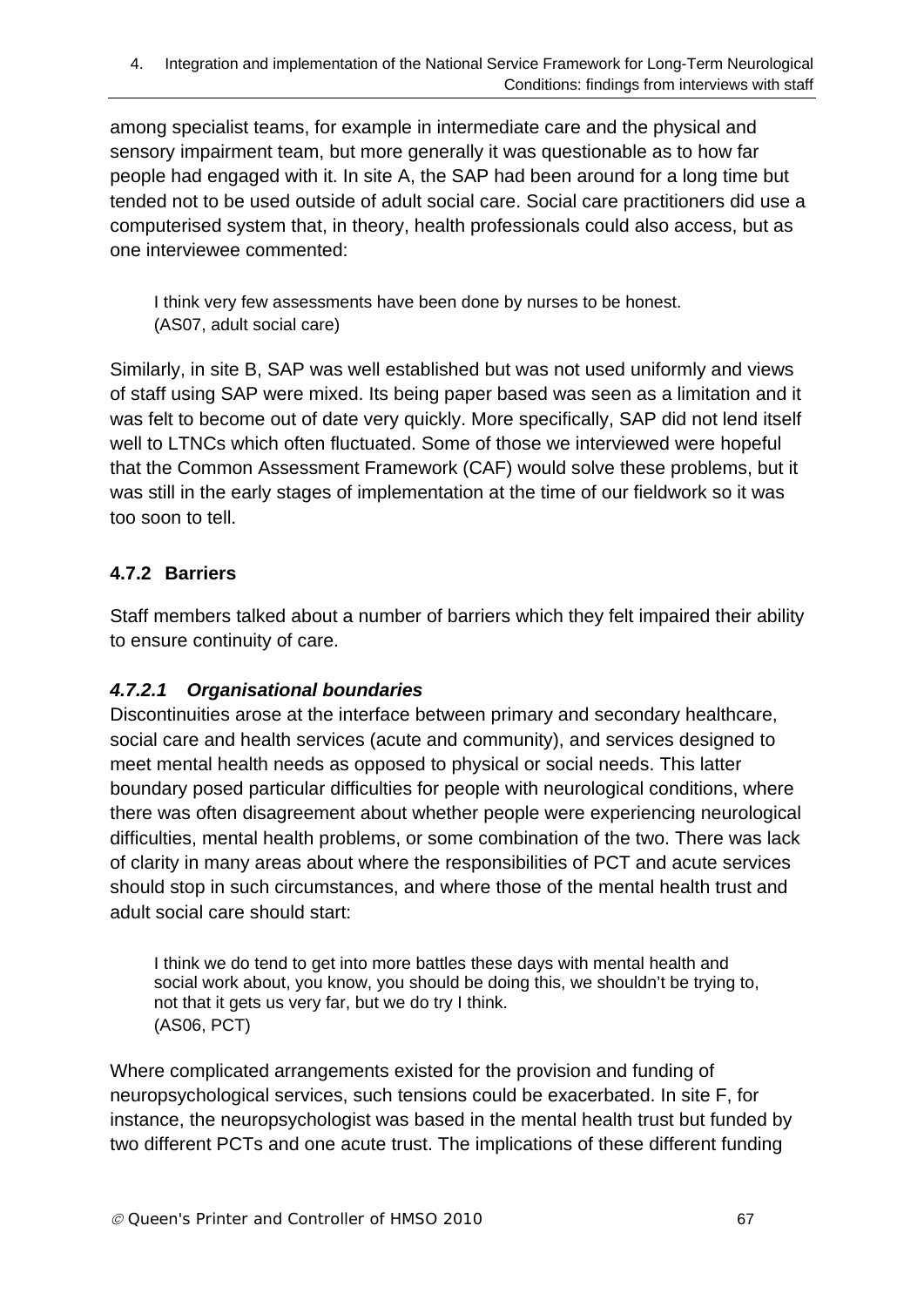streams were that he had to seek clarification each time he saw a new patient about whether he was actually funded to work with them.

Disagreements over the remit of adult social care, particularly with respect to people with brain injury, could be equally problematic. Thus, the above interviewee continued:

when we phone up and say can a social worker see them we're asked can they get themselves washed and dressed? Well yes. Well sorry they don't meet the criteria. (AS06, PCT)

The risk here was that people who were physically well did not receive adequate support for social and behavioural problems, and when navigating complex systems. A particular concern for those with traumatic brain injury (TBI) raised in site A was that social workers were not advocating for those involved in court proceedings, partly because the police service were not aware of the needs of people with TBI, but also because they did not meet adult social care eligibility criteria.

The boundaries between acute healthcare and community-based adult social care could also be problematic. In site F, social workers found it hard to establish standard hospital discharge arrangements as people with LTNCs could be cared for in a number of different hospitals. One neurologist in a different area confessed that he had no idea how adult social care was organised and so rarely referred to them:

I mean I basically make very few referrals personally to social services because I wouldn't even know how to go about it. *(acute trust)*

By contrast, the consultant in site C had no problems referring to social services as the CINRT there had an integral social worker, so he simply referred patients directly. In site B, interim 'step down beds' funded by social care with rehabilitation input from the PCT were being piloted in two sub-areas, but, as with site F, there was no consistency across the site.

Despite being part of the same sector, acute and community health services also appeared to be divided by organisational boundaries. Poor communication and lack of adherence to protocols meant that community services were not always informed and ready to receive patients when they left hospital. As one member of a CINRT team explained:

unfortunately what tends to happen is, even when we've had input on the ward, we tend to be the last to know in terms of they'll say, they'll phone up and say oh we sent them home yesterday, can you see them? *(PCT)*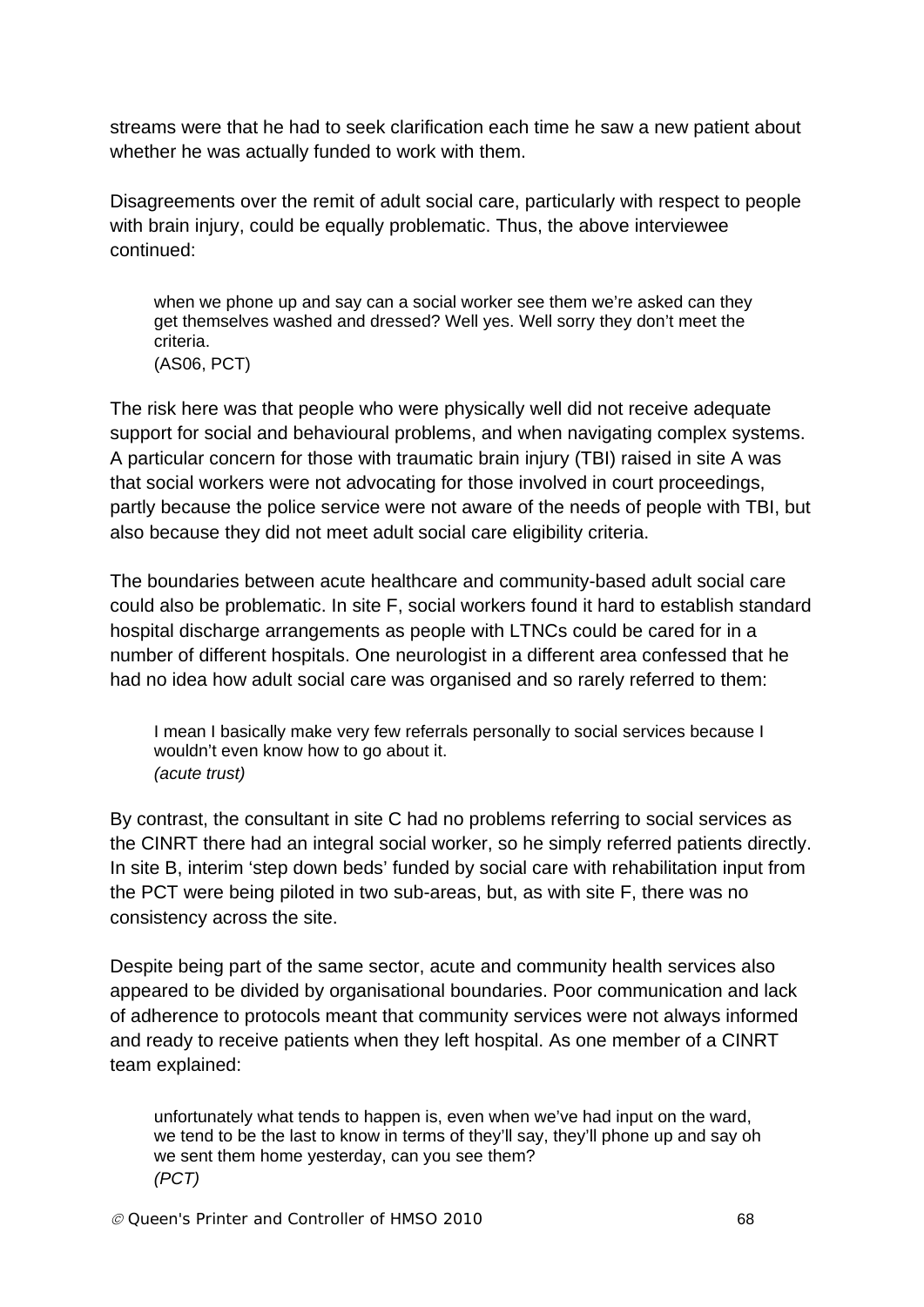This team said they would like to be more involved in hospital discharge and had told the hospital this, but to no avail. A model in site F that did appear to be working was that adopted by the new physical and sensory impairment team. Here, they had moved away from the model of a hospital discharge team handing over to a community team, to a preferred in-reach model where they could work with patients as part of a multidisciplinary team *before* discharge.

In some areas, for some conditions, there were good links between voluntary sector organisations and statutory services which spanned the sectors. In site D, for example, the MND Association had played a key role in bringing together statutory services and continued to work hand in hand with them to coordinate care. The capacity of voluntary sector agencies to achieve this, however, depended to some extent on the size and stability of the group locally. A voluntary sector representative in another area thus explained to us:

I haven't really had anything to do with the neurology department personally yet, because ... we hadn't got the branch going, and as I was the only branch member I couldn't really take it on single handed. *(voluntary sector)* 

A final organisational barrier staff talked about was the gap between children's and adult services. In some areas there was considerable divergence between models of children's and adults' service provision. These also differed between health and social care, so for example, in site F, the transition for some health services was at 16, but for adult social care was 18 or even 25 years old for some services.

# *4.7.2.2 Separate health and social care commissioning*

Where services were commissioned and funded either by PCTs or by adult social care, problems could arise over the definitions of types of care and who should fund it. This has long been an issue for continuing care, but interviewees from the voluntary sector also told us about the difficulties it could cause:

Things get complicated – rehab is seen as a health care issue and social care is social services and because we have quite a programme that we try and do for our clients, they consider that a lot of the time a health issue and think health should pay for it and unfortunately health don't give us any funding. (BS18, voluntary sector)

Such difficulties had been overcome to some extent in site A, where the PCT commissioned both health and social care services. Thus, a PCT day opportunities service (similar to the voluntary sector one referred to above) was able to provide a mixture of health and social care services without issue. The manager of this service explained to us that the distinction between health and social care 'doesn't matter anymore because it's in the same pot' (AS29, PCT).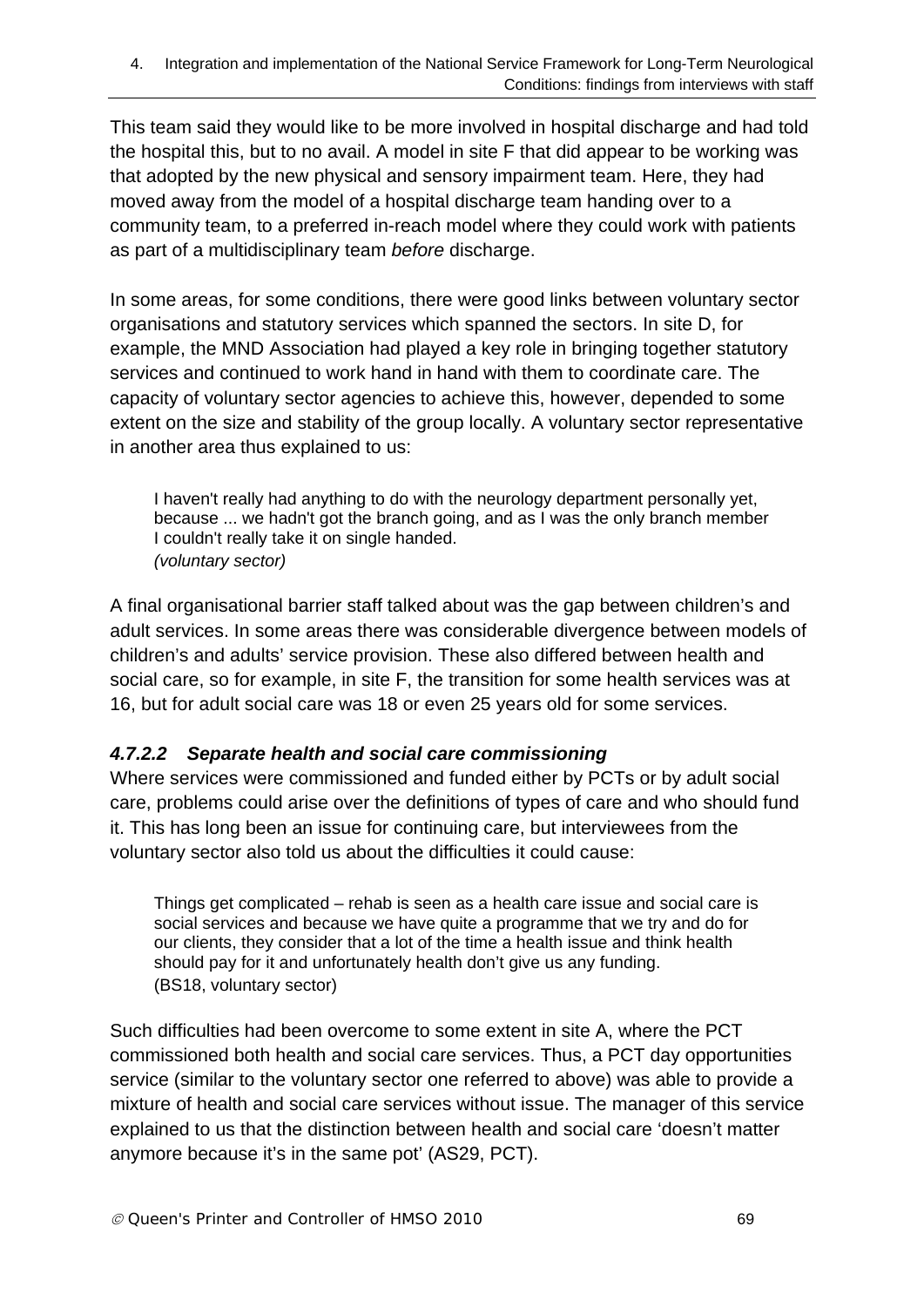#### *4.7.2.3 Ineffective pathways and silo working*

Given the numerous organisational and service boundaries impacting on the care of people with LTNCs, the existence of effective pathways to guide people through the system is essential. However, in many areas there were no such pathways in place, or there were but they did not function as intended. As one interviewee from the voluntary sector explained:

we pick people up after they've been missing out on things for years … you don't see it happening in isolation, you see it happening time and time again, because nobody's taken responsibility for it. They'll do their own bit, and then it just doesn't get referred on anywhere. (AS31, voluntary sector)

This silo working, where individual therapists took responsibility for their own section of the care pathway but did not look to link this with the rest of the system, was attributed by some to the strength of professional cultural boundaries. As one service manager told us:

It's very easy for OTs to fall into defining a particular role they are going to have and cherry pick certain aspects of somebody's care and assume somebody else will pick up the rest. ... Sometimes it's the professionals themselves who seem to define an area that they are prepared to take on. (FS23, adult social care)

Across our case study sites, bringing together individual therapists and professionals into interdisciplinary teams which raise awareness of the interconnectedness of all that they do was particularly beneficial.

# *4.7.2.4 Staffing issues*

As noted in the section on facilitators, informal links and relationships can help facilitate joint working. However, such arrangements are reliant on the stability of staff structures and the capacity of staff members to maintain relationships. One interviewee noted, for example, that she had tried to develop working relationships with social care colleagues over a long period of time but had been unable to do so because social care staff were so regularly moved on. The reconfiguration of health services just prior to the commencement of our fieldwork meant that in many areas health staff had also recently moved. Such restructuring is common in healthcare and so informal relationships are likely to be undermined again in the future.

Lack of capacity was the other key staffing issue affecting joint working. The success of posts intended to facilitate care co-ordination was often impaired by the limited hours people were employed to work on this, or the lack of additional staffing available to cover sick leave or holiday entitlement. When funding was in jeopardy, posts such as link nurses were often the first to be threatened, appearing more expendable than the more tangibly clinical posts.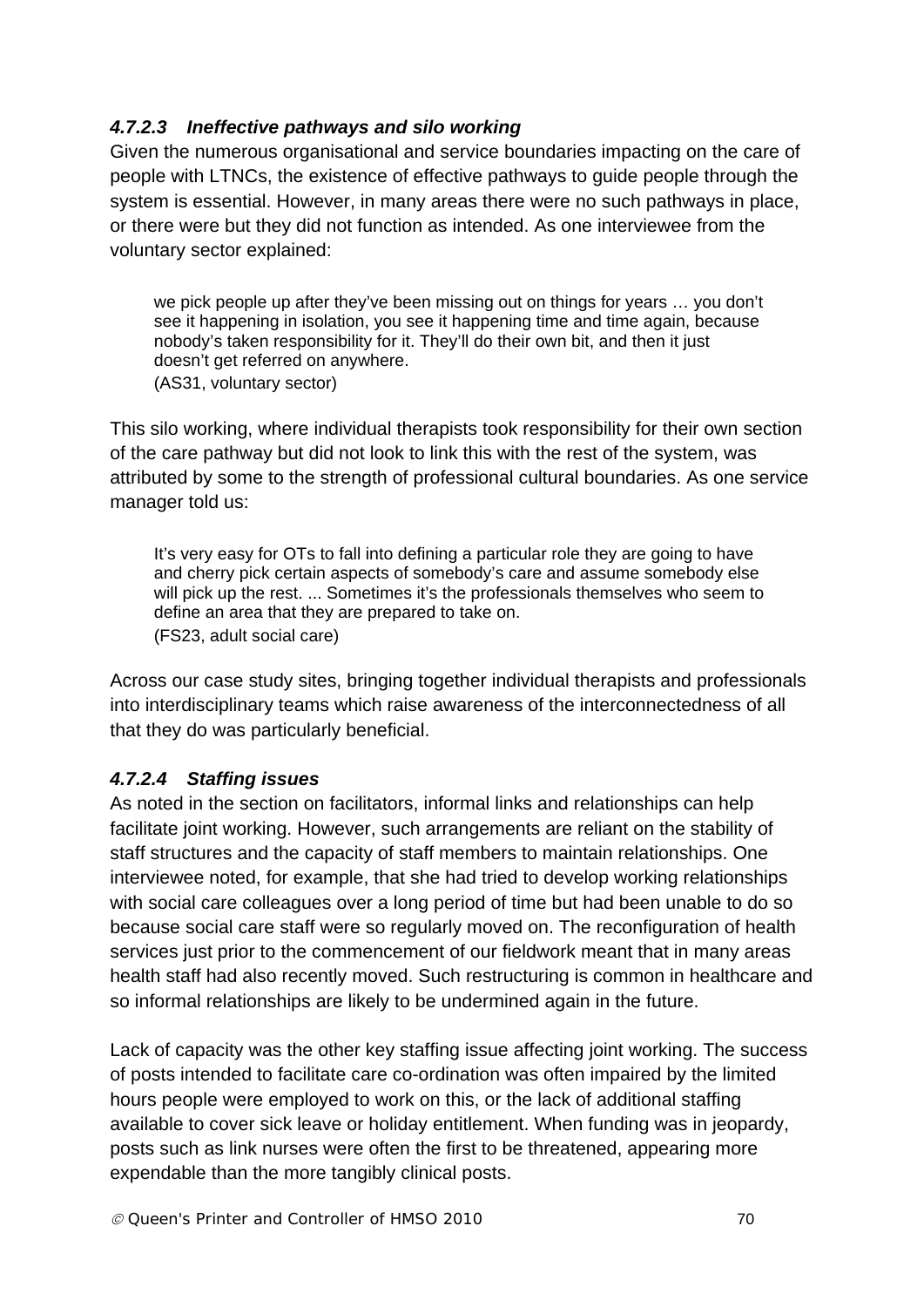### **4.8 Summary and discussion of staff views**

The evidence from our interviews with members of staff suggests that formal integration between health and social care can create the flexibility to implement innovative ways of working. However, formal integration alone does not guarantee effective joint working. There also needs to be the forethought and will (at all levels) to engage all stakeholders fully and join services together. This takes strong leadership and a shared vision of desired outcomes. Similarly, personal relationships and an organisational culture of collaboration can support integrated working, but these may be inconsistent across sites and are at risk of being lost when individual staff members move on.

With respect to implementation of the NSF for LTNCs, only one of our six case study sites was covered by a neuroscience network. In this site, progress had been made but was hampered by uneven representation on the network which favoured development of specialist clinical services at the expense of community-based care. By the end of our fieldwork, all sites had at least some coverage from a dedicated LIT for the NSF for LTNCs. These were useful in bringing people together with an interest in LTNCs from across the system, helping to raise awareness of gaps in provision and looking into ways of improving services. However, a number of barriers impairing the ability of LITs to implement service improvement were identified by the staff members we interviewed:

- **1. Incomplete representation:** where key professionals (or in some cases entire sectors) were not represented at LIT meetings, plans for implementation were incomplete or skewed and lacked the mandate of all stakeholders. This could occur because key individuals or groups were not invited to attend, or were unable to because of limited capacity. It could also occur if existing members became disillusioned and lost faith in the group, or were compelled to move on when organisations restructured.
- **2. Incomplete (geographical) coverage:** if LITs only covered a sub-area of the case study site then they could only influence service improvement in this geographical area. This, in turn, could lead to or exacerbate inconsistencies and inequity within sites.
- **3. Poor involvement of those represented:** if those in attendance were not listened to or felt excluded, resultant needs assessments and plans would again be incomplete and without legitimacy.
- **4. Absence of support from senior staff members:** where LITs had little or no involvement from senior strategic staff with the authority to agree and support developments, plans for implementation could not be taken forward.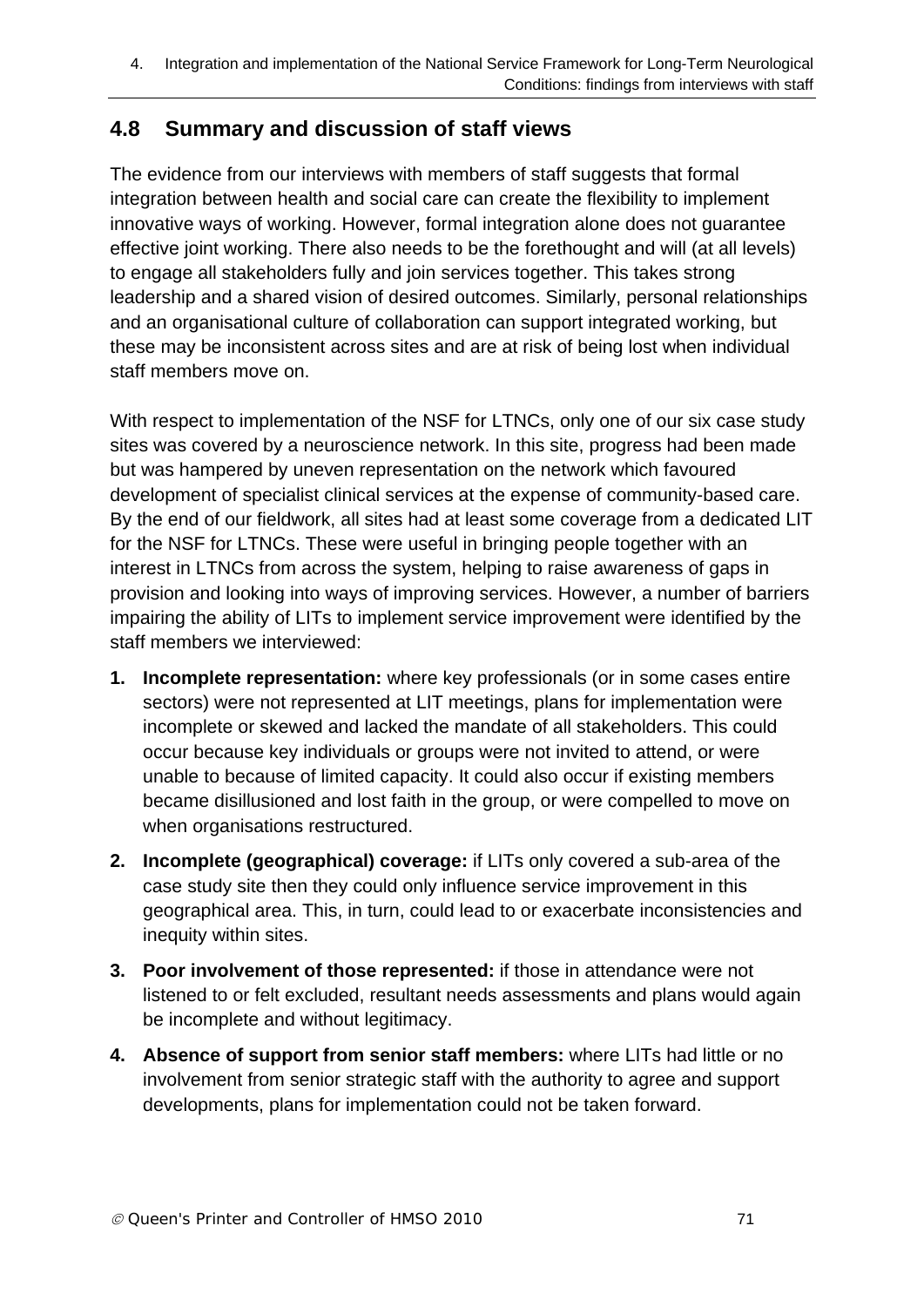- **5. Systems not in place to authorise proposed developments**: where a LIT was not linked up with wider structures, implementation plans could not be signed off and taken forward
- **6. Instability and staff changes:** when LIT members changed roles or left jobs, momentum and organisational memory was lost, and those left behind did not necessarily know who to liaise with in future.

A number of these barriers were brought on or exacerbated by the NHS reconfiguration after Commissioning a Patient Led NHS<sup>39</sup>. Staff members changed roles, PCTs became inward looking, some LITs stopped meeting and the NSF for LTNCs was not a high enough priority to stay on the agenda. In some areas, boundary changes meant LITs no longer covered the entire PCT area and wider structures were disbanded without immediately being replaced. The instability itself was unsettling for staff members, but it also led to uncertainty about where proposals for service development should be taken. This latter point is important since several of the models of good practice we identified had been initiated by key provider side champions who had found support for their ideas amongst those with the authority to sanction (and find funds for) developments. With commissioners distracted by organisational change, there was less opportunity for new ideas to feed up and secure support in this way.

Perhaps some other quidance - with more clearly defined responsibilities and intended outputs, with firmer targets that PCTs and local authorities were compelled to report on, or were incentivised to meet - could have withstood the turbulence of this time and remained on the agenda. The NSF for LTNCs, however, came with no such targets and had a ten year time span for implementation. It also came with no extra funding at a time when many NHS organisations were experiencing severe financial deficits. The overwhelming view from the staff members we interviewed was that the NSF for LTNCs could not compete with more highly performance managed work streams (such as those linked to waiting time targets), those that came with money (such as the stroke strategy), and those which were backed by financial incentives (such as the long-term conditions programme). Where progress had been made, this was often driven by front line staff or voluntary sector organisations rather than strategic level integrated service planning. Thus, incremental but positive changes had been achieved in areas where systems could accommodate innovative practice and there was opportunity for front line staff to influence decision making.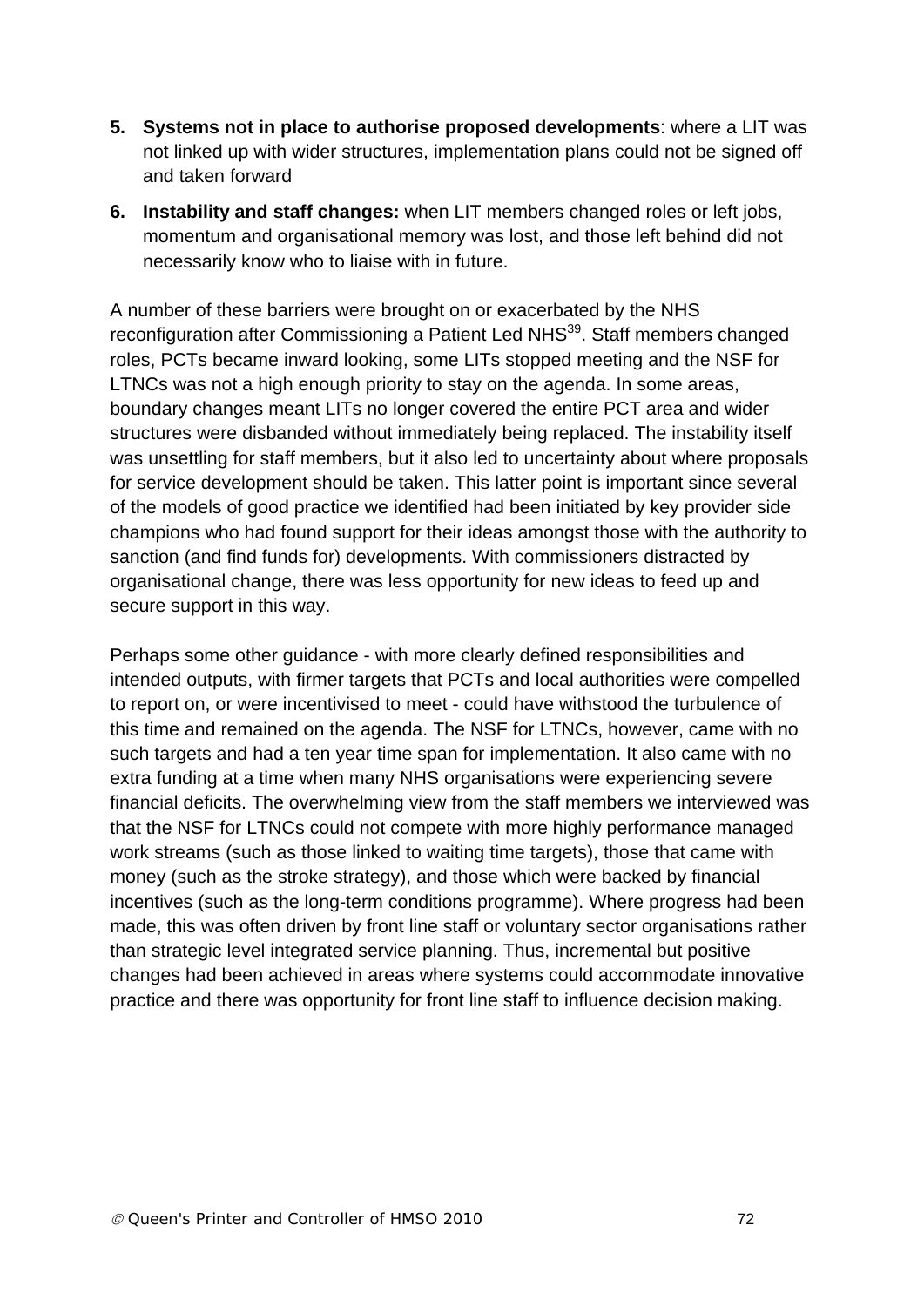# **5. Delivering continuity of care: perspectives of people with long-term neurological conditions**

## **5.1 Introduction**

Integration of services can take place across a number of boundaries. These can be between primary, secondary and tertiary health care; between health and social services and other services; between the statutory and non-statutory sectors; between specialist and non-specialist care; between the person with a LTNC (and his/her family or friends) and any element of the service system; between different levels of professionals and care workers, and so on. Tracking and tracing so many different types of integration would be complex. However, the main *outcome* we might expect from integration is an experience of continuity of care and we, therefore, used this idea as a conceptual framework for this study.

The SDO programme has funded a number of scoping, review and empirical studies on continuity of care. The 'Freeman model' of continuity of care was initially developed in a scoping study<sup>26</sup> and later refined as further empirical and review work was carried out as part of the programme. Our proposal suggested using the revised 'minimum definition' proposed in  $2002^{27}$ . However, further empirical studies have allowed the model to be refined again, and in 2007, a matrix of three continuity types was proposed<sup>46</sup>. This latest model grouped together previously defined aspects of continuity thus:

- Relationship continuity constituting elements previously defined as 'longitudinal', 'relational, personal and therapeutic' and 'long-term' continuity.
- Management continuity constituting elements previously defined as 'crossboundary', 'flexible' and 'team' continuity.
- Informational continuity as previously defined, although now clearly involving the service user and family in the 'information loop'.

Continuity of social context, which had been a part of the 2002 model, was not explicitly included in the 2007 model, perhaps because both this and 'experienced continuity' were by this stage seen as *outcomes* to which the other forms of continuity should contribute.

This shifting of the conceptual framework for continuity of care has posed some challenges for our analysis, not least, because the 2002 model we proposed using has been superseded, albeit retaining most of the elements of the 2002 version. Further, when we carried out our systematic review, we identified what we believed to be another, and distinct, type of continuity – that of personal agency – that had not been included in any of the other models. We defined this as continuity that enabled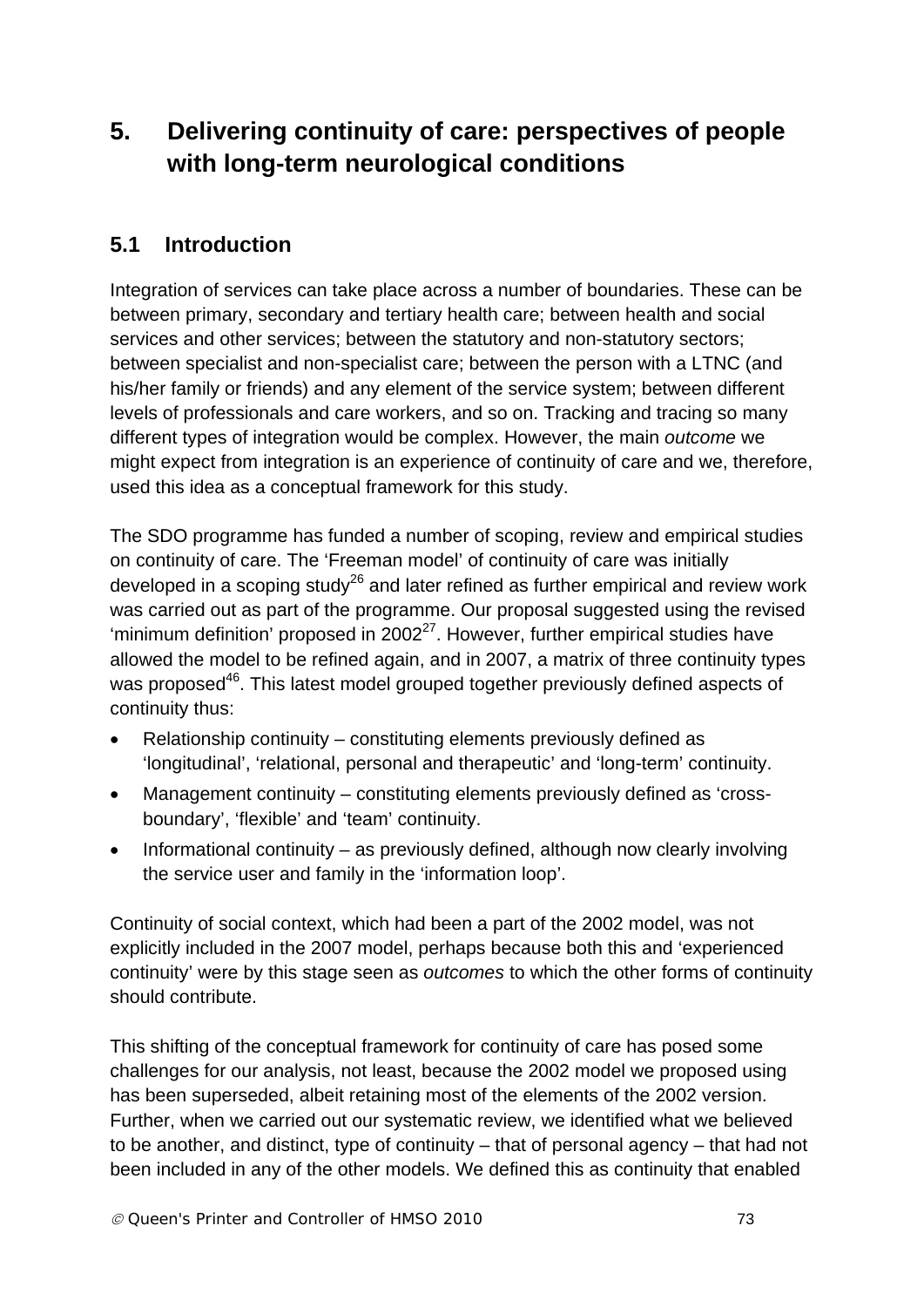people to retain control over their own lives and to manage their own health and wellbeing.

We have therefore grouped the material in this chapter, which explores the perspectives of people with LTNCs about continuity of care, into the three types of continuity of the 2007 Freeman model, but subdivided by the constituent parts that formed the 2002 model. This has enabled us to keep to the analytical framework with which we started our work (and used extensively in the systematic review) but also to acknowledge the model's further development. We present the material on our new element of continuity – personal agency – alongside that on continuity of social context in a final section of the chapter.

## **5.2 Relationship continuity**

#### **5.2.1 Long-term continuity**

Long-term continuity refers to the provision of uninterrupted care for as long as the service user requires it. By their nature, long-term neurological conditions (LTNCs) are ongoing and might fluctuate or deteriorate over time. It is not surprising, therefore, that long-term continuity was highly valued by the people with LTNCs that we interviewed and that there was a strong feeling that services should be ongoing too.

A key issue for many of those interviewed was regular review and follow-up appointments over the course of their illness from professionals such as consultants, nurse specialists, therapists and social workers, and via services such as 'day opportunities', community interdisciplinary neurological rehabilitation teams (CINRTs) and regional specialist centres. These were appreciated and valued and people with LTNCs reported that having regular follow-up resulted in their 'feeling supported' and more able to cope.

However, the balance of comment was about the negative effects of *not* receiving this type of regular contact. Most of the people with LTNCs that we interviewed were unhappy with services or professionals providing short-term input that addressed a particular issue or episode, only to withdraw support as soon as this episode was over. This could leave them having to navigate through the whole referral and assessment process again when their next issue or episode arose. This seemed to be particularly the case with social work and physiotherapy.

Where there were interruptions in long-term continuity, people with LTNCs reported feeling 'nervous' (Freda, MS & epilepsy, site A), 'housebound' (Zoe, cerebral ataxia, site A) 'abandoned' (Sophie, encephalitis, site F) 'distressed' (Flora, MS, site B) and 'forgotten about' (Lee, MND, site D). Those we interviewed described how capacity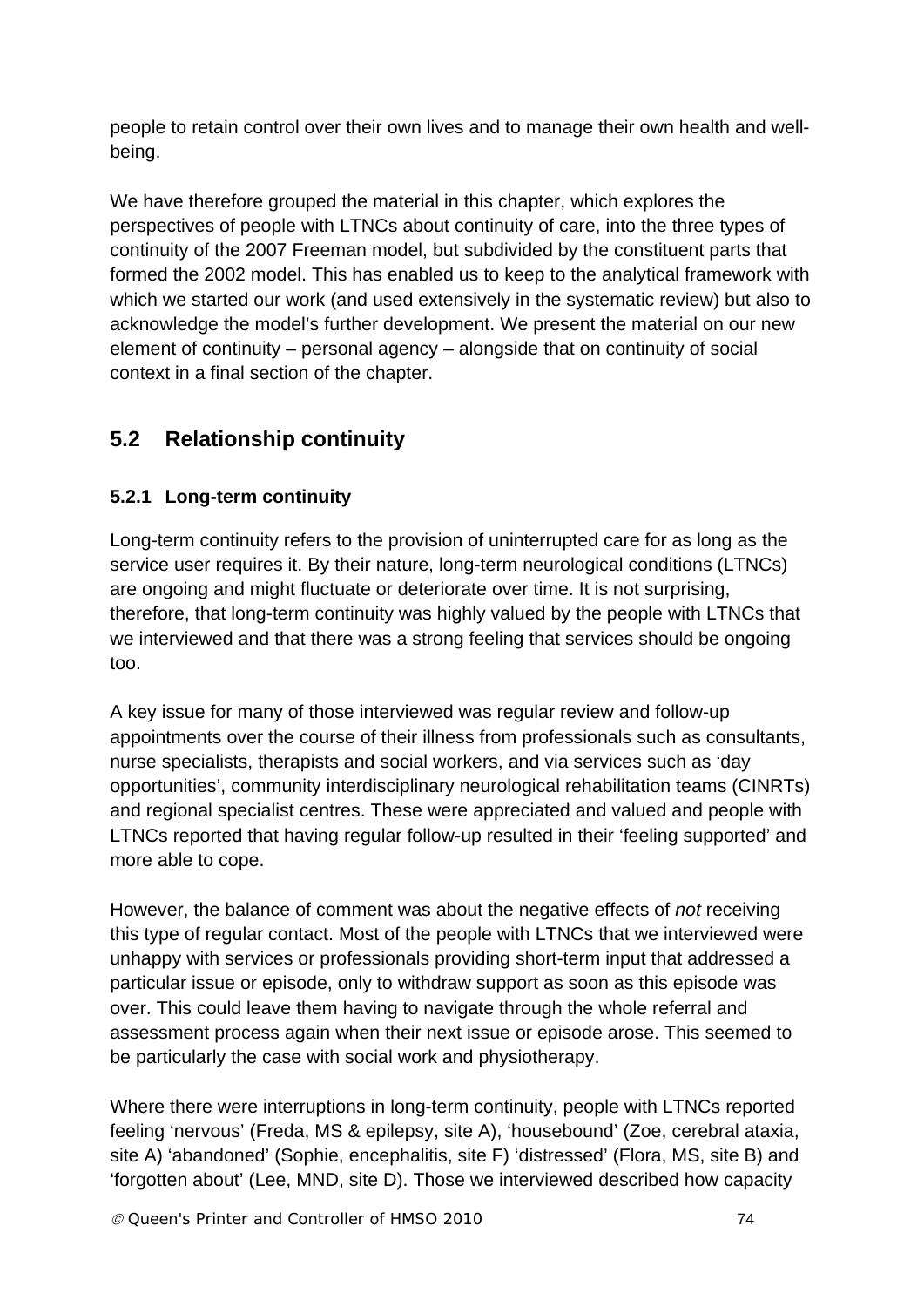and finances seemed to play a major role in determining whether a long-term approach was even considered for service provision, and whether interruptions in long-term provision arose.

Some professionals or services could help when interruptions did occur. Interviewees reported that key people for 'stitching services back together' were nurse specialists and general practitioners (GPs). Where CINRTs existed, they could also help coordinate services to limit the length and effect of interruptions.

However, there were some caveats about the benefits of regular reviews and followup. Regular follow-up on a long-term basis was not helpful where people had to repeat information about themselves, their condition and their treatment to service providers and where it resulted in numerous professionals visiting them on a regular basis with little or no co-ordination. Further, they suggested that it was not enough simply to have regular reviews and appointments but that it was essential to complement regular reviews by 'ad hoc' access to services and professionals.

For example, Emma described how the CINRT provided support for her after she contacted them about problems she was having with arm mobility:

The Physio [from the CINRT] is coming out to see me quite regularly at the moment because I've had problems with my arms, so she's given me exercises to do, she came out to see how they were going. She's been out a couple of times and now she's coming back on six weekly check-ups to make sure that things are still going. (Emma, MS, site E)

Indeed, despite the desire for long-term input from services, people did not want services and/or professionals to be actively involved in their lives at all times. Instead, those interviewed for this study preferred ongoing access to services and professionals rather than continuous input. That is, whilst people with LTNCs wanted to know that professionals in the system knew about them, took an interest in them and could provide assistance as and when required, they also appreciated professionals who, at the appropriate stage, would step back, enabling the service user to take control over when input was needed or wanted. People we interviewed described how CINRTs and nurse specialists, in particular, promoted this empowering approach:

I only contact her if I need to now ... I've got her [MS nurse specialist] number on my mobile. (Simon, MS, site B)

I suppose it's knowing that's – if you – 'cause sometimes you just get so, you know, that you're desperate, that there is someone [MS nurse specialist] I can ring up now. I could pick the phone up now and just, sort of, say, 'Help,' you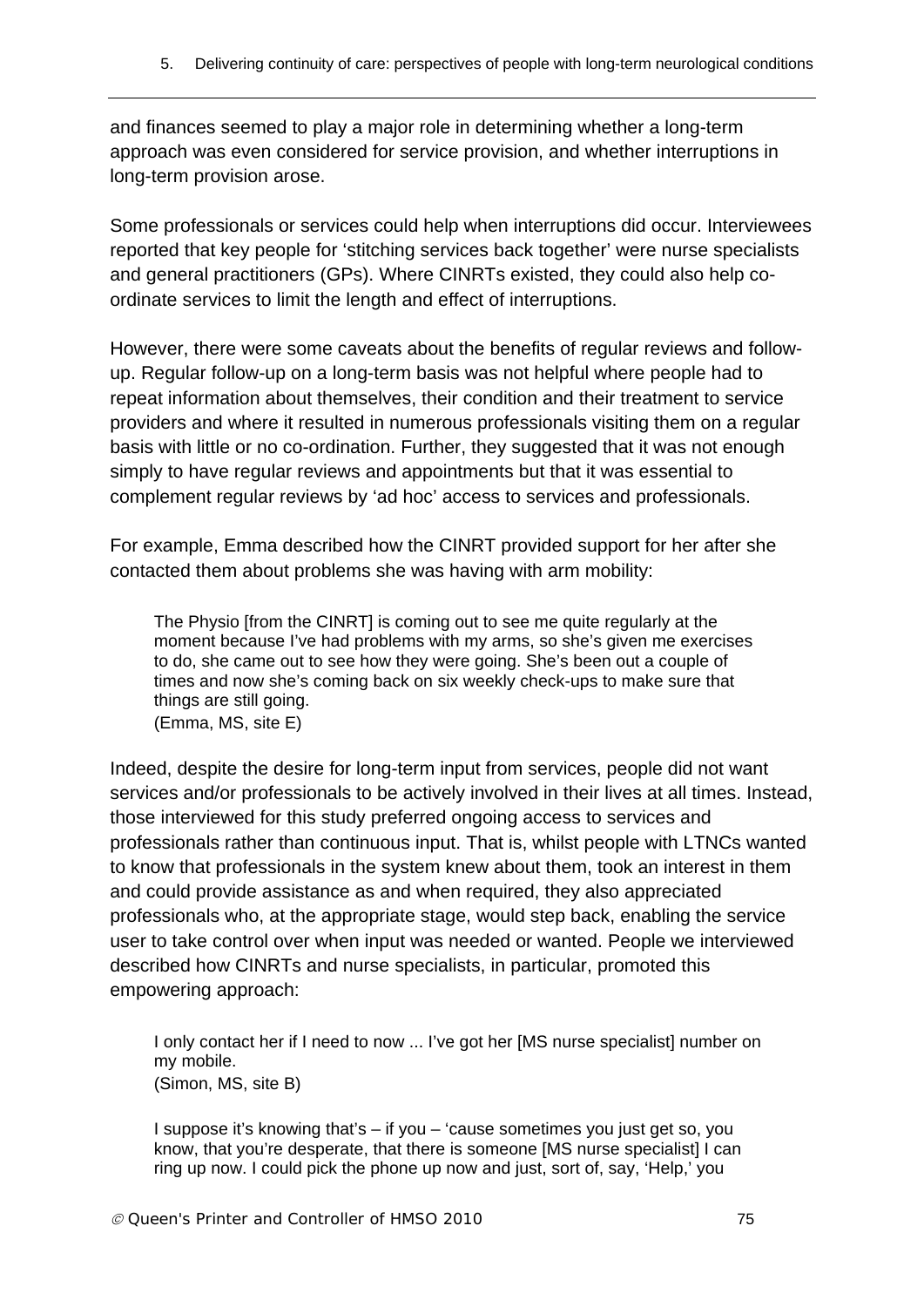know. Whether there's any help there or not, but somebody's going to listen to me. And that makes a difference. (Olivia, MS, site F)

Thus, models and processes that enabled re-admission, or which re-activated support when needed, could influence people's well-being. Interviewees were openminded about the method of re-accessing this support. They were happy to be able to telephone professionals or services for advice and support in the knowledge that they would be advised to attend a face-to-face meeting, if needed.

Having said all this, however, whilst statutory services did provide some long-term input, in the main, continuity of support for people with LTNCs was managed by family members and voluntary groups via local peer support groups:

| Raymond:              | So my wife is persistently chasing up, chasing up, chasing up.                              |
|-----------------------|---------------------------------------------------------------------------------------------|
| Interviewer:          | Hmmm, that's like a long-term job in itself.                                                |
| Raymond:              | She does at least 40% of their work and it involves me, but she<br>doesn't get paid for it. |
| (Raymond, MS, site D) |                                                                                             |

The central issues reported by people with LTNCs in relation to long-term continuity were thus the need for regular reviews by key specialist professionals involved in planning and providing their care and support; the ability to access them between reviews if necessary; and long-term access and re-access to services as and when need arose. The latter could be as simple as being able to call the service or professional for advice and support, as long as the service would re-admit them if necessary. When asked what was important about his care, Malcolm said:

… knowing someone is there, absolutely correct. And they're ready and prepared to, sort of, come over and to see what stage and development of needs that you require and they'll be supportive in that respect. (Malcolm, MS, site C)

The models that seemed to meet these needs and, therefore, provide long-term continuity, were nurse specialists, CINRTs, day opportunities and GPs, alongside support from the person's family and the voluntary sector.

It is also clear from the above that other types of continuity could compensate to some degree if long-term continuity was not in place or was weak. For example, management or information continuity might militate against people feeling that they were having to retell their story, when re-engaging with services, thus contributing to the sense that their care had been uninterrupted.

Other types of continuity could also strengthen the experience of long-term continuity. For example, the trust that might develop between people with LTNCs and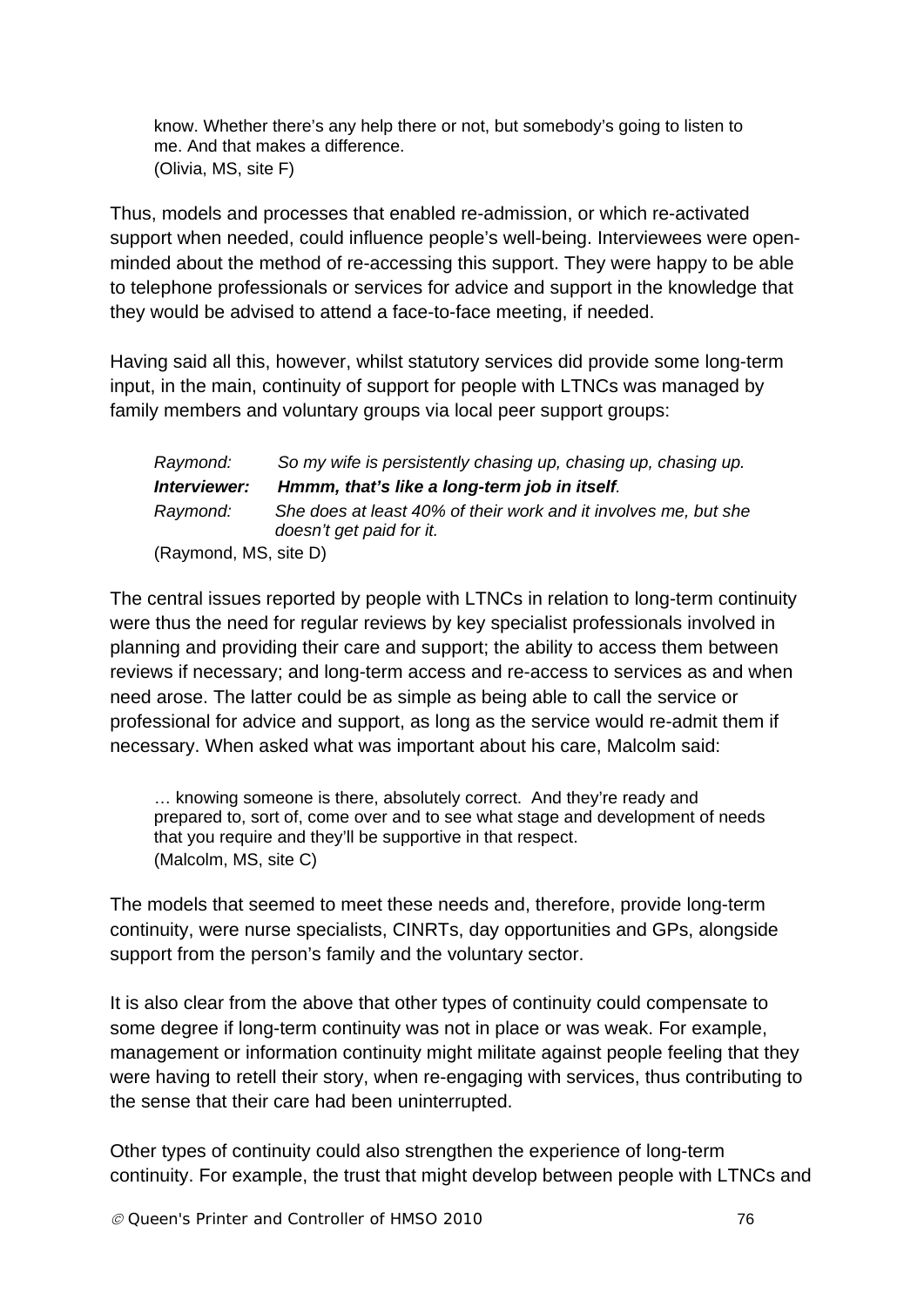professionals over time (relational continuity) could enhance the experience of longterm continuity.

#### **5.2.2 Longitudinal continuity**

Longitudinal continuity refers to care provided by as few professionals as possible, consistent with need. This is a challenging form of continuity to provide for people with LTNCs. Because of the multi-faceted nature of need for most of those with serious conditions, different *types* (and therefore numbers) of professionals are inevitably involved. Further, the episodic nature of some LTNCs means that people have to engage with professionals and services over very long periods – at diagnosis, during episodes of acute illness, when palliative care becomes necessary – but possibly with substantial time gaps between. There are thus at least two different ways of providing longitudinal continuity for people with LTNCs as defined in the Freeman model. First, at any given time of need, as few professionals as possible, consistent with need, should care for the person with a LTNC, perhaps with a key-worker who acts as a link between the different people involved. Secondly, at different periods of need, people with LTNCs should experience as few changes as possible in the professionals caring for them.

Service users frequently saw large numbers of people and, as with long-tem continuity, their experience of longitudinal continuity was closely linked to relational and information continuity. However, the need for numbers of different people to be involved in their care was often acknowledged as an inevitable trade-off to ensure different perspectives and specialist input. Wendy (PD, site E) had seen a number of different nurse specialists and consultants at different hospitals, but viewed this as acceptable since it represented a progression to more specialist input. Nonetheless, getting the balance right and not becoming weighed down by too many appointments and seeing too many different people was important.

Thus, the classic example of *not* experiencing longitudinal continuity was having to repeat one's story to different people. This was frustrating and undermined people's confidence in their care:

It started off, it was [neurologist] that I was seeing. But I only saw her about a couple, two or three times when I was going. Then seen various other assistants of hers. But I never see the same person. So then when I was going, I took me diary with me, which had all the various types of attacks and when I'd had me attacks, and how often I'd had them. But then the only problem with that is that you'd go and see somebody and they didn't know your problem and they hadn't seen you before, so they'd be reading through your file. And then they'd ask you all the questions right from the beginning again. It was a bit of a waste of time really …. So now I'm seeing this chap who I saw in, when was it, January I saw him. And I'm seeing him again in July. But he said to me that I'd be seeing him all the time now, 'cause he's put in there regular now. So hopefully I'll be seeing him regular.

(Liam, epilepsy, site F)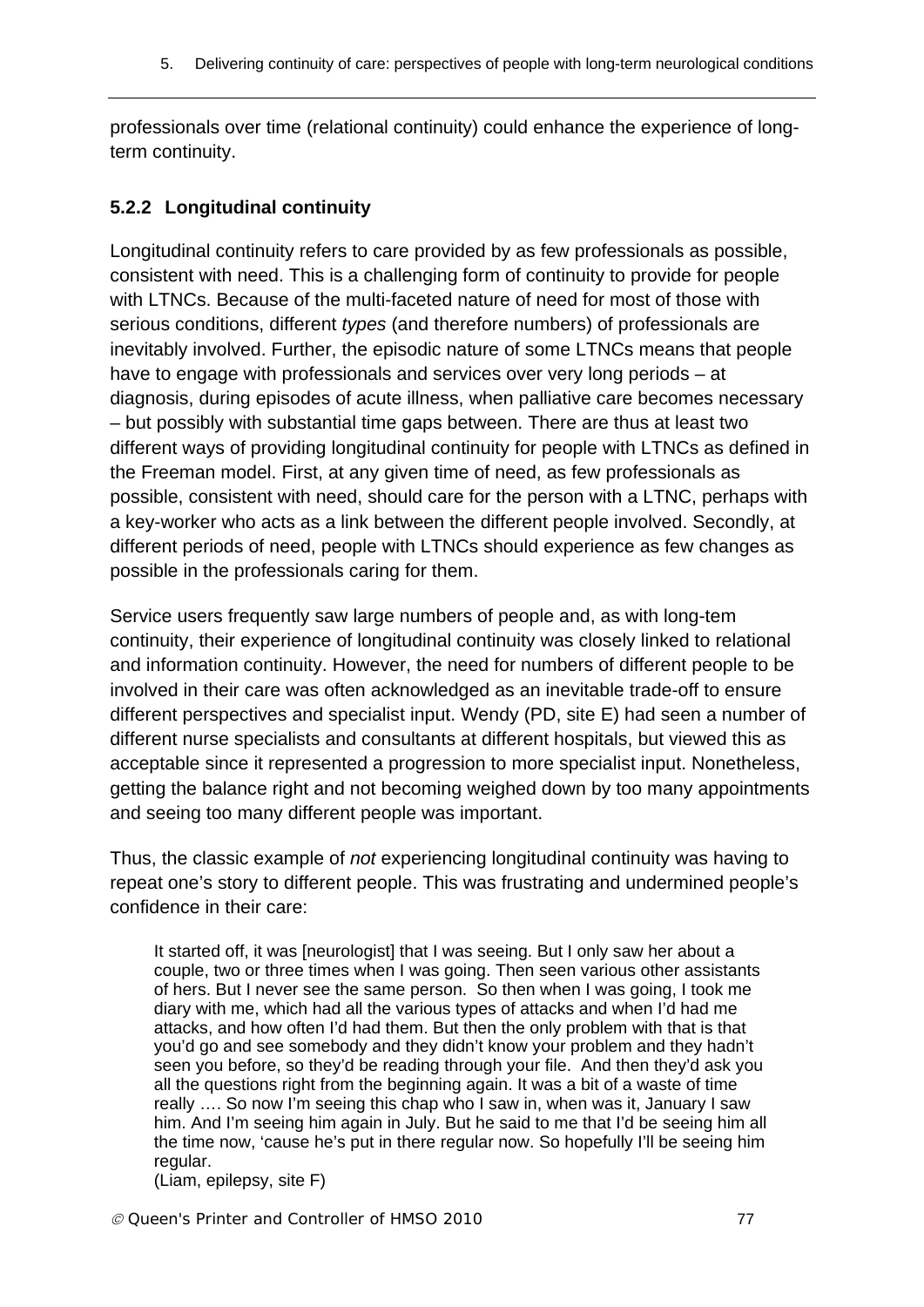Trade-offs between different types of continuity, and other aspects of care, were possible. For example, people were less concerned about longitudinal continuity if they felt that the service was responsive and professionals shared information about them. For example, although many valued the relationship built up by seeing a particular GP, others were not so concerned if they felt that they could be seen quickly, they were understood and received appropriate treatment.

In some instances, longitudinal continuity could be more associated with a cohesive team than with individual professionals. Margaret with MS (site D) commented that although she preferred to have her own specialist nurse, it was good not to be reliant on individuals in case they were away when she needed them; knowing there were other MS nurses was reassuring.

Multidisciplinary team working and/or key workers enhanced people's experience of longitudinal continuity. Magda (neuromuscular condition, site B) had researched a specialist multidisciplinary service outside her PCT area that she was unable to access and instead, was referred to the local acute based rehabilitation service. She attended an out-patient clinic with misgivings, but was reassured by the way she had been able to see different members of the team individually and then in a joint meeting to assess her needs, all within the one hospital visit. For Thomas, who had been an in-patient in the same hospital, although his individual therapists had changed, the fact that they were part of an integrated rehabilitation team and that he had a key-worker for his physiotherapy worked well in providing a consistent service.

Where people were in contact with a cross-sector interdisciplinary team, they particularly valued its capacity to support their different needs via a single team. After a spinal injury, Sam had received physiotherapy, aids and adaptations to his house via the CINRT team in site F. They had also helped him to apply for benefits, put him in touch with a debt counsellor and arranged for education and employment training at the local day centre.

They talked through – asked us obviously, what had happened, why I was the way I was. Asked us what help they could provide. As I was saying, from having no support, nothing, to getting – having the referral done by the [CINRT], everything, sort of, went [whistles]… (Sam, spinal injury, site F)

Similarly, in site D, Jeremy (brain injury) required a number of services to be involved in his support. The head injuries team co-ordinated his care, provided for longitudinal continuity and picked up discontinuities as they arose. Those in contact with an MND care centre particularly valued the way professionals were available on one site, at one time. Visits could take a full half day but people spoke positively of the experience and of the feeling of support that care by an interdisciplinary team provided.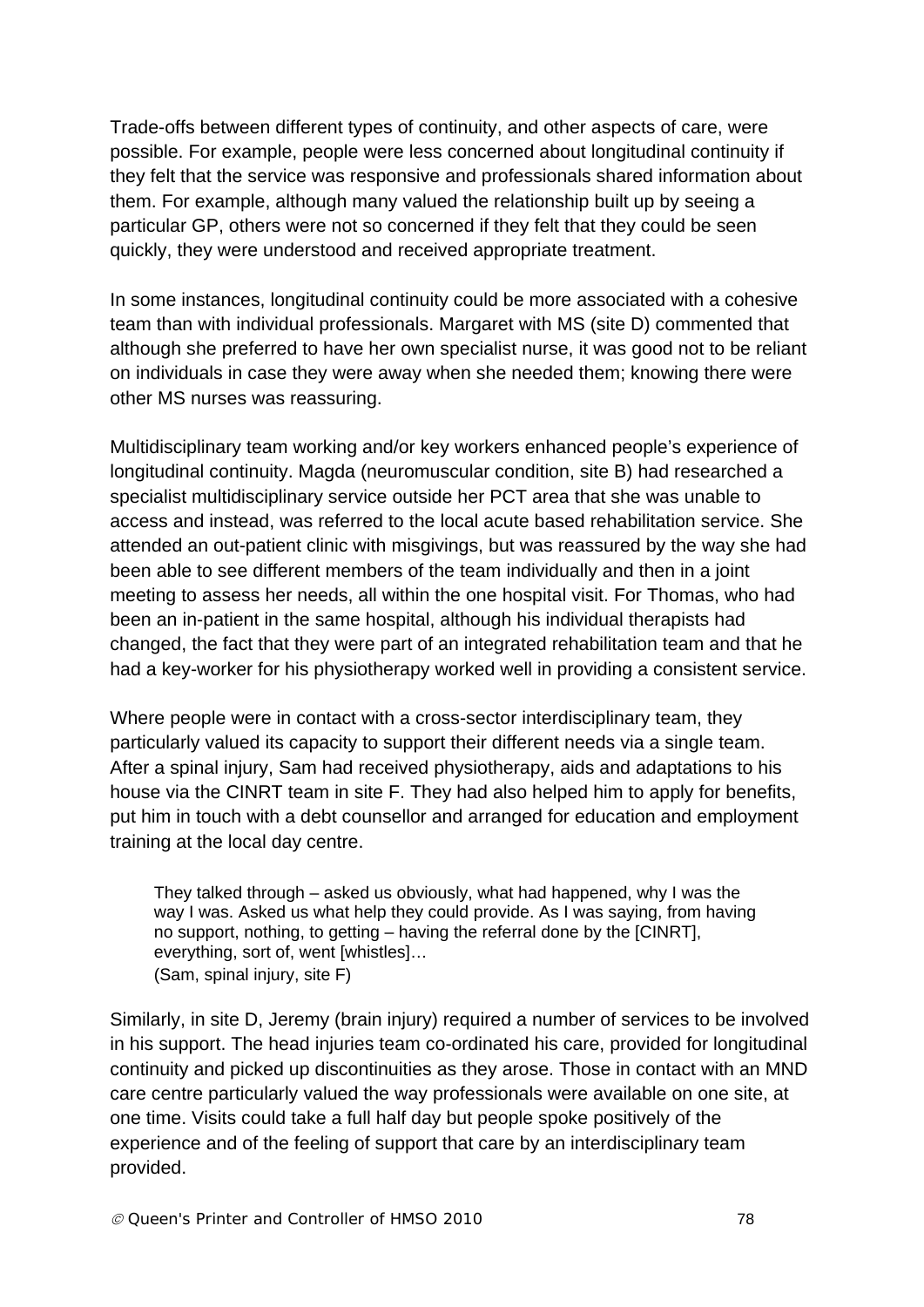High staff turnover, particularly among social workers and paid carers, was common in all case study sites and a significant barrier to longitudinal continuity. Toby, (brain injury, site A) described how he had seven different social workers since his brain injury. It was important that people came to know him to appreciate the effects of his injury and how it had affected his life. In terms of information continuity, handovers had been efficient; the negative impact was more to do with loss of specialist expertise and with having got to know someone over time, who then moved on. Similarly, interviewees with intensive care packages often acquiesced to a situation of changing agency carers, but nonetheless appreciated having the same person, especially for their personal care.

If I have a different carer, you have to tell them everything, but if you have the same carer, you know, you know that she knows your body, she knows you and everything. (Zoe, cerebral ataxia, site A)

Relatives of people with Huntington's Disease (HD) (in site F) described how familiarity and routine were particularly important. Max was now in nursing home care in a specialist HD unit, but his wife described how having the same carers at regular times had been critical in his support at home. Jessica's (HD, site F) sister described the negative consequences for her sister of seeing too many people. The distress it had caused forced her to minimise the services involved and only contact people if the family were unable to cope. In the HD unit at the nursing home, the small specialist team, with minimal staff turnover, provided stability and improved continuity of care in a number of overlapping ways.

A lack of longitudinal continuity could lead to a withdrawal from services, not only in the context of HD where it was essential for people's well-being, but also with other conditions if people felt their care became disjointed. For Sarah with MS and encephalitis (site D), hospital services were spread across different sites, and she saw a number of different people. However, having a pro-active neurologist and good information systems made her feel care was well co-ordinated and services felt joined up. In contrast, in a different site, Samantha, also with MS, described how she had been to a number of different places for physiotherapy and had seen several different people.

They come and go, yeah. It's like when I go to the rehab physio, you see a different person nearly every time we go. There's not one set physiotherapist. So all of, all these factors came to come together … . So we left it. And we've not actually been back since, [to the physiotherapy service] have we? (Samantha, MS, site F)

The consequences of discontinuities in longitudinal care had been particularly critical for some. GP 'out of hours' services or emergency acute admissions where a number of different professionals had become involved but were unfamiliar with a person's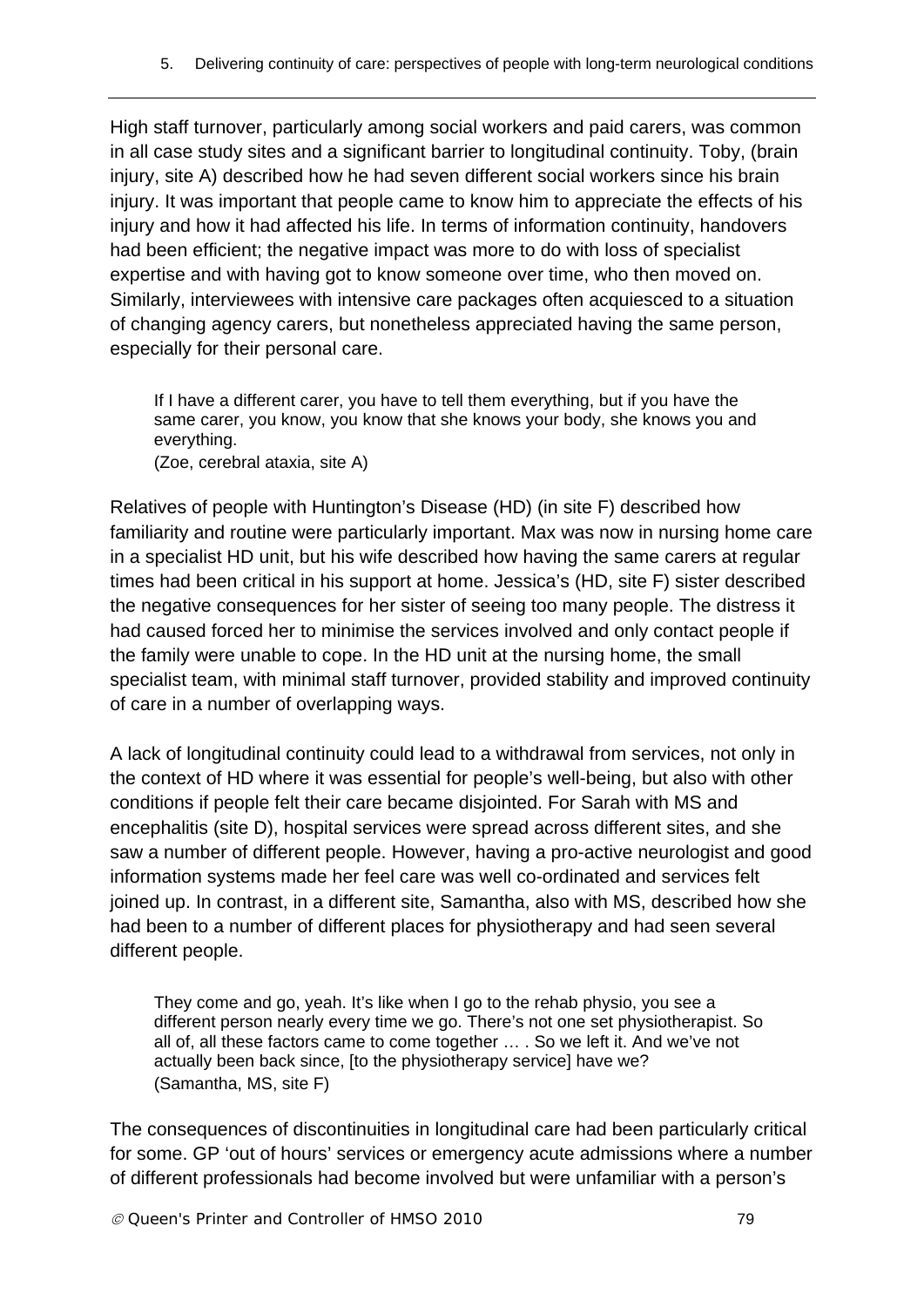condition or history, had exacerbated already vulnerable situations. In site D, Sarah with MS and encephalitis struggled with short-term memory problems, and seeing the same GP was particularly important to her. During an episode where she had deteriorated rapidly, her GP had responded to changes and admitted her to hospital. However, on the admissions ward with minimal information and constantly changing staff her deterioration had continued until her GP intervened. Thomas, who had been admitted as an emergency after a spinal stroke, echoed the impact of changing staff:

They [NHS nurses] knew that I couldn't do that and I couldn't this. They knew how ill I was. And that lack of continuity, you know, of the bank nurses, who seemed to go anywhere in the hospital you know, you didn't see the same bank nurse even, or even the same contract nurse, you would see different bank and contract nurses.

(Thomas, spinal injury, site B)

As with long-term continuity, there were obvious links between longitudinal continuity and other types. A lack of longitudinal continuity was often closely linked to weak or absent relational and information continuity. However, discontinuities not only affected therapeutic relationships and in-depth knowledge about service users, but also could introduce confusion and chaos into people's care, with negative consequences. Having an individual or a team able to provide ongoing care minimised the risk of such discontinuities occurring, and such services were also well placed to recognise the vulnerable points in people's care and smooth their overall pathways. Cross-sector interdisciplinary teams, such as CINRTs or the MND care centres that we encountered in our case study sites, were particularly successful in promoting longitudinal continuity of care.

#### **5.2.3 Relational, personal and therapeutic continuity**

Relational, personal and therapeutic continuity (later re-designated as relationship) as defined in Freeman et al.  $26,27$  is provided through one or more named individual professionals with whom the service user can establish and maintain a consistent therapeutic relationship. This type of continuity was central to the experience of good quality care for people with LTNCs, and those we interviewed valued the feelings of trust, personal interest, and better communication and information about their condition that this form of continuity engendered.

The relationship with GPs was one that people frequently saw as key in helping them manage their ongoing condition. Seeing the same person over time provided the opportunity to build up a good relationship, and having someone who knew and understood them as a person was an important element of this. Karen (MND, site A) valued the way her GP talked to her as a 'friend' not a 'doctor'. The awareness a GP gained of people's wider family circumstances could also be beneficial.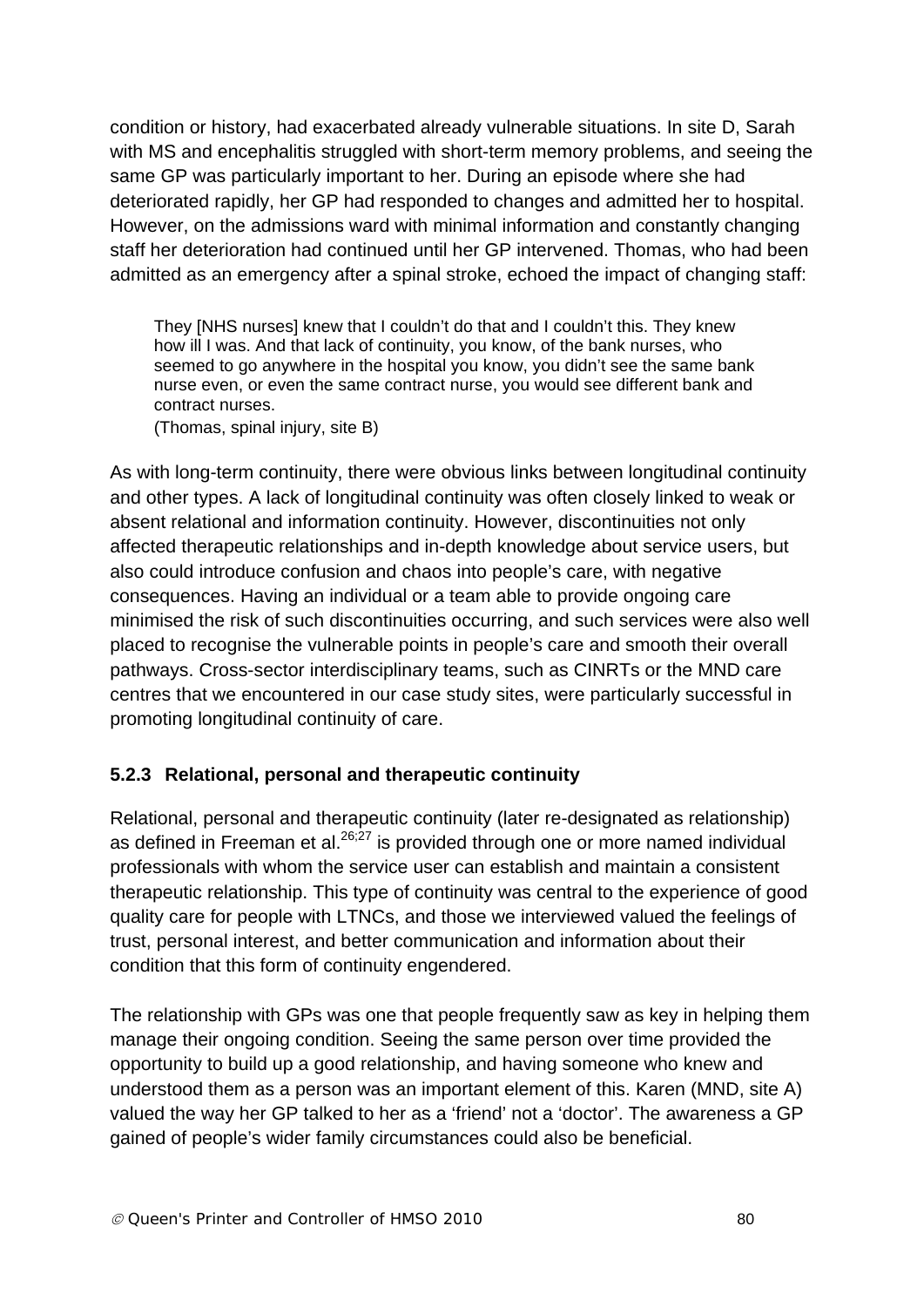Good communication and a feeling of being listened to and understood was central to the therapeutic relationship. Such support from their GP helped many to manage their condition or cope with sudden crises. Greg's (PD site B) wife expressed concern about plans to create larger GP centres that might threaten the viability of their local health centre. She saw the trend as 'disastrous' for people like her husband who depended on an ongoing relationship with a GP to appreciate the changes in his condition. Jason, who had moved house, thereby breaking the long-standing relationship he had built with his small GP practice, provided another example of the importance of this source of support. However, although the relationship with his GP had been important, he acknowledged that it might be less so now he had access to the MS nurse specialist as well.

Unfortunately, the guy we're with [now] is a very quiet, non-communicative bloke and he's not – we're not, sort of, engaging with him in the same way, … I'm fortunate, at the moment, it's not too much of an issue, and I guess …

 … it was nice to have the other relationship, but with the MS Nurse in post, it's not quite as important as it might have been. (Jason, MS, site A)

Service users who had access to nurse specialists particularly valued the way they combined specialist expertise with a personal relationship, and often saw them as the key person to contact when in need of advice or support:

[MS nurse specialist] would be my first port of call because she's nice and she's always there to, you know, to listen to you, they're specialist in MS, and know what I'm going through more so than the doctor, 'cause doctors, sort of, like generalise on everything, don't they, really? It's not just specialising in MS, so it's always first port of call is always the MS Nurse.' (Olivia, MS, site F)

The MS Nurse is  $-$  it's good it's there. It's just there when you feel, can't cope anymore, I've had enough. I don't want to, you know. So you can ring her up and just say, shout at her, but people I know with MS, don't use the MS Nurse at all, you see. And I say, well I think, 'Well, why?' That's what they're for. (Isabel, MS, site F)

For Paula with PD (site D), part of the nurse specialist's value was the time she was able to spend with her, in comparison to the consultant , who always seemed more rushed.

Positive therapeutic relationships were described in a variety of situations, but a common theme was the value people placed on the personal rapport and interest in them as a 'whole' person.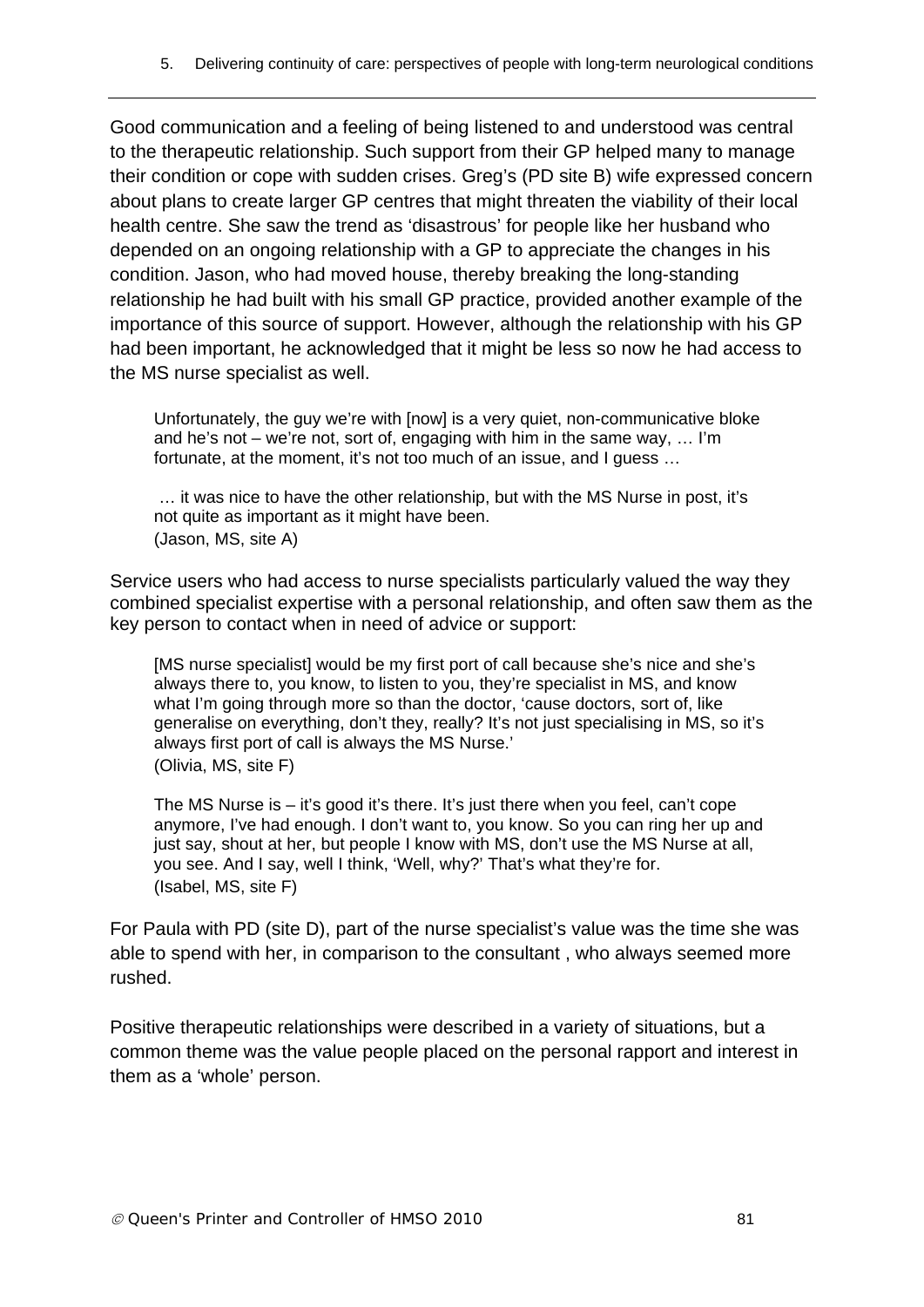She was not so much just her being my occupational therapist, but she became, sort of, a 'friend' to me if I needed somebody to talk to about, you know, normal stuff, like. I'm not talking about decision making things, but, you know, if I needed – if I wanted to ask her something, I could ask her. (Gordon, spinal injury, site C)

Jack, (site A), whose PD caused communication difficulties, was prepared to travel further to see a particular consultant because of their personal relationship and because he felt his consultant focused on him. Face-to-face communication was emphasised as important in developing a good relationship and in getting the best out of people.

For Robert (site E), recovering from viral encephalitis, relational continuity had been less important to him in the acute phase of his care when the only thing that had concerned him was that professionals were competent and confident. However, for his wife, relationships were always important because she needed reassurance of his progress, which was gained from people seeing him over time.

Relational continuity improved the confidence service users had in their care, but also their own self-confidence. Harry described how his visits to the MND Care Centre were important to his morale and sense of well-being.

But certainly you go to – when you go to the Motor Neurone Clinic at the hospital [the approach is] 'There are no clocks in here. We all sit and talk as long as we want to,' and you just see each set of people, as we've said, and we've gone through and we have a great laugh, you know, sometimes. (Harry, MND, site F)

Interviewees with MND and HD, who currently saw no hope of a 'cure' or effective treatment, stressed the importance of being given time and sympathetic understanding. In contrast to the experiences of Harry above, the wife of Max, who also had HD, described their earlier visits to a specialist clinic where no-one seemed to be prepared to spend time with them. Their relationship with the specialist HD unit at the nursing home had been entirely different. The manager of the unit had been able to establish a relationship with Max while he had lived at home and was coming in to the nursing home for periods of respite, before becoming a permanent resident. The unit offered a calm environment with staff who had time to spend with residents.

| Max (wife):  | Here, I've got faith, trust.                                                                                                             |
|--------------|------------------------------------------------------------------------------------------------------------------------------------------|
| Interviewer: | What makes this different for you and for Max?                                                                                           |
| Max (wife):  | Because they care. The care and the love and the attention.<br>That's all you can ask for. And the trust. That's all you can ask<br>for. |
|              |                                                                                                                                          |

(Wife of Max, HD, site F)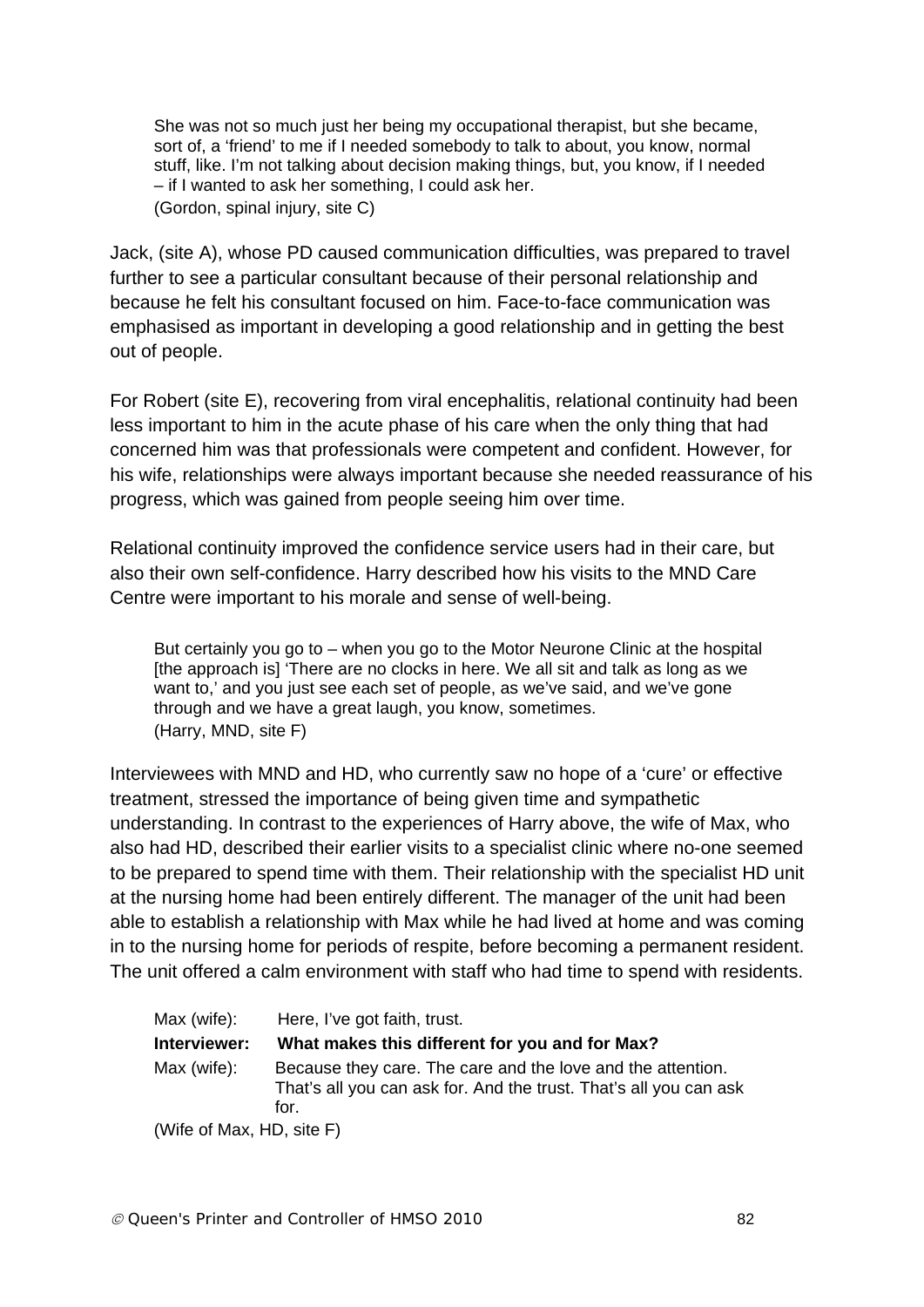Positive relationships and seeing someone on a regular basis meant that staff were more likely to be tuned into and responsive to changes in someone's condition, which was especially important for those with fluctuating conditions. The relationships Raymond had established with his therapists meant that they had a good understanding of the way his capabilities could change.

Well, it's very important because one, you don't have to start from the beginning. ... So – but they know your moods. They can tell if you're up to whatever they're wanting you to do. They know how to structure the plan of action to suit you. They basically know what makes you tick … I know that if I'm not up to it, or I just don't feel like doing it, I can honestly say, 'Look, [OT], sorry, I just can't do this' and not feel totally guilty about saying that. (Raymond, MS, site D)

Continuity of therapeutic relationships promoted a better appreciation of progress and support to attain goals. Martin (spinal injury, site E), described how he had been doing well – able to take a few steps – with the goal of walking his sister down the aisle. A week prior to the wedding, he had a fall. The physiotherapist referred him immediately for an x-ray and then gave him extra sessions so that he would still be able to accompany his sister, which he achieved. He felt that without this relationship the physiotherapist would not have worked so hard for him, because she would not have understood the importance of the event, and he would not have achieved his goal.

In other contexts, sensitive adjustments to people's needs were seen as a benefit of continuity of personal relationships. Sam regularly attended classes at a local day centre.

With yeah, with coming here, the people, you get to know the people so you can, sort of, see if someone's struggling or if I was struggling, so yeah. 'Do you want to have a break and we'll have a talk?' Or something like that. 'Do you need this today?'

(Sam, spinal injury, site F)

The system of having a key-worker, commonly found in resource centres in several case study areas, enhanced experienced continuity overall, but the opportunity it gave to establish a relationship, or 'friendship', was at the heart of the perceived improved outcomes for service users.

Discontinuities in relational continuity were often keenly felt. Julia (MS, site A) regretted the loss of carers who had been with her for 17 years, until her care was transferred from the local authority provider to a private agency. Social workers frequently moved on. Emma felt that social services support had deteriorated in recent years. She no longer had a designated social worker and had to re-refer each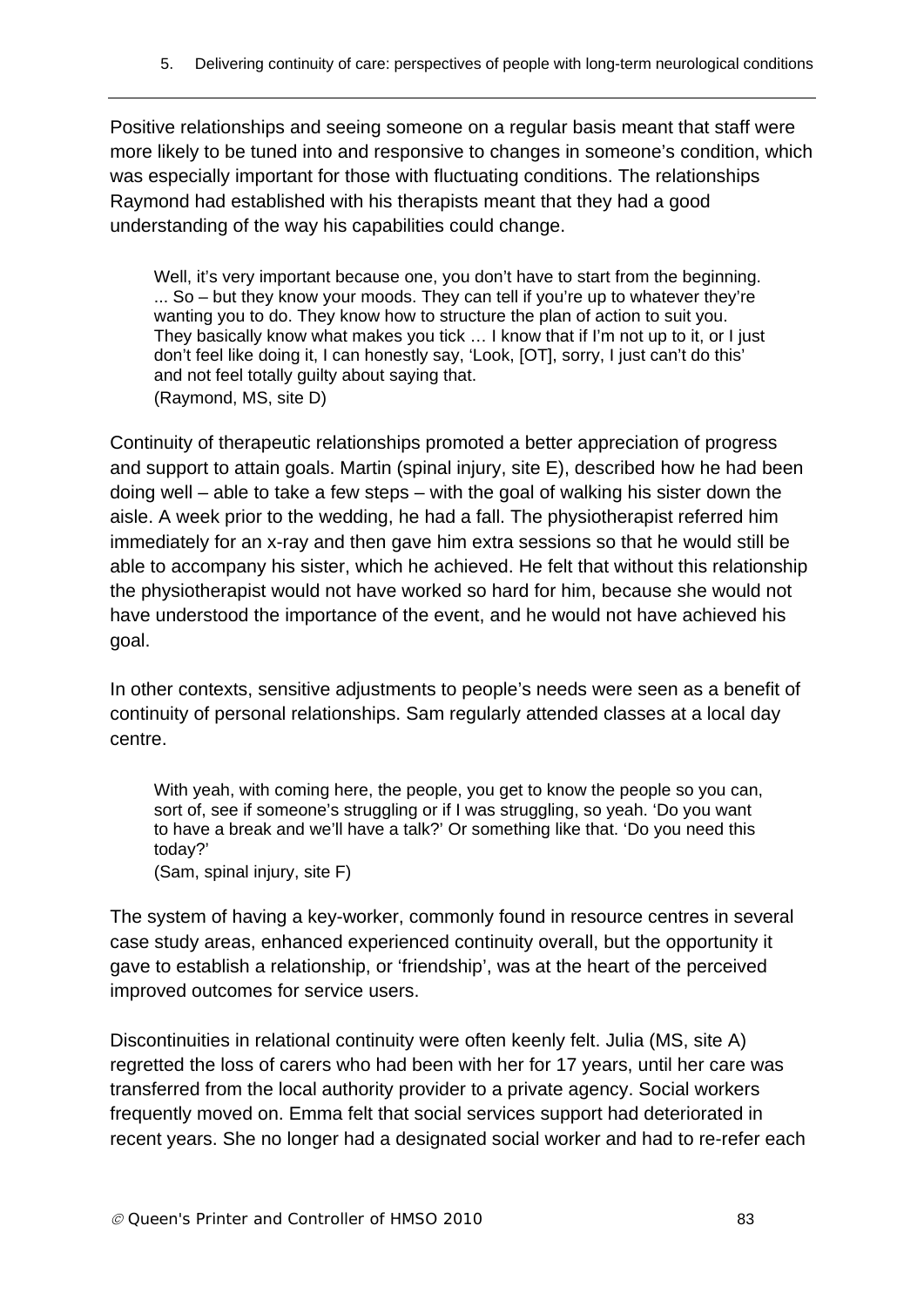time she needed support. The discontinuity made it difficult to plan for her future needs and wants.

The support from Social Services now is nowhere near as good as it was, I don't think. You haven't got any continuity. So before I knew I'd got the same social worker. I'd got the same OT, so you built up a, sort of, relationship and they knew me and I knew them. Now it's a case of having to re-refer every time almost. You know, self-refer, and start off with a new person. (Emma, MS, site E)

Several people talked of being a 'number' and the consequent feelings of not being valued. Matthew coping with a brain injury (site A) lived in warden controlled housing and was trying to move to a ground-floor flat. There was no named person at the housing association to liaise with and he found negotiations with a faceless organization difficult.

The impact of the loss of relational continuity could be distressing and have consequences for psychological and physical well-being. Joseph in site B, who had suffered a traumatic brain injury, described how losing his counsellor had adversely affected him. He felt the replacement counsellor did not understand the subtleties of his moods and the flash points for his anger, exacerbating some of his problems.

Potential instability in relationships could cause anxiety. Alan used an agency to provide his care at home. He currently had the same carer, but he was concerned that, by the very nature of agency style working with its high staff turnover, he would have to get to know new people regularly. This caused him a lot of anxiety, which in turn affected his condition.

And that, with my condition, and I'm sorry if I sound as I'm whinging. But it creates a lot of anxiety and a lot of difficulties until you do get that comfortable feeling with someone. And the anxieties make your symptoms much worse and have a bigger impact. (Alan, MS, site E)

As this suggests, a sustained relationship was particularly valued in the context of paid carers. Interviewees were often resigned to seeing a large number of different carers, but they appreciated continuity when possible, providing them with greater trust and confidence:

I'm now set up with one carer who comes in Monday, Tuesday, Thursday and Friday, who I've got to know well. She's a super Polish girl. We get on well and she knows me and she knows what I can do and can't do, and she is just great, and the half hour she whips through it, and we're just great. (Thomas, spinal injury, site B)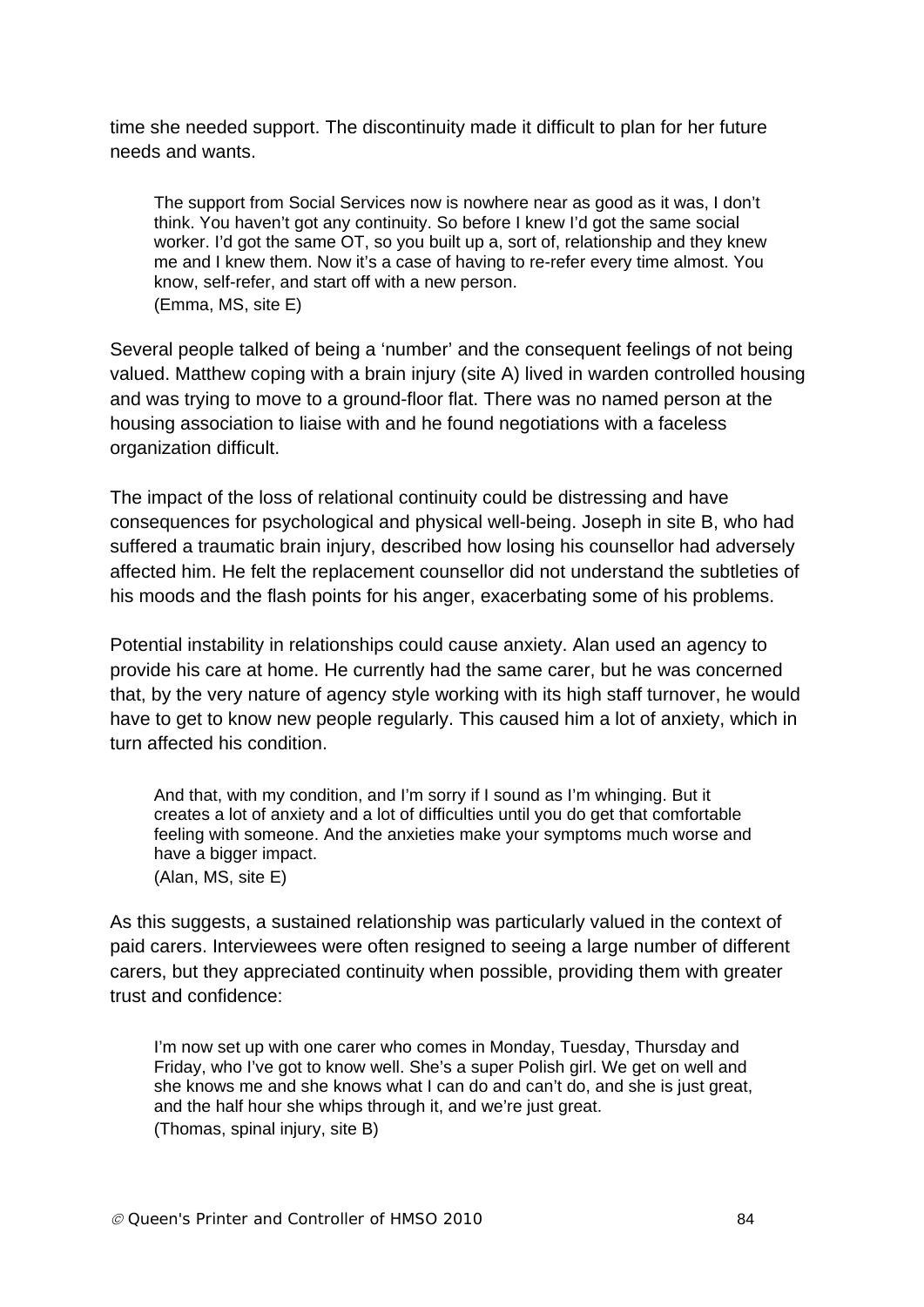Relational continuity was critical where carers lived-in. Julia, a woman with advanced MS, described the difficulties of finding the right person.

Well if you've got someone living in your house, then they need to be as comfortable with you as a couple, as a member of your family is with you. (Julia, MS, site A)

As this analysis has shown, relational continuity involved not just being able to see the same person, but the personal rapport and trust that was established. Having someone who listened, knowing there was someone on their side, who understood their condition, was a common theme throughout peoples' narratives, which made a difference to their feeling of being supported in the present, and to being able to plan for the future. A key-worker role, frequently adopted by nurse specialists but also by other practitioners, fulfilled the need for the positive personal relationship people described as crucial to their care. Further, as we have seen, while relational continuity was found in a variety of settings, it underpinned and facilitated many other types of continuity.

## **5.3 Management continuity**

#### **5.3.1 Flexible continuity**

Flexible continuity is a feature of service provision or professional involvement that allows adjustment to the needs of the individual over time. As we argued above, LTNCs pose particular challenges because of sometimes episodic and often fluctuating needs. The needs of people with LTNCs can vary and change over time, often in unpredictable ways, and it is important that services can respond quickly and be adaptable to changing circumstances. Our interviews showed that relationships with individuals might influence how responsive they were, but elements of service systems, for example around appointments, reviews and location could also facilitate or create barriers to flexible continuity.

There were several examples of GPs and district nurses, in particular, being on call if needed. There was an awareness among people we interviewed that demands on district nursing services were great, but also confidence that they would respond if truly needed. One person also found that, where their general practice systems had seemed not very responsive, district nurses had managed to make things move more quickly. Nurse specialists were also highly valued for their flexibility and for the way they facilitated responsiveness in the system.

Yeah, because she's [MS nurse specialist] – honestly, she's sound. She always says, you know, 'It doesn't matter, you don't have to get in touch with me when I'm here on a Tuesday. … You can phone me up anytime, Harvey, anytime.' When I had the accident in town I phoned her up the same day. And that was on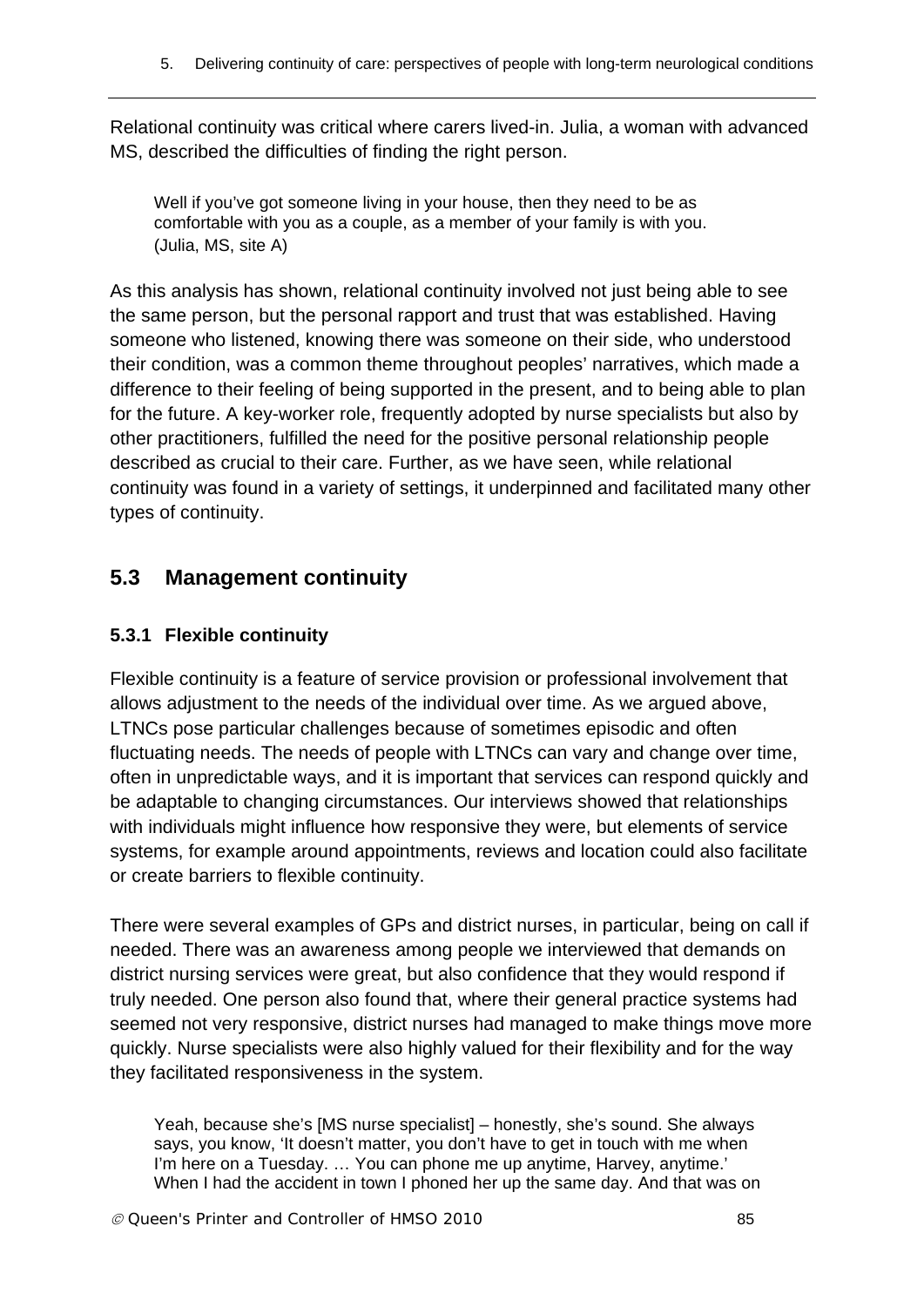a – I think it wasn't on a Tuesday, it was in the week, Thursday or Friday, I can't remember … Oh, no, she's there at the end of the phone. (Harvey, MS, site F)

This responsiveness and flexibility were important factors in making nurse specialists a reliable point of contact. However, although they were generally flexible in the times they were available, they varied in the extent of their community-based work. Agatha (MS, site C) appreciated telephone and email access to nurse specialists, making it possible to make appointments when needed, but all her appointments were hospital-based. In contrast, being able to see her nurse specialist at her choosing, either at hospital or home, was important for Charlotte with MS in site E, particularly when incontinence problems became an issue. Even where nurse specialists focused their time in the community, interviewees in some areas reported that lack of capacity, nurse specialists covering large geographical areas, and being too busy, could be major barriers to the flexibility and responsiveness of the service and its ability to work effectively.

In contrast, appointments with neurologists or consultants were often seen as not as flexible. The opportunity to discuss problems and concerns was important, but clinic review processes were often fixed.

It's quite often difficult to do these things at short notice, you know. Very often you can pick up the phone, and you'll get an appointment, but it's not for three months or something like that. Whereas what I feel that I would want in those circumstances is to phone up and have a chat, you know in about a fortnight's time at the most if something was worrying me specifically. (Thomas, spinal injury, site B)

Rebecca described how she had difficulty in getting in to her neurologist's clinic during a suspected relapse of her MS, even though he had told her to ring his secretary if needed.

… Because for the whole seven months, I'd been feeling I was relapsing, getting through it, and relapsing and relapsing and relapsing, and there was – the doctor was doing a very good job for me. ... The – my GP was doing a good job for me, sorting me out. … But it was – the neurologist could have sorted it out maybe a lot quicker.

(Rebecca, MS, site A)

In another area (site D), new systems were in place to provide access to a special relapse clinic. Margaret (MS, site D) emphasised how such a speedy and flexible response was critical to her during a relapse. However, she would have appreciated greater flexibility in where her intravenous (IV) steroids were administered. Currently, there was a trade off between taking oral drugs at home, which might not be so effective, and waiting to go into hospital as a day case for IV administration. For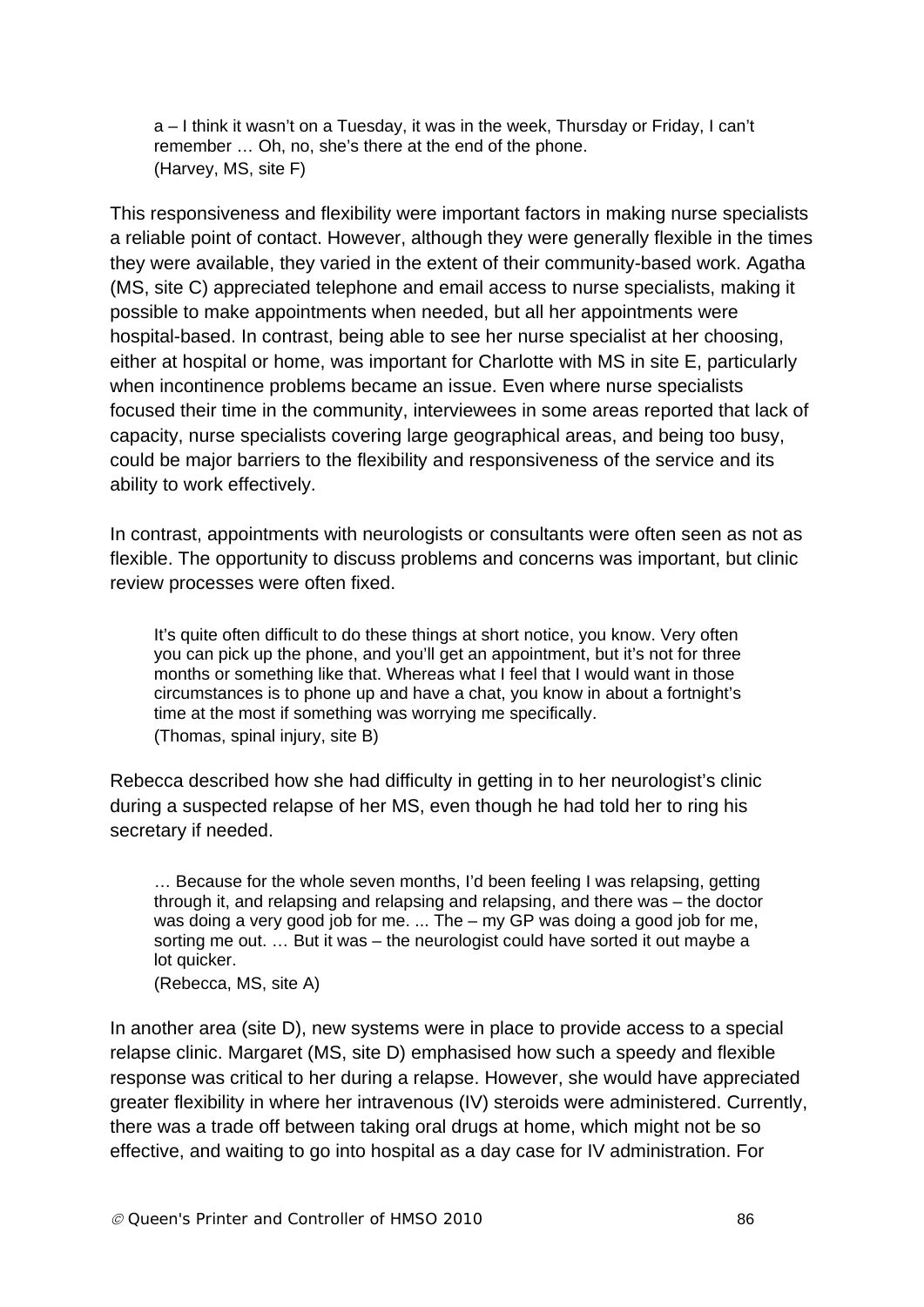Paula with PD in the same area, an emergency clinic for PD also provided flexibility in access to her neurologist between the scheduled six-monthly appointments.

The means to by-pass or over-ride customary systems provided people with greater flexibility. GP surgeries also varied in their responsiveness. Some people described difficulties in securing appointments, others succeeded in an ad hoc way, while yet others made use of more formal systems. Harry with MND in site F described how he was on his surgery's 'alert' list for vulnerable patients, which guaranteed him speedy access to an appointment.

Flexibility towards the needs of their clients was seen as a particular strength of the CINRTs found in our case study sites. People in site C stressed how they appreciated the way the team fitted in with their requirements. The team was based at a local community hospital, but the location of sessions could vary, not just because of the therapies being undertaken, but also for the convenience of service users. Similarly, support from the Motor Neurone Disease Association (MNDA) Care Adviser and MND Care Centre available to those in site F, was both flexible and responsive which was particularly important in the context of a terminal illness. Not only were people easily able to change the timings of their reviews at the care centre if there were any concerns, but also:

You can ring anybody at any time and the motor neurone's number is 24 hours anyway, to ring them, and it's up to ten p.m. every night. You can always get contact with somebody. And we've got [MNDA care adviser's] mobile and home number, and the works number, so you can literally ring her at any time, doesn't matter when, if you need to speak, feel a bit down. Because let's face it, with motor neurone, you're dying, you know you're dying. (Harry, MND, site F)

Knowing that there was responsive support when needed enabled people to cope with the present, but also helped allay their fears for the future.

Experiences in the flexibility of response among social workers varied widely, but people appreciated social workers who let them make decisions in their own time and also change their mind. Criticisms of inflexible services were frequently aimed at home care and support. Examples mainly related to the lack of flexibility in the timing of home calls, but also in the sorts of tasks that carers would help with. One interviewee described how she had accepted her care package as a condition of being allowed home from hospital, but now found her life overly regulated and constrained by the set times her carers called. She had, therefore, cancelled weekend calls to maintain some 'normality' in her life.

I'm like a cabbage when I have to have the carers coming into me. But then, at the weekends, we just, sort of, manage without them. And it's like coming back to life.

*(site A)*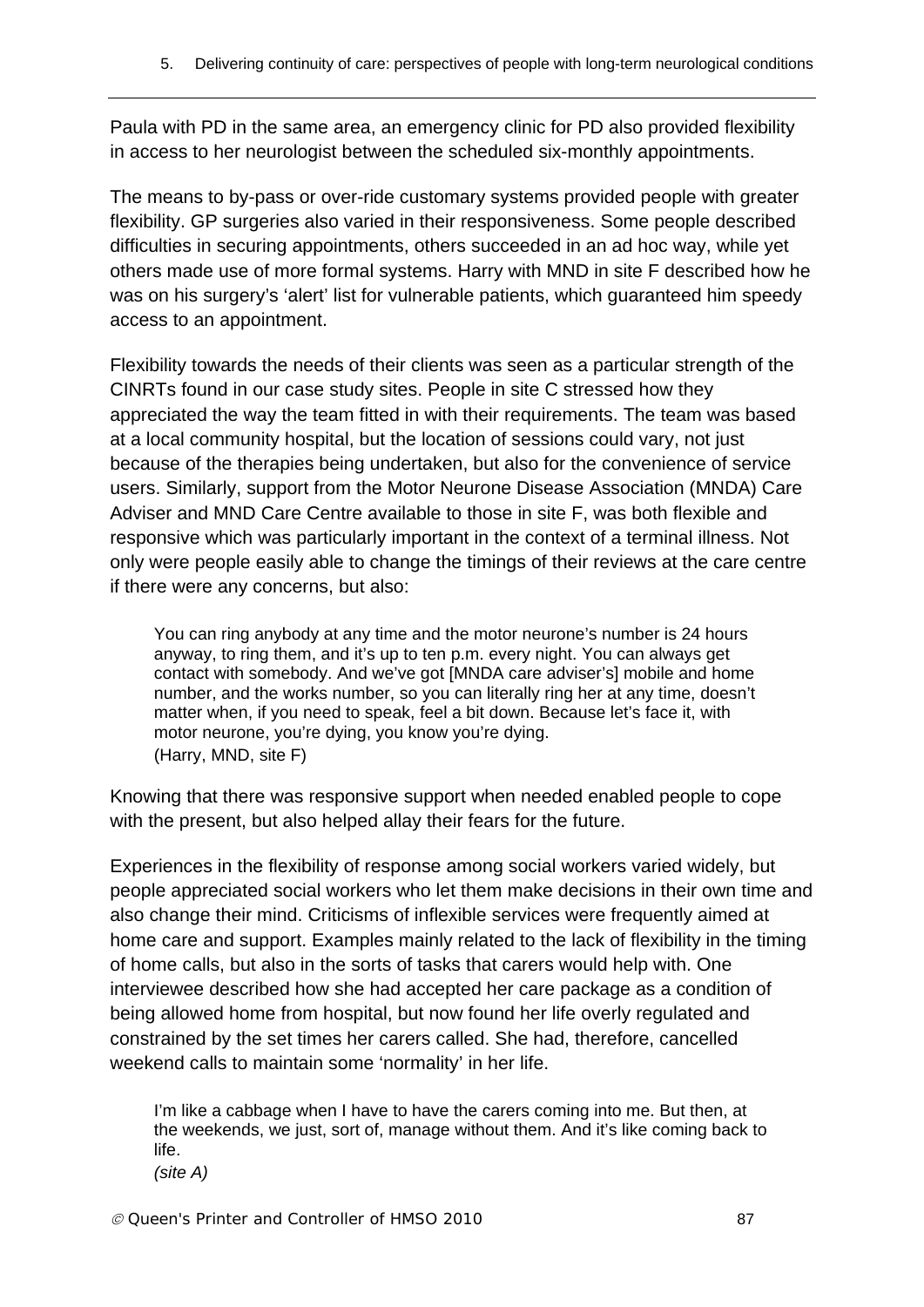She and her husband worried that cancelling her care would make re-instating support, if she later deteriorated, problematic. Direct payments might have provided more flexibility, but they felt they had 'enough to deal with'.

Rules about aids and adaptations provided by statutory services at times seemed arbitrary and inflexible. Sometimes this centred on the type of equipment or adaptation offered:

It's stupid because they say that it's difficult getting funds for a mattress, but if you ordered a complete bed, you could have it straightaway. ... It would have meant for me to be sleeping in what really looks like a hospital bed. (Lee, MND site D)

But for two people in site D, who had refused to have hoists installed, interpretation of health and safety legislation had led to a refusal to provide home care. People found themselves caught between the rigidity of different services. For example, trying to co-ordinate timings of carers, transport and hospital appointments had been a regular challenge for Thomas in site B.

The need for flexibility extended beyond immediate health or social care services and was equally important in other areas of people's lives. For Lisa with cerebral palsy in site D, the flexibility and responsiveness of the support staff in her sheltered accommodation helped her maintain her independence as much as possible. After spinal surgery following an injury, Sam had been unable to continue with his previous employment and was taking courses to develop new skills at the local day centre. He appreciated the flexible learning environment:

If you take longer to do something, you need to take longer to do something. There's no pressure on having to finish an assignment by such and such. You explain, 'I'm having trouble with this, I will do it, I just need a little bit longer.' And, sort of, 'Okay, well we can't put you in for the exam this term, but we'll extend it next term.'

(Sam, spinal injury, site F)

Service provided or community transport, for example, transport for hospital appointments or the booking system for 'Ring and Ride' services, were sometimes unable to provide adequate flexibility. Joshua's wife described the local service:

They can't do block bookings. They can only book it on the same day, you ring and ring and ring all morning, to find out that it's full by the time you've got through. (Wife of Joshua, PD, site F)

Inflexible attitudes and a lack of understanding among employers was a common theme for those of working age, especially for interviewees with epilepsy. Some had chosen to give up work after becoming disillusioned with attitudes within the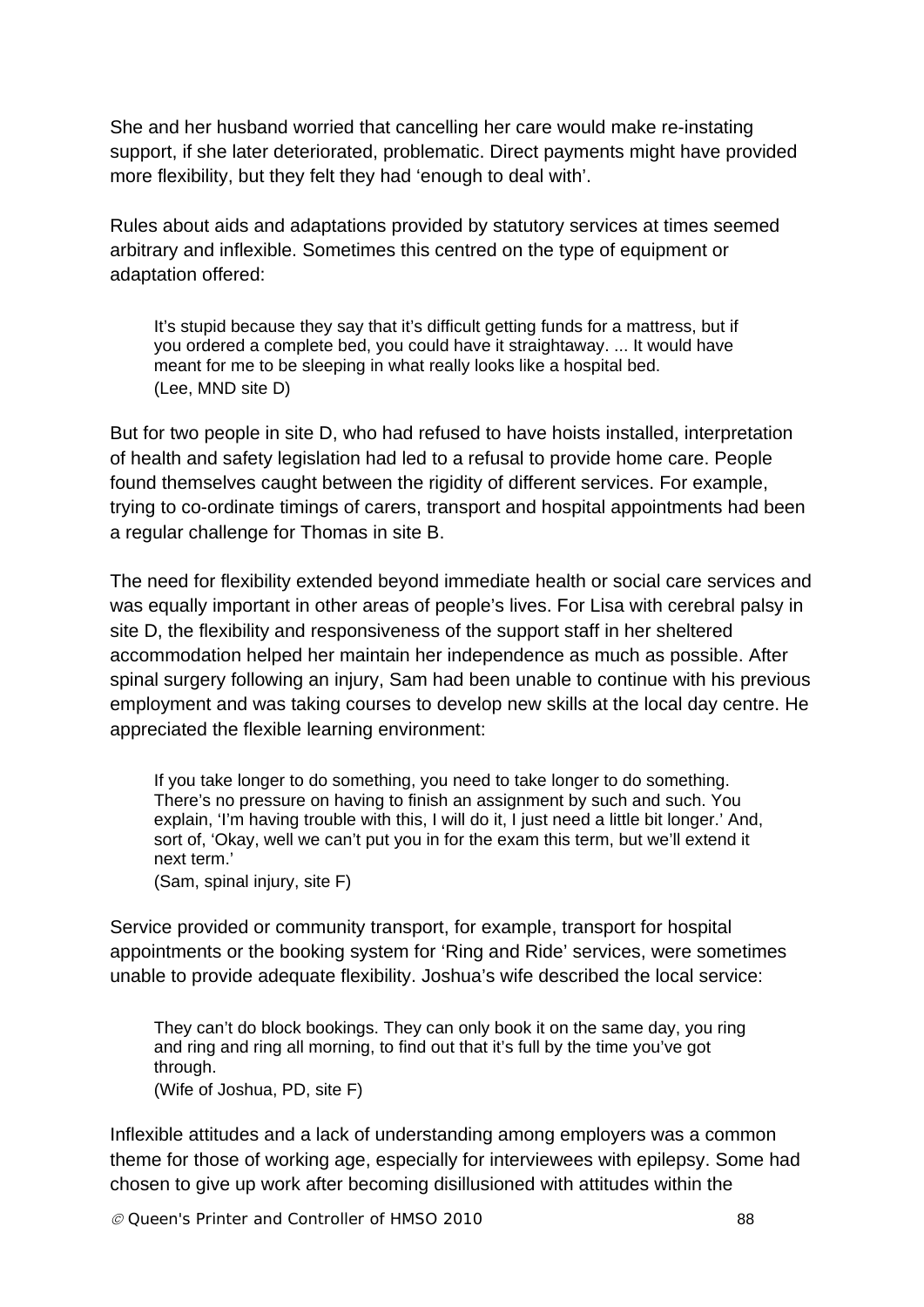workplace or lack of support from Job Centres. For others, their confidence to continue had been severely shaken. Olivia was in dispute with her employer's refusal to accommodate her need for part-time working since the onset of her MS. This was still unresolved and had affected her confidence to return to work:

I had these two guys from Head Office in London coming up, making a judgment on my work performance, who never even knew me, never even seen how I've worked and just turning round and at the end of it all, sort of, like the report came back, sort of, like two weeks later, and they were dragged in the office to read it, and it just said, the bottom line was, 'Recommended termination.' … And it was just – it was like being hit in the face with a bag of bricks.'

Despite legal advice, there was an ongoing dispute:

We said, 'Well, look, all right, the neurologist said I can't do full time, 'cause I can't be stood up for long periods, but there's nothing ruling out part-time.' 'Oh, no, no, no, we can't do part-time.' (Olivia, MS, site F)

To sum up, flexibility and responsiveness within service systems, but also underpinning the attitudes of individual professionals, were highly valued by service users. Nurse specialists and CINRTs were models of care that service users highlighted as particularly good at providing flexibility. Examples were found also among other individual professionals where there was a personal willingness to adopt flexible working practices, which helped to promote continuity of care. Relationships between service users and professionals thus were often central to improving flexibility and responsiveness. Difficulties were often attributed to organisational problems such as inflexible appointment systems, time-regulated and task- oriented carers and an ignorance about the needs of people with LTNCs. A lack of understanding was especially common outside immediate health or social care concerns, such as in employment issues. Where flexibility, and the responsiveness that often accompanied it, were found they helped support people's independence, maintain 'normality' in their current lives and reassured them that future needs could be met.

#### **5.3.2 Cross-boundary and team continuity**

Cross-boundary and team continuity involve effective communication and coordination across and within service and sector boundaries, and between professionals, service users and their families or carers<sup>46</sup>. It thus involves both crossboundary continuity and issues of communication between professionals and with the service users and their informal care networks. Through our case studies, we found that this type of continuity was most effectively achieved where a named professional, team or service acted as a focal point for a person's care, guiding them through the system and helping to resolve discontinuities where these arose.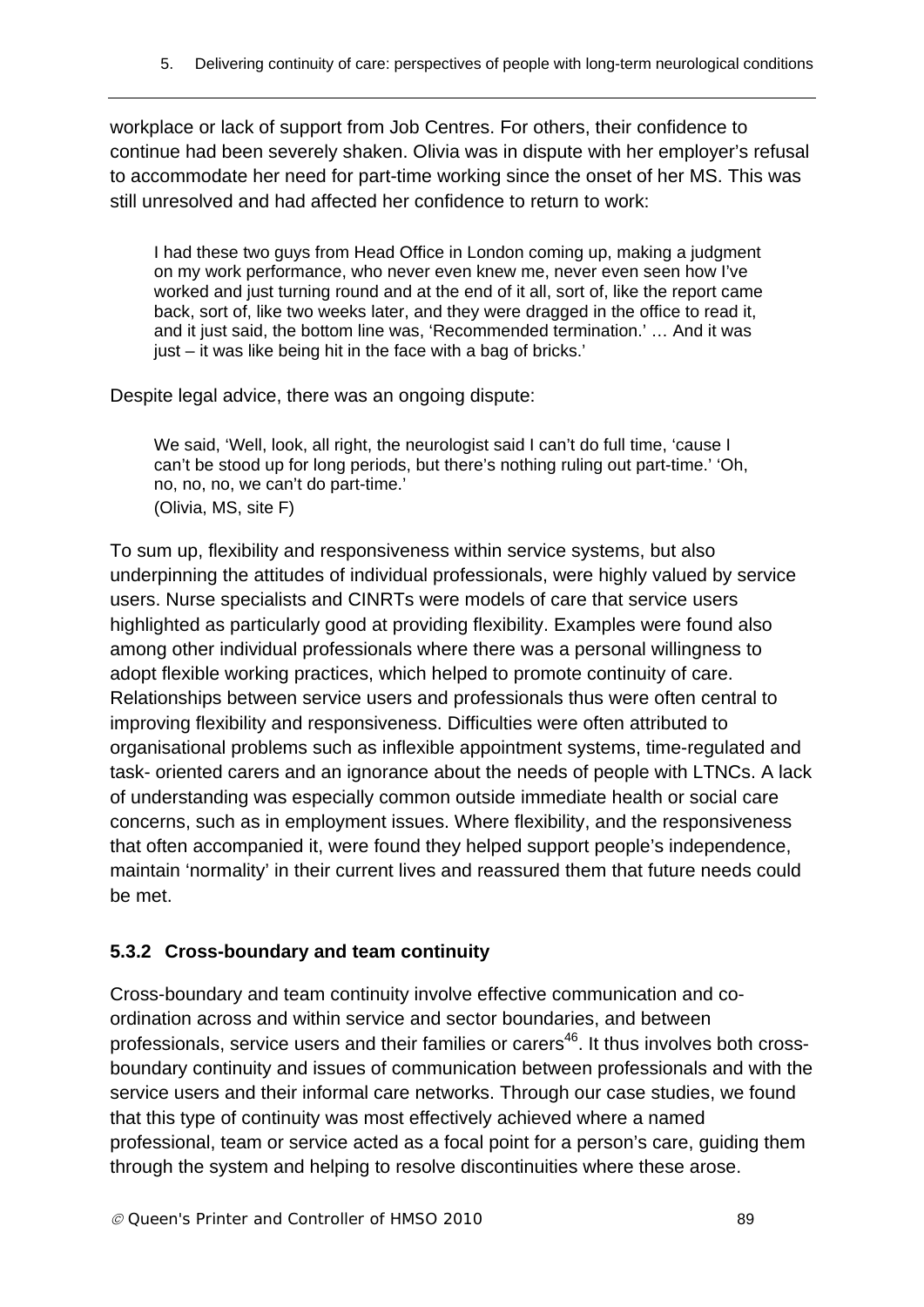The importance of cross-boundary and team continuity, and the factors that promote it, are most evident where those factors are absent. In the in-patient environment, poor communication between ever-changing staff groups and between professionals and service users and/or carers caused confusion and distress. The people we interviewed gave examples of information not being passed between professionals in relation to infections, medication, and the specific support needs of patients. In the main, such experiences arose when people with LTNCs spent time on generic, rather than dedicated neurological wards.

People with LTNCs talked more positively about their experiences of cross-boundary and team continuity as hospital out-patients. They gave accounts of timely and smooth transfer though the system and effective communication both within neurology departments and between these and other hospital services. In part, people attributed this to the systems and services in place (for example, a relapse clinic for MS patients), but it was also linked to key care co-ordination roles such as nurse specialists and condition specific teams:

… I know that I need steroids [when I have a relapse], so they'll arrange it [the MS nurses], you know, quite quickly, arrange to get me in to see the doctor 'cause they've got a Relapse Clinic now… (Margaret, MS, site D)

Conversely, a lack of co-ordination in the community was most evident when a number of different professionals were involved, but no single person or team had responsibility for overall organisation of the individual's care. In the example below, none of the professionals working with Rose appeared to have an overview of her case, leaving her husband to 'worry' about her alone:

After Rose's chest infection we were actually in this room, and the GP was here, and the OT was here and I think one of the district nurses or somebody else was here and we were talking about the transition onto the hoist, because Rose was just getting to the stage where she couldn't really use the turner anymore and I said, 'Who is in charge of this case? Who's overlooking this, who's got the folder to see how Rose is getting on?' … And there's no real answer to that question. There doesn't seem to be anybody who sits around worrying about Rose [laughs], apart from me.

(Husband of Rose, MND, site B)

It was not until the local hospice became involved and a key-worker was allocated, that both Rose and her husband felt reassured. The hospice key-worker visited once a month and would come more often if required. Rose's husband commented that there was 'nothing like that through the NHS', adding that, although their GP was 'wonderful' in emergencies, she did not provide active care co-ordination.

Discontinuities arose frequently at the point of discharge from hospital to home. Interviewees told us how poor communication between acute and community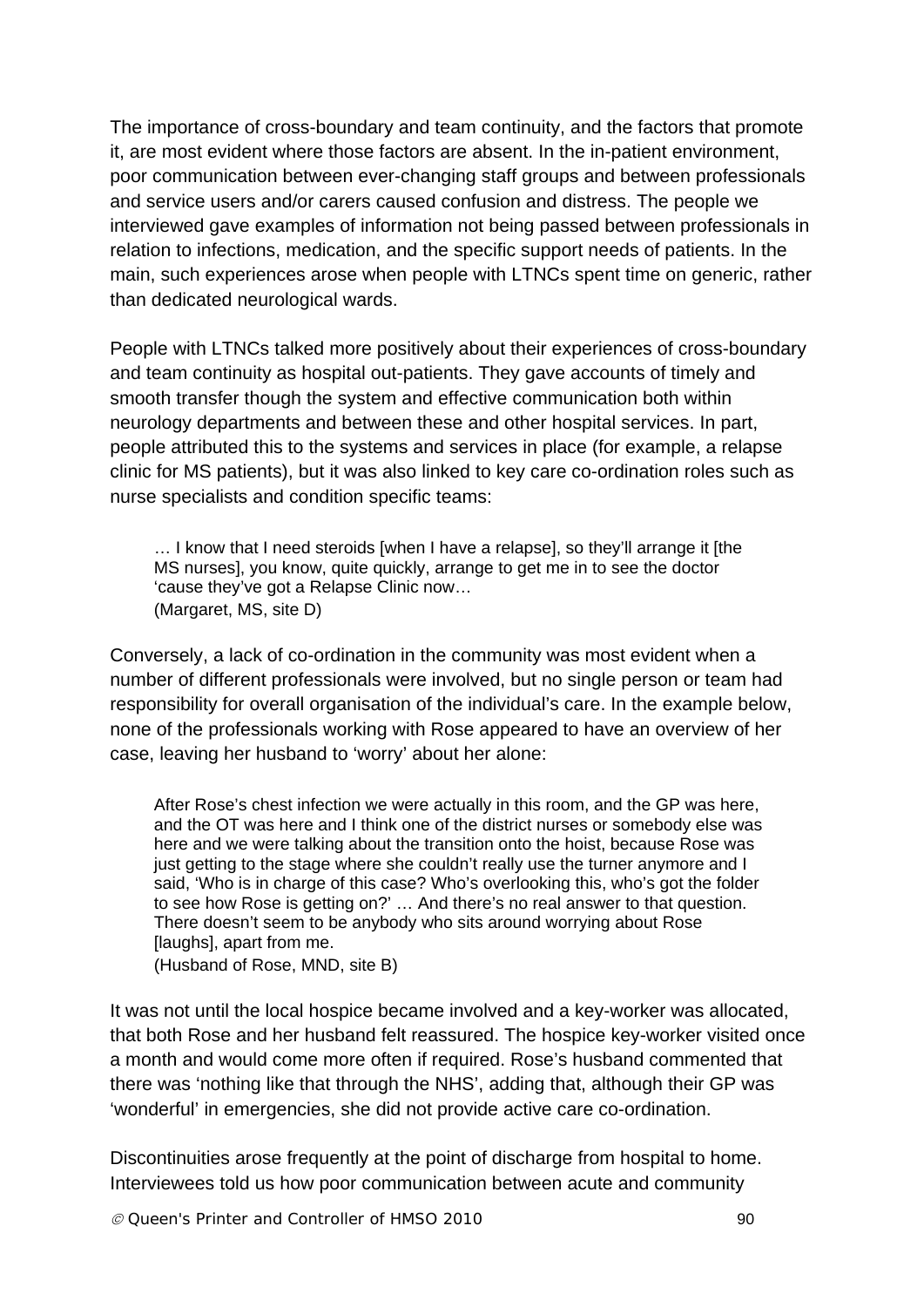services caused delays and anxiety. For example, Freda had been admitted to hospital over 30 times for complications associated with her MS and epilepsy, and almost every time she and her husband felt let down by the system. Her husband said of the times she had returned from hospital:

So she should have had a physio follow-up. She should have had the social worker. She should have actually had a visit from the district nurse. She should have had updated medication, and her original medication sent home. And there's a couple of other things that should have been done. And on only one occasion in that period of time that she'd been going backwards and forwards, did that ever take place, and that was 'cause I had an argument with one of the ward staff about it, and I got explained what the procedures were on her discharge. But that never, ever happened. It was always, she came back into my care, and that was it. And I was left with it.

(Husband of Freda, MS and Epilepsy, site A)

Sam, from site F, spoke of feeling 'abandoned' after returning home with spinal injury. After three months, a CINRT intervened and his experience changed. This team assessed not only his physical and mobility needs but also his wider needs for financial advice and retraining, putting him in touch with relevant agencies in other sectors. This was highly valued, with Sam seeing the input as 'the biggest part of me recovery really'.

Such teams are critical to ensuring management continuity both within the health service and across sectors. However, as Sam's example illustrates, it is essential that there is smooth and timely transition to these teams from the outset and that service users are informed about the support available. This was the case in site C, where people we interviewed reported high satisfaction with their transfer from hospital to the CINRT. Malcolm, for example, commented:

I felt initially, greatly comforted by the consultant, the team, bringing me then to the next stage, quite quickly. … There was a direct link from there to there, and quickly. … So I think after a couple of weeks, I got a letter from the [CINRT]. (Malcolm, MS, site C)

Where CINRTs did not exist, experiences of cross-boundary continuity were dependent on there being other teams or individuals responsible for care coordination. In site A, for example, there was no CINRT for people with MND. However, the intermediate care team had a strong re-ablement focus and staff actively liaised with social care and voluntary sector colleagues to ensure that, when the period of intermediate care ended, there was a robust package of long-term care in place to go forward. For people with LTNCs it is essential that such support has this long-term focus, and is not solely about the point of transition from hospital to home. Thomas provides a good example of what happens when this long-term focus is not in place. He spoke highly of the support he received initially from his hospital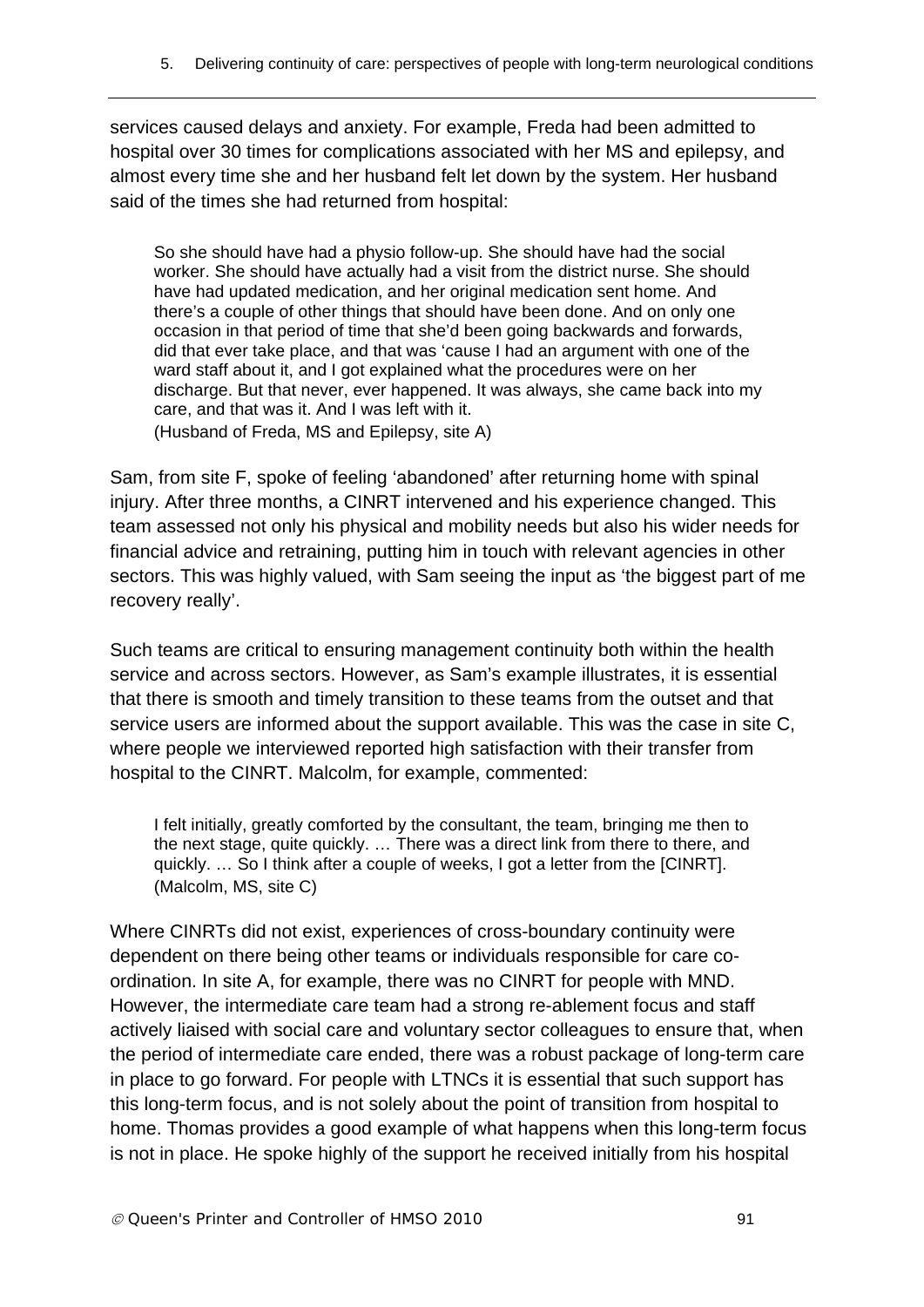social worker and physical disability nurse specialist, who together co-ordinated his return home after a spinal injury:

… their job was to prepare you in – closely, you know, for coming out, and trying to work out – and they'd all been here to the house. I mean, [physical disability nurse specialist] led a great party of people here to the house to have a look at, you know, what I'd got and what I would need, and things like this. So that was brilliant.

(Thomas, spinal injury, site B)

However, once he was home, the co-ordination of his care ended:

| Thomas:      | Once the hospital seemed to have sorted that out and it seems<br>to, that's it, it's handed on, you know, and he's [social worker]<br>then busy with all the new people coming out of the hospital as<br>opposed to the continuity of the people he's seen out. |
|--------------|-----------------------------------------------------------------------------------------------------------------------------------------------------------------------------------------------------------------------------------------------------------------|
| Interviewer: | And there hasn't been a social worker or anyone in the<br>community that you've had the ongoing contact with?                                                                                                                                                   |
| Thomas:      | No, no, no.                                                                                                                                                                                                                                                     |
|              | (Thomas, spinal injury, site B)                                                                                                                                                                                                                                 |

The people we interviewed stressed repeatedly the importance of having a named individual or team co-ordinating support across boundaries. Nurse specialists were the professionals most often identified as successfully undertaking this role, although in some areas social workers, voluntary sector workers or CINRTs also co-ordinated care. Accolades for nurse specialist support came up frequently in our interviews:

Oh, the service we've had is exceptional … [consultant] almost starts the appointment with the latest letter he's had from [nurse specialist], so it is working well. It's a, you know, it's a triangulation and the GP knows what's going on and [consultant] knows what's going on and [nurse specialist] is effectively facilitating all of that.'

(Husband of Paula, PD, site D)

The proactive approach of nurse specialists meant that discontinuities could be picked up and resolved before becoming insurmountable. Lee and his wife, for example, recounted several instances where their MND nurse had brought together otherwise disparate professionals and intervened when communication broke down. In the extract here, a physiotherapist had failed to get back to Lee after doing an initial home visit:

| Wife: | [nurse specialist] got in touch with her, she [the physiotherapist]<br>admitted that she forgot to get back in touch with us, so he [Lee]<br>didn't get any more for, like, six weeks, but now she's coming<br>again on Friday. |
|-------|---------------------------------------------------------------------------------------------------------------------------------------------------------------------------------------------------------------------------------|
| Lee:  | Because we thought oh, well, we've heard all this before.                                                                                                                                                                       |
| Wife: | We were sort of thinking, well, we're going back to square one.                                                                                                                                                                 |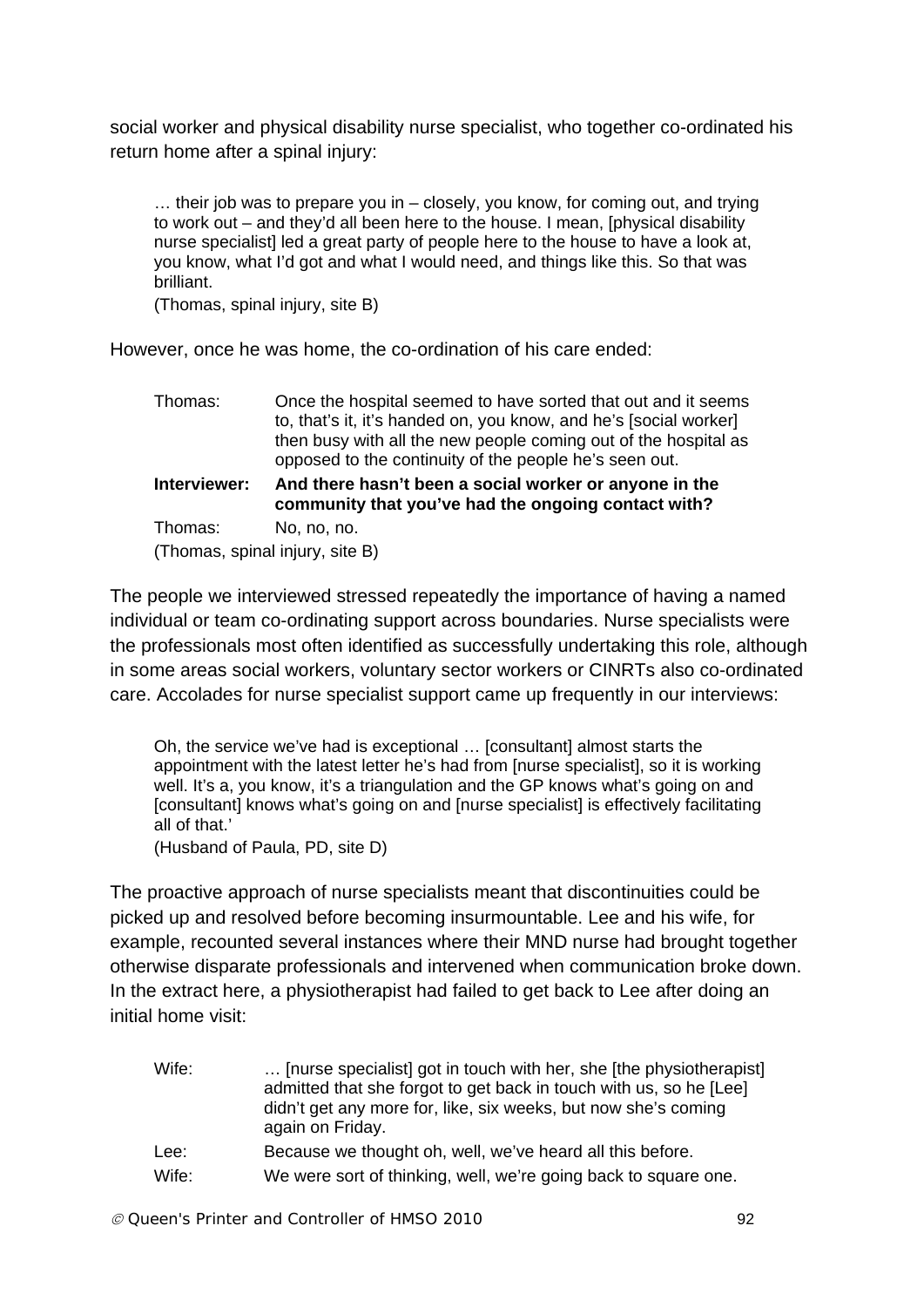5. Delivering continuity of care: perspectives of people with long-term neurological conditions

#### **Interviewer: Hmmm. Here we go again.**

| Wife: | Here we go again, they're not bothered, [but] anyway, [nurse]<br>specialist] got in touch, didn't she? |
|-------|--------------------------------------------------------------------------------------------------------|
| Lee:  | But she is coming out again.                                                                           |
| Wife: | And she says 'She's sorry, she forgot you.' She's coming this<br>Friday.                               |
|       | (Lee and his wife, MND, site D)                                                                        |

Similarly, CINRTs often stepped in to pick up the threads across service boundaries, liaising with local authorities, care agencies, and even banks and solicitors where necessary. Value was placed not only on signposting to appropriate services, but also on teams actively advocating on behalf of people with LTNCs:

They really helped me, the [CINRT] which form part of the PCT were behind me all the way and helped me contact the right people at the local authority, actually got them round here and they came and sort of, backed my case up, sort of thing.

(Agatha, MS, site C)

Day opportunities and resource centres could also act as focal points for coordinated care. These centres often spanned service boundaries, pulling together health, social care, local authority and voluntary sector services. As well as providing opportunities for people with LTNCs to take part in activities and access services across the system, they could provide a bridge from in-patient to community living and often hosted cross-sector meetings to co-ordinate ongoing support.

Examples where cross-boundary and team continuity worked effectively across the system and on an ongoing basis, tended to involve a combination of the above elements. Jeremy, for example, was very happy with the organisation of his discharge from an independent sector brain injury unit to a package of co-ordinated support in the community. The social worker assigned to him when he was in an inpatient remained with him when he returned home and is still his social worker today. She organised for him to attend a resource centre specialising in brain injury whilst he was still an in-patient and he continued to attend this until he found paid employment. She also referred him to a CINRT who directly provided occupational therapy and neuropsychology, and liaised with his local college and employer. The resource centre hosted regular cross-sector review meetings with representatives from the CINRT, his social worker and training providers. When asked if the services he had received felt joined up he replied:

Yeah, well, I mean, it all happened, like, [wife] used to come to me reviews here and I think it's a good service that were provided for me … especially when I needed it …

(Jeremy, brain injury, site D)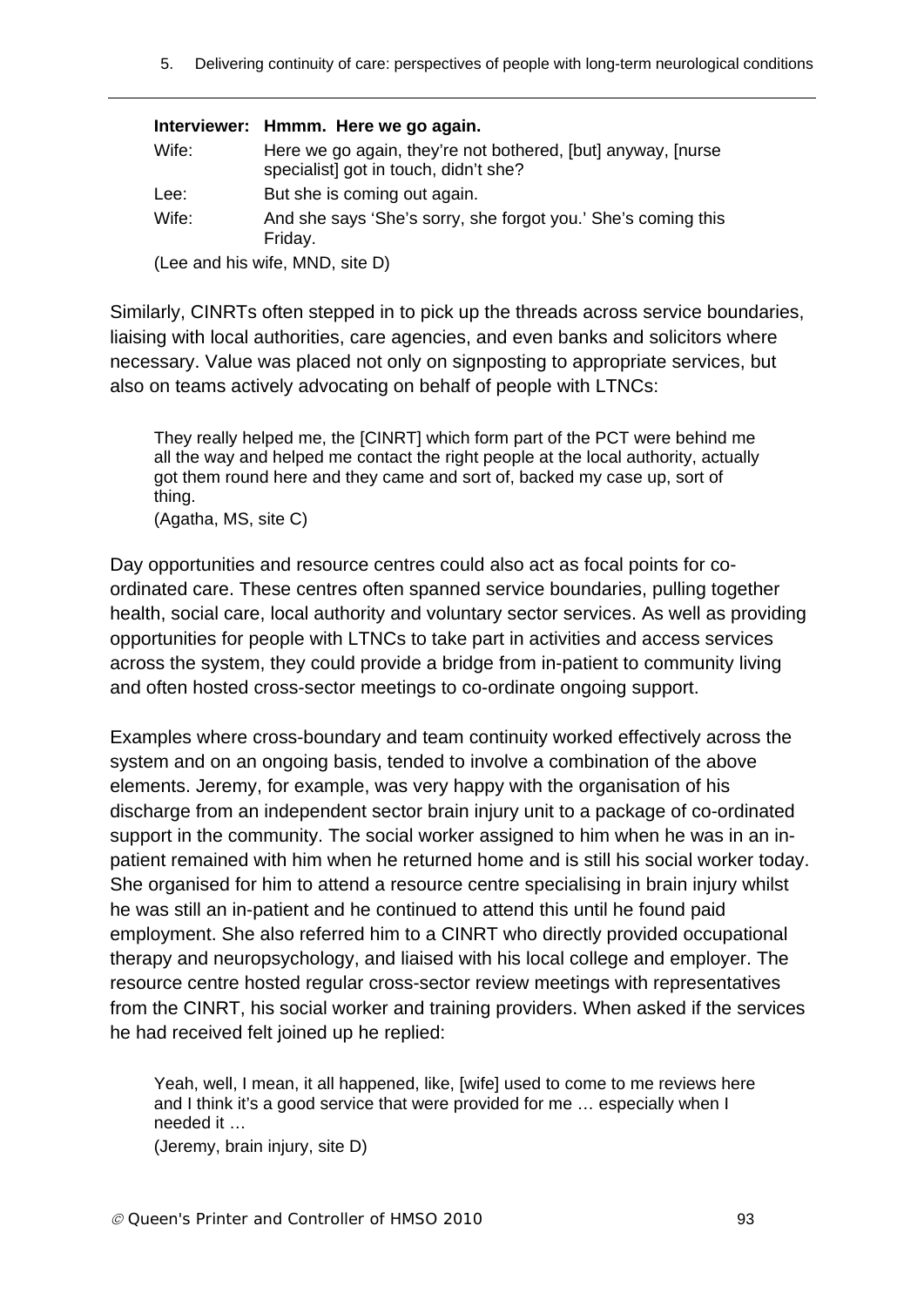To sum up, our case studies suggest that cross-boundary and team continuity is improved when a named professional, team or service acts as a focal point for a person's care, guiding them through the system and helping to resolve discontinuities as these arise. Other approaches to improving this form of continuity, such as the use of a Single Assessment Process or patient/user held records, did not feature centrally in the accounts of the people we interviewed. In the few instances where respondents did have user-held records, these were often not completed for long stretches of time, or were only used by professionals from one part of the service system (most frequently home care). Where large numbers of professionals were involved in a person's care and no designated worker or team had responsibility for care co-ordination, it often fell to the person's family or carer to keep track of their care and intervene when problems arose. This puts considerable pressure on informal carers and led to a number of couples we interviewed feeling unsupported and let down.

## **5.4 Information continuity**

Information continuity as originally defined in the Freeman et al. $^{26}$  model referred to excellent information transfer that *followed* the service user. Subsequently, research underlined the need for excellent information transfer *between* services or professionals and the service user<sup>46</sup>. As might be expected, this latter form of information dominated the accounts of people with LTNCs and we concentrate on that aspect in this section of the chapter. Issues about information following service users were more often talked about in relation to care co-ordination and have consequently been included in the section on cross-boundary and team continuity (see above).

People we interviewed talked about the importance of receiving high quality, timely information about their condition and the support that was available to them. Clear and open communication at the point of diagnosis was valued, as was knowledge about how to obtain extra support and information should it be needed in the future. It was also important to know how conditions might progress over time so that people with LTNCs and those close to them knew what to expect. In addition, participants valued having an ongoing point of contact for information so that, as their condition changed, they could ask further questions and allay new fears:

… it becomes less frightening once you know. … That's what they don't – the professionals don't always realise and you like a line of contact. You need to see somebody on a regular basis so that you have – you feel there's somebody out there who knows. ... Because most illnesses are frightening … (Pippa, PD, site A)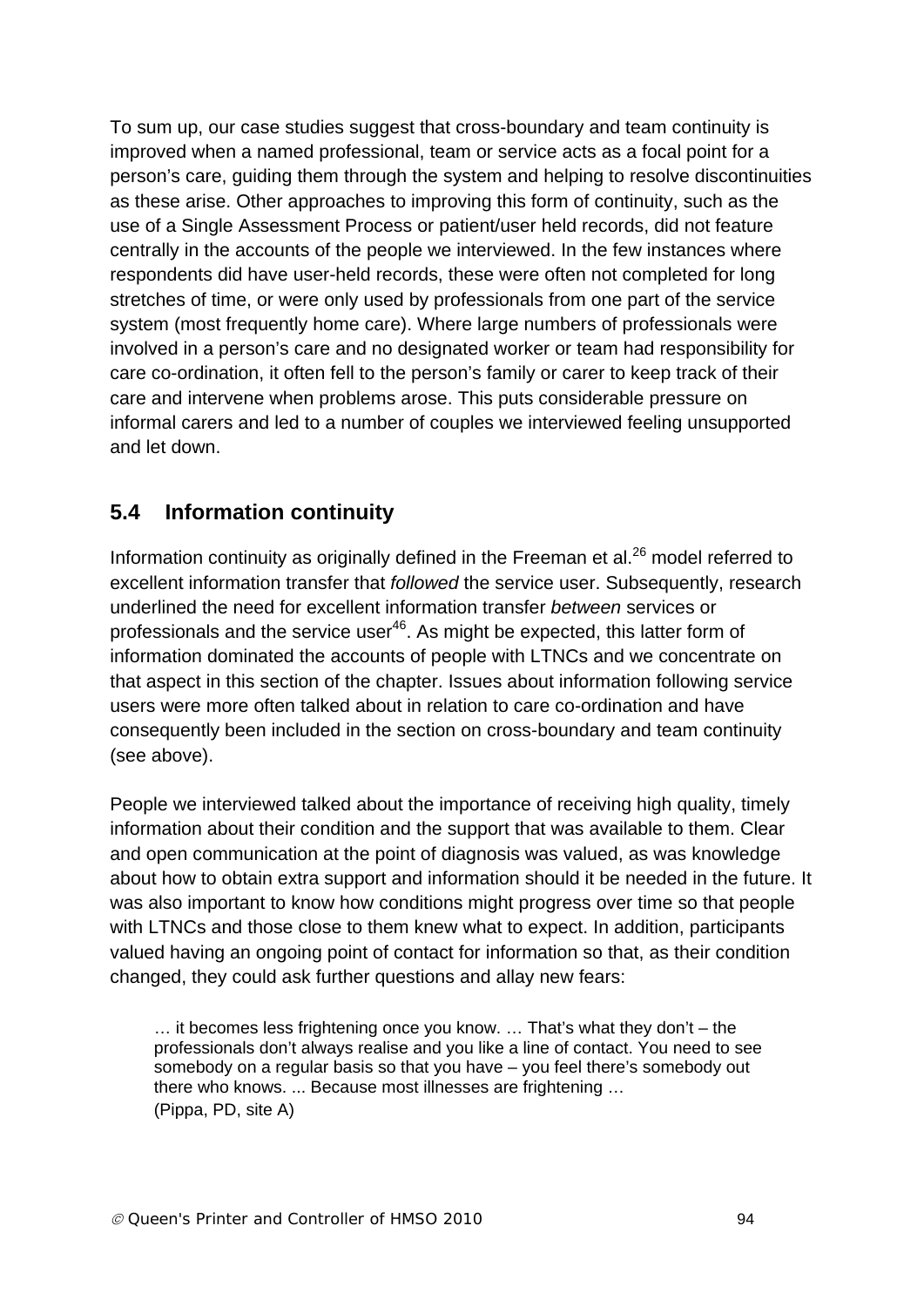Pippa had experienced blurred vision and at first did not know that this was a common symptom of PD. When she did find out she felt reassured, even though there was nothing that could be done to treat her.

The majority of people we interviewed had very little knowledge of neurological conditions before they became ill, and in many cases the unknown made their diagnosis more frightening. Raymond, for example, had never heard of multiple sclerosis. When an unfamiliar GP gave him this diagnosis and mentioned wheelchairs, he said he felt like his world had been 'turned upside down':

'Yes, you've got MS.' Well she might as well have said Marks & Spencer's because I just had no idea what MS was. And she says, 'But it doesn't mean a wheelchair straightaway, so don't worry.' … Well soon as she mentioned wheelchair, I'm thinking all sorts, am I going to die? (Raymond, MS, site D)

The information given with and immediately after diagnosis is particularly important. In Raymond's case, he left the surgery uninformed, but his usual GP visited his house the same night and answered his questions. In many cases, however, people were given no further information. When asked whether she felt the information she had been given at diagnosis was adequate, Constance replied:

No, no. My diagnosis was given to me, 'Well I suppose you know what's the matter with you? Yes, it's Parkinson's. Well, you know, go off and live.' I said, 'Well, you know, what do I do? Do I exercise? Do I need any special diet?' 'Oh, no, just go off and live your life, I'll see you in six months.' There was no, 'Do you need any information? Can I – would you like to be put in touch with the Parkinson's Disease Society?' Nothing, absolutely nothing … I was disgusted at the way it was broken to me… (Constance, PD, site A)

In contrast, those who had received more information, or who had been asked how much information they would like and then communicated with accordingly, were much more satisfied:

… he said, 'Are you the sort of person that likes to know the possibilities?' and I said, 'Yeah'. And he spent about three quarters of an hour telling me about MS … and it, sort of, explained everything really, everything, sort of, slotted into place and so I was really grateful to him for that. (Caroline, MS, site D)

Often, being told that a national voluntary sector agency exists is enough to enable people to tap into a network of information and support. For example, Mary, was given a booklet at the hospital that mentioned 'something called the Parkinson's Disease Society'. She contacted the organisation and learned about support groups in her area for people with PD, as well as nurse specialists whom she could contact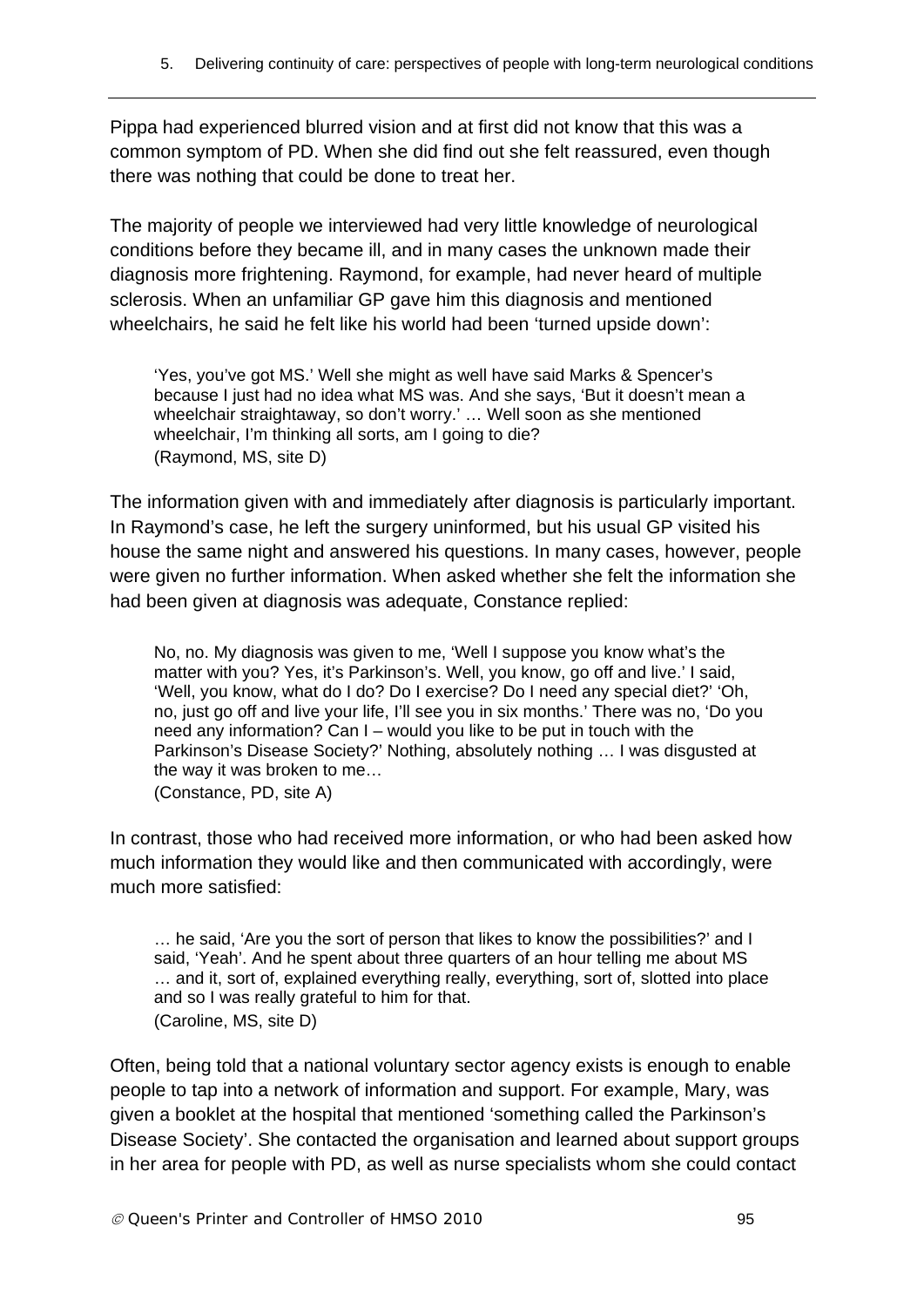for extra support. She also heard about the Expert Patient Programme though the society. Her discovery of this information, however, relied upon her taking the initial steps to contact the society:

I feel if I had not taken the trouble to get myself involved with the Parkinson's Society, I think I would have just sat here and not known about all these things, 'cause I don't think anybody else would have bothered (Mary, PD, site E)

Similarly, when Tina, from the same site, was first diagnosed she was not informed about the local PD Society group, either by her consultant or by her GP:

… the Consultant didn't tell me and nor did my GP which I think they ought to have done. (Tina, PD, site E)

Several interviewees expressed disappointment that professionals did not take more responsibility for ensuring that they were fully informed. In some cases, it was felt that the level of information received depended on asking the right questions, which put those not already in the know at a disadvantage. The husband of an interviewee with encephalitis and MS, for example, commented that you are unlikely to have prior knowledge of the sorts of supports available for people with LTNCs in advance:

You've nothing that prepares you. You don't do anything like this at school. And it seems really poor that the people dealing with you, whether it's your doctor, or your hospital … cannot tell you how to go on from there. And can't even say, 'These are the lines of avenue you might pursue. And some will close off and some won't, but it's up to you.' There's absolutely nothing. (Husband of Sarah, encephalitis and MS, site D)

The only medical professional who had offered any information that Sarah and her husband deemed useful was the MS nurse, but they did not gain access to her services until a formal diagnosis of MS was received, some years after Sarah first became ill. In the absence of information from the NHS or social services, this couple had found the Encephalitis Society particularly valuable.

Voluntary sector organisations specialising in particular LTNCs were repeatedly cited as the most important sources of information and support for people with LTNCs. It varied as to whether interviewees made most use of information from national newsletters and websites, or local groups and information days, but almost all spoke highly of the voluntary sector as a source of information.

Interviewees told us that having information about one's condition and its treatment gave a sense of empowerment: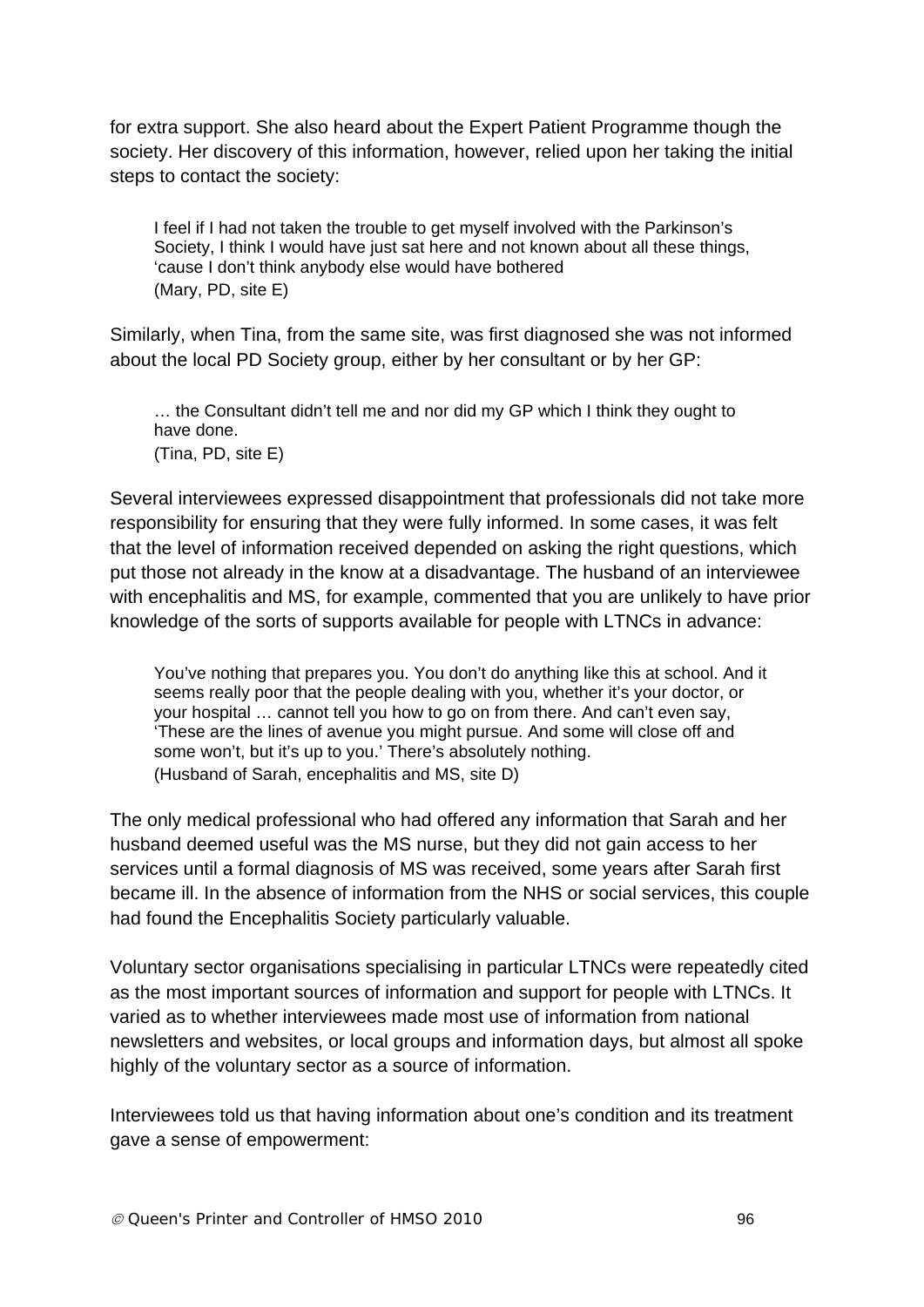I had a computer at the time, and eventually I got onto the Parkinson's Helpline, and when I got – came off there, I felt like a king, but there was nothing in [site F] at all.

(Joshua, PD, site F)

Some of the people we interviewed had attended self-management or education groups that were expressly designed to enable people to take control of their own care by improving access to information. Again, it was common for these groups to be set up and facilitated by voluntary sector agencies specialising in particular LTNCs, often with the combined objective of providing a social outlet and access to information. People with LTNCs and their carers obtained valuable information through the social elements of these groups as well as through their more formal sessions. For example, agencies might arrange for the local nurse specialist or speech and language therapist (SaLT) to talk to a group, but the informal networking opportunities afforded by bringing people with the same LTNC together were also very valuable:

It is useful to get together with people of the same kind, as it were, that is useful … I think the medical profession, whatever illness you have, ought to be aware of that, that that's as good as seeing the doctor, yes, to see other people and talk about your problems.

(Pippa, PD, site A)

The importance of discovering that other people are going through similar experiences should not be underestimated; valuable learning and information can be pooled and passed on:

I find that, if you're speaking to somebody who's in a wheelchair, … and you ask them how, you know, 'Well how did you get your injury?' basically, and then they say to you, 'Well, I got me injury 20 years ago.' You suddenly think, 'Well, hang on, that's 20 more years' knowledge than I've got already, so what do you know that I could use for me?' … And then you pass that on to whoever you can pass it on

(Martin, spinal injury, site E)

Peer support groups do not necessarily need to meet face-to-face in order to be useful. Simon, for example, was a member of an internet based MS forum that he found helpful:

Somebody will post up on the forum that they're having problems with this and problems with that. So someone else who's had that kind of problem, will reply with, 'This is what I did to get round it, maybe you could try doing that?'… Yeah, it can be very helpful. (Simon, MS, site B)

People we interviewed also told us about self-care and education groups run by statutory organisations and health professionals. Programmes that were most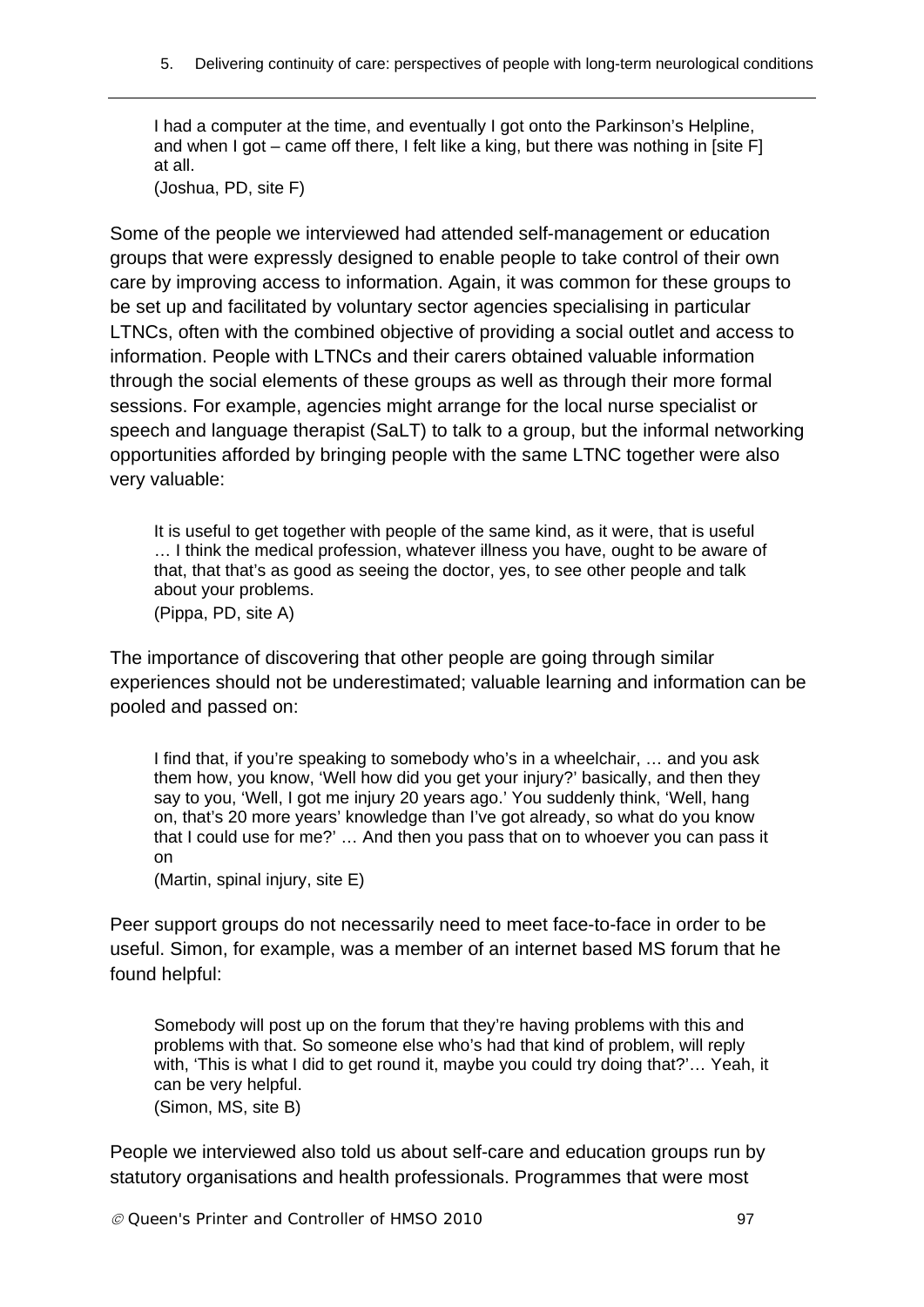consistently valued were those that focused on specific LTNCs, and where participants were at a similar stage in the progression of their condition. Olivia had attended sessions for people newly diagnosed with MS, which she found particularly helpful:

… you used to go once a week for five weeks, and they had all sorts of information there. They had, sort of, like the neurologist there explaining everything to you one week, and then they had a guy from the Social Security explaining about, you know, all the benefits you can get. And then they had a woman there from, you know, for yoga, who, sort of, like her husband's got MS and she's developed a yoga routine, you know, to help, and all this lot. (Olivia, MS, site F)

In site A, the PD nurse specialist and team ran several education groups for people at different stages of PD that were repeatedly cited as valuable sources of information, both about the condition itself and about the support available to people with PD. Different health and social care professionals spoke at these sessions, and this was often where people with PD first heard about local services. In this way, the education group linked participants with the wider service system, promoting management as well as information continuity.

Other models that supported such linkages through the provision of information and signposting were nurse specialists, voluntary sector information workers, and CINRTs.

Often teams or professionals with a special interest in neurological conditions were felt to provide better information about benefits and employment than agencies designed for this purpose:

The Job Centre weren't very forthcoming with any advice at all. And again, noone even mentioned – I didn't even know what Disability Living Allowance was until [manager CINRT] had explained, you know, and put a claim in for this, you know.

(Sam, spinal injury, site F)

Here again, the voluntary sector was seen as a valuable source of information about financial issues and benefits, and this was especially so where there was face-toface contact with a designated information or support worker. Newsletters were welcomed, but there was preference for information to be transferred personally. Thus, in site F, the MS nurse specialist, the MS Society's welfare adviser, and the PD Society's community support worker were all trusted sources of information because of the relationships they established.

Across all sites, however, there were instances where people with LTNCs did not feel that they had been given sufficient information. Where the system worked best, nurse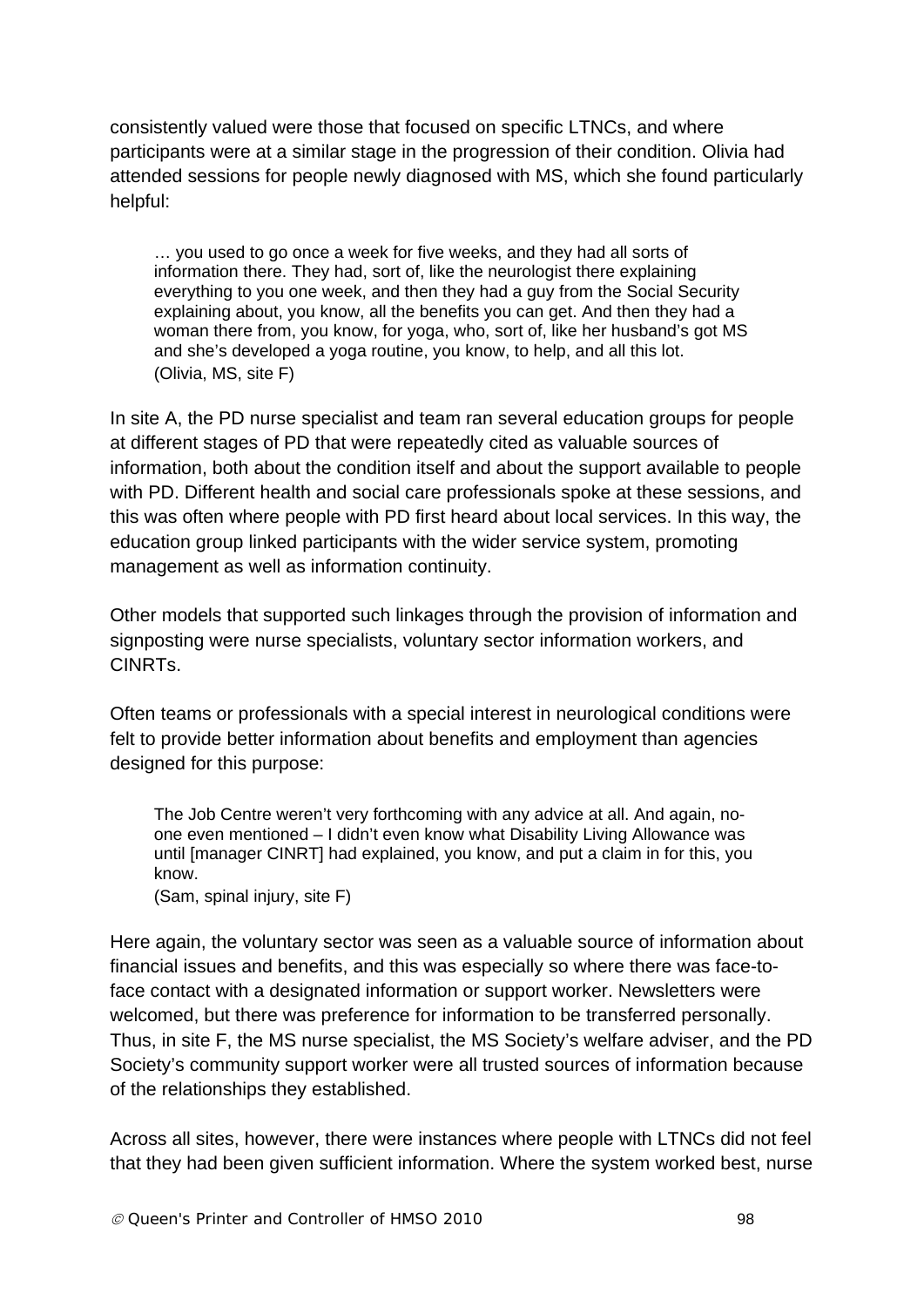specialists and CIRNTs acted as integral points of contact for specialist knowledge within a network of support including voluntary sector groups, information workers, hospital and primary care services. Even where such services existed, however, not everyone with an LTNC had access to them. Paula and her husband (site D), for instance were unaware of the support available to them until a questionnaire from the PD Society asked if Paula's husband was registered as a carer. He visited his GP to look into this, and the GP put him in touch with the PDNS and PD Society Information Worker, who in turn told him and his wife about a range of services and support to which they were entitled. Before this neither he nor his wife had benefitted from these services.

In summary, our case studies suggest that people with LTNCs and their families and carers value receiving high quality, timely information both about their condition and about the full range of support available to them. Voluntary sector organisations specialising in particular LTNCs are a vital source of this kind of information, which they provide in a variety of media including newsletters, websites, local groups, workshops and information days. Statutory sector services and professionals also provide valuable information, particularly when they have neurological expertise and the time to answer questions in full. Condition specific education and peer support groups run by the statutory or voluntary sector are valued formats for information sharing. In addition to their formal teaching elements, both facilitate the spread of information through word of mouth, ensuring that the expertise of people with LTNCs and their carers accumulated through firsthand experience is not lost.

A key pre-requisite to people with LTNCs benefitting from any of these sources of information, however, is that they are aware of and have access to them in the first place. Information provision and signposting need to begin at the point of diagnosis and continue, as people's openness to, and need for information change over time. Ongoing access to a key professional or specialist service able to answer questions and allay concerns as and when they arise is one way of ensuring this.

## **5.5 Continuity of social context and of personal agency**

## **5.5.1 Continuity of social context**

Continuity of social context refers to people being able to maintain preferred social and personal relationships and activities in order to enhance their quality of life and well-being. As we suggested in the introduction, this type of continuity might be seen as an outcome to which other types of continuity could contribute.

For the people with LTNCs that we interviewed, sustaining social and personal relationships could be problematic. They also reported difficulties with maintaining everyday activities, such as employment and daily household activities, as well as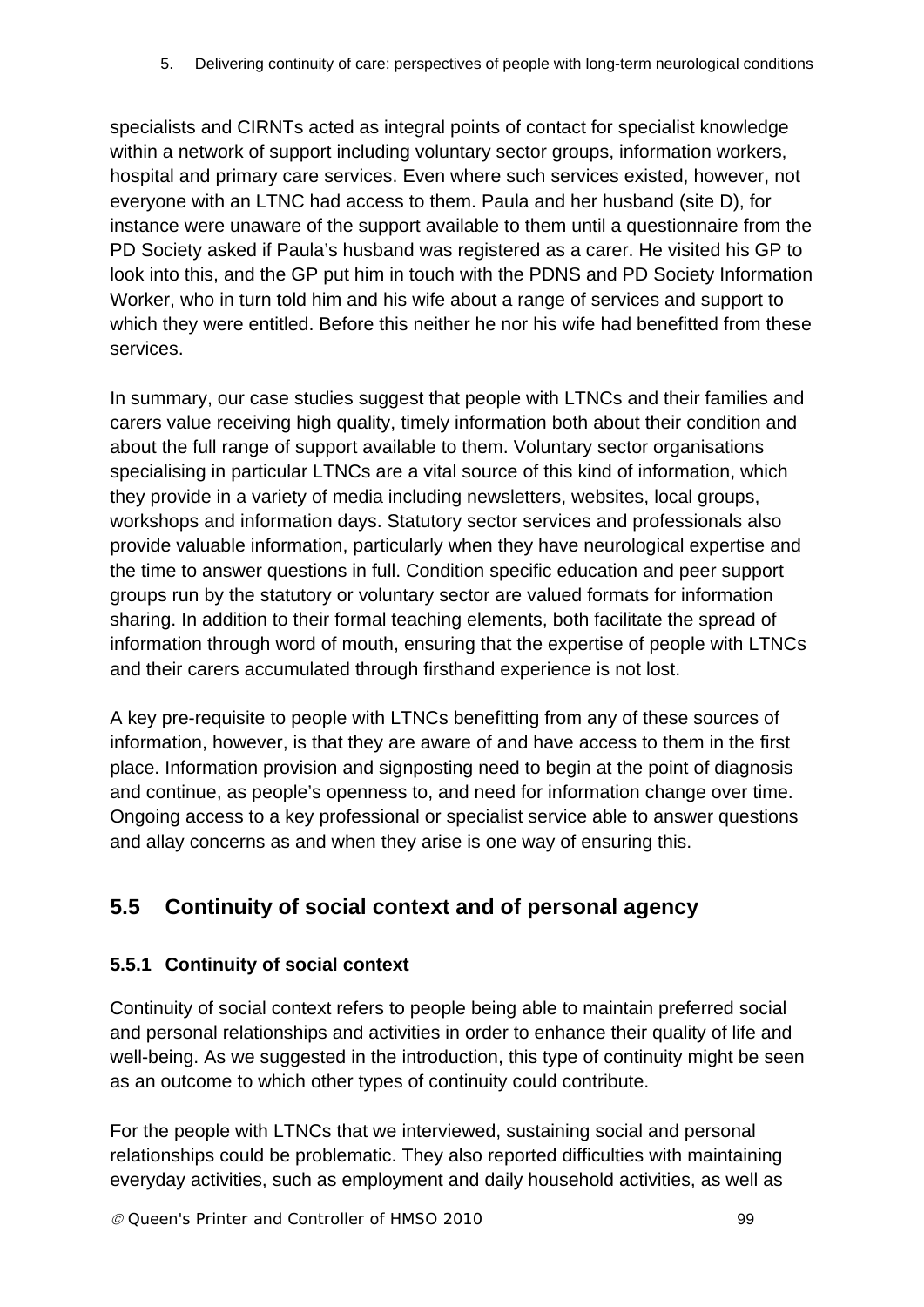being able to continue with hobbies and other leisure activities. When people were unable to maintain social relationships and activities, they reported loss of confidence, which in many cases was reported to have had a detrimental impact not only on their quality of life, but also on their condition. Where able to maintain these activities and relationships or develop new ones, people felt that they were able to look into the future with a more positive attitude.

Through narratives of their experiences of services and environment, people with LTNCs identified factors that helped and factors that hindered continuity of social context. The main factors were physical accessibility, attitudes of other people, financial concerns, the way some services were provided and the approach of the person themselves. Family and friends were seen to be key factors in promoting continuity of social context.

Many people reported giving up or changing hobbies, interests, work and leisure activities as their condition deteriorated. For some, this was related to physical accessibility, but for others fatigue, tremors and cognitive functioning were the main reasons. Interviewees described how they had felt it necessary to reduce their work hours, or the type of work or social and leisure pursuits they undertook, to limit the negative impact of these activities on their condition.

I think when I was first diagnosed I, sort of, like wouldn't, kind of, accept it. So I always used to fight against it and, you know, push myself further and further, whereas now I'm thinking well, no, I'll bugger myself up worse that way. Now you've got to learn to work with it, and I've learnt to work with it now, instead of against it.

(Isabel, MS, site F)

Whilst some people reported that these changes were demanded by the nature of their neurological condition, others were less clear that changes were solely related to this. Being able to get to, enter and use facilities within buildings was important to maintaining social continuity. People with LTNCs described the difficulties they experienced because they now had to consider these access issues. For example, before they went to any social or leisure events, people had to consider a number of accessibility issues, such as how easy it was to get there, how busy it would be and whether toilets could be easily accessed. In a number of cases, poor physical accessibility had made attending family gatherings, such as weddings and funerals very difficult and, in some cases, impossible:

My nephew's wedding, there wasn't a toilet where he had his reception, but he said 'Oh, there's one in [name of shop] opposite.' And there wasn't, so we didn't go to the reception [laughs]. (Emma, MS, site E)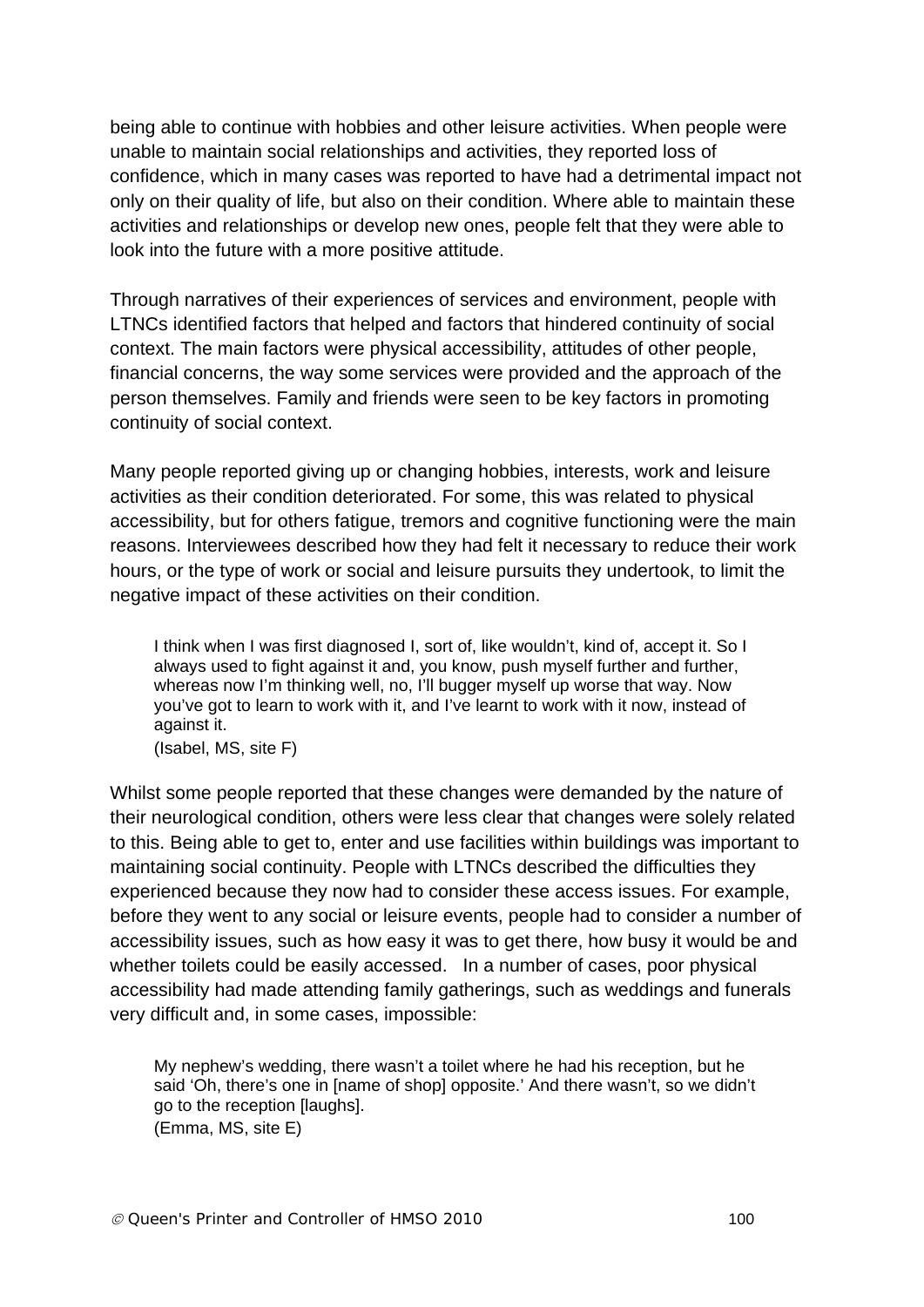Difficulties with travel could also limit social continuity for people with LTNCs, especially when travelling longer distances or on a regular basis. For many, the cost of transport could be prohibitive, particularly for the majority who were no longer in paid employment or were in lower paid positions. 'Dial and ride' schemes across the case study sites were seen as being useful but in some places were very busy meaning that using them demanded forward planning, something that the unpredictability of LTNCs sometimes made it difficult to do.

Supported by the 'blue badge' (disabled badge) system, where people can park closer to amenities, many saw car ownership as a necessity to help overcome these issues and relied on the mobility element of the Disability Living Allowance to meet their transport costs:

'cause I was on the two amounts, but they do stop me £180 a month now, which I do miss, don't I? We do miss it, but we can't manage without the car. ... But it's still – we couldn't afford to buy a new car, not with no money coming in. And it means that I'd never be able to get out or, you know, do things. … You couldn't rely on public transport. (Samantha, MS, site F)

The bureaucratic complexity that people had to navigate in order to apply for, be assessed for and purchase adapted private vehicles could be confusing and sometimes led to delays in exploring car ownership as an option, thus constraining their social continuity.

Some of the people we interviewed felt that the level of understanding others had could significantly affect their options for maintaining continuity of social context. Most reported that they had lost some friends since their diagnosis and as their condition deteriorated. However, lack of understanding and stigma were most strongly felt in relation to employment. Where people had been able to stay in employment, this was largely reported as due to the attitudes and associated flexibility of employers and colleagues:

… I work full time, but in the last 18 months, work were very good that they allowed me to adjust my role at work. So that I don't have line management responsibilities, and I'm able then to work in the office two days a week and I condense my meetings, and then work at home for the remainder. (Agatha, MS, site C)

… because the [name of organisation] is so good, they'd arranged it so that I could – I'd got somebody to go with me on the train, but also they arranged it so I could do some interviewing in the morning, and they'd got a room that I could have a sleep in and then come back and do the rest of the interview in the afternoon, which is how it should be … the [name of organisation] was set up by – it was begun by a disabled woman, called [name], and it's like  $a - it$ 's a national body now.

(Caroline, MS, site D)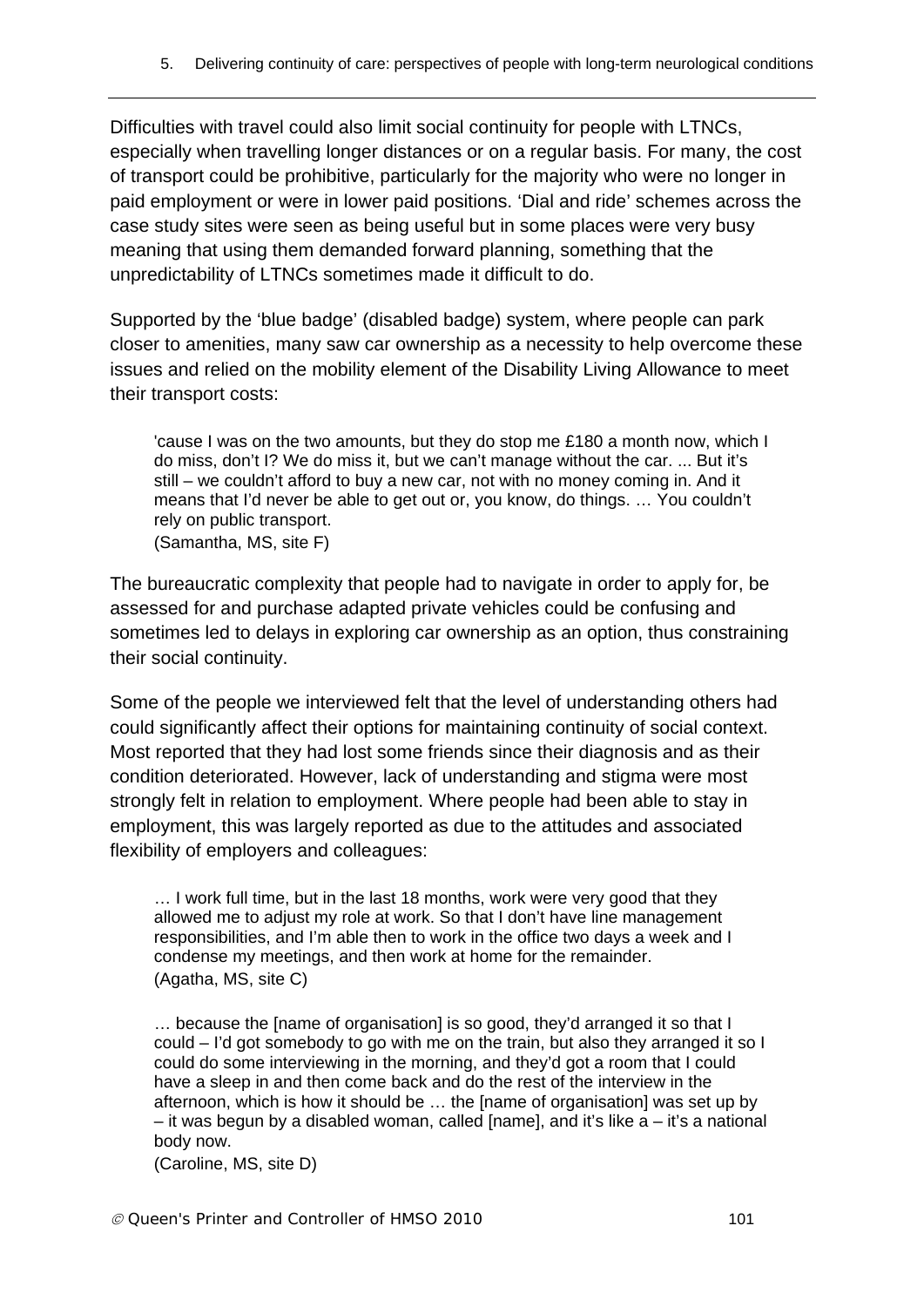These experiences contrast strongly with those reported by Olivia in section 5.3.1. In getting information about how to enter and re-enter work and about social security benefits, people had found their local job centre of little help. Lily summed up some of the problems people with LTNCs had experienced with this service:

But I didn't get very far with it. I [pause] – and [Job Centre Disability Advisers] were suggesting all sorts of things for me to go for and it just went worse and worse. They were saying, 'Oh, you could do this or you could do that.' So I just gave up in the end. (Lily, epilepsy, site F)

People with LTNCs did describe a number of service models that promoted social continuity. Across all sites, day opportunity services, CINRTs and voluntary organisations played key roles. People felt that these services understood them and their needs and helped to promote social continuity by providing appropriate equipment, practical and emotional support, and information and advice.

In the case of day opportunities and voluntary services, the people we interviewed also viewed them as a place where people could come together and make friends, and for some people they provided opportunities to take part in activities in which they had always been interested. Lisa provides an example of this:

... The main things that I take part in are the drama group on a Wednesday afternoon, and I've been part of that group for about eight years now. Yeah, and a lot of stuff that I've done around drama, I wouldn't have done without that drama group really. (Lisa, Cerebral Palsy, site D)

As well as these services, people reported the role of key individuals in providing the information that enabled them to pursue work, training or leisure activities. These included nurse specialists, occupational therapists, and disability advisers at colleges and universities.

Being able to plan and adapt to services, the environment and other people's attitudes were key to maintaining existing and developing new work and social or leisure activities, and were viewed as being part and parcel of self-management. However, some people found it difficult to do this without support. The services and professionals identified here (community rehabilitation teams, day opportunity services, voluntary organisations, and specialist professionals) because of their specialist knowledge of the person, their condition and local services, were able to advise people on mechanisms and processes that might help them plan for the future and thus to tackle possible barriers to work, social and leisure continuity.

However, most people agreed that the main factor promoting continuity of social context was their family and friends. It was here that people were able to be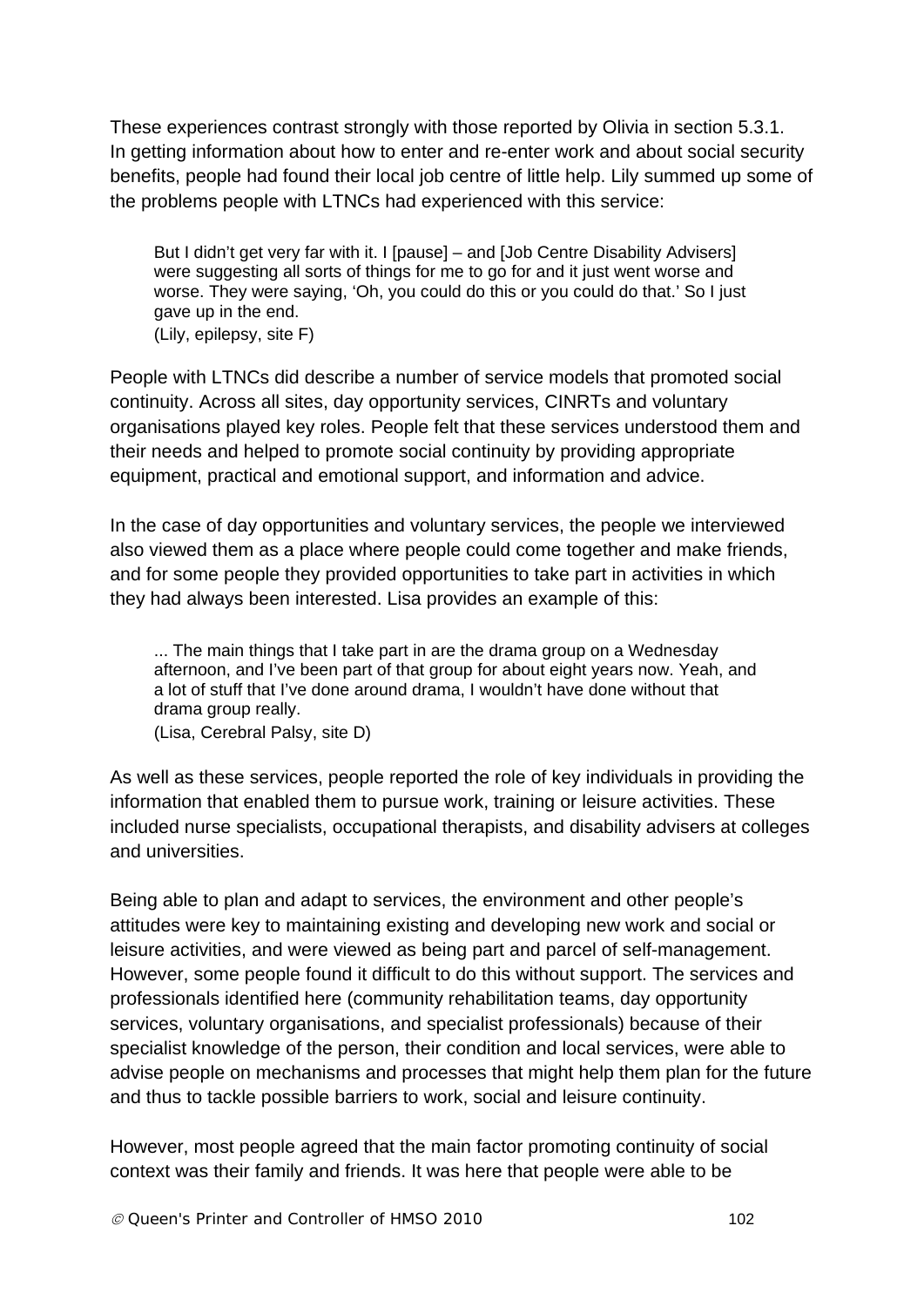themselves and continue to be treated as individuals with individual preferences. Families and friends, often by adapting their own social and work life, provided support that helped the person with an LTNC make changes as and when needed.

#### **5.5.2 Continuity of personal agency**

Continuity of personal agency refers to people retaining control over their lives, managing their own health and well-being and making their own choices. As such, it is a key element of independent living. It can be seen as an outcome of other forms of continuity explored in this chapter and is closely related to but distinct from the concept of continuity of social context.

Other people's attitudes and the ability of people with LTNCs and their family and friends to adapt had considerable implications for personal agency.

Staff attitudes could act as a barrier to continuity of personal agency, for example, when professionals dismissed the expertise of people with LTNCs or their family members. Family attitudes could also help or hinder the person with an LTNC to live with as much control over their lives as possible. For example, families could support the development of mechanisms to give the person with a LTNC more control over their day-to-day life. Sarah (MS and encephalitis, Site D) described how her and her husband writing lists of what needed to be done meant that she could manage the memory difficulties she had experienced since she had encephalitis. However, family members could also act as a barrier to independence by being so protective as to not allow the person with an LTNC to make decisions for themselves.

Whilst other people's attitudes could affect continuity of personal agency, people with LTNCs described how their *own* attitudes were also linked to choice, control and independent living. Many of those we interviewed reported that it had been important to get to a point where they accepted at least some of the situation and tried to 'get on with it' and 'not give up'.

… and I'm now Chair of the local town disability group. … So you've just got to get out there. Which doesn't mean to say you can't still feel sorry for yourself sometimes but, you know, you've got to get on with it. (Flora, MS, site B)

Services could help or hinder this. Having the support of CINRTs, voluntary organisations, day opportunities, therapists and nurse specialists meant that people were more likely to learn coping mechanisms that made retaining these attitudes most of the time, more possible.

Positive attitudes were further promoted by attending group sessions, particularly those in the voluntary sector and those provided through day opportunity services,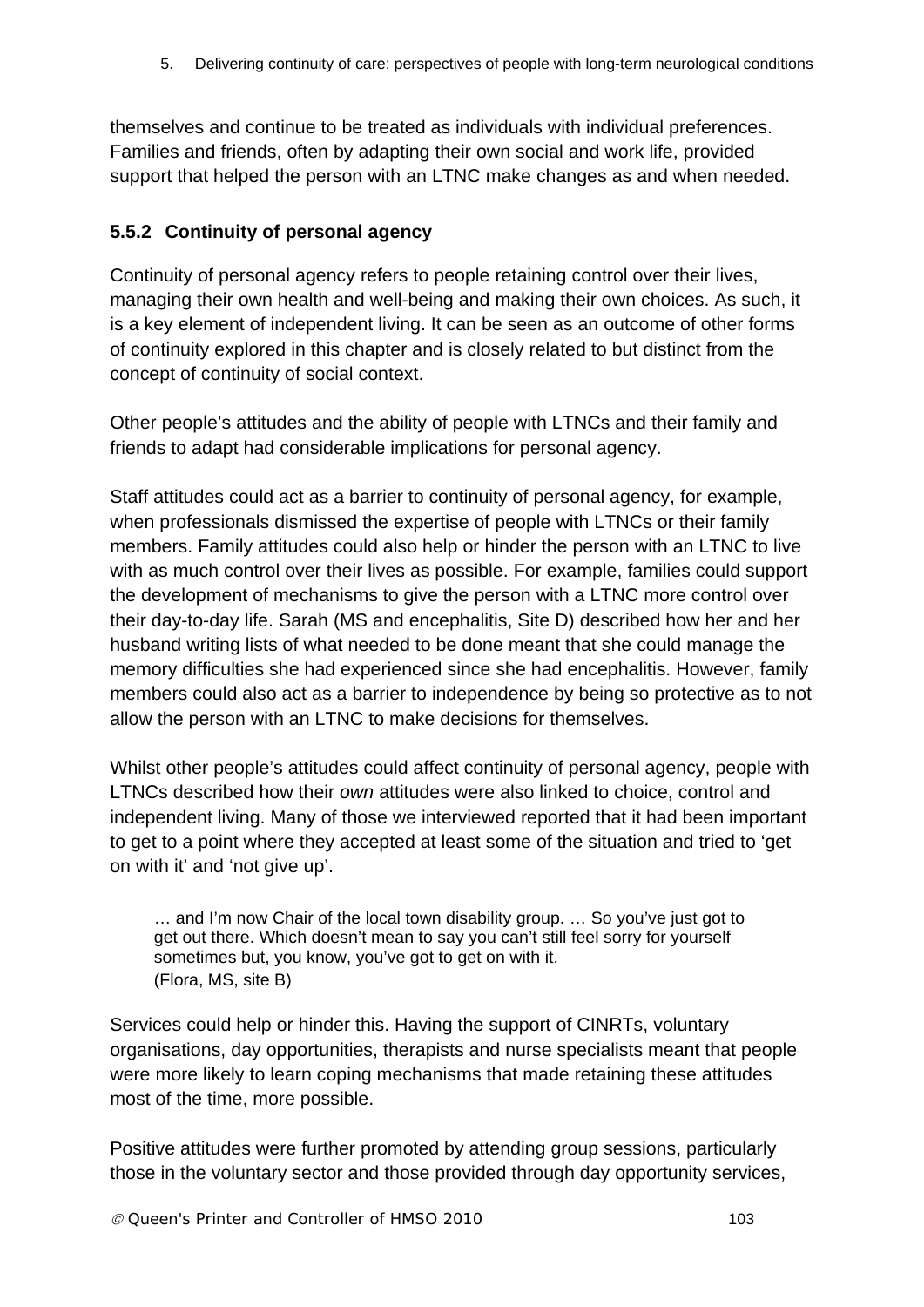where people with LTNCs were reassured that they were not alone. However, Caroline noted a contradiction between maintaining a positive attitude to help maintain her personal agency and needing to emphasise the negative in order to access services.

… you spend a lot of your time trying to be really positive and trying to say 'I can do this. I can do this. I'll do this. I can manage this,' and really, you feel like social services were pushing you in this corner where you have to go, 'Oh, you know, I can't do that and I can't put my socks on and I ...,' you know, and you spend your whole life trying to be positive but to get support, you have to be completely negative and so psychologically, it's a really – it's a bad thing (Caroline, MS, site D)

An important factor in maintaining a positive approach to life and dealing with their condition was people's life partners. As with the day opportunity and voluntary sector services, where people were supported by family they felt that they were not alone. This support was characterised by the person with a LTNC and their partner's or family's joint narratives: '… we paddle our own canoe and live very independent lives' (Neil, Cerebral Palsy, site D).

For some, sharing narratives was linked to more direct experiences and understanding of the condition. Because of the inherited nature of some conditions, such as Huntington's Disease, the condition had dominated their, and their family's, lives and capacity for independence often for years before they became ill themselves:

Cause, I mean, she [Jessica] was still at home with me mum, but when me dad had it, she looked after me dad with me mum. We all looked after our [sister2], so she'd seen a lot of it, like we had. You know, and she weren't surprised in the least when they said that's what it was. (Sister of Jessica, HD, site F)

People with LTNCs reported that it was important to feel 'normal', to have a purpose and to be valued as an individual in their own right. Ways of achieving this included undertaking voluntary work, continuing with hobbies and by involvement in voluntary organisations where people understood them and were understood by them. Joseph described how the day opportunities service he attended made him feel valuable:

… always like to feel useful but that's the one thing now, you feel so like you ain't no use to life, and you're not worth anything and you've got no purpose, you've got no reason here … But it's nice to be able to come to [Resource Centre] and yeah, once a month, once every couple of weeks or something like that, somebody might have a bit of a problem and I'll go and have a chat to them. (Joseph, brain injury, site B)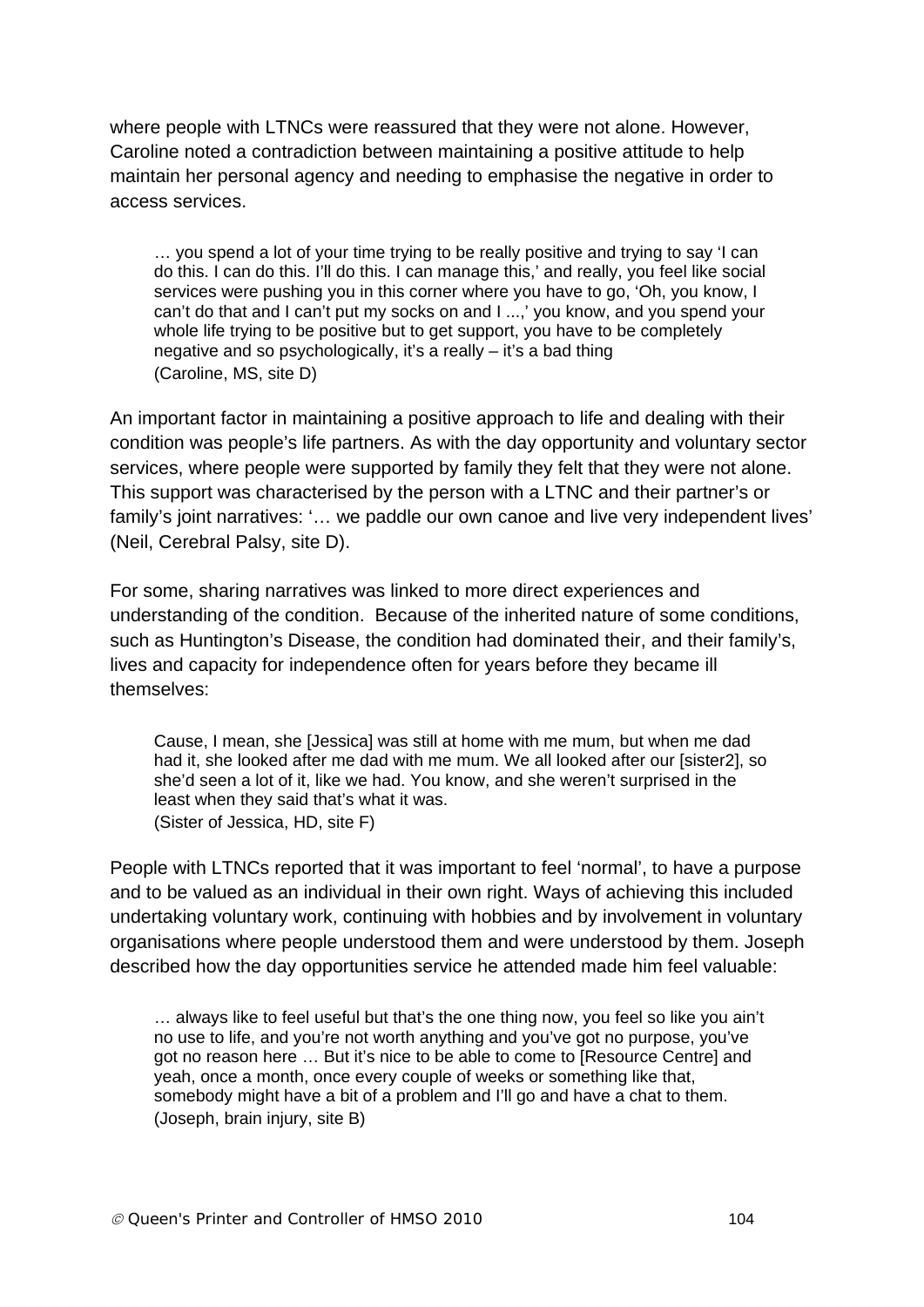Being involved in decision making about their own care and in setting goals was also associated with feeling valued. Confidence, as discussed above, could impact on personal agency and could be undermined when the person with the condition was not included in decisions made about their own care or in goal setting. For Isabel (MS, site F), the CINRT's intervention had been a 'morale booster'. The team had assessed her needs in a holistic way and provided physiotherapy at home and also support with improving her confidence to shop at her local supermarket. The important confidence building and motivational side of the team's work was endorsed by Sam (spinal injury, site F). After his discharge from hospital he had experienced bouts of depression. Since the CINRT's intervention

That's been the biggest part of me recovery really. From sitting in the house … and twiddling your thumbs 'cause you're bored, and you can't do nothing. So yeah, from the motivation side of it, you don't have to sit and fester, you know, there is things out there, but it's being introduced to them. (Sam, spinal injury, site F)

Through the team he had been introduced to employment and training services, based at the local day centre, which were now an important focus for his support, and also contributing to his sense of personal agency. He was currently mentoring other people with disabilities who were trying to access further education and felt more confident about the future.

By leading or taking part in goal setting, people with LTNCs could ensure that their priorities were dealt with and that only achievable goals were set. Where this did not happen, it could leave people with LTNCs feeling unsafe. Toby's out-patient physiotherapist, for example, did not involve him in the goal she set for him; that he would walk with a Zimmer frame. Neither he nor his wife felt that this was achievable and that it

… wouldn't be functional, because, you know, it's easier to [laughs] just get in the wheelchair and be safe … (Toby, brain injury, site A)

Furthermore, they felt that he had more pressing needs, such as learning how to roll over. Not being involved in making decisions about his own care, therefore, meant that Toby's most pressing needs were not being met and left him and his wife feeling that having this physiotherapy had been 'a bit of a waste of time.'

Almost all interviewees explicitly discussed self-management and adapting their lives around the parameters imposed by the condition and the environment. For example, Tina said,

I was a busy person, definitely and I have deliberately withdrawn from too much to do and feel better for it especially with the balance and the walking. (Tina, PD, site E)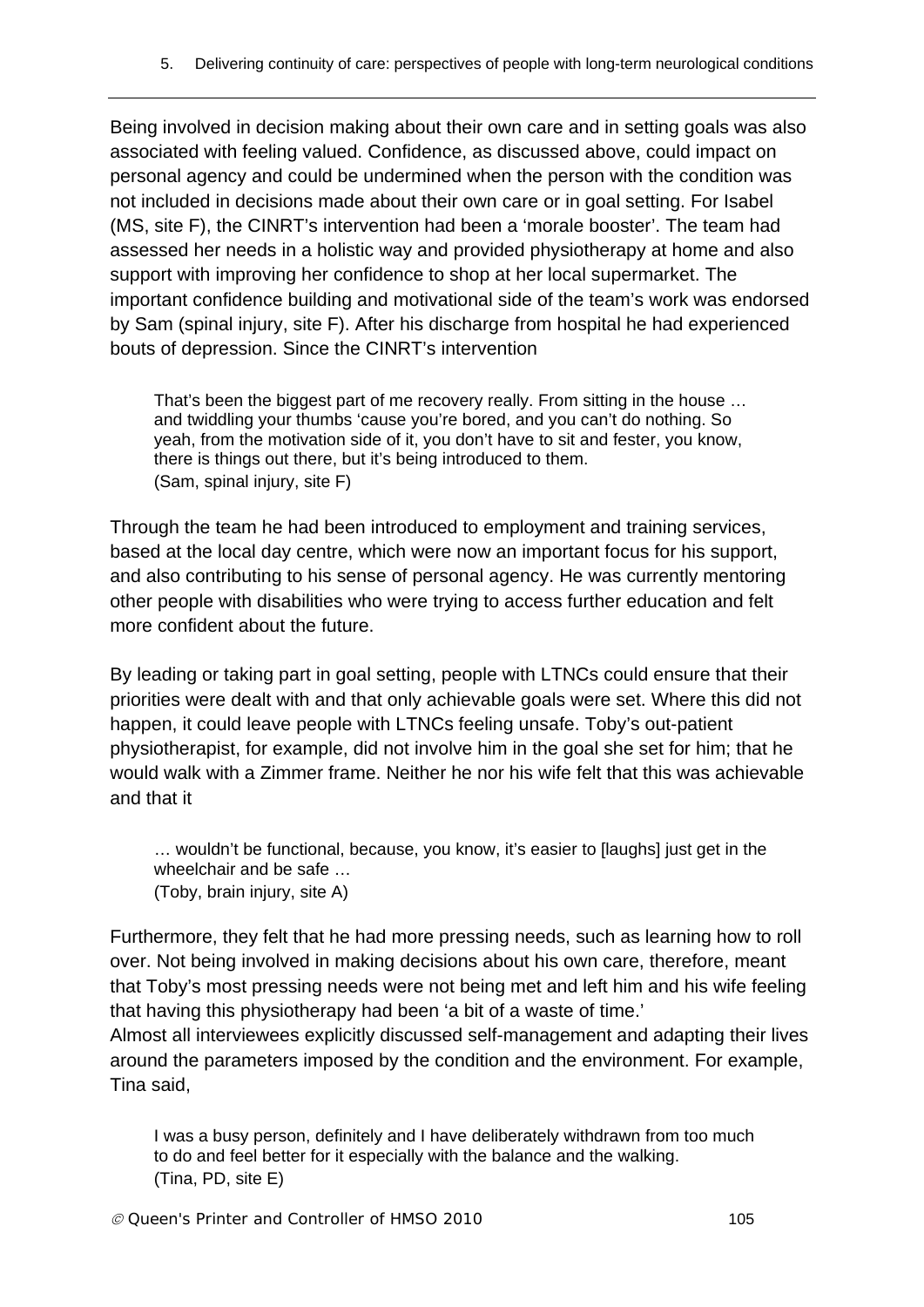However, getting information about self-management and available services could be problematic. As Martin (spinal injury, site E) explained it was difficult to know what questions to ask and what services to ask about without already having some knowledge of the system. Not knowing what support was available could leave people with LTNCs without appropriate services. Magda (neuromuscular condition, site B), though encouraged by her physiotherapist to get extra help, had received no social care assessment and therefore assumed she would be ineligible for support and Rose (MND, site B) had received no financial assistance when purchasing an adapted vehicle and had been unaware that help may have been available.

Nonetheless, most interviewees were able to describe some services that promoted self-management and, consequently, personal agency. Daniel, for example, described the input from the intermediate care team who had visited in the weeks following his discharge from hospital as being useful and promoting an element of his independence.

… they don't just wash you and dress you, they train you to wash and dress yourself as much as you can, you know, so it's not just an ordinary carer, they are specialised people. (Daniel, MND, site A)

However, the short-lived nature of intervention made this type of approach to service provision problematic, particularly for people with fluctuating or progressive conditions. The longer-term nature of some services was, therefore, particularly important for some people with LTNCs. Those we interviewed described the ongoing nature of input from nurse specialists, CINRTs, day opportunities and voluntary organisations as being helpful. This promoted personal continuity in a number of ways. Building a relationship with a particular professional or team over time could help to generate trust, which in turn meant that people with LTNCs were trusted to self-manage. Robert describes how the PD nurse, after she had known him a while was willing to negotiate with him about his medication regimen:

[PD CNS] said I could take it, take the tablet, but I explained to her what was happening and said, 'I think I'm going to stop taking it' which I didn't think it was really benefiting, it was benefiting me and I was getting a better night's sleep or part way through the night, and it lasts about four hours, but I don't think the side effects is worth it, and I'm trying to keep the drug down to a minimum level really. (Christopher, PD, site E)

Most people with LTNCs we interviewed saw knowing that they could access support as and when needed, as the key to promoting personal agency. It allowed them choice and control over when they wanted intervention and when they wanted to manage without service intervention. Similarly, where people were allowed some choice over the location and time of appointments, this inevitably improved personal agency.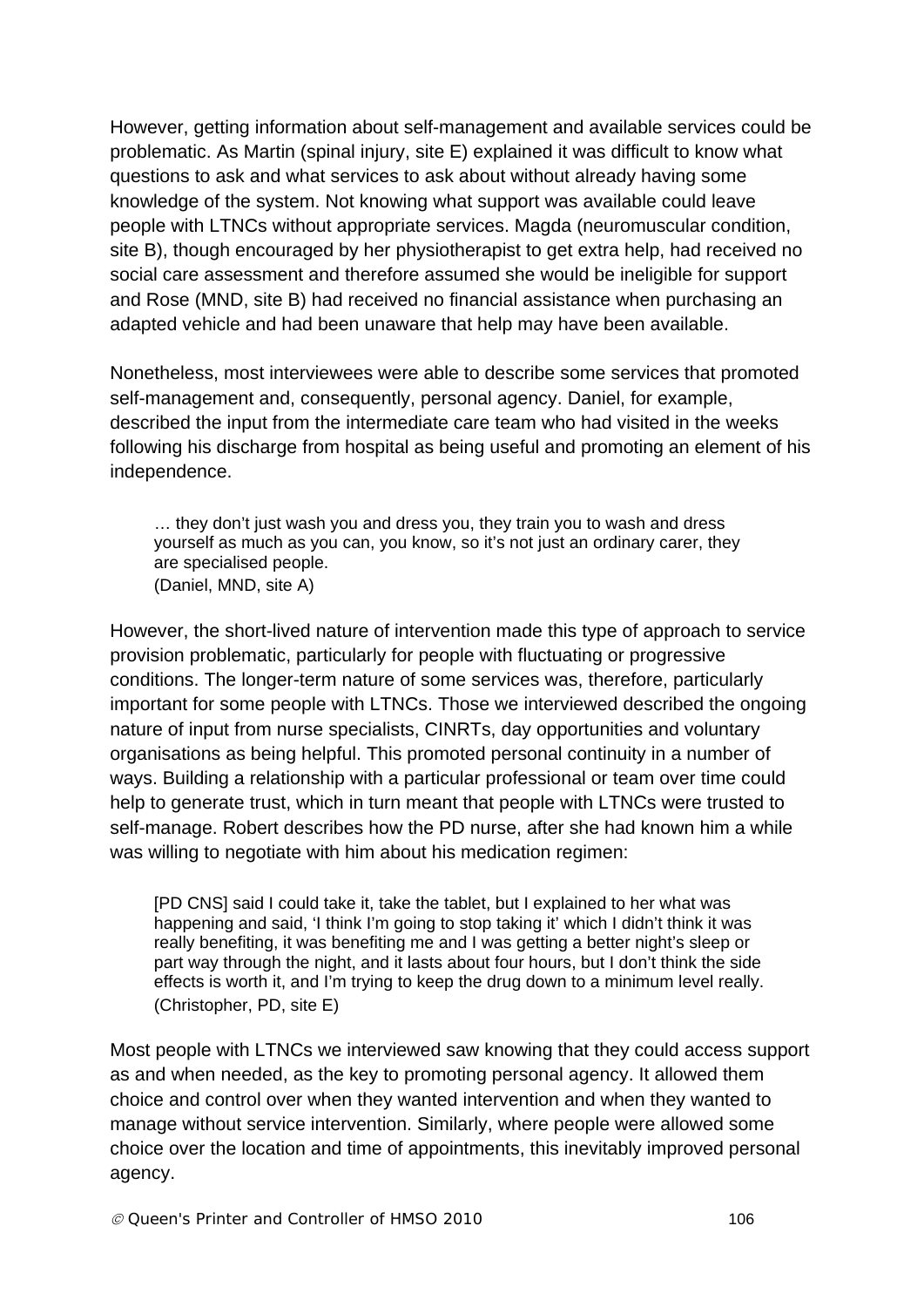Being able to access services at a point of the person's own choosing was important in relation to voluntary organisations also. Some people reported that there had been points since diagnosis when they had not wanted to go to support groups because they did not want to see people 'further down the line' than they were.

Professionals' and team's specialist knowledge was also essential for promoting personal agency. People with LTNCs could learn ways of managing their condition, finances and services at one point in the development of their condition, but these mechanisms might not survive later changes. Specialist teams and practitioners were able to assist people to bridge these gaps until they were able to develop their next set of coping mechanisms. Speaking of his local CINRT, Alan said:

I think the first thing to say about the nature and the progression of the illness is that it's quite cruel in one way because you develop coping strategies at each stage, and then something seems to happen that takes those away and you've got to start again. So maintaining motivation is one of the key issues. That is helped with the support that you get, from the Rehab Team. (Alan, MS, site E)

In this situation, specialists acted as an information resource and, in some cases, provider of specialist equipment and technology. Equipment, such as electric wheelchairs, communication devices and computers, was particularly valued. For example, computers enabled people to continue household management tasks, such as shopping and paying bills.

The key models that seemed to promote continuity of personal agency were day opportunity services, CINRTs and nurse specialists. Voluntary services also played a key role, as did some individual therapy professionals.

# **5.6 Summary and discussion**

There are many facets to continuity of care, and the interplay between the different types of continuity is complex. However, clear themes run through the experiences of people with LTNCs and a number of key factors play a role in promoting continuity of care. In particular, the experience of continuity is tied up with having choice and control over the timings and settings of care, and the ability to access support as and when it is required. Flexible support to achieve aspirations and maintain not only physical functioning, but social lives and personal agency, is provided by a number of services, but three particular models stand out. These are nurse specialists, CINRTs and proactive, holistic day opportunity services. People with LTNCs repeatedly cited these services as helping them to continue to live their lives in the ways that they wanted. Their services were provided on a long-term basis, with a single individual or team taking responsibility for care co-ordination, ensuring longitudinal continuity and the optimum conditions for developing and maintaining relationship continuity.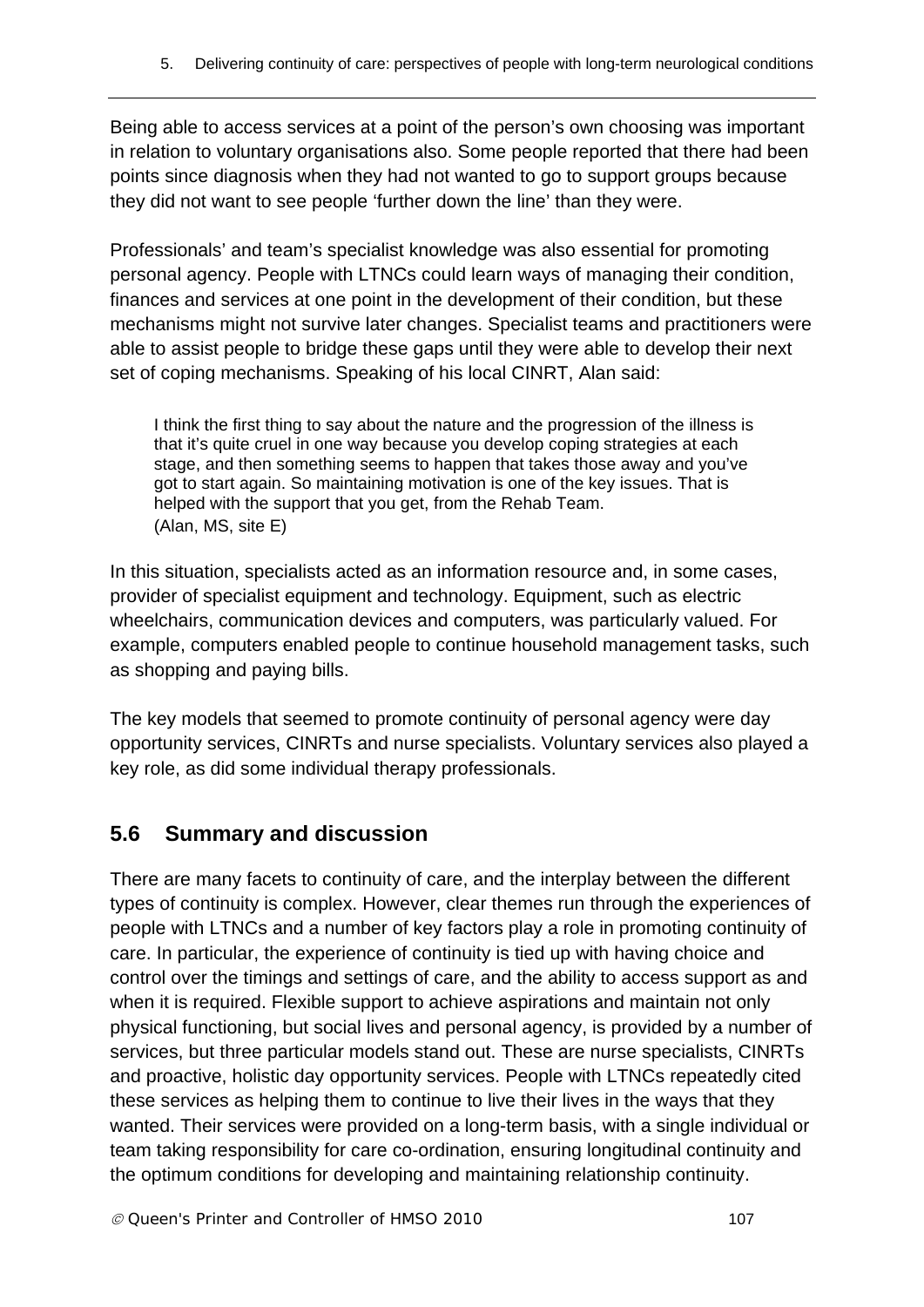Constant input is not always required (or necessarily desired), rather people want the ability to access support from a known and trusted service *as and when they need it*.

The services most valued by people with LTNCs have specialist knowledge about neurological conditions and associated support, with continuity of information so service users and their families can readily access expertise. These services are often supported, if not directly provided and/or funded, by neurological charities and other voluntary sector organisations. Where models work best they cross boundaries, able to co-ordinate care provided by a number of different services either by bringing them together in one team (as in the case of CINRTs) or by providing a focal point (both physically, as in the case of day centres and community hospitals, and by there being a visible key worker for other services to liaise with). These models also play a vital role by monitoring and following up interventions, enabling them to step in and resolve discontinuities if they arise. Without such services, the onus often falls to people with LTNCs themselves, their families or other informal carers to navigate through the complex system of health and social care. This can be exhausting and, without the links and specialist knowledge of professional service providers, continuity of care cannot always be achieved.

In the next section we take a closer look at these three models of service delivery, pulling together data from staff and people with LTNCs. We also consider the importance of care co-ordination in the delivery of continuity of care, as well as specialist knowledge and the role of the voluntary sector.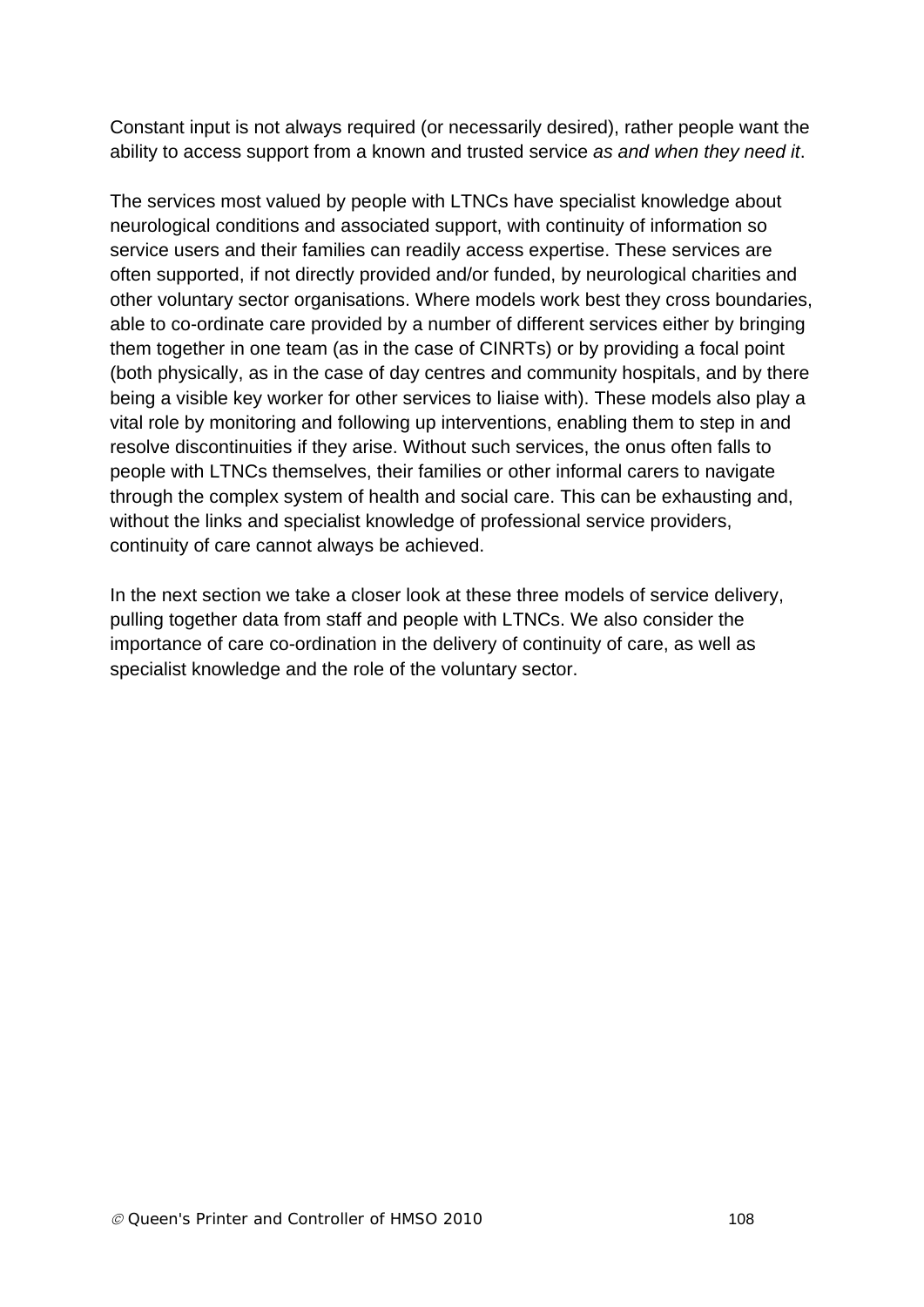# **6. Models of best practice**

As Chapter 5 suggests, the research material from people with LTNCs identified three models of 'best practice' for integrated services, each of which contributed to the experience of continuity of care. These were nurse specialists, community interdisciplinary neurological rehabilitation teams (CINRTs), and day opportunities that offer peer support, social or leisure opportunities and access to meaningful, creative, learning and/or employment opportunities in the community. We also found that care co-ordination is an element of service provision central to the experience of continuity of care, although this does not constitute a discrete model in itself, and that specialist expertise was common to services valued most by people with LTNCs. Voluntary sector organisations, particularly those with a focus on specific neurological conditions, are central to the delivery of continuity of care, working closely with those who provide these models of care.

In this chapter, we concentrate on the three models and the perspectives of both people with LTNCs and professionals from the case study sites. Despite all working in slightly different ways, nurse specialists are dealt with as a single group since there are some clear commonalities bringing them together. This is the same with day opportunity services. CINRTs, on the other hand are, are divided into those which provide community in-patient rehabilitation, those which provide care in people's homes for people with a certain condition, for example, community MS or head injury teams, and those which provide care in people's homes for those with any type of LTNC. The latter tend to be larger than the condition specific teams, with more opportunities for integrated working, and have a broader reach, meaning more people with LTNCs are able to benefit from their combined expertise. To close this chapter we bring in the three cross-cutting issues of care co-ordination, specialist expertise and the voluntary sector, illustrating how these run through the above models and are integral to the delivery of continuity of care.

# **6.1 Nurse specialists**

#### **6.1.1 Promoting continuity**

Where the nurse specialist model works most effectively, it can promote all aspects of continuity of care and is very highly valued.

Acting as key workers, nurse specialists promoted both management and longitudinal continuity, ensuring that people with long-term neurological conditions had a single point of access to a broad system of support: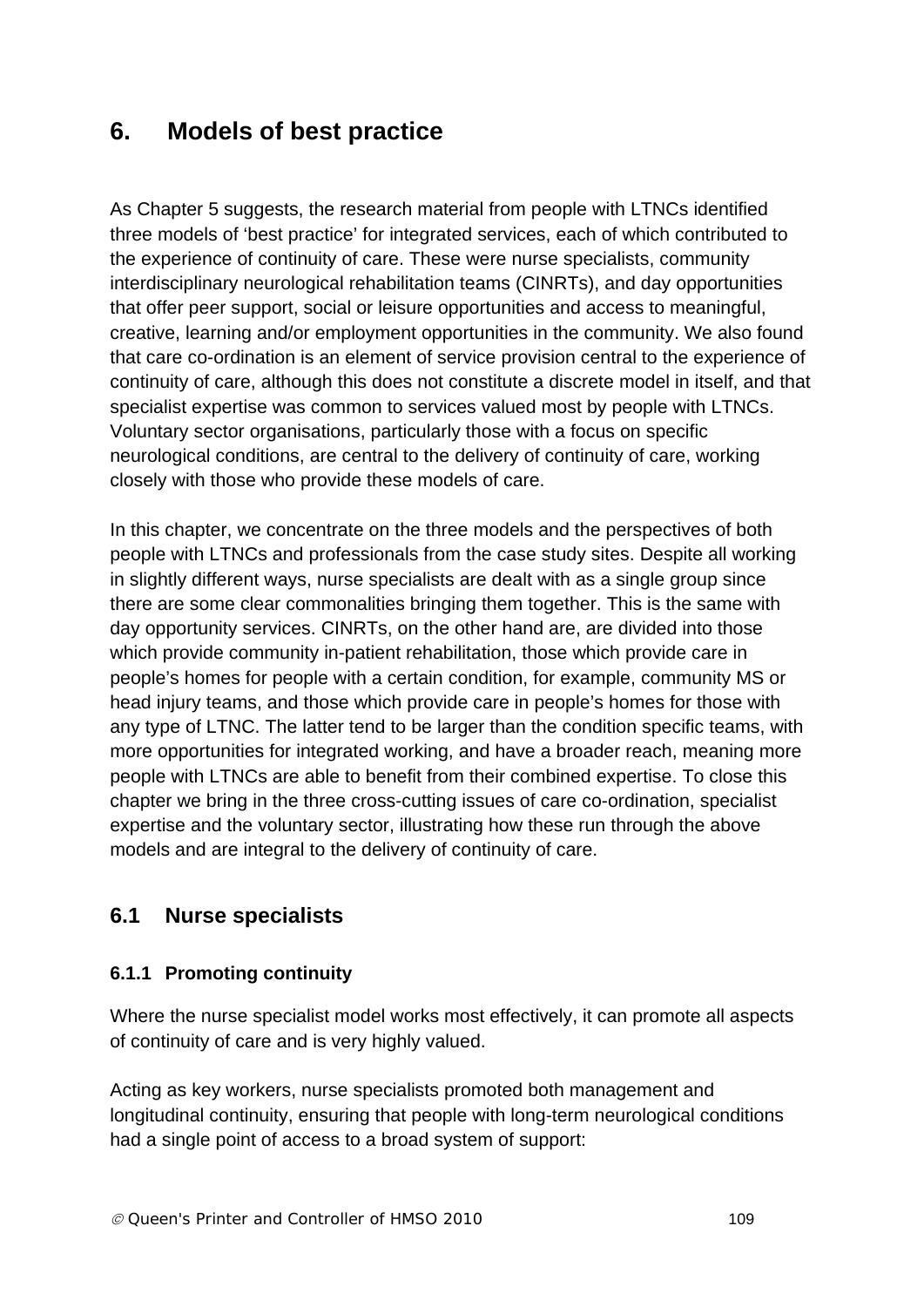… when the MS Nurse was there, you got one person. If you had any problem, wanted anything sorting, you just talked to her and she'd organise it, you know. (Jason, MS, site A)

… anything that I have problems with, I always refer straight back to [name], which is my MS Nurse. So she'd been very, very good, you know, sorting out the Pain Clinic for me and sorting out – 'cause I had problems with me bladder and bowels, so I had to go to see the incontinence nurse, so she sorted all that out for me, even sorted out a psychologist, you know, neuropsychologist. (Olivia, MS, site F)

For us, it makes it very easy ... She will act as a focal point and contact whoever is needed. (Nigel, MND, site A)

Nurse specialists promoted management continuity by guiding people with LTNCs through often very complex health and social care systems. They also helped to link different elements of the system by facilitating good communication between key players:

Oh, the service we've had is exceptional, I think. … Because they do appear to work together. I mean, when [PD nurse specialist] comes here, she writes it up for [consultant] and the GP … it is working well. It's a, you know, it's a triangulation and the GP knows what's going on and [consultant] knows what's going on and [PD nurse specialist] is effectively facilitating all of that. (Husband of Paula, PD, site D)

Interviews with members of staff supported the view that nurse specialists can, and regularly do, facilitate management continuity, both for service users and for professionals. The epilepsy nurse specialist in site C, for example, saw his role as 'the lynchpin to develop a seamless service', liaising with a wide range of service providers and across the acute/community divide in order to achieve this. This positive view was expressed not just by nurse specialists themselves, but by other professionals too. For example, a social worker in site B said:

The physical disability nurse role works very well both in terms of assessments for people leaving hospital and the support she provides to district nurses and social workers and follow-up of patients once they have left hospital. People, not just patients, but professionals, rely very heavily on her input. That really does work well.

(BS29, social worker)

In some areas this 'joining up' was organised formally through education or self-help groups led by the nurse specialist. Such groups were highly valued and, in addition to improving management continuity by bringing professionals together in a single coordinated programme, they improved information continuity and continuity of personal agency through taught sessions and opportunities for peer support.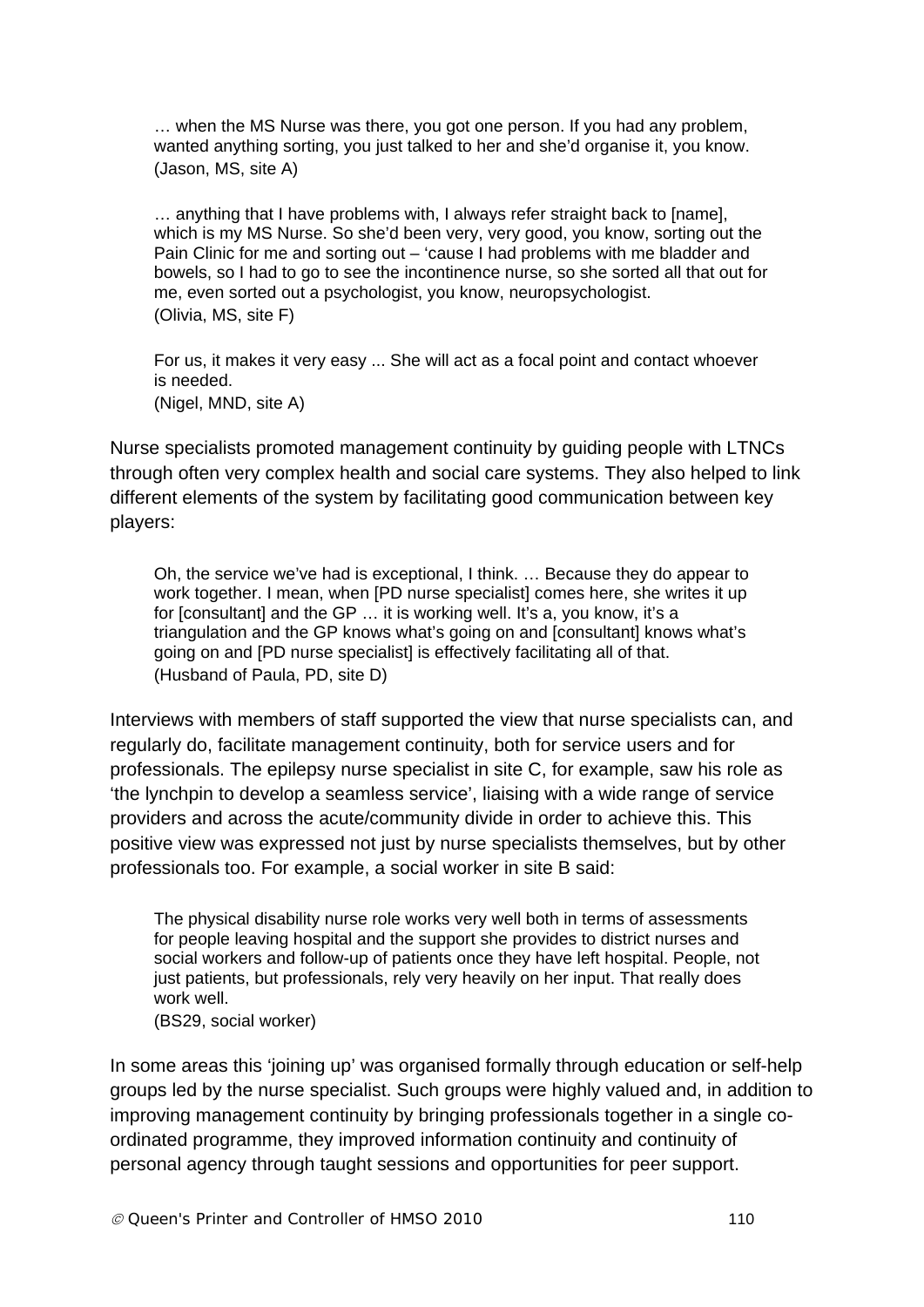With their specialist knowledge and accessibility, even those nurse specialists who did not run education sessions were a valuable source of information continuity. In addition to providing information at diagnosis, most were just a telephone call away: able to answer people's questions and allay their fears as and when these arose:

Cause if I've got any concerns, they niggle away at my mind … It's nice to have somebody that you can – somebody who is an expert, for want of a better word. That can give you some, sort of, guidance and reassurance. But, I mean, any questions about anything to do with it really … [PD CNS] is wonderful because she's available on her phone. I can always phone her … (Mary, PD, site E)

This availability by telephone was a particularly important aspect of the service model. Almost all those covered by a nurse specialist commented on the reassurance afforded by being able to pick up the 'phone and speak to an 'expert' with easy access to the wider service system, as and when they needed to. The nurse specialist thus tended to be people's first port of call for information and further support.

#### **6.1.2 Capacity**

The only times interviewees felt less well supported by nurse specialists was when a nurse had limited capacity or covered a wider area than they could comfortably serve. In one striking example, all the interviewees with PD in a particular case study site spoke of an excellent PD nurse specialist whose services they valued, but who was severely over stretched:

Well, she's a very busy lady … There's a lot of people with Parkinson's wanting her time. She does a lot of, you know, does some training, and although she's got [another nurse], who helps her now, you still often have to wait a while to get a response back from them, which, when people are desperate, you know … *(Woman A with PD)* 

I mean, she is, of course, very busy because she covers a large area …

… but she's got an assistant, [name], who is another nice lady. I mean, [nurse specialist] will come to the house if you're not well and you're really desperate, she'll come, so we do have quite a good backup service. *(Woman B with PD)* 

Well I see her when I need to see her, and she comes, but she's got such a big area and workload. *(Man with PD)* 

Capacity relates not only here to the ratio of nurse specialists to patients, but to what other responsibilities the nurses have in their remit and what support they get to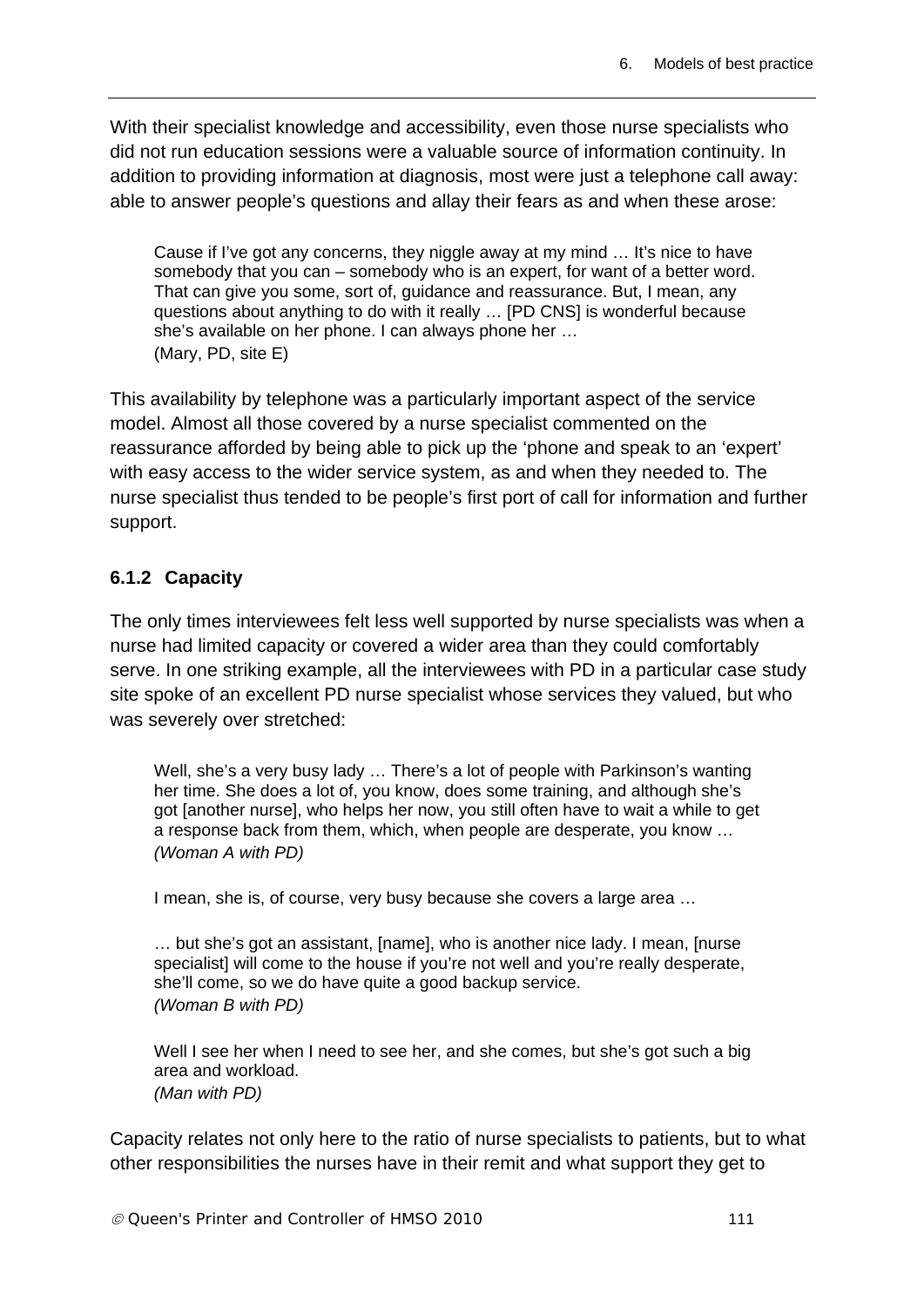provide these. In the above example, the PD nurse specialist was supported by another nurse, and patients still had regular contact with the service through her. In site E, staff noted that the quality of the epilepsy nurse specialist service had declined since the acute trust withdrew funding for its administrative support.

Lack of capacity was the biggest barrier to the achievement of continuity of care by nurse specialists. Nurses were most highly valued where they had time to spend with patients and their families or carers, which affected whether people reported good relationship continuity. One interviewee told us that her PD nurse specialist had spent the whole afternoon with her and her husband, observing her 'on' and 'off' periods, commenting that no doctor would have the time to get to know her needs in this way. Another, in site F, explained that, whilst her relationships with both her doctor and her nurse specialist were important, the nurse would be her first port of call because she had specialist knowledge about MS and the time to spend with her so that she could fully benefit from it:

… the thing I like about [MS nurse specialist], and my doctor is they remember you, so just by saying 'Oh, hi, it's Olivia here.' 'Oh, hi, Olivia, how you doing?' And then explain it all and IMS nurse specialist would be my first port of call because she's nice and she's always there to, you know, to listen to you, and if it's not [MS nurse specialist], then it will be another MS Nurse because that's my first port of call really, to get – 'cause they're specialist in MS, and know what I'm going through more so than the doctor, 'cause doctors, sort of, like generalise on everything, don't they, really? It's not just specialising in MS, so it's always first port of call is always the MS Nurse. (Olivia, MS, site F)

Similarly, this combination of specialist knowledge and time to spend with patients was valued in the MS nurse in site A. When asked how important the MS nurse there

Very. Very important, yeah. She really is, 'cause she's got the knowledge to be able to talk, and she has the time, so you have an hour appointment with her. And that's really important 'cause you can – 'cause often, I find, if you go to the GP or something and there's three or four things you thought you wanted to talk about, and you get to the first two, and you've forgotten the others. And he's run out of time …

(Jason, MS, site A)

was, one interviewee replied:

Nurses that had the capacity to work flexibly and arrange appointments around the needs and lifestyles of the people using their services were also able to promote both flexible continuity and continuity of social context. Lee, for example, used a ventilator 24 hours a day and found it very difficult to travel:

That's why I think [the nurse specialist] tends to come out to see us when we need her, and if necessary, she will then relay anything that we say direct back to [the consultant] when she sees him in clinic (Lee, MND, site D)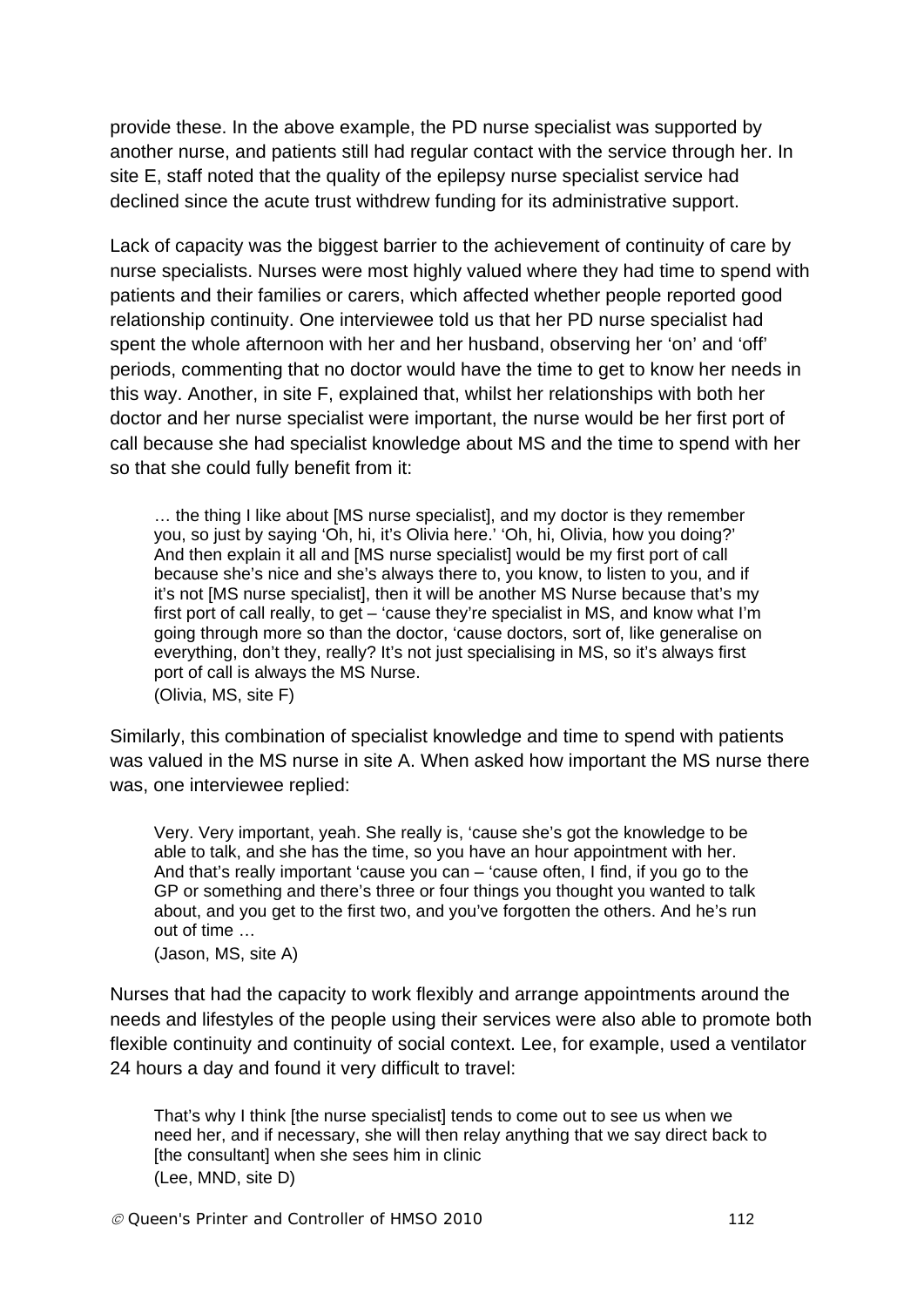This meant that Lee did not feel pressured to go in to the hospital, even now that there was a new MND Care Centre, as he was linked to it through the MND nurse specialist. No less important were the smaller things nurses used, like email, to make flexibility possible:

I also have the email addresses for one or two of [the MS nurse specialists], so sometimes I'll just drop them the email and say, 'Look, I've, you know, can you bring forward an appointment for me, because of x, y and z?' (Agatha, MS, site C)

#### **6.1.3 Wider structures**

The extent to which nurses were able to operate in these flexible ways depended upon the wider structures within which they worked. Most of the specialist nurses in our case study sites were hospital based and their ability to provide services in the community varied. An epilepsy nurse specialist based in an acute hospital, for example, explained that she would prefer to do more home visits but her 'management' was less keen:

The theory is that people should come here rather than taking us, time wise, out of the hospital, but obviously you know, I'm sorry, not everyone can fit that criteria. *(acute trust)* 

The impact of this inflexibility on the accessibility of support for people with LTNCs could be substantial. Lily, for example, had turned down the opportunity to see an epilepsy nurse because the clinic was too far away and she did not drive. As she pointed out:

… not a lot of us drive. It would be more useful if she would come to [centre of site F] to us. She would see more people actually. (Lily, epilepsy, site F)

There were advantages for information flow and management continuity when nurse specialists were based in, or at least had close links with, acute medical teams. However, hospital based services can be subject to perverse incentives that create challenges for nurses trying to provide flexible, supportive care. One MS nurse specialist, for example, explained that being based in an acute setting meant that her services were measured and funded through Payment by Results. Under this system, follow-up appointments attracted a lower payment than new referrals. Thus, from a financial perspective the incentive was to sign patients off as soon as an individual episode of care was complete and then take them on as a new referral if they needed further support in the future. She continued: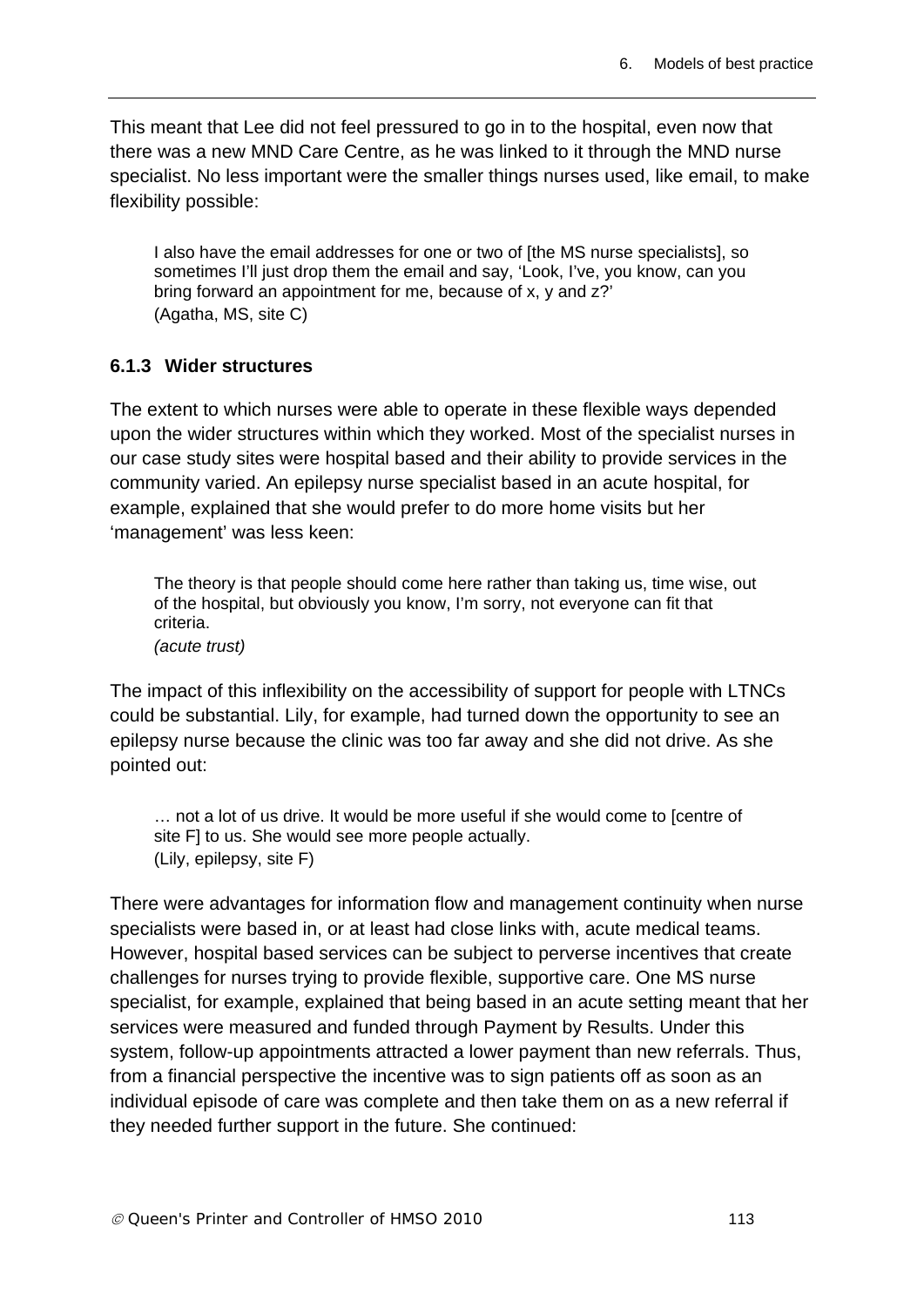But that's about money, that's not about the patient. *(acute trust)* 

The PD nurse specialist in the same case study area was, on the other hand, PCTbased and not subject to such disincentives. She could tailor her services and the settings of care to the needs of the patients without worrying about the tensions this might create, and the ongoing aspect of her service was particularly highly valued.

Wider structures thus affected whether nurse specialists were able to ensure relationship and long-term continuity. One hospital based PD nurse specialist explained that in order to ensure long-term continuity she directly contravened her manager's wishes, keeping patients on her books over the longer term, even though she had been instructed to discharge them. Insecure funding and staff turnover, as well as the limited capacity already touched upon, also threatened long-term and relationship continuity. Samantha's husband in site F explained that, because the MS nurse specialists in their area 'come and go' regularly, he and Samantha had to go through 'the same rigmarole' of explaining Samantha's case almost every time they saw one. Many nurse specialist roles were 'pump primed' by voluntary sector agencies, with monies for two to four years made available on the condition that PCTs picked up and mainstreamed the funding in future years. In one of our case study areas, such an agreement was causing concern, as the PCT had subsequently reconfigured and was no longer bound to honour its commitment to fund the PD nurse specialist. This nurse was highly valued, but covered only one fifth of the new PCT area. Whilst there was general agreement that the entire PCT should be covered by a PD nurse specialist, in reality there was a chance that even the small area currently covered would soon lose its nurse.

In areas where there was no specialist nurse for a particular condition, other workers were left to try to plug the gap, often without the time or expertise to do so adequately. The lack of a PD nurse specialist in one site, for example, left the PD Society's Information Worker struggling to provide a level of support that was beyond her remit, as she explained:

There's no time to explain all the difficulties they come across and then I get all the 'phone calls. ... When people 'phone I haven't a PD nurse to go back to and it isn't my remit to deal with medication. The only thing I can do is keep writing to the consultant and hope they get them back into the clinic fairly quickly. *(voluntary sector)* 

#### **6.1.4 Access**

Not all people with a LTNC have access to a nurse specialist. All of our case study sites had some coverage from MS nurse specialists, but not all had nurse specialists for people with PD, MND or epilepsy, and there were no local nurses in any of the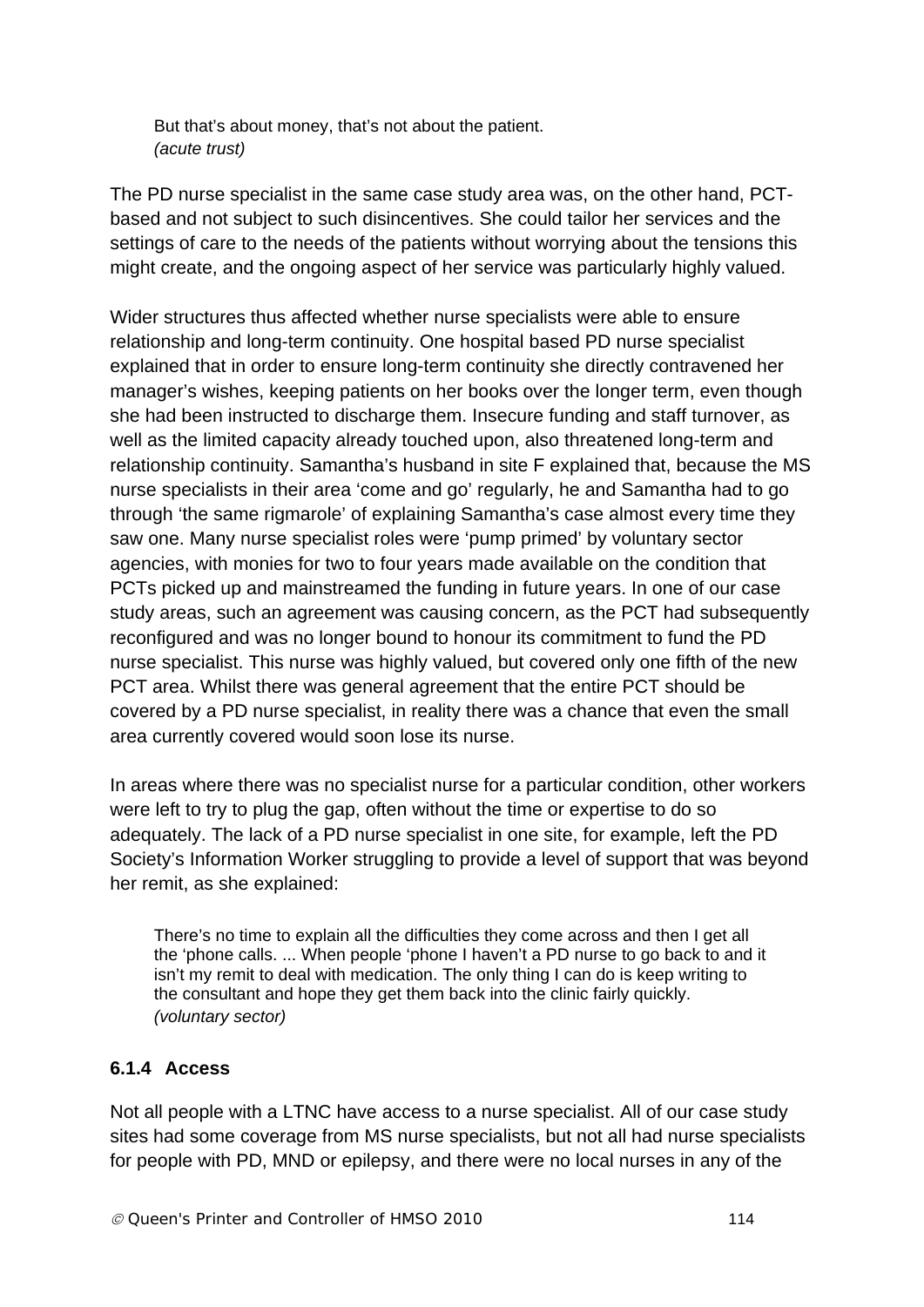sites for people with Huntington's disease, brain injury, cerebral ataxia or other conditions. As part of the regional 'hub and spoke' model, people with LTNCs in Site F had access to a range of nurse specialists at the neurosciences centre, but only the MS nurse specialists had a local remit. Site B had a generic 'physical disability' nurse specialist and site E a rehabilitation nurse specialist; despite not having a condition specific focus, they were nevertheless highly valued.

Access to a nurse specialist is important, not only because of the services they directly provide, but because they can act as an access point to a wide range of other services. Their role is not merely one of signposting; often they engage in active care co-ordination and advocacy. As the wife of one interviewee with MND explained:

But she's got access – since we've had her she's got access to a lot more things. …Than what we ever had access to, if you know what I mean? ... If you didn't have her to fight your corner...you've got no chance ... You just don't get listened to.

*(wife of man with MND)* 

However, even in areas that did have nurse specialists, there was no guarantee that everyone who should be able to access the service actually did. Nurses based in acute hospitals, especially regional centres, were sometimes too far away for people to travel to. The MND nurse above, for example, worked flexibly in the community and visited the interviewee's home, often jointly with other professionals. In site A, on the other hand, the only MND nurse specialist was based in the regional hospital over 40 miles away and did not visit people's own homes. Distance could deter people from accessing all the help available to them, especially as LTNCs can make travel difficult. Samantha's husband, in site F, for example, explained that they had opted to see the nurse specialist only once a year because a six monthly appointment would mean 'traipsing Samantha out in the middle of winter to [hospital] at nine o'clock in the morning, which it isn't great' (Samantha's husband, MS, site F).

Several interviewees also reported that they were not automatically put in contact with the nurse specialist, and in some cases, they found out about the nurse only by accident. Others were officially on a nurse's caseload but, due to the limited capacity of the few nurses there were, did not see them as much as they would like. One interviewee said of MS nurse specialists, *'*They're like gold dust'.

# **6.2 Community interdisciplinary neurological rehabilitation teams (CINRTs)**

It was clear from our analysis that people in receipt of rehabilitation services from a CINRT (as opposed to lone therapists) tended to have improved experiences in many, if not all, types of continuity.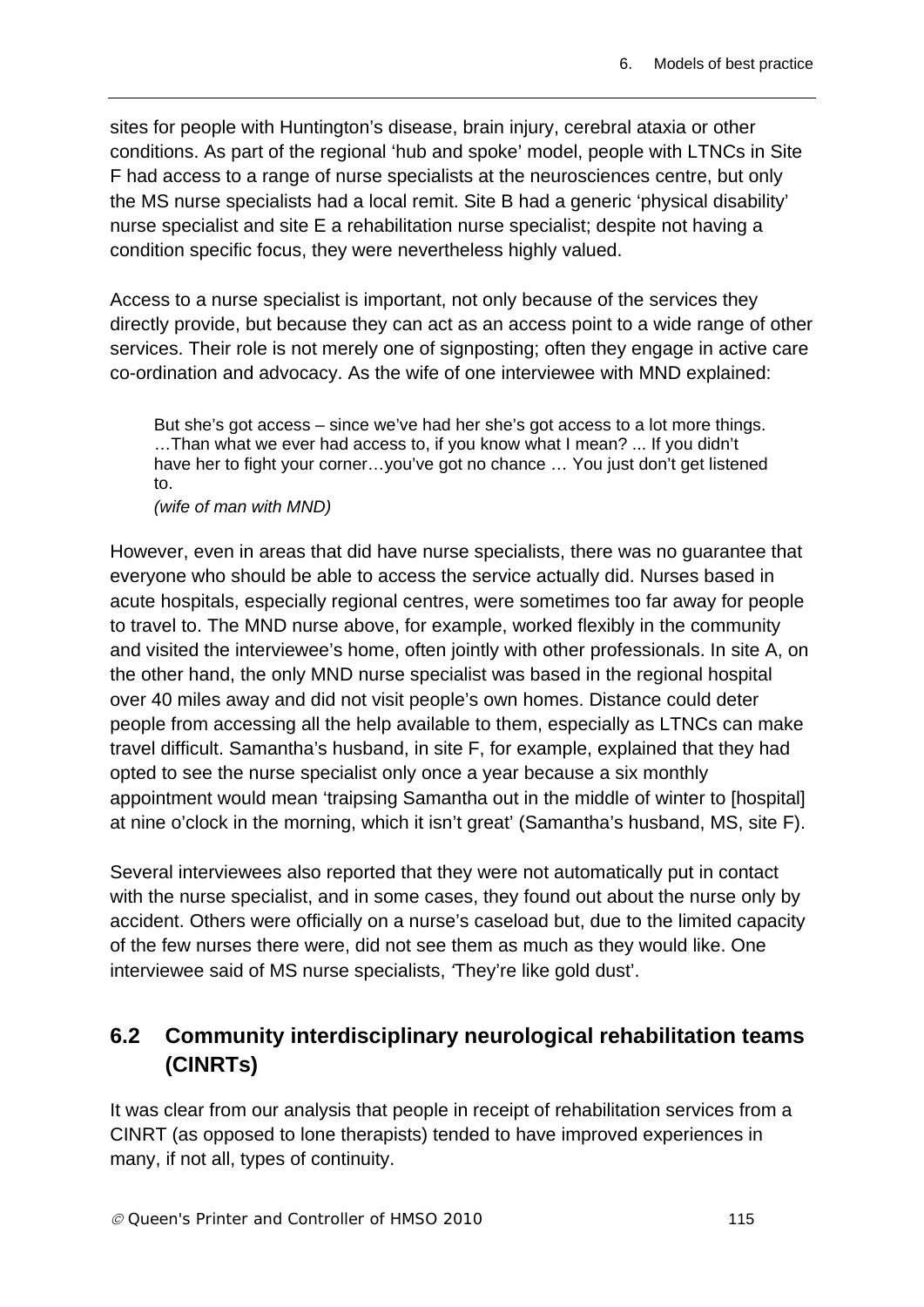We found several examples of CINRTs during our case work. As Table 6.1 shows, one of the sites did not have any CINRTs and one site had three. These teams worked in different ways, comprised different types of staff and provided support for different client groups. They also provided input in different settings; one team worked in a community in-patient unit and other teams visited people in their own homes. Another team was based in a community hospital and provided much of its support at the hospital, although home visits were also provided, depending on the clinical needs of clients and the interventions being undertaken.

| Case sites | <b>Number of CINRTs</b> | <b>Conditions covered</b>                                              |
|------------|-------------------------|------------------------------------------------------------------------|
| Α          |                         | Condition specific                                                     |
| в          |                         |                                                                        |
|            |                         | Any neurological condition                                             |
|            | 3                       | Condition specific<br>Condition specific<br>Any neurological condition |
| Е          |                         | Progressive neurological conditions                                    |
|            |                         | Any neurological condition                                             |

| Table 6.1 | <b>CINRTs across the six case study sites</b> |
|-----------|-----------------------------------------------|
|-----------|-----------------------------------------------|

The way these services were structured and managed, and the settings in which they provided interventions, had important implications for how they affected continuity for people with LTNCs.

#### **6.2.1 In-patient CINRT**

The main positive aspects of the in-patient neurological rehabilitation service identified by clients using this service were that it had multiple disciplines working in the same team, it had expertise in intensive neurological rehabilitation and it provided access to specialist equipment.

The interdisciplinary approach used between the multiple disciplines in this team was seen to complement and build on the expertise of individual professionals. OTs, physiotherapists, dieticians, nurses and a medic worked collaboratively, ensuring relevant information reached the appropriate team members, thus promoting management continuity. However, it is possible that this team was particularly valued because it was difficult to access other ongoing therapy services in this area, particularly specialist neurological therapies, in community settings.

Expertise in neurological conditions was valued, not simply because staff members were aware of the most effective and appropriate interventions for clients, but also because staff at the unit accepted how important it was to *maintain* clients'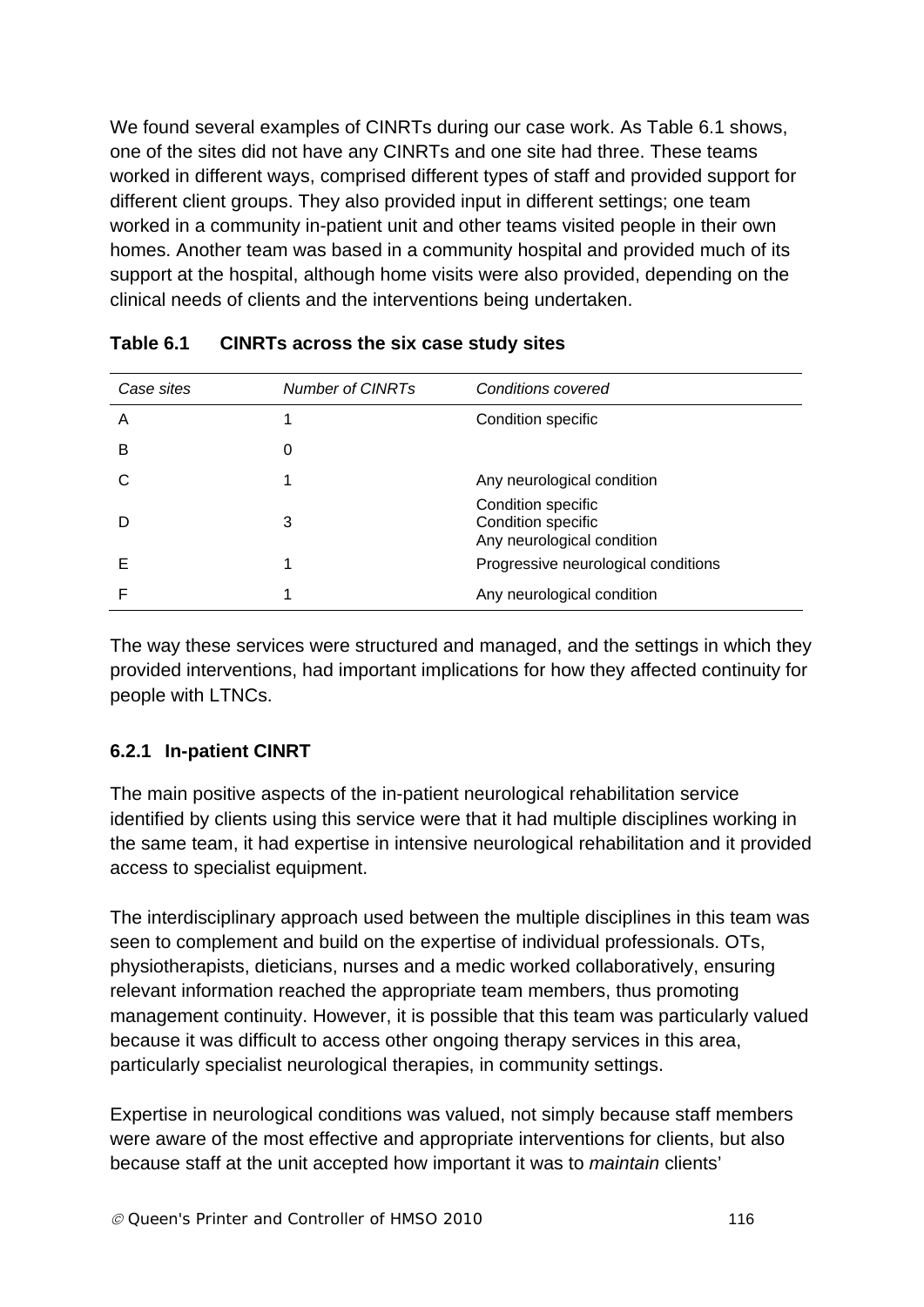functioning levels rather than simply focusing on improving them. This meant that staff members commenced therapy, but also taught clients appropriate techniques and exercises to continue at home to maintain their existing functioning levels. This approach helped promote personal agency, by supporting self-management, and social context, by limiting the impact of the condition on people's social lives. However, follow-up at home to ensure exercises were being done correctly and, indeed, that they were still appropriate exercises, was not possible given the intermittent and in-patient focused nature of this service.

For some people who had repeated stays in the rehabilitation unit, the service could also promote relationship and long-term continuity. People got to know the therapists and were able to call them for advice and support between in-patients stays. An additional benefit of attending an in-patient unit for neurological rehabilitation was that it offered respite for the person, and for their family and/or carers, when they were admitted. Access to specialist equipment could also be important. Lee (MND, site D) highlighted how specialist equipment helped to maintain a degree of normality for him, because he was able to have a 'proper' bath when he was an in-patient.

In short, this service could provide social, personal agency, relationship and informational continuity, for some people and in some circumstances. However, there were a number of limitations. Interventions could be provided only on-site, and while the team did provide telephone support to previous clients who sought it, they did not routinely or proactively support people at home. This was problematic because the nature of LTNCs means that people's condition can change rapidly and significantly. Furthermore, in general, people with LTNCs across our case study sites preferred rehabilitation interventions in their own homes.

## **6.2.2 Condition specific CINRTs**

Condition specific CINRTs were identified in sites  $A<sup>4</sup>$  and D. As with the in-patient unit, the specialist expertise of these teams - about the condition, its treatments and the local services available to them - meant that they were highly valued. Staff specialising in the particular condition were able to anticipate clients' needs well in advance and plan care and support with them, promoting information continuity and continuity of personal agency. As Patrick said of the head injury team in Site D:

… if it weren't for [site D] Head Injury Team [sighs], I would not be anywhere near what I am 'cause to me [site D] Head Injury Team, no disrespect, but they're the best thing ever.

(Patrick, brain injury, site D)

1

 $4$  All comments about this service are from staff interviews as no service users who used it were interviewed.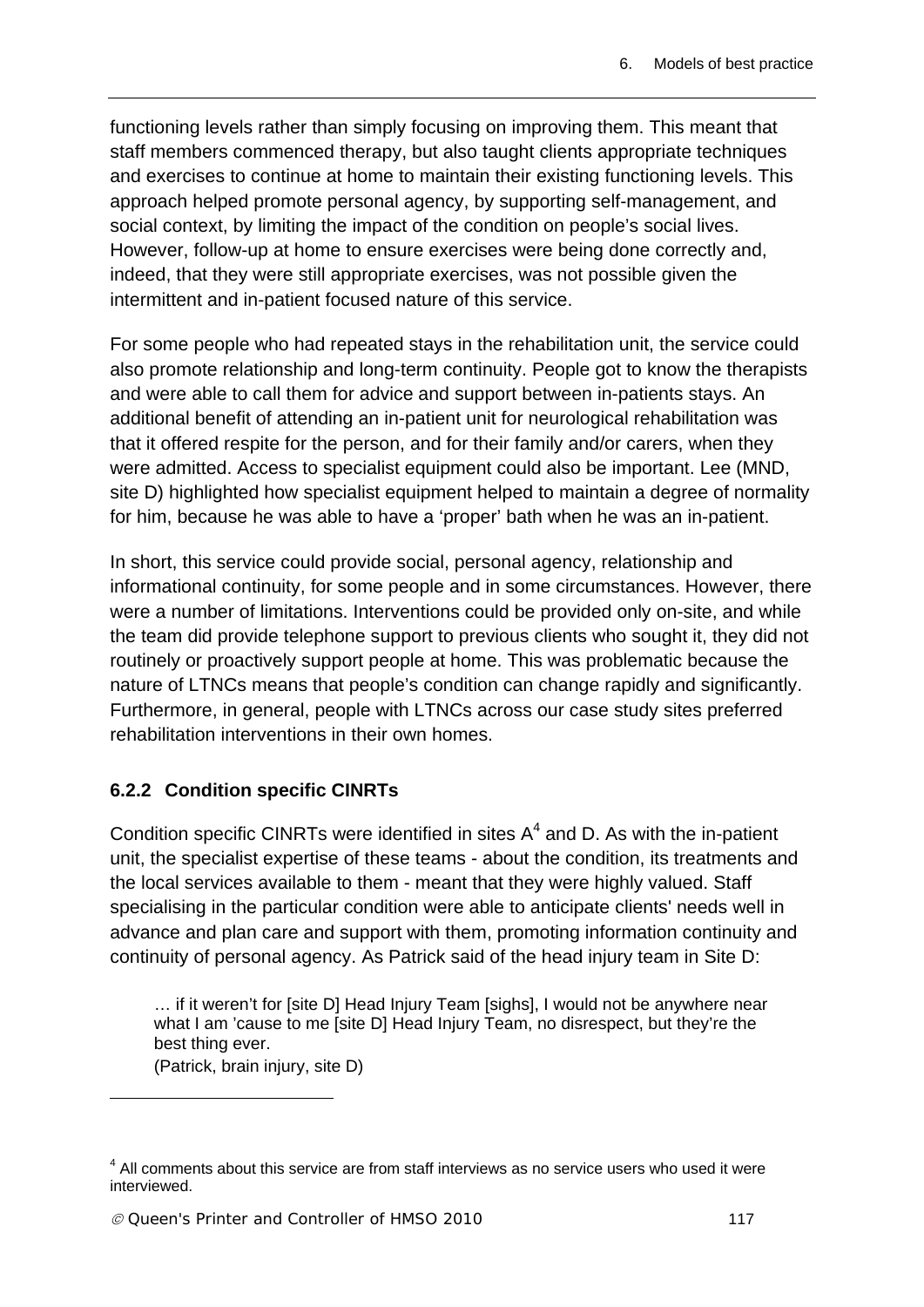This team comprised several therapy disciplines, but it lacked designated physiotherapy input, meaning that the full range of therapy services was not available for clients. In site A, the community brain injury team had input from more disciplines, but again did not have a designated physiotherapist. This latter team also had eligibility criteria that severely limited who could use the service.

People using a community MS team, which also did not have a physiotherapist, echoed concerns about a limited physical rehabilitation focus. The lack of physiotherapy provision within this team, compounded by the very limited community provision of physiotherapy in the area generally, meant that people with MS found accessing any physiotherapy very difficult and this may have affected the progression of their condition.

CINRTs were particularly valued where rehabilitation went beyond improving physical functioning and it was based on a social model that addressed people's needs in an holistic way. As indicated above, CINRTs' knowledge of local and national services and support available for people with particular conditions, and their understanding of the sorts of problems people might face, helped them to ensure that social needs were met. These specialist teams also dealt with concerns outside immediate and obvious 'caring' issues. For example, Jeremy described how the team in site D helped him to get his bank accounts unfrozen, and Patrick explained how the team helped him to get back his driving licence. Despite taking a holistic approach to rehabilitation, however, neither of the head injury teams had a social worker on the team and both felt that their services would have been improved through more integrated working with social services.

The condition specific teams we came across provided a valued service but worked with only a very select sub-group of people with a LTNC. They were available only to those with a particular diagnosis, and this was compounded by eligibility criteria that could further restrict access to the team. In addition, the examples of condition specific teams in our case study sites did not have the full range of disciplines that people with LTNCs told us they required to deal with all their needs.

## **6.2.3 General neurological CINRTs**

Generic teams in sites C, E and F were also valued for the reasons described above: specialism in neurology, even if not in particular conditions; multiple disciplines working together and using a holistic approach; awareness of local services and support; providing services in the person's own home; being flexible; and providing a holistic approach to care co-ordination.

The general CINRTs, however, tended to have a greater range of disciplines working together, which enabled them to enhance these factors, making the experience for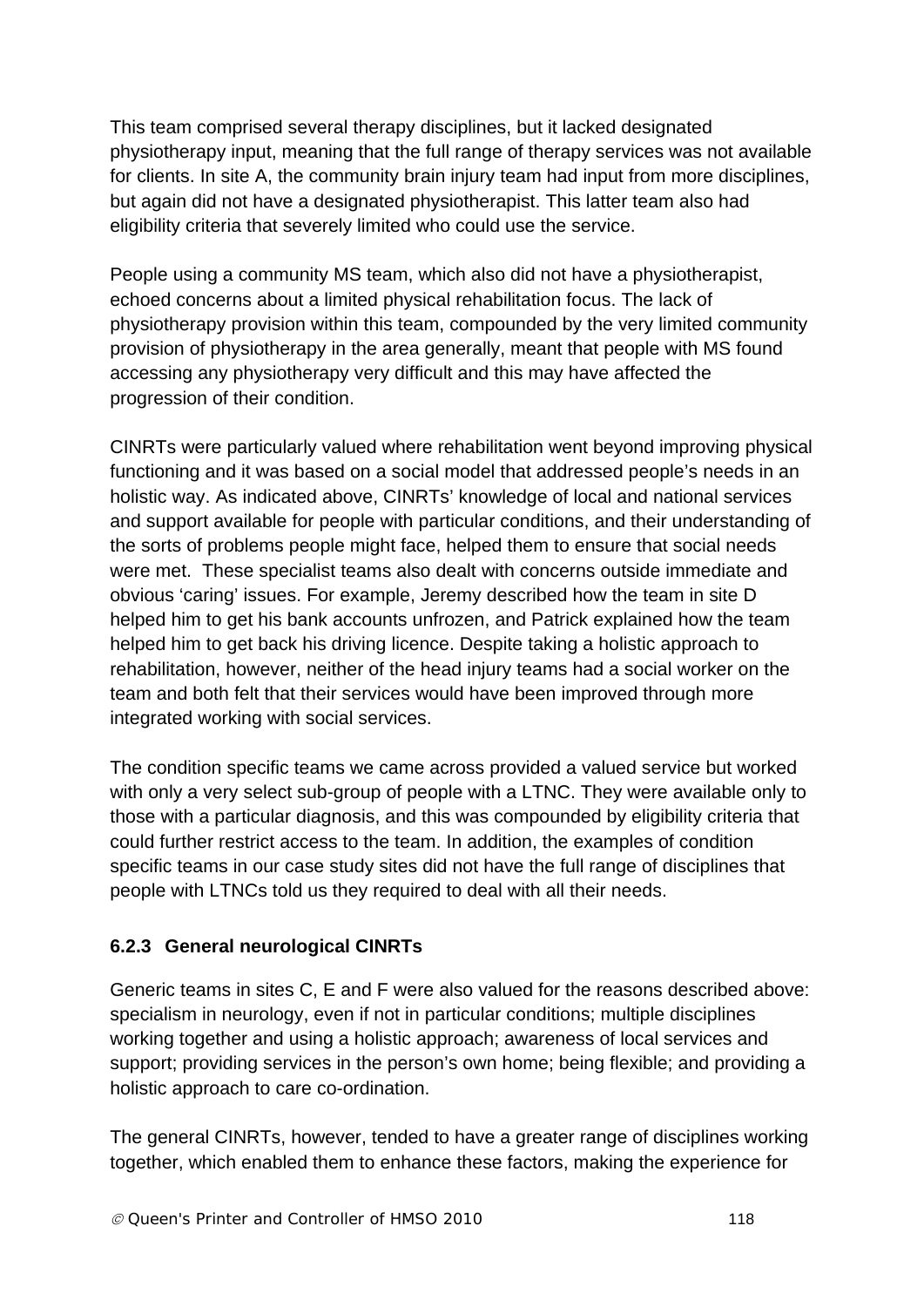those with LTNCs using them more positive. All the generic CINRTs in our case areas had both OTs and physiotherapists, and in some teams they also had SaLTs (C, F), psychologists (C), nurse specialists (E), social workers (C, F) dieticians (F) and rehabilitation support workers (F). The interdisciplinary way that these professionals worked together, undertaking joint assessments and interventions and sharing case information across the team, meant that clients could get timely, responsive access to a wide range of professionals. This greater range of disciplines could also improve information continuity because there was a wider pool of expertise to draw from. Furthermore, where the teams adopted a more explicitly social model of rehabilitation, they were particularly effective at promoting continuity of social context and personal agency.

In site E, where social and health care staff teams were not integrated, but social workers attended monthly multidisciplinary meetings, people with LTNCs and staff working with these clients praised the team. However, as described in the section on long-term continuity (section 5.2.1), often people in this site did not retain the same social worker over time and were discharged from social services after each intervention. In contrast, in the areas where social workers were integrated members of the team, they worked with clients on a longer-term basis. When social workers and health care professionals worked in an integrated way in CINRTs, as in sites C and F, they were able to be more responsive to the needs of clients and their families and to provide social care input in a timely manner.

CINRTs worked in a flexible way, arranging or rearranging appointments to fit with clients' preferences and needs. They also regularly undertook interventions in people's homes - thus offering flexibility of location of therapy sessions and interventions that worked towards independence in a person-centred way:

The philosophy runs through the whole service, it's the end in mind, it's the whole purpose. ...There's a skill in pulling out what that person actually wants. *(adult social care, site F)* 

Both people with LTNCs, and the staff members we interviewed valued the long-term nature of the support provided by the CINRTs in sites C and E. Alongside helping people with LTNCs to attain continuity of care, staff argued that the comprehensive approach of these CINRTs also helped to prevent hospital admissions and speed up discharge.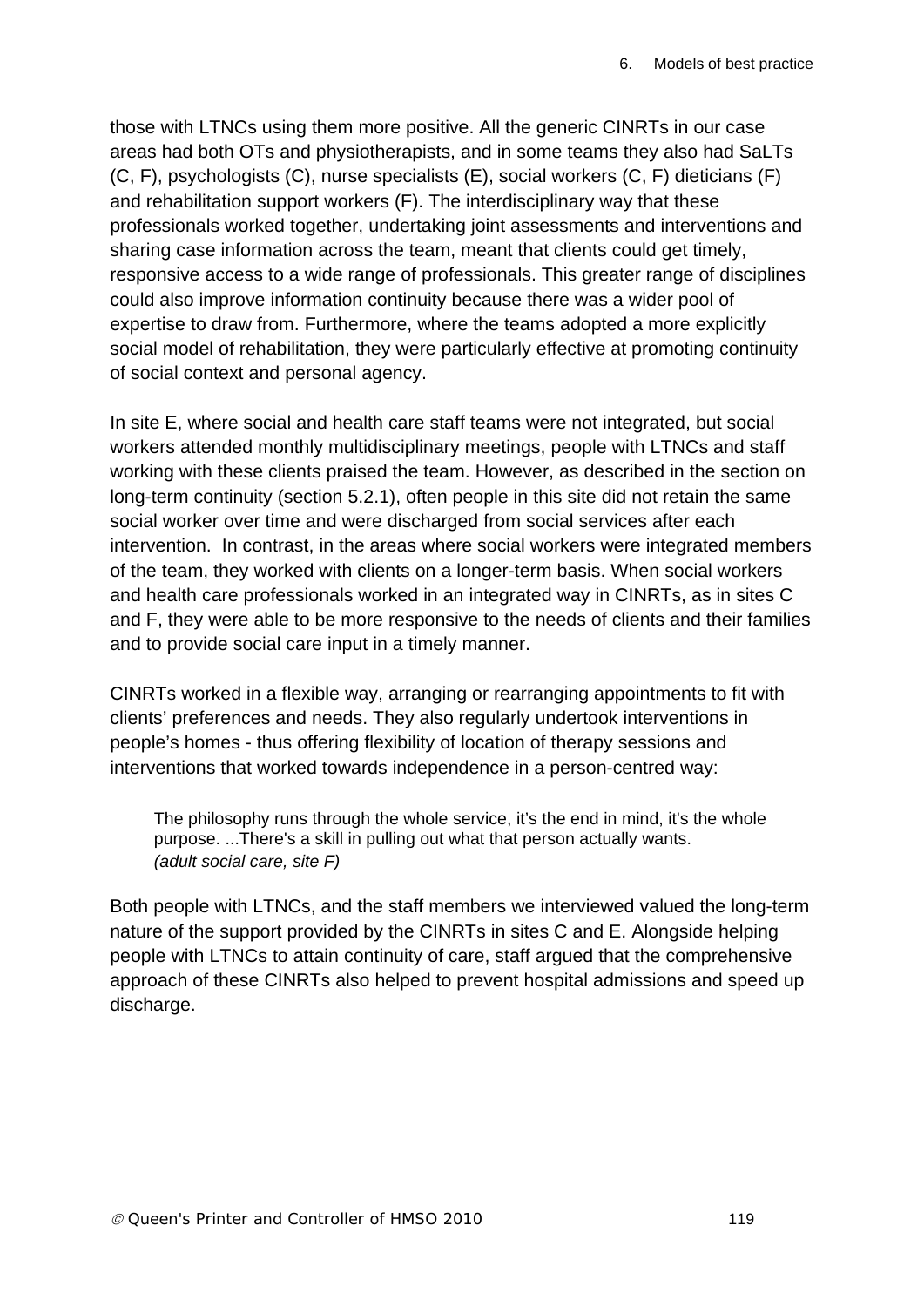# **6.3 Day opportunities**

#### **6.3.1 Valued services**

People with LTNCs told us they valued services that offered peer support and social and leisure opportunities, as well as access to meaningful activity and/or learning and employment opportunities. Indeed, several of the people who used and valued day services identified them as one of the most important things in their lives. Oscar in site B, for example, described the manager of the local Headway affiliated group as '*absolutely the best thing in this country*' and continued:

Oh and not just me, everyone here, yeah, loves it here. (Oscar, brain injury, site B)

Lisa similarly identified her local resource centre as the most important service she used, saying it helped her to build a full social life and gave her the confidence she has today:

… I'm pretty happy with the way things are … there's, like, lots of different things that I'm involved in, mainly through the different organisations I've worked with, like I said. A lot of the stuff that I do, do, I wouldn't have been able to do it without the help of [name of resource centre] … (Lisa, Cerebral Palsy, site D)

Some went so far as to say that without such services there would be little meaning to their lives:

… you know, I've only got to take my girlfriend out of the picture and [name of day opportunities service] out of the picture, what is my f\*\*\*ing purpose of being here? (Joseph, brain injury, site B)

The day services that were most highly valued provided access to meaningful activity and opportunities to develop new skills or build on existing interests, and these services were offered on an ongoing basis.

#### **6.3.2 Promoting continuity of social context and personal agency**

Part of the appeal of day services for people with LTNCs was social, with benefits for them and their families and/or carers. Sophie, for example, enjoyed the activities organised by the local authority day centre in site F and described the people at the centre as '*a really nice bunch*' [Sophie, encephalitis, site F]. Similarly, Nigel, who had MND and communicated through a laptop, commented: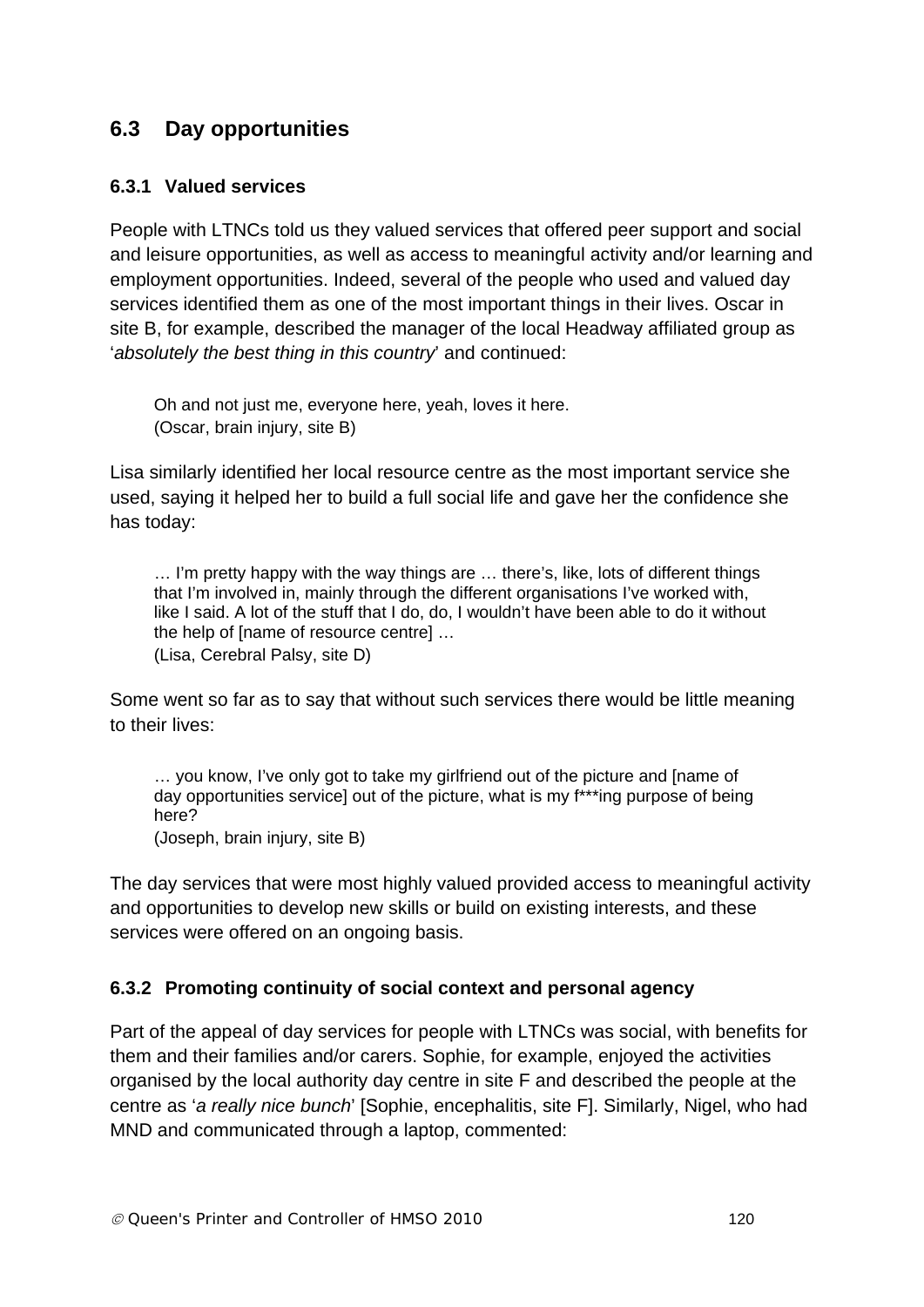[name of day service] provides me with an opportunity to interact outside the home. While I'm here, [wife] goes into work [pause] [typing]. It is great for the both of us. (Nigel, MND, site A)

Matthew regularly travelled to a Headway centre outside his PCT area because he enjoyed the debates in the 'contentious issues' sessions so much. The importance of this social element should not be underestimated. Several interviewees noted that it not only improved the quality of their social lives, it also helped them to build confidence and independence skills: that is, it promoted continuity of personal agency. One person we interviewed, whose confidence had been severely reduced after a brain injury, regained his love of public speaking by giving after dinner talks at a voluntary sector day service. In another example, Zoe was supported by her day centre key worker to get an electric wheelchair so that she could go shopping on her own, which she said made 'loads' of difference to her independence.

Since a number of the people interviewed had conditions that could be maintained or even improved through exercise, the opportunity to access supported exercise and therapies through day services was also highly valued. Freda in site A, for example, had MS and found it difficult to exercise independently. Through the local day centre she was able to use a toning table and go swimming, both of which she found very useful. Some Headway centres had gyms or facilitated supported access to sporting facilities. Other services, like MS Therapy Centres, provided a range of complementary and alternative therapies that interviewees felt were helpful.

Another important element of these services was their specialism in neurological conditions, or a specific LTNC. Whilst some staff members expressed concerns about 'ghettoisation', the people with LTNCs we spoke to all valued being around other people who had similar conditions. Joseph in site B, for example, valued the day centre as a 'safe haven':

Nobody that hasn't had brain damage, and it doesn't matter whether it's a psychologist, a brain specialist or whatever, if you haven't had brain damage you don't understand it, you just do not. Whereas with this crew, all the other clients at [name of day service], doesn't matter what their condition is with the injury and how physical it is whatever, there's all these underlying factors, motivation, emotional, confusion, feeling useless, pointless, worthless, that are nearly, sort of, uniform right across everybody. (Joseph, brain injury, site B)

The importance of this shared understanding applied not only to brain injury; people with MS, PD and cerebral ataxia all talked about it. However, in many cases, such condition specific services were available only through the voluntary sector. This was the case in site C, where people with MS accessed a supportive day service through the MS Society: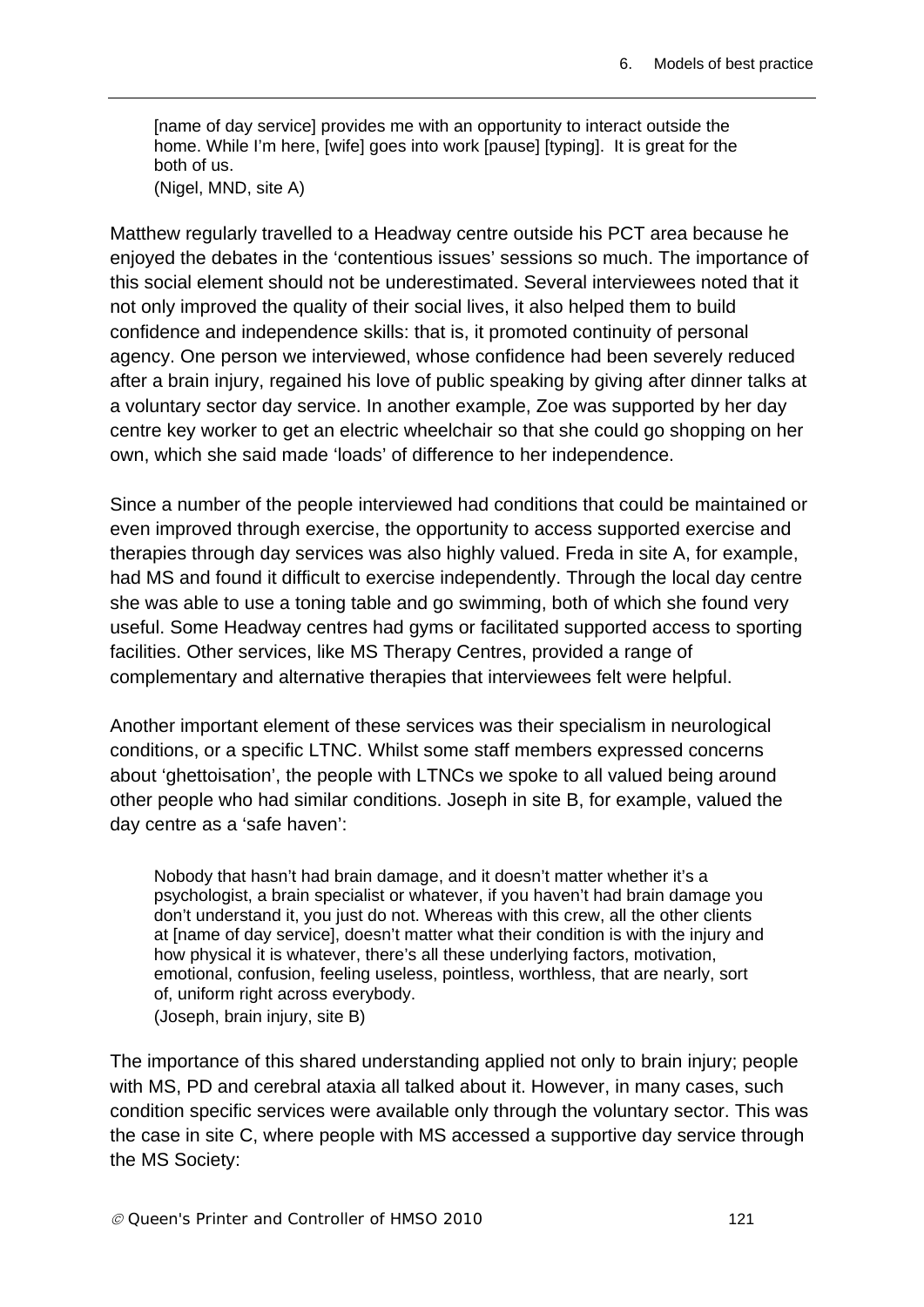You know, everyone has got MS, in that group or – and the carers or whatever. And you can talk and they – yeah, people talk about their medication or maybe their incontinence or, but all manner of things. But you don't feel uncomfortable 'cause you know that everyone is there, you know, in the same thing. And it's very, very supportive.

(Malcolm, MS, site C)

#### **6.3.3 Meaningful activity and employability**

The focus of many day opportunities providers has been redirected in recent years towards training and employment, something that in itself was valued by some of the people with LTNCs that we interviewed. Sam in site F, for example, was involved in an initiative based at his local day centre where:

… they, sort of, retrain and, you know, you might not be ready to go to work yet, or for a couple of years, but there's things you can be doing rather than sitting in the house twiddling your thumbs. (Sam, spinal injury, site F)

However, a number of interviewees stressed that involvement in creative, meaningful activity was a valuable end in itself. As Philip, a man in his 40s with brain injury, explained:

Once your brain switches off, that's it, you're knackered, aren't you? (Philip, brain injury, site D)

He went on to give credit to the resource centre in site D for ensuring that this hadn't happened to him:

this place [name of day service] has really brought me on as a person, you know… (Philip, brain injury, site D)

Moreover, whilst some people did see day services as a stepping stone into paid employment (Jeremy, for example, had been attending a resource centre in site D since his brain injury, but intended to leave the service now that he had found a job) others felt the unique strength of these services was that they did *not* pressurise people into finding work. Thus, when Joseph was asked what it was about the day service in site B that was particularly good, he said:

Well the fact there's no pressure. There's no – there's nobody making me do this, or saying, 'This has got to be done by such and such a time,' or, 'you've got to do this today,' you know, it's down to you to work out what you want to do. (Joseph, brain injury, site B)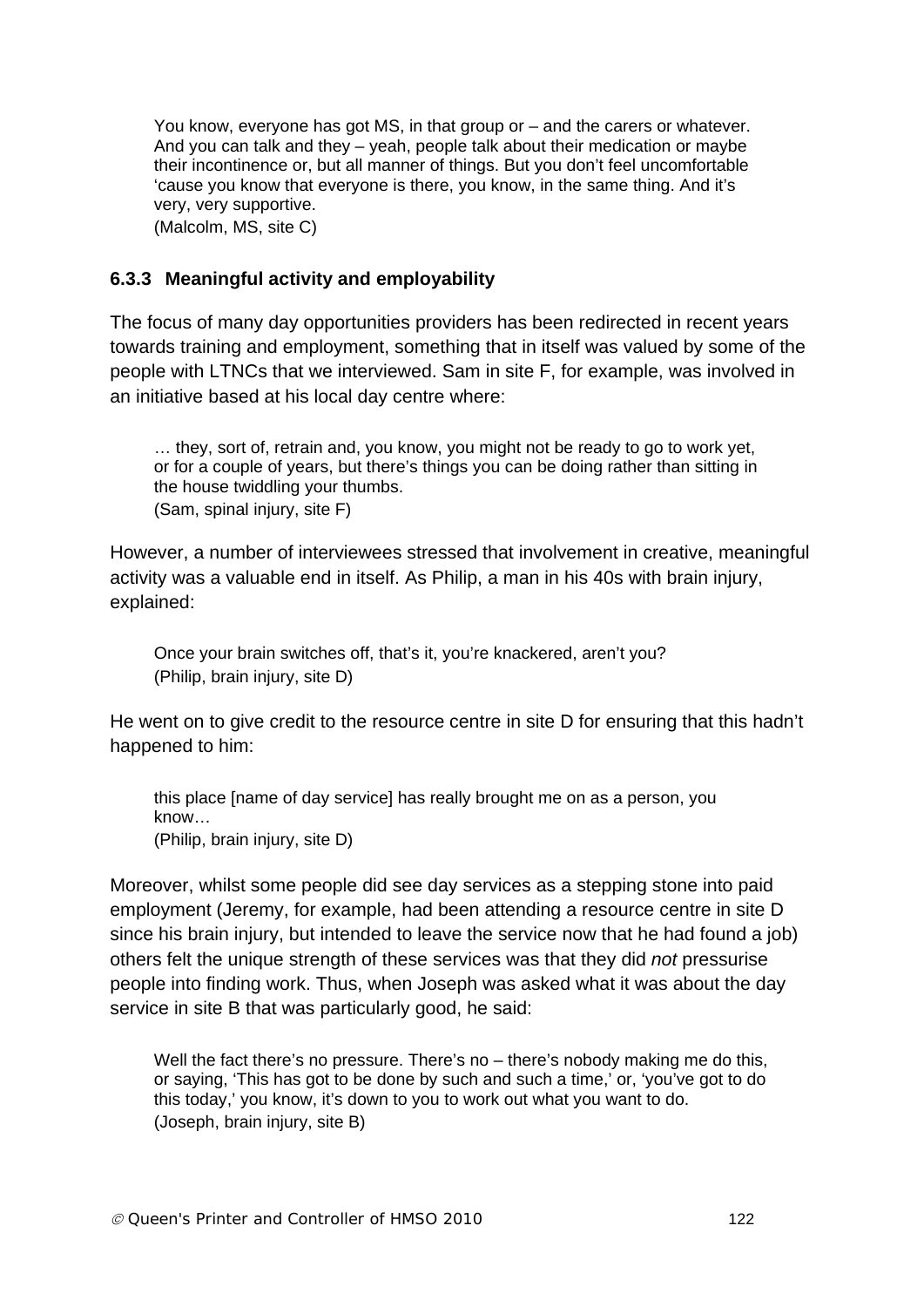The nature of many neurological conditions means that finding paid employment is not always achievable, or indeed desirable. Those with deteriorating conditions such as PD, or conditions that impact on social functioning such as brain injury, may not be interested in or able to take up paid employment, yet their need for a fulfilled and happy life is as great as anyone else's.

### **6.3.4 Ongoing support and care co-ordination**

In addition to these specific opportunities, some day services also provided care coordination and a first point of contact for people to access further support. Thus, in site D, Lisa, Philip and Jeremy all said that their resource centres would be their first port of call should they have a problem:

Well, it's like I say, if I need help or anything with owt ... I'd just contact someone at the Centre, 'cause it's a fantastic place, this … and the officers that work here … they'd get on to them for me and they'd arrange it and they'd either meet up with them and organise whatever needed doing, you know. (Philip, brain injury, site D)

The ongoing nature of this support was particularly highly valued:

They're a 'phone call away … I've got their number down in me mobile …– and I'll give them a ring if I need them. ...They're there for advice, you know, at least they'll listen to you.

I've always got these [resource centre staff] if I wanted to fall back on … (Jeremy, brain injury, site D)

This was something staff members also highlighted as an important aspect of day services. There was no time limit on the service provided by the PCT-run day service in site A, for instance, although people were regularly reviewed against eligibility criteria. The centre manager illustrated the importance of this open-endedness for a client who used the service for three years after brain surgery. The service worked closely with the local brain injury rehabilitation team, supporting him to continue with physiotherapy and develop independence skills. This client went from using the service five days a week to just 'popping in' now and then, and is now living independently in a flat with a voluntary job: 'but it has taken years, rather than weeks or months' (PCT, site A).

## **6.3.5 Access and current trends**

Many of the people we spoke to with LTNCs valued the day services available to them, particularly where these offered access to meaningful activity, the chance to socialise with people in similar situations, and support to access learning or employment opportunities. However, these services were not universally available, and in some areas they were being actively decommissioned. Thus, in some case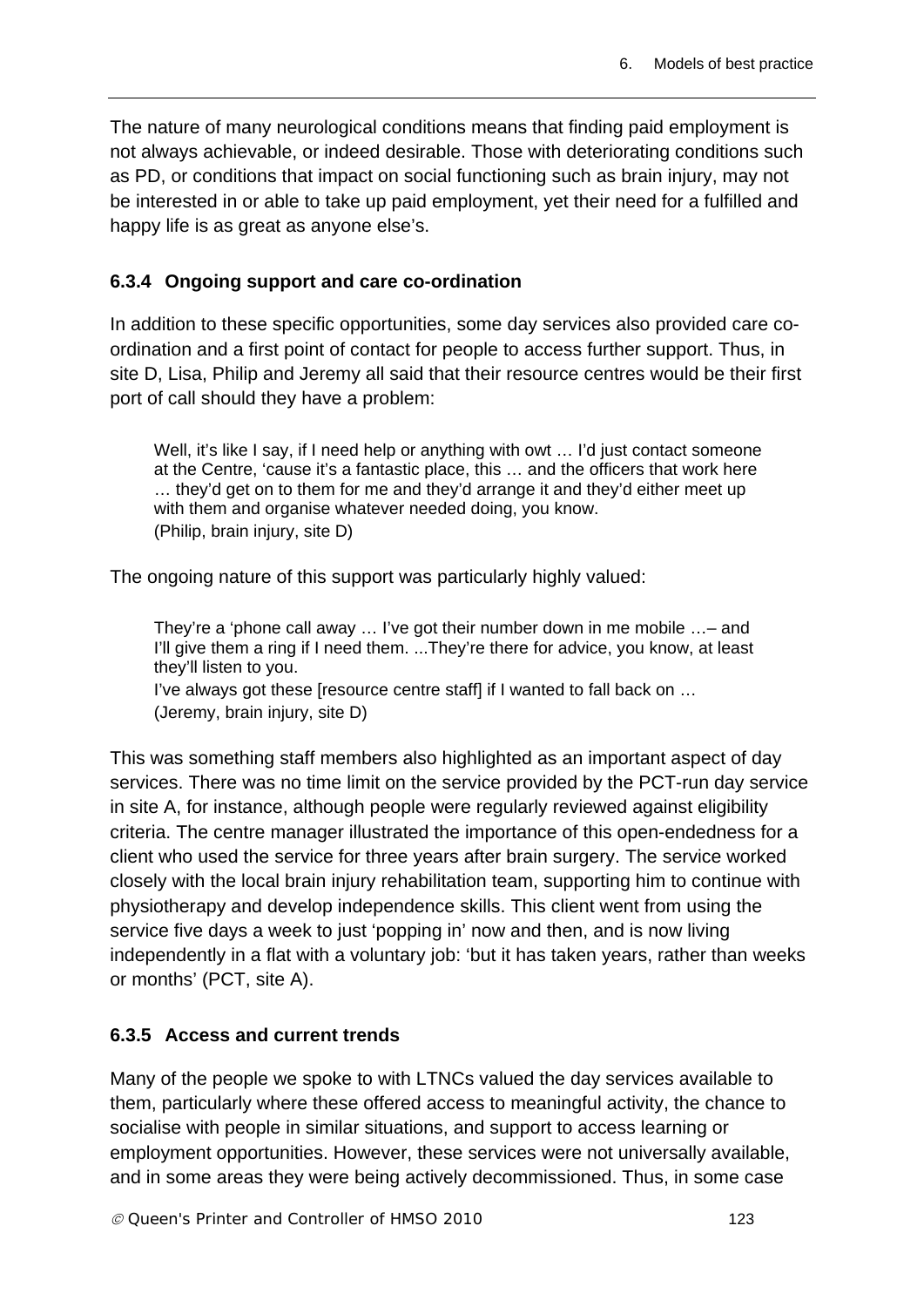study sites people regularly travelled considerable distances to access Headway day centres because there was nothing comparable available in their locality. This could be particularly traumatic for those with continence problems.

… the places I go to are fine. I just wish that – I wish Headway had a branch in [his area]. I really do, 'cause it does  $-$  most  $-$  the worst thing about going to [city] is the travelling. *(brain injury, site A)* 

Some day services were in the process of being reduced and this was a source of concern for several of the people with LTNCs we interviewed. Freda, for example, used to attend her local day centre twice a week, but this had recently been reduced to just one day, and activities she valued had been discontinued:

Now they've changed that again to just one day a week, and there's so many alterations going on that it's a bit confusing, what they'll be doing …

Well, I used to be able to go on the standing frame there. But then it, sort of, changed, I should think, two or three years ago, where there used to be a nurse there … but then, once it changed, everything seemed to – we didn't seem to do so much there. Where I used to be on the standing frame nearly every time I went there now it's just a case of when they say that I can go on it ... I seemed to get on better on the standing frame. It was helping me. (Freda, MS and epilepsy, site A)

In other areas, services were being closed completely:

... I also used to use a resource centre called [name] as well, but unfortunately, that doesn't exist anymore. I mean, I stopped using it quite a few years ago now, but at the time, I did use it, I found it quite helpful. (Lisa, Cerebral Palsy, site D)

Some of the people we interviewed were concerned about the move towards making day opportunities time-limited. One man with brain injury in site A, for example, was appalled by the idea that a day service he had attended for several years would now be offering only a six-month service to new clients. This, to him, made little sense, since long-term conditions are by their nature ongoing:

Well, it wouldn't be enough for people with brain injury. *(brain injury, site A)* 

Some staff interviewees also expressed concern that reductions in day opportunities would have a detrimental knock-on effect for people with LTNCs. A nurse specialist, for example, said there had been an increase in falls in people's homes since day centres in her area had closed and people with PD were no longer being regularly monitored. A specialist neurological OT similarly felt that her patients would become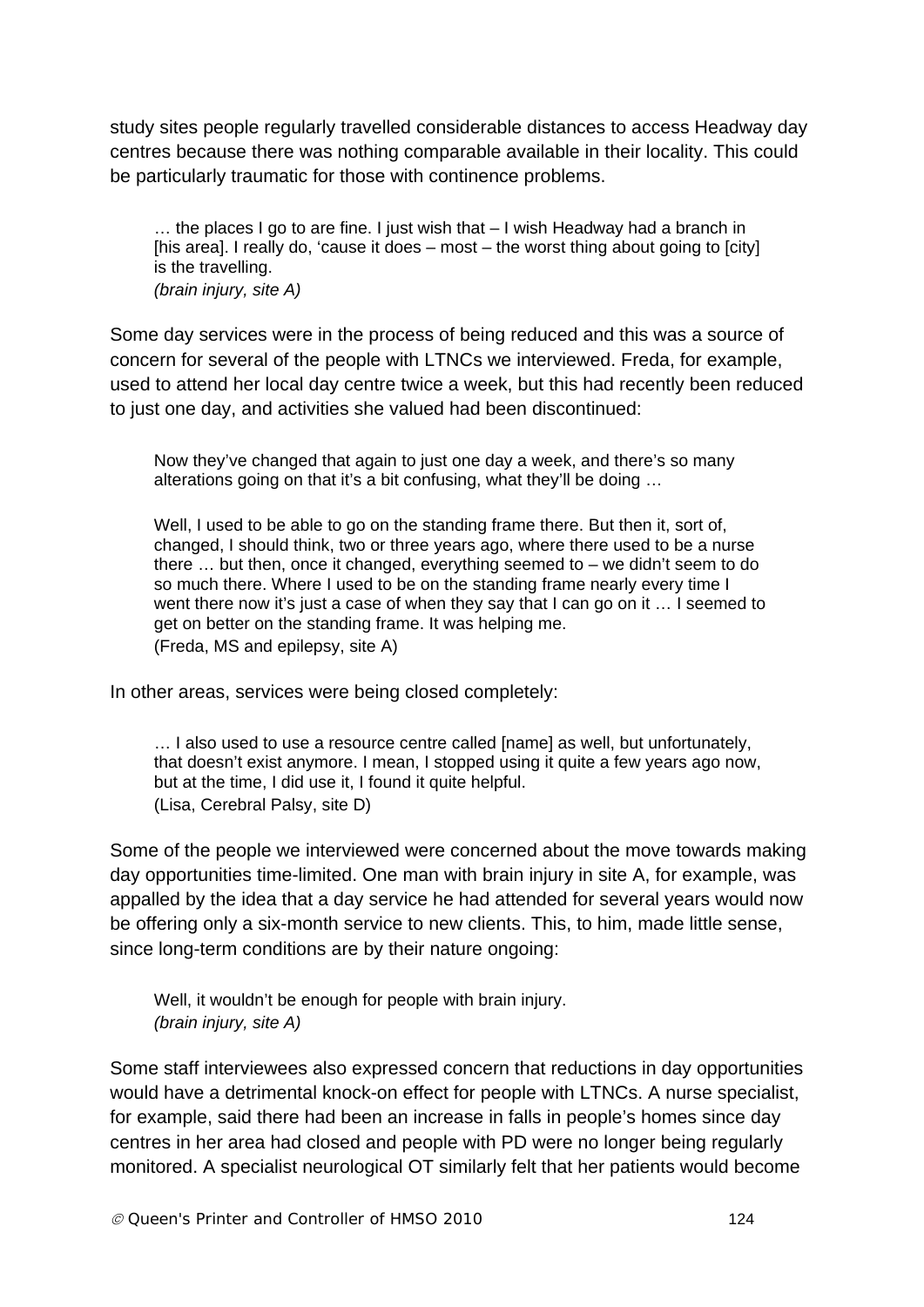more reliant on their carers as day services closed, and pointed out that these carers would in turn have fewer options for respite. An adult social care manager in the same area expressed concern that social relationships that had developed over some time would be lost as day centres closed and were not replaced.

Some staff suggested that alternative services purchased via direct payments or personal budgets could replace traditional services. However, such alternatives were not always available. Thus, a Headway staff member in one area complained that some social services departments were reluctant to fund places in their day centres despite there being no alternative on offer. Moreover, very few of the people with LTNCs we interviewed used direct payments:

| Interviewer:                     | And you don't have - you've not had any discussions<br>with anyone about Direct Payments?                                                                                                                       |
|----------------------------------|-----------------------------------------------------------------------------------------------------------------------------------------------------------------------------------------------------------------|
| Lee's wife:                      | No.                                                                                                                                                                                                             |
| Interviewer:                     | No. Which are, you know, do you know what Direct<br>Payments are?                                                                                                                                               |
| Lee:                             | Not really, no.                                                                                                                                                                                                 |
| (Lee, MND, site D)               |                                                                                                                                                                                                                 |
| Interviewer:                     | And were you ever offered Direct Payments? Do you<br>know the, kind of $-$ do you know that scheme?                                                                                                             |
| Freda's husband:                 | Yeah, we have been, yeah.                                                                                                                                                                                       |
| Interviewer:                     | And you decided not to have it?                                                                                                                                                                                 |
| Freda's husband:                 | Yeah, basically, because it meant an awful lot more<br>paperwork and stuff from our point of view, to actually do<br>that. And we just felt, between the two of us, there was<br>enough to deal with, basically |
| (Freda, MS and epilepsy, site A) |                                                                                                                                                                                                                 |

Those who did use direct payments in our sample tended to do so only to pay for home care, respite and holidays, rather than to access meaningful daytime activities. Moreover, staff felt that more middle-class disabled people who are actively working (so seeking flexibility), articulate, and well informed about disability rights generally take up direct payments. Those who start at a disadvantage are therefore likely to fare worse if not supported.

Several of the day centres in our case study sites were innovative, providing access to a wide range of stimulating activities and supporting the personal and social development of individuals in a 'safe' environment. However, the external perception of day centres remains negative, as one centre manager explained:

I still think there's a lot of stigma with the day centres, and people still think it's sitting around playing bingo, basket weaving … [but] for a lot of people I think there's still a great need for these day centres *(PCT)*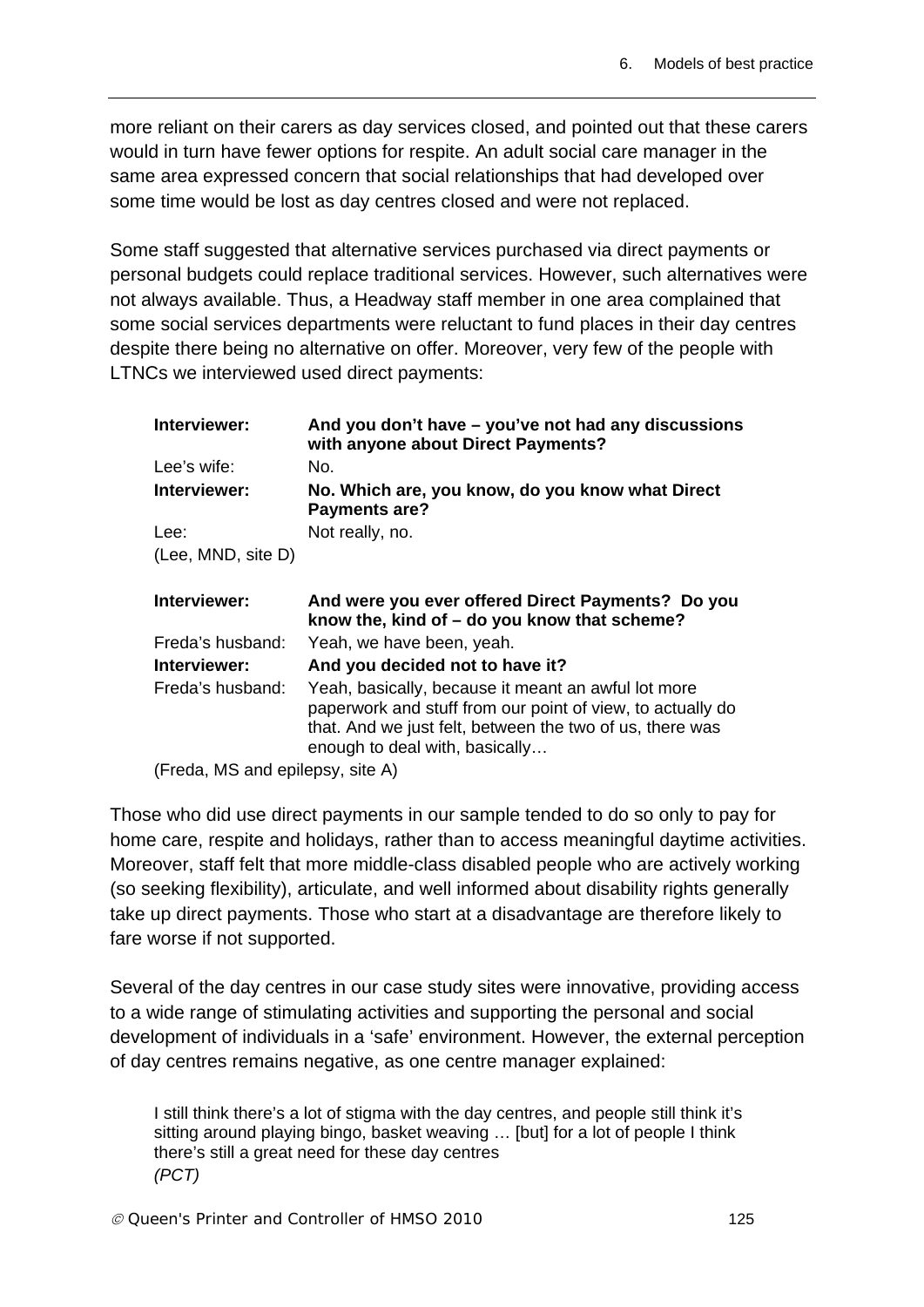Moreover, centres that tried to develop and better meet the needs of their clients were sometimes hampered by the inflexibility of their local authority and PCT funders. In one site, an emphasis on purposeful learning appropriate to the needs of people with LTNCs had been actively promoted through day centres; however, projects were felt to be continuously at the mercy of shifting funding streams and government priorities, which at times contradicted the NSF, making it problematic to provide sustainable solutions locally for people with LTNCs.

# **6.4 Care co-ordination**

Care co-ordination was an important and valued element of the service models described earlier in this chapter and was essential in promoting many types of continuity of care. People with LTNCs wanted someone who could provide relevant and accurate information, had awareness of the most appropriate services to contact or refer to, could foresee and pre-emptively plan for future needs, and who provided a 'focal point' of contact for the person with a LTNC and those involved in their care and support.

This type of care co-ordination was considered helpful because, as Nigel responded when asked about a person who co-ordinated care for him:

For us, [care co-ordination] makes it very easy (Nigel, MND, site A)

Staff reported that care co-ordination, over time, over services and over sectors was also important to them and helped provide the best service possible.

However, outside the service models already described, namely CINRTs, neurology nurse specialists and day opportunity services, we did not find any models of care co-ordination for people with LTNCs that were common across case study sites. Thus, where these service models were absent, care was often not co-ordinated and no one took responsibility for individual cases. People with LTNCs could identify professionals they would contact should they need advice or assistance, such as district nurses, GPs, voluntary organisations, occupational therapists and social workers, but these professionals did not necessarily co-ordinate care.

Many of the individual professionals that service users suggested provided some care co-ordination did little more than refer clients on to other services and, moreover, these referrals often resulted from a direct request from the client after identifying their current needs themselves:

Any problems I have, I tell the neurologist. And he'll refer me in the right direction (Simon, MS, site B)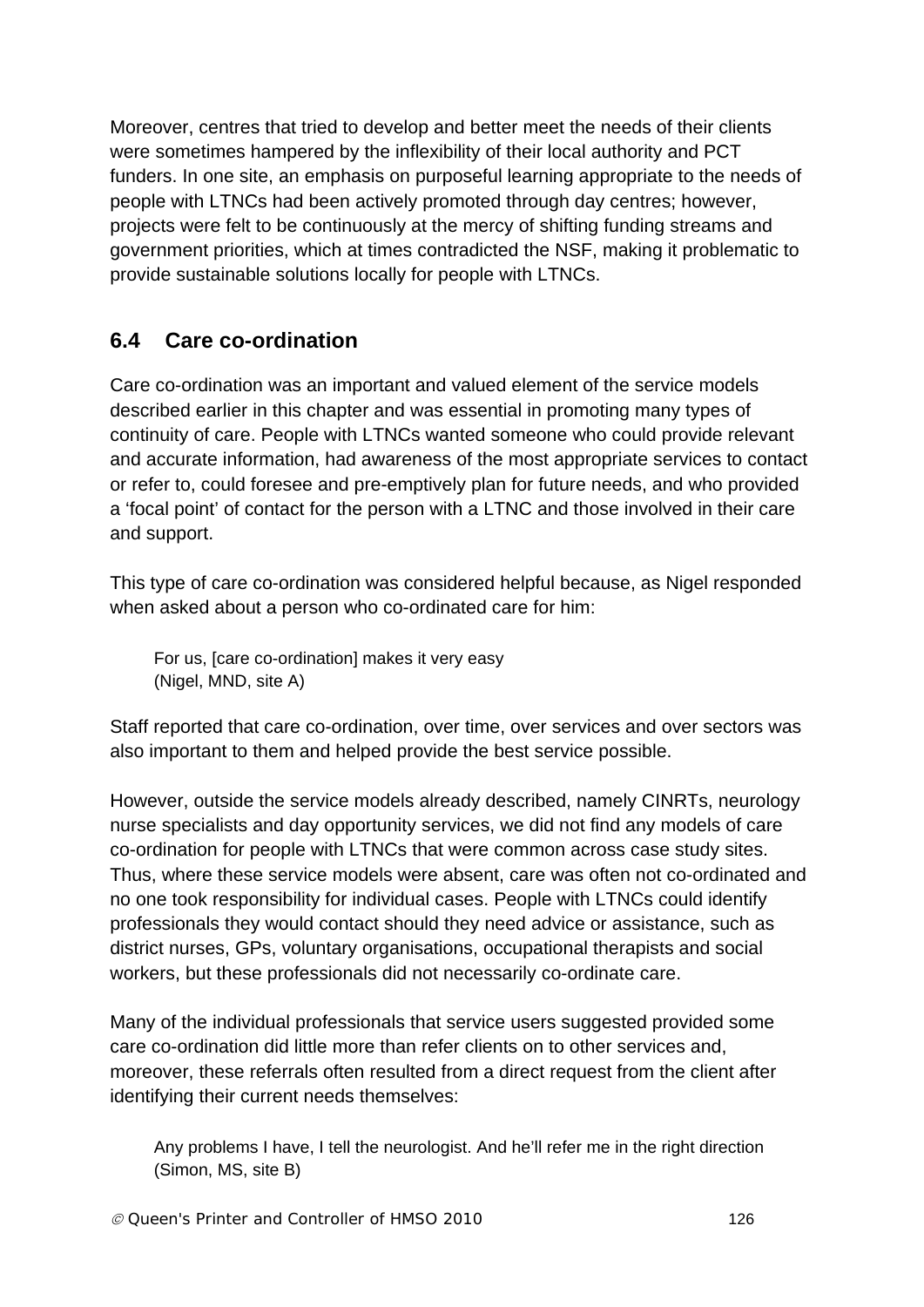While people with LTNCs clearly appreciated being able to access wider services via these professionals, holistic and pre-emptive care co-ordination was rarely experienced outside the three models of 'best practice' identified above. Since not everyone with a LTNC had access to one or more of these models , there was not necessarily anyone with an overview of people's needs who took responsibility for co-ordinating current, and helping to plan future, care. As Wendy's husband said:

We've had problems with co-ordination. … Well, we've had the social services occupational therapist involved, the health service occupational therapist involved, physiotherapist, the – our own GP, specialists, the Parkinson's nurse specialist, and there have been times when they've all been doing their own thing, and not talking to each other. (Husband of Wendy, PD, site E)

#### **6.4.1 Social workers**

Some staff felt that care co-ordination was part of the social workers' role because of their responsibility in discharge planning and in assessing for, and arranging, longerterm social care. Despite some people with a LTNC saying that their social worker would be their first port of call if they needed something specific, both staff and service users reported that social workers rarely had the time to co-ordinate care actively in the ways needed. Social work provision was criticised as having become frequently a one-off intervention rather than long-term support. Many people with LTNCs described how, in the past, their social worker had co-ordinated their services or benefits, but increasingly their support was problem or issue-based. Only three of the people with LTNCs interviewed reported that social workers continued to coordinate their care by organising benefits, social care provision and equipment provision.

Where social workers had provided, or continued to provide, care co-ordination, it seemed to be associated with individual practitioners' working practices rather than a system-based approach to supporting people with LTNCs. As Caroline said:

I think it's all down to individuals really … but she was fantastic and I think that, partly I think – and that's just down to individuals. She was just a brilliant social worker; she just thought of everything. (Caroline, MS, site D)

Providing pre-emptive and holistic care co-ordination was appreciated. However, to be able to provide this type of care co-ordination, social workers needed a good understanding of the neurological condition, probable condition progression and associated needs.

Providing support to people with a neurological condition over time could go some way to honing this knowledge. One area employed a specialist social worker who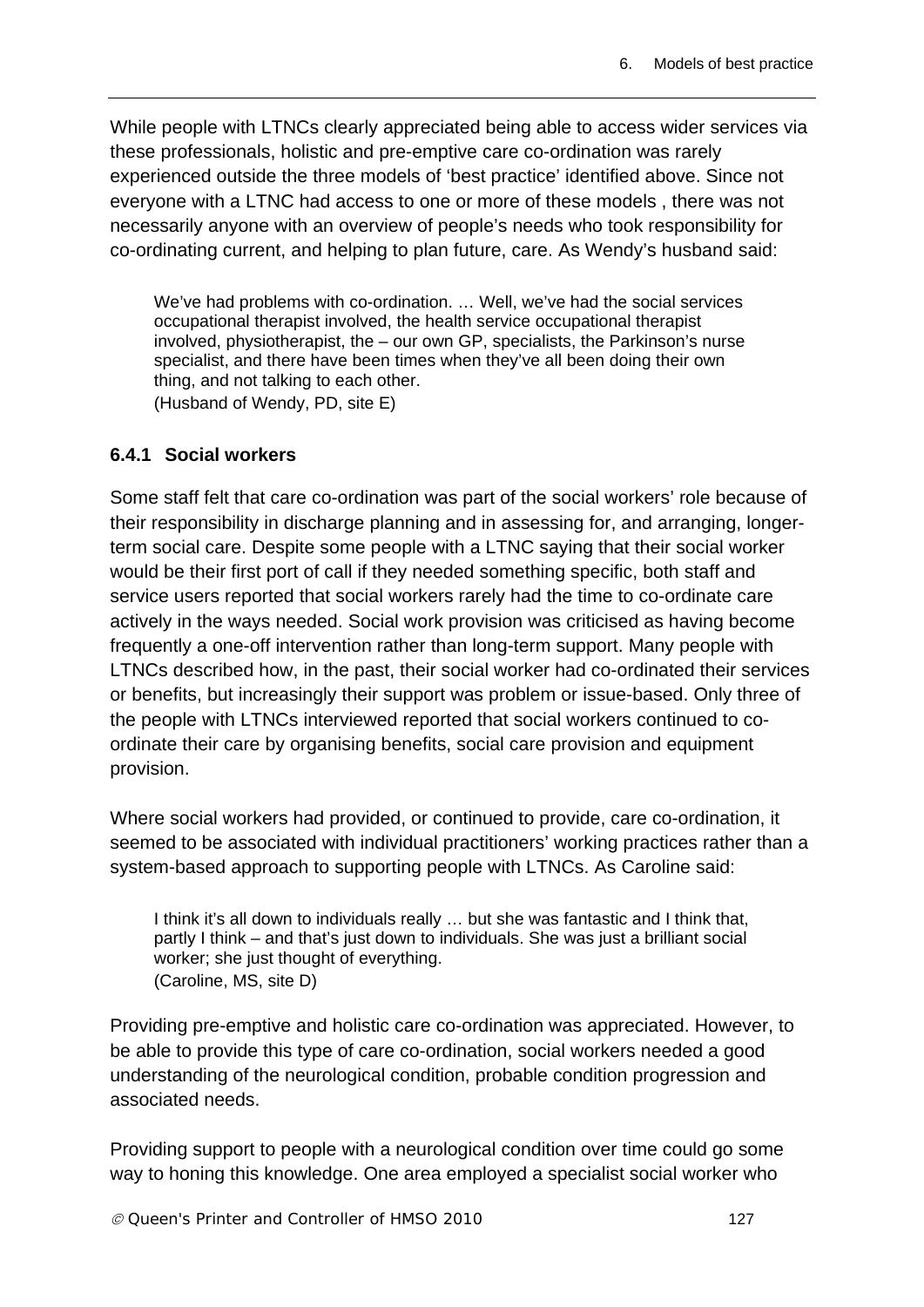was able to provide a holistic approach to care co-ordination, liaise with relevant services, and provide training to, and be a specialist point of contact for, generic social workers. However, due to lack of capacity her role had lately become more advisory and she was acting as a link between neurological health and social care services, rather than as a direct provider of care co-ordination.

# **6.4.2 Community matrons**

Some staff reported that community matrons provided care co-ordination, and one area had a community matron specifically for neurology. At the time of fieldwork, this was a new appointment and it was too early fully to evaluate the role. However, as the post was developing, it was felt not to suit the community matron label entirely, where the emphasis was on case management and admission avoidance. Coordinating care and linking with other agencies was becoming central, although some staff felt being a lone worker based in the PCT compromised the community matron's capacity to work effectively with other specialists. Staff elsewhere felt that community matrons needed to have some knowledge of neurology generally, or of specific conditions, in order to be able to co-ordinate care appropriately. However, the only person with a LTNC who spoke about community matrons in relation to care coordination reported that the community matron had relinquished this role to the PD nurse specialist:

The physiotherapist said, 'Well look, there's a community matron who should look after these aspects.' So she spoke to the community matron, who said, 'No, it's not me, there's a Parkinson's nurse involved, she's the specialist. She's the coordinator.' So it got landed on [nurse specialist]'s [laughs] desk, if you like. (Husband of Wendy, PD, site E)

Wendy and her husband felt that the nurse specialist did not have the time to undertake care co-ordination wholeheartedly because of her very high client numbers (the nurse specialist reported having 600+ clients on her list). As a result, Wendy's husband did much of the care co-ordination himself, on top of his already extensive practical caring role.

# **6.4.3 Voluntary sector care co-ordination**

Staff suggested that voluntary sector workers could promote care co-ordination by liaising between different services and between clients and services, providing specialist information and promoting the benefits of care co-ordination. People with LTNCs. who described how welfare representatives and volunteer visitors based in voluntary organisations, such as those working for the PD Society and MNDA, had helped to co-ordinate the different aspects of their life and the services they used, reinforced this. For example, Pippa described how the welfare officer linked to the PD society helped her to access benefits: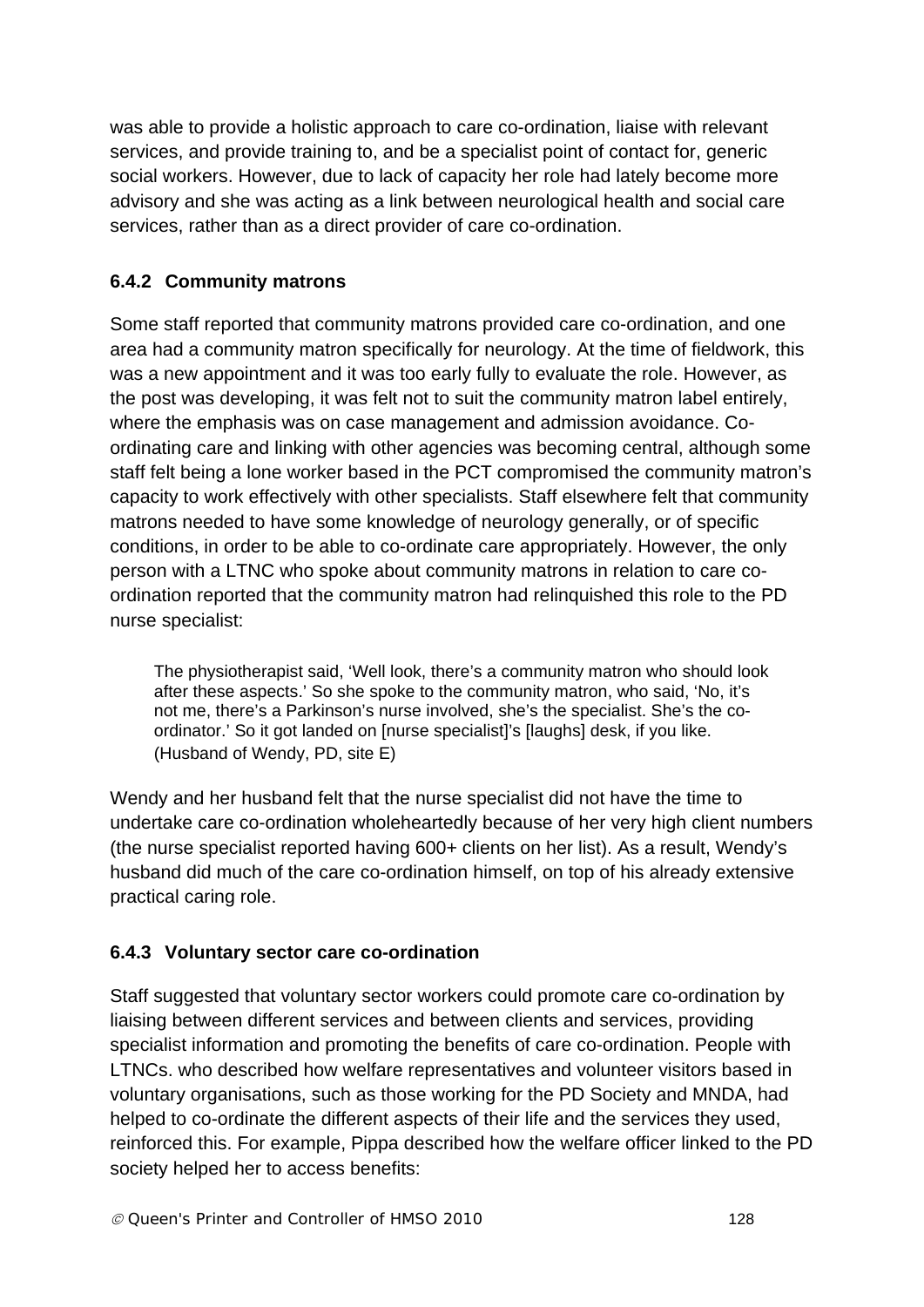… she came out to see me, and she said to me, 'Do you claim any money?' And I said to her, 'Well no, I didn't think I was entitled.' She said to me, 'I'm sure you are.' And she came to see me and we filled in these forms and she got me, me DLA

(Pippa, PD, site A)

Edith (MND, site B), reported that the MNDA representative in her area was trying to pull together different professionals with an interest in MND. Though it was proving difficult, Edith saw this process and the tenacity of the MND representative as an important step forward. Harry and Joshua, both in site F, appreciated the way that representatives of condition specific voluntary organisations provided holistic care coordination. For Harry, the MNDA care adviser helped to pull together his services and for Joshua, the support worker from the PD Society was the key to his service provision in an area where there were no other Parkinson's specialists.

MND care centres also improved care co-ordination between professionals working at centres, between professionals and patients, and between services and sectors. For people with MND this co-ordination was particularly useful as MND is often a rapidly deteriorating condition, with multiple and diverse symptoms, and timely intervention from multiple services is needed. The potential complexity of care, coupled with relatively short life expectancy, means there is little time for people with MND or their families to learn how to navigate the service system. Co-ordinating these services so that people with MND and their families are supported and able to see relevant services or professionals in a timely manner is, therefore, particularly important and it is imperative that care co-ordination is provided by people with expertise in MND. This expertise was one of the great strengths of the condition specific, voluntary sector provision of care co-ordination.

#### **6.4.4 The person with the LTNC and their family and/or friends**

Most commonly, responsibility for care co-ordination fell to the person with the LTNC themselves, and/or their family or close friends. Despite the complexity of the systems, indeed maybe because of this complexity, people with LTNCs felt that they were generally the only people with an overview of their own treatment and care:

Yeah, it's just that some – just the feeling I get with the physio, you know, that obviously she doesn't know exactly what the neurologist has said to me at the last, you know, review, kind of thing, and 'cause it didn't – at one time it didn't appear as though the injections were being effective, you know, and so she's asking me what, you know, 'Has he said this, is he going to change your medication?,' you know ...

(Margaret, MS, site D)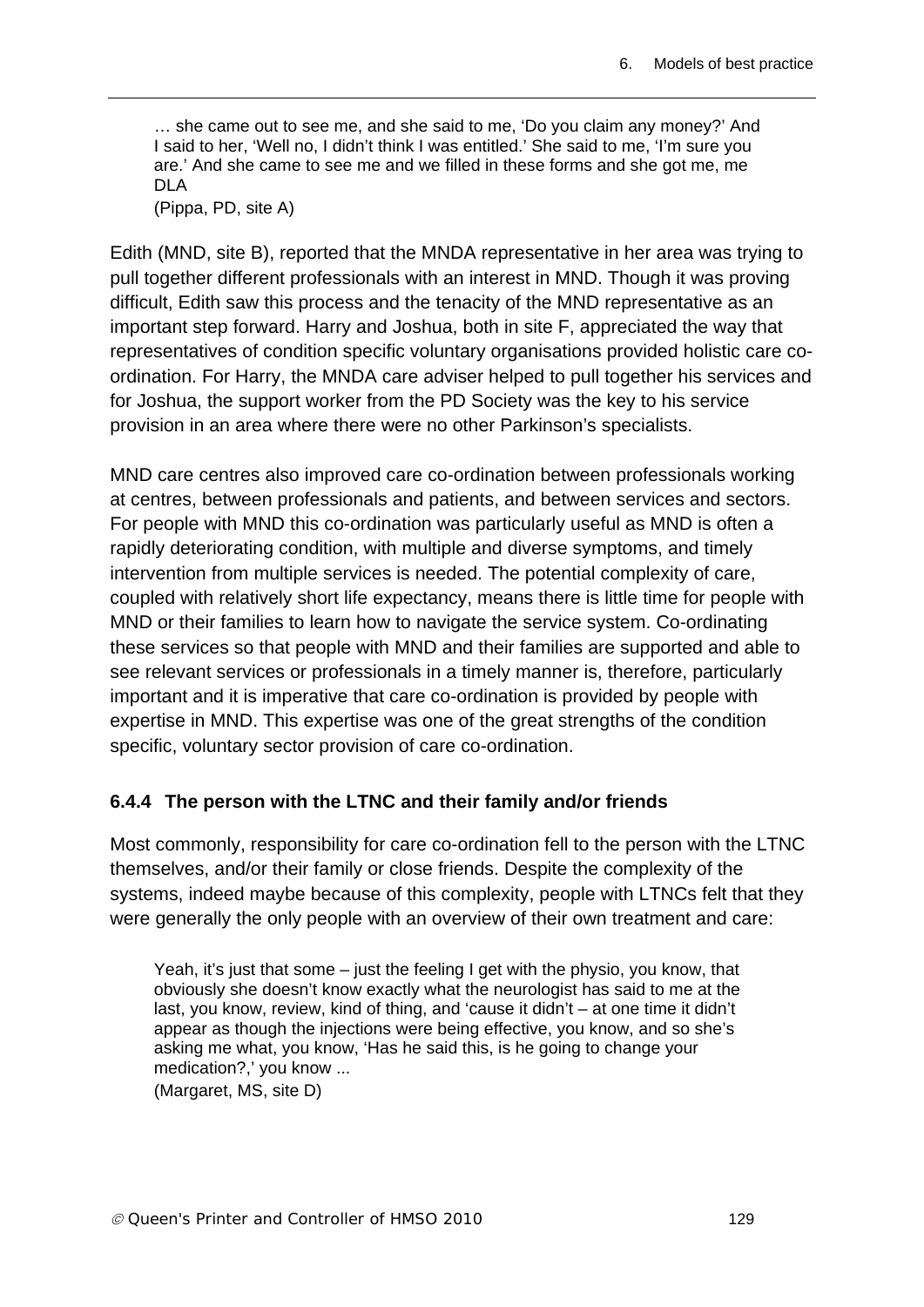Some people used formal systems to help promote care co-ordination, such as direct payments, which were seen as a useful way of enabling people to manage their own care and provide an element of control over their life and service use:

They give you the money to pay for your own care. Which suits me much better, 'cause I can tailor it to what, you know, to the care, when I want it and how I want it. And I've been using Direct Payments now for eight years, I think … Because social services couldn't work out – the way their carers worked didn't, sort of, fit in with the needs that I wanted, and the social worker that I'd got at the time, who was very, very good, said that she thought that, you know, direct payments would be better for me. And I think it's brilliant. (Emma, MS, site E)

However, most people co-ordinated their own services and other life issues in more informal ways. For example, throughout his interview Gordon (spinal injury, site C) emphasised the importance of maintaining control and independence, but he tended to do this via informal routes, such as friends, the internet and professional contacts. Nigel and his family laid the foundations for the co-ordination of his care early on, before the symptoms of his MND became too severe for him to co-ordinate things for himself:

Very early on, we decided to get all the services we would need around the same table. This has proved very good at ensuring they know who is responsible for what.

(Nigel, MND, site A)

People with LTNCs often co-ordinated their care with their spouse or another member of their family, as Raymond explained:

So my wife is persistently chasing up, chasing up, chasing up … She does at least 40% of their work and it involves me, but she doesn't get paid for it. (Raymond, MS, site D)

For others, friends were the key people providing care co-ordination.

Now that my sons know, they would – well, [son] would be quite good in planning, you know, monetarily, but my friend in [location] I would count as one of my, sort of, kingpin planners, because she knows how to deal with the NHS. She knows what you have to do and shout at them. She – and the one up the road, I mean, if it came to it, I would nominate her as a person to, sort of, guide my sons…

(Tina, PD, site E)

#### **6.4.5 Other ways of co-ordinating care**

People with LTNCs identified several services providing care co-ordination in their particular site that were not evident in others. For example, Nigel, with MND,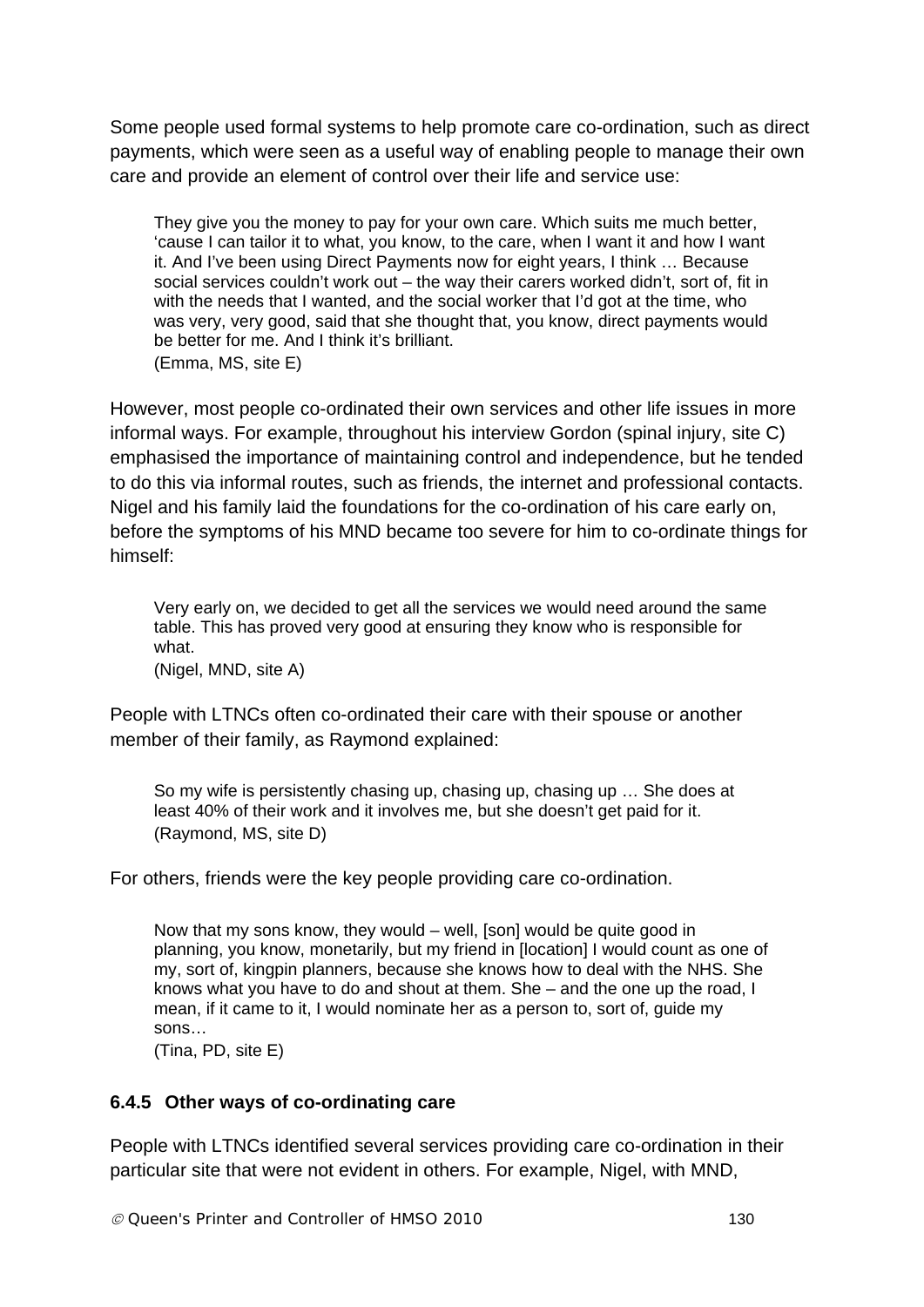described how a community outreach nurse worked specifically with people with neurological conditions and successfully co-ordinated his care. He also had a keyworker from a Veterans agency who had supported him when he left paid employment. Toby described a brain injury rehabilitation unit in the independent sector that provided care co-ordination while he was an in-patient and in preparation for his discharge. In sites B and D there were neurological in-reach services based in acute hospitals that did not have neurological wards. These provided 'neurology care co-ordination' while people with neurological conditions were in-patients and, in site B, linked to community teams. Day hospitals in sites B and E also fulfilled a care coordination role. The day hospital in site E co-ordinated therapy needs within the unit as well as support for people at home with the provision of equipment, vocational and social support.

# **6.5 Specialist expertise**

Another key feature common to almost all the highly valued services identified through our case study work was their specialism, either in a particular neurological condition or in LTNCs in general. In each of the three models identified above, this was an important, if not the most important, feature of the service.

Nurse specialists are by definition specialist practitioners, but it is notable that it was their specialist knowledge and expertise that made them particularly valuable to many of the people we interviewed:

I feel that she [the specialist PD nurse] provides a great service for people with Parkinson's because she's got that specialist knowledge that a lot of the GPs don't have. (Constance, PD, site A)

| Eleanor:              | But I have nothing but the highest praise for those specialist |
|-----------------------|----------------------------------------------------------------|
|                       | nurses. They really do seem to have a compassion and an        |
|                       | intelligence that's rare to find in                            |
| Interviewer:          | What about them is so important, do you think?                 |
| Eleanor:              | You just $-$ you get the feeling that they know their stuff.   |
| (Eleanor, PD, site C) |                                                                |

Nurse specialists were often the first port of call when someone's condition changed or a new problem arose. Their sensitivity and accessibility was praised, but when asked whether their value was rooted in there just being *someone* available to talk to, this was strongly refuted: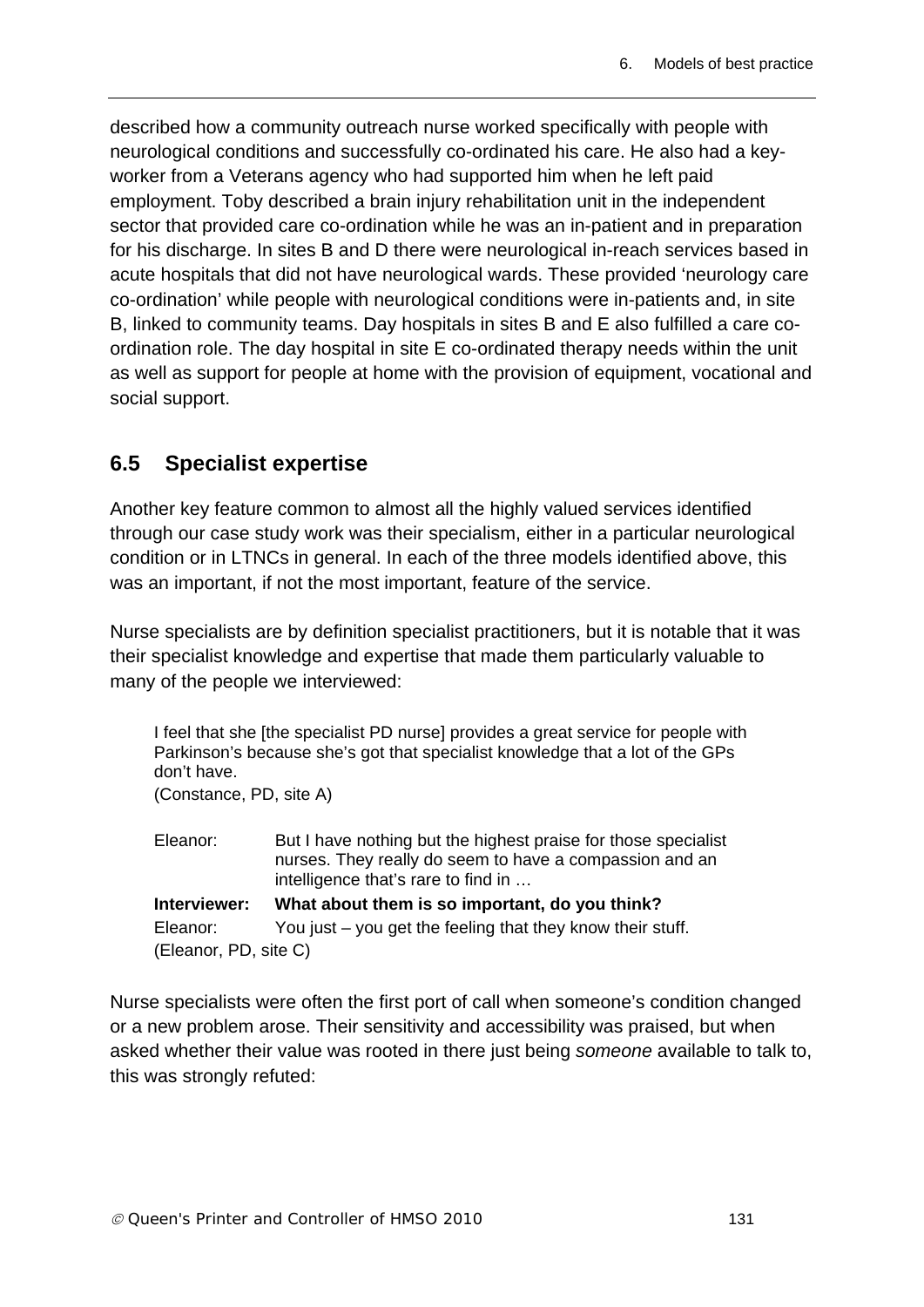| Interviewer:       | would it be useful for you to have someone you could just<br>talk to, not necessarily a specialist, but someone you could<br>just talk to?                |
|--------------------|-----------------------------------------------------------------------------------------------------------------------------------------------------------|
| Mary:              | No, because I need somebody who's knowledgeable  and can<br>tell me that this is what I should be doing or not doing.  It's not<br>just a sounding board. |
| (Mary, PD, site C) |                                                                                                                                                           |

They were also valued for facilitating access to a range of other specialist services. Thus, Constance in site A said she would always go to her nurse specialist first if she needed to be referred for further support or therapy because she knew then she could be referred on to someone who 'knows what they're doing', whereas this was not guaranteed through her GP. Indeed, some interviewees made the comparison between the specialist expertise of nurse specialists and the more generalist knowledge of GPs explicitly:

if anything new came up then, I suppose you would ring the MS nurse, you know, they'd be the first point of call, 'cause it would be a bit pointless probably going to your GP … 'cause they'd say, you know, check with them [the MS nurses]. (Husband of Sarah, MS and encephalitis, site D)

# **Interviewer: Do you ever see the [GP]?**

Margaret: Not about the MS, no. Because, you know, 'cause it's such a specialist thing, like with any other condition I suppose, they don't, you know, they'll say, 'Oh, you'd better speak to your Neurologist,' or, you know, 'You'd better speak to your MS Nurse.'

The importance of being able to see a neurologist or other consultant with specialist expertise (such as an elderly care or rehabilitation consultant) was also emphasised, but the benefit of the nurse specialists came from their accessibility. While the specialist expertise of a consultant might be available once every six months, that of a nurse specialist could be accessed simply by picking up the telephone. GPs, though relatively accessible, tended not to have the knowledge or experience of specific conditions that nurse specialists had. Thus, although interviewees *could,* in theory, contact their GP if they had a problem, they often chose not to:

#### **Interviewer: So you don't have an awful lot of contact with your GP then?**  Edith's husband: No … you see, they [GPs] don't know anything about Motor Neurone Disease. (Edith, MND, site B)

Well even the doctors don't understand it [brain injury]. (Toby, brain injury, site A)

<sup>(</sup>Margaret, MS, site D)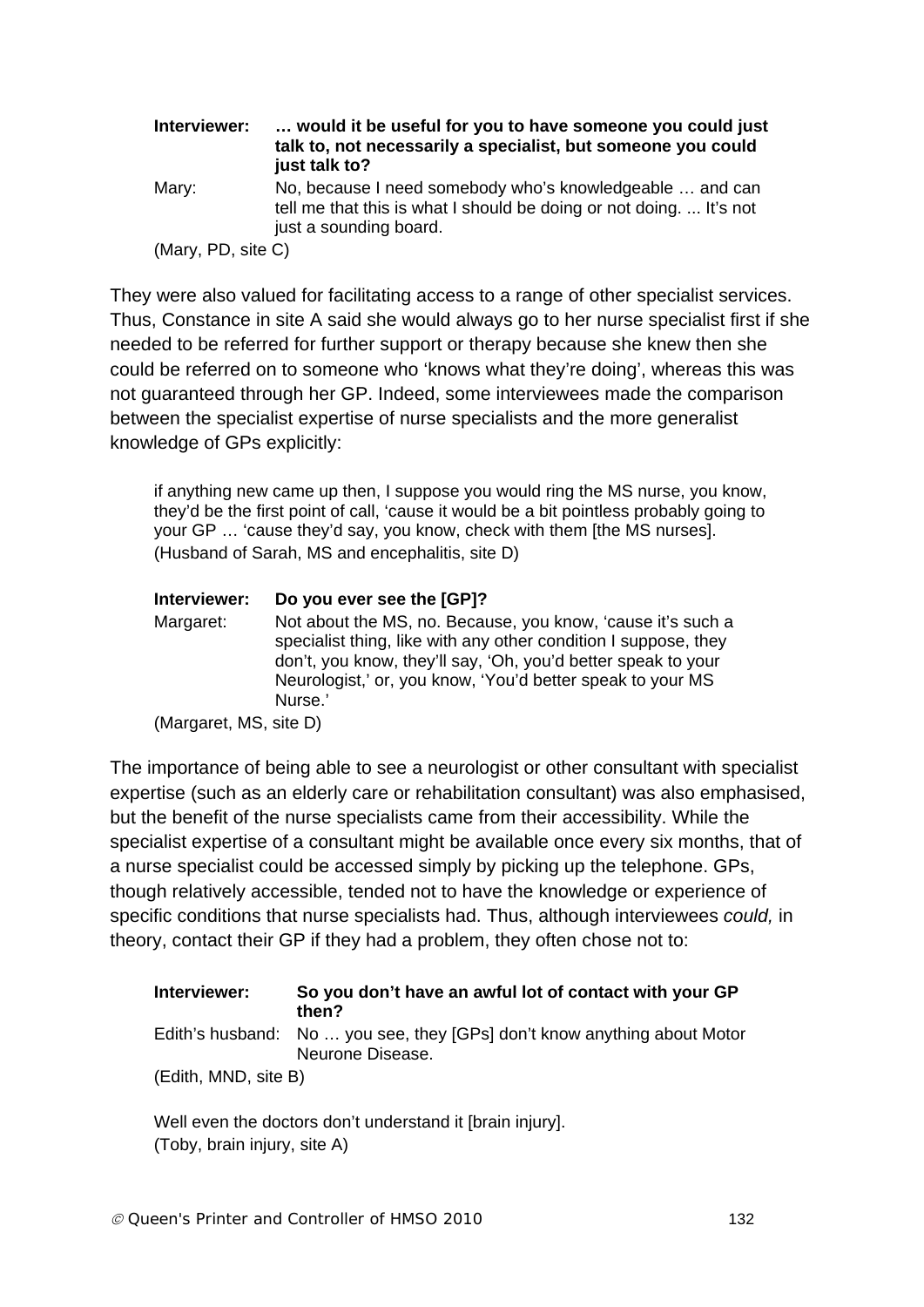They're good, but I think that the whole of the team in [name of GP practice] need to know a lot more about Parkinson's. (Tina, PD, site E)

Exceptions to this were found where GPs had taken a particular interest in a neurological condition, or had significant experience of a condition from a previous role. An interviewee with epilepsy also said that, for her, the generalist approach of her GP was preferable to the service provided by her neurologist, which she found patronising and which lacked the continuity of the GP relationship. For this individual, the nurse specialist was not accessible (the nurse clinic was a long way away, she did not drive and the nurse did not do home visits) so the ideal combination of accessibility and specialist expertise was not available to her.

CINRTs combined the specialist expertise of a number of neurology-focused professionals within a single team. In addition to improving continuity of care (see section 6.2), this improved access to different types of specialist expertise and had benefit when this expertise was combined in joint assessments and care planning. As Alan said, his CINRT 'seem to have a better knowledge of requirements [of people] in my position,' and continued:

They recognise that it's not down to one individual. They have specialist areas … obviously they realise that there's going to be a multidisciplinary approach required and that comes across loud and clear, and I … I do benefit from that. (Alan, MS, site E)

The day opportunity services that interviewees told us they most valued were also specialist, in that they tended to support people with particular LTNCs. This was appreciated because the staff running services were well informed about the needs of people with those conditions and how to support them. Emma, for example, said she would ring the MS resource centre in her area if she needed any support because:

… it is only people – basically, mainly people with MS that go there. … And because they are just MS, they've got a lot [sighs] – they've obviously got far more concentrated experience really (Emma, MS, site E)

As noted above (see section 6.3) the condition specific focus of day opportunities also tended to be valued because users had shared experience and could understand and support one another. The exchange below serves to illustrate just how important this was for some people: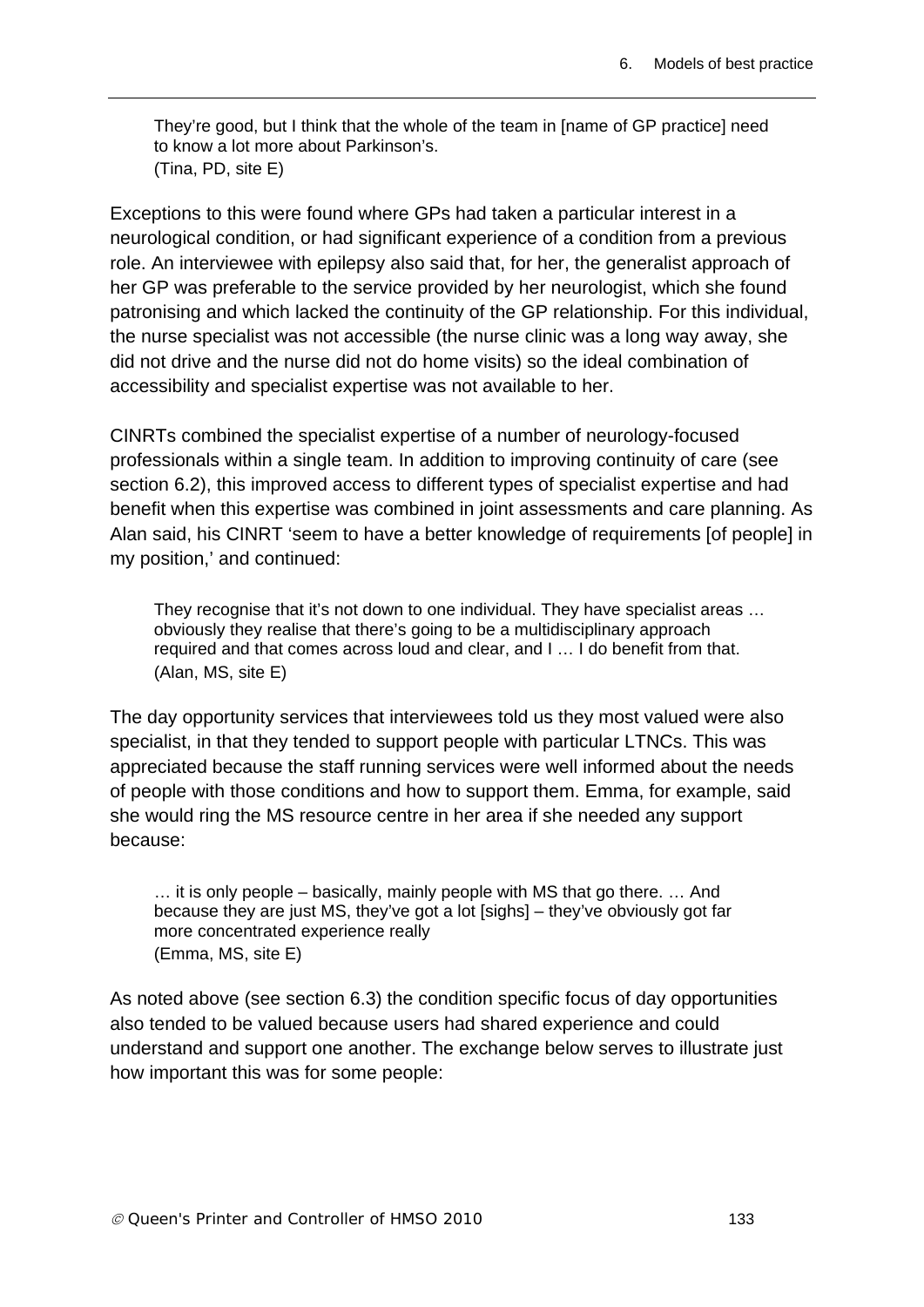| Interviewer:       | what's the key thing?                                                                                                                                                                                                                                                                                                          |
|--------------------|--------------------------------------------------------------------------------------------------------------------------------------------------------------------------------------------------------------------------------------------------------------------------------------------------------------------------------|
| Tina:              | That there's somebody there who you can talk to, who knows<br>approximately what you're on about. The support they give in that<br>sense is the main thing.                                                                                                                                                                    |
| Interviewer:       | Hmmm hmm. So somebody who understands the condition?                                                                                                                                                                                                                                                                           |
| Tina:              | Yeah.                                                                                                                                                                                                                                                                                                                          |
| Interviewer:       | Yeah.                                                                                                                                                                                                                                                                                                                          |
| Tina:              | Hmmm, which the Parkinson's Group certainly do.  Because I<br>think I mentioned the fact that people think, oh, it's going to be<br>tremor, but it's not, there's a mass of symptoms which can be<br>connected with it and so, people who know that somebody else<br>has that, or somebody else finds this is very reassuring. |
| (Tina, PD, site E) |                                                                                                                                                                                                                                                                                                                                |

It is notable that voluntary sector organisations provided, or in some cases funded, many of these specialist models of service. In the final section of this chapter we briefly summarise our findings on the role of the voluntary sector in providing services that promote continuity of care.

# **6.6 Role of the voluntary sector**

Voluntary sector organisations played a major role in the delivery, and sometimes also planning and commissioning, of services for people with LTNCs in each of our six case study areas.

Several of the nurse specialists were initially funded by voluntary sector organisations on the understanding that PCTs would later take on their funding. The PD Society, MS Society and Epilepsy Action all have programmes of work designed specifically to support the establishment of nurse specialist services. Similarly, some of the CINRTs in our areas were part-funded by voluntary sector organisations (notably the MS Society), and the MND Association led the development of MND Care Centres in collaboration with acute trusts. The voluntary sector had led or facilitated a number of other developments, including the Marie Curie 'Delivering Choice' project looking at improving end-of-life care. In one area, the MS Society had funded a specialist social worker for MS and in another a MS physiotherapist.

Without this push (backed by funding) from the voluntary sector, it is doubtful whether many of the services we identified as promoting continuity of care would have existed. Commissioners and acute trust staff talked of opportunistically collaborating with voluntary sector agencies, and where such opportunities were not available, statutory bodies did not always take the initiative themselves to meet identified needs. Thus, in one of our case study areas where the Epilepsy Action branch had little presence and no capacity to work with the health service, there was no epilepsy nurse specialist, even though the need for one had been identified over a decade earlier: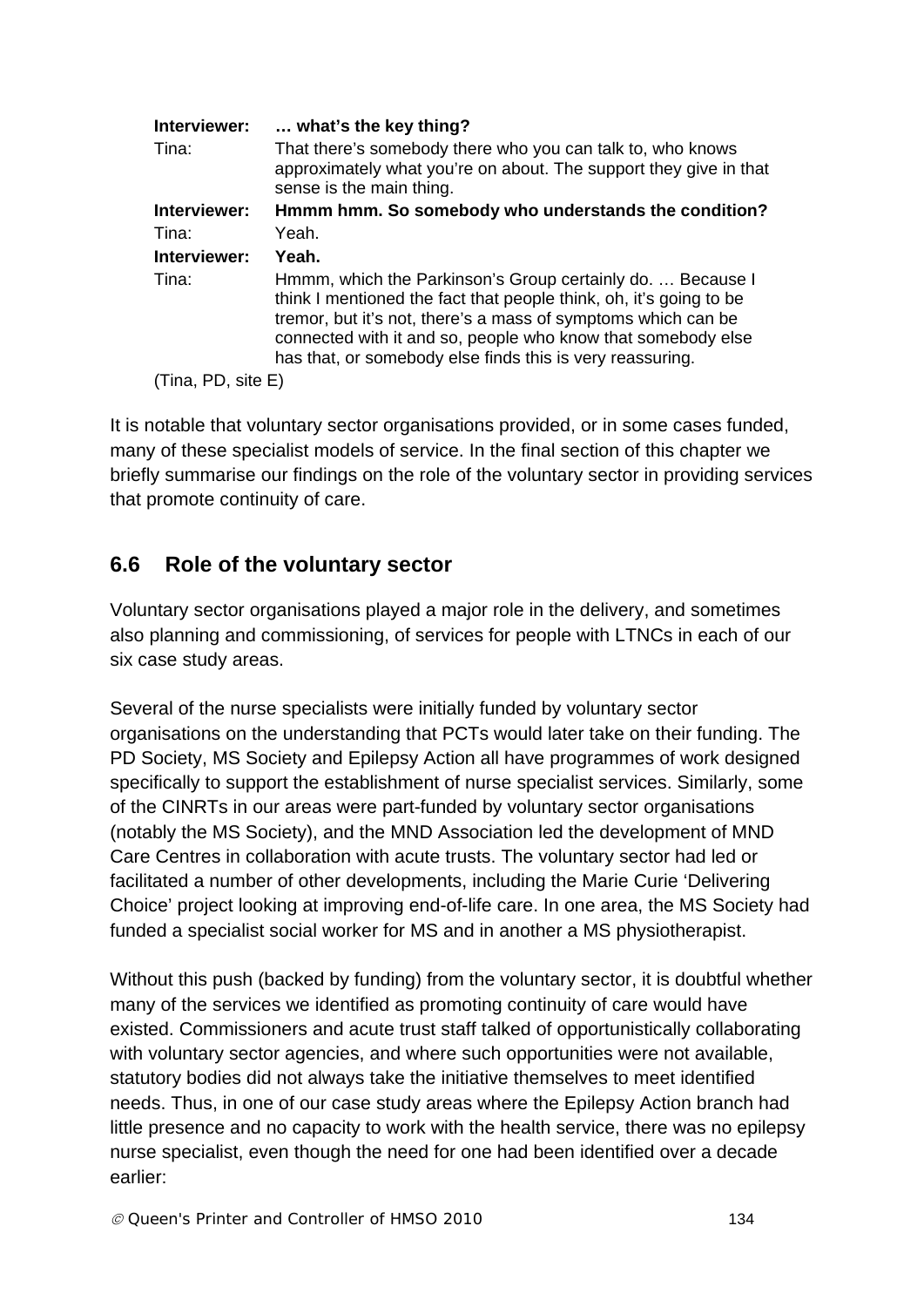… what we need is a neurology nurse specialist specialising in epilepsy - we don't have an epilepsy nurse specialist, it's a big, big hole'... It's been talked about on and off for 14 years. *(acute trust)* 

The implications of this persistent gap were made plain by another member of staff in this area, who explained that a person newly diagnosed with epilepsy would typically be given a 20-minute out-patient appointment with the consultant neurologist:

… and then they get sent away with some pills and that's it. And some information to take away with them. So they get a pretty rubbish service. *(acute trust)* 

Reliance on voluntary sector funding for such essential services, however, can become problematic when the agreed pump-priming period ends and PCTs are expected to take services on. At the time of our research, the PD nurse post in one of our areas was under threat for this very reason, and uncertainty about the future meant that any planning for improvement of the existing service was low priority. In one of our areas there was also a CINRT that had come to the end of its voluntary sector funding, leading to, as one interviewee described it, 'a bit of a crisis' (voluntary sector). It was noted that, in addition to the risk of valued services being decommissioned when voluntary sector funding ended, those where funding was taken on by PCTs were often altered. In one area, for example, the PD nurse specialist was given responsibility for managing a CINRT when responsibility for her funding transferred to the PCT, and this severely reduced her capacity to provide PD services directly. In another area, when MS Society funding for the MS specialist social worker ended, her remit was broadened to cover all LTNCs, although in practice it was not possible for her to do this effectively.

Voluntary sector organisations provided some of the most highly valued day opportunity services in our case study areas, either with funding from statutory agencies, or entirely independently. Headway services were particularly appreciated in this respect, although MS therapy centres and Sue Ryder services also received praise. Where services were provided by the statutory sector, voluntary sector agencies still worked closely with them and supported people to access them. Some voluntary sector groups had dedicated paid workers providing care co-ordination - for example, the PD Society Information and Support Workers - while others such as the Encephalitis Society and Scope provided vital information that people with LTNCs were unable to access from statutory sources.

# **6.7 Summary**

Bringing together the views and experiences of staff and people with LTNCs in our case study sites, we identified three models of good practice, each of which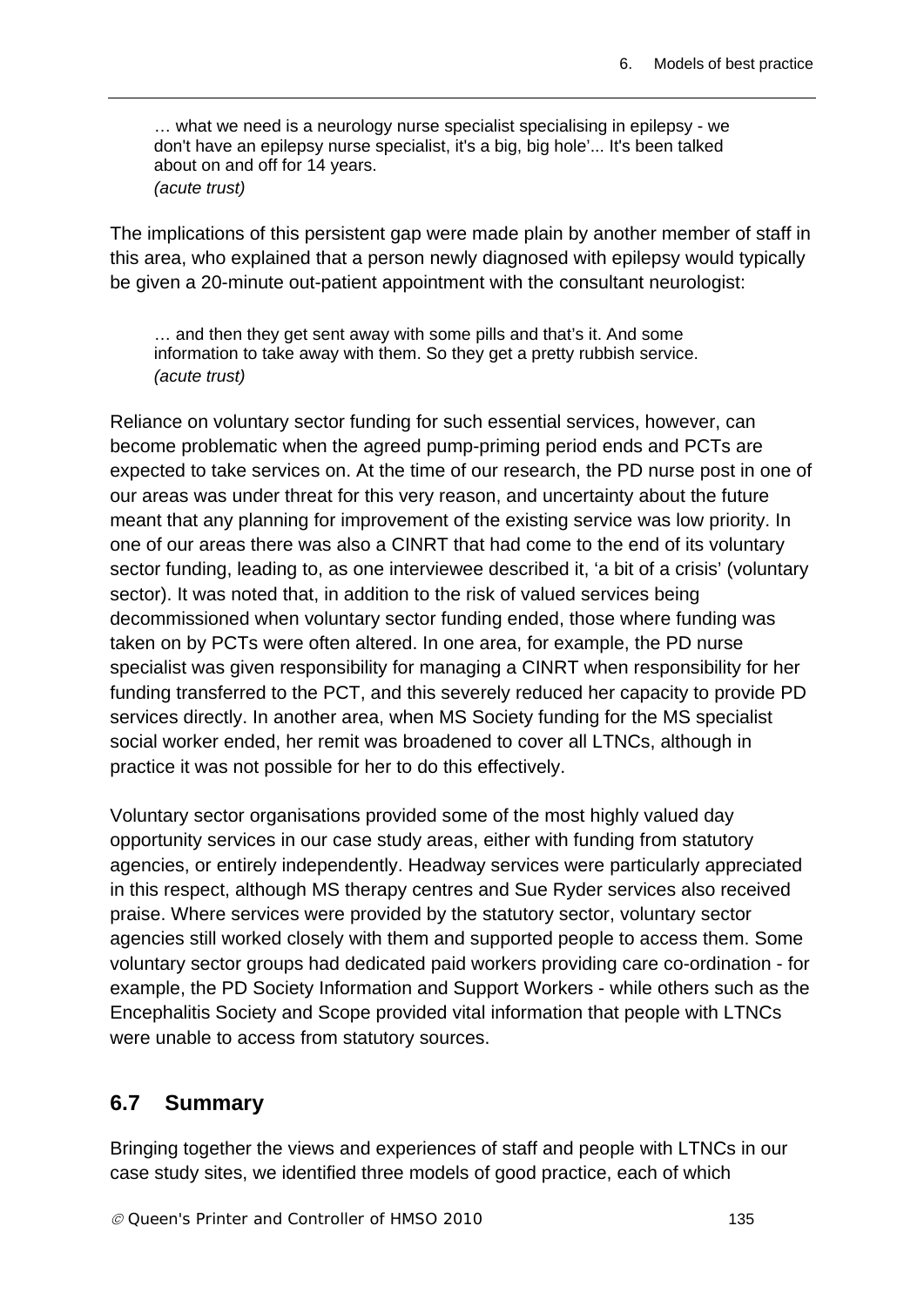contributed to the experience of continuity of care and in combination provided 'best practice' and a 'gold standard' for integrated service delivery. These were nurse specialists, CINRTs, and day opportunities that offer peer support, social or leisure opportunities and access to meaningful, creative, learning and/or employment opportunities in the community.

The nurse specialist role can promote all forms of continuity of care and is highly valued by people with LTNCs, their families and carers, and other professionals and volunteers working with them. Where the model worked most effectively, nurse specialists acted as key workers, engaging in active care co-ordination and advocacy to ensure that people with LTNCs could access a broad system of support. With their specialist knowledge and accessibility, they were often people's first port of call, able to answer questions, allay fears and access further support as and when the need for this arose. However, not all people with a LTNC had access to a nurse specialist. Even in areas that did have nurse specialists, there was no guarantee that everyone with a LTNC would receive their services. Moreover, limited capacity meant that nurses were not always able to work in the flexible, responsive way that best supports ongoing continuity, or spend the time with patients necessary to develop and maintain relationship continuity. Full coverage and access to nurse specialists with sufficient capacity to provide ongoing, user centred support is an important element in ensuring continuity of care to all people with LTNCs.

People in receipt of rehabilitation services from a CINRT tended to have improved experiences of continuity. The interdisciplinary way that team members worked, undertaking joint assessments and interventions and sharing case information, meant people with LTNCs received a seamless service from a wide range of professionals. Responsive, flexible services were valued most, particularly where interventions could be provided at a time and location convenient for the person with the LTNC and their families and/or carers. Nevertheless, CINRT services were often available only to a select sub-group of people with a LTNC. Eligibility was most often based on diagnosis, but other criteria included the service user's age and the number of different rehabilitation needs they had. Teams that consisted solely of (physical) health professionals also struggled at the boundaries between health and social care, and between physical and mental health. In our case study areas, the services that worked most effectively for the greatest numbers of people were the larger teams that integrated health and social care professionals *and* provided a service for people with any neurological condition. Where such a service works closely with condition specific services, including nurse specialists and holistic day opportunities, it is likely that people with LTNCs will experience continuity of care.

The NSF for LTNCs set out quality requirements not only for treatment and rehabilitation, but also for life-long care. For many people with LTNCs, the aspiration may not be to improve physical functioning but to maintain quality of life and feel like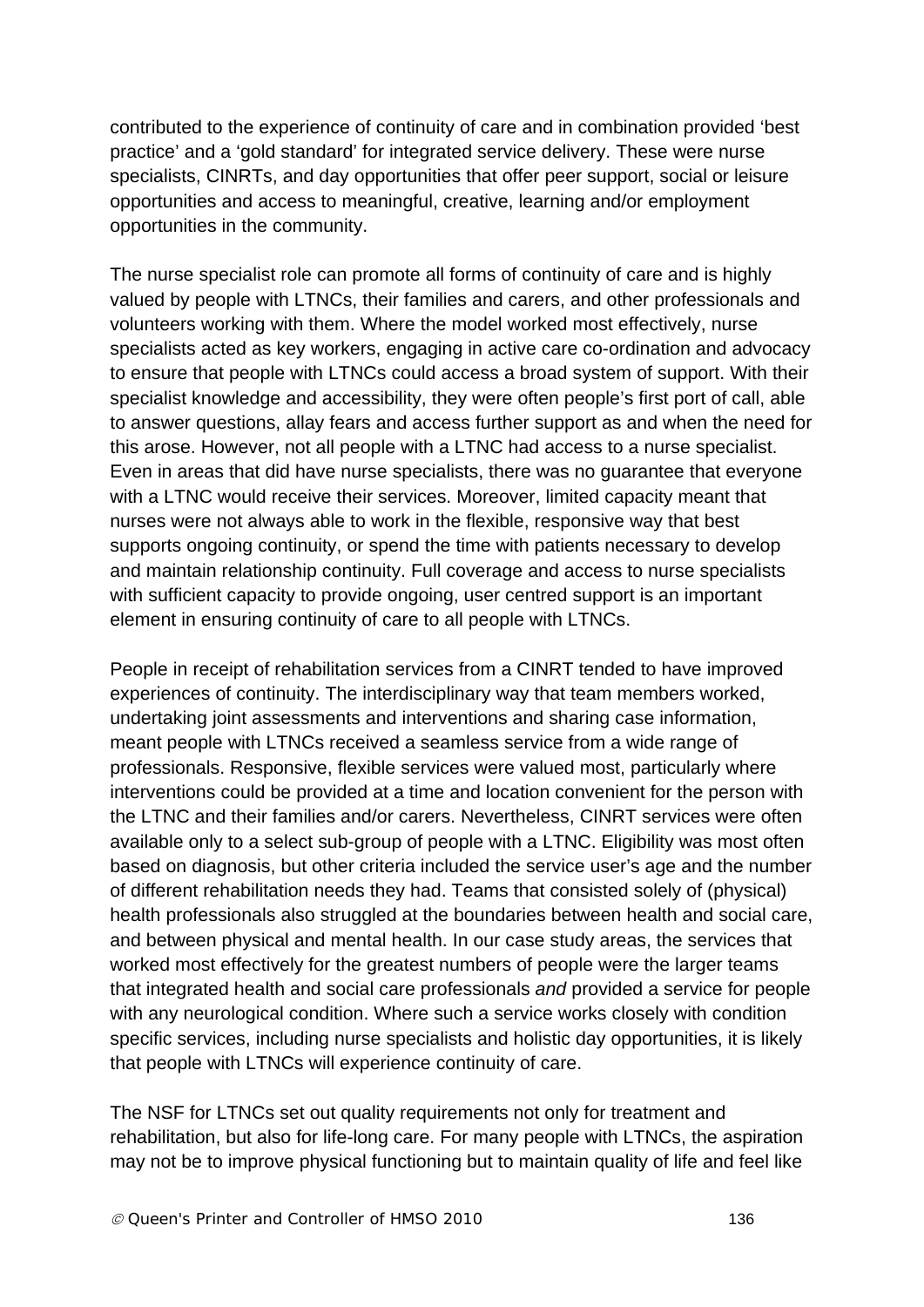a valued, and valuable, member of society. This is an important contributor to continuity of care. Interviewees with LTNCs told us that day opportunities offering peer support, social and leisure opportunities, as well as access to meaningful activity and/or learning and employment opportunities provide high quality, life-long care. Indeed, several of the people who used and valued day services identified them as one of the most important things in their lives. As with nurse specialists, however, these services were not universally available. Some people travelled considerable distances to access condition specific day centres because there was nothing comparable available in their locality. Moreover, the day services that did exist were in some areas being reduced, and in others being redirected to have a greater emphasis on training and employment. Concern was expressed by people with LTNCs, their carers and a number of the staff members we interviewed about the implications of this. The specific nature of many neurological conditions means that finding paid employment is not always achievable, or indeed desirable. Those with deteriorating conditions such as PD, or conditions that affect social functioning such as brain injury, may not be interested in, or able to take up, paid employment. The shift in some areas towards prioritising work and education over social support was felt to risk compromising the effectiveness of the few existing services that recognised this.

Active care co-ordination was an important element of nurse specialist, CINRT and holistic day opportunity services. No additional models of care co-ordination stood out in our case study sites as making a comparable contribution to continuity of care. Individual specialist practitioners did sometimes take on a degree of care coordination, but usually only within specific sectors and rarely on an ongoing, proactive basis. Generic workers, including some social workers, GPs and community matrons, did provide elements of care co-ordination. However, in order to co-ordinate effectively and pre-emptively across the service system, practitioners required a good understanding of the neurological condition and associated needs of people with the condition and their families and carers, as well as knowledge of the services available to meet these needs. Most generic practitioners did not have this level of expertise.

Another key feature common to the models identified through our case study work was their specialism, either in a particular neurological condition, or in LTNCs in general. In each of the three models, this was an important, if not the most important, feature of the service. Nurse specialists are by definition specialist practitioners, and it was their specialist knowledge and expertise that made them particularly valuable to many of those we interviewed. CINRTs combined the specialist expertise of a number of neurology-focused professionals within a single team, improving access to different types of specialist expertise, which was particularly effective when combined through joint assessments and care planning. The most valued day opportunity services tended to specialise in supporting people with a particular LTNC. This was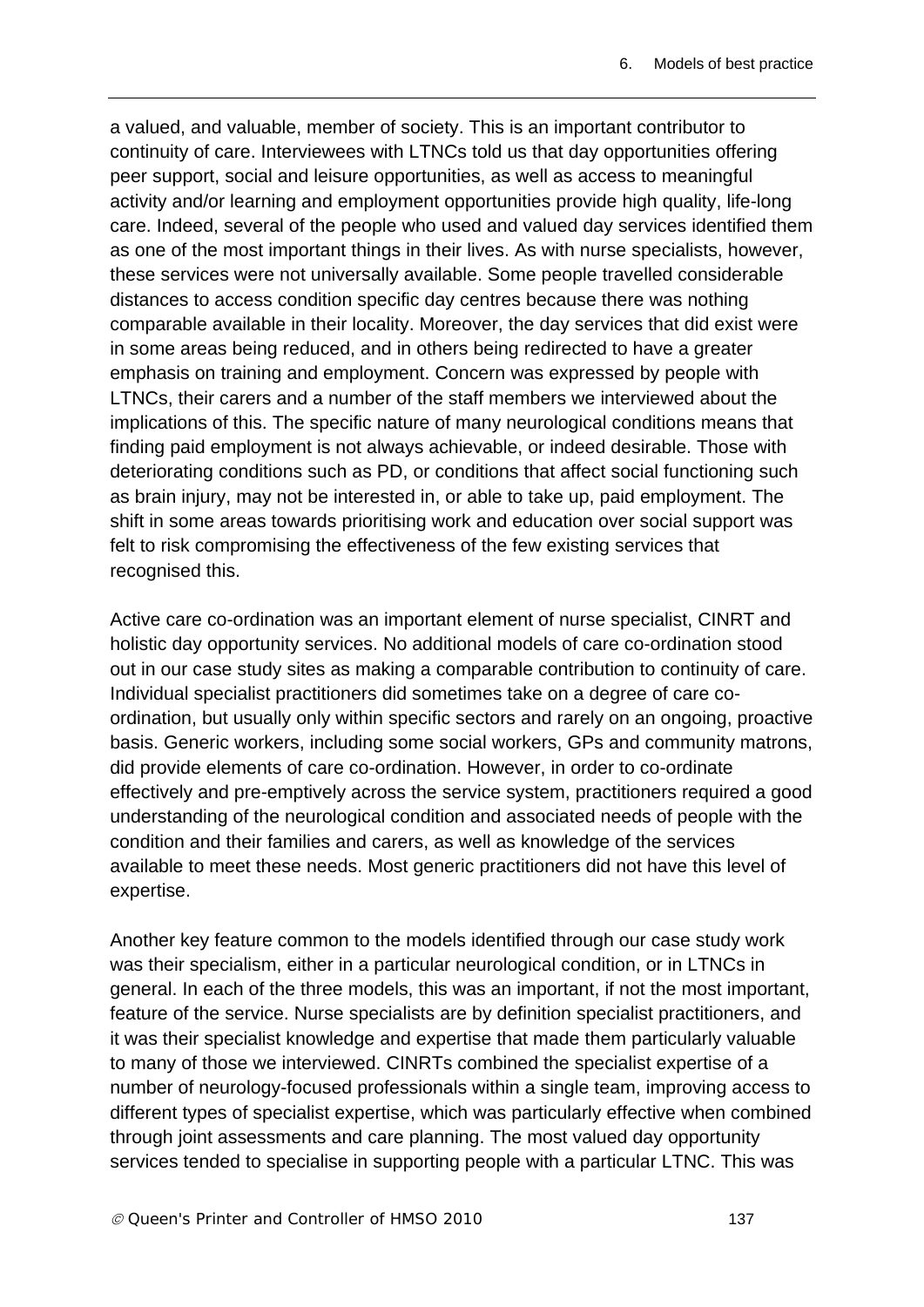appreciated because service staff were well informed about the needs of people with that condition, and because users had shared experience and could understand and support one another.

Finally, it is important to recognise the role of the voluntary sector in the delivery, planning and commissioning of these models of best practice. Not only do voluntary sector agencies plug gaps in statutory provision, they drive development through pump priming and contribute to needs assessment and improvement planning through LITs. On the ground, they also provide care co-ordination and access to condition specific information. Nevertheless, there is considerable variation in their influence both geographically, and by condition, and the degree to which statutory services actively collaborate with voluntary sector agencies also varies considerably between locations.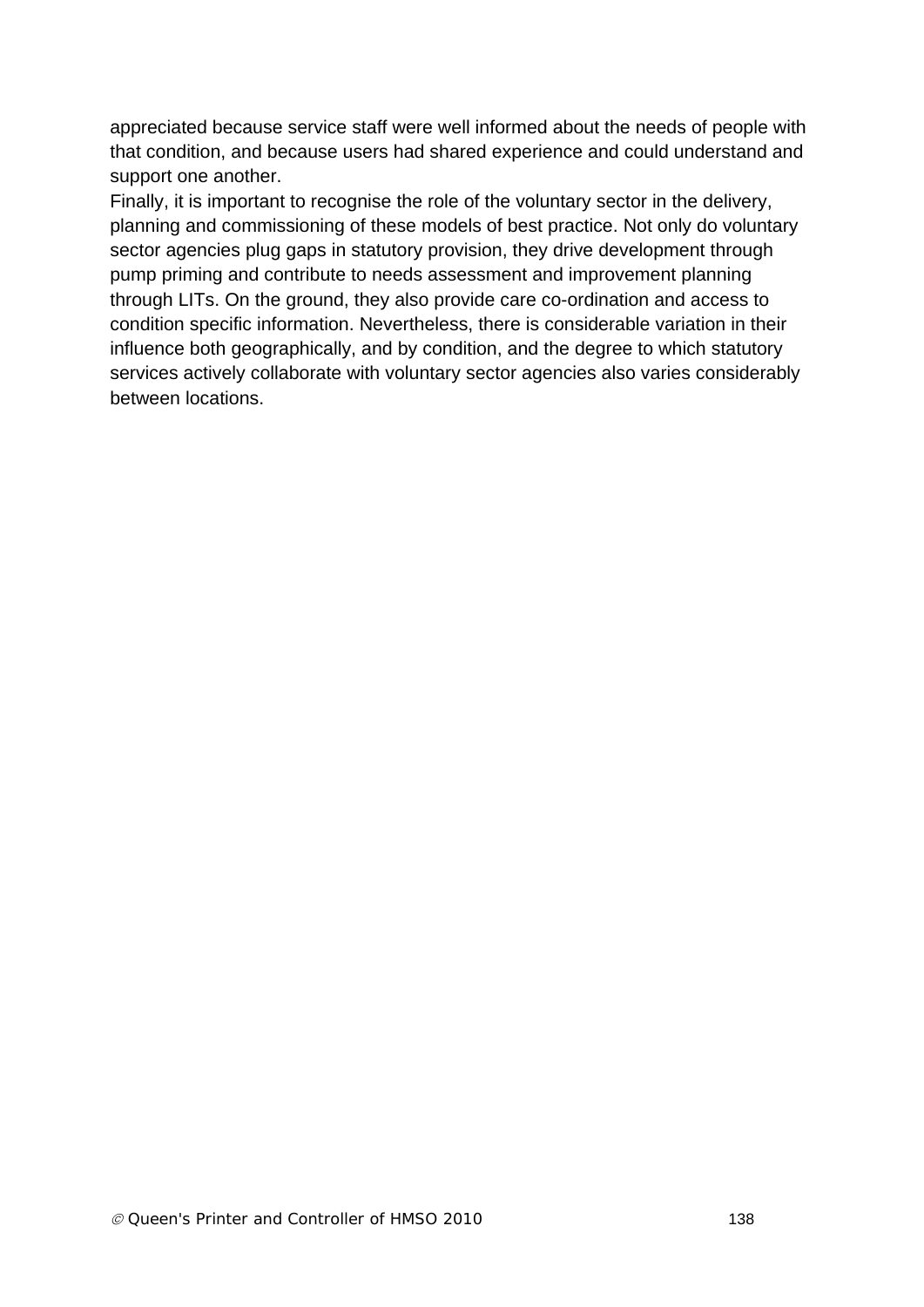# **7. National benchmarking**

The third phase of our research was to triangulate evidence from the earlier scoping work and 'rapid' literature review, and case study phases in order to develop benchmarks of good practice. We were then to develop these benchmarks into a questionnaire (phase 4) to be used in the final phase of the project. Benchmarking information would be used to assess the type, quality and impact of integrated services and provide a means of assessing the implementation of the NSF and improving services. By undertaking this benchmarking process nationally, data would be available for analyses at PCT, SHA and national levels. This section is split into four parts:

- 1. The first section describes how the benchmarking tool was developed in line with findings from the scoping work, review and case study components of the project. The processes used to refine the tool and arrive at the final version of the questionnaire are described.
- 2. The methods of data collection and analysis are reported.
- 3. An overview of the national data is presented and discussed.
- 4. Strengths and limitations of the benchmarking tool are discussed and recommendations for its further development and processes for conducting a similar audit in the future are made.

# **7.1 Developing the national benchmarking audit tool**

## **7.1.1 Item identification**

Items to include in the benchmarking tool were informed by the scoping work, literature review and developed by analyses of service user and staff interviews carried out during the in-depth case study phase (Phase 2) of this project. Comparisons of data within and across case study sites showed that people with LTNCs valued a number of service models and types of services. Analysis of staff interviews not only reinforced the importance of these models and services for people with LTNCs, but also illustrated how valuable they were for staff working with people with LTNCs.

#### **Model 1: Community interdisciplinary neurological rehabilitation teams (CINRTs)**

Analyses showed that service users valued community rehabilitation teams, incorporating professionals from a range of disciplines working together in an interdisciplinary way. These teams were most highly valued where professionals in the teams had expert knowledge about neurological conditions, where care was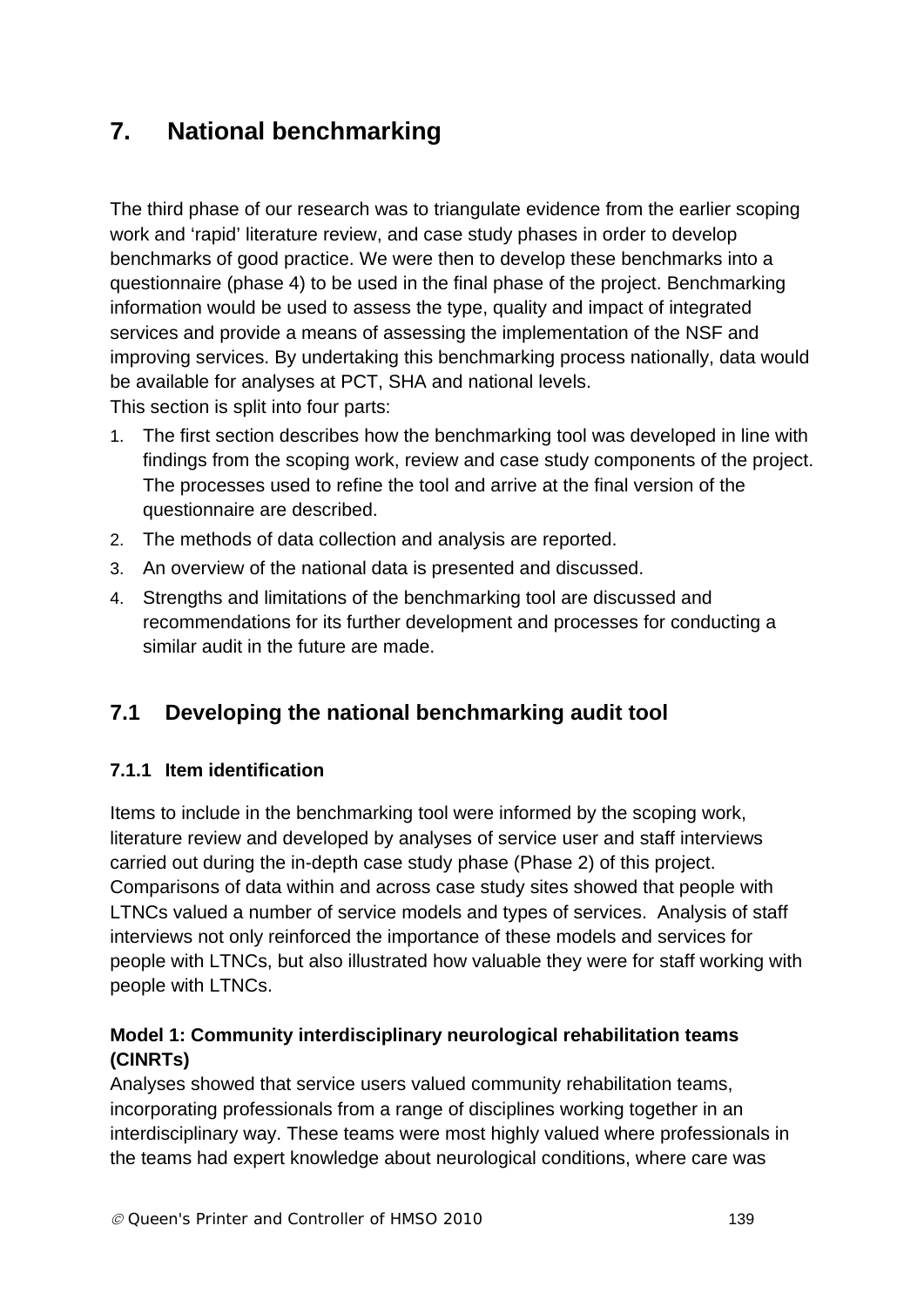ongoing and where provision was flexible to meet the needs of the person with the LTNC.

## **Model 2: Nurse specialists**

Another model of service provision identified as valuable was nurse specialists. Again, people with LTNCs valued the nurse specialists' expert knowledge of their neurological condition, their knowledge of the local health and social care system, and the long-term nature of their input. Frequently, they were reported to be people's first port of call and the person who would co-ordinate care and services within and across the health and social care system.

#### **Model 3: Day opportunities**

Services providing opportunities to take part in meaningful activities in the community were also identified as being important by people with LTNCs. These services were preferred when staff had an understanding of neurological conditions and other users had been through similar experiences and could provide peer support. Such services offered not only social outlets but creative vocational and learning opportunities. They also provided a setting in which information about the service system spread through word of mouth and service providers met to co-ordinate and review care.

#### **Care Co-ordination**

As well as the three specific service models outlined, service users also valued individuals and services that co-ordinated the myriad of services, be they specialist or generic, that they might need to access. Specialist expertise about the needs of both the person with the neurological condition and the wider service system was important, as was care co-ordination that was available on an ongoing and accessible basis.

#### **Other services**

Access to some therapy services including neuro-physiotherapy, occupational therapy with an expertise in LTNCs, community-based speech and language therapy and neuro-psychology was also found to be valued. Those who were able to access these services on an ongoing basis felt well supported, but availability was often patchy and time limited, with long waiting lists.

Access to timely and relevant information about services, benefits and financial issues was also considered to be vital to help people navigate complex systems.

## **7.1.2 The benchmarking tool**

The benchmarking tool was developed to reflect these findings and provide the potential to explore the models of good practice in relation to overarching aspects of PCT strategy and organisation.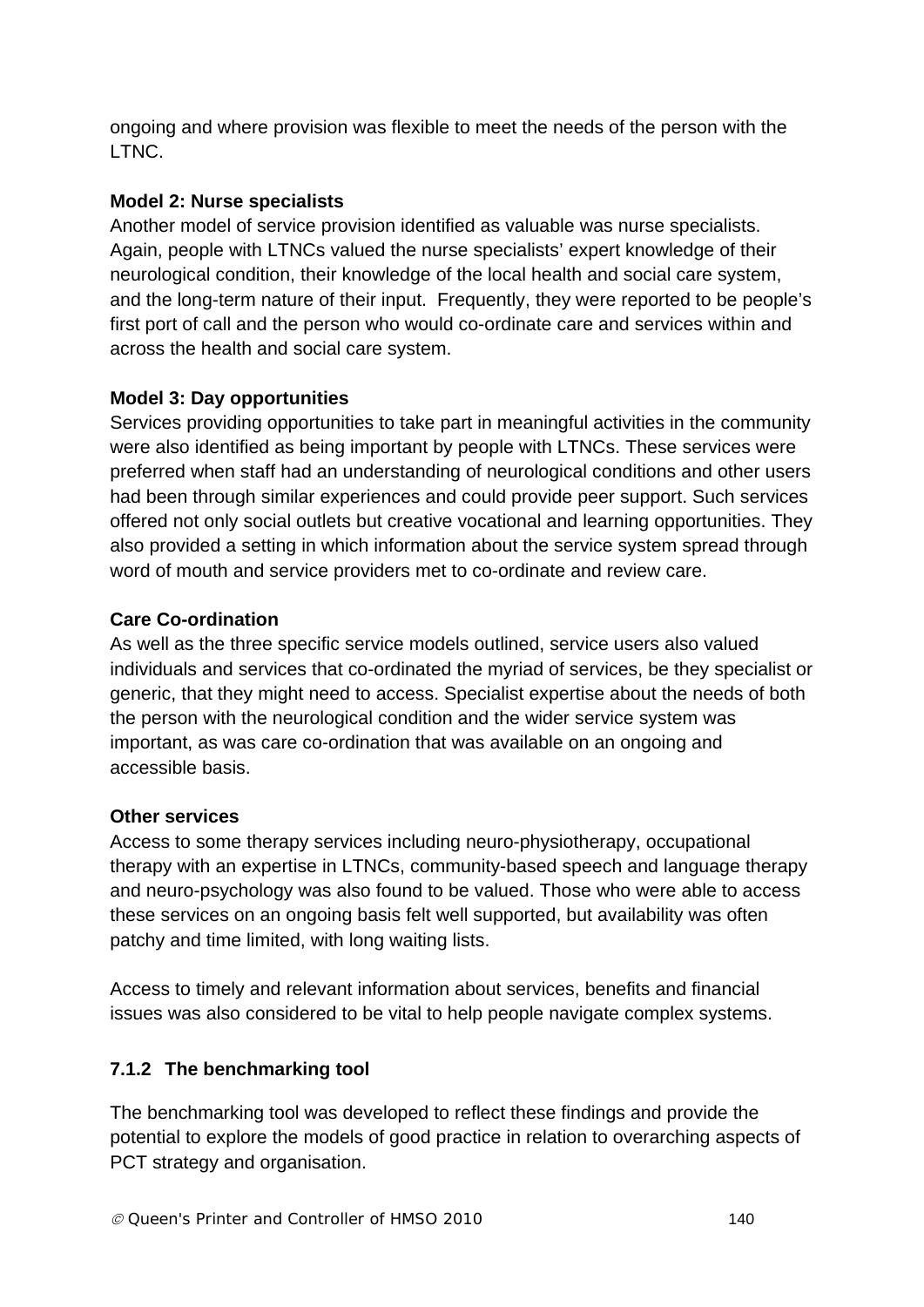The tool comprises eight sections which asked about the PCT and the identified models of care provision and services:

#### **Benchmarking tool: Section summaries**

| Section A | Information about the PCT/respondent                                                                                       |
|-----------|----------------------------------------------------------------------------------------------------------------------------|
| Section B | Information about the PCT's strategy and organisation                                                                      |
| Section C | Information about community interdisciplinary neurological rehabilitation<br>teams operating within the PCT area           |
| Section D | Information about neurology nurse specialists operating within the PCT<br>area                                             |
| Section E | Information about day opportunity services operating within the PCT area                                                   |
| Section F | Information about care co-ordination services operating within the PCT<br>area                                             |
| Section G | Information about other services including therapy services, neuro-<br>psychology and information services as listed above |
| Section H | Information about the demographic information PCT commissioners use to<br>inform service development                       |

As far as possible, questions had tick box answers, such as 'Yes', 'No', 'Don't know'. Questions requiring a qualitative response were kept to a minimum. The benefits of asking questions in this way were two-fold:

- The time needed to complete the benchmarking audit tool was minimal.
- The use of quantitative questions ensured that results:
	- o could be compared across PCTs to provide a national picture
	- o would be readily comparable over time within each of the PCTs.

The research team's preferred option for this initial benchmarking survey was to complete the tool by 'phone. This allowed responses to be contextualised and any ambiguities clarified immediately.

While the thematic content of the tool was determined by the analysis of case study data, the wording of questions was informed by contributions from the project's Advisory Group, representatives from the Department of Health's Long-Term Conditions Team, and staff from the Adults, Older People and Carers Team in SPRU. Comments and recommendations from these contributors about question wording are reported in Appendix E.1.

In addition, pre-pilot (cognitive interviews) and pilot interviews were undertaken to help develop the benchmarking tool.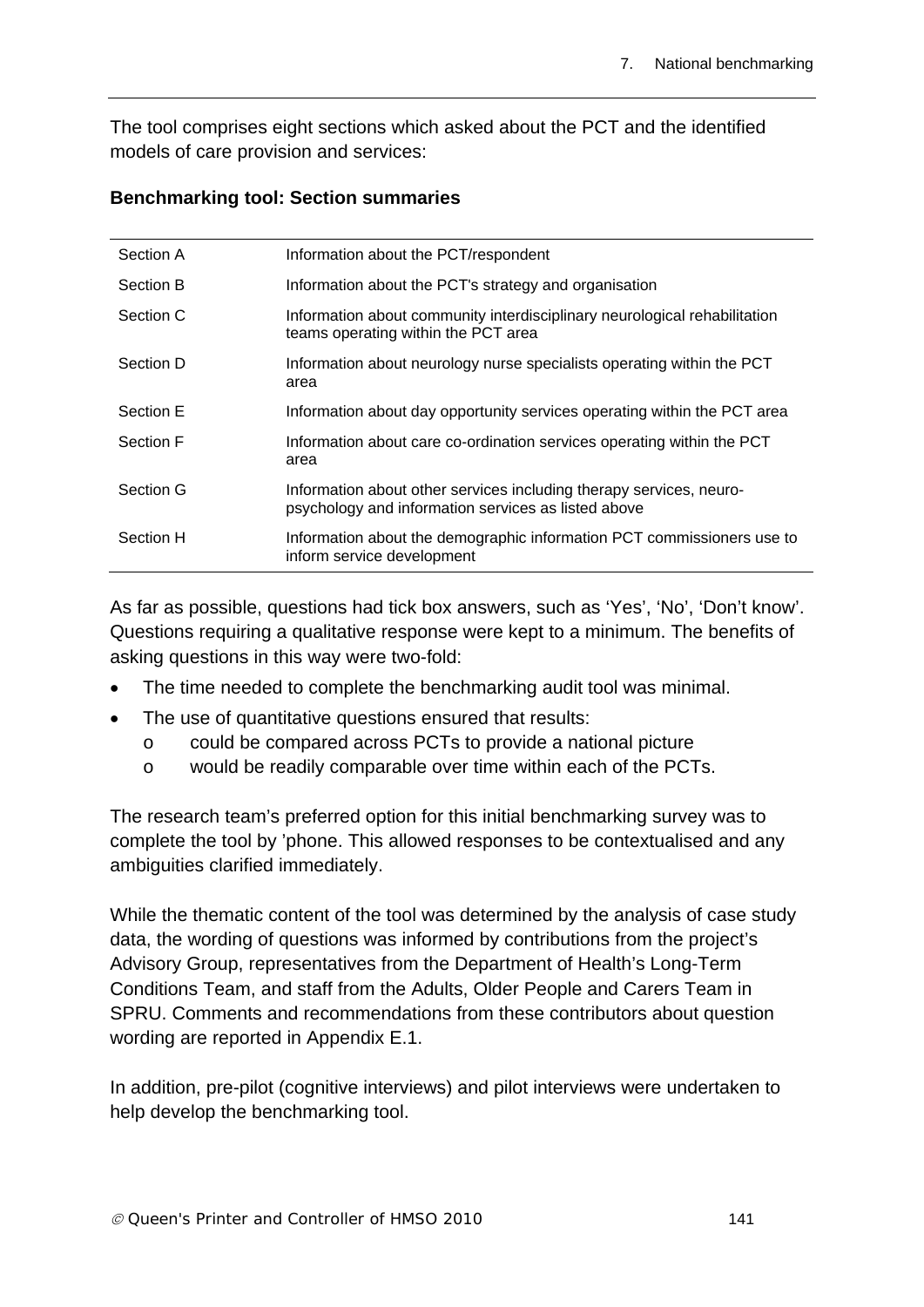# **7.1.3 Sampling frame**

The target population for the benchmarking survey was PCTs in England. The total number of PCTs in England at the time of the audit was 152.

# **7.1.4 Pre-pilot interviewing**

Telephone interviews were undertaken with representatives of seven PCTs: one with the key contact in each of the case study sites and one with an additional PCT commissioner who also had policy expertise. The purpose of these interviews was to determine the face validity of the benchmarking tool; that is whether or not the questions in the benchmarking tool were asking what we intended them to ask.

For each draft question, a member of the research team asked what the interviewee understood the question to mean and what response they would give for their PCT. As the research team had undertaken in-depth fieldwork in each of these six case study site areas already, they were in a position to ascertain whether or not the draft questions picked up all relevant services. Where any services were not reported, the researcher was able to discuss the reasons for this omission with the interviewee. Notes were taken throughout interviews, both about the interviewee's understanding of questions and how they were answered, to inform any reworking of questions.

These interviews led to a number of changes to the benchmarking tool, which are reported in Appendix E.2.

## **7.1.5 Pilot interviewing**

1

A pilot study was undertaken to test the tool with a wider sample of PCTs and to test the process that would be used to undertake the national audit. The tool and process were tested with a ten per cent sample of the target population (i.e. commissioning leads for LTNCs in 15 of the 152 PCTs in England<sup>5</sup>).

The sample was generated by ordering the database of contacts by the initial of the lead commissioner's name in each  $PCT<sup>6</sup>$  to ensure that the population was randomly ordered. We then included every tenth PCT in the pilot sample. Where the tenth PCT

 $5$  Concurrent with the development of the benchmarking audit tool, a member of the research team had contacted each PCT in England to identify and confirm the name and contact details of their lead commissioner for LTNCs.

 $6$  Not all PCTs were able to identify a commissioner with responsibility for LTNCs. Instead, these PCTs referred the research team to provider arm representatives or senior practitioners who were also involved in strategic planning.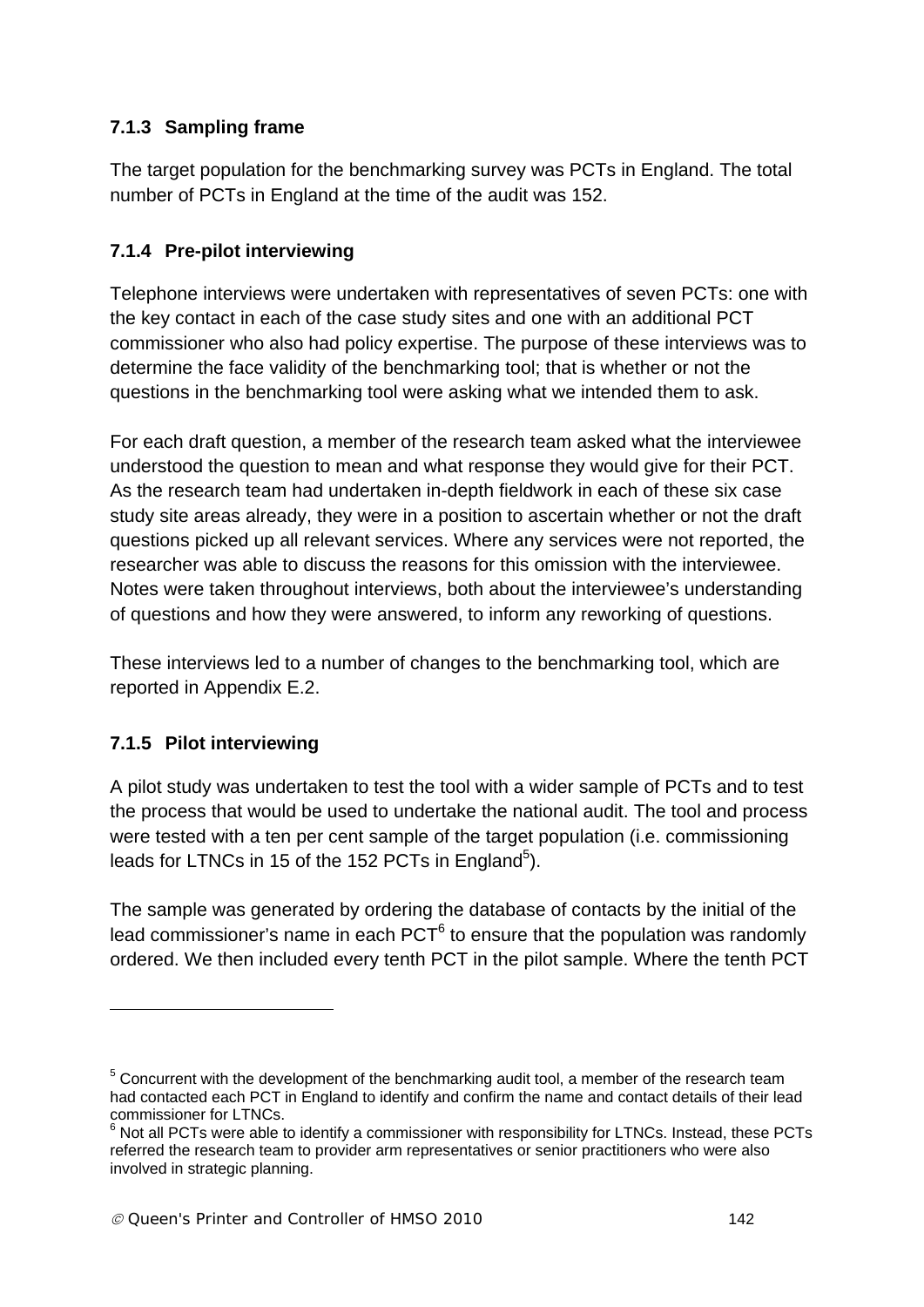was one that had been involved in the pre-pilot testing they were excluded and the PCT falling after it in the list was included in its place.

Fifteen PCTs were identified for the pilot study. Lead commissioners<sup>2</sup> were contacted by email and invited to take part in the pilot study by completing the benchmarking audit tool over the 'phone with a researcher (for more details of the process see Appendix F).

Of the 15 PCTs contacted, eight were able to take part within the timescale allowed for the pilot testing. These eight 'interviews' highlighted various issues and identified a number of points needing clarification. Participants also made some useful recommendations for improving both the tool and the survey process to increase participation rates. The tool was adapted as shown in Appendix E.3 and guidance notes were developed based on participant recommendations and researcher experience of conducting the pilot testing (see Appendix F.3)

These changes resulted in the development of the final benchmarking tool that was used for the national audit of services for people with LTNCs (see Appendix F.4).

# **7.2 Conducting the national benchmarking audit**

The national survey took place over a three month period, beginning at the end of July 2009 and ending in September 2009.

## **7.2.1 Participants**

Each person who had been identified as the lead commissioner dealing with the National Service Framework for Long-term Neurological Conditions<sup>1</sup> was contacted to confirm that they were the correct person to complete the questionnaire or to nominate someone else.

## **7.2.2 Consent**

Verbal consent to participate was accepted when the NSF lead commissioner (or nominee) agreed to complete the form over the 'phone having been given the opportunity to ask any questions. For those who requested postal or email returns, consent was assumed when a completed version of the benchmarking tool was returned by post or email.

## **7.2.3 Recruitment and data collection procedure**

The final version of the benchmarking tool was emailed to the NSF lead commissioner (or nominee) explaining the research and attaching an information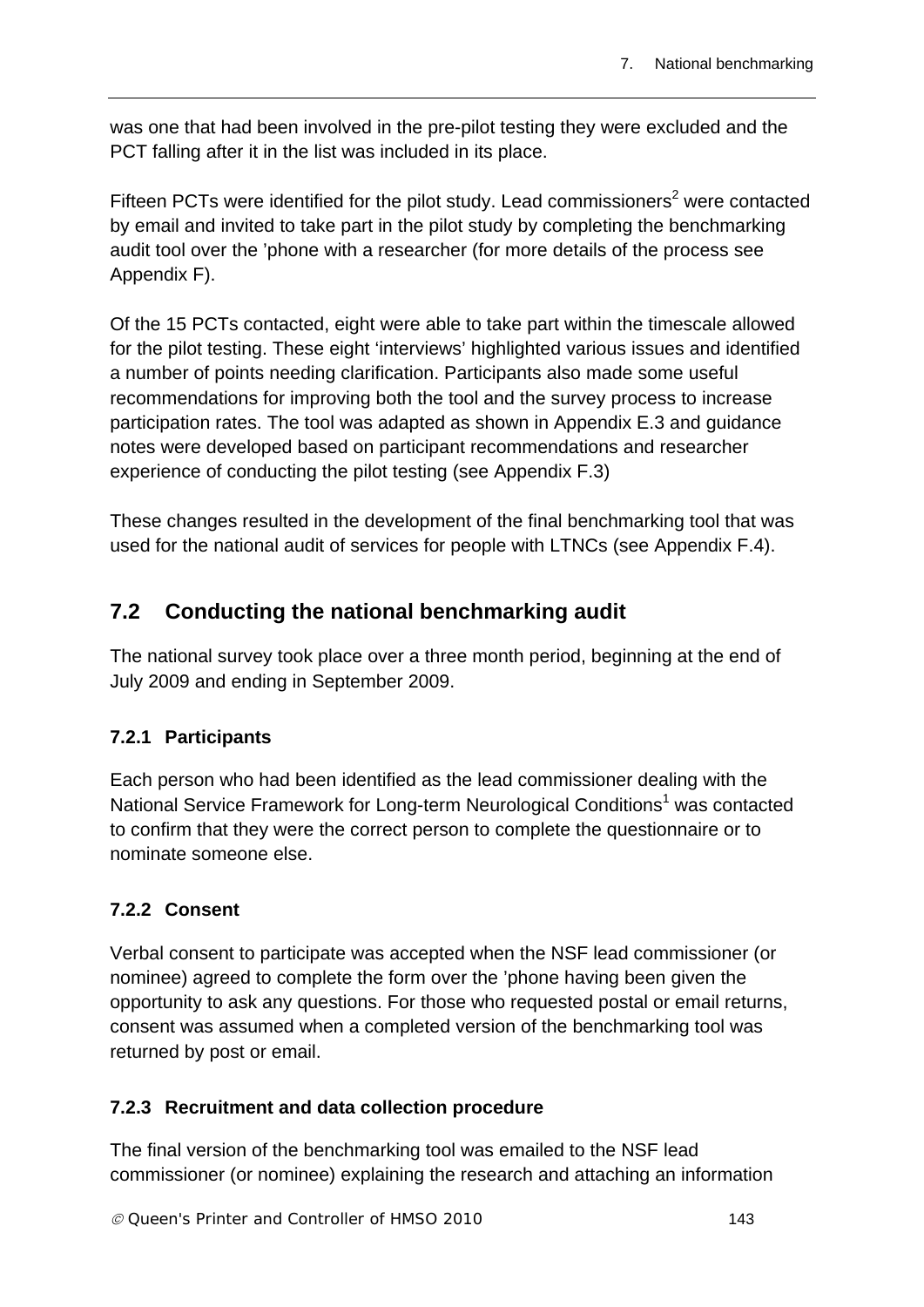sheet and the benchmarking tool. They were advised that they would be contacted by a member of the research team within the next week to discuss participation in the audit and to arrange a date and time to complete the form over the 'phone with the researcher, if they agreed to take part. While the research team's preferred option was to complete the tool by 'phone, so that responses could be contextualised and any ambiguities clarified immediately, a minority of PCTs asked to reply by post or email. In these cases, where any clarification of responses was needed, the research team contacted the respondent as soon as possible after receipt of the completed tool.

To ensure consistency between researchers when completing the benchmarking tool, interviewers worked to the guidelines that were developed after conducting the pilot survey (see Appendix F.3). These guidance notes were sent to participants who had asked to respond by post or email.

There were some instances where responses were referred for discussion by the whole research team, usually in relation to meeting the criteria of the definitions for specific models. In these cases, the respondent was informed that we would discuss it with the team and it would either be included in the section as reported, or would be recorded in 'other services'. We did not move information without explaining to the respondent that this might be a possibility.

Each PCT was given a unique identification number to ensure that anonymity was maintained, after a representative completed the benchmark tool.

Data were entered into SPSS (version 17) for analysis. Responses to open questions were recorded in Excel.

# **7.3 Findings from the national benchmarking audit**

## **7.3.1 Response, completion rates and analysis**

Out of 152 PCTs nationally, 137 (90%) responded to a request to participate in the benchmarking audit. One hundred and eighteen PCTs (78%) completed the questionnaire within the allotted time frame. By the end of the data collection period in September 2009, there were two PCTs where interviews had been arranged but not completed and 13 PCTs where no member of staff with responsibility for LTNCs could be identified to complete the tool. No firm conclusions could be drawn about the 34 (22%) of PCTs who did not participate in the benchmarking survey. However, one interpretation might be that non-participants included PCTs where implementation of the NSF and services for people with LTNCs were of particularly low priority. Response and completion rates and method of completion are summarised in Table 7.1 below.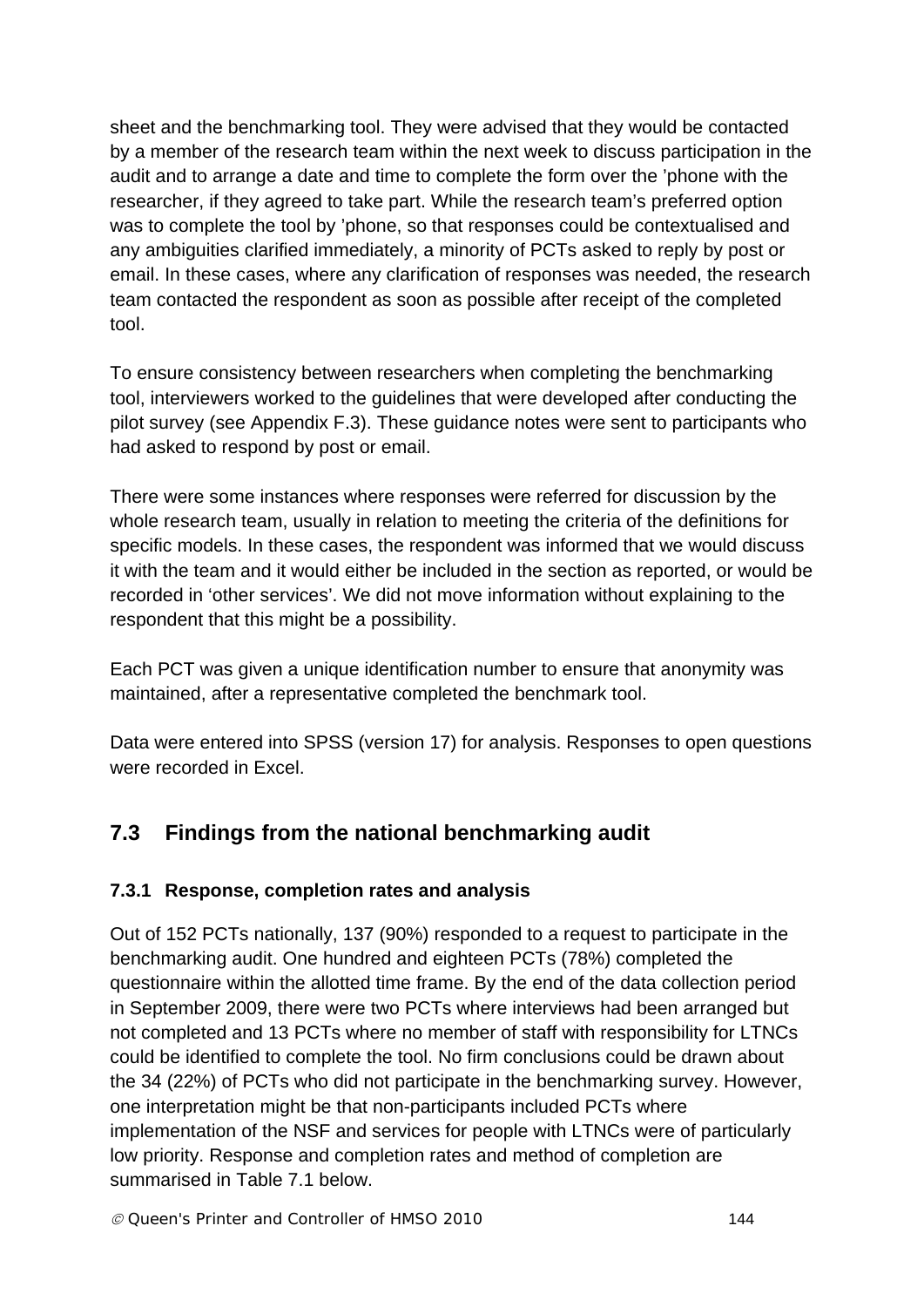|                               | <b>Number</b> | Percentage |
|-------------------------------|---------------|------------|
| PCTs responding               | 137           | 90         |
| PCTs completing questionnaire | 118           | 78         |
| Method of completion          |               |            |
| By telephone                  | 102           | 86.4       |
| By email                      | 12            | 10.2       |
| By post                       | 4             | 3.4        |

#### **Table 7.1 PCT Response and completion rates**

Responses to the questionnaire were analysed, generating descriptive frequency tables for each section and further manipulating data to provide insight into questions around accessibility and coverage at a national aggregated level.

Relationships between PCT strategy and organisation and the different service models were explored to assess the impact of macro and meso levels of integration. Data tables are presented in Appendix G.

### **7.3.2 PCT strategy and organisation**

Participants were asked a range of questions relating to their PCT's needs assessment procedures, commissioning arrangements, strategic planning and service user involvement at different levels for services for people with LTNCs. Tables G.1-G.17, covering questions B.1-B.8 in the benchmarking tool, record frequencies and percentages based on the 118 participating PCTs.

The Local Government and Public Involvement in Health Act 2007<sup>17</sup> required PCTs and local authorities to produce a Joint Strategic Needs Assessment (JSNA), as the means by which to describe the future health, care and well-being needs of local populations and the strategic direction of service delivery to meet those needs. Fortyfour percent of responding PCTs had completed a JSNA that included a reference to LTNCs in general, with 10% referring to one or more LTNCs specifically (2% of PCTs answered 'yes' to both) (Table G.1).

The extent of joint commissioning arrangements for LTNCs was explored. Twelve percent of PCTs reported that commissioning arrangements for LTNCs were via a single health and social care organisation or joint/integrated commissioning team accountable to both bodies and using pooled budgets. The majority (62%) had less formal arrangements where individual stakeholders remained accountable to their own organisation, but some joint commissioning arrangements existed, including aligned budgets. A quarter of PCTs had no joint commissioning arrangements in place for LTNCs (Table G.2).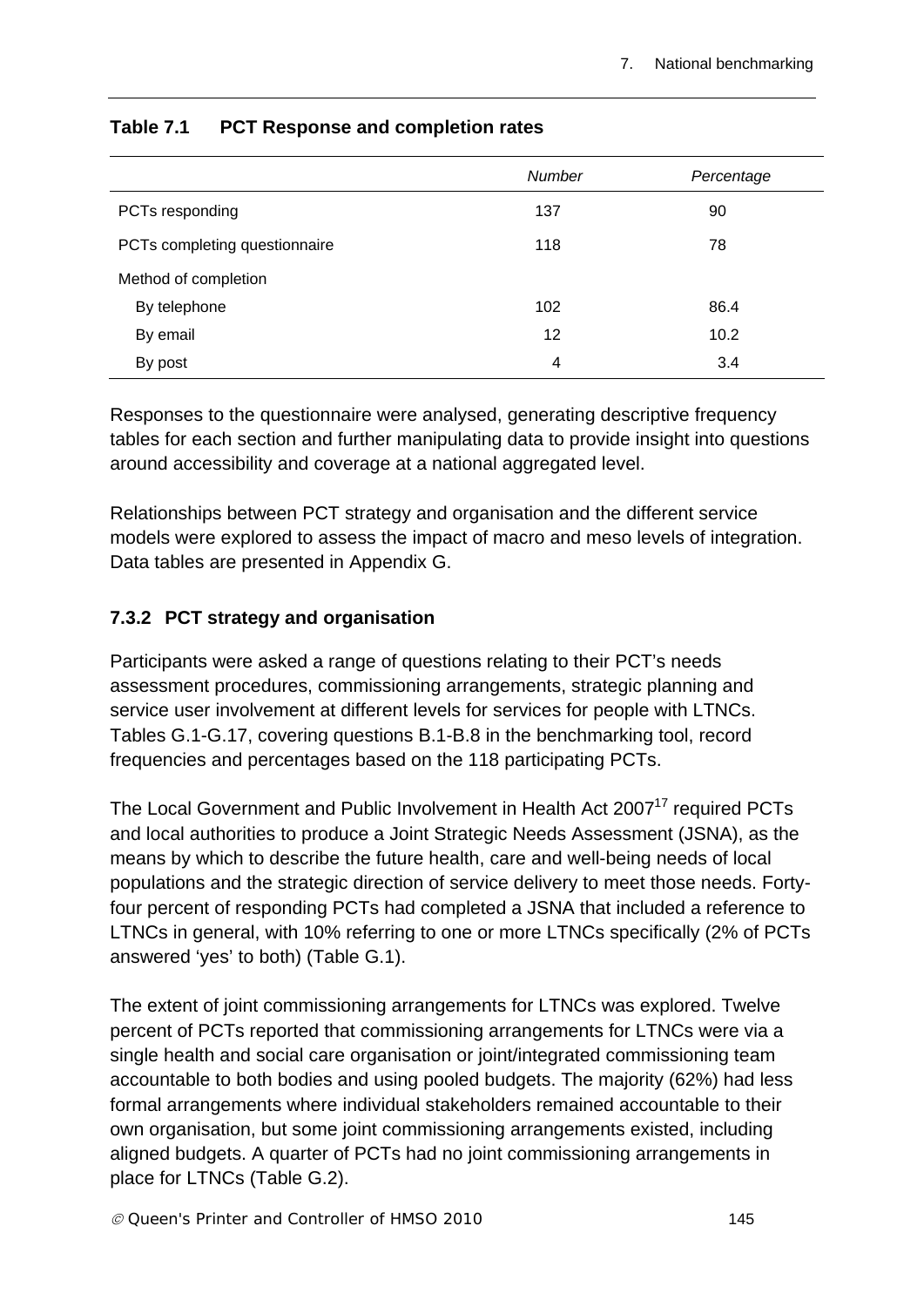Service user and/or carers were likely to be involved in service development (81% of PCTs), although over half of PCTs involved service users and/or carers in commissioning decisions (62%) and audit and/or evaluation (57%) (Tables G.3-G.5).

PCTs were almost equally divided as to whether they systematically recorded numbers of people with LTNCs (Table G.6). Of the 47 per cent who did, a third reported that all LTNCs were recorded (Table G.7). Epilepsy was the single condition most likely to be recorded (28% PCTs), which probably reflected awareness of the requirements of the quality and outcomes framework (QOF).

Knowledge of care plans was limited with 89 per cent of commissioners not knowing the approximate percentage of people with LTNCs in their area who were likely to have one (Tables G.8 and G.9). By 'care plan' we were referring specifically to an overarching single care plan as set out in the 2009 DH guidance<sup>47</sup>; that is, one that is owned by the person but can be accessed by those providing direct care or services, or other relevant people as agreed by the individual. Responses may reflect the relative newness of this requirement with people as yet unlikely to have such a comprehensive care plan, or it may reflect an absence of systems in place at PCT level to record such information.

A cross-sector strategic group with responsibility for service improvement for LTNCs (e.g., a local implementation team for the NSF for LTNCs) was found in 66 per cent of PCTs (Table G.10) with just over two-thirds of these groups (68%) involving service users and/or carers (Table G.11). Most groups appeared to be active, 88 percent having met in the last three months (Table G.12).

Over a third (35%) of PCTs had not completed a needs assessment for LTNCs, either as part of the JSNA or as a separate exercise (Table G.13). Half of PCTs had a written action plan for LTNCs (Table G.14), and 36 per cent of these had audited or measured their progress against the plan within the last year or were currently doing so (19%) (Table G.15). A quarter of PCTs with action plans reported that they had implemented more than 50 per cent of priorities from the action plan to date, representing five per cent of PCTs overall (Tables G.16 and G.17).

A summary of key findings relating to the PCT strategy and organisation section of the benchmarking tool are reported in Table 7.2 below.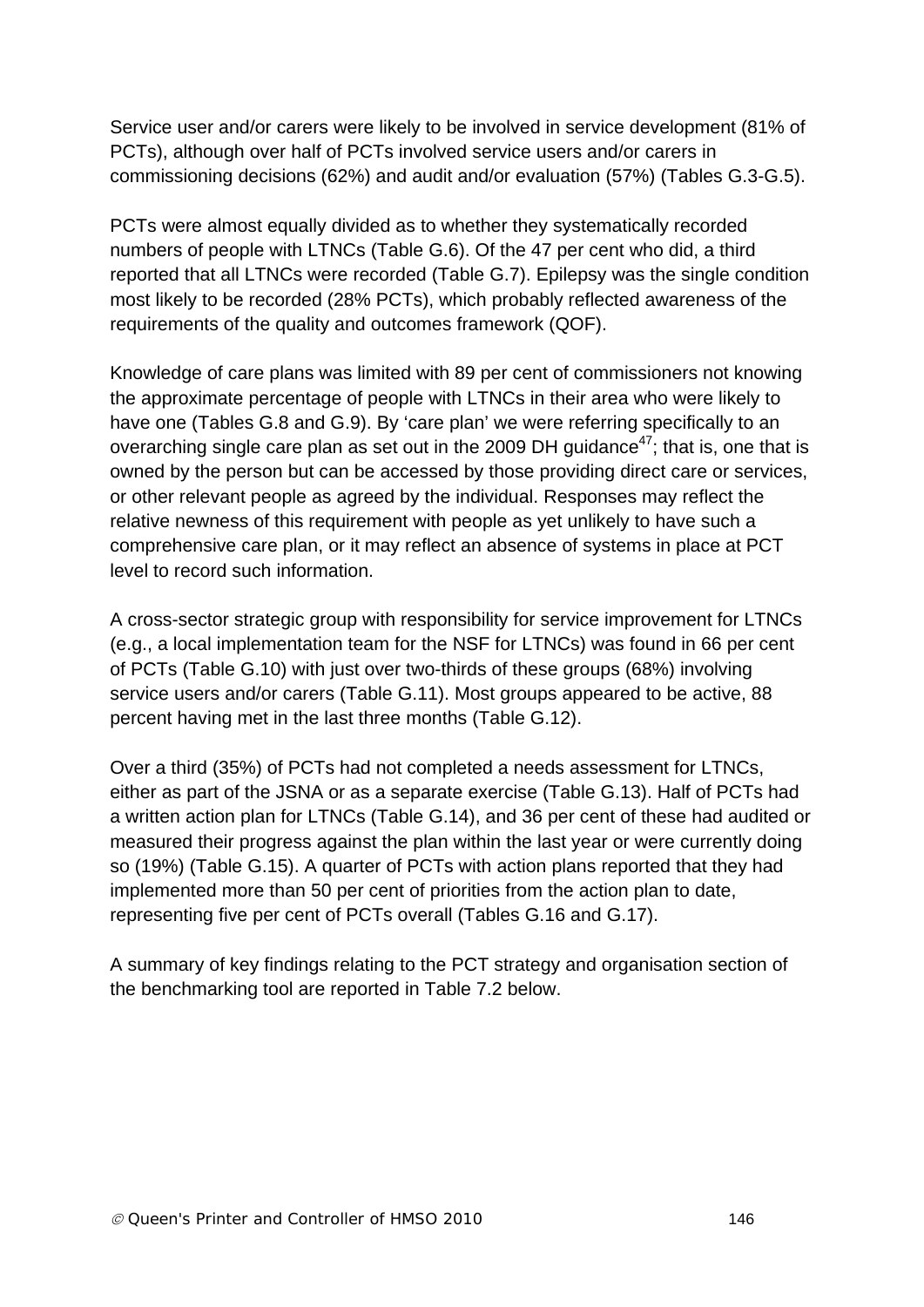|                                                                                    | Percentage of PCTs<br>(based on 118 PCTs) |
|------------------------------------------------------------------------------------|-------------------------------------------|
| <b>JSNA mentions LTNCs</b>                                                         | 56                                        |
| Joint commissioning for LTNCs                                                      |                                           |
| full                                                                               | 12                                        |
| partial                                                                            | 62                                        |
| Service users and/or carers involved in commissioning decisions                    | 63                                        |
| Service users and/or carers involved in service development                        | 81                                        |
| Service users and/or carers involved in audit and/or evaluation                    | 57                                        |
| Systematically record numbers of people with LTNCs                                 | 47                                        |
| More than 50% of people with LTNCs currently have a care plan                      | 5                                         |
| Cross-sector strategic group                                                       | 66                                        |
| Service users and/or carers involved                                               | 68                                        |
| Met in last 3 months                                                               | 88                                        |
| Completed needs assessment                                                         | 63                                        |
| Written action plan for implementing NSF                                           | 50                                        |
| Audited or measured progress against the plan within the last year or<br>currently | 54 (27% overall)                          |
| Implemented more than 50% of priorities from the action plan to date               | 25 (5% overall)                           |

### **Table 7.2 PCT strategy and organisation**

### **7.3.3 Community interdisciplinary neurological rehabilitation teams (CINRTs)**

Information about CINRTs was confined to rehabilitation teams which were specifically neurological in focus, working mostly in the community (including people's own homes) to provide a person centred service. They were interdisciplinary teams as defined by the NSF for LTNCs<sup>1</sup>, that is, they 'work together to an agreed set of goals, often undertaking joint sessions' (p.16). Information for CINRTs is reported in Tables G.18-G.28 based on responses to questions C.1–C.9.

Seventy-three per cent of PCTs reported having one or more CINRTs operating in their area (Table G.18), the majority having a single team (Table G.19). Just under half of PCTs (47%) reported CINRTs covering all LTNCs (Table G.20). Where a team covered only a single condition, brain injury was the most common condition reported. Data were aggregated over all PCTs. Out of 123 CINRTs reported nationally 59 per cent of teams covered all LTNCs with a similar breakdown by condition as occurred at PCT level (Table G.21).

Information concerning access, type of provider, case load, referral, and whether support was ongoing and included telephone advice is presented nationally for aggregated data. This reflects the way such characteristics of teams varied *within*  PCTs as well as *across* PCTs.

Access was an important issue identified by our case study research. We therefore, asked how easy commissioners felt it was to access (each of) their CINRTs, considering influences like waiting times, eligibility criteria and service location. This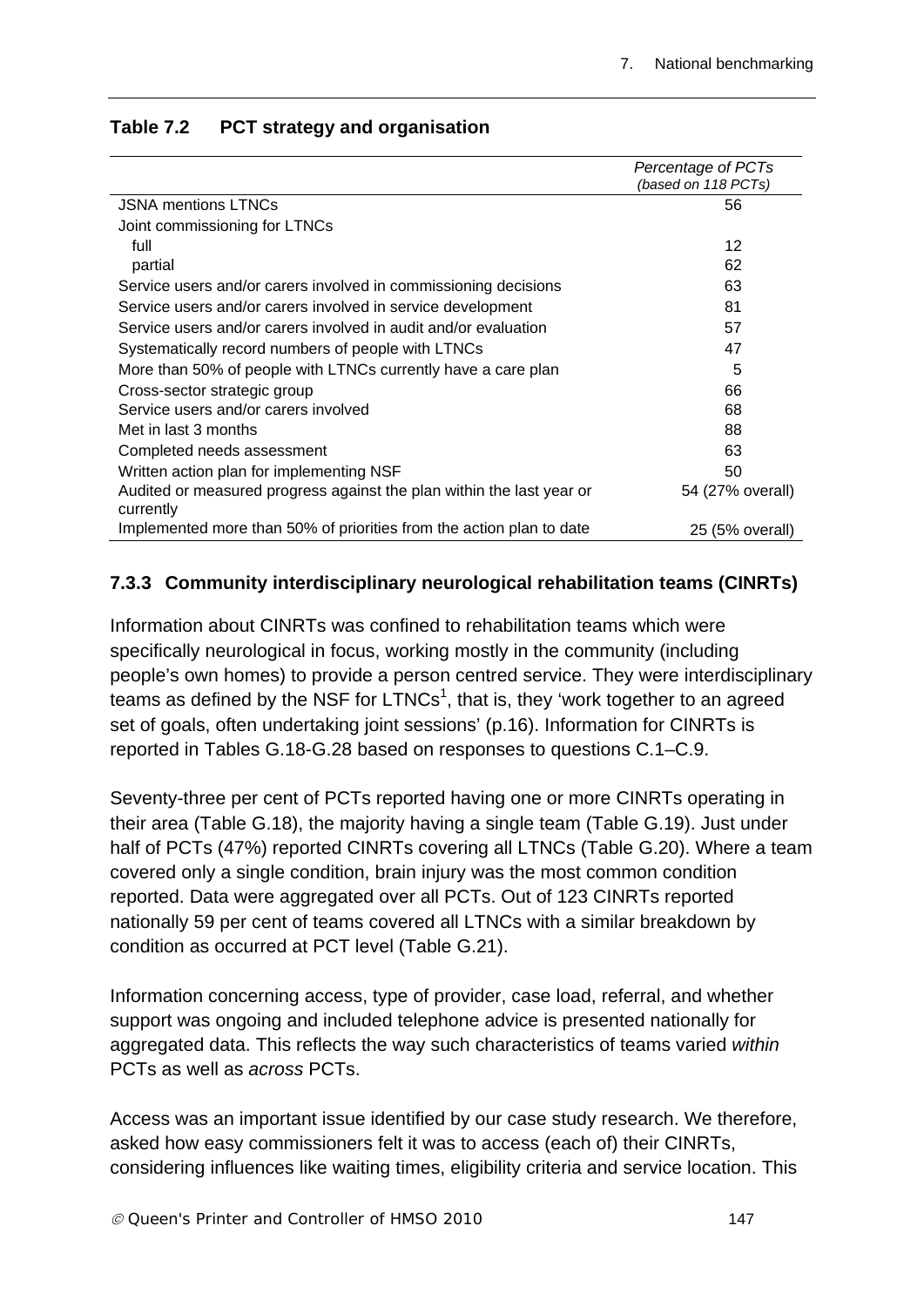was a subjective assessment and we suggested that they might wish to discuss this question with colleagues to arrive at a consensus. Fifty-nine per cent of CINRTs were felt to be 'easy' or very easy' to access (Table G.22). Approximately three-quarters of teams covered the entire PCT area (Table G.23).

Seventy per cent of CINRTs were provided by a health trust, the remainder encompassing a variety of permutations between statutory and non-statutory provision. After health trust providers, joint health and social care provision was the most common scenario (17%) (Table G.24).

Case loads varied widely from less than fifty to over 500 although the size of case load was unknown for 40 percent of CINRTs. The modal case load was 50-100 (Table G.25).

Means of referral was an important element of access to services. In just over half (55%) of CINRTs, PCTs reported that people with LTNCs were able to access directly and refer themselves (Table G.26).

The length of time people could remain on the team's active caseload was split mainly between 'ongoing with intermittent reviews' and 'time limited based on goals'. For five per cent of teams, interventions were for a pre-specified length of time (Table G.27).

Ninety-three per cent of participants, who knew this information, reported that service users were able to ring teams for advice and support (Table G.28).

A summary of key findings relating to section C of the questionnaire, community interdisciplinary neurological rehabilitation teams (CINRTs) is in Tables 7.3 and 7.4 below.

#### **Table 7.3 Community interdisciplinary neurological rehabilitation teams (CINRTs)**

|                                                   | Percentage of PCTs<br>(based on 118 PCTs) |
|---------------------------------------------------|-------------------------------------------|
| CINRTs operating in PCT area                      | 73                                        |
| CINRTs covering all LTNCs                         | 47                                        |
| Most common condition specific CINRT brain injury | 21                                        |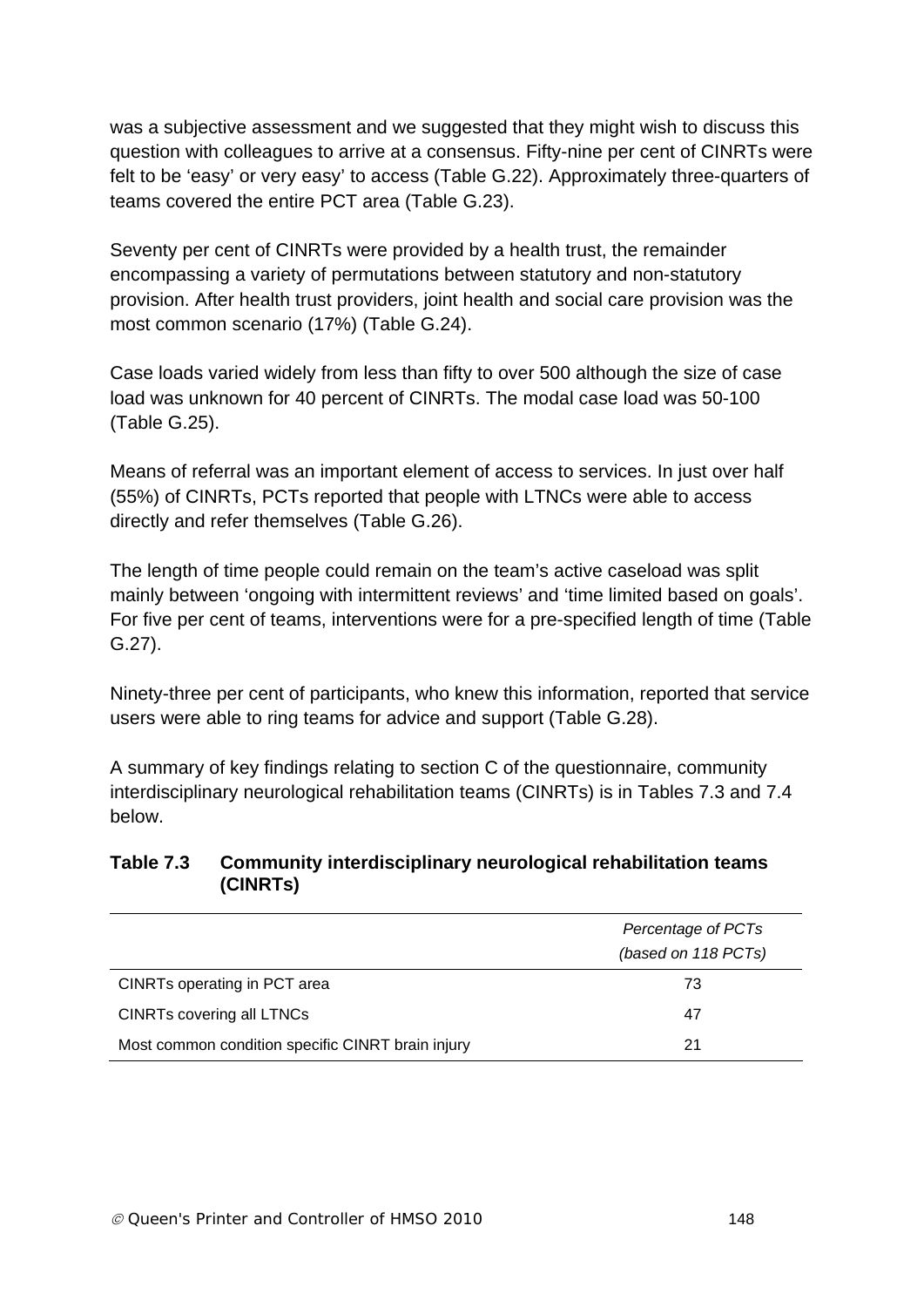|                                            | Percentage of teams |
|--------------------------------------------|---------------------|
|                                            | (aggregated data)   |
| CINRTs 'very easy' or 'easy' to access     | 59                  |
| CINRTs full coverage of PCT area           | 74                  |
| Provider of CINRTs                         |                     |
| health trust                               | 70                  |
| joint health and social care               | 17                  |
| Self-referral to CINRTs                    | 55                  |
| Involvement with CINRTs                    |                     |
| ongoing with intermittent reviews          | 41                  |
| time limited based on goals                | 44                  |
| Able to ring CINRTs for advice and support | 93                  |

#### **Table 7.4 Community interdisciplinary neurological rehabilitation teams (CINRTs) (aggregated data)**

#### **7.3.4 Nurse specialists**

Our research showed that people with LTNCs valued the support from nurse specialists who brought specialist knowledge about their condition, knew the local system and were able to co-ordinate care within and across different sectors. Tables G.29-G.38 refer to responses to questions about nurse specialists in section D of the benchmarking tool.

Ninety-three per cent of PCTs reported that neurology nurse specialists were operating in their area (Table G.29). Conditions covered varied across PCTs. Twenty per cent of PCTs had access to nurse specialists who covered all or multiple LTNCs, but the majority were condition specific (Table G.30). PCTs were most likely to have MS and PD nurses available in their area (78% of PCTs with MS nurse specialists and 79% with PD nurse specialists). When data were aggregated, over half of all nurse specialists (individuals or teams) were accounted for by MS and PD nurse specialists (56% together) (Table G.31).

Nurse specialists worked in different ways, as individual practitioners or through teams, covering single or multiple PCTs, based in hospitals and/or the community. We wanted to capture the diversity of working found not only across PCTs nationally, but also within PCTs. Although sometimes recording both individual nurse specialists and teams, PCTs were most likely to have individual practitioners within a PCT area (77% of PCTs). Teams of nurse specialists operating in their area were reported by 28 per cent of PCTs (Table G.32).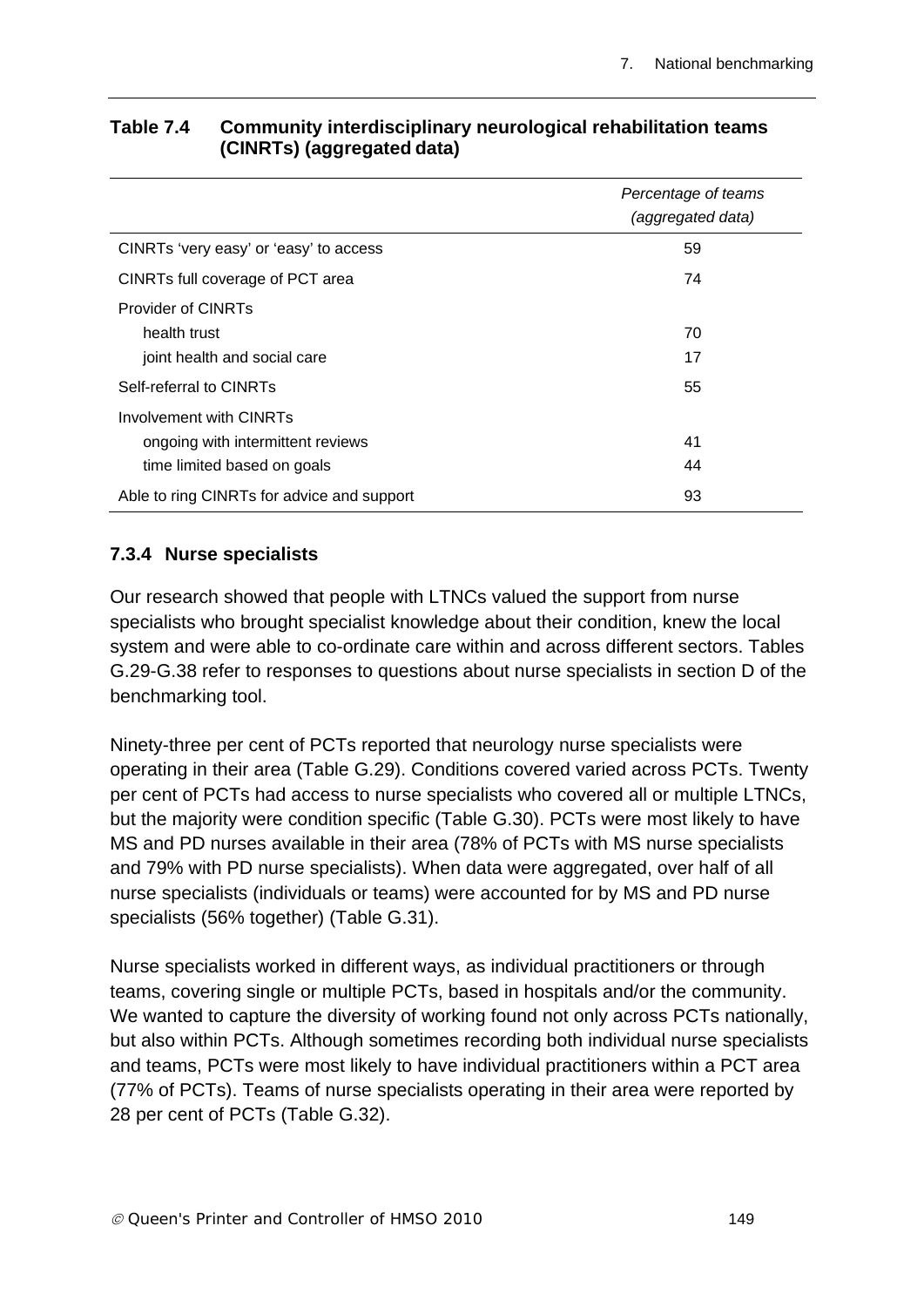Aggregated data are presented for questions D.3-D.9, combining information for individuals and teams. Questions were asked in the same way as for Section C. However, there may be some double counting as, in some areas, nurse specialists worked across PCT boundaries, especially if they were based in acute hospitals in specialist centres. Sixty-two per cent of nurse specialist individuals and teams were reported as 'very easy' or 'easy' to access (Table G.33); 73 per cent were likely to cover the whole PCT area (Table G.34). Just over a third (34%) spent 50 per cent or more of their time working in the community with 30 per cent spending less than half their time in community settings, including people's own home (Table G.35). However, this information was unknown for 36 per cent of nurse specialists. Selfreferral to the nurse specialist or team was recorded for 52 per cent of practitioners (Table G.36) and access, once someone was part of the active caseload, tended to be open-ended (60%) (Table G.37). Information provided by PCTs about caseloads was generally of poor quality and not consistently reported by team or individual. It was, therefore, not included in the current analyses. Eighty-eight per cent of recorded nurse specialists were available to ring for advice and support as needed (Table G.38).

The key findings relating to section D of the questionnaire on 'nurse specialists' are summarised in Tables 7.5 and 7.6 below.

|                                                  | Percentage of PCTs<br>(based on 118 PCTs) |
|--------------------------------------------------|-------------------------------------------|
| Nurse specialists operating in PCT area          | 93                                        |
| Nurse specialists covering all or multiple LTNCs | 20                                        |
| Most common condition specific nurse specialists |                                           |
| <b>PD</b>                                        | 79                                        |
| MS                                               | 78                                        |
| Epilepsy                                         | 50                                        |

#### **Table 7.5 Nurse specialists**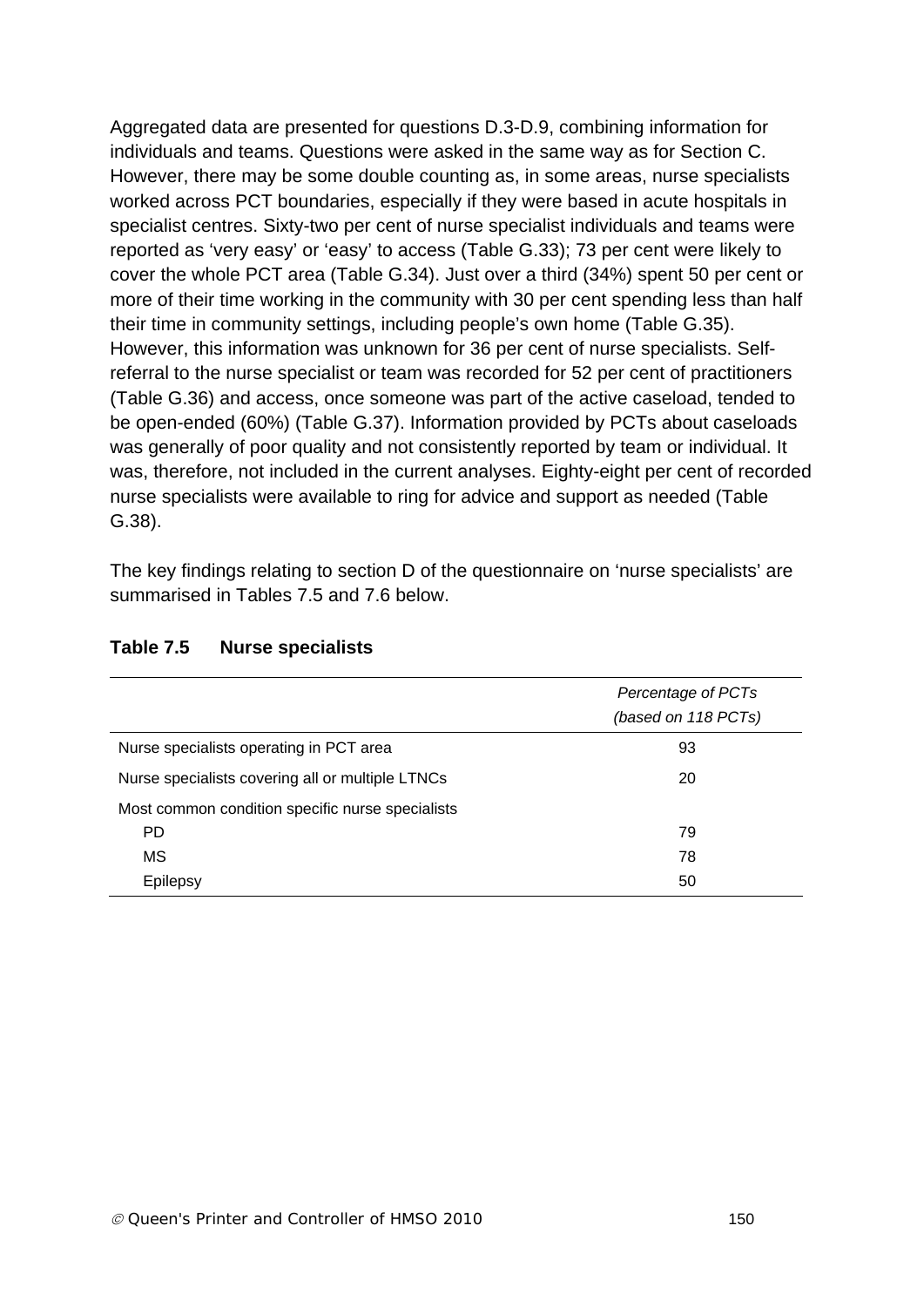|                                                       | Percentage of nurse specialists<br>(individuals and/or teams aggregated data) |
|-------------------------------------------------------|-------------------------------------------------------------------------------|
| Nurse specialists 'very easy' or 'easy' to access     | 62                                                                            |
| Nurse specialists full coverage of PCT area           | 73                                                                            |
| Nurse specialists working                             |                                                                               |
| over half or more of time in community settings       | 34                                                                            |
| less than half of time in community settings          | 30                                                                            |
| Self-referral to nurse specialists                    | 52                                                                            |
| Time on active case load open-ended                   | 60                                                                            |
| Able to ring nurse specialists for advice and support | 88                                                                            |

### **Table 7.6 Nurse specialists (aggregated data)**

#### **7.3.5 Day opportunities**

In our interviews with service users, people with LTNCs said they valued services that offered peer support, social and/or leisure opportunities **and** access to meaningful creative learning and/or employment opportunities in the community. As outlined in the guidance notes researchers only included services in this section which strictly fell within the criteria of our definition. Other sorts of day opportunities which may contain elements of our definition were recorded in question G.7 of the benchmarking tool. Data relating to day opportunities are reported in Tables G.39- G.48.

Sixty-five per cent of PCTs reported day opportunities which fitted the definition outlined in section E of the questionnaire (Table G.39). In 45 per cent of PCTs these services were specific to particular LTNCs (Table G.40) and in just over a third of PCTs these were for head injury specifically (Table G.41). When data were aggregated, day opportunities for those with head injuries comprised over half (55%) of all such services reported (Table G.42). Similarly, where PCTs reported more than one day opportunity in their area these were most likely to be for people with head injury.

Fifty-eight per cent of day opportunities recorded were judged as 'very easy' or 'easy' to access (Table G.43) and 78 per cent provided full coverage of the PCT area (Table G.44). The biggest provider of such services was non-statutory organisations (48%), with a further 12 per cent provided jointly by statutory and non-statutory organisations (Table G.45). People were able to self-refer to the service in 60 percent of cases (Table G.46). Fifty-eight per cent of day opportunity services offered openended support (Table G.47) and in 78 per cent of cases, people were able to ring the service for advice and support (Table G.48).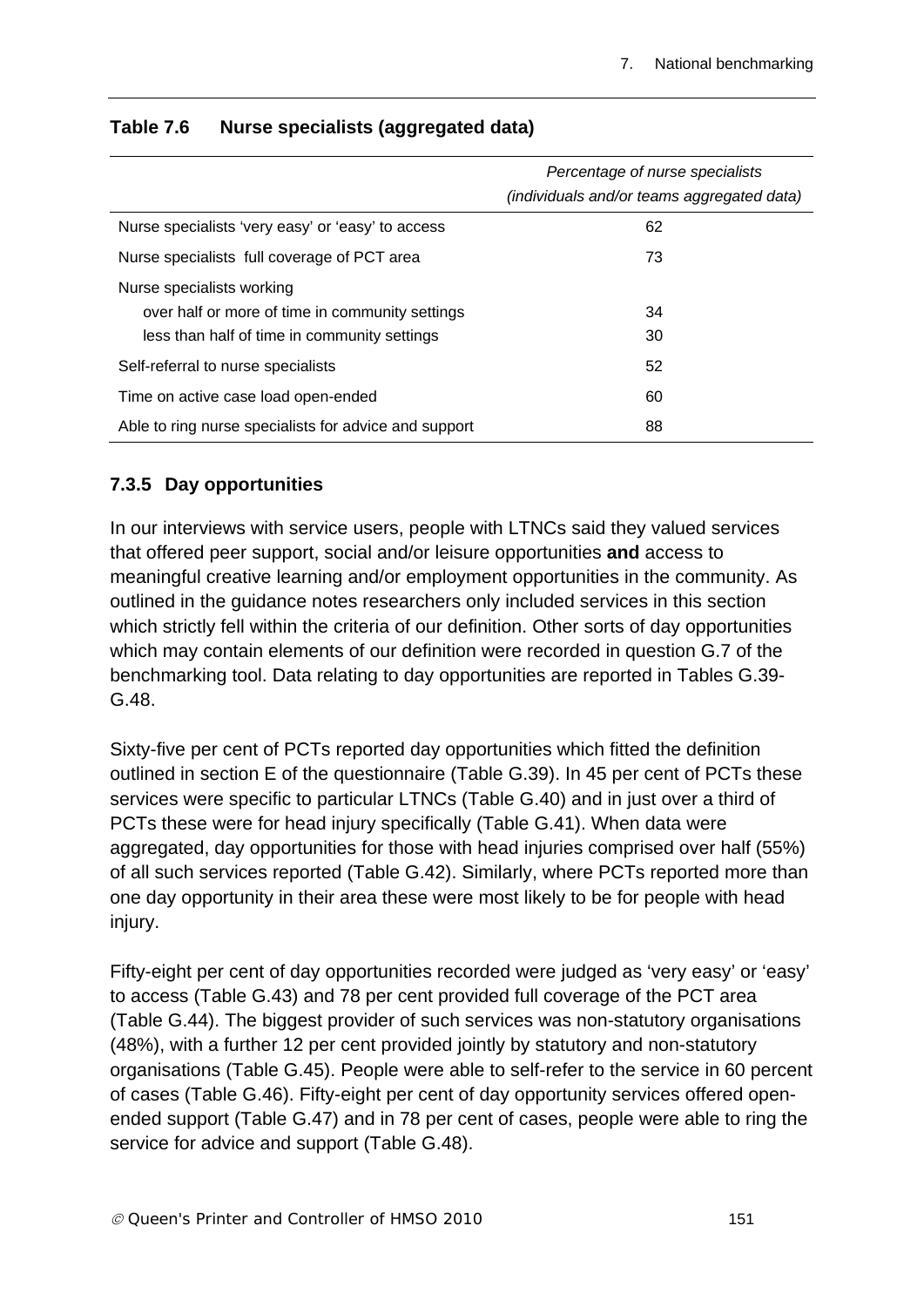The key findings relating to section E of the questionnaire, 'day opportunities', are summarised in Tables 7.7 and 7.8 below.

#### **Table 7.7 Day opportunities**

|                                                            | Percentage of PCTs<br>(based on 118 PCTs) |
|------------------------------------------------------------|-------------------------------------------|
| Day opportunities available in PCT area                    | 65                                        |
| Day opportunities covering specific LTNCs                  | 45                                        |
| Most common condition specific day opportunity head injury | 37                                        |

### **Table 7.8 Day opportunities (aggregated data)**

|                                                       | Percentage of day opportunities<br>(aggregated data) |
|-------------------------------------------------------|------------------------------------------------------|
| Day opportunities 'very easy' or 'easy' to access     | 58                                                   |
| Day opportunities full coverage of PCT area           | 78                                                   |
| Provider of day opportunities                         |                                                      |
| non-statutory organisations                           | 48                                                   |
| joint statutory and non-statutory organisations       | 12                                                   |
| Self-referral to day opportunities                    | 60                                                   |
| Involvement with day opportunities open ended         | 58                                                   |
| Able to ring day opportunities for advice and support | 77                                                   |

## **7.3.6 Other forms of care co-ordination**

Having access to a named person able to co-ordinate care within and across different sectors improved continuity of care for people with LTNCs. Care coordination may be provided as part of the models already described. However, our research showed that this could also be provided in other ways and we attempted to explore the range of care co-ordination services which commissioners were able to describe. Information about these services is reported in Tables G.49-G.52.

Seventy-nine per cent of PCTs had services fulfilling a care co-ordination role that had not yet been reported (Table G.49). A quarter of all PCTs reported such care coordination services that were directly for people with LTNCs; nine per cent overall were confined to specific LTNCs (Table G.50). Table G.51 provides a breakdown of the conditions covered by these condition specific care co-ordination services. MND and MS were the LTNCs most frequently reported as covered by a dedicated care co-ordination service. Table 7.9, below, provides summary data for other forms of care co-ordination reported by PCTs.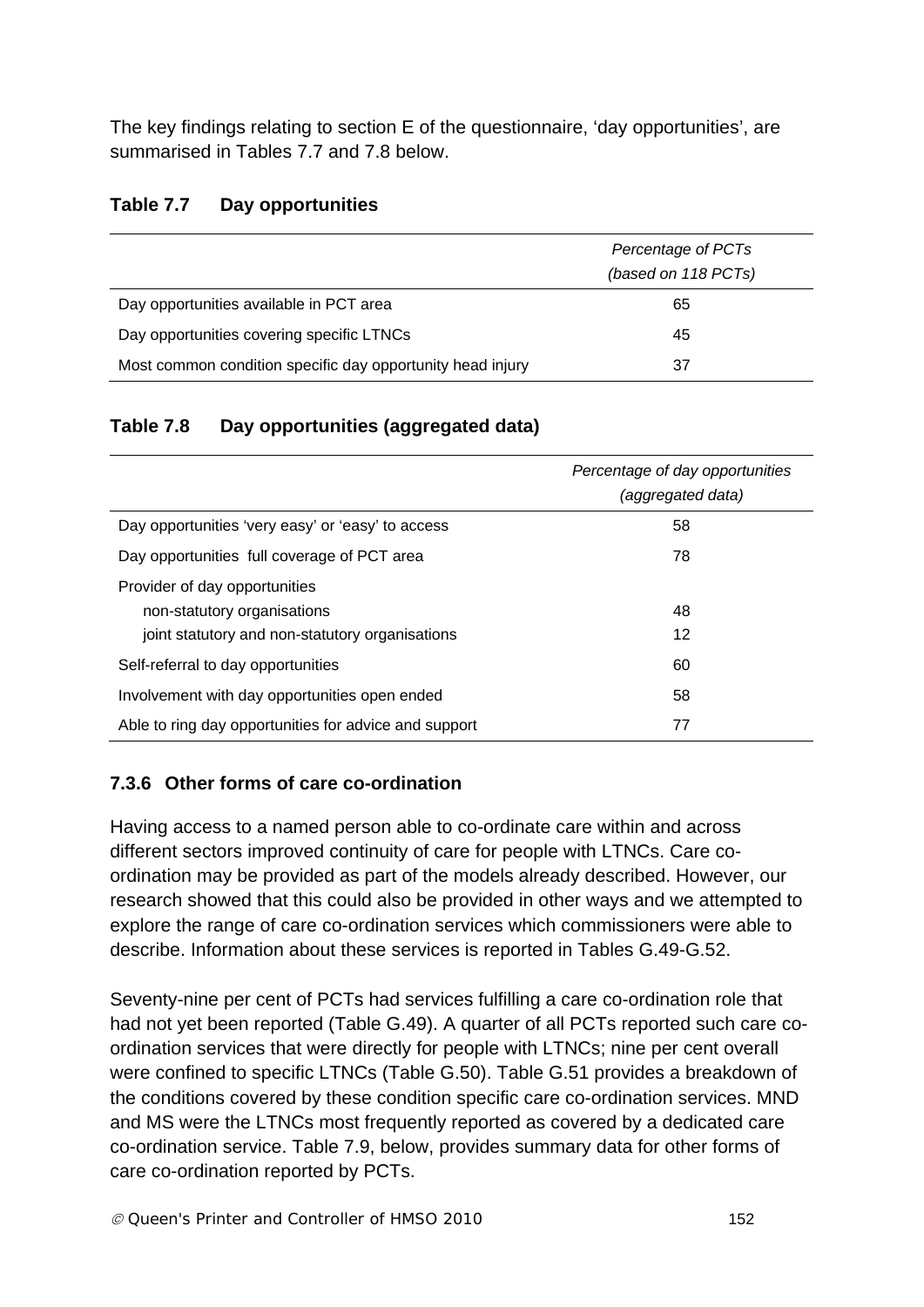As well as care co-ordination for LTNCs, other services which could provide care coordination were described. These most commonly included social workers, community matrons, district nurses and continuing healthcare teams. Such services are found across all PCT areas, but were not consistently reported in the current survey. This may reflect commissioners' level of awareness about the role of universal services within their area, or that the capacity of such services to provide care co-ordination within and across different sectors varies widely between PCTs. Aggregated data for this section, therefore, were not felt to be reliable. It was not possible to disaggregate care co-ordination for LTNCs from data about care coordination overall. Therefore, although questions about access and availability corresponding to those asked in preceding sections were asked, responses were not analysed or presented here.

|                                                         | Percentage of PCTs<br>(based on 118 PCTs) |
|---------------------------------------------------------|-------------------------------------------|
| Other forms of care co-ordination available in PCT area | 79                                        |
| Other forms of care co-ordination specific to LTNCs     | 25                                        |
| Most common condition specific care co-ordination       |                                           |
| MS                                                      | 3                                         |
| MND/ALS                                                 | 3                                         |

#### **Table 7.9 Other forms of care co-ordination**

#### **7.3.7 Other services**

In addition to the service models reported above, our research showed that being able to access a number of other services and information in the community (not just as an in-patient), on an ongoing basis, was important to ensuring people with LTNCs experienced continuity of care. These services were specifically neurophysiotherapy, occupational therapy (OT) with an expertise in neurology, speech and language therapy (SaLT) and neuro-psychology. Data covering these questions are presented in Tables G.53-G.81 and summarised in Table 7.10 below.

#### *7.3.7.1 Neuro-physiotherapy*

A total of 93 per cent of PCTs reported that out-patient or community neurophysiotherapy was available in their area to people with LTNCs. This may be through the models already described in previous sections of the questionnaire, although nearly two-thirds of PCTs identified a separate service (Table G.53). PCTs with neuro-physiotherapy provided through a service already described, the majority (90%) referred to CINRTs (Table G.54). Just over a third (35%) of PCTs described their 'other' neuro-physiotherapy service as 'very easy' or 'easy' to access (Table G.55). The modal maximum waiting time was 5-18 weeks (36% of PCTs) although 40 percent of PCTs did not have this information (Table G.56). Nineteen percent of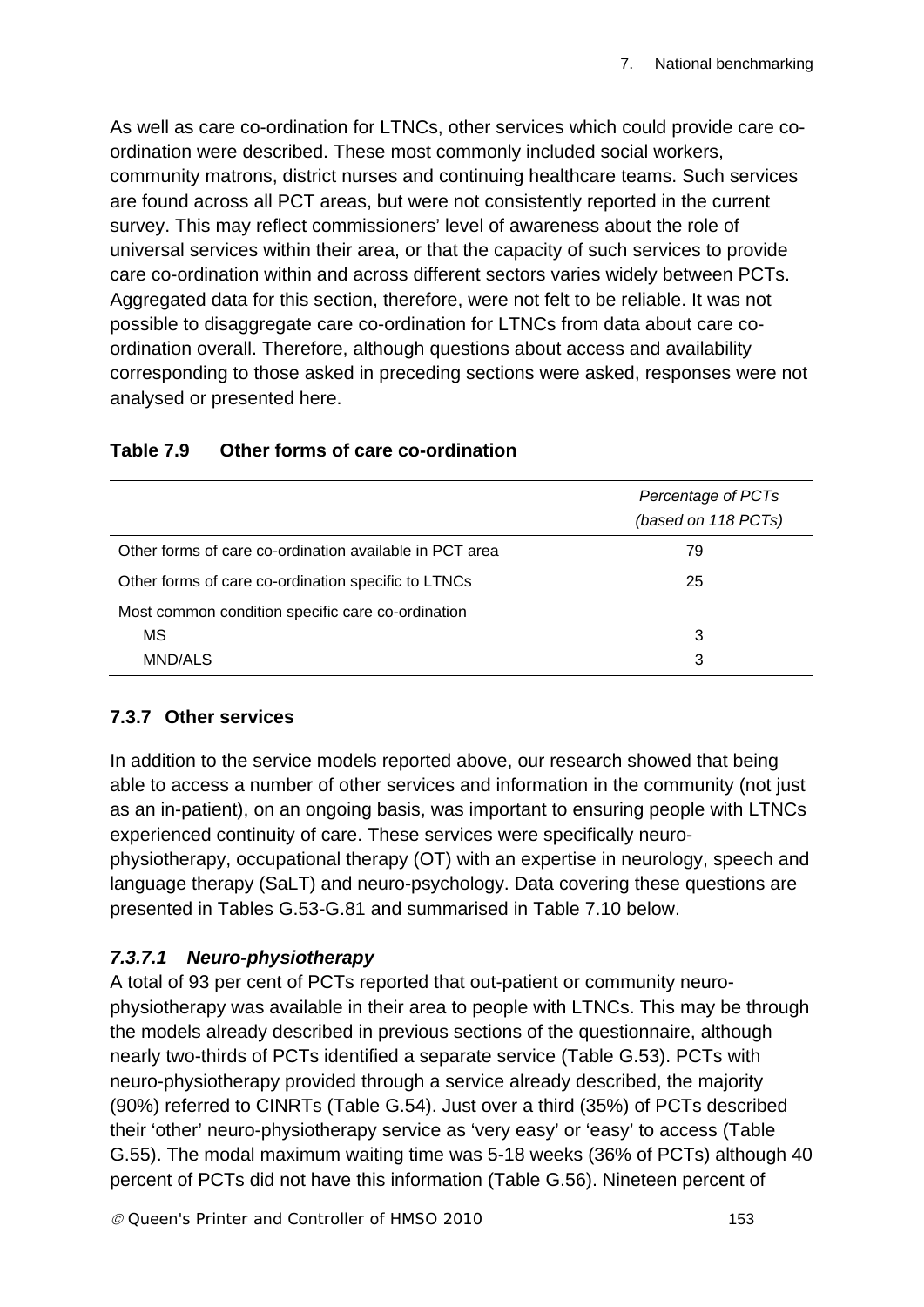PCTs described the length of time on the neuro-physiotherapist's active case load as 'ongoing with intermittent reviews'. Just over half (52%) of PCTs reported services as 'time-limited based on goals' (Table G.57), with PCTs almost evenly divided as to whether people were able to re-enter the service without re-referral (48%) or not (43%), where the service was time-limited (Table G.58). Eighty-eight percent of PCTs with a neuro-physiotherapy service estimated that the whole of their geographical area was covered by the service (Table G.59).

## *7.3.7.2 Occupational therapy (OT) with expertise in neurology*

Occupational therapy (OT) with expertise in neurology was available in 82 per cent of PCTs through the models already described in previous sections of the questionnaire, and/or as a separate service (35%) (Table G.60). Again, out of PCTs with neuro-OT provided through a service already described, the most likely model of providing occupational therapy with expertise in neurology was through a CINRT (93% of PCTs), where services had already been described (Table G.61). A similar percentage of PCTs (34%) as in neuro-physiotherapy described their OT service as 'very easy' or 'easy' to access (Table G.62). Five to 18 weeks was the most likely reported maximum waiting time for new referrals (36% of PCTs) and none reported maximum waiting times longer than this (Table G.63). The shortest maximum waiting time of one month or less was reported by 25 per cent of PCTs, a greater percentage than for other therapy services. In addition, this was the only therapy service not to report a maximum waiting time of greater than 18 weeks. Half of PCTs reported the length of time on the OT's active case load as 'time-limited based on goals' (Table G.64). Where OT services was time-limited, service users could re-enter the service without re-referral in 48 per cent of PCTs. Again, a minority (16%) described the service as 'ongoing with intermittent reviews' (Table G.64). Seventy-eight percent of PCTs with occupational therapists with expertise in neurology estimated that the whole of their geographical area was covered by the service (Table G.66).

## *7.3.7.3 Community speech and language therapy (SaLT)*

A total of 94 per cent of PCTs reported that people with LTNCs could access community SaLT services in their area. This was unlikely to be through the models already described (19% of PCTs). In most cases SaLT was provided in addition to or as a separate service (75% of PCTs) (Table G.67), but where provided as part of a previously reported model, CINRTs again were the likely vehicle (93%) (Table G.68). Twenty-nine per cent of PCTs rated their SaLT service as 'very easy' or 'easy' to access (Table G.69). Five to 18 weeks was the most likely reported maximum waiting time for new referrals (28% of PCTs). Only one PCT reported maximum waiting times longer than this (Table G.70), but 59 per cent of PCTs did not have this information. The length of time on the active case load was described as 'time-limited based on goals' by 38 per cent of PCTs but a greater percentage (23%) than for neurophysiotherapy or OT reported the SaLT service as 'ongoing with intermittent reviews' (Table G.71). Where access was time-limited, service users could re-enter the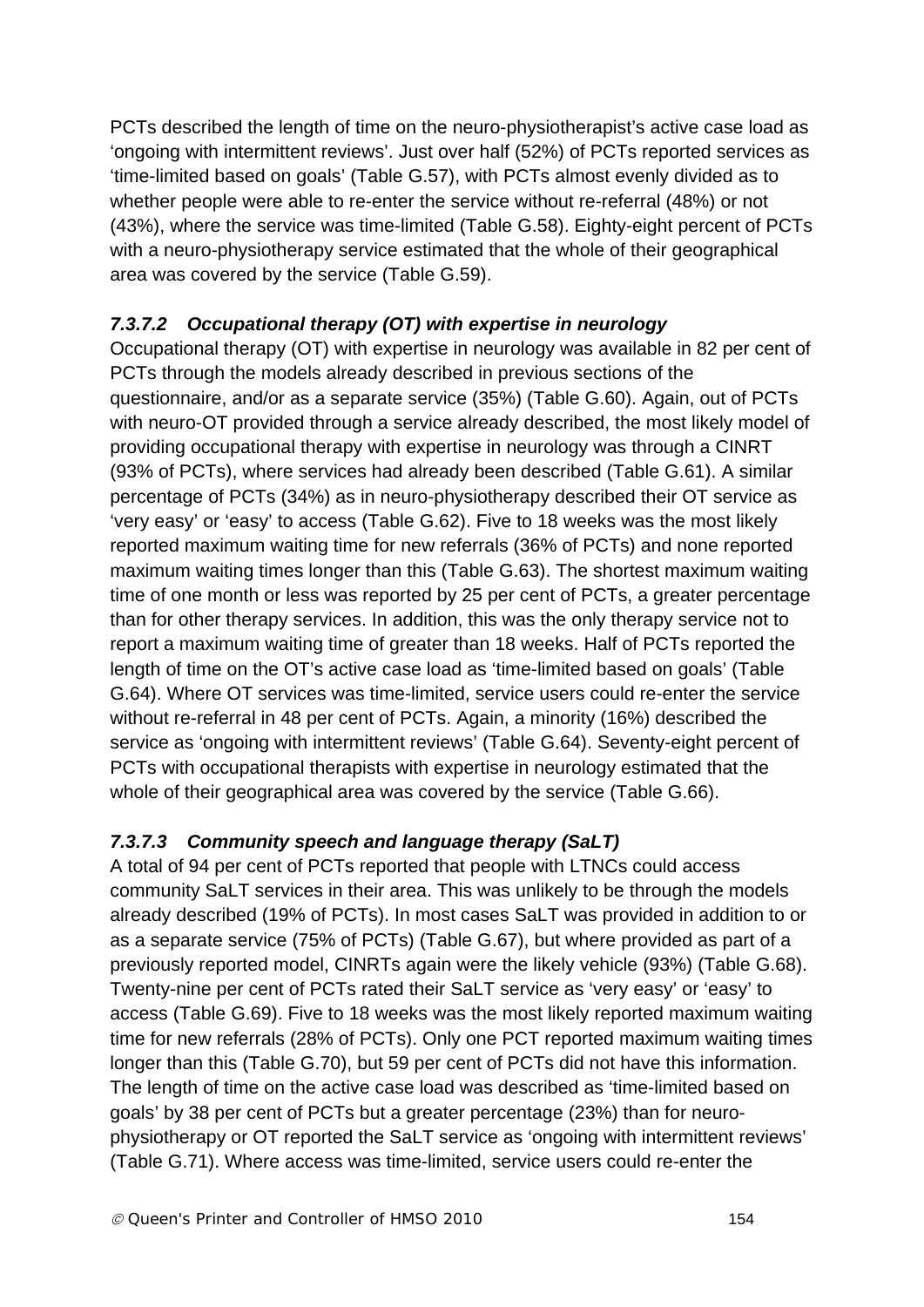service without re-referral in a similar percentage (49%) of PCTs to other therapy services (Table G.72). Full geographical coverage was reported by 91 percent of PCTs (Table G.73).

### *7.3.7.4 Neuro-psychology*

Our case studies had suggested that not only was access to neuro-psychology highly valued, but was also a more scarce resource relative to other therapy services. This seemed to be borne out by the national benchmarking data.

Neuro-psychology was provided in 70 per cent of PCTs (Table G.74). Twenty per cent of PCTs reported that neuro-psychology was provided through the models reported earlier in the questionnaire and this again was most likely to be via CINRTs (95% of PCTs) (Table G.75). In contrast to the other neuro-therapy services, only eight per cent of PCTs described the neuropsychology service as 'very easy' or 'easy' to access, 63 per cent of commissioners choosing 'difficult' or 'very difficult' to describe access to neuropsychology (Table G.76). Maximum waiting times were also longest for this service; six per cent of PCTs reported over six months, although the modal maximum waiting time was comparable with other therapy services (35%, 5- 18 weeks). The shortest maximum waiting time of one month or less was reported by only two per cent of PCTs (Table G.77). Just over a third of PCTs (35%) described the length of time on the neuropsychologist's active case load as 'time-limited based on goals'. 'Ongoing with intermittent reviews' was reported by 18 per cent of PCTs (Table G.78). The option to re-enter the service without re-referral, (where it was time-limited), was available in only 22 per cent of PCTs, less than half the percentage of PCTs compared with other therapy services (Table G.79). A similarly reduced percentage of PCTs (69%) reported full coverage of their area by a neuropsychology service, when compared with other therapies (Table G.80).

#### *7.3.7.5 Information*

Just over half (52%) of PCTs commissioned the voluntary or private sector to provide information and advice or support to people with LTNCs living in their area (Table G.81). An open question about sources of information yielded a wide range of statutory and non-statutory providers of information, advice and support. Many were generic services, but commissioners emphasised the importance of nurse specialists and condition specific voluntary organisations in fulfilling this role. Innovative models were described, such as care advisers based in GP surgeries to provide information and signposting, and 'information prescriptions' (one of the commitments of the NHS Constitution 2009<sup>48</sup> were being rolled out in a number of areas for people with LTNCs.

Other services for people with LTNCs which had not been described in earlier sections were explored in an open question. There was a range of services provided by neurological charities, or jointly with statutory services, which had not fallen within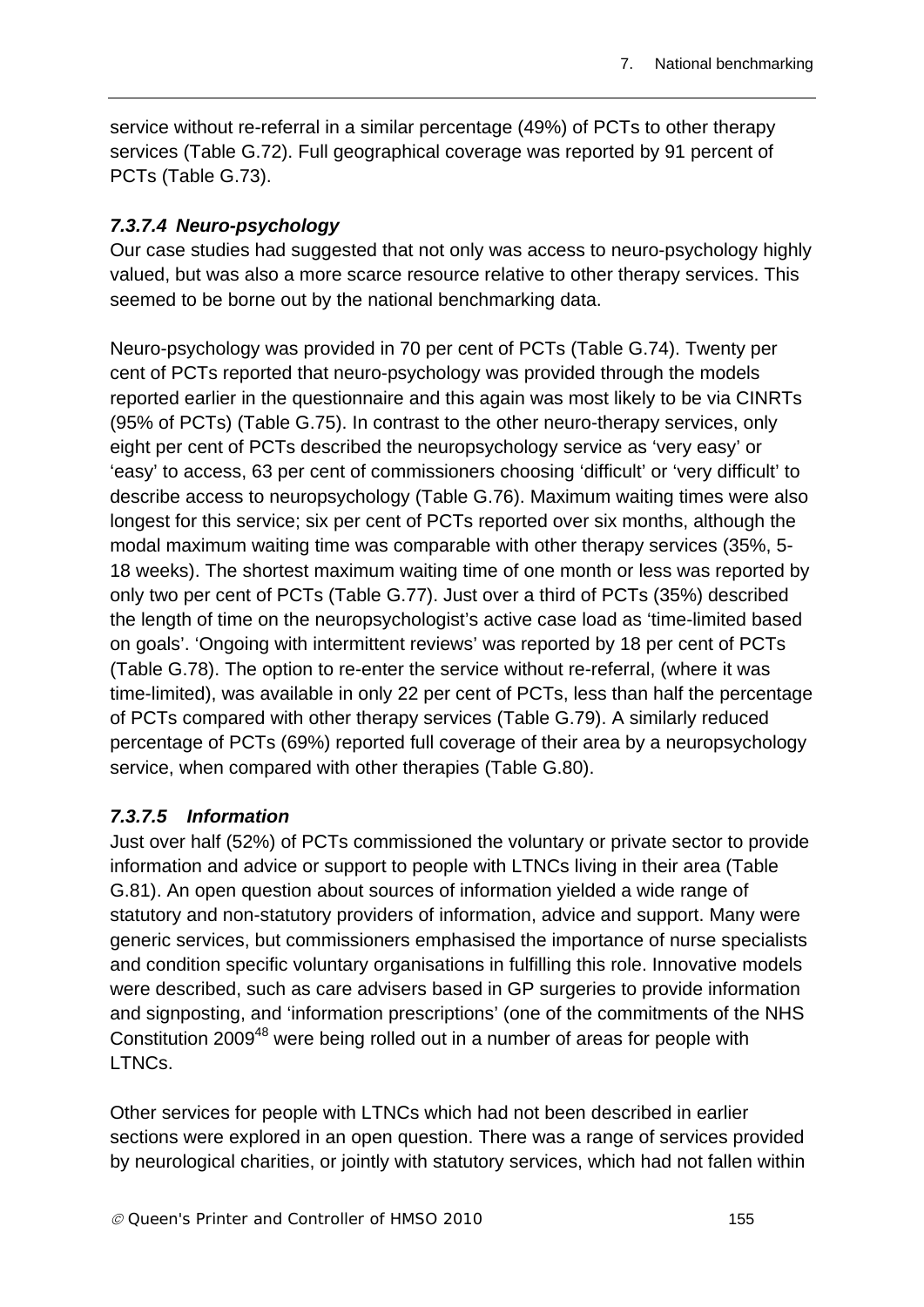the criteria of 'day opportunities' as defined by the benchmarking questionnaire, but nonetheless provided an integral part of the local service map offering a specialist focus. Also included in this section were community integrated rehabilitation teams which were generic teams, but included people with LTNCs as part of their total case load.

|                                                                                           | Neuro-<br>physiotherapy  | OT with expertise<br>in neurology | <b>SaLT</b>                  | Neuro-<br>psychology             |
|-------------------------------------------------------------------------------------------|--------------------------|-----------------------------------|------------------------------|----------------------------------|
|                                                                                           | % of PCTs                | % of PCTs                         | % of PCTs                    | % of PCTs                        |
| Service available in PCT<br>area                                                          | 93                       | 82                                | 94                           | 70                               |
| through models already<br>described                                                       | 30                       | 47                                | 19                           | 20                               |
| in addition to or as a<br>separate service to the<br>models already described             | 63                       | 35                                | 75                           | 50                               |
| Separate service 'very easy'<br>or 'easy' to access<br>'difficult' or 'very difficult' to | 35                       | 34                                | 29                           | 8                                |
| access                                                                                    | 21                       | 21                                | 19                           | 63                               |
| Shortest maximum waiting<br>time reported                                                 | 1 month or less<br>(21%) | 1 month or less<br>(25%)          | 1 month or<br>less (11%)     | 1 month or<br>less (2%)          |
| Greatest maximum waiting<br>time reported                                                 | over 6 months<br>(1%)    | 5-18 weeks<br>(36%)               | 19 weeks-6<br>months<br>(1%) | over <sub>6</sub><br>months (6%) |
| Length of time on active case<br>load:                                                    |                          |                                   |                              |                                  |
| ongoing with intermittent<br>reviews<br>time-limited based on                             | 19                       | 16                                | 23                           | 18                               |
| goals'                                                                                    | 52                       | 50                                | 38                           | 35                               |
| Re-entering the service<br>without re-referral (if time<br>limited)                       | 48                       | 48                                | 49                           | 22                               |
| Service provides full<br>coverage of PCT area                                             | 88                       | 78                                | 91                           | 69                               |

#### **Table 7.10 Therapy services**

## **7.3.8 Demographic characteristics**

In response to the open questions about the type of information used to find out about the diversity of the population, most PCTs cited local Public Health Informatics and JSNAs coupled with local authority community profiling, regional Public Health Observatories, and ONS census data as a national resource. Some commented that it was not easy to find local information specific to LTNCs.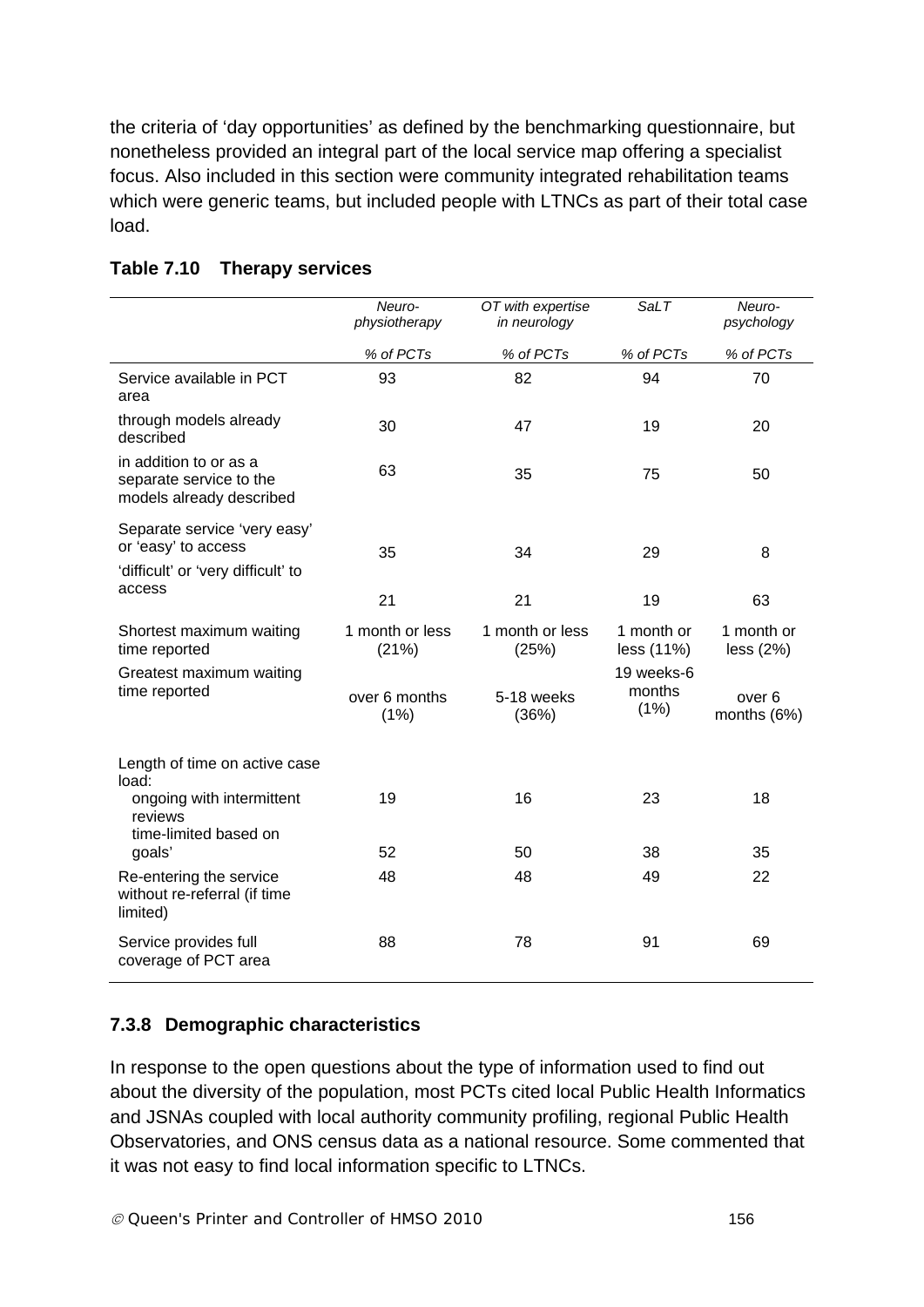Asking about people from particular socio-economic, ethnic or other groups in the PCT area who might find it difficult to access services gave an indication of the level of awareness of issues around inequalities. Some commissioners were very specific about the sorts of groups who might be at risk, the characteristics of their area which could create barriers and the inherent difficulties in the 'visibility' of such problems. However, others did not identify any concerns or relied on Equality Impact Assessments to highlight potential problems as new services were commissioned.

The final question in this section asked about services designed to meet the needs of specific groups (not defined by their LTNC), but which people with LTNCs might use. This included the sorts of services which addressed language, cultural, socioeconomic, age, gender and communication needs. Responses ranged from none that were known about to, commonly, interpreting and translation services, advocacy services, and in some cases, more pro-active initiatives, such as 'health trainers' or 'health activists' to work with specific groups which could include BME populations, but also those in prisons and asylum centres.

# **7.4 Relationships between PCT 'strategy and organisation' and models of care**

### **7.4.1 Tests of association**

In an attempt to examine the influence of structural and organisational characteristics on the provision of models of care, measures of association were examined appropriate to nominal, categorical data  $(X^2)$ , contingency coefficient (C)). These associations were further explored using logistic regression analysis to identify macro and meso level factors (the independent variables) which might be useful in predicting the occurrence of particular models of care (the dependent variables). Items were re-coded into dichotomous variables - 'yes'/'no' or 'don't know'.

Within the PCTs' structures and organisation, four factors appeared to be associated with the three models of care that were examined in detail (CINRTs, nurse specialists, and day opportunities). These were:

- joint commissioning arrangements
- the existence of a cross-sector strategic group, for example, a LIT
- whether service users were involved in commissioning decisions
- completion of a needs assessment for LTNCs.

Preliminary analyses (looking at the size of the contingency coefficient, C, and level of significance) suggested that the strongest association with CINRTs was having a cross-sector strategic group, although joint commissioning and service users being involved in commissioning decisions were also significant**.** The association with nurse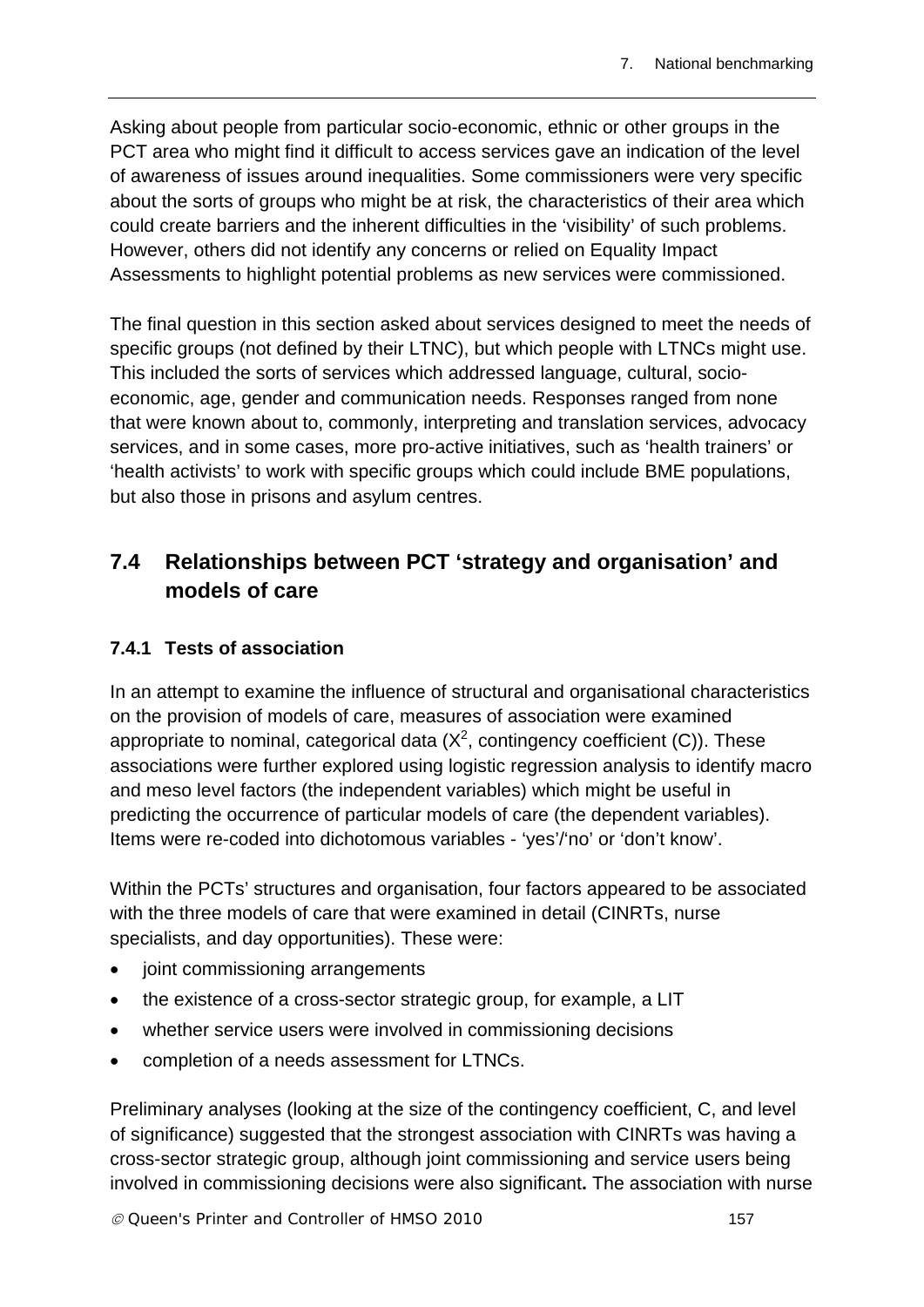specialists was significant only for service user involvement in commissioning, while for day opportunities, cross-sector strategic group yielded the highest value of C and greatest significance, although all four 'structural and organisational' factors were significantly associated. Results are reported in Tables G.82-G.85 and summary statistics are reported in Table 7.11 below.

|                                                                              | Pearson Chi-<br>Square | df | Contingency<br>coefficient, C | Asymp. Sig.<br>$(2-sided)$ | Significance at<br>5% level |
|------------------------------------------------------------------------------|------------------------|----|-------------------------------|----------------------------|-----------------------------|
| <b>CINRTs</b>                                                                |                        |    |                               |                            |                             |
| Joint commissioning by<br><b>CINRT</b>                                       | 4.241                  | 1  | 0.188                         | .039                       | S                           |
| Cross-sector strategic group<br>by CINRT                                     | 5.080                  | 1  | 0.203                         | .024                       | S                           |
| Service users involved in<br>commissioning decisions by<br><b>CINRT</b>      | 4.709                  | 1  | 0.196                         | .030                       | $\mathsf S$                 |
| Completed needs<br>assessment by CINRT                                       | 0.001                  | 1  | 0.003                         | .977                       | <b>NS</b>                   |
| Nurse specialists                                                            |                        |    |                               |                            |                             |
| Joint commissioning by<br>nurse specialists                                  | .000                   | 1  | 0.000                         | 1.000                      | <b>NS</b>                   |
| Cross-sector strategic group<br>by nurse specialists                         | .993                   | 1  | 0.091                         | .319                       | <b>NS</b>                   |
| Service users involved in<br>commissioning decisions by<br>nurse specialists | 5.219                  | 1  | 0.206                         | .022                       | S                           |
| Completed needs<br>assessment by nurse<br>specialists                        | .593                   | 1  | 0.071                         | .441                       | <b>NS</b>                   |
| Day opportunities                                                            |                        |    |                               |                            |                             |
| Joint commissioning by day<br>opportunities                                  | 5.678                  | 1  | 0.216                         | .017                       | S                           |
| Cross-sector strategic group<br>by day opportunities                         | 10.949                 | 1  | 0.291                         | .001                       | S                           |
| Service users involved in<br>commissioning decisions by<br>day opportunities | 5.215                  | 1  | 0.206                         | .022                       | S                           |
| Completed needs<br>assessment by day<br>opportunities                        | 7.201                  | 1  | 0.240                         | .007                       | S                           |

#### **Table 7.11 Tests of association**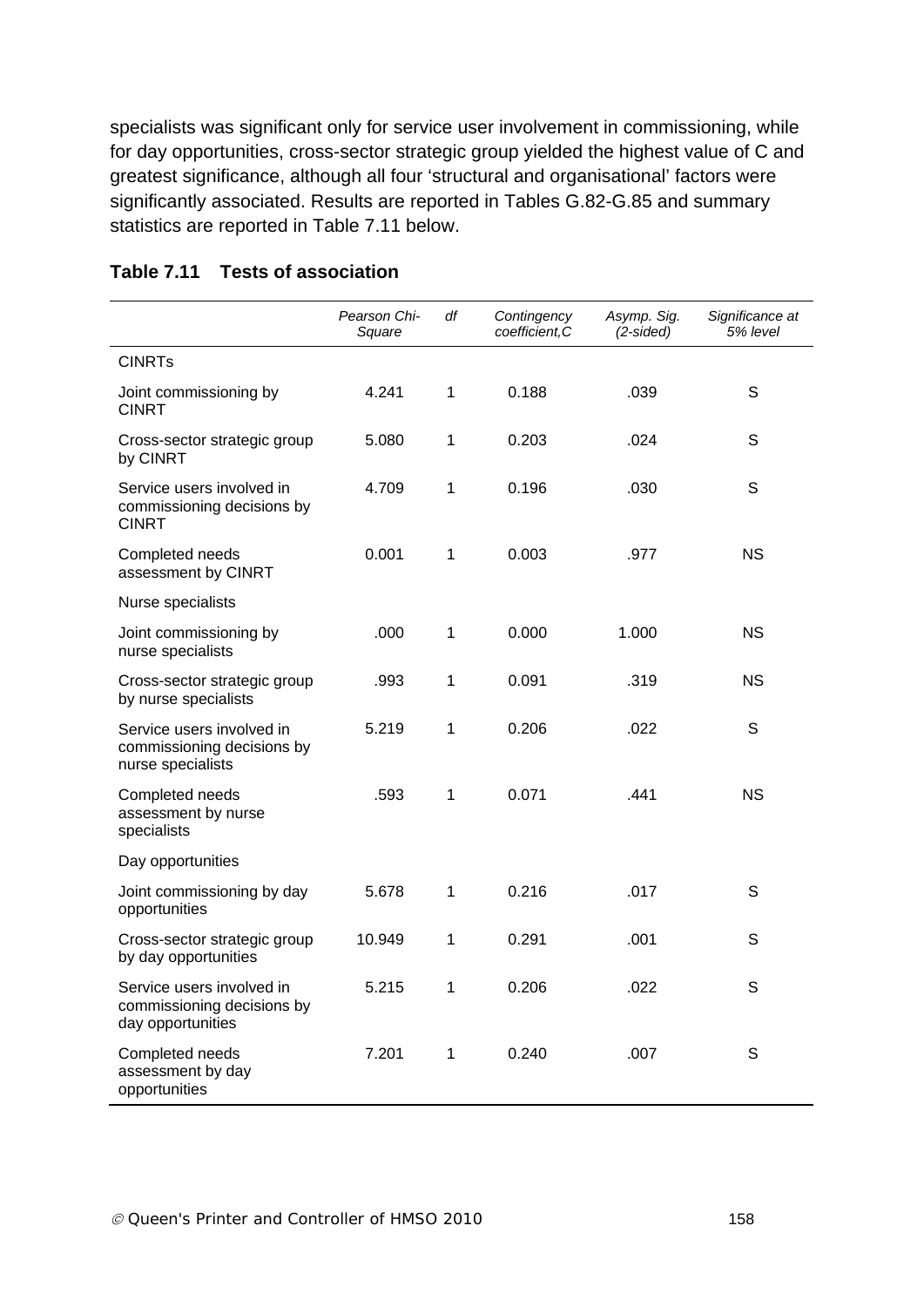### **7.4.2 Logistic regression analysis**

A backward stepwise (likelihood ratio) method of logistic regression analysis was selected, with the four 'structural and organisational' variables as categorical predictor variables and each 'model of care' in turn included as the dependent variable.<sup>7</sup> Results for analysis are reported in Appendix G, Tables G.86-G.88.

The models generated did not significantly improve predictive ability for CINRTs, nurse specialists or day opportunities. In relation to CINRTs, the initial logistic regression model (step 0) correctly classified 73.3 per cent of participants, while the final model, including only the predictor variable, 'cross-sector strategic group', also correctly classified 73.3 per cent of participants (Nagelkerke  $R^2$ =0.056). Similarly, for nurse specialists, the initial logistic regression model (step 0) correctly classified 93.1 per cent of participants, while the final model, including only the predictor variable, 'service users involved in commissioning decisions', also correctly classified 93.1 per cent of participants (Nagelkerke  $R^2$ =0.115). In relation to day opportunities, predictive ability was slightly improved. The initial logistic regression model (step 0) correctly classified 66.4 per cent of participants, while the final model, including a combination of the two of the four predictor variables, 'cross-sector strategic group' and 'completed a needs assessment', correctly classified 69.8 per cent of participants. However, the Nagelkerke  $R^2$  value was still low (0.137).

The closeness of the values of the measures of association, the results of the modelling analyses and the inferences which can be made from findings from case studies, suggested that the selected independent variables associated with models of care may themselves be correlated with each other. This proved to be the case; a complex multi-colinearity between the four 'structural and organisational' variables was found when independently correlated (Table G.89).

The conclusions that could be made from analysing these inter-relationships, therefore, were that, overall, there was a significant, but weak association between the four selected 'structural and organisational' variables and the models of care. Factors closest to the specific concerns of LTNCs were foremost, but they had limited predictive ability. This was borne out by our case study work. Although the existence of a cross-sector strategic group for LTNCs in some circumstances can be an important driver for assessing and improving services, it does not guarantee an effect. As confirmed by our case studies, considerations such as type and level of representation, power relationships and changing higher level priorities can over-ride its potential for change. Moreover, the direction of causality cannot be assumed. For

1

 $7$  For further explanation of methods used see A. Field, 2000, Discovering Statistics using SPSS for Windows, London: Sage. Chapter 5 pp.163-204.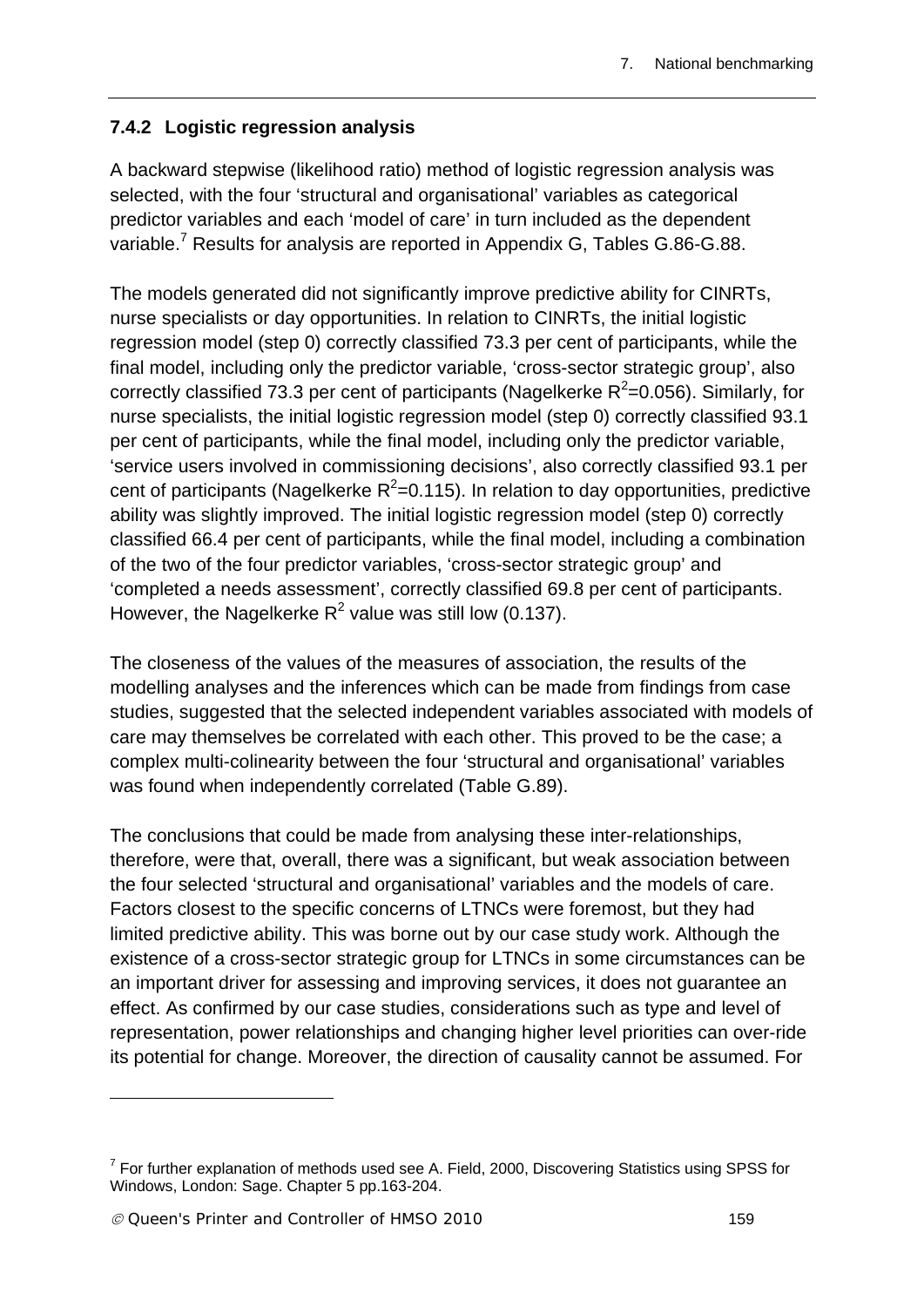example, again as our case studies showed, individual champions can bring about improvements through actions at a micro level, and thus exert influence on strategic decision making and structural innovation. 'Bottom-up' initiatives in achieving integrated services were a feature of our case studies as much as those that were 'top-down'.

# **7.5 Strengths and limitations of the benchmarking tool and its future use**

## **7.5.1 Content**

The benchmarking tool was grounded in the evidence from earlier stages of the project. The scoping work, literature review and, in particular, the case studies provided in-depth qualitative data about the types of services and practices that service users and staff highlighted as important in providing continuity of care. As such, the questionnaire was informed by a 'rich' source of data, but its development also presented a challenge in translating the less tangible, but important, characteristics contributing to an overall experience of continuity of care into 'hard' benchmarks. For example, the existence of a service, such as nurse specialists, could take a PCT some way towards achieving the quality requirements of the NSF, but invariably it was issues around ways of working, availability and accessibility, which underpinned achieving integration of services and continuity of care. Moreover, related to this, there was often wide variation within a PCT in the way the different examples of a particular model of care were delivered. It was, therefore, easier to provide summary information around the therapy services in section G of the benchmarking tool, than for the diversity of CINRTs, nurse specialists, day opportunities and care co-ordination that were described in sections C-F.

Questions around structure and organisation (section B of the benchmarking tool) identified structures and organisational approaches conducive to implementation of the NSF. However, as discussion of the modelling analyses suggested, the existence of such structures and the existence of particular models of delivery were often associated in complex ways. This was also evident in our case studies where macro and meso level inter-relationships created complex dynamics, which themselves changed with shifting priorities. For example, case study analyses showed how financial and/or policy preoccupations influenced commissioning behaviour, while the effectiveness of LITs was highly variable (see section 4.3).

## **7.5.2 Process**

Bearing in mind such limitations in capturing and defining the benchmarks, the processes used in developing the tool and its application proved robust. Pre-pilot and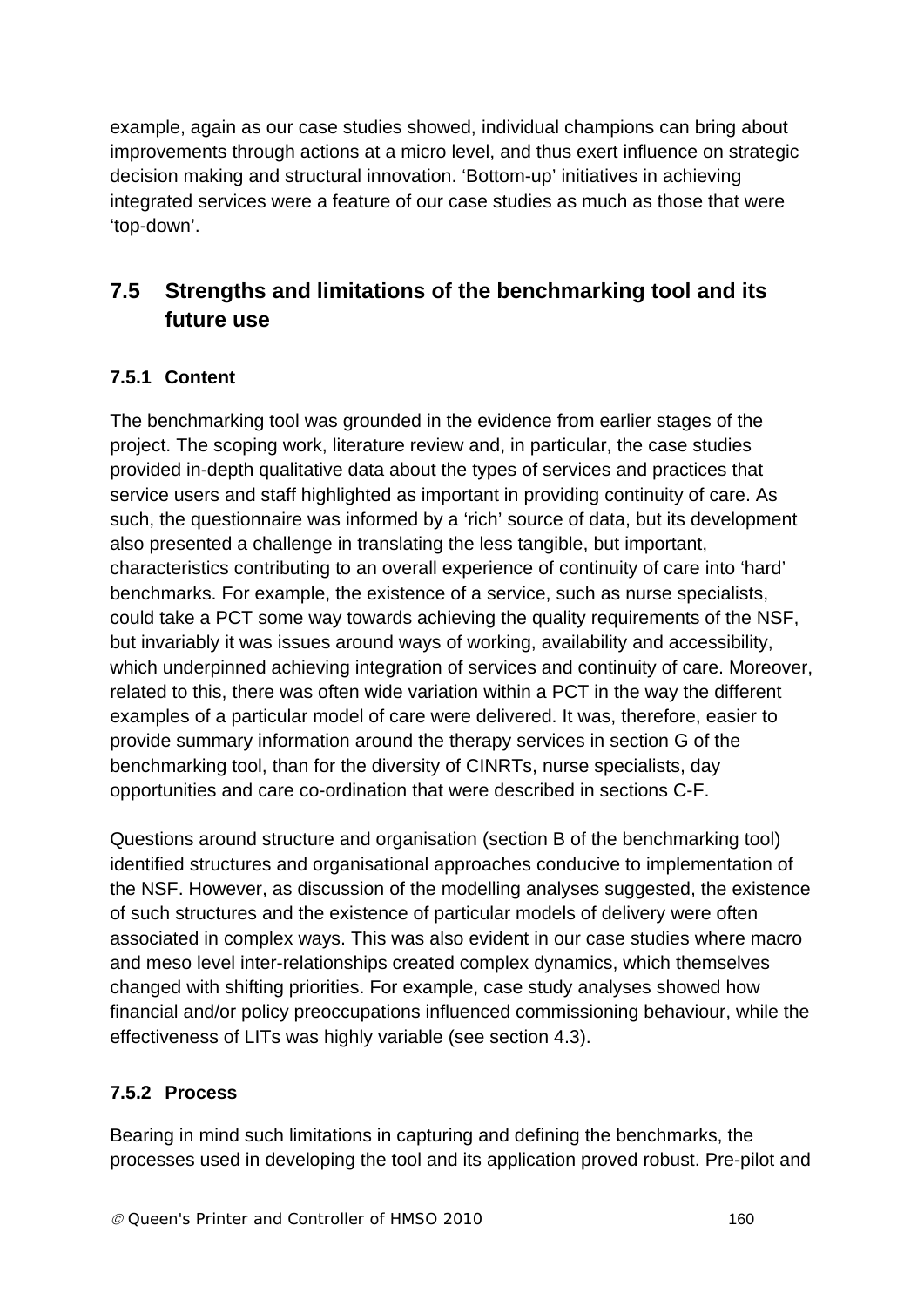pilot interviews with case study sites and randomly selected PCTs, as well as consultation with other stakeholders and advisers, tested the validity of questions and improved both the tool and the survey process. The completion of the tool by 'phone achieved not only a high response and completion rate, but also allowed information to be contextualised and any ambiguities clarified immediately. 'Phone contact with PCTs also provided feedback as to the perceived value of conducting such a benchmarking survey.

### **7.5.3 Impact**

Views on the exercise were not actively sought, but a number of commissioners expressed their opinions. Comments, where made, were generally positive, in that the survey would provide information to the PCT, and LITs in particular, which would not otherwise be easily available. One person felt that the information was too detailed for commissioners to provide, but the same person concluded that it had been a useful exercise pulling it together. Others remarked that it was the sort of information that commissioners *should* know and it had been useful to ask the questions. In areas where there had been little or no leadership around LTNCs, people welcomed the tool as a starting point to provide a baseline and begin to benchmark their progress. For some, the questionnaire highlighted gaps around LTNCs and how they had suffered by being 'hidden' within the LTCs agenda. In one case at least, the survey prompted immediate actions specifically around a number of issues flagged up by the questionnaire and more generally to ensure re-engagement with the NSF. Conducting a national benchmarking survey helped to raise the profile of LTNCs and, at the very least, stimulated people to ask questions and in some cases prompted actions.

## **7.5.4 Analysis**

Clear benchmarks were derived around elements of PCTs' structure and organisation that might facilitate the implementation of the NSF and which could be linked to benchmarks around the existence of particular models of care and other services identified as embodying good practice. Further, in-depth analyses of the questionnaire exposed a tension between producing distinct national benchmarks and capturing the wide variation, not only in the types of services available, but also in the ways they were delivered and how different (or the same) services approached the key issues of availability, eligibility and access. Such variation existed *within* as well as *across* PCTs so that aggregating quantitative data at a national level for some of the services recorded, proved problematic.

In particular, the section on care co-ordination revealed wide differences which proved difficult to capture via the questions as currently framed in the benchmarking tool. Care co-ordination was evident more as an approach than a 'model' of care and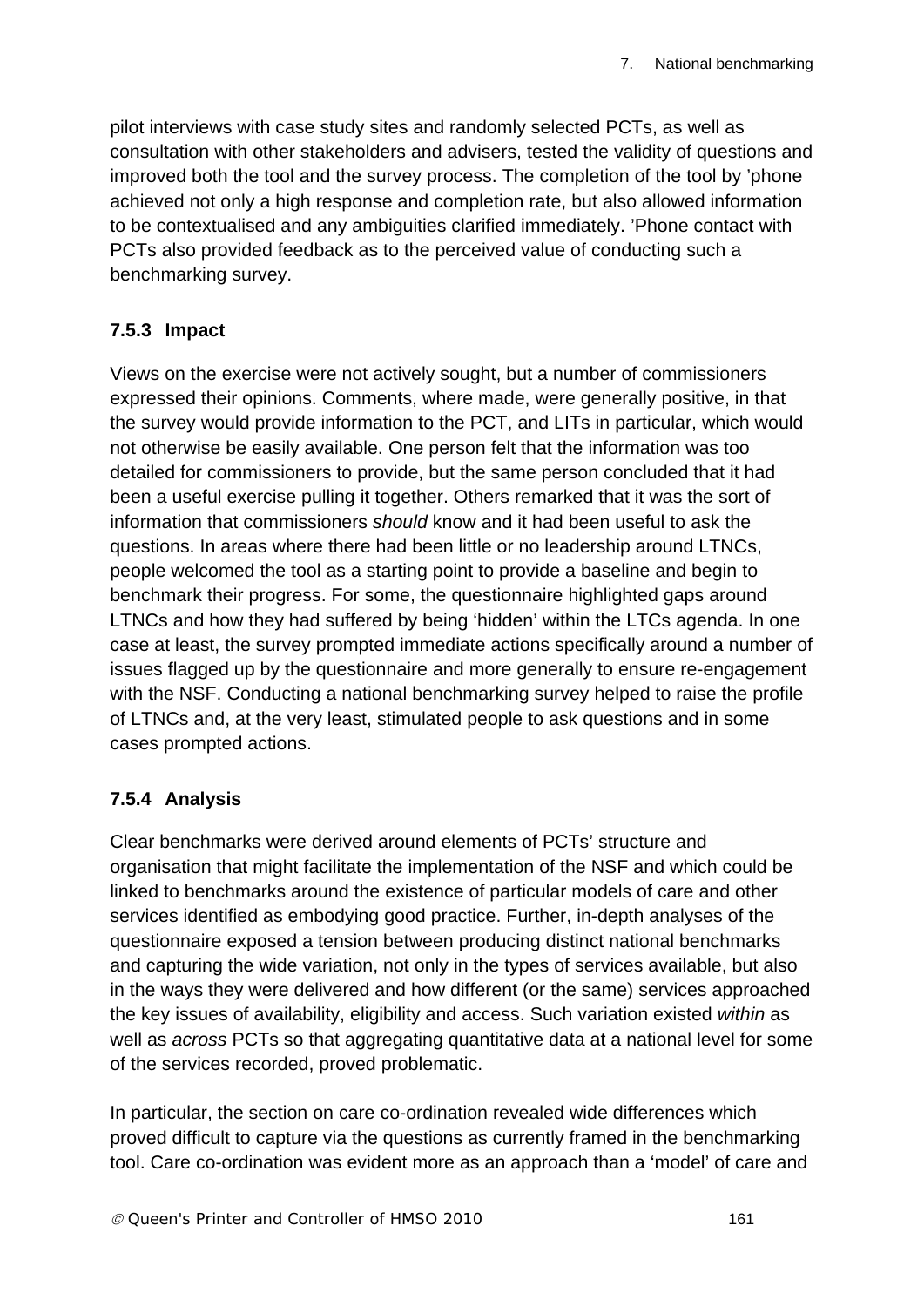could be adopted by a range of different services that might be universal. However, across different localities, there was variation as to whether such services provided care co-ordination at the interface between services. For example, social workers and district nurses were identified by some PCTs as providing care co-ordination. Although such generic services exist within all localities, they are not necessarily indicative of providing care co-ordination within and across different sectors for people with LTNCs. This may be a feature of some teams in some areas, or a feature of individual professional practice. Therefore, the reporting of such services by some PCTs and the responses to subsequent questions in section F did not provide a reliable benchmark around care co-ordination. Such characteristics of care coordination were discussed also in relation to case study analyses (section 6.4).

### **7.5.5 Future use**

On publication in 2005, the NSF for  $LTNCs<sup>1</sup>$  was to have a ten year implementation period. This survey stands alone as a snap-shot of the implementation of the NSF for LTNCs and current services four years after publication of the NSF. As such it allows localities to benchmark their own performance against national progress so far, but should be repeated if it is to be of value as a benchmarking tool that effectively charts progress and aims to improve services over time, at least up until 2015.

Considerable time was spent in identifying PCT leads for LTNCs. By securing permission to include contact details on a publicly available list, it is hoped that a future repeat survey could enlist informed support with reduced preparation time. However, staff turn-over within organisations could militate against this, depending on the interval between benchmarking surveys. As mentioned earlier, a strength of the telephone survey method was the opportunity it gave to discuss and contextualise the information provided, but it meant that conducting the survey was time and labour intensive. The questionnaire could be adapted to an electronic or web-based version, bearing in mind the trade-off between speedier administration and quality and consistency of information.

Analyses in this version were completed using SPSS version 17, but data could be imported easily into a Microsoft Office Excel database for wider use. Basic descriptive benchmarking information would be accessible in this format, but interrelationships and modelling analyses restricted.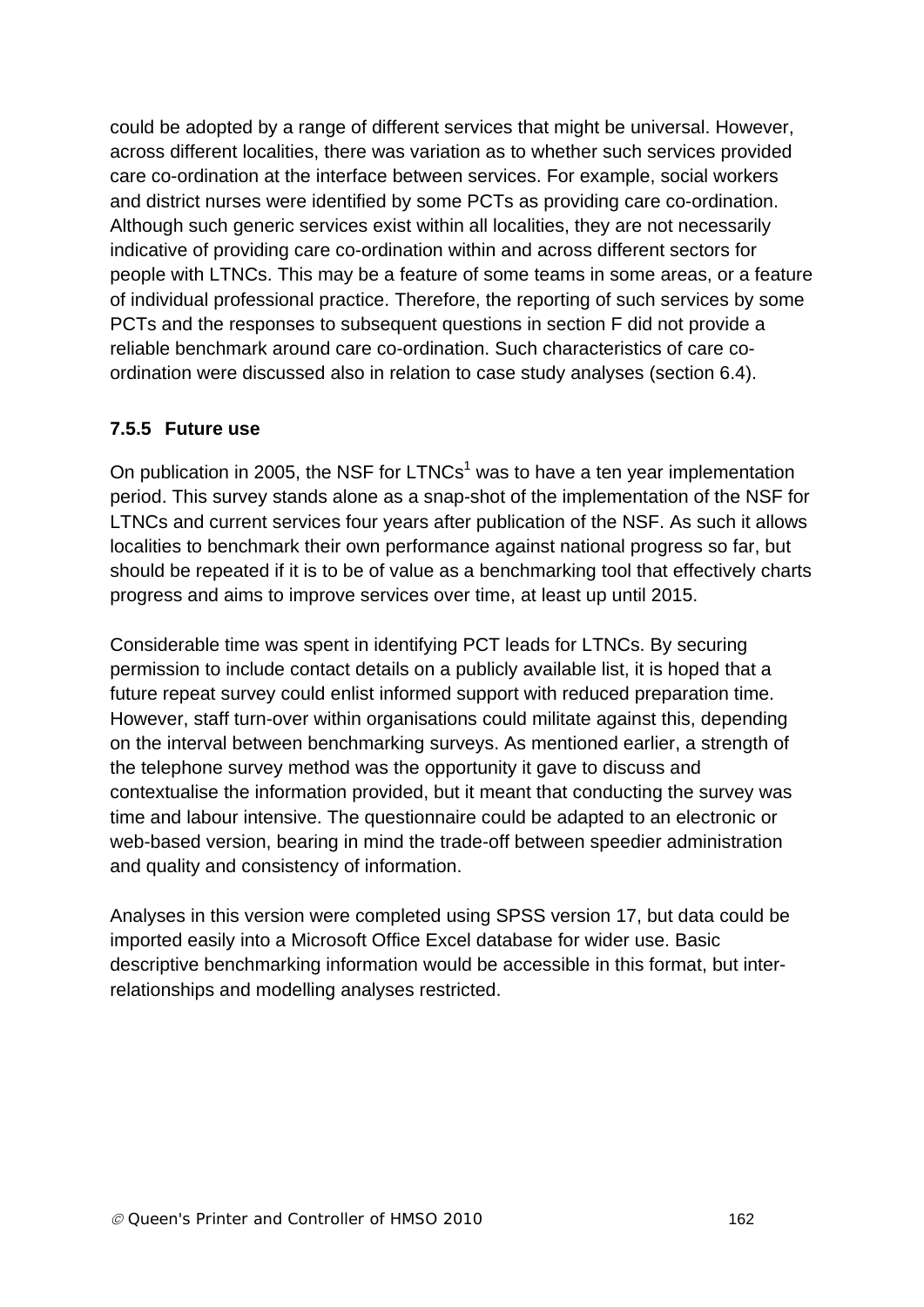# **8. Discussion**

The overall aims of the research reported here were to identify best models/practice for integrated services and to develop a benchmarking system, based on these models/practice, to assess the initial impact of the National Service Framework for  $LTNCs<sup>1</sup>$  on integrated service provision. Key research questions included how services for people with LTNCs are integrated within and across health, social care and other sectors (including the independent sector); how diversity of need is addressed; which models of service provision seem to work well in delivering continuity of care and what impact different types and levels of integration have on continuity of care. In this final chapter we discuss the findings in relation to these main aims, the strengths and limitations of the work, and the implications of the findings for policy, practice and future research.

# **8.1 Best models/practice for integrated services**

Our rapid systematic review of evidence on integrated services for people with LTNCs found that the evidence base, about both the impact and costs of integrated models of care for people with LTNCs and about the service delivery and organisation elements that need to be in place to make these models operate well, is weak. Further, there are few studies of models of care for people with some of the most complex conditions (for example Huntington's Disease, brain injury).

The evaluative literature is characterised by relatively poor quality research, regardless of its design, while the descriptive literature varies in what it describes about how the models of care work in practice. Further, there is little sense in the evaluative research that outcomes that would be valued by service users and their families have informed the choice of outcome measures in the evaluations. Issues of personal choice, empowerment and the experience of continuity of care (in any of its guises) are largely absent. Despite this, the descriptive literature does suggest that multidisciplinary teams or clinics, alongside clinical nurse specialists, would provide a wider range of types of continuity of care for people with LTNCs than would either alone.

In-depth case studies in six neurology 'service systems' identified the key indicators of good quality, integrated service provision and the impact of different models of service provision on service users and their families or informal carers.

Interviews with members of staff working in neurological service systems in our case study areas informed us about the issues they felt were affecting integrated working for people with LTNCs: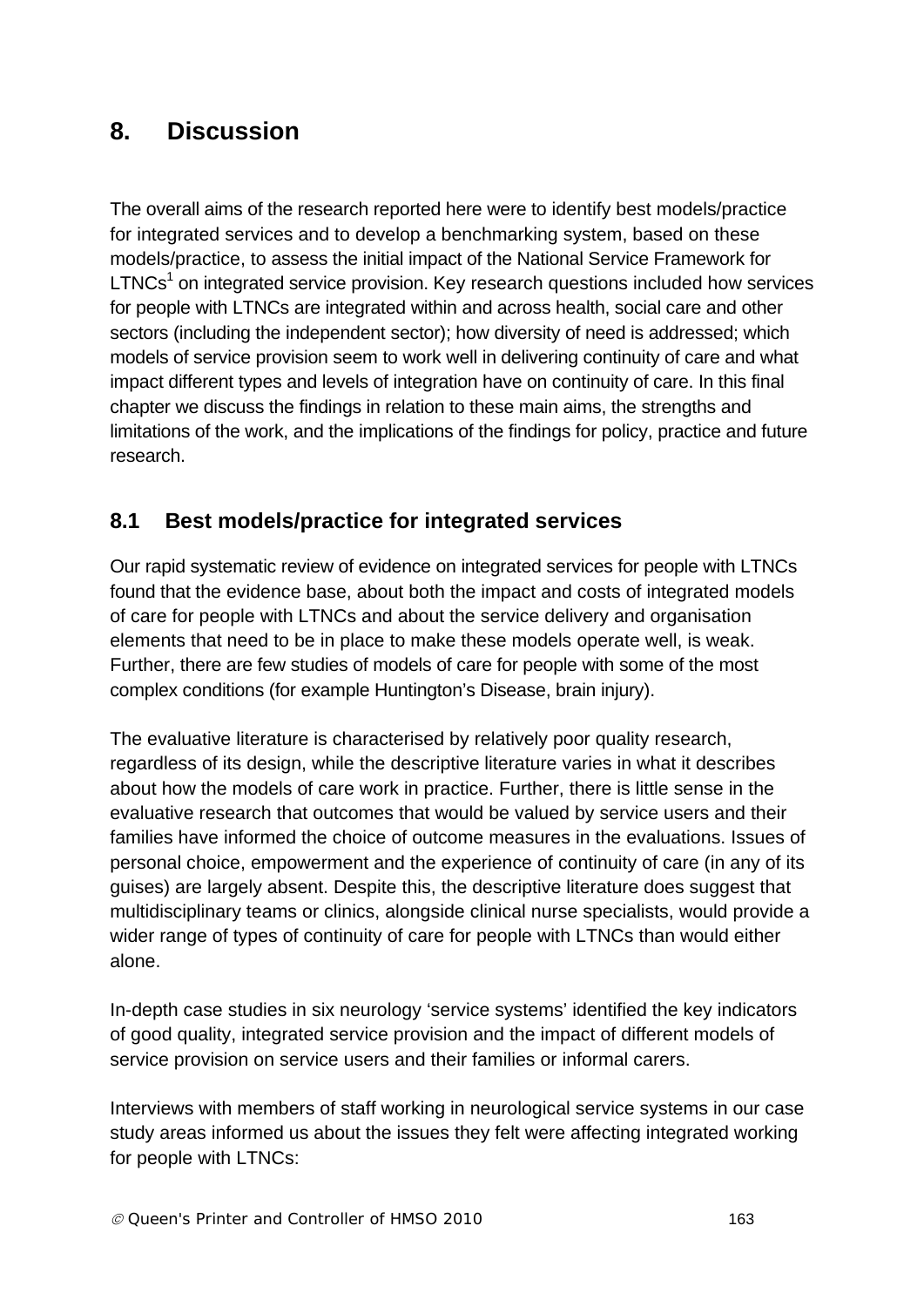- **Formal integration between health and social care** can create the flexibility needed to implement innovative ways of working, but this alone does not guarantee joined up service planning and delivery. Forethought and will (at all levels) are necessary to engage all stakeholders fully and join services together. This takes strong leadership and a shared vision of desired outcomes.
- **Personal relationships and an organisational culture of collaboration** can support integrated working, but these may by unsustainable and vary across systems.
- **Co-location** can help to bring professionals closer together, but again it does not guarantee close working relationships, as these are also affected by culture and management.
- **Initiatives designed to improve the flow of information across boundaries** (such as the SAP) had varying degrees of success depending on organisational cultures, available technology and ways of working.
- **Cross-sector strategic groups** such as Local Implementation Teams were useful in bringing together stakeholders from across the service system to identify areas and strategies for improvement.
- **Key professionals** who specialise in LTNCs create and maintain informal links and pathways, helping people with LTNCs to navigate complex systems.
- **CINRTs** bring staff together from across the system to work side-by-side, overcoming organisational and geographical boundaries and also providing a focal point for others.

People with LTNCs informed us that the experience of continuity of care was associated with having choice and control over the timings and settings of care, and the ability to access support as and when it is required. Flexible support to achieve aspirations and maintain not only physical functioning but also social lives and personal agency, is provided by a number of services, but three particular models stood out. These were nurse specialists, CINRTs and proactive, holistic, day opportunity services. People with LTNCs repeatedly cited these services as helping them to continue to live their lives in the ways that they wanted. Services that were provided on a long-term basis, with a single individual or team taking responsibility for care co-ordination, ensured longitudinal continuity and the optimum conditions for developing and maintaining relationship continuity. Constant input is not always required (or necessarily desired); rather people wanted the ability to access support from a known and trusted service *as and when they needed it*.

The services most valued by people with LTNCs have specialist knowledge about neurological conditions and associated supports, and there is continuity of information so service users and their families can readily access it. Neurological charities and other voluntary sector organisations often supported, if not directly provided and/or funded, this specialist care. Where models work best, they cross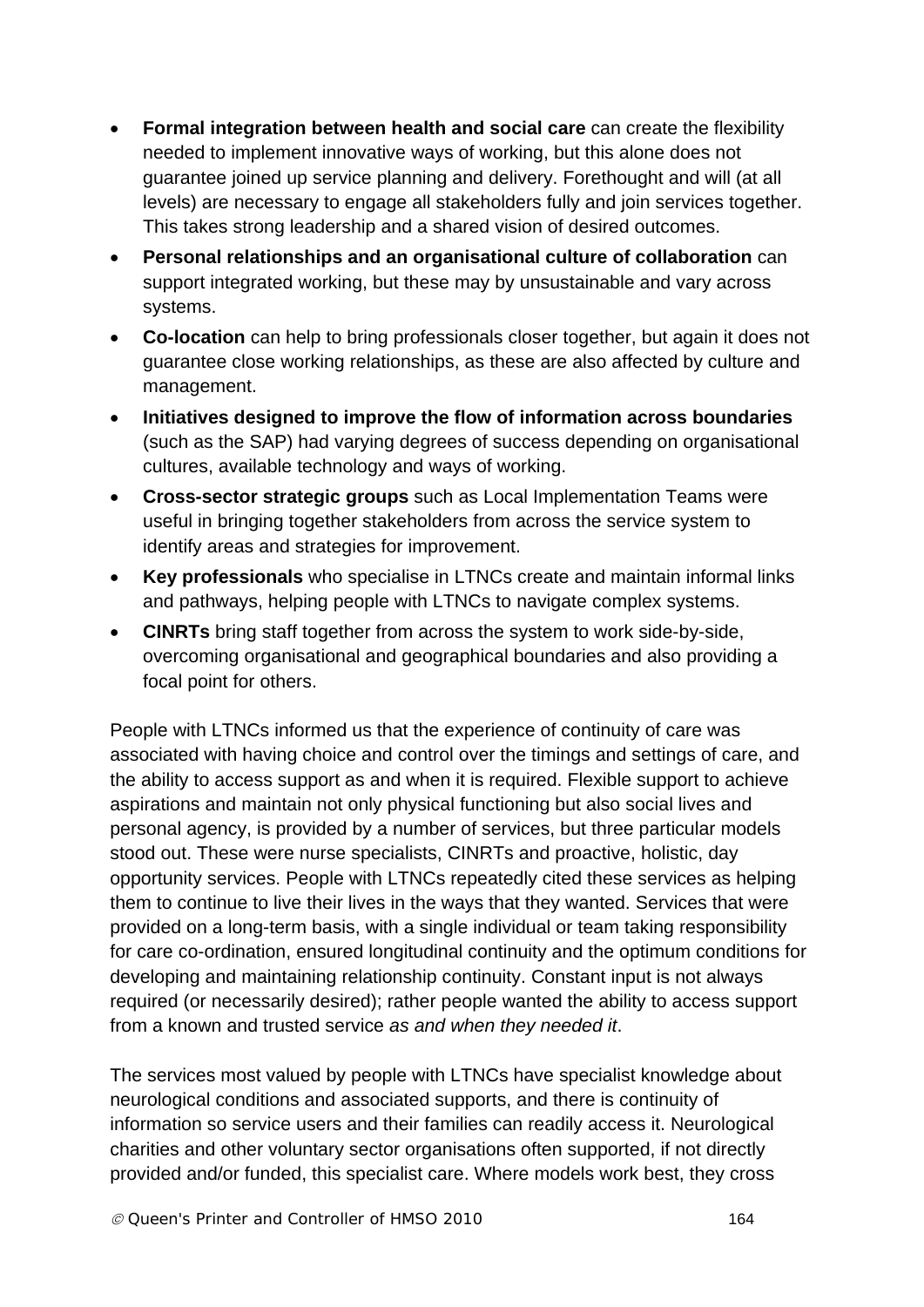boundaries, being able to co-ordinate care provided by different services either by bringing them together in one team (as in the case of CINRTs) or by providing a focal point (both physically, as with day centres and community hospitals, and by there being a visible key worker for other services to liaise with). These models also play a vital role by monitoring and following up interventions, enabling them to step in and resolve discontinuities if they arise. Without such services, the onus often falls to people with LTNCs themselves, their families or other carers to navigate through the complex system of health and social care. This can be exhausting and, without the links and specialist knowledge of professional service providers, continuity of care cannot always be achieved.

### **Figure 8.1 Models of Best Practice for Integrated Service Delivery**

**Bringing together the views and experiences of staff and people with LTNCs in our case study sites, w**e identified three models of good practice for integrated service delivery, each of which contributed to the experience of continuity of care and in combination constituted current 'best practice'. These were:

- **1. Nurse specialists**
- **2. Community interdisciplinary neurological rehabilitation teams (CINRTs)**
- **3. Day opportunities** (that offer peer support, social/leisure opportunities *and* access to meaningful, creative, learning and/or employment opportunities in the community)

We also concluded that **care co-ordination** is an element of service provision central to the experience of continuity of care, although this does not constitute a discrete model in itself.

**Specialist expertise** was common to services valued most by people with LTNCs.

**Voluntary sector organisations**, particularly those with a focus on specific neurological conditions, were central to the delivery of continuity of care, working hand in hand with the above models of service provision.

**Access** to these models of best practice was, however, limited and varied across geographical area and as well as within areas for different groups of

people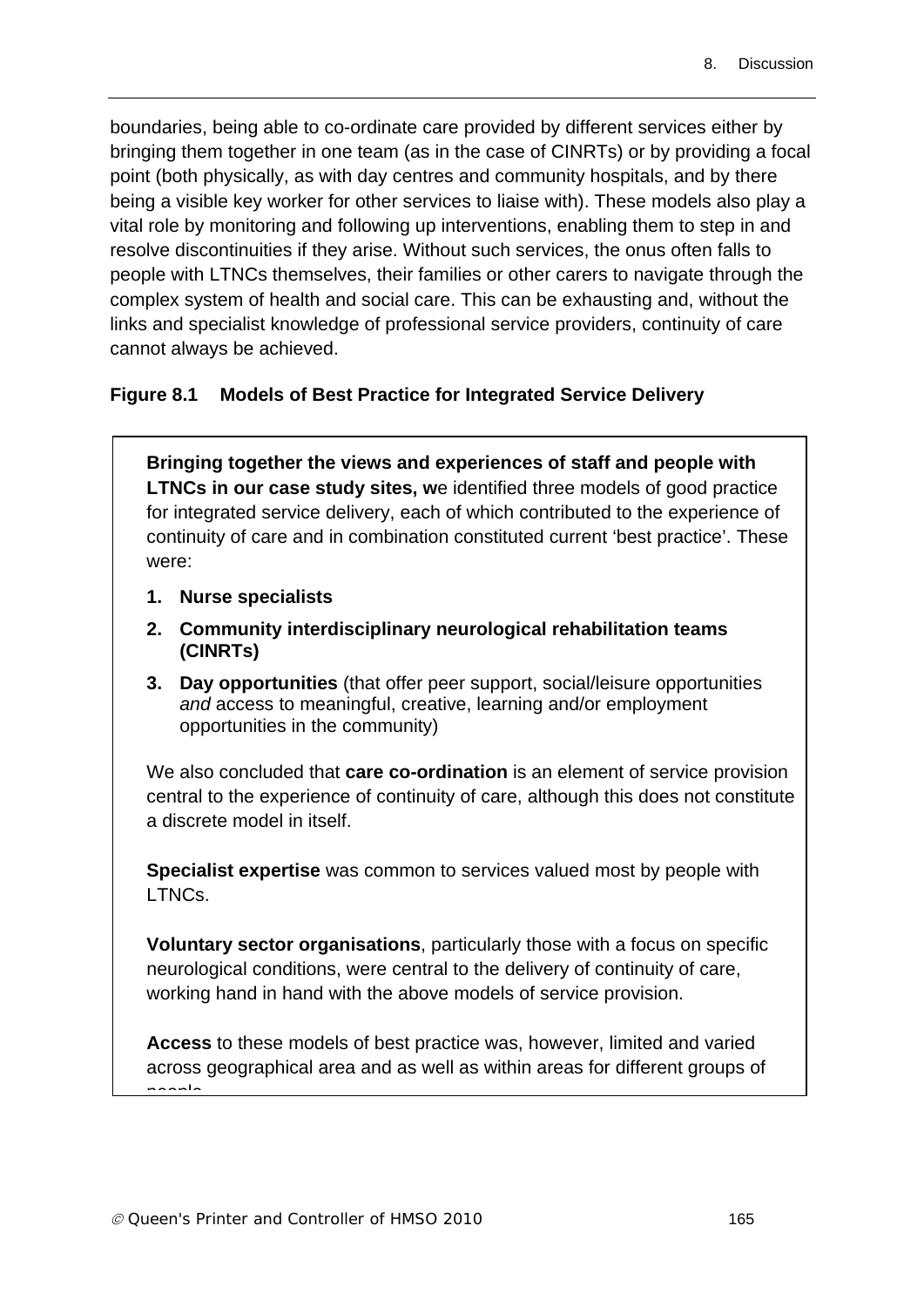The importance of these models, and of the elements that accompany them, is depicted below in Figure 8.2. Nurse specialists, CINRTs, and the types of day opportunities described in this report, all offer care co-ordination with a neurological focus that ensures people with LTNCs experience continuity of care. However, the evidence from our case studies, and from the benchmarking survey (see below), suggests that not all people with LTNCs currently have access to one or more of these three models. Where people do not have access, they may instead rely on an individual professional without a cross-sector care coordinating role (such as their neurologist) or without a neurological specialism (such as their GP) to help them navigate the system. It is here that discontinuities can arise. Evidence from our case studies suggests that in such circumstance the onus for care co-ordination again often falls to the person with the LTNC, their families or carers. This can put them under considerable pressure and may result in their feeling let down by, or lost in, the system.

**Figure 8.2 Representation of models and processes influencing Continuity of Care** 

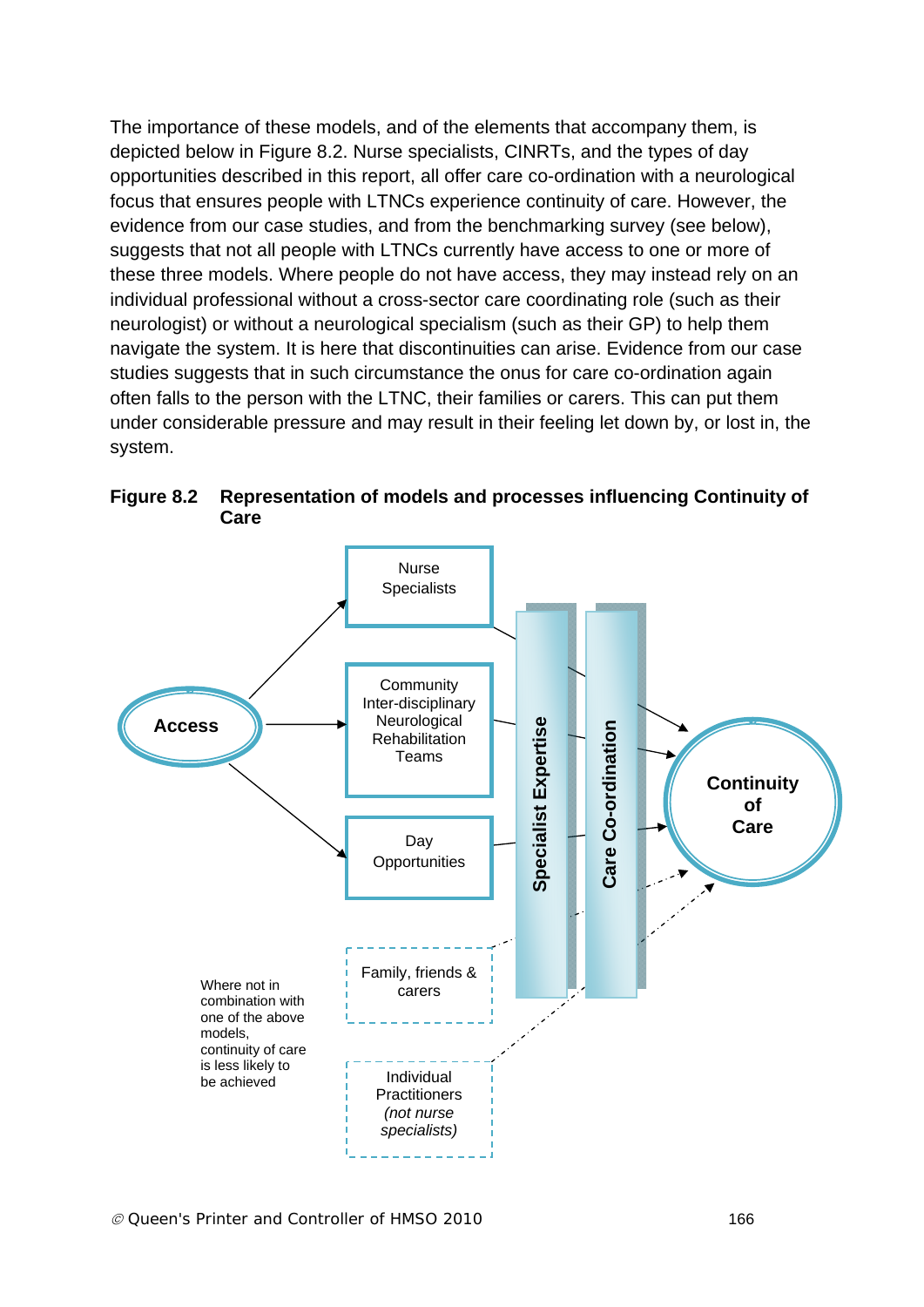# **8.2 Benchmarking progress toward implementation of the NSF for LTNCs**

The second overall aim of the project was to develop a benchmarking tool that could be used to audit services for people with LTNCs and assess the development of integrated services nationally during the implementation of the NSF.

Benchmarking is recommended as one activity that can inform the process of better governance and service improvement<sup>49;50</sup>. It can be seen as 'a direction-setting procedure that helps to manage the relationship between systematic policy developments, inefficient processes, identified clinical pathways and evidence based outcomes'51. The current survey generated a range of indicators that could benchmark PCTs' progress towards implementing the NSF for LTNCs and provided a baseline for continuous improvement.

There were some clear messages from the benchmarking survey:

- Nearly half way through the ten-year implementation period of the NSF for LTNCs, only half of PCTs had a written action plan for implementation and very few had carried out their plans.
- Quantitative data supported and reinforced many of our qualitative findings.
- Although nearly three-quarters of PCTs reported having one or more CINRTs, less than half of these covered all LTNCs, (brain injury being the condition most commonly covered), leaving many people without such a service.
- Although nurse specialists were widespread, the coverage of conditions was extremely variable. For example, while epilepsy has a prevalence of 500 per 100,000 population (compared with MS 144 per 100,000, PD 200 per 100,000)<sup>52</sup>, only 50 per cent of PCTs reported having epilepsy nurse specialists (compared with 78% MS, 79% PD). The survey confirmed that nurse specialists are often key to the provision of care-co-ordination, information and advice. Unequal access to nurse specialists therefore has serious implications for continuity of care.
- 'Day opportunities', as defined in the benchmarking tool, were less commonly available than either CINRTs or nurse specialists. Over half of all such services reported were specifically for people with head injuries.
- There were some consistent gaps in knowledge across PCTs. For example, 89 per cent of PCT commissioners did not know how many people with LTNCs in their area had a comprehensive care plan. Similarly, information about caseloads, waiting times for services and the way interventions were rationed (or not) was often unknown.
- Data about access to and coverage of models of care and other services endorsed the findings from our case studies that many people with LTNCs would struggle to get a service.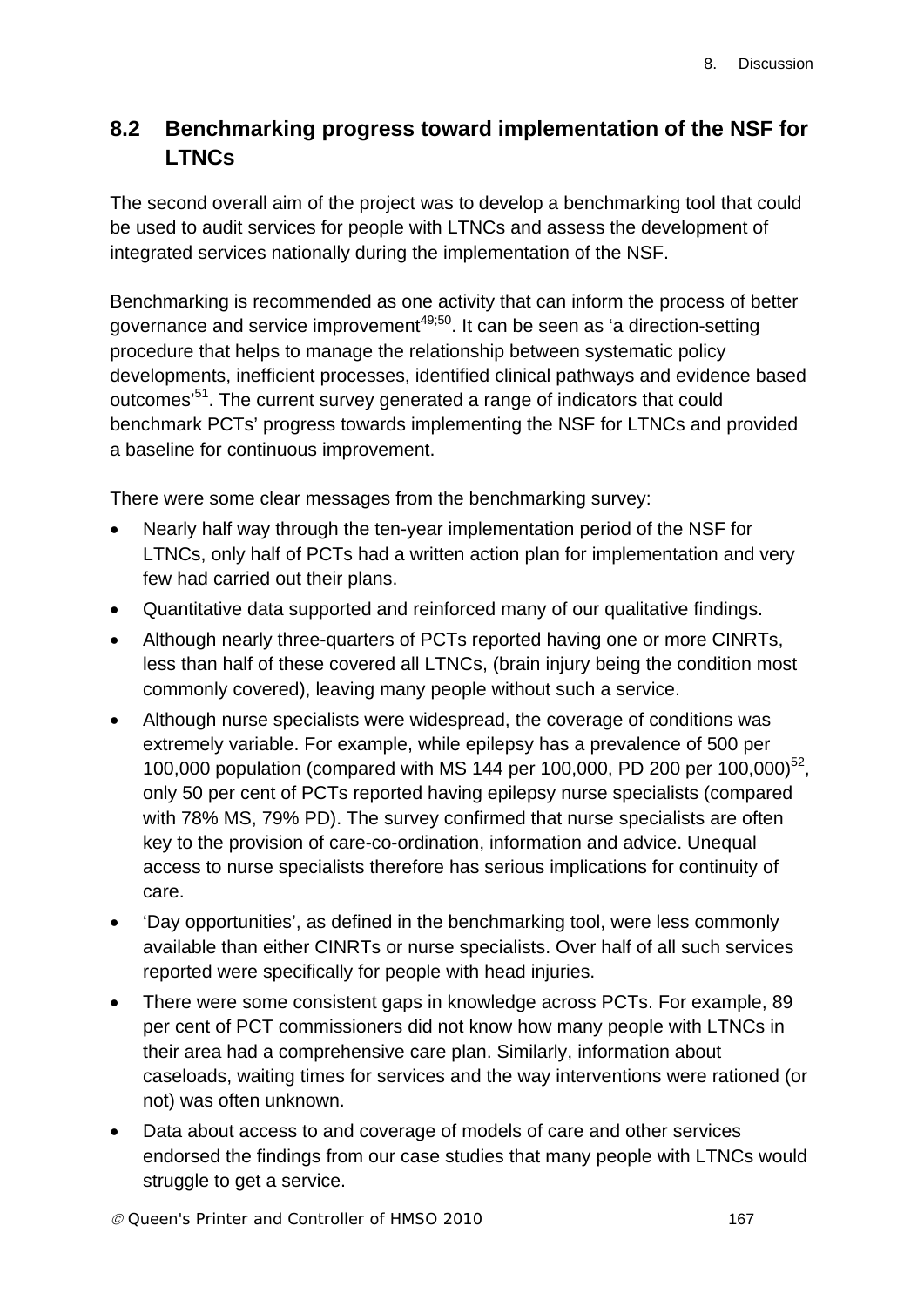- Among neuro-therapies, neuro-psychology was particularly scarce, with problematic referral systems and waiting lists and nearly two-thirds of PCTs describing the service as 'very difficult' or 'difficult' to access.
- The importance of ongoing access to services for people with LTNCs was a recurring theme in our qualitative interviews. In relation to access to therapies, it was an aspiration rarely met, a finding confirmed by our survey. For example, only 19 per cent of PCTs described their neuro-physiotherapy service as 'ongoing'.
- Voluntary organisations were key players in providing day opportunities. Condition specific voluntary organisations played an important specialist role in this area, as well as in providing valued specialist advice, information and support.
- Commissioners (and other staff) were not always aware of the way sociodemographic issues affected access to services for people with LTNCs.
- Interactions between organisational drivers for implementing the NSF and the provision of more integrated services often involved a complex interplay of factors. Nevertheless, strategic or organisational initiatives close to 'front-line' services, for example having a cross-sector strategic group, service user involvement in commissioning services and completing a needs assessment around LTNCs, were associated with positive progress.

# **8.3 Implementing the NSF for LTNCs**

The NSF for LTNCs<sup>1</sup> aimed to 'bring about a structured and systematic approach to delivering treatment and care for people with long-term conditions' *(*p.3).

Evidence from our case studies and benchmarking survey suggests that this has not, as yet, been achieved. There is wide variation in the treatment and care that people with LTNCs can expect to receive depending on their geographical location, the type of condition they have and their access to care co-ordination. The relationship between organisational structures, processes and the provision of more or less integrated services is multifaceted. Evidence from our case studies suggests that neuro-networks (where they exist) and local implementation teams for the NSF for LTNCs are useful in bringing people with an interest in LTNCs from across the system together, helping to raise awareness of gaps in provision and providing opportunity for joint planning of service improvement. However, staff identified a number of barriers impairing the ability of networks and LITs to implement the NSF for LTNCs including: incomplete representation, incomplete (geographical) coverage, poor involvement of those represented, absence of support from senior staff members, absence of systems to authorise proposed developments, structural instability and staff changes. Results of the benchmarking survey showed some association between strategic or organisational initiatives close to 'front-line' services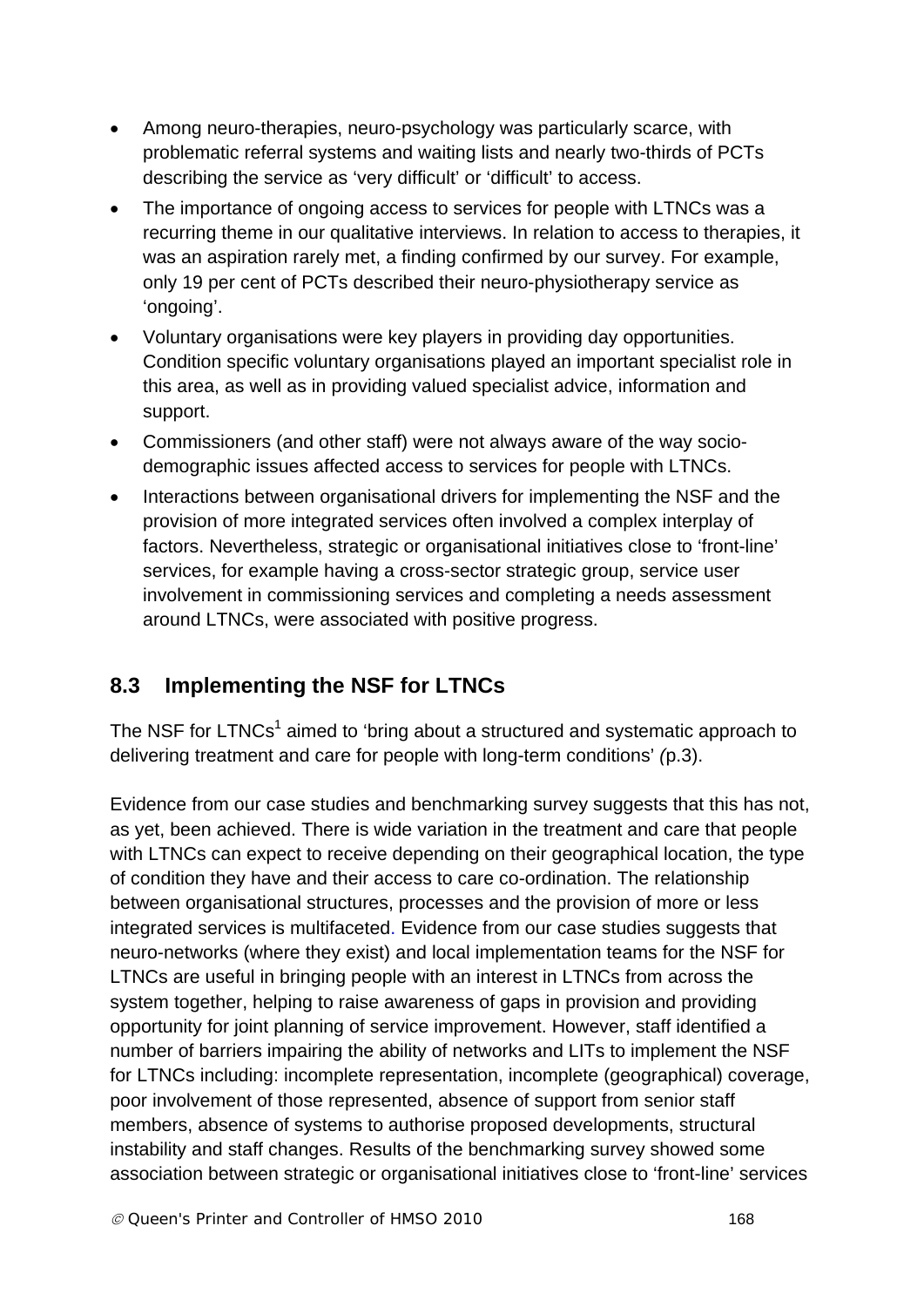(such as having a cross-sector strategic group, service user involvement in commissioning and completing a needs assessment around LTNCs) and positive progress towards implementation. Evidence from our case studies was able to illuminate the complex interplay that occurs and show that progress is often driven by front line staff or voluntary sector organisations. It is perhaps the combination of front line champions driving improvement, coupled with the existence of systems to accommodate innovative practice and to enable champions to influence decision making that is most conducive to implementation.

As well as quality requirements (QRs) encompassing treatment and rehabilitation, the NSF for LTNCs emphasised the importance of lifelong care. Evidence from our case studies highlighted how timely access to valued services, intervention and support was central to the experience of continuity of care. However, it was frequently compromised in a number of ways, including a lack of local availability or capacity of services, restrictive eligibility criteria, referral anomalies and pathways that were ill defined and unclear to people with LTNCs and professionals alike. The benchmarking survey confirmed that these sorts of barriers to accessing support were widespread, leading to inequities in provision and failures to meet the NSF QRs.

## **8.4 Strengths and limitations of the study**

#### **8.4.1 The rapid systematic review**

Although characterised as a 'rapid' systematic review, our evaluative review had many of the features of a full systematic review. We carried out extensive electronic searches, systematically selected material for relevance and then for review, extracted data systematically, and carried out a full narrative synthesis of findings. We confined the evaluative review to studies that allowed some form of comparison to be made between people receiving the model of care being evaluated and those not, thus enhancing the opportunities for robust messages to emerge. We did not search exhaustively for material from the grey literature and relevant websites, and we did not include all the additional material identified in the reference lists of included studies. However, we did include any RCTs of models of integrated care identified through this route. Overall, we feel that the review was comprehensive but not necessarily exhaustive.

A conceptual limitation applies to the reviews. We were interested in models of care that could be described as integrated in some way and which might thereby deliver one of more types of continuity of care. Decisions about whether the material we found through the search strategies was relevant, given this focus, were thus potentially more subjective than would be the case with, say, a review of a clearly defined clinical intervention. However, we reduced this subjectivity to a minimum by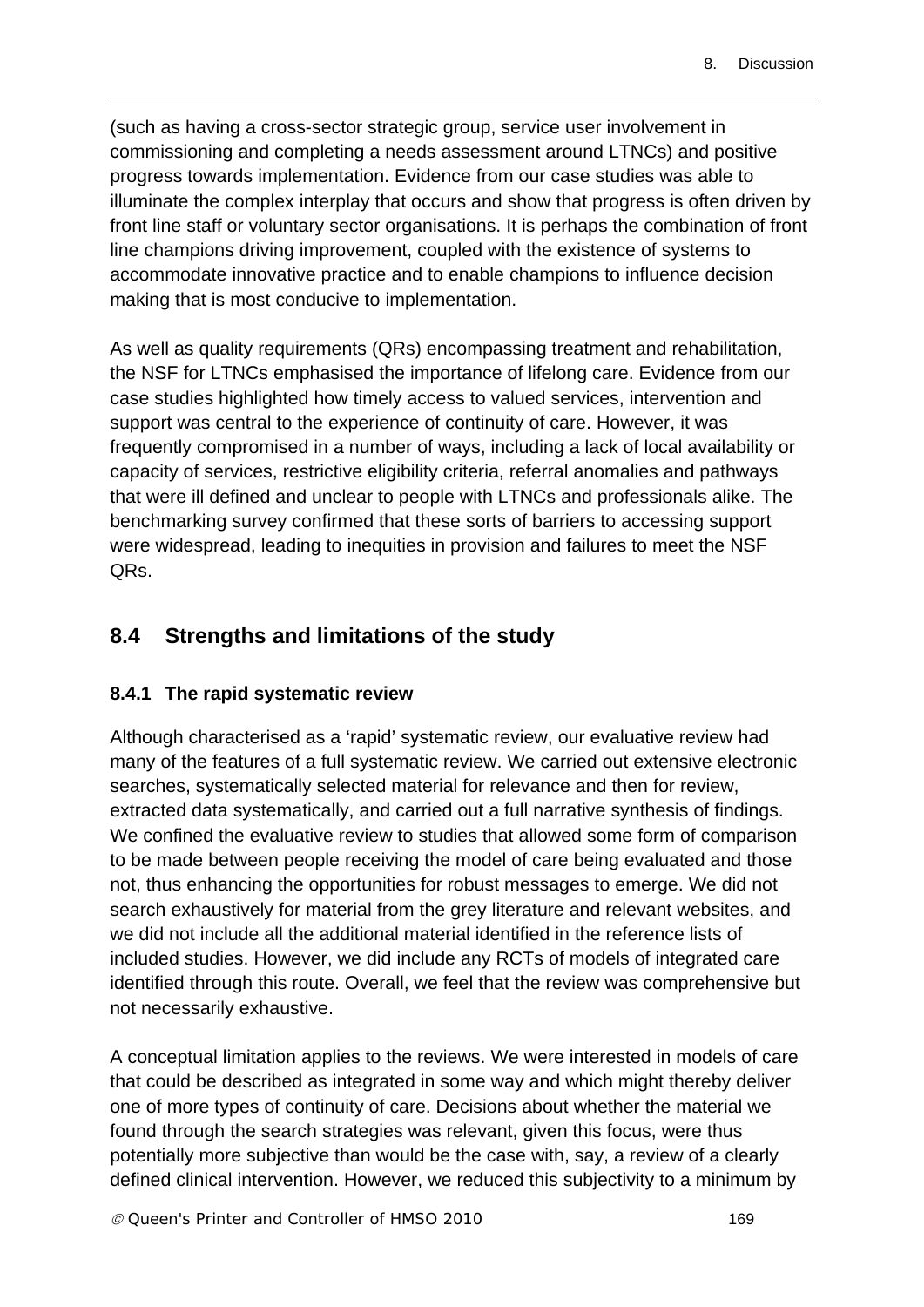using algorithms to guide selection and by extensive discussion between the review team members.

A related issue was how to decide whether the papers we identified through the searches could facilitate continuity of care and, if so, of which type. Again, we dealt with this by discussion in the team, but we were inevitably restricted in our decisions by the type and extent of detail provided in the selected material.

The main limitation of the review, however, is the quality of the research we found. For example, while many of the RCTs in the evaluative review had been carried out since the CONSORT quidelines were published $53$ , few were of high quality. Further, the choice of 'routine' clinical outcomes in the evaluative literature leaves a large part of service users' experiences of models of integrated care un-researched.

## **8.4.2 Case studies**

Using a case study approach enabled us to investigate the 'circumstances, dynamics and complexity<sup>34</sup> inside and outside complex service systems that affect continuity of care for people with long-term neurological conditions. We were able to interview staff from all parts of the service system that people with LTNCs used, including from non-statutory organisations (e.g. neurological charities, carers' organisations, advocacy services and independent sector residential settings) as well as statutory services (in particular, health services and social services). As shown in Chapter 3 we interviewed 151 members of staff covering all levels of the system in our case study areas, including commissioners, service managers, front line professionals and volunteers. Collecting data from all these staff in each of our case study areas meant that we were able to gain an understanding of the system from a variety of professional perspectives.

We interviewed 71 people with LTNCs, covering the full range of subcategories identified in the NSF for LTNCs<sup>1</sup> (sudden-onset conditions, intermittent and unpredictable conditions, progressive conditions, stable neurological conditions, but with changing needs due to development or ageing). Thus, we were able to draw attention to similarities and differences in needs for those with different conditions and identify if there were any elements of services that needed development to meet the needs of people with specific conditions (e.g. cognitive support for people after a brain injury).

Our primary method of data collection, in-depth interviews, enabled people with LTNCs to discuss the aspects of their condition, their service use and their lives that illustrated their most pressing concerns, as well as their positive experiences. We can, therefore, be assured that the models and approaches we reported as being important to people with LTNCs, were identified directly by those most affected.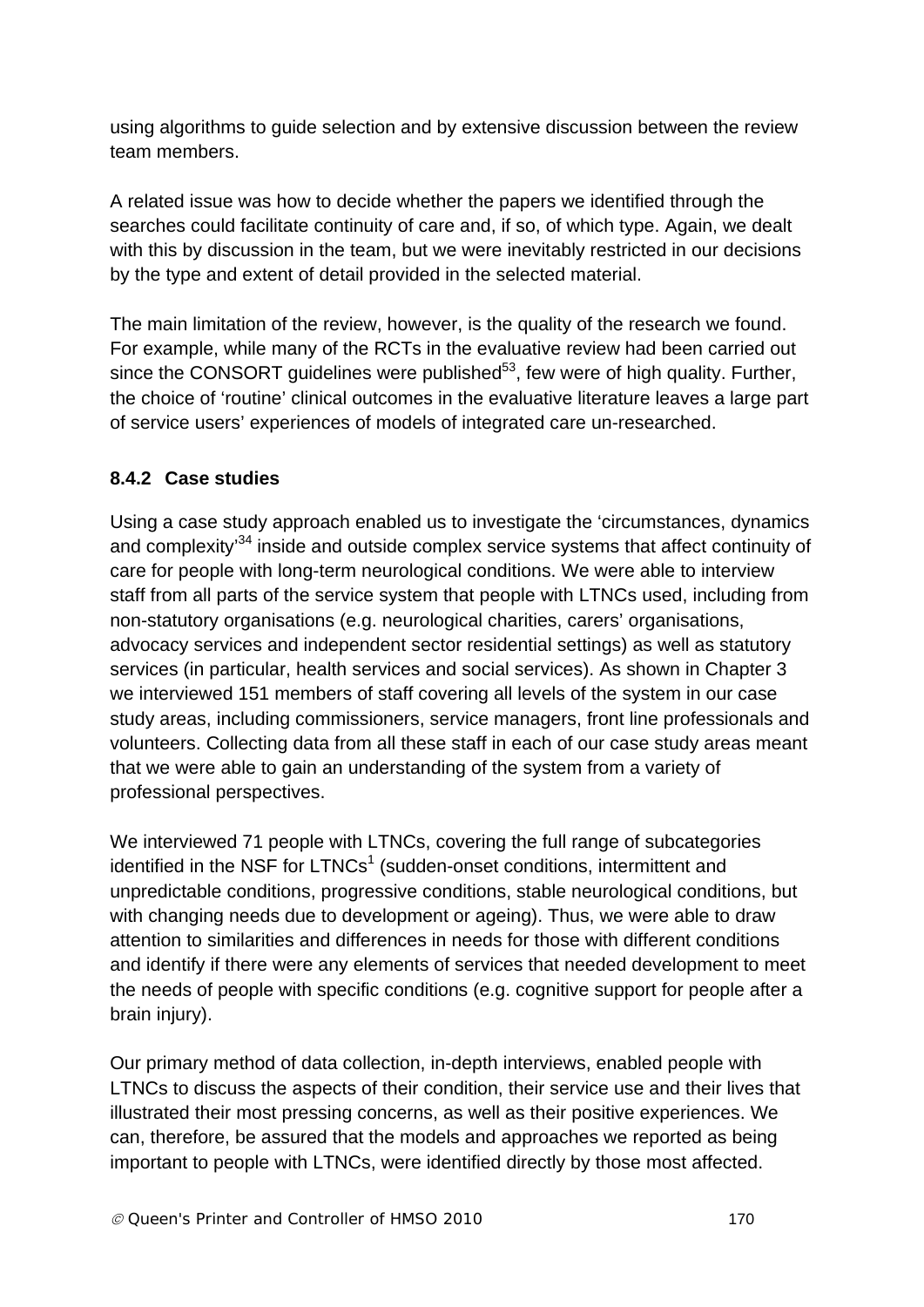Furthermore, the importance of these models was evident across the different case study sites, across different conditions, and across socio-demographic differences.

The multiple case study site approach allowed us to triangulate findings across different case study sites. The PCT areas included demonstrated different organisational structures and different demographic characteristics, but given the case study nature of this research, it is possible that these findings may not be directly applicable to other PCTs in England. Moreover, while we were able to undertake many interviews with people with LTNCs (see Chapter 3), our sample was not large enough to allow meaningful analysis by socio-demographic characteristics or condition.

As described earlier in this report (see Chapter 3) people with LTNCs were recruited via services and professionals. This could have led to several limitations. First, it is possible that people with LTNCs who were sent invitation packs were those who staff knew would give a positive view of their service. We countered this problem by asking all those interviewed, no matter which service or professional invited them to participate, about *all* the services with which they were in contact. In this way, people who were not necessarily recruited via a particular service were able to give us their views about that service.

Secondly, we recruited through gatekeepers and thus had little control over the diversity of the people we interviewed. Despite issuing all recruiters with criteria for selection, few people from BME backgrounds agreed to participate in the research. Given the population diversity in some of the areas (see Table 3.1), we might have expected more people from BME groups in our samples. Since we asked staff to keep confidential those whom they invited to take part (in order to protect their anonymity and right to refuse), we have no way of knowing whether fewer people from BME groups received invitations, or whether they were invited but did not respond. Staff in some of the case study areas reported that few people from certain BME backgrounds used, or were involved in, relevant services. To counter this problem, we sought assistance from link-workers with BME communities to aid recruitment from different ethnic groups, but they were unable to increase participation. Low service uptake might reflect the lack of services meeting the needs of people from different ethnic backgrounds. As such, hearing from these groups could have been an important contribution to our understanding of service systems and continuity of care.

Thirdly, we had little opportunity to interview people with a LTNC who were not using or not able to access any services, because by definition these people were not in touch with the services doing the recruiting. Although we asked advocacy services in the case study areas to pass on information packs to any of their clients whom they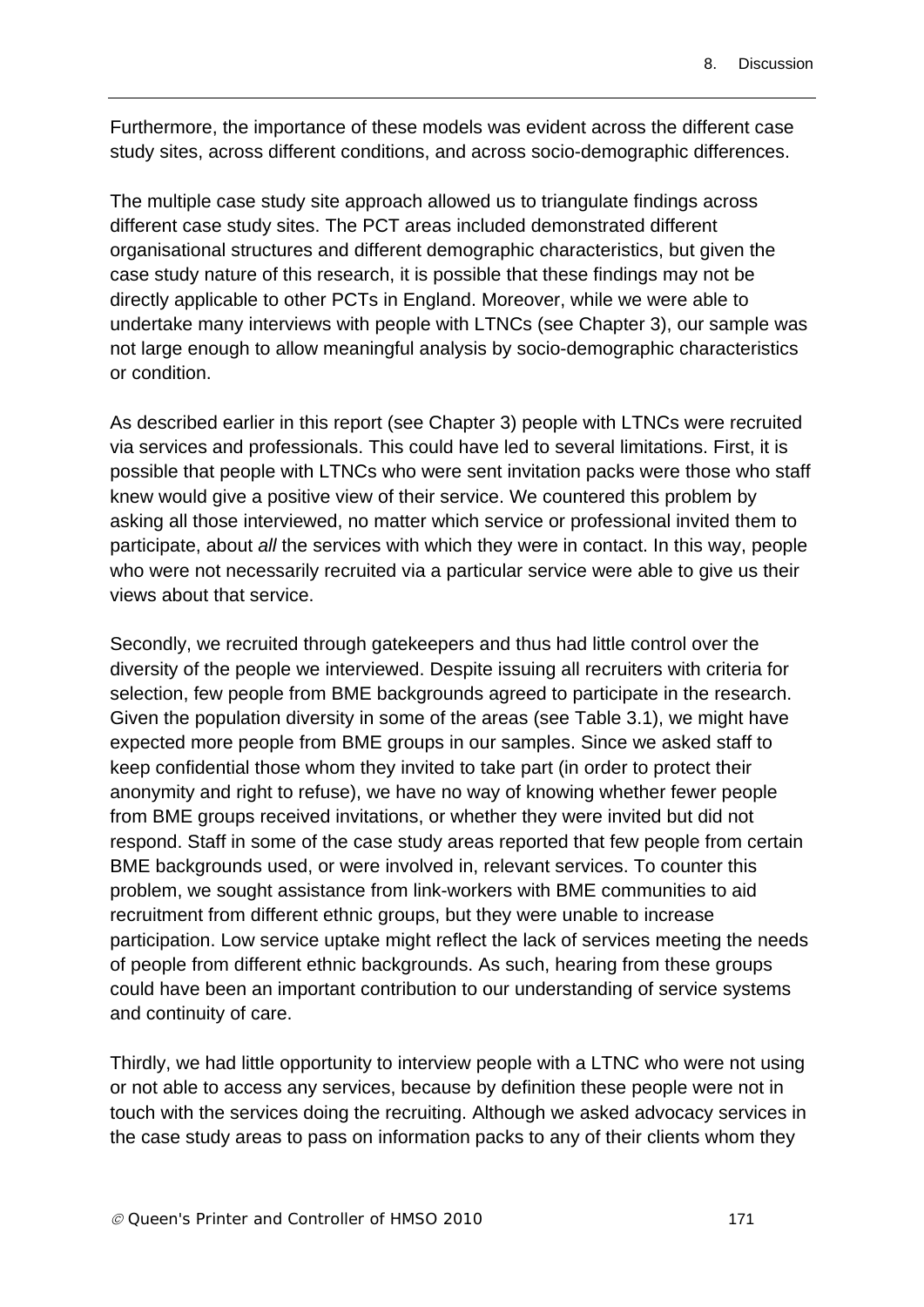knew were not accessing other services, we did not recruit anyone to our study via this route.

## **8.4.3 Benchmarking**

The benchmarking tool was grounded in the evidence from earlier stages of the project. In particular, the views of people with LTNCs and staff from a wide range of statutory and non-statutory organisations informed our understanding of services and practices important in providing continuity of care and determined the content of the questionnaire. We consulted widely and pre-tested the tool, and the telephone survey methods achieved robust data and a high response rate. Conducting a national benchmarking survey helped to raise the profile of LTNCs, potentially provided PCTs with useful information and, in some cases, prompted actions. Clear benchmarks were derived around particular models of care and other services identified as embodying good practice and which could be linked to elements of PCTs' structures and organisation that might facilitate the implementation of the NSF.

The survey was time and labour intensive and would need to be adapted if a rapid annual benchmarking exercise were required. Moreover, although contact details of most key informants were retained, experience from the case studies and the survey confirmed that staff turnover could impede the completion of such a questionnaire. Although our survey achieved a high response rate, we had no information about non-responders (10% of PCTs). Given the efforts made to contact and engage with those responsible for LTNCs in each area, it would suggest that non-responders might be PCTs where support for LTNCs was at a lower level than those participating in the survey. In terms of content, benchmarks of service models were underpinned by questions around access, availability and ways of working. These supplementary questions identified a widely varying pattern both within and across PCTs and hence generated less clear-cut benchmarks. Furthermore, the way in which these data were collected limited further statistical manipulation. The complex dynamics of interrelationships within the service system, which our case studies had identified, were evident in the way analyses of the national survey failed to generate a robust predictive model of integration.

# **8.5 Implications for policy and practice**

A concern with integration has been an increasingly common feature of policy in recent years and was prominent in Lord Darzi's review<sup>19</sup> and the most recently published Operating Framework for England<sup>54</sup>. The need for creative thinking that these documents emphasised relates to the interfaces between primary and secondary care, between health, social care and other statutory and non-statutory agencies and between empowered service users and these diverse service providers.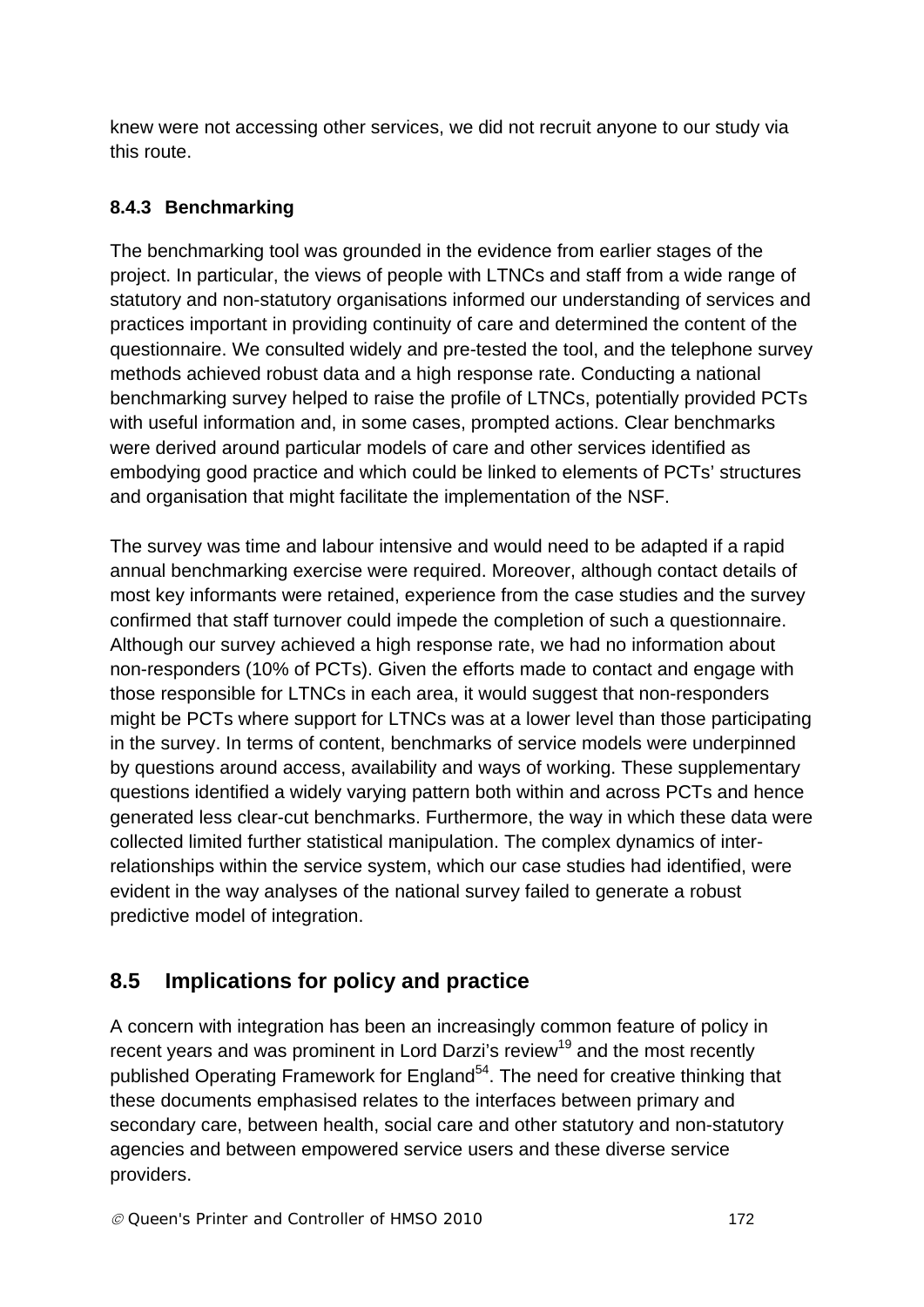At the time of writing, there is a concern that the steer towards vertical integration of PCT provider arms with acute trusts is at odds with the aspiration to be doing more and transforming services at a community level. Driven by the reality of more limited resources in forthcoming years, community provider services may be in danger of being absorbed into an acute hospital based, medical model of care. There is thus a need to support and protect the partnerships and models of service delivery that our research has shown can promote more integrated working and improve the quality of care for people with LTNCs. In particular, nurse specialists, CINRTs, and day opportunities are key service models underpinning continuity of care, coupled with for voluntary sector organizations taking a central role as full partners in the planning, commissioning and delivery of services.

Our case studies show that the successful evolution of services and improvements in quality are often achieved through permitting innovation in practice rather than the standardisation of care. Harnessing such innovation may deliver the best economic returns as well as improving quality of care. Furthermore, in implementing greater personalisation and individual choice and control, it is also important that policy and practice do not prioritise individualised consumerist options at the expense of collective actions that, as we have shown, are highly valued by many people with LTNCs.

Considering specifically the NSF for LTNCs, our research suggests that its quality requirements were overwhelmed by the hard targets PCTs and other organisations had to deal with. The NSF for LTNCs came with no new money and no firm targets. As such, there was little to compel organisations, already trying to deal with financial pressures, service restructuring and targets with clear sanctions, to devote much time to achieving the 'softer' quality requirements of this NSF. Achieving the quality requirements outlined in this NSF was, therefore, considered a low priority. Furthermore, many of the quality requirements demanded cross-sector working. This meant that staff not only had to negotiate structures and policy-linked targets in their own field but also in other sectors, making meeting these quality requirements even more difficult.

A light touch approach to targets can allow statutory organisations flexibility in determining how they achieve policy aims. In the case of the NSF for LTNCs, the softer quality requirements could mean that PCTs were able to develop services in line with the needs of their local population. However, this can lead to national inconsistency in provision. Our data confirm that there is inconsistent availability and access to the models we identified as being critical to promoting continuity of care for people with LTNCs. If statutory service commissioners and providers want to meet the continuity of care requirements encapsulated in the NSF, and needed by people with LTNCs, it is important that *all* people with an LTNC are able to access one or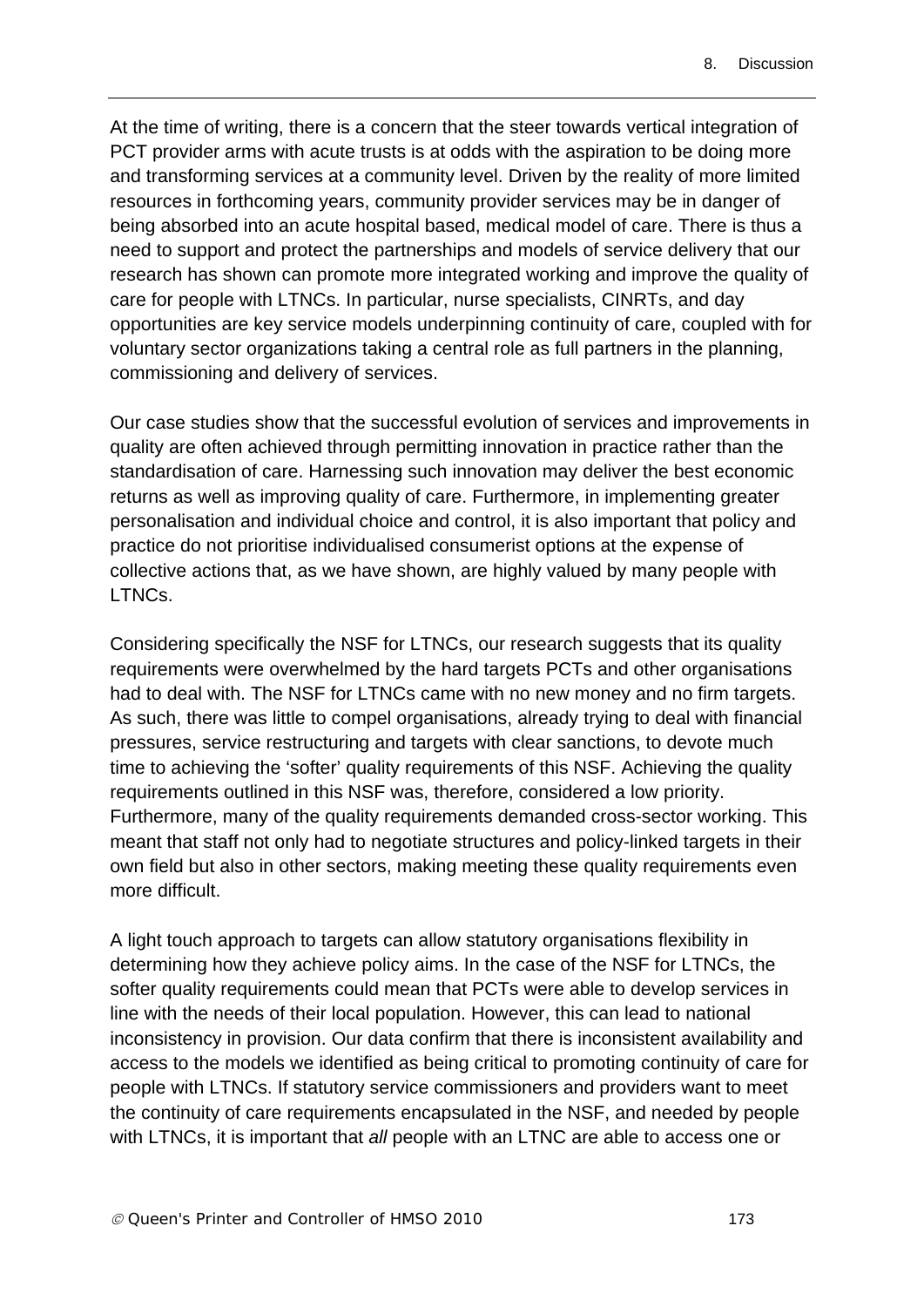more of these models close to home, irrespective of where they live or what LTNC they have.

Having a CINRT large enough to integrate a range of health and social care expertise and provide a service for people with any neurological condition, which works closely with condition specific services, including nurse specialists, and which also provides a route into holistic day opportunities when appropriate, could be the gold standard of best practice and integrated care for LTNCs.

## **8.6 Implications for future research**

- 1. Qualitative evidence from our case study research suggests that nurse specialists, CINRTs and certain types of day opportunities promote continuity of care for people with LTNCs, and yet it is clear from our systematic review that there is little evidence available on the cost effectiveness of such services. The few studies that do exist have tended to focus on clinical or functional outcomes, rather than the more holistic benefits of continuity of care that people with LTNCs told us were important to them. It is therefore recommended that future research be carried out into both:
	- a) The outcomes of these models for long-term maintenance, not only of physical health but also social and psychological well-being. New ways of quantifying and measuring outcomes may be needed to achieve this. For instance, the value of the reassurance people with LTNCs get from knowing that there is a trusted service they can contact *if and when they need it* has not, as yet, been quantified, although the people we interviewed told us this was of utmost importance.
	- b) The cost effectiveness of each of these models (using a broad definition of costs including costs and savings across sectors and to people with LTNCs, their families and other informal carers)
- 2. Specific research into the experiences of people from different socio-economic and ethnic backgrounds is necessary, as the gatekeeper recruitment strategy used in this study did not allow us to do this. A more targeted approach to recruitment would be necessary here to ensure that those less often heard in research were ensured a voice.
- 3. There is at present considerable variation in provision of the three models of care we identified as promoting continuity of care for people with LTNCs. Where people are unable to access such services, the onus for care co-ordination often falls to the person with the LTNC, their families or other informal carers. We recommend that research be conducted into the impact this can have on both the person with the LTNC and their families and carers.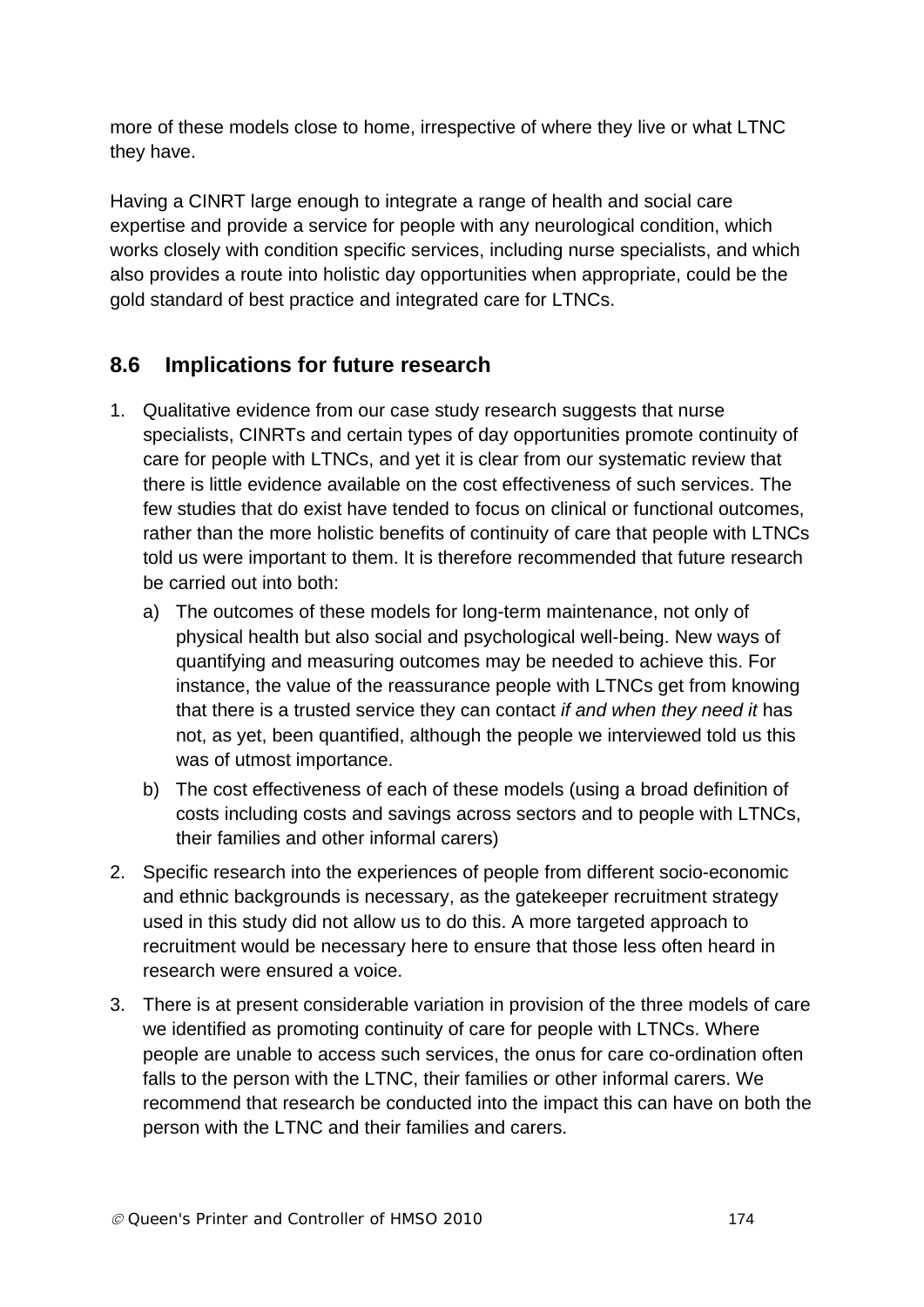- 4. Further research around the nurse specialist role would be useful, linked to a greater understanding of the impact of structural and organisational issues on their work. During our research we came across nurse specialists working in different settings and in a range of different ways. How and where they were employed, funding sources and linkages to other professionals all had an impact on their role, which in turn may have an impact on the outcomes for people with neurological conditions.
- 5. The majority of studies identified by our review were in the UK. An international comparison of how other countries strive to meet the needs of people with LTNCs, and the organisational and financial structures in which their services are embedded, would broaden the evidence base of what improves the quality of life and well-being of people with LTNCs.

Finally, we would make a more general point about the increasing difficulty of carrying out the type of research carried out here. Not being able to make direct contact with potential interviewees, as discussed in the limitations of the case study, had implications for control over recruitment and the composition of the study sample. Exploration of the ways in which national ethical and local research governance procedures make it difficult to conduct this type of non-clinical research is overdue.

## **8.7 Plans for dissemination**

We have submitted two abstracts for presentations at proposed conferences (one international) and have been invited to a regional research dissemination workshop for professionals from statutory and non-statutory organisations. Findings from this study will be further disseminated through SPRU *Research Works,* a series of publications providing summaries of research undertaken by the unit and targeting a wide audience. This audience will include all participants in the study and voluntary organisations representing people with LTNCs. Academic papers in peer-reviewed journals are planned around the role of nurse specialists, tensions in policymaking and its impact on people with LTNCs, and the benchmarking survey. Further publicising results from the benchmarking survey is to be explored with the NHS Benchmarking Network, as well as feeding back results to PCTs. As part of the DH Long-term Conditions Research Initiative we will participate in any events and dissemination processes organised by this group.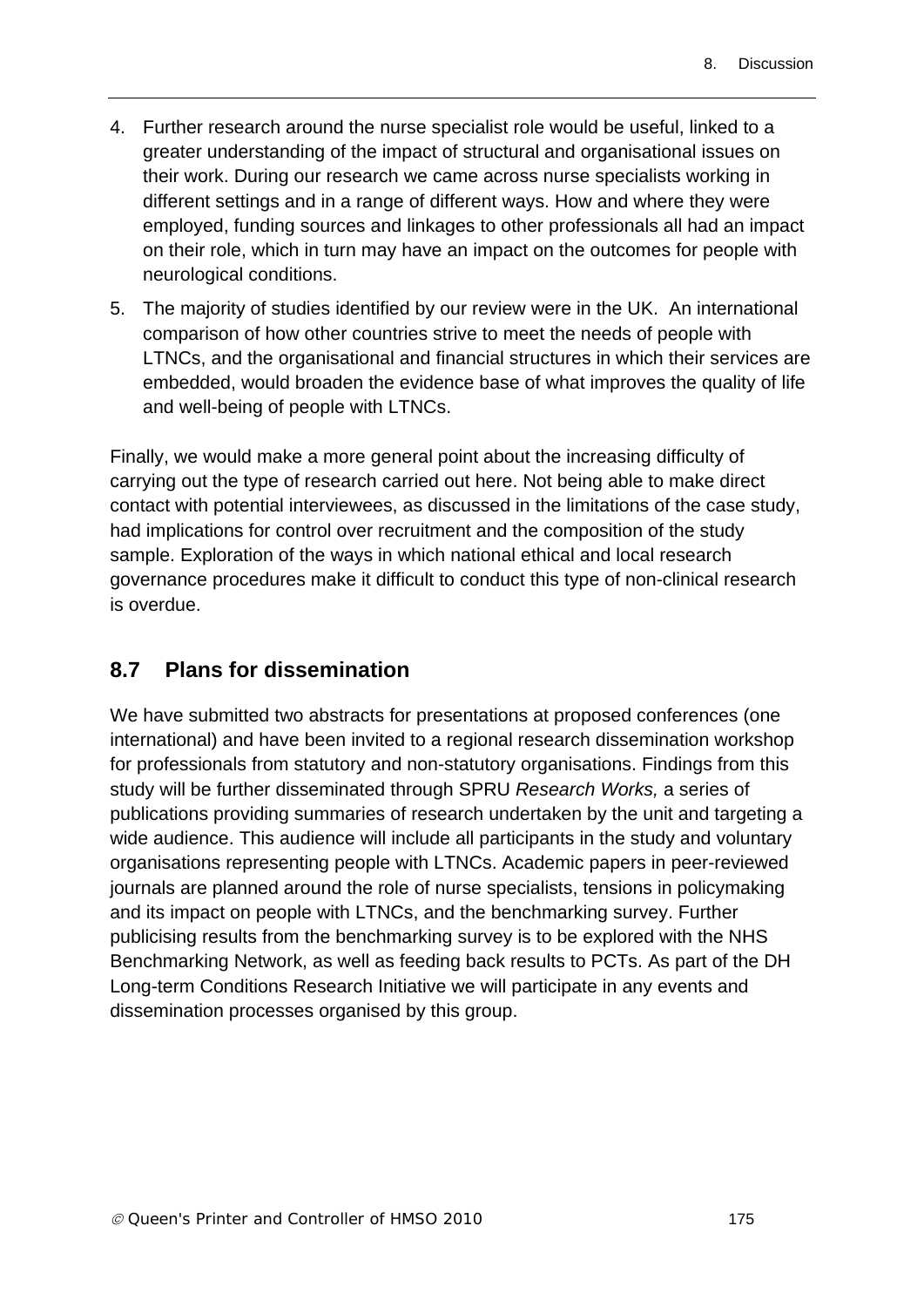# **References**

- 1. Department of Health (2005) *The National Service Framework for Long-term Conditions*, London: Department of Health.
- 2. Elian, M., Dean, G. (1983) Need for and use of social and health services by multiple sclerosis patients living at home in England, *Lancet,* 321, 8333, 1091- 93.
- 3. Pope, P.M. (1992) Management of the physical condition in patients with chronic and severe neurological pathologies, *Physiotherapy*, 12, 78, 896-903.
- 4. Lloyd, M. (2000) Where has all the care management gone? The challenge of Parkinson's Disease to the health and social care interface, *British Journal of Social Work*, 30, 6, 737-54.
- 5. National Collaborating Centre for Chronic Conditions (2004) *Multiple Sclerosis. National clinical guideline for diagnosis and management in primary and secondary care*, London: National Institute of Clinical Excellence.
- 6. Mills, N., Bachmann, M.O., Harvey, I., Hine, I. and McGowan, M. (1999) Effect if a primary-care-based epilepsy specialist nurse service on quality of care from the patients' perspective: quasi-experimental evaluation, *Seizure*, 8, 1, 41-44.
- 7. Grice, H., Kilshaw, J. and Houghton E. (1995) Maintaining quality of life with a nurse-led care unit, *Nursing Times*, 91, 22, 31-32.
- 8. Department of Health (1998) *Partnership in Action (new opportunities for joint working between health and social services) a discussion document*, London: Department of Health.
- 9. Department of Health (2000) *The NHS Plan: A plan for investment, a plan for reform*, Cm 4818-I, London: Department of Health.
- 10. HM Government (1999) *Health Act 1999*, London: Stationery Office.
- 11. HM Government (2006) *National Health Service Act 2006*, London: Stationery Office.
- 12. HM Government (2001) *Health and Social Care Act*, London: Stationery Office.
- 13. Department of Health (2004) *The NHS Improvement Plan: Putting people at the heart of public services*, Cm 6268, London: Department of Health.
- 14. Department of Health (2005) *Supporting People with Long Term Conditions: An NHS and social care model to support local innovation and integration*, London: Department of Health.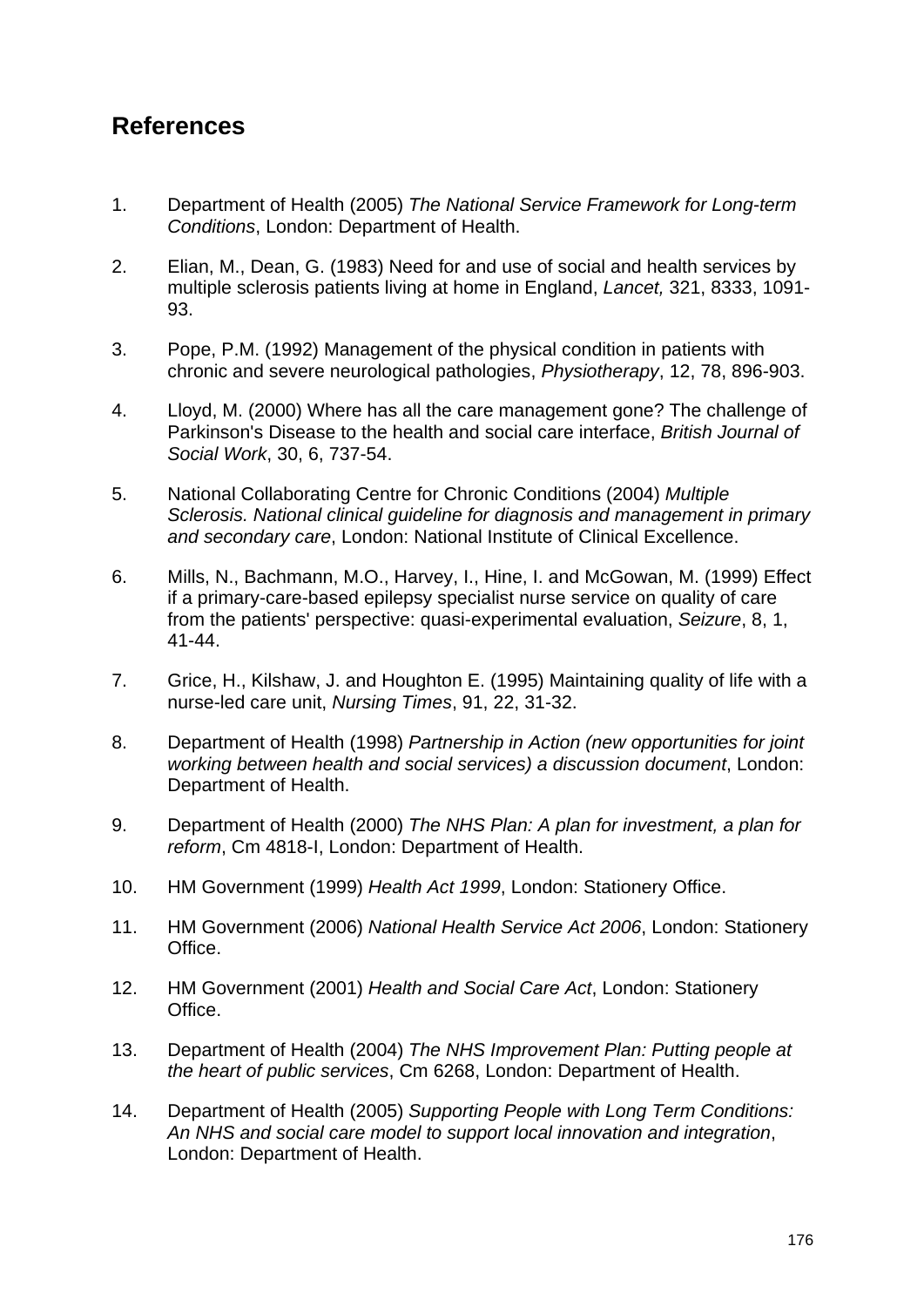- 15. Department of Health (2005) *Independence, Well-being and Choice: Our vision for the future of social care for adults in England*, Cm 6499, London: Department of Health.
- 16. Department of Health (2006) *Our Health, Our Care, Our Say: A new direction for community services*, Cm 6737, London: Department of Health.
- 17. HM Government (2007) *Local Government and Public Involvement in Health Act 2007*, London: Stationery Office.
- 18. Department of Health (2007) *Commissioning Framework for Health and Wellbeing*, London: Department of Health.
- 19. Darzi, A. (2008) *High Quality Care for All: NHS next stage review final report,* Cm7432, London: Department of Health.
- 20. Department of Health (2009) *Integrated Care Pilot: An introductory guide*, London: Department of Health.
- 21. Hudson, B. (2002) Interprofessionality in health and social care: the Achilles' heel of partnership?, *Journal of Interprofessional Care*, 16, 1, 7-17.
- 22. Glasby, J. and Lester, H. (2004) Cases for change in mental health: partnership working in mental health services, *Journal of Interprofessional Care*, 18, 1, 7-16.
- 23. Glendinning, C. (2003) Breaking down barriers: integrating health and care services for older people in England, *Health Policy*, 65, 2, 139-51.
- 24. Neurological Alliance (2001) *In Search of a Service*, London: Neurological Alliance.
- 25. Neurological Alliance (2002) *Levelling Up: Standards of care for people with a neurological condition*, London: Neurological Alliance.
- 26. Freeman, G., Shepperd, S., Robinson, I., Ehrich, K., Richards, S., Pitman, P. et al. (2000) *Continuity of Care: Report of a Scoping Exercise for the National Co-ordinating Centre for NHS Service Delivery and Organisation R & D (NCCSDO)*, in NCCSDO, editor. London, 2000, revised 21 December 2000, 15th March 2001, minor editorial revisions May 2001.
- 27. Freeman, G., Weaver, T., Low, J., Jonge, E. and Crawford, M. (2001) *Promoting Continuity of Care for People with Severe Mental Illness Whose Needs Span Primary, Secondary and Social Care: A multi-method investigation of relevant mechanisms and contexts*, Report for the National Co-ordinating Centre for NHS Service Delivery and Organisation R & D (NCCSDO), London, 2001, revised June 2002.
- 28. National Research Ethics Service (2007) *Defining Research*, London: National Patient Safety Agency.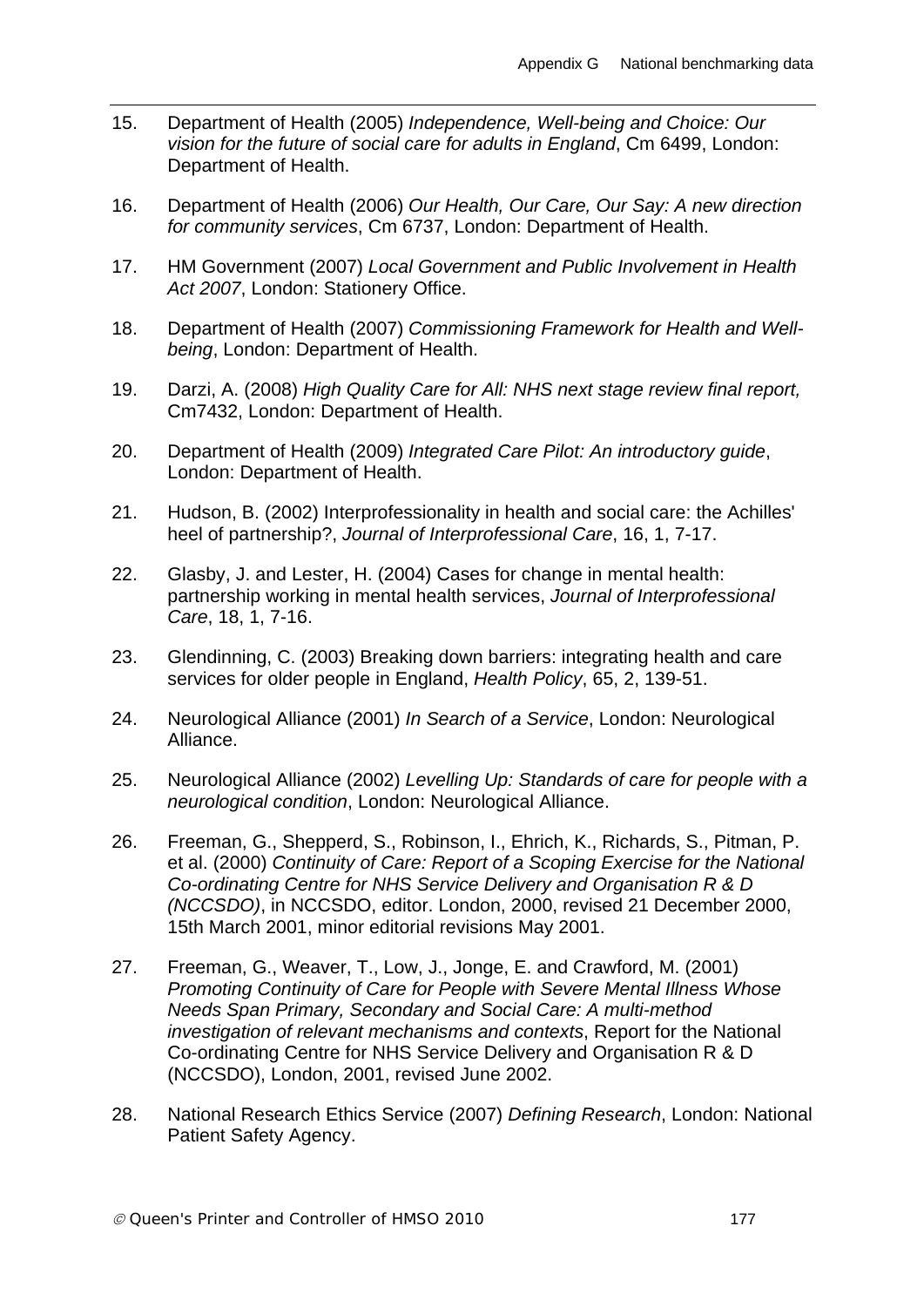- 29. Department of Health (2007) *National Service Framework for Long-term Conditions - Good Practice Guide*, London: Department of Health.
- 30. Bernard, S., Aspinal, F., Gridley, K. and Parker G. (2008) Integrated policy making in England for adults with long-term neurological conditions (LTNCs): some preliminary findings from a scoping study, *International Journal of Integrated Care*, 8, 3, 1-8.
- 31. Parker, G., Bernard, S., Gridley, K. and Aspinal, F. (2010) *Rapid Systematic Review of International Evidence on Integrated Models of Care for People with Long-term Neurological Conditions: Technical Report*, SPRU Working Paper SDO 2400, York: Social Policy Research Unit, University of York.
- 32. Davies, P. (2003) What do we know already?, in Cabinet Office (ed.), *The Magenta Book: Guidance Notes for Policy Evaluation and Analysis*, London: Government Chief Social Researcher's Office, Cabinet Office.
- 33. Khan K. (2001) *Undertaking Systematic Reviews of Research on Effectiveness,* CRD's guidance for those carrying out or commissioning reviews, 2nd edition, York: Centre for Reviews and Dissemination, University of York.
- 34. Bowling, A. (2002) *Research Methods in Health: Investigating health and health services*, 2nd edition, Maidenhead: Open University Press.
- 35. Yin, R. (2003) *Case Study Research: Design and methods*, 3rd edition, Thousand Oaks, CA: Sage.
- 36. Prior, L. (2003) *Using Documents in Social Research*, Thousand Oaks, CA: Sage.
- 37. Sheppard, M. (2004) *Appraising and Using Social Research in the Human Services: An introduction for social work and health professionals*, London: Jessica Kingsley.
- 38. Ritchie, J. (2003) The applications of qualitative methods to social research, in Ritchie, J. and Lewis, J. (eds), *Qualitative Research Practice: A guide for social science students and researchers*, London: Sage.
- 39. Department of Health (2005) *Commissioning a Patient-led NHS*, Cm 6268, London: Department of Health.
- 40. Audit Commission (2007) *Review of the NHS Financial Year 2006/7*, London: Audit Commission.
- 41. [Site A] PCT (2006) *Update to financial recovery plan. 6th Sept*.: [Site A] PCT.
- 42. Department of Health (2001) *National Service Framework for Older People*, London: Department of Health.
- 43. Health Care Commission (2006) *Number of Very High Intensity Users*.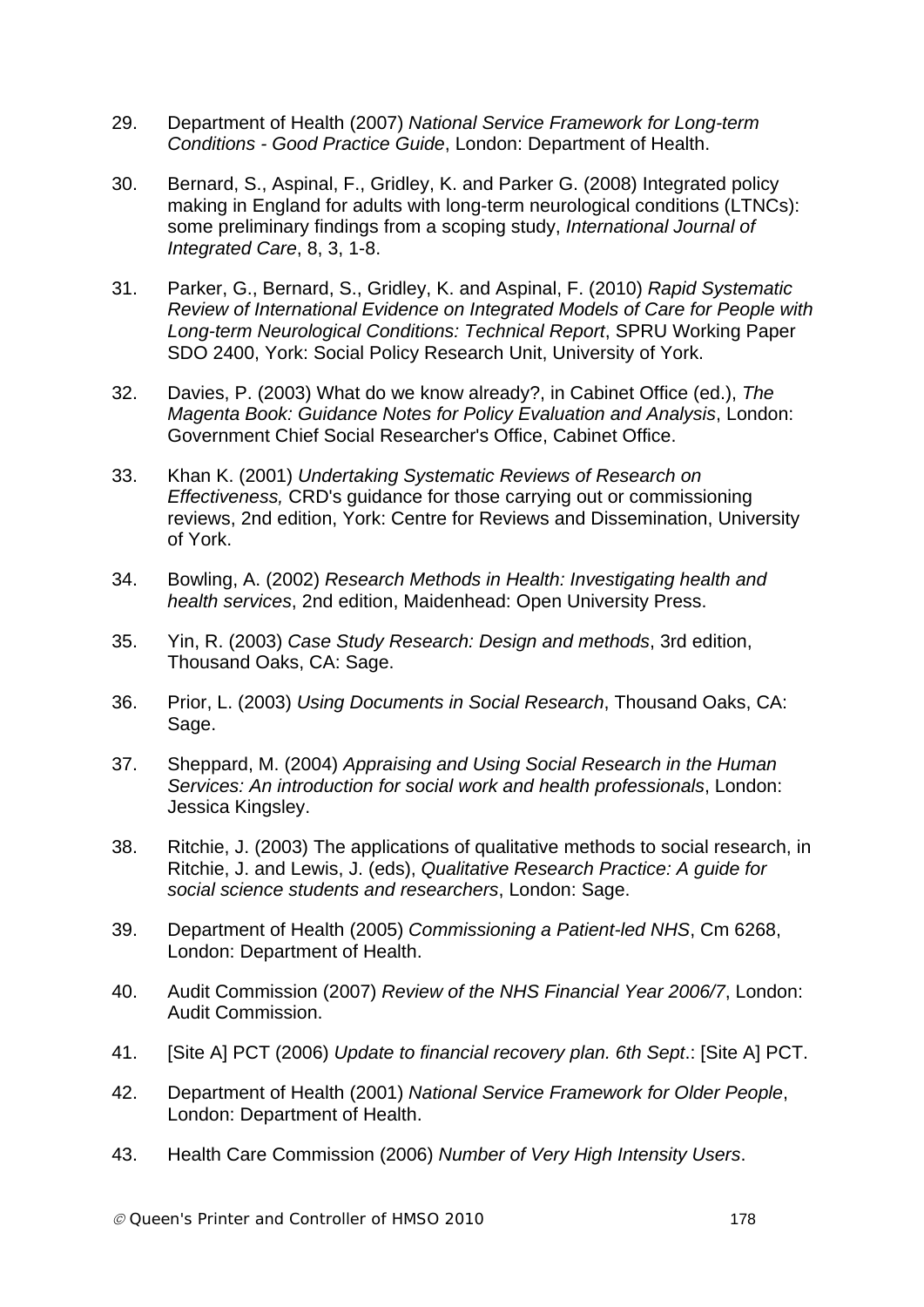- 44. Imison, C., Naylor, C. and Maybin, J. (2008) *Under One Roof: Will polyclinics deliver integrated care?*, London: King's Fund.
- 45. Parker, G., Corden, A. and Heaton, J. (2010) *Synthesis and Conceptual Analysis of the SDO's Programme's Research on Continuity of Care*, Southampton: National Institute for Health Research Evaluations, Trials and Studies Co-ordinating Centre.
- 46. Freeman, G., Woloshynowych, M., Baker, R., Boulton, M., Guthrie, B., Car, J. *et al*. (2007) *Continuity of Care 2006: What have we learned since 2000 and what are policy imperatives now?,* Report for the National Co-ordinating Centre for NHS Service Delivery and Organisation R&D (NCCSDO), London: NCCSDO.
- 47. Department of Health (2009) *Supporting People with Long Term Conditions: Commissioning personalised care planning - a guide for commissioners*, London: Department of Health.
- 48. Department of Health (2009) *The NHS Constitution for England*, London: Department of Health.
- 49. Department of Health (2001) *The Essence of Care: Patient-focused benchmarking for health care practitioners*, London: Department of Health.
- 50. The NHS Modernisation Agency (2003) *Essence of Care Patient-focused Benchmarks for Clinical Governance*, London: NHS Modernisation Agency.
- 51. Bayney, R. (2005) Benchmarking in mental health: an introduction for psychiatrists, *Advances in Psychiatric Treatment*, 11, 4, 305-14.
- 52. Neurological Alliance with Association of British Neurologists (ABN), Society of British Neurological Surgeons, Royal College of Nursing (RCN) (2003) *Neuro Numbers: A brief review of the numbers of people in the UK with a neurological condition*, London: Neurological Alliance.
- 53. Begg, C., Cho, M., Eastwood, S., Horton, R., Moher, D., Olkin, I. *et al.* (1996) Improving the quality of reporting of randomized controlled trials: the CONSORT statement, *Journal of the American Medical Association*, 276, 8, 637-9.
- 54. Department of Health (2009) *The NHS Operating Framework for England for 2010-11*, London: Department of Health.